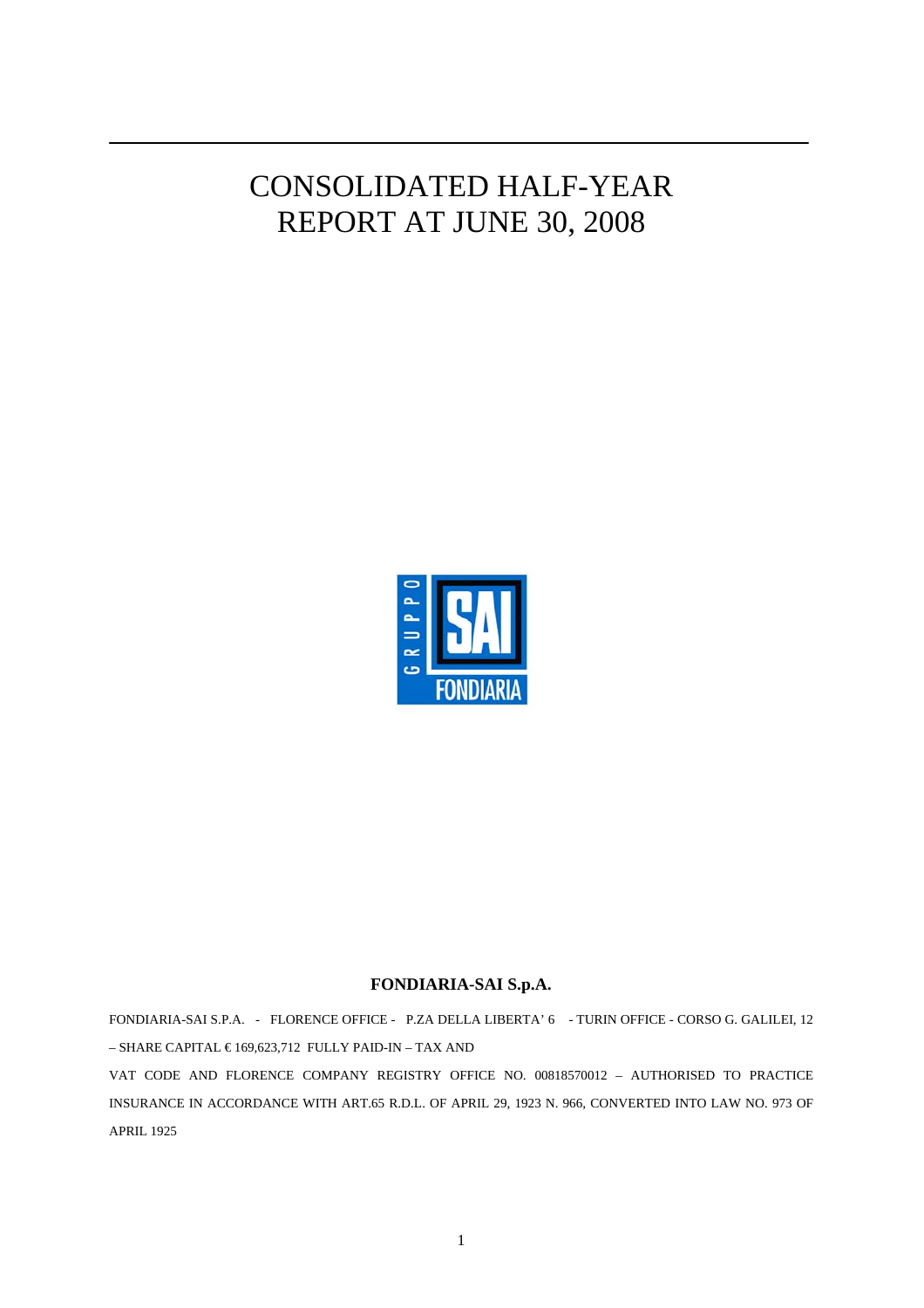## **CORPORATE BOARDS FONDIARIA-SAI S.p.A.**

## **THE BOARD OF DIRECTORS**

Jonella Ligresti\* *Chairman*  Giulia Maria Ligresti\* *Vice Chairman*  Massimo Pini\* *Vice Chairman*  Antonio Talarico\* *Vice Chairman*  Andrea Broggini Mariella Cerutti Marocco Maurizio Comoli Francesco Corsi Carlo d'Urso Vincenzo La Russa\* Gioacchino Paolo Ligresti\* Lia Lo Vecchio Enzo Mei Giuseppe Morbidelli Cosimo Rucellai Salvatore Spiniello Ezio Toselli Oscar Zannoni

Salvatore Ligresti *Honorary Chairman* 

Fausto Marchionni\* *Chief Executive Officer - General Manager* 

Alberto Marras *Secretary of the Board and the Executive Committee* 

## **THE BOARD OF STATUTORY AUDITORS**

Benito Giovanni Marino *Chairman*  Giancarlo Mantovani *Statutory Auditor*  Marco Spadacini *Statutory Auditor*  Maria Luisa Mosconi *Alternate Auditor*  Alessandro Malerba *Alternate Auditor*  Rossella Porfido *Alternate Auditor*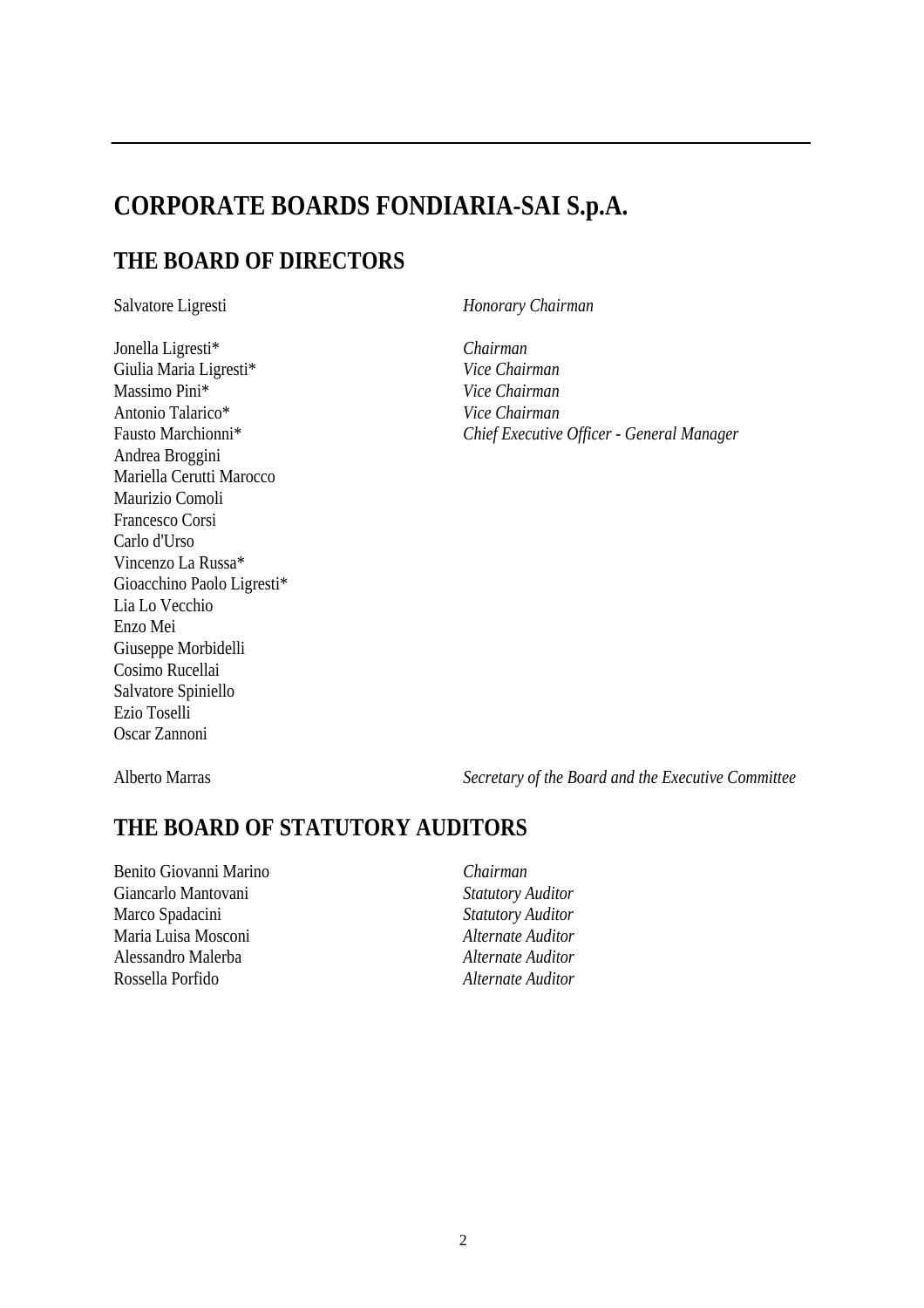## **INDEPENDENT AUDITOR**

#### DELOITTE & TOUCHE S.p.A.

## **GENERAL REPRESENTATIVE OF THE SAVING SHAREHOLDERS**

Sandro Quagliotti

## **GENERAL MANAGEMENT**

Fausto Marchionni

## **EXEUCTIVE RESPONSIBLE**

*for the preparation of the corporate accounting documents*  Pier Giorgio Bedogni

*\*\* Members of the Executive Committee* 

The Chairman, Ms. Jonella Ligresti, and the Chief Executive Officer, Prof. Fausto Marchionni are the representatives of the company pursuant to article 21 of the Company By-Laws and have all ordinary and extraordinary administrative powers with all rights thereto, to be exercised in single signature and with possibility to confer mandates and proxies, with the exclusive exception of the following powers;

- sale and/or purchase of property above the value of Euro 15 million for each operation;
- sale and/or purchase of investments above the value of Euro 30 million for each operation and, in any case, of controlling interests;
- obtaining of loans above Euro 50 million for each operation;
- provision of non-insurance guarantees in favour of third parties.

The Chairman and the Chief Executive Officer report to the Executive Committee or to the Board of Directors in each meeting in relation to the exercise of the above powers, with particular regard to atypical, unusual or operations with related parties (where not reserved to the Board) and, in general on the most significant operations.

The Executive Committee has all the powers not already attributed to the Chairman and to the Chief Executive Officer, except for those which for law or the company by-laws are the exclusive competence of the Board of Directors, while providing that - in accordance with the principals of correct conduct in relation to operations with related parties approved by the Board of Directors' meeting of December 19, 2007 - the exclusive competence to this latter of all deliberations in relation to the transactions with related parties which for subject, payment, terms, conditions and time period may have effects on the safeguarding of the company assets or on the completeness and correctness of the information, including accounting, relating to the issuer, with the exclusion of the operations made between subsidiary companies and subsidiary companies with associated companies. The Committee reports to the Board of Directors at each meeting on the exercise of its powers.

The Board of Directors was appointed by the Shareholders' Meeting of April 28, 2006.

The Board will expire, together with the Board of Statutory Auditors, with the shareholders' meeting for the approval of the financial statements for 2008.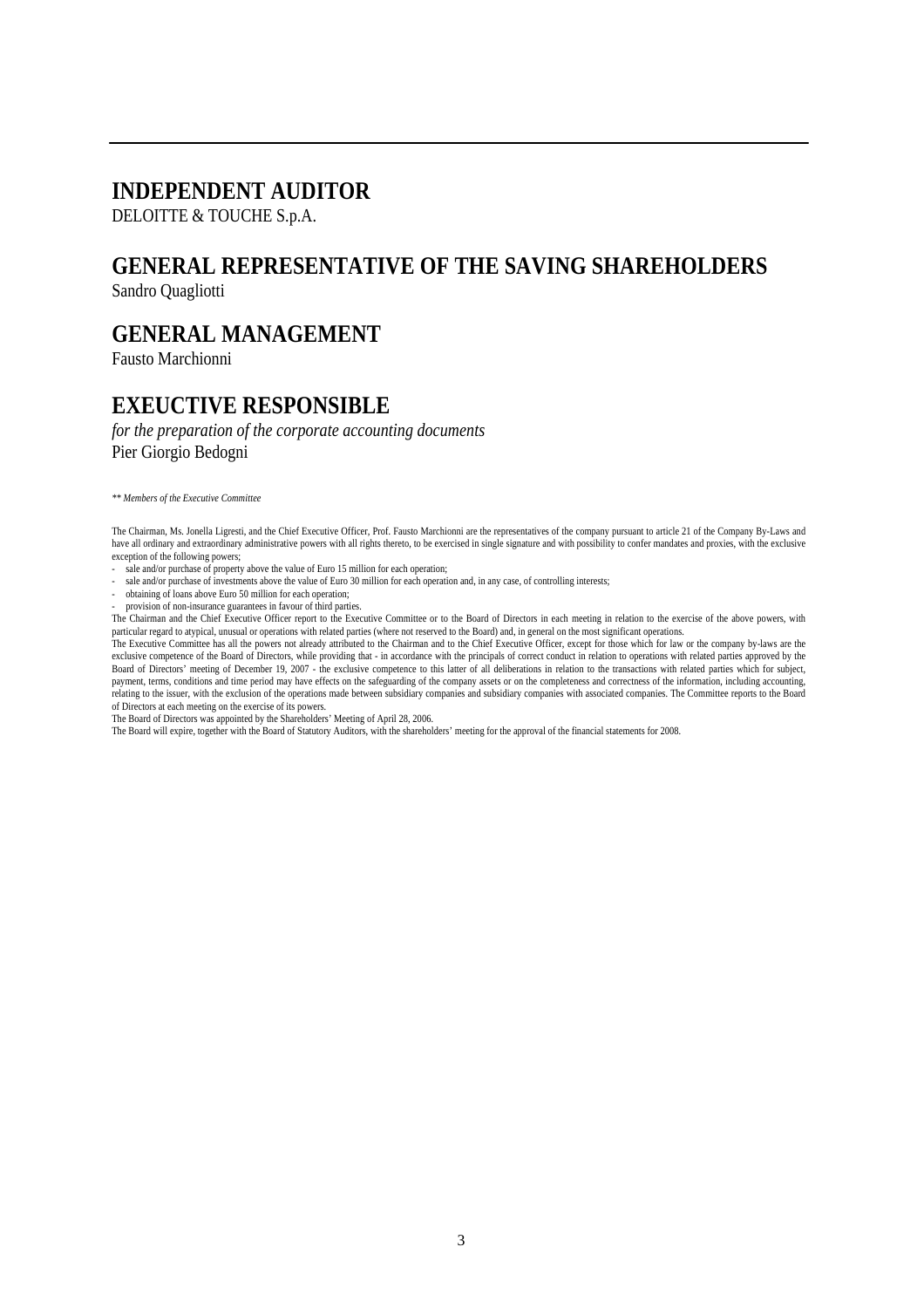## **FIRST HALF-YEAR 2008 HIGHLIGHTS**

- 8/1/2008: Fondiaria-SAI and Banca Italease, following the changed industrial partnership conditions, replaced the purchase/sale contracts and related agreements with a new agreement which provides for the exclusive distribution of the Life insurance products of the Fondiaria-SAI Group through the branches and networks of the agents and intermediaries of the Banca Italease Group for a five-year period, renewable for a further five years on expiry.
- <sup>30/1/2008:</sup> Fondiaria-SAI approved the launch of a voluntary public purchase and exchange on all of the ordinary shares of Immobiliare Lombarda S.p.A. not held directly and/or indirectly by Fondiaria-SAI. The bid will be paid in part in shares of Milano Assicurazioni S.p.A. held by Fondiaria-SAI S.p.A. and in part in cash. The Boards of Directors of Fondiaria-SAI and Milano Assicurazioni also approved the guidelines for a corporate/industrial restructuring of the Group.
- <sup>31</sup>/03/2008: sale of 50% of the subsidiary Po Vita to Credit Agricole Assurance Italia S.p.A. with a gain of Euro 29 million.
- In order to avail of the opportunities in the automotive repairs market, in April Fondiaria-SAI established the company Auto Presto & Bene. Auto Presto & Bene's objective is to increase the level of service in the settlements of Motor TPL claims, reducing the average reparation cost and rationalising the processes through commercial agreements with a network of reliable operators (body repair workshops, spare parts, dealerships, distributors, car manufacturers).
- 17/4/2008: in relation to the Public Purchase and Exchange Offer approved on January 30, 2008, Fondiaria-SAI at the date of the bid held, directly and indirectly, 3,695,532,115 ordinary shares of Immobiliare Lombarda S.p.A., equal to 90.02% of the share capital.
- <sup>23/4/2008</sup>: approval of the merger by incorporation into Milano Assicurazioni S.p.A. of Sasa Assicurazioni e Riassicurazioni S.p.A., Sasa Vita S.p.A. and the share capital increase of Milano Assicurazioni S.p.A. reserved to Fondiaria-SAI for the conferment in kind by this latter of the entire holding of Liguria Assicurazioni S.p.A. and of 27.88% held in Immobiliare Lombarda S.p.A.
- In April 2008, the Board of Directors of the Company approved the merger by incorporation of NOVARA VITA S.p.A. into POPOLARE VITA S.p.A., both companies jointly held by the Fondiaria-SAI Group and the BANCO POPOLARE Group. Within the complex agreements with the BANCO POPOLARE for the implementation of a partnership for the placement of Life Class insurance products, in fact, POPOLARE VITA S.p.A. (formerly BPV VITA S.p.A.) was appointed as the sole vehicle for the undertaking of this partnership. Therefore application was made for authorisation from Isvap in the time period necessary for, subject to authorisation and compliance with Law, the merger to be legally effective as of December 31, 2008 and retrospective accounting and fiscal effect as of January 1, 2008.
- 30/5/2008: the ordinary share buy-back programme commenced, in accordance with the Shareholders' Meeting Resolution of April 23, 2008.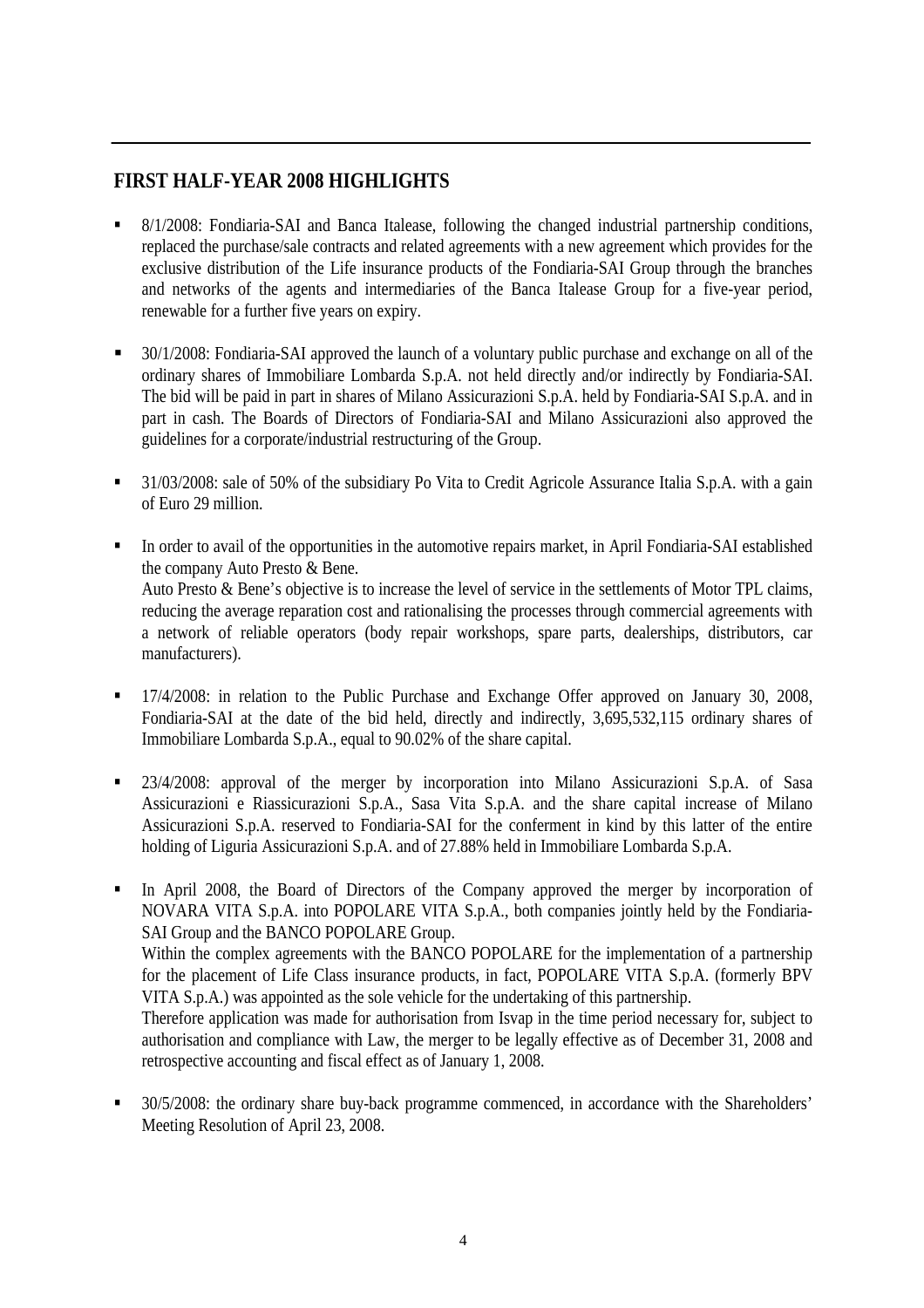# **Key Group data**

| (in Euro millions)                         | $1st$ Half2008 | $1st$ Half 2007 |
|--------------------------------------------|----------------|-----------------|
|                                            |                |                 |
| Net profit*                                | 261            | 338             |
| Total Gross premiums written               | 5,927          | 6,181           |
| of which:                                  |                |                 |
| Gross Non-Life premiums written            | 3,799          | 3,806           |
| Gross Life premiums written                | 2,128          | 2,375           |
| Investment policies written                | 255            | 83              |
| APE                                        | 189            | 211             |
| Combined ratio – Non-Life sector           | 94.97          | 94.57           |
| Expense ratio of the Non-Life sector       | 22.43          | 20.91           |
| Expense ratio of the Life sector           | 6.51           | 6.03            |
| (in Euro millions)                         | 30/06/2008     | 31/12/2007      |
|                                            |                |                 |
| Investments                                | 34,803         | 38,021          |
| Net technical reserves - Non-Life division | 10,734         | 10,906          |
| Net technical reserves - Life division     | 17,953         | 19,532          |
| Shareholders' equity                       | 4,501          | 5,171           |

\* The result includes the minority interest share.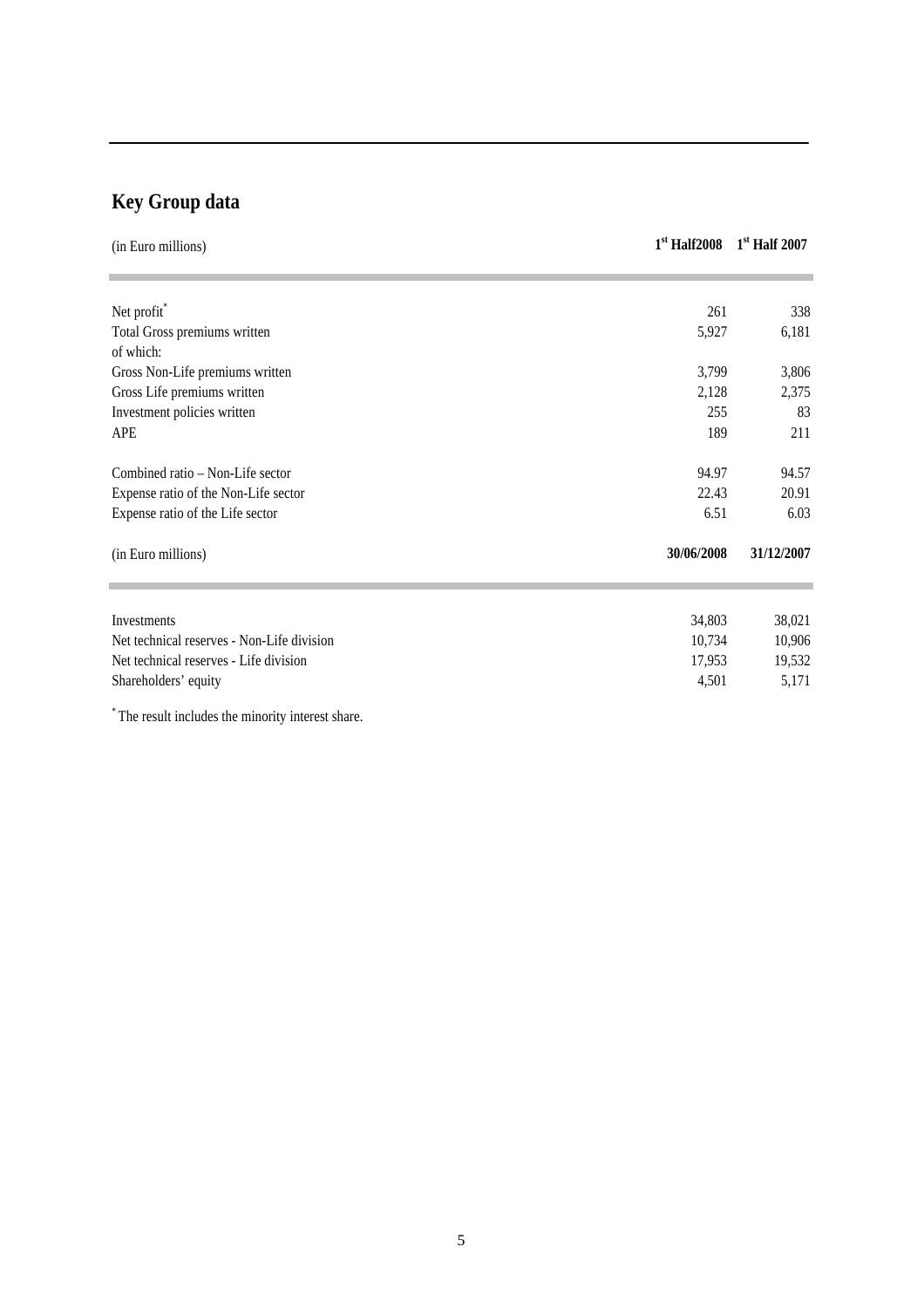## **New products launched and new initiatives in the first half year**

#### Non-Life Division

 With the continuation of the revision and rationalisation of the products relating to the Non-Motor Classes, in February 2008 the Group launched a new policy CONSTRUCTION COMPANY TPL INSURANCE, featuring innovative criteria, responding to the needs of this specific market sector, and with uniform and simplified procedures and solutions for all of the Companies of the Group.

#### Life Division

- From February 19, 2008, Fondiaria-SAI launched a new annual premium and constant capital Term Life policy FOR SMOKERS AND NON-SMOKERS, with tariff differentiation based on smoking habits, offering non-smokers a reduced tariff. A "non-smoker" is defined as a policyholder who has never smoked, even periodically, in the 24 months preceding the conclusion of the contract and where the stoppage did not occur following medical advice against a pre-existing illness.
- From February 25, 2008 and for a placement period concluded on March 27, 2008, the Parent Company made a new Index Linked product called WORLD CUP available to customers. The product permits the investor/policyholder to receive a return on the investment even in the first year with a fixed coupon of 5.5%, subsequently offering the possibility to increase their savings also in the case of a negative market performance.
- From April 7, 2008, Fondiaria-SAI offers its Policyholders a new annual premium product OPEN PIU', with the objective to provide its Clients a new instrument characterised by the technical simplicity of its insurance contents, by contained costs and by the provisional remuneration advantages typical of annual premium products. OPEN PIU' is an additional product to those already available in the Savings range of products and is principally aimed at employees or persons with fixed income, with low/medium income and with modest annual savings. The ideal Client for this product is prudent, prefers the security of the results over high performance and accepts the long-term perspective of the investment.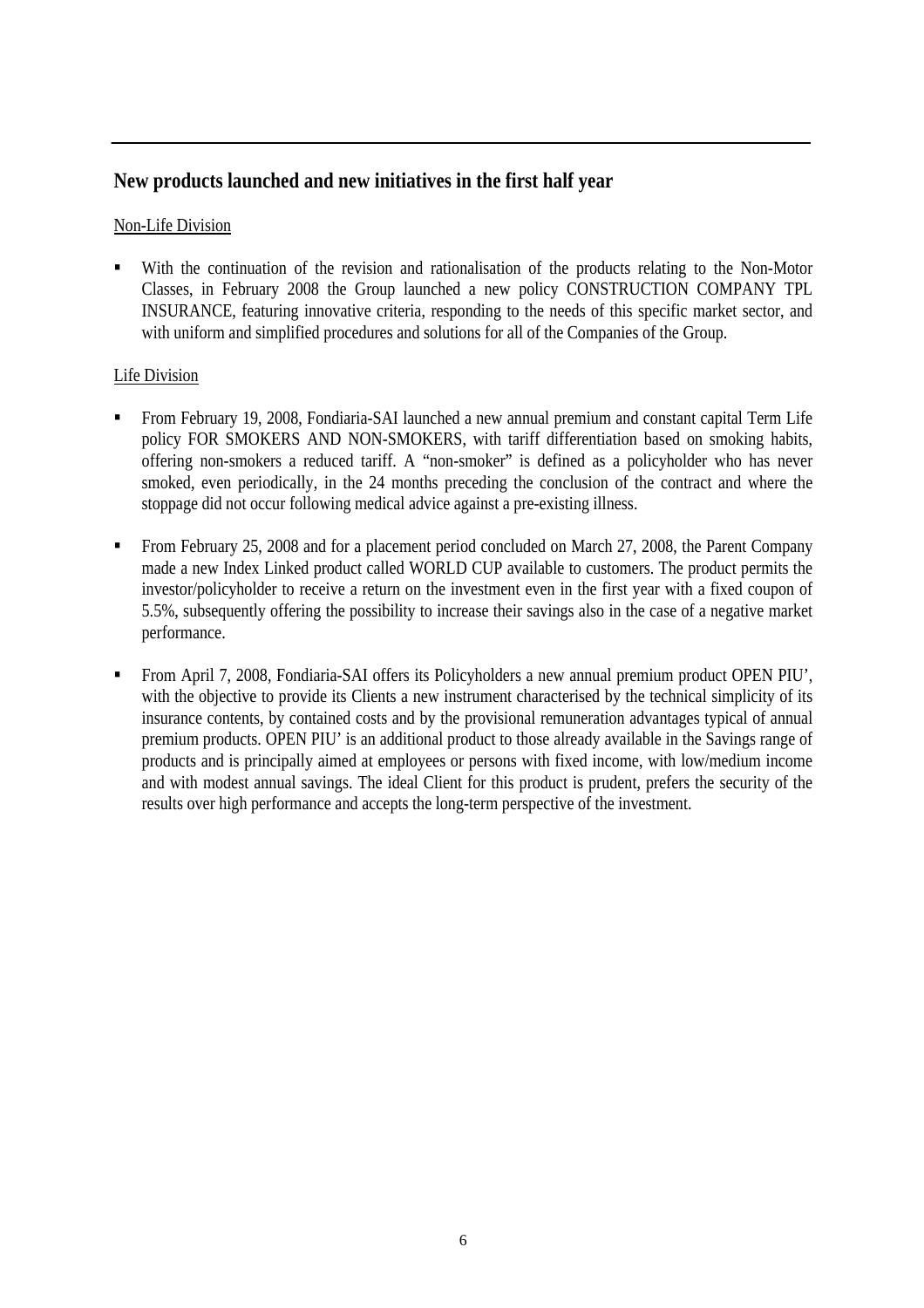# **CONTENTS**

#### **CONSOLIDATED HALF-YEAR REPORT**

|                                              | 9  |
|----------------------------------------------|----|
|                                              | 10 |
|                                              | 18 |
|                                              | 23 |
|                                              | 24 |
|                                              | 27 |
|                                              | 29 |
|                                              | 37 |
|                                              | 38 |
|                                              | 38 |
|                                              | 38 |
| - Sasa Assicurazioni e Riassicurazioni S.p.A | 40 |
| - Siat Società Italiana Assicurazioni e      |    |
|                                              | 41 |
|                                              | 41 |
|                                              | 42 |
|                                              | 43 |
|                                              | 44 |
|                                              | 50 |
|                                              | 50 |
|                                              | 51 |
|                                              | 51 |
|                                              | 52 |
|                                              | 55 |
|                                              | 60 |

|                                                        | 68  |
|--------------------------------------------------------|-----|
|                                                        | 69  |
|                                                        | 69  |
|                                                        | 70  |
|                                                        | 71  |
|                                                        |     |
| ASSET AND FINANCIAL MANAGEMENT                         | 73  |
|                                                        | 74  |
|                                                        | 75  |
|                                                        | 79  |
| - Treasury shares, shares of the holding companies and |     |
|                                                        | 82  |
|                                                        | 82  |
|                                                        | 94  |
|                                                        | 95  |
|                                                        | 95  |
| - Training at Fondiaria-SAI in the                     |     |
|                                                        | 96  |
|                                                        | 97  |
|                                                        | 102 |
|                                                        | 103 |
|                                                        | 105 |
|                                                        |     |

#### **CONDENSED CONSOLIDATED HALF-YEAR FINANCIAL STATEMENTS**

|                          |                                                 | 109 |
|--------------------------|-------------------------------------------------|-----|
| ÷                        |                                                 | 110 |
|                          |                                                 | 112 |
|                          | CHANGES IN SHAREHOLDERS' EQUITY                 | 113 |
|                          |                                                 | 115 |
|                          | NOTES TO THE FINANCIAL STATEMENTS               | 117 |
|                          |                                                 | 118 |
|                          | <b>PART B</b> – Information on the consolidated |     |
|                          |                                                 | 132 |
|                          | <b>PART C</b> – Information on the consolidated |     |
|                          |                                                 | 152 |
|                          |                                                 | 161 |
|                          | PART E – Information on business combinations   | 164 |
| $\overline{\phantom{0}}$ |                                                 | 165 |
|                          |                                                 | 167 |
|                          |                                                 | 175 |
|                          |                                                 | 195 |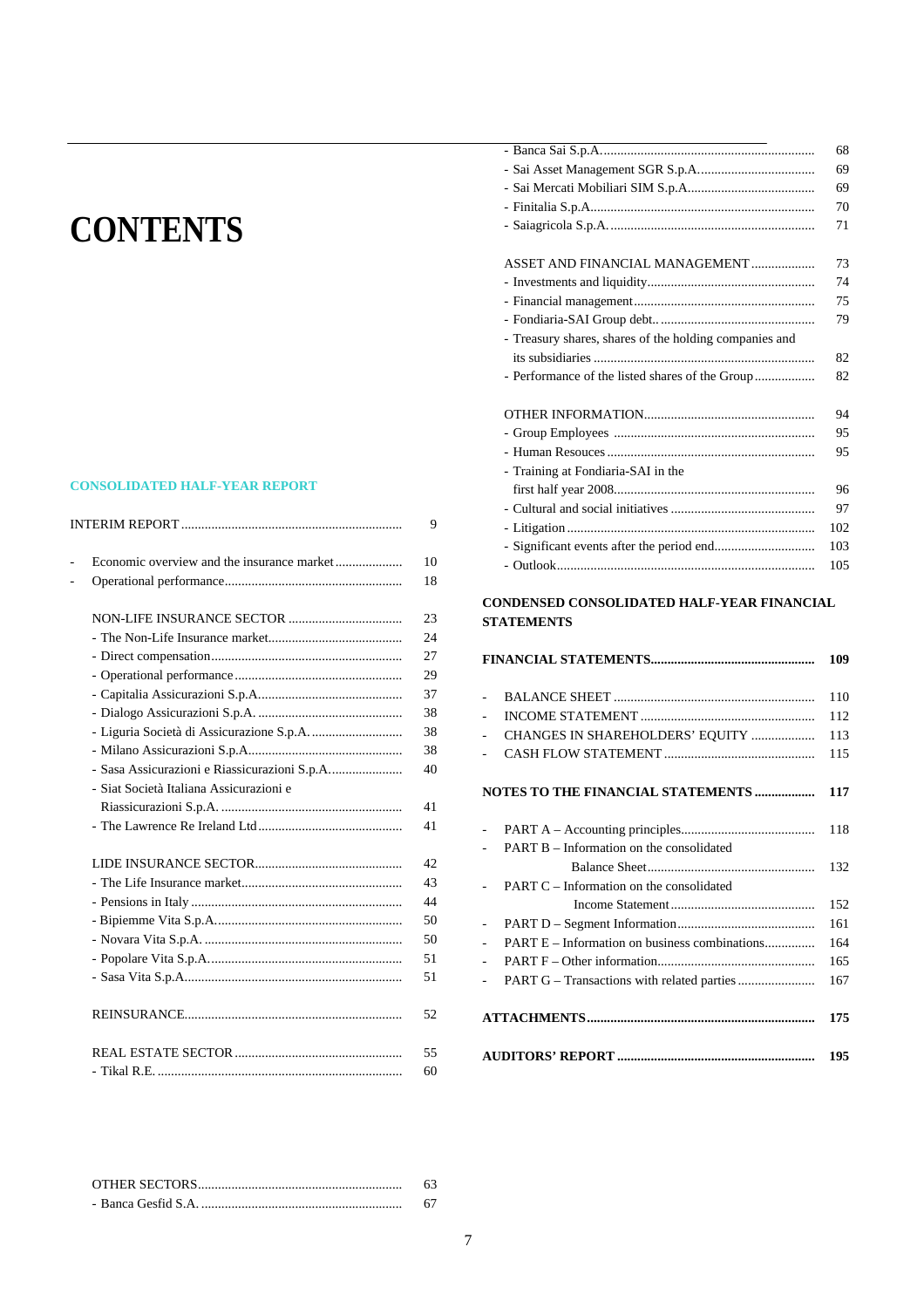**Consolidated Half-Year Report at June 30, 2008**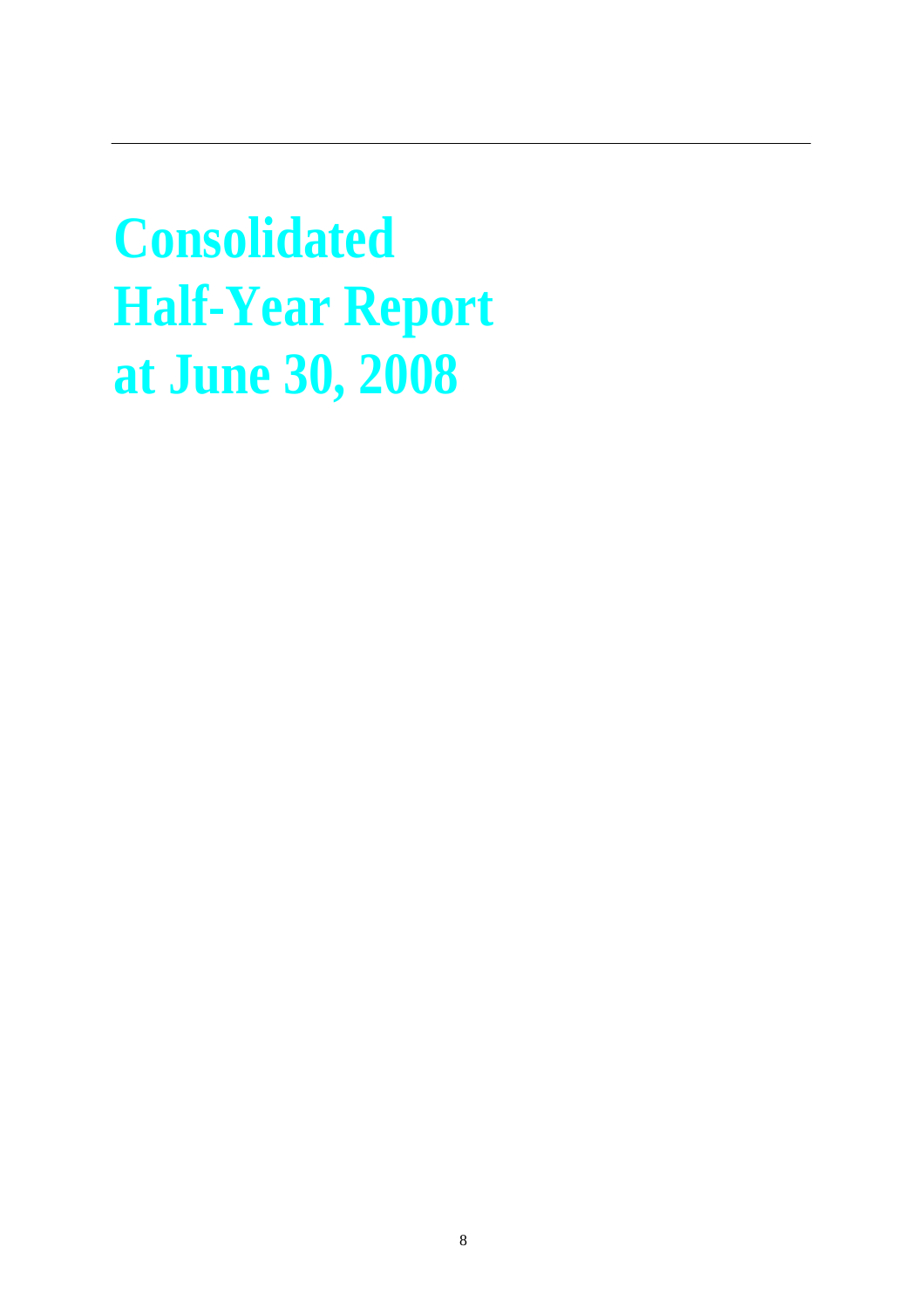# **Interim Report**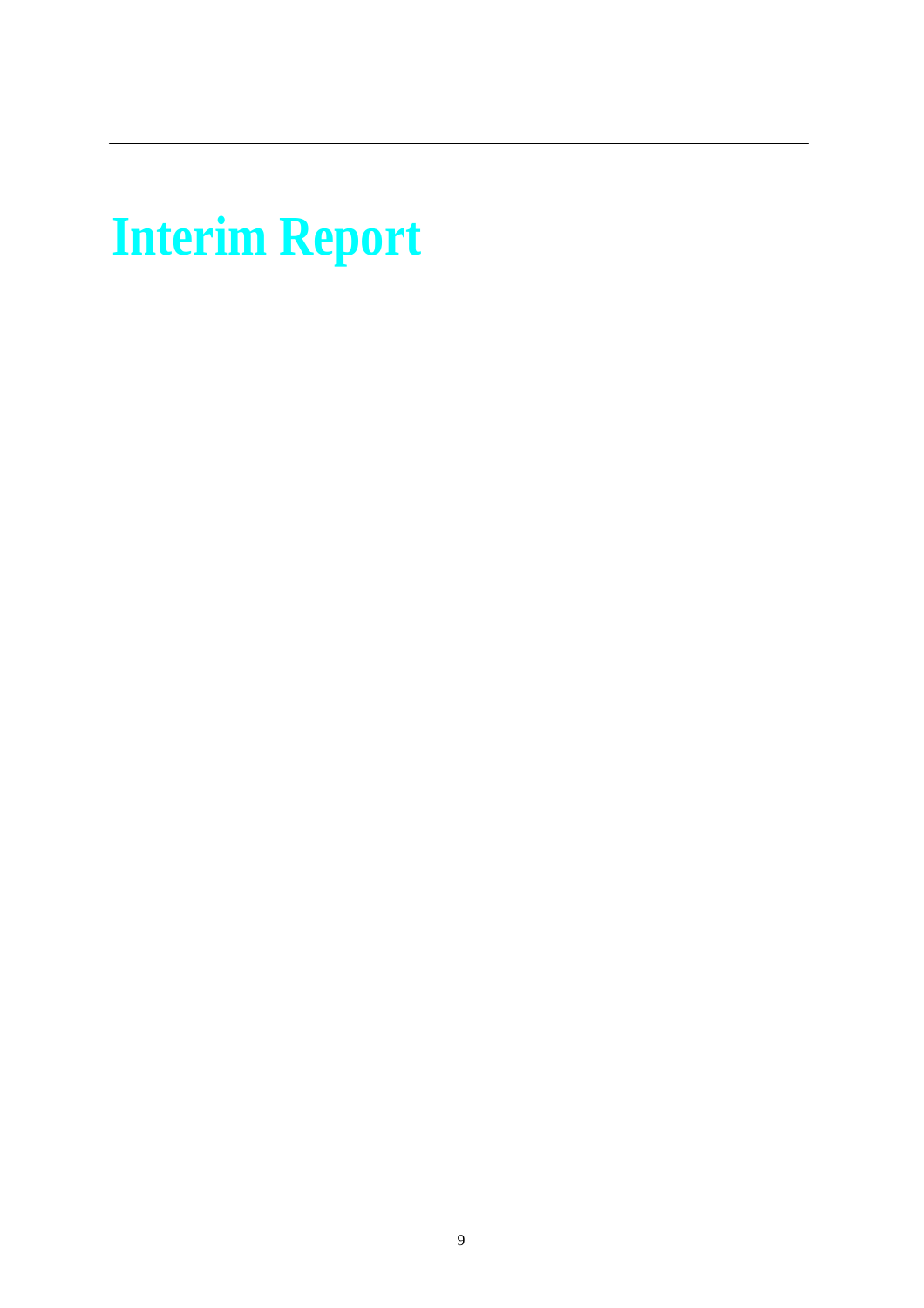## **ECONOMIC OVERVIEW AND THE INSURANCE MARKET**

#### **International economic overview**

In the first half of 2008, the tensions on the international financial markets intensified, with the entire global economy deteriorating. The US economy incurred a strong slowdown, following the strong contraction in residential investments, the reduction of inventory levels and more contained household consumption and non-residential capital investments.

Private analysts and international organisations have reviewed their growth forecasts for the US economy. In particular, the International Monetary Fund estimates GDP growth of 0.5% for the current year, one percentage point below that forecast at the beginning of the year.

There remains however considerable uncertainty on the potential severity and duration of the crisis.

In Japan, economic activity experienced an unexpected acceleration in the fourth quarter of 2007 (+3.5%) annually), sustained by exports, in particular those to other Asian economies. The economic indicators report, however, a weakness in the first half of 2008. The international organisations have lowered their growth forecasts for the current year (below 2%). The Bank of Japan therefore has maintained the official discount rate and no change is forecast in 2008 as the rise in consumer inflation recorded in the first six months of 2008 (+1%) is attributed entirely to the energy and food components, net of which, the change in prices was slightly negative.

For 2008, the forecasts of the International Monetary Fund report the relatively contained effect of the slowdown of the advanced economies on the GDP growth of the emerging countries: GDP is expected to grow by 9.3% in China (from 11.4% in 2007), 7.8% in India (from 9.2% in 2007), 4.8% in Brazil (from 5.4% in 2007) and 6.8% in Russia (from 8.1% in 2007).

World trade continues to grow at sustained levels, thanks to the continued and robust expansion of the emerging economies.

The price of oil recorded further sharp rises at the beginning of 2008, with values above USD 145/barrel and close to USD 146/barrel (see Chart 1) recorded at the beginning of July principally due to the expected increase in Chinese imports of fuel for the post earthquake reconstruction and in view of the Summer Olympics. At the end of August, the price of oil was approx. USD 120/barrel. A new equilibrium is expected to be found within the next 12 months, with demand being lower than supply, with growth in this latter thanks to the production stemming from the investments made by the oil companies in the last five years which will enter onto the world markets.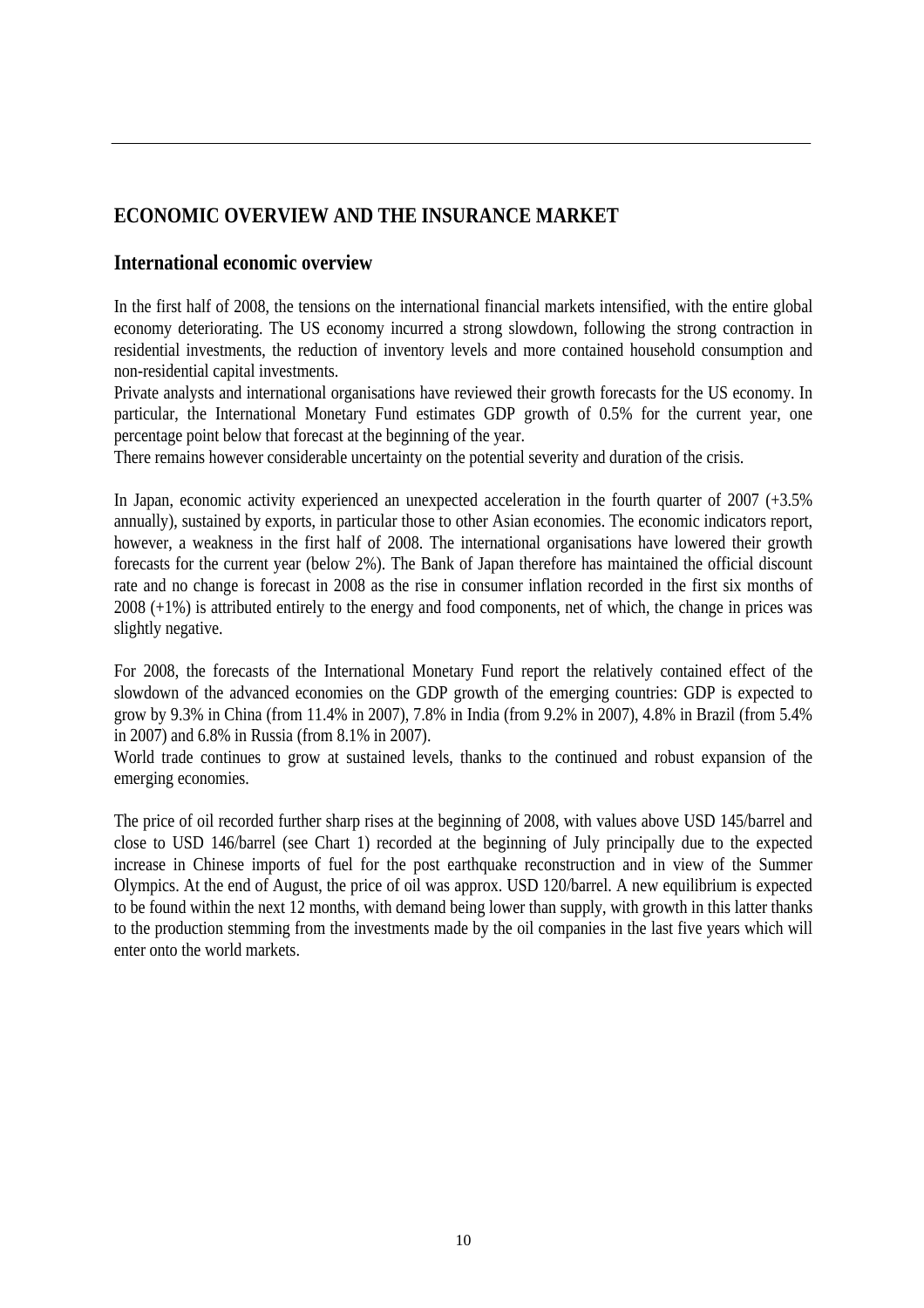**Chart 1** – Oil price (in US Dollars per barrel)

Historical trend from 1950 to 1984 Arabian Light, from 1985 to 2004 Brent spot, from 2005 to today Wti USA.



*Source: Il Sole 24Ore from the "Bp Statistical Review of World Energy"*

Strong increases were also recorded for food raw materials. The concerns regarding the effects of these rises on inflation, which is rising in most of the advanced and emerging countries, impacts upon the monetary policies pursued.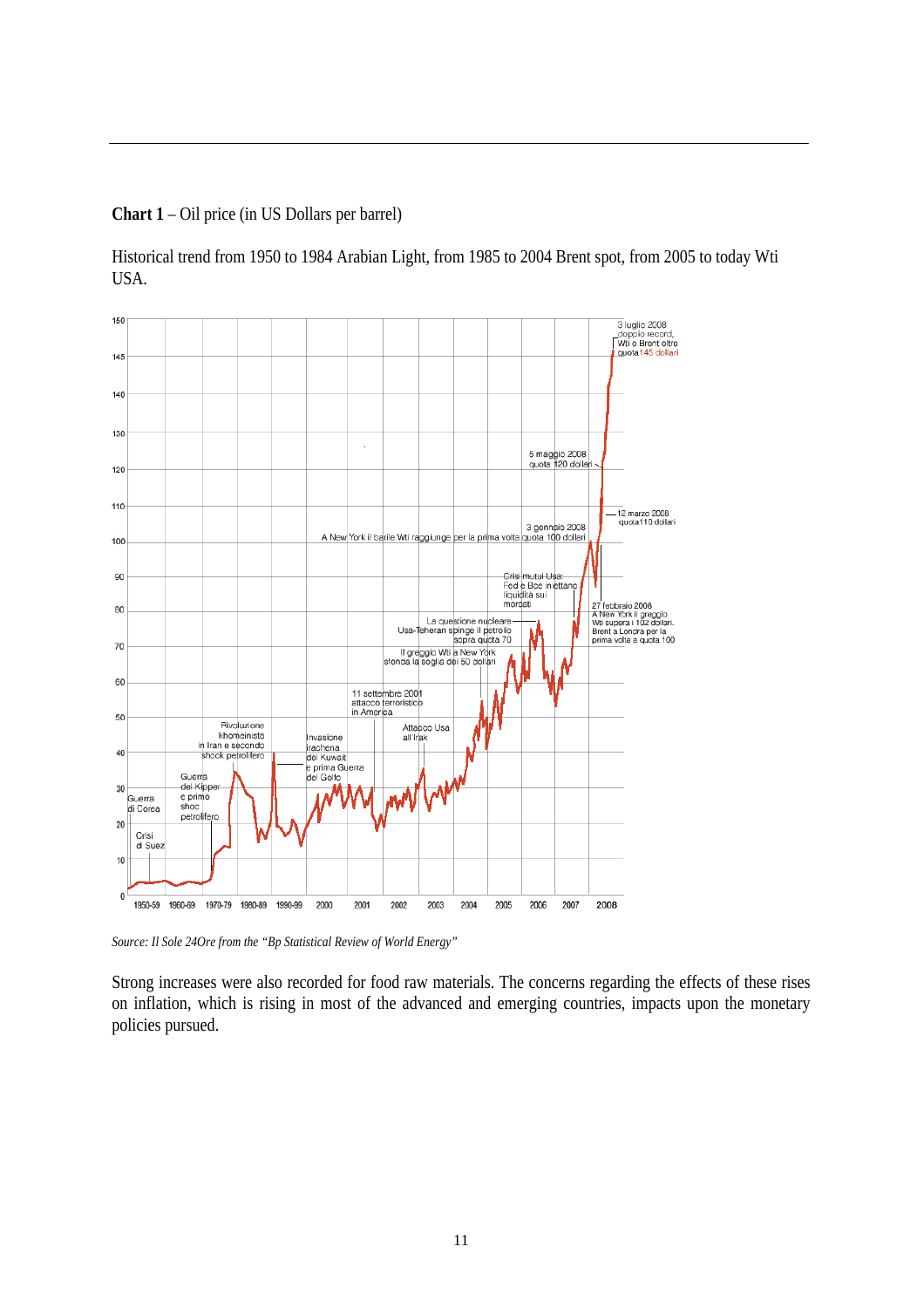#### **The European and Italian market**

In the first six months of 2008, the economic outlook of the Euro Area was extremely uncertain. The European Central Bank forecast a GDP growth for the current year of 1.7% while the International Monetary Fund forecast a growth of 1.4% - both forecasts lower than the previous estimates (around 2%).

The Euro area is affected both by the slowdown of foreign demand, amplified by the strong Euro/Dollar exchange rate, and the repercussions on internal demand, due to successive rises in interest rates.

In addition, according to data published by the European Community, the average European consumer confidence in May was at its lowest level since September 2005.





In Italy, numerous quantitative and qualitative indicators forecast that the weakness cycle in the fourth quarter of 2007 will be extended in 2008, resulting in production growth rates below potential, already low by international standards, with an expected growth by the International Monetary Fund of just 0.3% in 2008 (and only +0.1% for the Confindustria Study Centre). Our economy unfortunately continues to be impacted by structural problems which have reflected for a number of years in insufficient productivity gains, independently of cyclical fluctuations.

*Source: Institute of Economic Studies and Analysis – ISAE*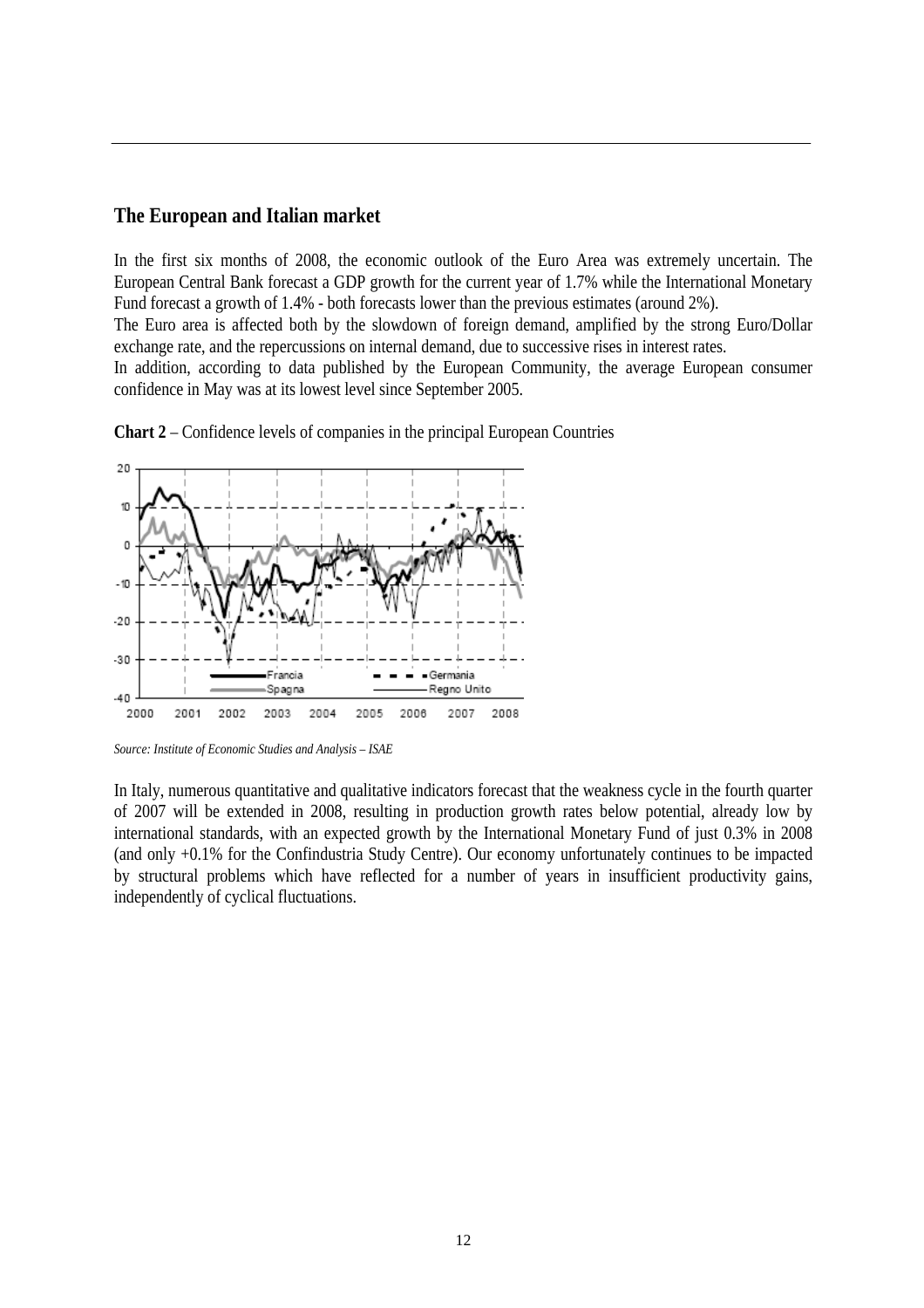#### **Table 1** – Forecast for Italy

(% change on the previous year)

|                     | GNP   |      |       | Inflation $(1)$  |
|---------------------|-------|------|-------|------------------|
|                     | 2008  | 2009 | 2008  | 2009             |
|                     | ل د 1 | ر. 1 | 4.4   | 1.9              |
| OCSE (2)<br>FMI (3) | 0.3   | 0.3  | ل و ک | <b>u</b><br>1. 2 |

*Source: OCSE, European Commission, Consensus Forecasts, Economy and Finance Ministry, International Monetary Fund. In particular:* 

*1) index harmonised with consumer prices; for the forecasts of the Government deflator of consumption.* 

*2) OCSE, Economic Outlook, December 2007.* 

*3) FMI, World Economic Outlook, April 2008.* 

In June, the Eurozone recorded the highest level of inflation since the summer of 1996, with an inflation rate of 4% (in Italy inflation was 3.8% in June rising from 3.6% in May), strengthening the decisions of the European Central Bank to raise the discount rate.

The European Union Commission for Economic Affairs in fact estimated that, on the basis of recent trends, the average annual inflation in 2008 will be above 3.2%, well above the European Central Bank target of under 2%.

Therefore, in spite of the slowdown in economic growth, in order to ensure price stability and sustain the level of consumption and medium-term growth, the Institute increased the cost of money, with a rise in interest rates from 4% to 4.25%. This choice had strong repercussions on the economic system, as an aggressive and prolonged rise in interest rates could have a serious effect on the economic growth in the Euro Area, but was necessary to avoid further erosion from inflation on wages purchasing power.

**Table 2 -** The cost of money worldwide

| Country              | Official rates    | $\frac{0}{0}$ | Last change |
|----------------------|-------------------|---------------|-------------|
| <b>United States</b> | Fed Funds         | 2.00          | 30/04/2008  |
| Euro zone            | Time deposits     | 4.25          | 03/07/2008  |
| Great Britain        | Intervention Rate | 5.00          | 10/04/2008  |
| Japan                | Discount rate     | 0.50          | 21/02/2007  |

*Source: IlSole24Ore – July 2008*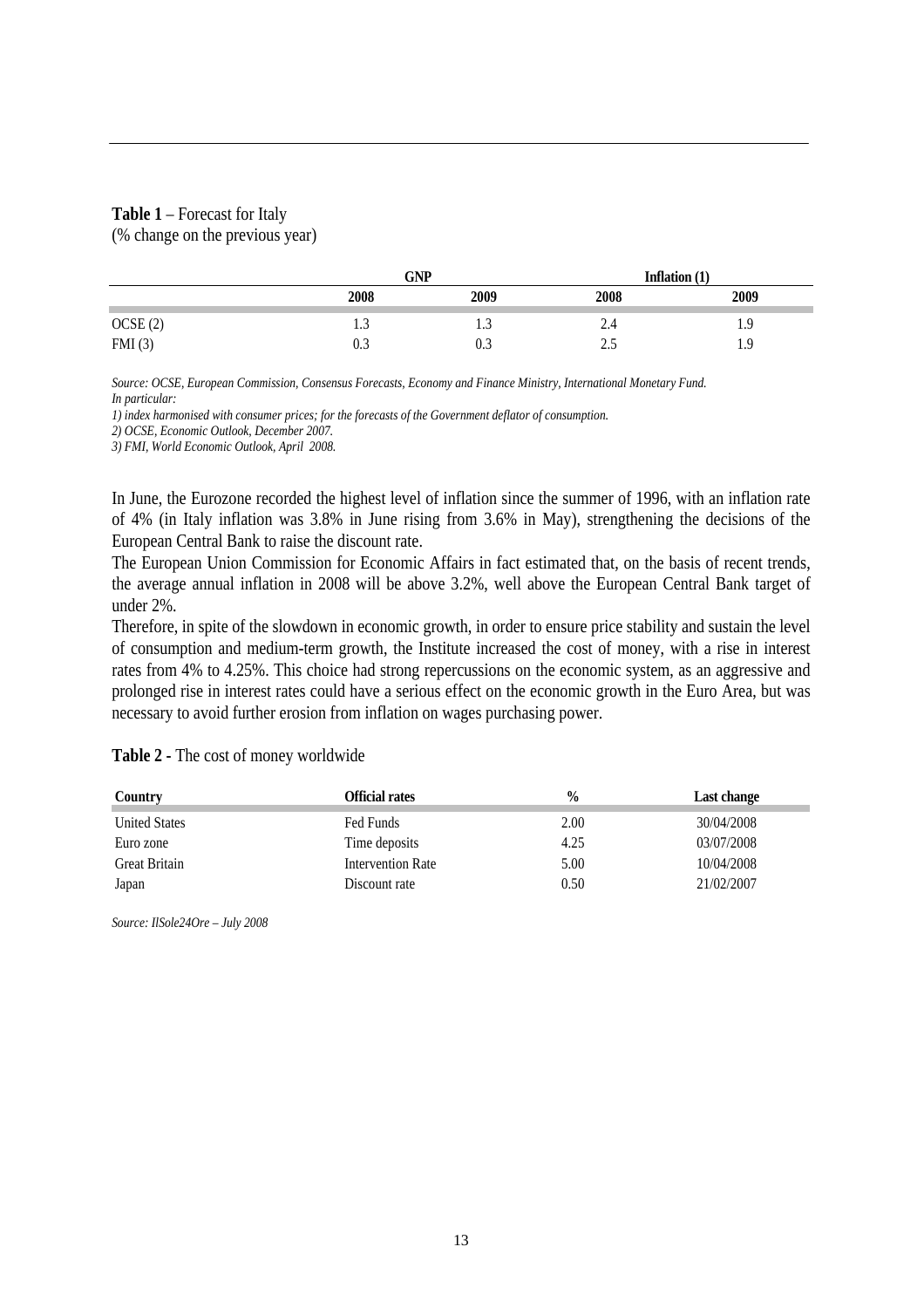Household consumption may also contract due to the fall in property prices combined with adverse labour market conditions and the strong rise in inflation. At the end of May, the Italian consumer index of Confcommercio recorded a reduction of 2.7%, compared to the same month of 2007, with a decrease of 1.9% in the first five months of the year, compared to  $+1.1\%$  in the same period of 2007. This figure unfortunately reaffirms the forecast for Italian growth in 2008 of close to zero.

The hardest hit sector is transport, with a decrease in the purchases of motor vehicles, motorbikes, petrol and airline tickets (-13.5% to May), with a further reduction of household spending on necessities (-4.9% for recreational goods and services).

#### **The insurance sector**

In 2007, the Italian insurance industry, which employs about 300,000 persons between employees and brokers, compensated over 10 million claims, with more than Euro 25 billion paid to policyholders or beneficiaries against damages incurred.

In spite of the strong growth in recent years, the gap in terms of national insurance growth compared to the other European Countries still remains wide. In the Non-Life Classes alone, net of those relating to the obligatory Motor TPL insurance, in Italy these classes amount to 1% of GDP, between half and one third of that in the other principal countries in the Euro Area. Life reserves, although strongly developed from the mid 1990s (from 5% to 23% of GDP), also remain lower than European levels, which are on average double Italian levels.

The underinsurance that this generates does not permit households and businesses to protect themselves from vulnerability and the negative consequences generated from adverse events.

With the level of insurance written in the last two years this underinsurance has not improved: in the Non-Life sector, the increase in premiums was lower than the growth in domestic GDP, similar to the decrease in the premiums in the Life segment.

In particular, the total gross premiums written in the first quarter of 2008 by the domestic insurance companies and representative offices in Italy of foreign insurance companies amounted to Euro 23 billion, a reduction of 10.4% on the same period of 2007.

The Non-Life portfolio (total Euro 9,110.4 million) decreased by 0.3%, accounting for 38.6% of the total portfolio (34.7% in the same period of 2007), while the Life premiums (Euro 14,489.2 million) recorded a decrease of 15.8%, accounting for 61.4% of the total Life and Non-Life global portfolio (65.3% in the same period of 2007).

In the recent document prepared by Standard & Poor's which analyses the international multi-class insurance prospects, the rating agency confirms that in the coming years the insurance companies must confront the challenge of increased variability in revenues and profitability, due to the intense competition and high market volatility.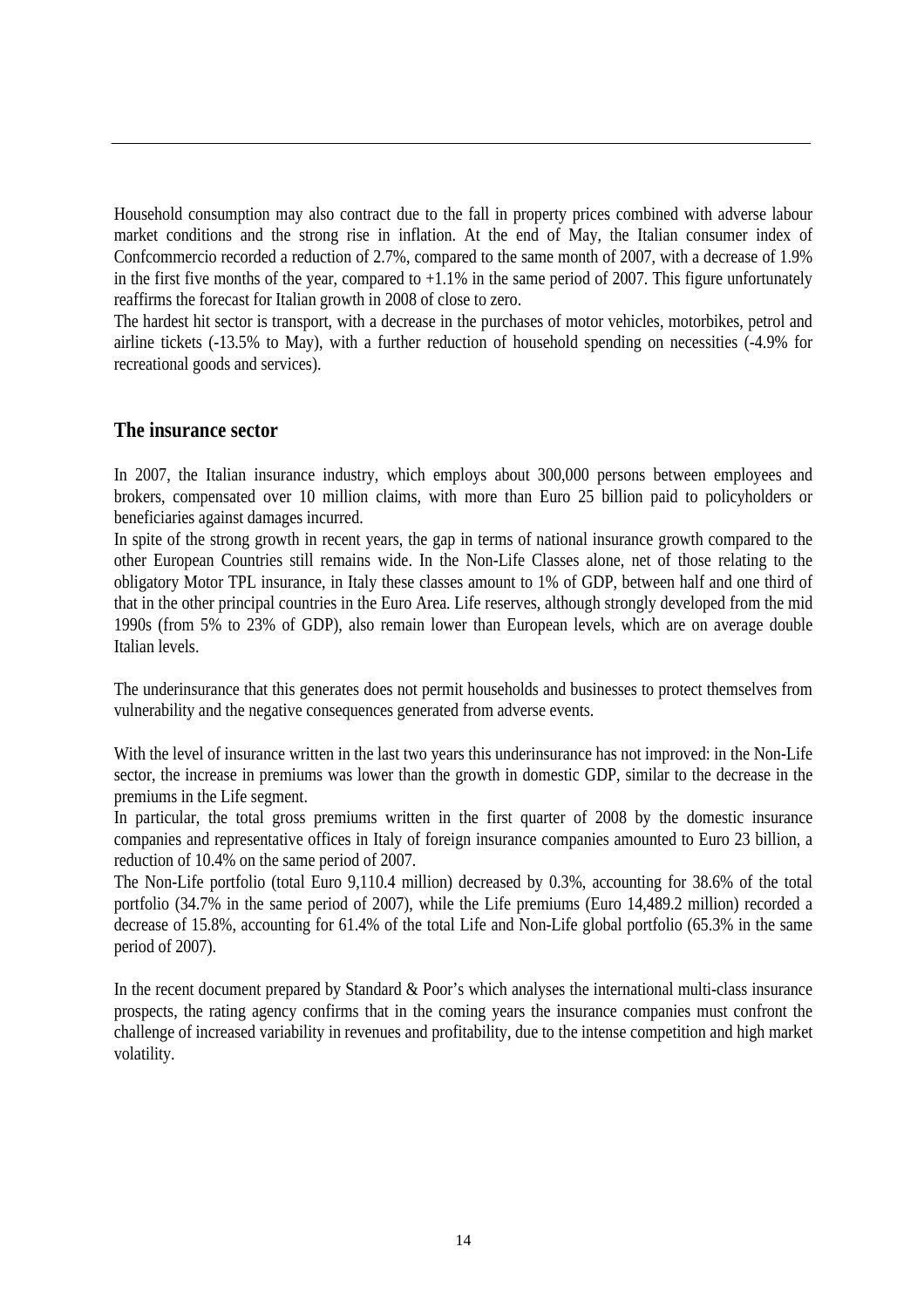Therefore, the difficult economic environment, originating from the default of the bonds related to the US real estate mortgages, will also impact upon the European insurance market, although with a reduced impact compared to the banking sector, with consequent stability of the insurance sector ratings thanks to the diversified operating profile, solid capitalisation and good level of liquidity available.

The reduced impact is principally due to the limited exposure to the financial products which caused the credit crisis. Research undertaken by Fitch on 41 European insurance groups reports that only 13 have an exposure to bonds related to subprime mortgages and which comprise only 0.5% of their investments.

In Italy, the total premiums written from direct business are expected to record a decrease compared to 2007, with a total volume of Euro 95 billion (-4.4% on 2007) and a percentage on GDP of 6% (-6.45% on 2007).

In the Non-Life segment, the premiums written by the Motor TPL class are expected to be stable. Above average growth is expected in the Fire and Other Property Damage sector (+1.5%), while premiums are expected to be below average in the Land Vehicles sector (+0.7%).

It is also possible that, with the uncertainty remaining on the financial markets, with a preference of savers towards low risk products, during 2008 a slowdown in the reduction in the Life insurance premiums will take place, estimated by Ania at -11.4% in 2007 and -7.7% in 2008. Simultaneous to an estimated fall in the premiums component of the financial insurance products (-13% for the linked products and -70% for the securitisations), an increase is expected in the traditional policies (6%). A further positive contribution could derive from the pension policies (+75%).

#### **Regulatory framework**

With reference to the principal regulatory norms concerning the Italian insurance market, which will inevitably have effects on insurance activity in the coming years, the following information is provided. The information is outlined in greater detail in the annual accounts.

#### **Liberalisation**

The new regulations for the Motor TPL segment have now been issued in relation to market liberalisation (reference Laws 248/06 and 40/07).

The insurance companies, through the president of the representative body of insurance companies, requested the new Government to review some regulatory decisions included in the "Bersani" decrees - in particular those relating to the direct Motor TPL compensation and to the abolition of the single mandate agencies, as it is the general opinion that any legislative provisions require prior consultation with the representatives of the industry, in order to involve the market in the regulatory process.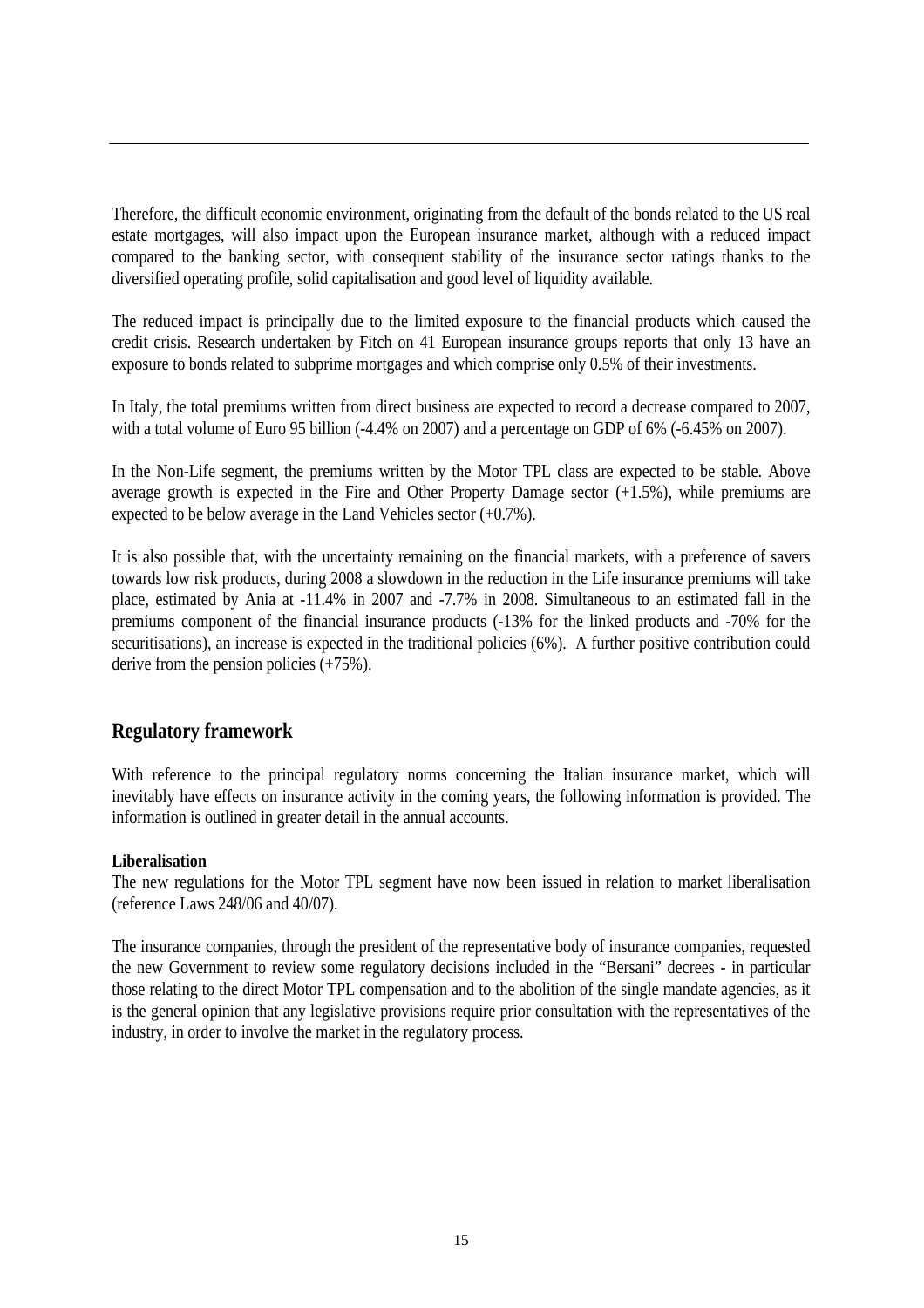In particular, with reference to the prohibition to exclusively distribute the Non-Life Class policies, Ania believes that competition is also achieved through the development of instruments which permit maximum transparency on the characteristics and obligations of the distributors, on the contents of the contracts and on the price of the policies.

The insurance brokerage activity therefore should be considered in terms of a community, eliminating anachronistic restrictions which limit the activity of the brokers to the category they belong to and, within the requirements of correctness and transparency, leaving the governance of their relations with the insurance companies in the private sphere.

#### **Versatility of the pension funds**

The employee subscribing, tacitly or explicitly, to the complementary pension, pursuant to Legislative Decree 252/2005 will not have the option to return to the old payment method, but may change within the integrated pension system. This versatility permits a change in subscription from one pension form to another after two years from the subscription to a complementary pension form.

With a document signed on April 24, 2008 at the labour ministry, Abi, Ania, Assogestioni, Assofondipensione and Assoprevidenza agreed the guidelines which allow versatility within the subscription to pension funds. This relates to a "best practice" code which will facilitate the versatility within the employee leaving indemnity and of the contributions from one pension fund to another, voluntarily or due to a job change by employees.

#### **The ABI-ANIA Federation**

Through two extraordinary shareholders' meetings, respectively of ABI and ANIA, in April the statutory changes were made to the Association of Bankers and those of Insurance Companies which will formally permit the establishment of the ABI-ANIA federation.

The respective executive committees also approved in February the draft by-laws of the Federation, which are proposed in relation to its dealings with the Institutions, political and monetary authorities, Industry associations, and of the public positions of ABI and ANIA in terms of economic and social policies.

#### **Class Action**

The entry into force of the "class action" laws, introduced in the 2008 finance act, was extended to January 1, 2009, and also includes the extension to the public sector. The law arise from the intention to provide large groups greater access to take legal redress and greater protection in those cases where the interest at stake is too small to undertake individual legal action.

The Antitrust Authority considers the period in the second half of the year before the entry into force of the class action as sufficient to identify the technical solutions which best correspond to the objectives of efficient processes and extension to the public sector.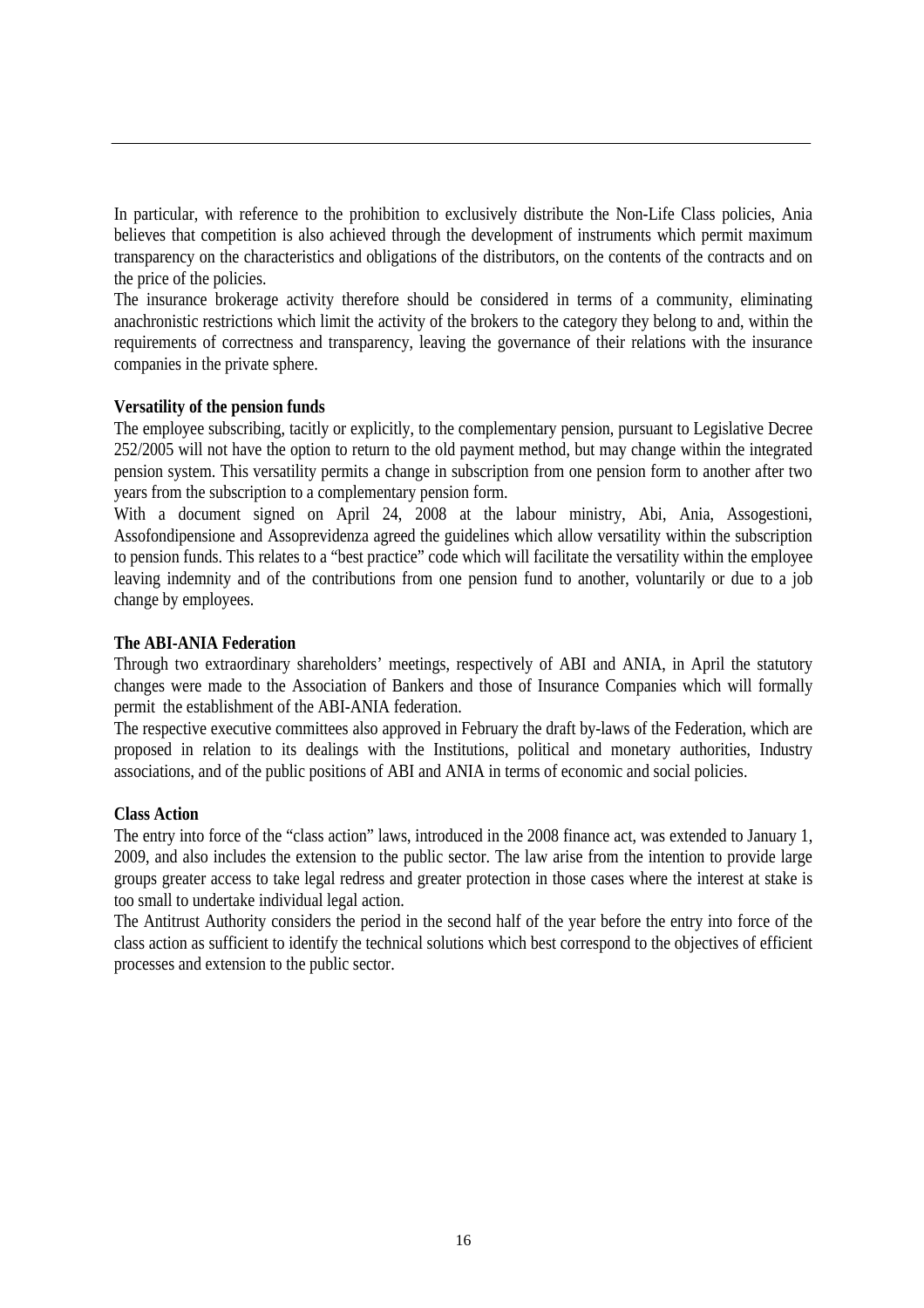#### **Solvency II**

In 2008, the European Commission together with CEIOPS prepared the fourth Quantitative Impact Study (QIS4). The study includes the general principles defined by the Commission in the Proposal Directive issued in 2007.

The study provides for greater information requested from the Groups, as well as a recalibration of the capital requirements (Solvency Capital Requirement and Minimum Capital Requirement).

The Solvency Capital Requirement is the principal equity test contained in the new regime: it corresponds to the Var (Vale at Risk) with confidence level of 99.5% and a time horizon of one year. This must cover the unexpected losses and will be calibrated in order to consider all the principle quantifiable risks which the company is exposed to, calculated through the standard formula, defined by the European community regulation, or through an internal model adopted by the individual companies and approved by the Supervisory Board.

The Minimum Capital Requirement represents, however, the minimum equity threshold below which company operations can not be carried out. The proposal of the directive requires that this is calculated in a verifiable, clear and simple manner and it is calibrated at a value at risk of own funds of the company with reference to a confidence level between 80% and 90%, over a period of 1 year and has a minimum threshold of Euro 2 million for the Life Division. The calculation method is however subject to European Community debate.

The QIS4 proposed modifications to the calculation method also to the MCR and for some risks included in the SCR valuation.

In the autumn, the results of the QIS4 will be published and the consultation phase of the proposed Directive concluded. The Directive will then be issued by the end of the year which will take account of the observations presented.

The Community Directive proposal relates to regulations on the solvency of the insurance companies, published on July 10, 2007, and has the purpose of coordinating the regulations on Life and Non-Life insurance and to increase the protection for the policyholders. The Draft Directive encompasses 13 Old Community Directives in one single document and updates the new regulations on Solvency.

The Fondiaria-SAI Group participated at QIS3 with 20 insurance companies out of the 21 companies present; for the undertaking of this study, as for the previous QIS, the collaboration between the various functional areas of the Company and of the Group was particularly important.

With reference to the regulative modifications mentioned, Fondiaria-SAI and the Companies of the Group are active in the management and monitoring of the impacts deriving from their application.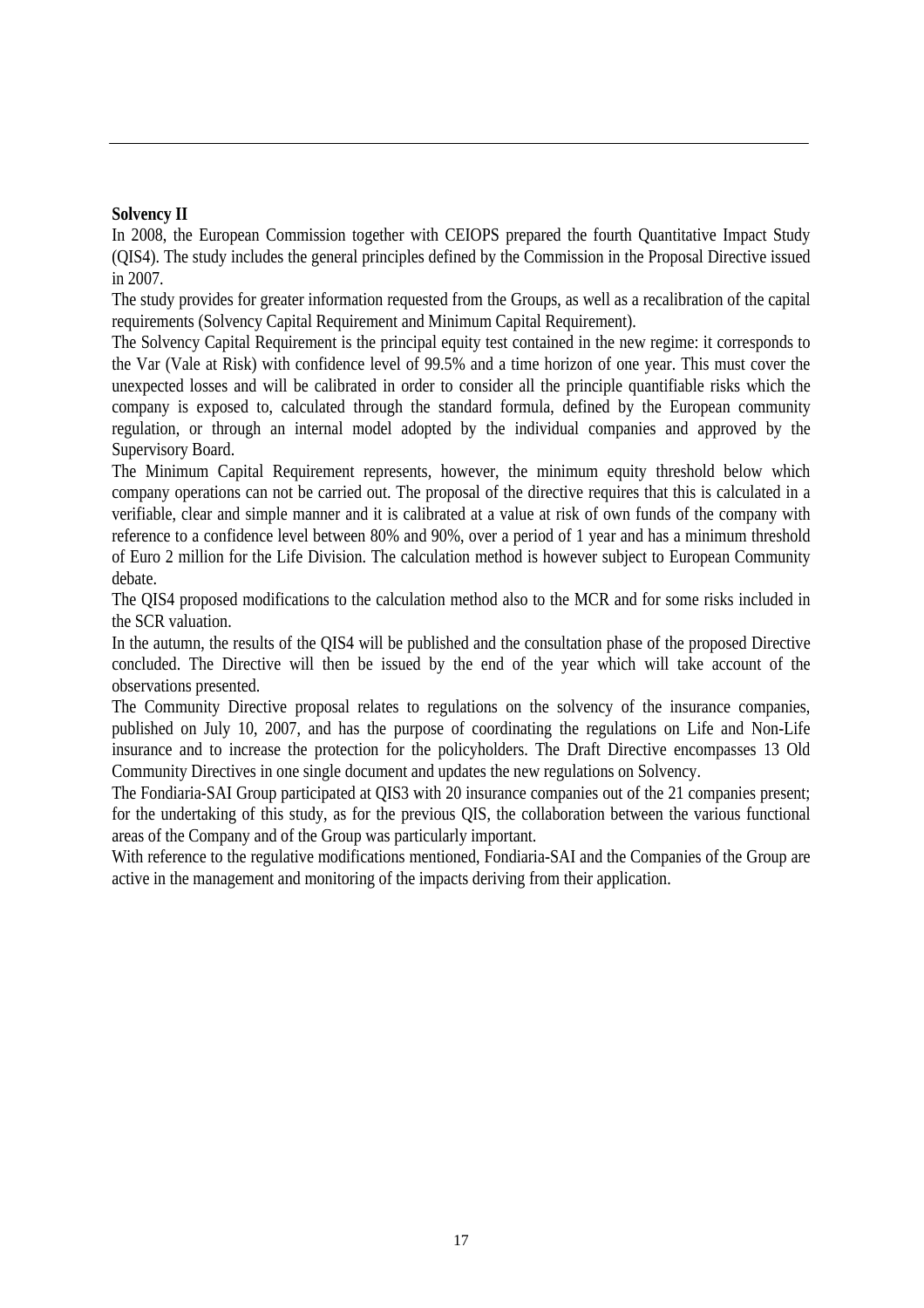## **OPERATIONAL PERFORMANCE**

The consolidated half-year report at June 30, 2008 includes the recommendations of Isvap Regulation No. 7/07 and was prepared in accordance with article 154 of Legislative Decree 58/98 and subsequent modifications and based on the regulations for the preparation of financial statements applying the same accounting and consolidation principles utilised for the preparation of the consolidated financial statements at December 31, 2007. In particular, the balance sheet and income statement data was prepared as per accounting standard IAS 34 relating to interim accounts. In the preparation of the interim data, the application of the accounting principles and policies for the financial statements require, as also recalled in the notes, a greater recourse to estimates and projections.

The data therefore has the function of representing in a reasonably reliable manner the financial position of the Group at June 30 and of providing information on the principal risks and uncertainties for the remaining six months of the year.

Pursuant to Consob Communication No. DEM/6064293 of 28/07/2006 and CESR recommendation in relation to alternative performance indicators, it is reported that the principle indicators utilised in the present report are in line with best market practices and the principle academic theories; where there are indicators that do not comply with the above-mentioned requisites the necessary information is provided in order to understand the calculations utilised.

#### **Consolidated Income Statement**

The table below reports the results in the first six months of 2008 compared to the same period of the previous year and for the full year 2007.

| (Euro thousand)                                              | 30/06/2008 | 30/06/2007 | <b>Changes</b> | 31/12/2007 |
|--------------------------------------------------------------|------------|------------|----------------|------------|
|                                                              |            |            |                |            |
| Net premiums                                                 | 5,709,572  | 5,933,977  | (224, 405)     | 11,501,073 |
| Net charges relating to claims                               | 4,235,205  | 4,866,502  | (631,297)      | 9,359,735  |
| Net commissions                                              | 25,472     | 27,291     | (1,819)        | 48,820     |
| Net income of the investments $(*)$                          | 590,193    | 587,389    | 2,804          | 1,255,930  |
| Net Income from financial instruments recorded at fair value |            |            |                |            |
| through profit or loss                                       | (403, 385) | (2,012)    | (401, 373)     | (255, 725) |
| Management expenses                                          | 981,824    | 924,098    | 57,726         | 1,854,366  |
| Management expenses on investments and interest expense      | 82,718     | 69,981     | 12,737         | 131,790    |
| Other income and charges                                     | (247, 616) | (161, 285) | (86,331)       | (312,001)  |
| <b>Profit before taxes</b>                                   | 374,489    | 524,779    | (150, 290)     | 892,206    |
| Income taxes for the period                                  | 113,214    | 186,580    | (73,366)       | 273,235    |
| <b>Net Profit</b>                                            | 261,275    | 338,199    | (76, 924)      | 618,971    |
| <b>Profit from discontinued operations</b>                   |            | (197)      | 197            | 1,080      |
| <b>Consolidated profit</b>                                   | 261,275    | 338,002    | (76, 727)      | 620,051    |
| <b>Minority interest profit</b>                              | 52,846     | 61,185     | (8,339)        | 113,085    |
| Group net profit                                             | 208,429    | 276,817    | (68, 388)      | 506,966    |

(\*) Consolidated income statement accounts  $+1.4 + 1.5 - 2.3 - 2.4$  (excluded 2.4.1)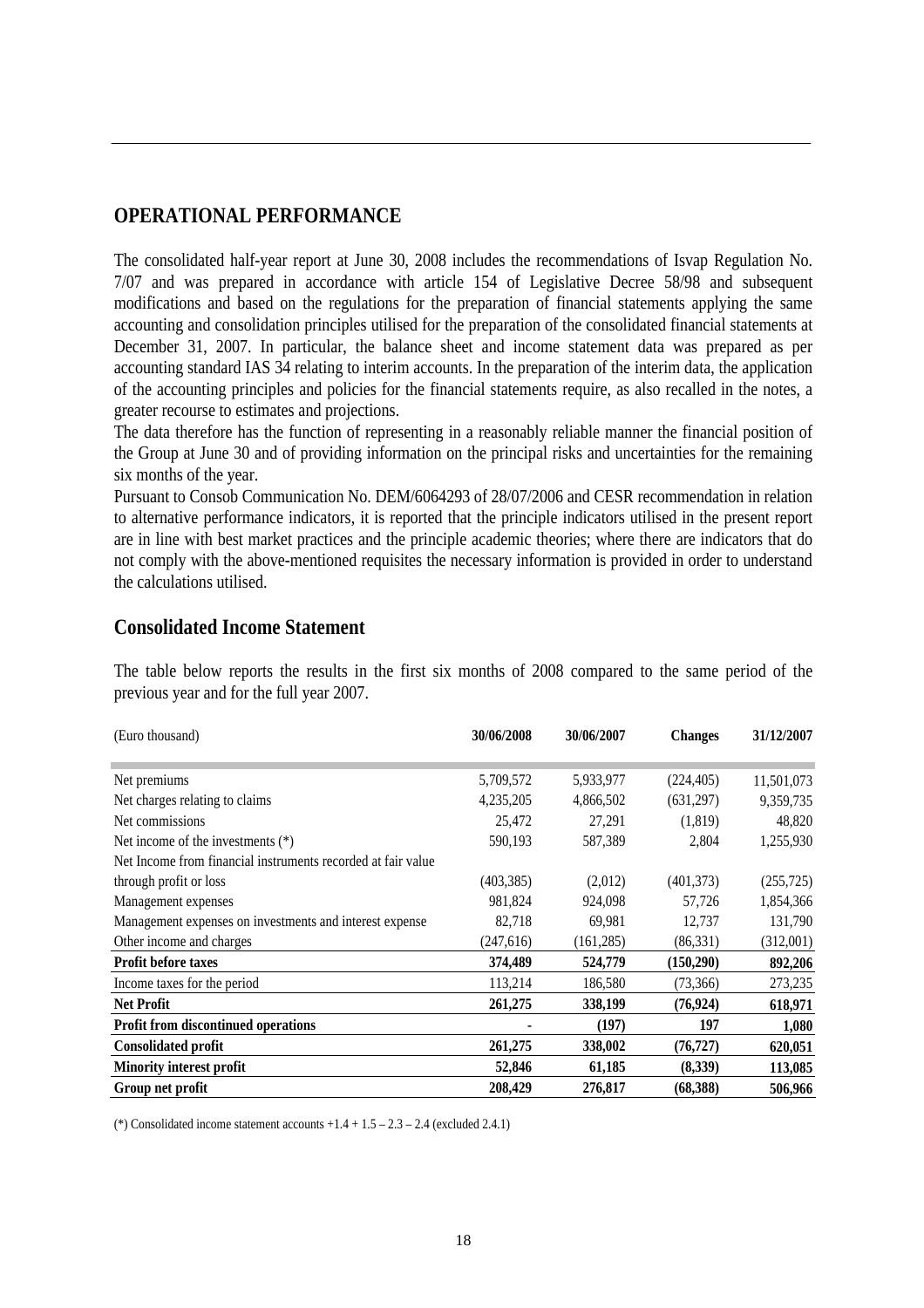The key consolidated results in the half-year were as follows:

- The half-year **consolidated profit** was Euro 261 million (Euro 338 million in the first-half 2007), of which Euro 208 million attributable to the Group and Euro 53 million attributable to minority interests.
- The **overall technical performance** in the insurance sectors reports stability in the premiums written in the Non-Life sector (-0.39%) and a more marked decrease in the Life sector (-10.3%). The half-year accounts reflect the deconsolidation of Po Vita and the reduction of the Group in the not particularly profitable "corporate" contracts.
- The **Non-Life Insurance Division** reports a pre-tax profit of Euro 285 million, a decrease on the firsthalf of 2007 (Euro 402 million). This trend results from the recent turbulences on the financial markets which resulted in the recording of greater write-downs compared to the first-half of 2007, especially in the fair value assets recorded through profit or loss. However, the technical management is substantially stable, despite the negative impact recorded in the income statement due to the abolition of the restrictions on the long-term contracts and the consequent reversal of commissions capitalised.

The performance of the Motor Classes was satisfactory, while the Other Classes do not demonstrate particularly critical problems although it is still too early to express an opinion on the definitive trend for the current year.

- The **Life Division** reports a pre-tax profit of over Euro 82 million (Euro 105 million in the first half of 2007): the decrease compared to the same period of the previous year is largely due to the decrease of the profits to be realised on investments, taking into account that the result for the period includes the realisation of the gain (Euro 29 million) deriving from the sale of the subsidiary Po Vita.
- The **Real Estate Division** reports a pre-tax loss of over Euro 12 million (Euro 1 million loss in the first half of 2007). In the first part of 2008, the real estate activity reported limited levels of activity due to the difficult economic environment, which did not permit the realisation of significant gains.
- The **Other Activities sector,** which includes the companies operating in the financial and asset management sectors, report a pre-tax profit of Euro 19 million, in line with the previous half-year. Against the decrease in brokerage and management commission income was greater ordinary financial profitability and, for the banking sector, higher revenues to meet overhead costs.
- The **gross technical reserves** amounted to Euro 29,535 million (Euro 31,343 million in 2007) of which Euro 11,376 million in the Non-Life Classes and Euro 18,159 million in the Life Classes. The ratio between the total technical reserves and the total premiums written was 249.2% (263.8% in 2007). This ratio was 149.7% in the Non-Life sector (158.6% in 2007).
- The total **management expenses,** excluding those relating to the management of the investments, amounted to Euro 982 million (Euro 924 million in the first half of 2007). In the Non-Life sector these expenses amounted to Euro 806 million and represent 21.2% of the premiums (20.1% in 2007), while in the Life sector the total amount of the expenses was Euro 139 million and accounted for 6.5% of premiums (6.0% in 2007). The total expense ratio on the premiums amounted to 15.9% compared to 14.6% in the first half of 2007 and includes the above-mentioned capitalised commissions reversed.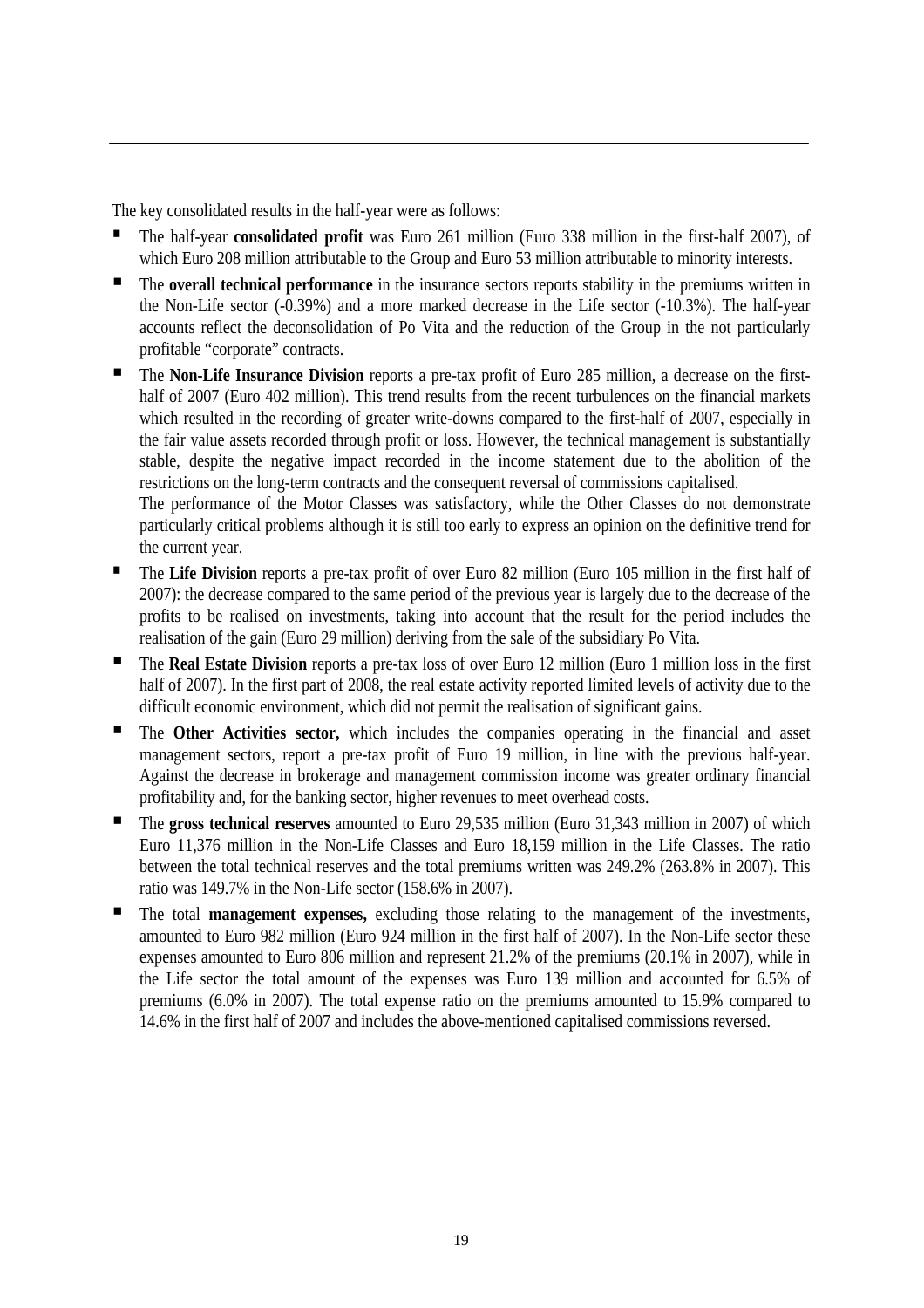- The **net commissions** for financial services amounted to Euro 25 million (Euro 27 million in the first half of 2007). Of these approximately Euro 10 million relate to the life sector, while the residual amount refers to the Other Activities.
- The contribution of the **net income deriving from financial instruments recorded at fair value through profit or loss** was a loss of Euro 403 million compared to a loss of only Euro 2 million in 2007. This figure highlights the tensions in the financial markets in the first half of 2008. This account includes the net income from financial assets where the risk is borne by the policyholders (negative for Euro 357 million although offset by the correlated decrease in net charges relating to Life Division claims) and a significant amount of dividends on shares classified for trading in the non-life division, as well as the adjustment to the fair value of financial instruments belonging to the sector.
- Excluding the contribution of the net income deriving from financial instruments at fair value through profit or loss, the **total net income from investments**, including income from investment in subsidiaries, associated companies and joint ventures of Euro 27 million, amounted to Euro 590 million (Euro 587 million in the first-half of 2007). Interest income contributed Euro 436 million, other net income Euro 149 million and valuation losses, net of the relative revaluations, approx. Euro 22 million. The gains and losses to be realised resulted in breakeven.
- **The investment management expenses and interest expenses** amounted to Euro 83 million, of which Euro 73 million referred to interest on Group debt.
- Other revenues and costs amounted to a cost of Euro 247 million (Euro 161 million costs in the first half of 2007). The account includes amortisation and depreciation on intangible and fixed assets totalling approx. Euro 41 million.
- **Finally, the tax rate for the period** decreased, due to a reduction in the income tax rates and to the tax exemption on gains in the period.

This decrease will not necessarily be confirmed at the year-end, considering the recent measures, also retrospectively, issued by the Government which extends the deferment of the deduction of the writedown of receivables from policyholders and of the long-term component of the change in the claims reserve, with an expected increase of the current income taxes.

The result for the period was not impacted by significant non-recurring or unusual operations compared to the normal operations of the company.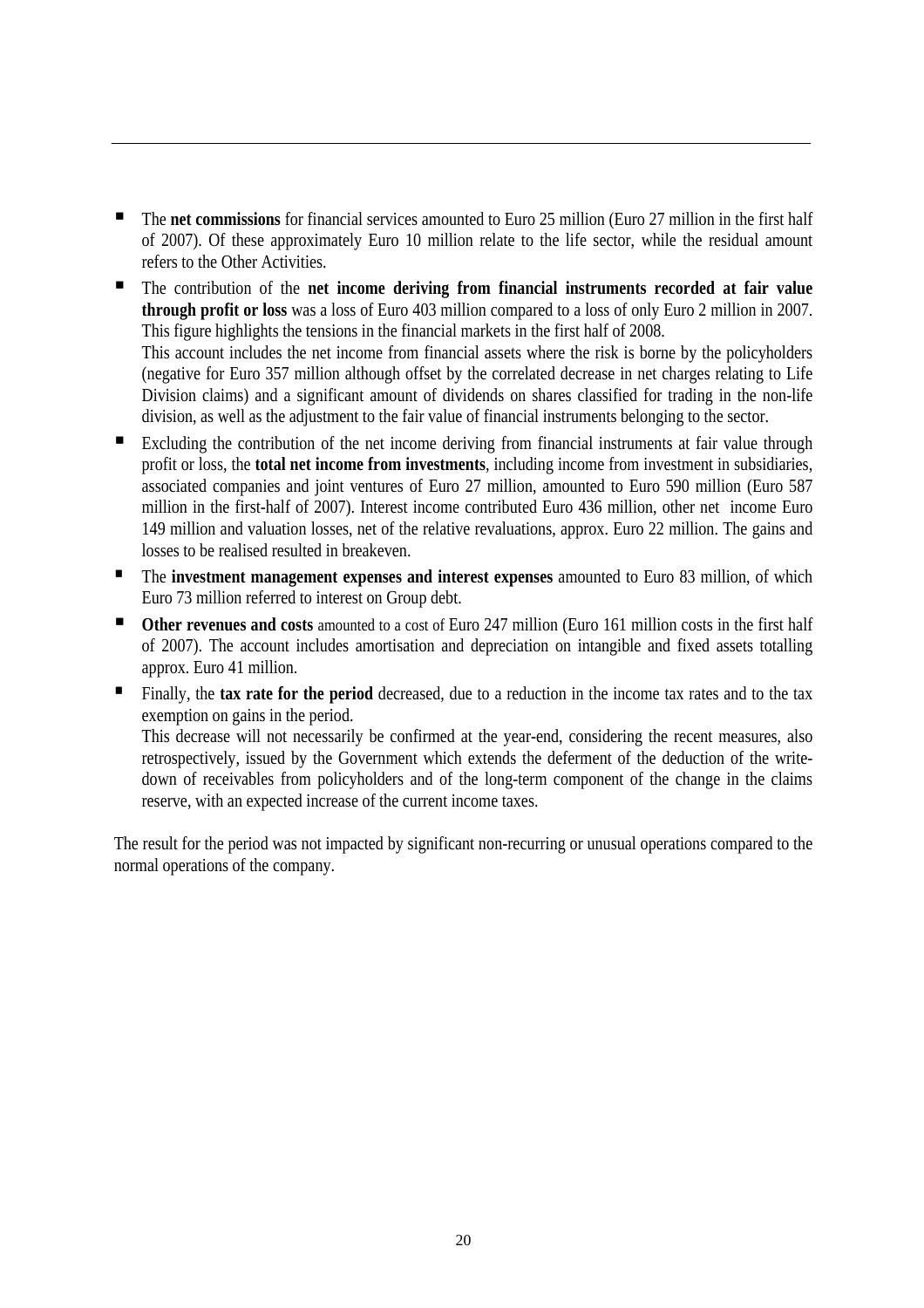## **Premiums Written**

The first half of 2008 reported total premiums written of Euro 5,927 million (-4.11%), broken down as follows:

| (Euro thousand)          | $1st$ Half 2008 | $1st$ Half 2007 | Change % |
|--------------------------|-----------------|-----------------|----------|
| <b>DIRECT PREMIUMS</b>   |                 |                 |          |
| Non-Life Division        | 3,786,202       | 3,801,093       | (0.39)   |
| Life Division            | 2,126,913       | 2,371,633       | (10.32)  |
| <b>TOTAL</b>             | 5,913,115       | 6,172,726       | (4.21)   |
| <b>INDIRECT PREMIUMS</b> |                 |                 |          |
| Non-Life Division        | 12,148          | 4,651           | 161.19   |
| Life Division            | 1,339           | 3,177           | (57.85)  |
| Total indirect premiums  | 13,487          | 7,828           | 72.29    |
| Total                    | 5,926,602       | 6,180,554       | (4.11)   |
| of which:                |                 |                 |          |
| Non-Life Division        | 3,798,350       | 3,805,744       | (0.19)   |
| Life Division            | 2,128,252       | 2,374,810       | (10.38)  |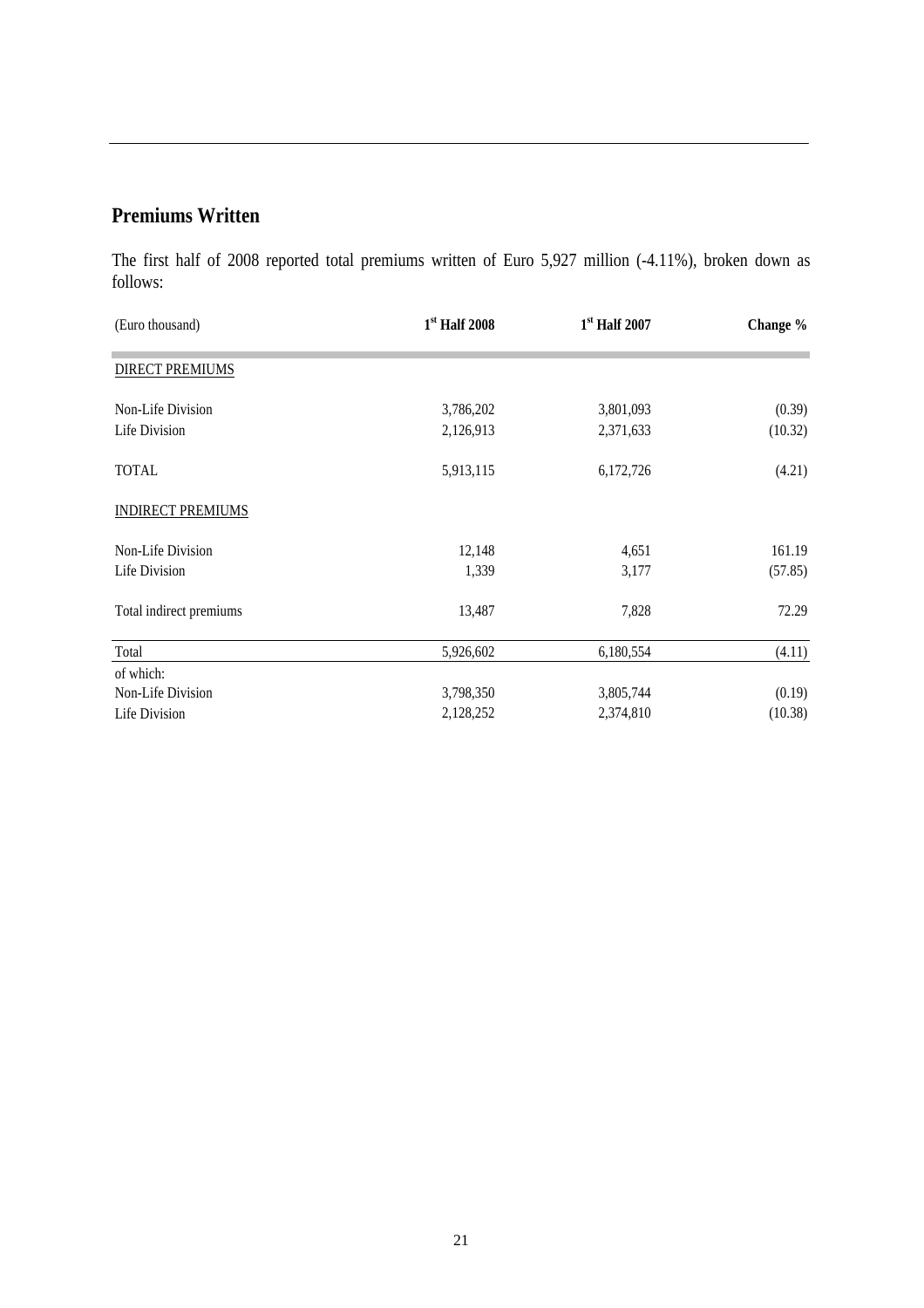## **Segment Income Statement**

## (Euro thousands)

|       |                                                                                 | <b>Non-Life Insurance Sector</b> |              | <b>Real Estate Sector</b><br><b>Life Insurance Sector</b> |              |            | <b>Other Sectors</b> | <b>Eliminations Inter-sector</b> |            |            | Total      |              |              |
|-------|---------------------------------------------------------------------------------|----------------------------------|--------------|-----------------------------------------------------------|--------------|------------|----------------------|----------------------------------|------------|------------|------------|--------------|--------------|
|       |                                                                                 | 30/06/2008                       | 30/06/2007   | 30/06/2008                                                | 30/06/2007   | 30/06/2008 | 30/06/2007           | 30/06/2008                       | 30/06/2007 | 30/06/2008 | 30/06/2007 | 30/06/2008   | 30/06/2007   |
|       | Net premiums                                                                    | 3,594,836                        | 3,571,235    | 2,114,736                                                 | 2,362,743    |            |                      |                                  |            |            |            | 5,709,572    | 5,933,978    |
|       | Gross premiums                                                                  | 3,737,547                        | 3,717,198    | 2.128.252                                                 | 2.374.80     |            |                      |                                  |            |            |            | 5,865,799    | 6,092,007    |
| 1.1.2 | Premiums ceded to re-insurers                                                   | $-142.711$                       | $-145.963$   | $-13.516$                                                 | $-12,066$    |            |                      |                                  |            |            |            | $-156.227$   | $-158,029$   |
| 1.2   | Commission income                                                               |                                  |              | 29.148                                                    | 30,86        |            |                      | 25.27                            | 29.752     | $-804$     | $-368$     | 53,622       | 60,247       |
| 1.3   | Income and charges from fin. inst. at fair value through profit or loss account | $-23,957$                        | 36.00        | $-383,58$                                                 | $-41,60$     |            | 380                  | 4.166                            | 3,407      |            | $-203$     | $-403,385$   | $-2,012$     |
|       | Income from investments in subsidiaries, associates and joint ventures          | 320                              |              | 29.833                                                    | 17,89        |            |                      |                                  | 1,586      |            | $-444$     | 30.17        | 19,038       |
| 1.5   | Income from other financial instruments and property investments                | 247,515                          | 224.904      | 358,08                                                    | 362,483      | 21.729     | 27.743               | 86.427                           | 59.326     | $-37.626$  | $-20.077$  | 676,126      | 654,379      |
| 1.6   | Other revenues                                                                  | 82.786                           | 105,814      | 27.81                                                     | 7,084        | 71.042     | 59,368               | 146.57                           | 144.618    | $-127.115$ | $-97,997$  | 201,101      | 218,887      |
|       | <b>TOTAL REVENUES AND INCOME</b>                                                | 3,901,500                        | 3,937,957    | 2,176,032                                                 | 2,739,469    | 92,781     | 87,491               | 262,439                          | 238,689    | $-165,542$ | $-119,089$ | 6,267,210    | 6,884,517    |
|       | Net charges relating to claims                                                  | $-2,440,941$                     | $-2,503,417$ | $-1.794.264$                                              | $-2.363.288$ |            |                      |                                  |            |            | 203        | $-4,235,205$ | $-4.866.502$ |
| 2.1.2 | Amounts paid and changes in technical reserves                                  | $-2,507,382$                     | $-2,615,038$ | $-1,806,905$                                              | $-2.376.64$  |            |                      |                                  |            |            | 203        | $-4,314,287$ | $-4,991,482$ |
| 2.1.3 | Reinsurers' share                                                               | 66.441                           | 111.621      | 12.64                                                     | 13,359       |            |                      |                                  |            |            |            | 79.082       | 124.980      |
| 2.2   | Commission expenses                                                             |                                  |              | $-18.765$                                                 | $-22,184$    |            |                      | $-9.385$                         | $-10.771$  |            |            | $-28.150$    | $-32,955$    |
|       | Charges from investments in subsidiaries, associates and joint ventures         | $-132$                           |              |                                                           |              | $-3.224$   | $-2,394$             | $-207$                           |            |            |            | $-3.563$     | $-2.460$     |
|       | Charges from other financial instruments and property investments               | $-79,132$                        | $-59,040$    | $-64.562$                                                 | $-48,434$    | $-29,368$  | $-26,701$            | $-50,196$                        | $-31,531$  | 37,85'     | 18.216     | $-185,407$   | $-147,490$   |
| 2.5   | Management expenses                                                             | $-810,200$                       | $-748.873$   | $-144.226$                                                | $-146.411$   | $-105$     | $-106$               | $-37.148$                        | $-34.767$  |            |            | $-991.679$   | $-930, 157$  |
| 2.6   | Other costs                                                                     | $-286.11$                        | $-224.76$    | $-71.719$                                                 | $-54.05$     | $-72.214$  | $-59,385$            | $-146,364$                       | $-142.647$ | 127,691    | 100,670    | $-448.71$    | $-380,174$   |
|       | <b>TOTAL COSTS AND CHARGES</b>                                                  | $-3,616,516$                     | $-3,536,157$ | $-2,093,536$                                              | $-2,634,368$ | $-104,911$ | $-88,586$            | $-243,300$                       | $-219,716$ | 165,542    | 119,089    | $-5,892,721$ | $-6,359,738$ |
|       | <b>PROFIT BEFORE TAXES</b>                                                      | 284.984                          | 401,800      | 82.496                                                    | 105,101      | $-12.130$  | $-1.095$             | 19.139                           | 18,973     |            |            | 374,489      | 524,779      |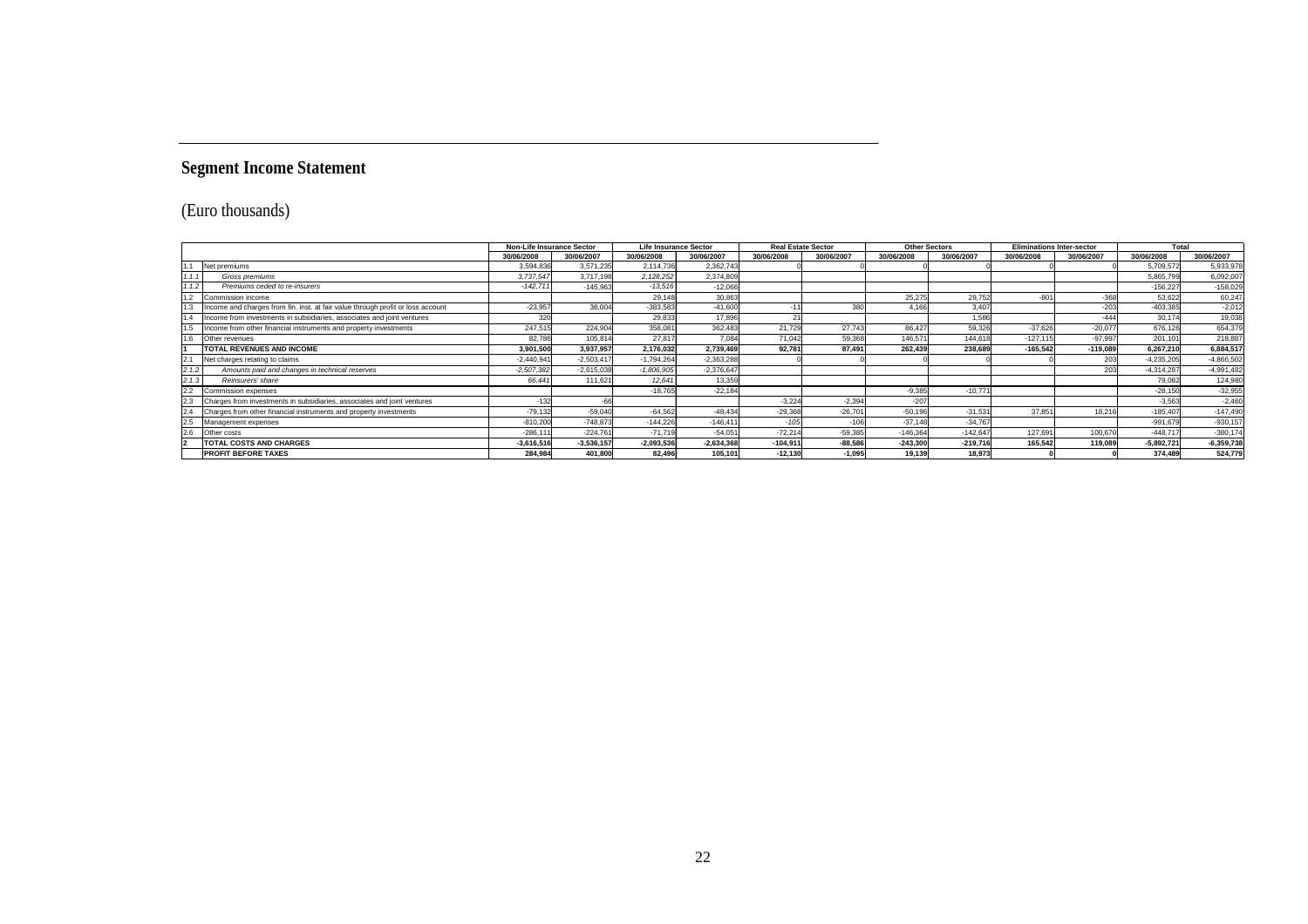**Non-Life Insurance Sector**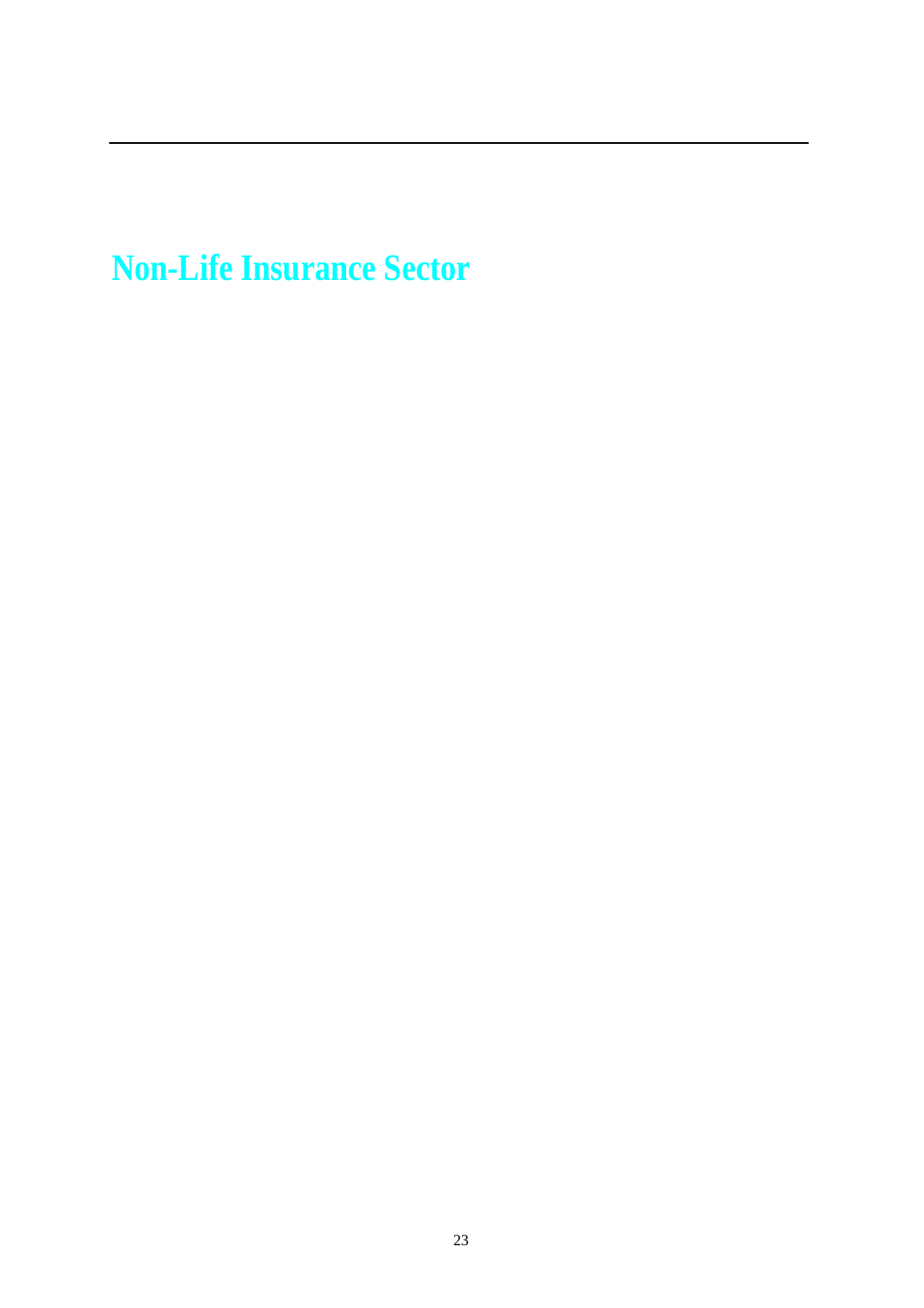## **THE NON-LIFE INSURANCE MARKET**

In the Classes most representative of the Italian Non-Life segment, which at the end of the first quarter of 2008 report total premiums of Euro 9,110.4 million with a decrease of 0.3%, the premium portfolio of the Motor TPL Classes amounted to Euro 4,519.5 million (-2.8% on the first quarter of 2007), accounting for 49.6% of the total sector (50.9% in the same period of the previous year) and 19.2% of the total premiums (17.6% in the first quarter of 2007).

The result confirms the downward trend of Motor TPL prices due to the new measures introduced by the socalled "Bersani Decrees", the contraction of new motor registrations and greater competition.

In fact, some measures contained in the above-mentioned decrees, which contributed to a saving on the price of the policies, explain the decrease in the premiums written by the insurance companies.

In particular, reference is made to two measures contained in Legislative Decree No. 7/2007, enacted into Law No. 40/2007 ("Bersani II Decree"), relating to the bonus/malus effect:

- the measure which obliges the insurance companies to apply the same merit class assigned to a vehicle already insured in the case of a Motor TPL contract relating to a further vehicle acquired by the owner or by a member of the same household;
- the measure which delays the attribution of the malus class until the payment of the claim and not when this is reserved.

These two measures resulted in a high number of policyholders availing of a more favourable merit class than would have otherwise been the case during 2007. For these parties, the decree resulted in a saving, sometimes significant, on the price of Motor TPL coverage, at the same time generating a reduction of the premiums written.

Among the Other Non-Life Classes, the largest increases in premiums written were: Land Vehicles with 8.8%, Accident with 8.3% (8.1% in 2007), General TPL with 7.9% (8% in 2007), Health with 6.1% (5.5% in 2007), Other Property Damage with 5.8% (5.6% in 2007) and Fire and Natural Elements with 5.7% (5.8% in 2007).

The analysis by distribution channel continues to highlight the premiums written through brokerage agencies amounting to 84.9% of the Non-Life portfolio (84.6% in 2007) and 90.9% of the TPL Motor division (90.5% in the first quarter of 2007).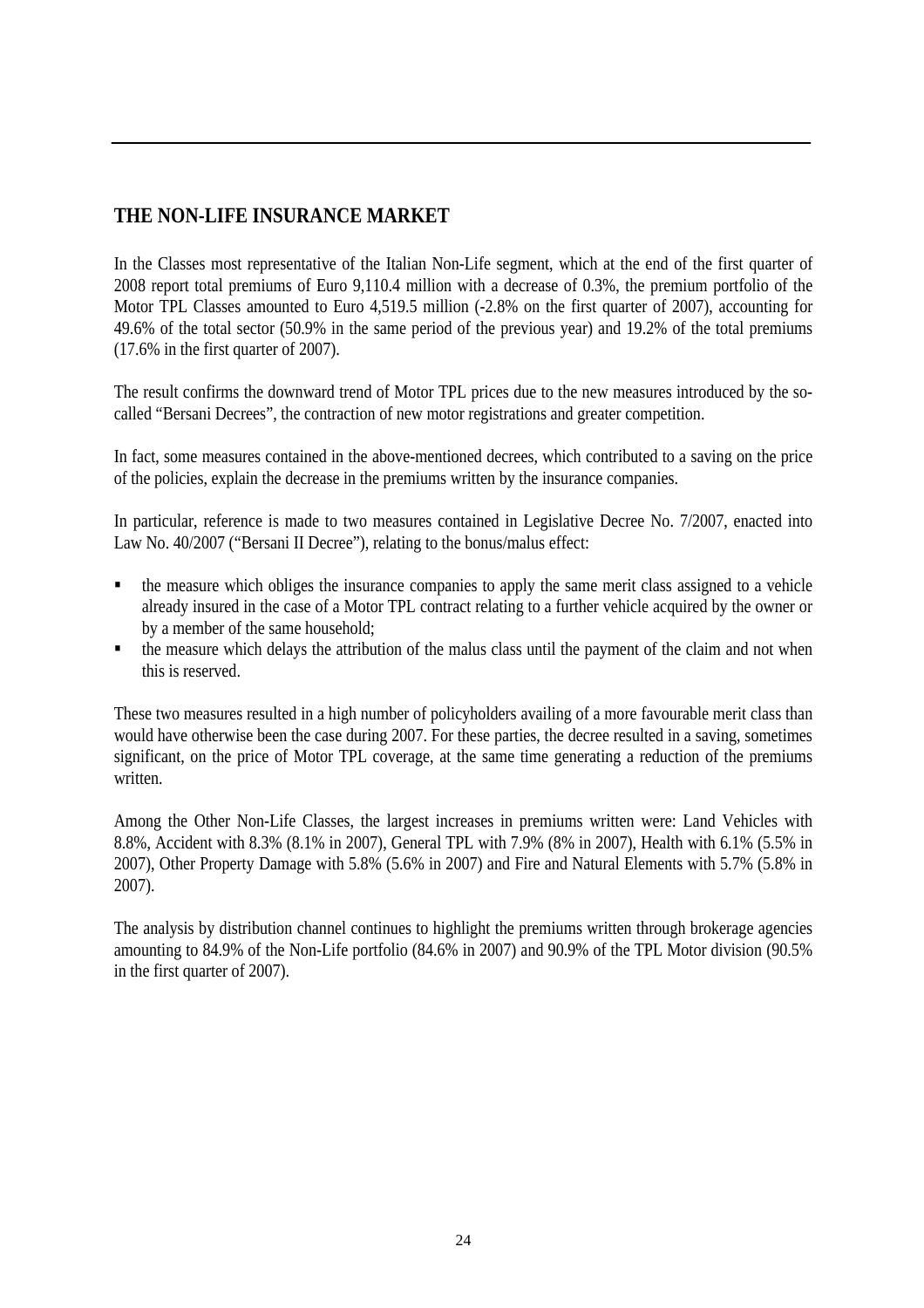With reference to the Motor TPL prices, ANIA analysed over time the two most utilised indices at international level:

- 1) The average price of Motor TPL insurance. In an obligatory insurance regime, the annual increase of the premiums written by the insurance companies measures the increase of the total expenses by the policyholders to utilise the coverage. Dividing the volume of the premiums by the number of vehicles gives the "average coverage price" per vehicle;
- 2) ISTAT index for the insurance of transport vehicles.

The table below illustrates that the average price of the Motor TPL coverage decreased by 1.5% in 2005 and by 0.8% in 2006. The decrease intensified in 2007, with a reduction of 2.7%.

| Year | <b>Premiums Written</b><br>(in Euro millions)<br><b>ISVAP Source</b> | Number of vehicles in<br>circulation<br>(thousands of units)<br><b>Source ACI</b> | <b>Index</b><br>of the average price of<br>coverage per vehicle | Annual change % |
|------|----------------------------------------------------------------------|-----------------------------------------------------------------------------------|-----------------------------------------------------------------|-----------------|
| 2003 | 17,622                                                               | 49,101                                                                            | 100.0                                                           | 3.1             |
| 2004 | 18,062                                                               | 50,100                                                                            | 100.5                                                           | 0.5             |
| 2005 | 18,171                                                               | 51,152                                                                            | 99.0                                                            | (1.5)           |
| 2006 | 18,387                                                               | 52,175                                                                            | 98.2                                                            | (0.8)           |
| 2007 | 18,313                                                               | 53,073                                                                            | 95.55                                                           | (2.7)           |

#### **Table 3 -** Average ANIA price of Motor TPL insurance

*Source: Ania - "Motor TPL in figures", March 2008, meeting with the Authority for price supervision.*

In relation to the methodology for the calculation of the ISTAT index, this latter does not take account of either the changes in the distribution of the policyholders across the different bonus malus classes or of the discounts.

As there has been a large change in the distribution of the policyholders towards better bonus/malus classes in recent years and the discounts have greatly increased, the changes of the ISTAT index for transport insurance were systematically above the average price of Motor TPL coverage.

In relation to the discounts, it is recalled that Legislative Decree No. 233 of July 4, 2006, enacted into law 248/2006 ("Bersani I Decree"), in prohibiting the exclusive clauses between agents and the insurance companies in the Motor TPL class, also excluded the possibility of imposing maximum discounts on agents, potentially increasing the tariff levels of insurance policies.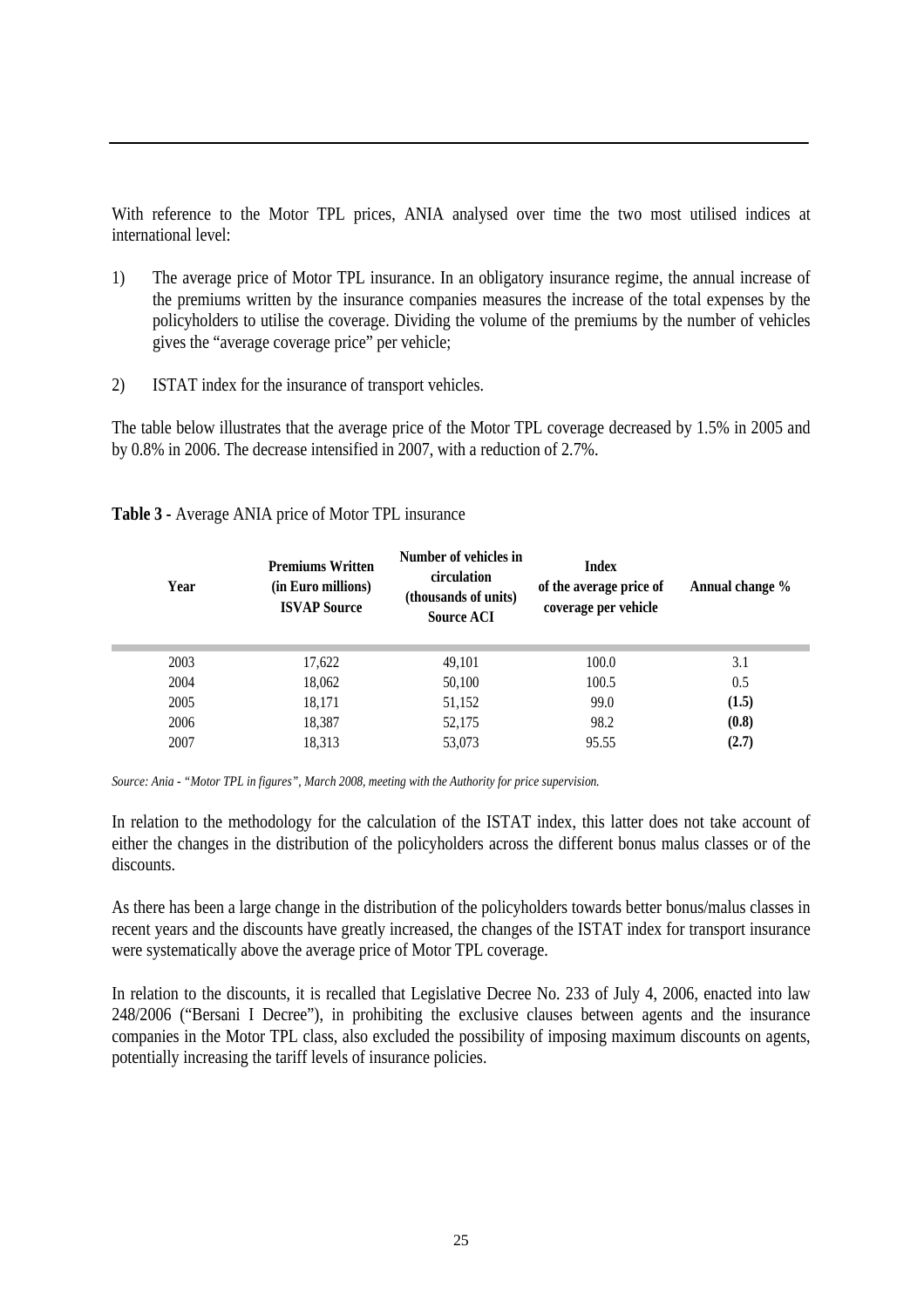It is also recalled that the ISTAT index grew more rapidly, not only for the average coverage price, but also for the entire premiums written, despite the fact that each year the quantities sold (or rather the number of policies) have increased, at a pace of between 2% and 3%. The difference is significant in recent years and especially historically: the analysis made by ANIA show that from 1994 to today the ISTAT index grew by 164%, more than the premiums written (+111.4%), in addition to the average price of the coverage (+58.4%).

The table below prepared by ANIA on the basis of the ISTAT data and on the tariffs published by the insurance companies (price lists), illustrates that from 2004 the increase in the average price of the Motor TPL coverage was lower than the consumer prices, for the entire national market, in spite of the difference existing between the two recording methods. In other terms, in the past 4 years the Motor TPL insurance did not contribute to inflation.

| Year          | $%$ change<br>of the ISTAT index on the same<br>period of the previous year for the<br>insurance of transport vehicles | $%$ change<br>on the same period of the previous<br>year on the consumption prices for<br>the entire collective (NIC) | $%$ change<br>on the same period of the previous<br>year on the average price of Motor<br><b>TPL</b> insurance |
|---------------|------------------------------------------------------------------------------------------------------------------------|-----------------------------------------------------------------------------------------------------------------------|----------------------------------------------------------------------------------------------------------------|
| 2003          | 5.0                                                                                                                    | 2.7                                                                                                                   | 3.1                                                                                                            |
| 2004          | 0.9                                                                                                                    | 2.2                                                                                                                   | 0.5                                                                                                            |
| 2005          | 1.7                                                                                                                    | 1.9                                                                                                                   | (1.5)                                                                                                          |
| 2006          | 2.3                                                                                                                    | 2.1                                                                                                                   | (0.8)                                                                                                          |
| 2007          | 1.5                                                                                                                    | 1.8                                                                                                                   | (2.7)                                                                                                          |
| October 2007  | 1.6                                                                                                                    | 2.1                                                                                                                   |                                                                                                                |
| November 2007 | 1.8                                                                                                                    | 2.4                                                                                                                   |                                                                                                                |
| December 2007 | 2.0                                                                                                                    | 2.6                                                                                                                   |                                                                                                                |
| January 2008  | 2.5                                                                                                                    | 3.0                                                                                                                   |                                                                                                                |

#### **Table 4** – ISTAT recording of Motor TPL policies

*Source: Ania - "Motor TPL in figures", March 2008, meeting with the Authority for price supervision.*

It is probable that in the coming months the above-mentioned legislative provisions in relation to bonus/malus will continue to apply downward price pressures (but not on the tariffs).

Unfortunately, it is highly possible that the costs of insurance companies will rise from the measure which prohibits the exclusivity clauses in the agency mandates which, from January 1, 2008, are applied to existing mandates. The increase in the costs derive from the fact that in the competition between insurance companies the capacity to offer more favourable economic conditions to distributors is significant.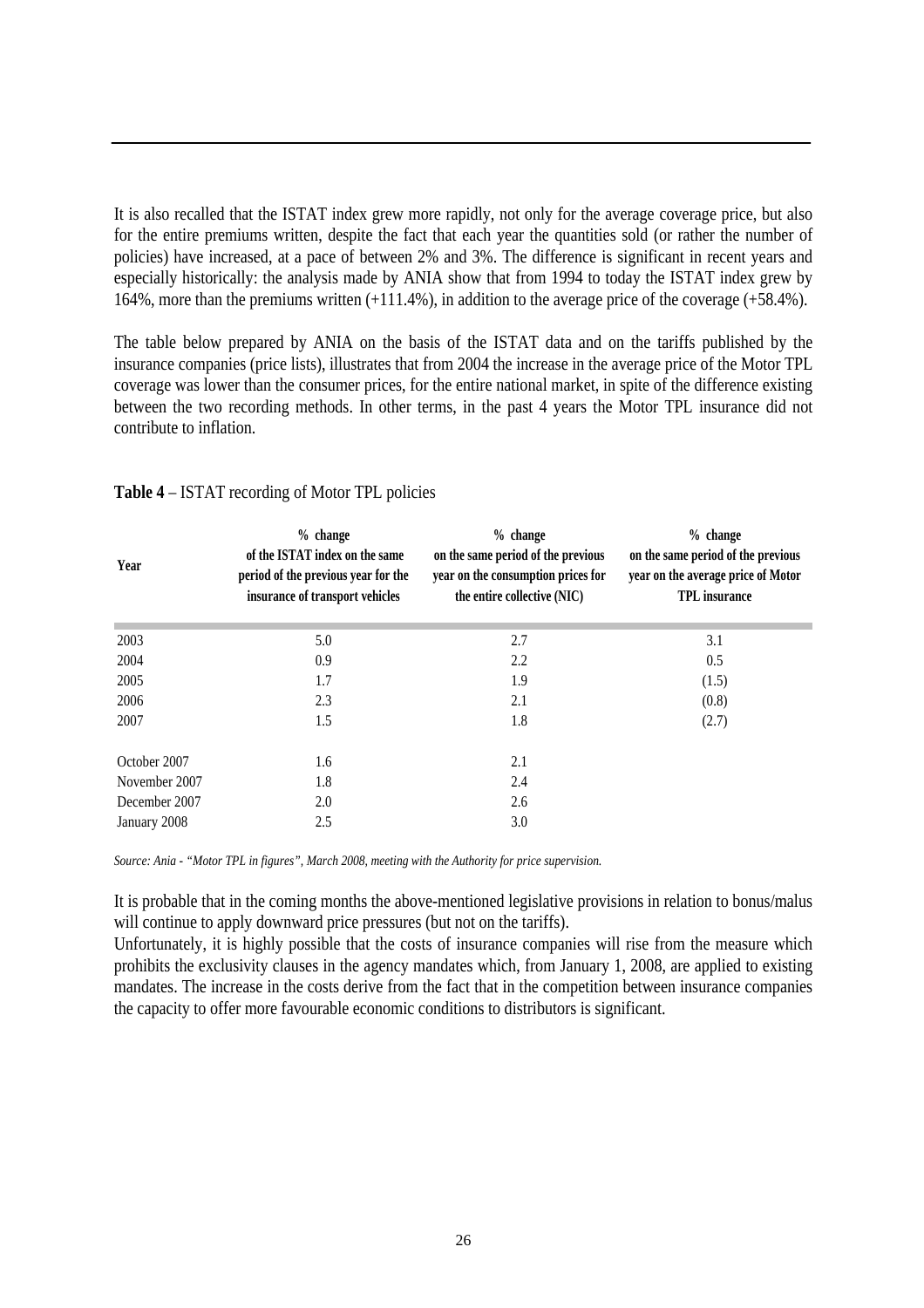## **DIRECT COMPENSATION**

From February 1, 2007, in the case of accident, each insurance company is free to compensate its own clients with the amount considered most appropriate, then being reimbursed (by a "clearing house" body created to reconcile the balances between insurance companies) only for a pre-established figure, whose value, respectively of Euro 1,800, Euro 2,000 and Euro 2,300 (and Euro 3,250 for small damages to persons for a maximum of 9 invalidity points) refers to the three territorial areas in which the Italian provinces are divided.

Also from January 2008, in order to reduce the cost of the Motor TPL costs for motorcycles (a sector characterised by high expenses for personal injuries), the Technical Committee created by the Economic Development Ministry decided to divide the direct compensation system for road accidents into two parts: the Insurance Companies will pay separately compensation for personal injuries and property damage . In particular, the flat-rate in the "clearing house", applied by the insurance companies on the settlements on claims (incurred or provoked by their clients), amounts to Euro 1,415 for property and vehicle damage and Euro 3,250 for small personal injuries to drivers.

An initial analysis undertaken by ANIA on the data currently available, based on quarterly research on a sample of insurance companies widely representative and statistically significant, report that the new direct compensation system, in spite of some initial start-up difficulties, is now fully operational throughout the country. In fact, in the first 11 months of the new system, the percentage of the claims which generated claims in conformity with the principles of applicability of the new system was 73.7% of the total claims managed by the insurance companies (which therefore also include those managed outside the convention).

The percentage of the claims for which it is not possible to apply the direct compensation system (at least one type of damage) was 27.4%. As one claim can cause several types of damage, which may enter within the convention between the policyholders in relation to direct compensation and those compensated outside of the convention and therefore counted in both types, the sum of the two percentages is not equal to 100%.

|                                   | % vehicle insured | % CARD claims | % NO CARD claims |
|-----------------------------------|-------------------|---------------|------------------|
| AUTOVEHICLES PRIVATELY USED       | 71.7              | 79.6          | 21.6             |
| <b>MOTORCYCLES</b>                | 13.3              | 60.1          | 41.1             |
| of which MOTORBIKES               | 8.0               | 78.4          | 23.0             |
| of which MOPEDS                   | 5.3               | 16.5          | 84.2             |
| <b>TRUCKS</b>                     | 7.8               | 52.9          | 48.2             |
| of which less than 35 Quintals    | 6.3               | 60.0          | 41.1             |
| of which greater than 35 Quintals | 1.5               | 34.8          | 66.4             |
| <b>OTHER SECTORS</b>              | 7.2               | 35.0          | 65.7             |
| <b>TOTAL SECTORS</b>              | 100.0             | 73.7          | 27.4             |

**Table 5** – Percentage of claims within the CARD convention

*Source: Ania Trends - focus Motor TPL – data at 31/12/2007*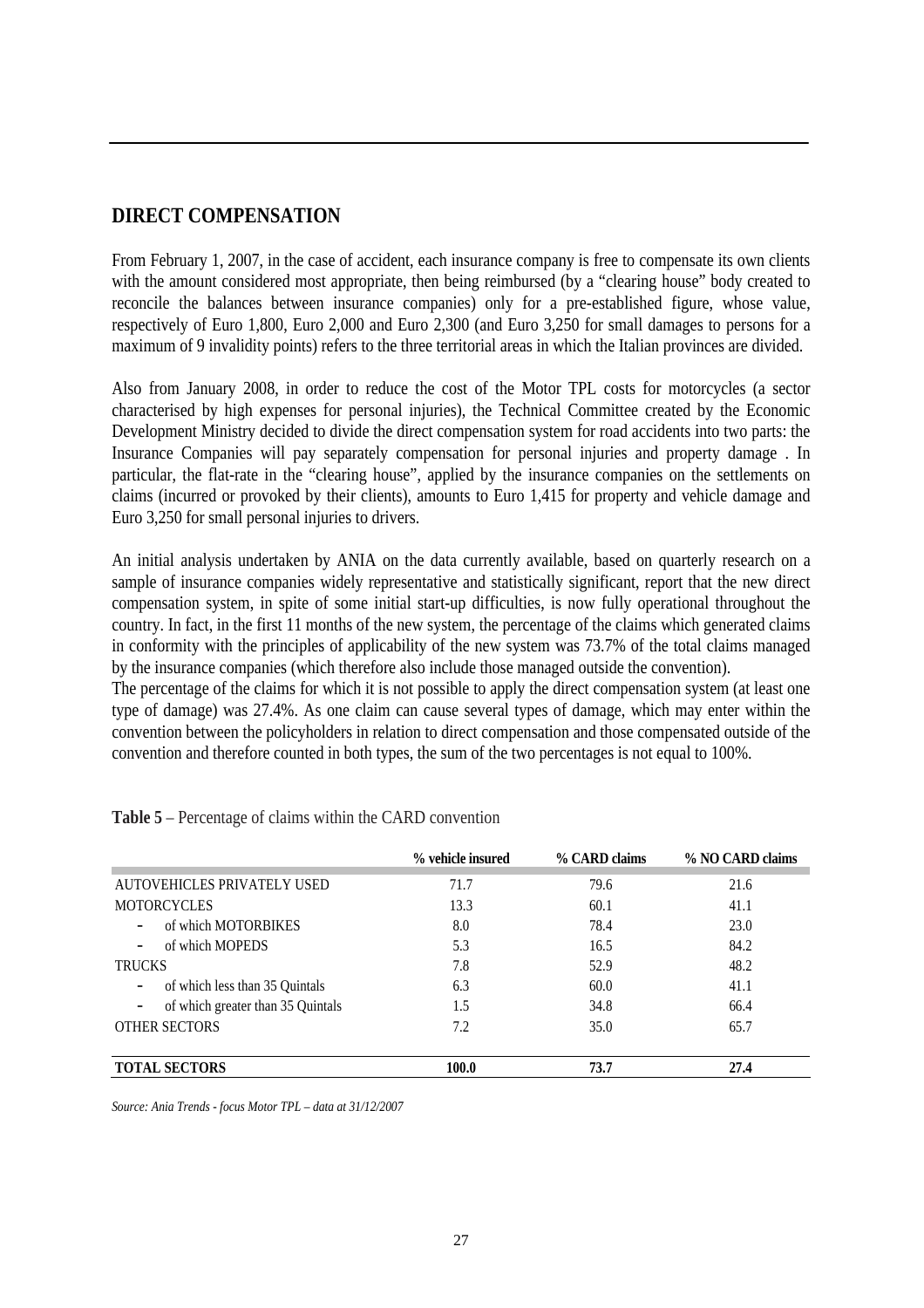These percentages can be analysed for the different type of vehicles insured. There are strong differences between the various segments and in particular, while for the motor vehicles and motorcycles the percentage of claims within the new direct compensation procedure is around 80% of the total, for the Mopeds only 16.5% of the claims are within the CARD convention due to the applicability restrictions which limits the system only to vehicles with a new plate.

It is therefore expected that, due to a continual improvement of the IT procedures (which may have initially slowed down the entry of claims under convention) and to the fact the claims between two policyholders of the same company will also be included, which were excluded in the 2007 data (from 2008 on a voluntary basis and 2009 obligatory), the percentage of the claims within the CARD convention will increase in the coming years.

The analysis of the percentage of the claims under the convention, on total claims, on a regional basis for the total vehicles highlights that in almost all the Italian provinces there are a high number of claims within the convention. Bolzano is the province with the lowest percentage (62.4%), while Rome has the highest percentage (79.1%). Values below the national average were recorded in the southern provinces. In the north, the provinces of Trentino Alto Adige (Trento and Bolzano) and Sondrio recorded values below the average.

Significant expectations of cost reductions accompanied the introduction of the direct compensation in February 2007. In relation to this, it is considered that the data currently available does not permit a reliable valuation, as such data is difficult to compare with similar aggregates relating to previous periods. The data available for the full year 2007 are from CONSAP which concerns only minor claims in the direct compensation procedure and when fully operational should cover about 40% of the total amount.

According to ISVAP data, the settlement period has decreased (from 63 to 55 days), with a downward trend also for the average cost of the claims paid and accrued (-7.8% compared to December 31, 2006). However, for a further reduction of the prices of the policies offered to the policyholders, the Supervision Authority highlights that one of the measures to be taken will be a greater detection of fraud, including through the creation of a single agency on behalf of the sector.

The future prospects of the Non-Life sector are however not particularly encouraging: in the Motor TPL class the premiums written could remain stationary, while the increase in the growth rate of the other classes is impacted by the slowdown in economic activity. Overall the Trade Association estimates an increase in Non-Life premiums limited to a little over 1%.

#### **Agreements focussed on Young People**

ANIA and the consumer Associations share the need to tackle the problem of young drivers. The majority of the road accidents involving young drivers could in fact be avoided utilising behavioural models: the natural lack of experience of young drivers is in fact aggravated by an under valuation or in fact the absence of perception of the risks related to road circulation, factors which reflect also on the cost of Motor TPL insurance.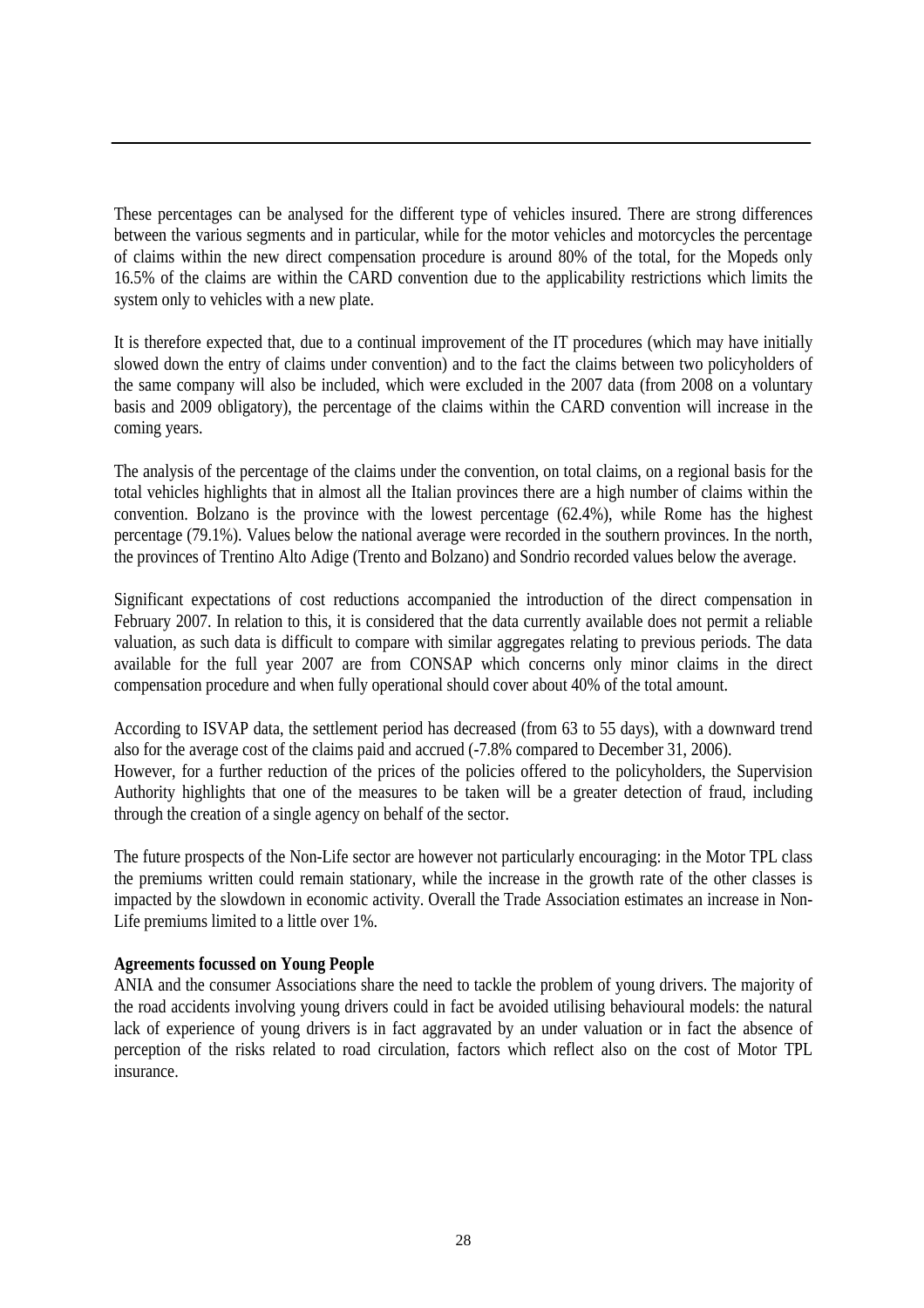In June 2008, ANIA, in collaboration with the consumer Associations and the Highway Police signed an agreement of honour for young persons (so-called "Agreement for Young Persons"), in which ANIA is committed to requesting the member insurance companies to adopt and propose to young drivers between 18 and 26 years a special policy which provides for a significant reduction of the premium compared to that applied by each individual company for the age group considered, subjecting the benefit to the condition that the young insured driver commits contractually to comply with specific behavioural obligations appropriate to reduce the risk of provoking accidents.

## **OPERATIONAL PERFORMANCE**

At the end of 2007, the **Fondiaria-SAI Group** was the second largest group in the direct Italian consolidated premiums written as per IAS/IFRS, with total premiums in the Non-Life Division of Euro 7.3 billion (market share of over 19%), confirming the strong presence in Italy and its vocation to the insurance business.

In particular, in the **Non-Life sector** the Group returned to first place in the Motor market (with premiums written equal to 23.02% of the total), while maintaining at the same time market share and profitability in the sector.

The leadership in the sector by size and profitability is also confirmed by the optimisation of the trade-off between market share and profitability in the Non-Life Division compared to the competition, with a combined ratio of 94.7% at December 31, 2007, among the highest values realised at the end of the year in the sector and a performance, in the Motor TPL class, significantly and consistently better than the market average.

From an operational viewpoint the initiatives aimed at increasing the non-auto business were consolidated which at the end of the first half of 2008 recorded growth of 6.7%.

The careful selection of the risks also continues, with a continual monitoring of the portfolio and the consequent termination of negative contracts. This resulted in a decrease of the claims deriving from contracts delegated from others and the improvement of the performance connected to the professional clientele and from the Public Entities. This latter trend, already seen at the end of 2007, was consolidated in the first half of the current year.

With reference to the Motor TPL class, the Group undertook a series of initiatives aimed at reducing the volatility of the market introduced by the Bersani Decrees: this has resulted in a series of initiatives on communication and marketing, in the quality of the service to the clientele and on the tariffs.

The strategic initiative of the relaunch of the direct channel through the **subsidiary Dialogo** continues, with focus on specific potential high value client segments such as:

- virtual "early adopters" (insured by the traditional insurance companies);
- singles;
- young families with children under 13 years;

and in general men and women between 30 and 50 years, resident in large urban areas of Northern Italy, with small and medium-size motor vehicles and driving less than 10 thousand kilometres annually, which have not been involved in any claim in the past 4 years.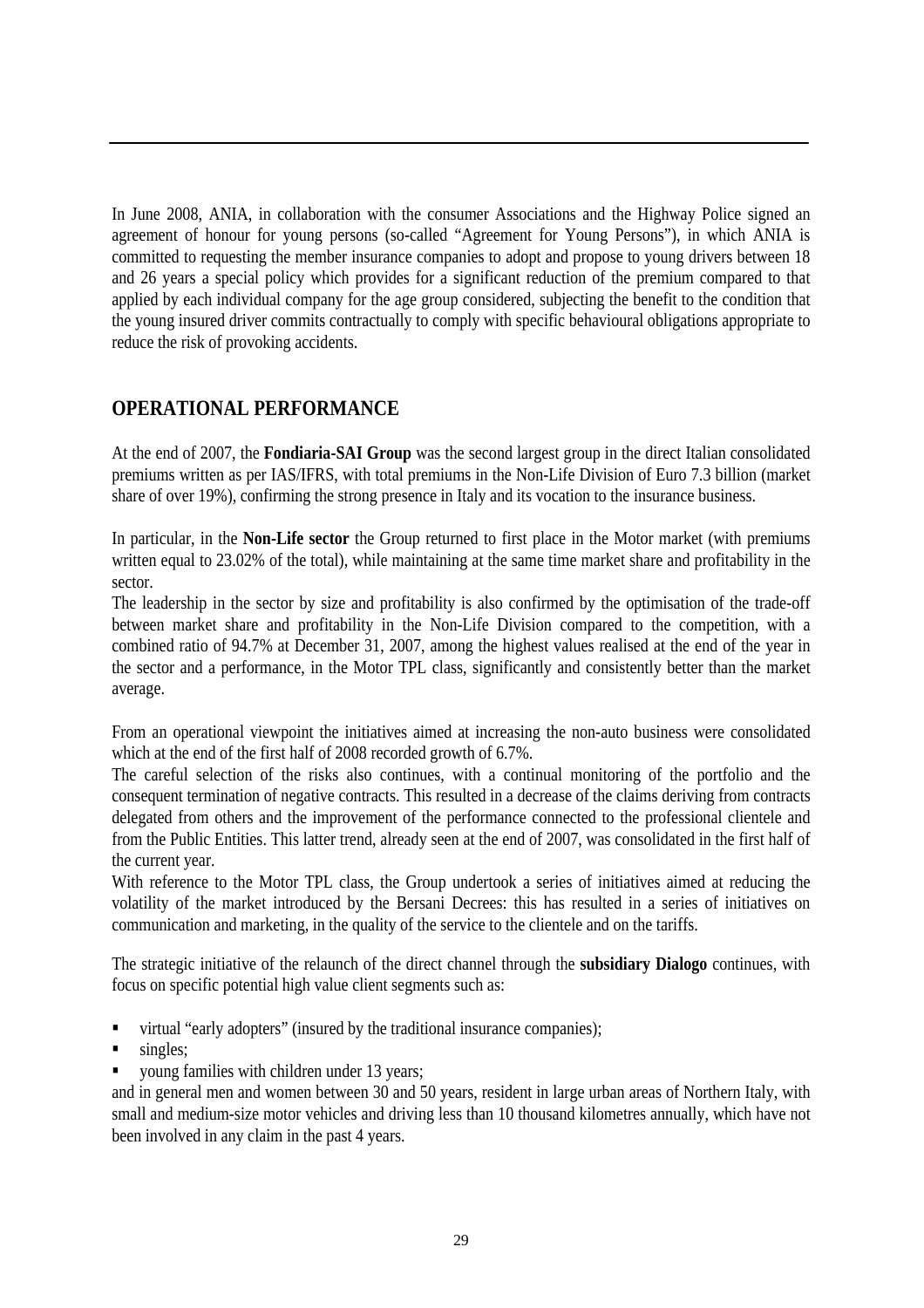The objective is for the subsidiary to become an important and recognised player in the direct market in a scenario in which the growth rate of the direct insurance company on the Italian market is positive but decreasing at around 6% for the next three years.

The **non-life Bancassurance** activity operates with the support of more than 3,000 bank branches distributing the Group's products. This is undertaken through a series of commercial agreements with prevalently local banks, in addition to the agreement, currently in the redefinition phase, with the Capitalia Group, now incorporated into Unicredito.

The policies through the bank branches are principally directed at policies related to banking products (mortgages and protection), by their nature simpler to place and manage. However for the Motor products, the banking channel lacks a certain amount of experience, which also requires a particular type of management.

#### **Premiums**

Overall, the direct premiums written amounted to Euro 3,786 million (-0.39%). The breakdown by division is shown below:

| <b>DIRECT PREMIUMS</b>                   | $1st$ Half 2008 | $1st$ Half 2007 | Change % |
|------------------------------------------|-----------------|-----------------|----------|
| (Euro thousand)                          |                 |                 |          |
|                                          |                 |                 |          |
| Accident & health                        | 356,303         | 351,429         | 1.39     |
| Marine, aviation and transport insurance | 107,248         | 105,370         | 1.78     |
| Fire and other damage to property        | 422,791         | 366,220         | 15.45    |
| General TPL                              | 247,247         | 242,445         | 1.98     |
| Credit & Bonds                           | 47,429          | 42,616          | 11.29    |
| General pecuniary losses                 | 14,467          | 14,005          | 3.30     |
| Legal expenses                           | 9,483           | 8,541           | 11.03    |
| Assistance                               | 22,929          | 20,138          | 13.86    |
| <b>TOTAL OTHER NON-LIFE DIVISION</b>     | 1,227,897       | 1,150,764       | 6.70     |
| Land vehicle TPL                         | 2,156,527       | 2,246,391       | (4.00)   |
| Motor vehicles – other classes           | 401,778         | 403,938         | (0.53)   |
| <b>TOTAL MOTOR</b>                       | 2,558,305       | 2,650,329       | (3.47)   |
| <b>TOTAL</b>                             | 3,786,202       | 3,801,093       | (0.39)   |

The premiums written in the first half of 2008 include the premiums of the subsidiary DDOR Novi Sad which is consolidated from the date of acquisition of control, at the end of January. The contribution to premiums written was approx. Euro 80 million. Therefore, on a like-for-like consolidation basis, total premiums would have decreased by approx. 2.5%.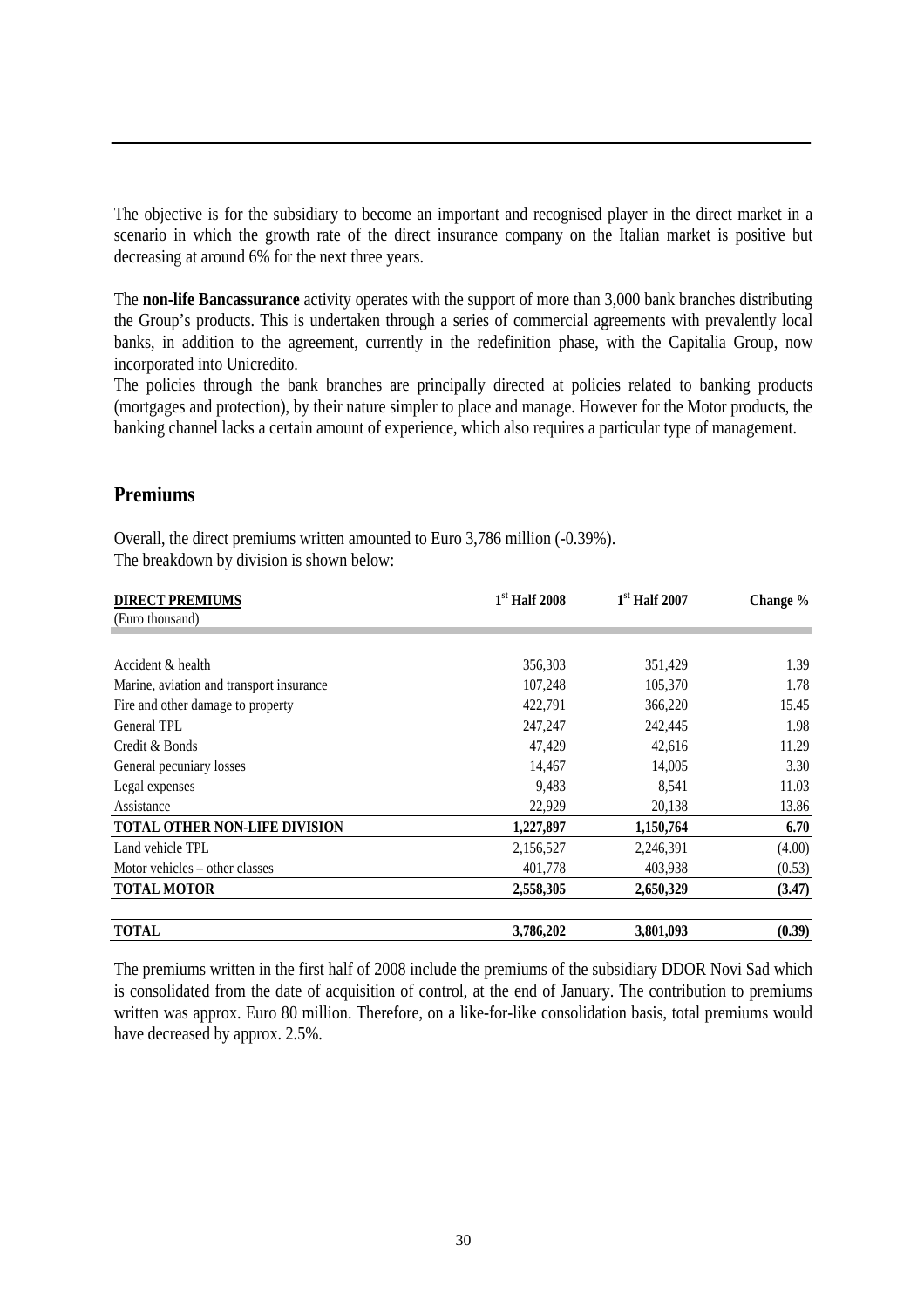The premiums ceded amounted to Euro 145 million (Euro 143 million in the first half of 2007).

The gross claims paid amounted to Euro 2,644 million, an increase of 3.4% on the first half 2007 (Euro 2,556 million).

Technical reserves, gross of reinsurance, amounted to Euro 11,376 million (Euro 11,606 million at December 31, 2007).

The percentage of management expenses on premiums increased (22.4% compared to 20.9% in the first half of 2007), due to the greater charges incurred in the period for amortisation of the capitalised commissions, not compensated by a similar amount of new capitalisations, due to the abolition of the long-term restriction on the policies of the Other Classes.

The combined ratio for the period amounted to 94.9% compared to 94.6% in the first half of 2007.

This ratio illustrates a strong operational efficiency in the assurance processes both in the underwriting and settlement.

The principal elements of the combined ratio are summarised below:

| (Data shown in $\%$ )    | 30/06/2008 | 30/06/2007 |
|--------------------------|------------|------------|
| Loss ratio               | 67.9       | 70.1       |
| Expense ratio            | 22.4       | 20.9       |
| Combined operating ratio | 90.3       | 91.0       |
| OTI ratio $(*)$          | 4.6        | 3.6        |
| <b>Combined ratio</b>    | 94.9       | 94.6       |

(\*) Includes the balance of the other technical accounts.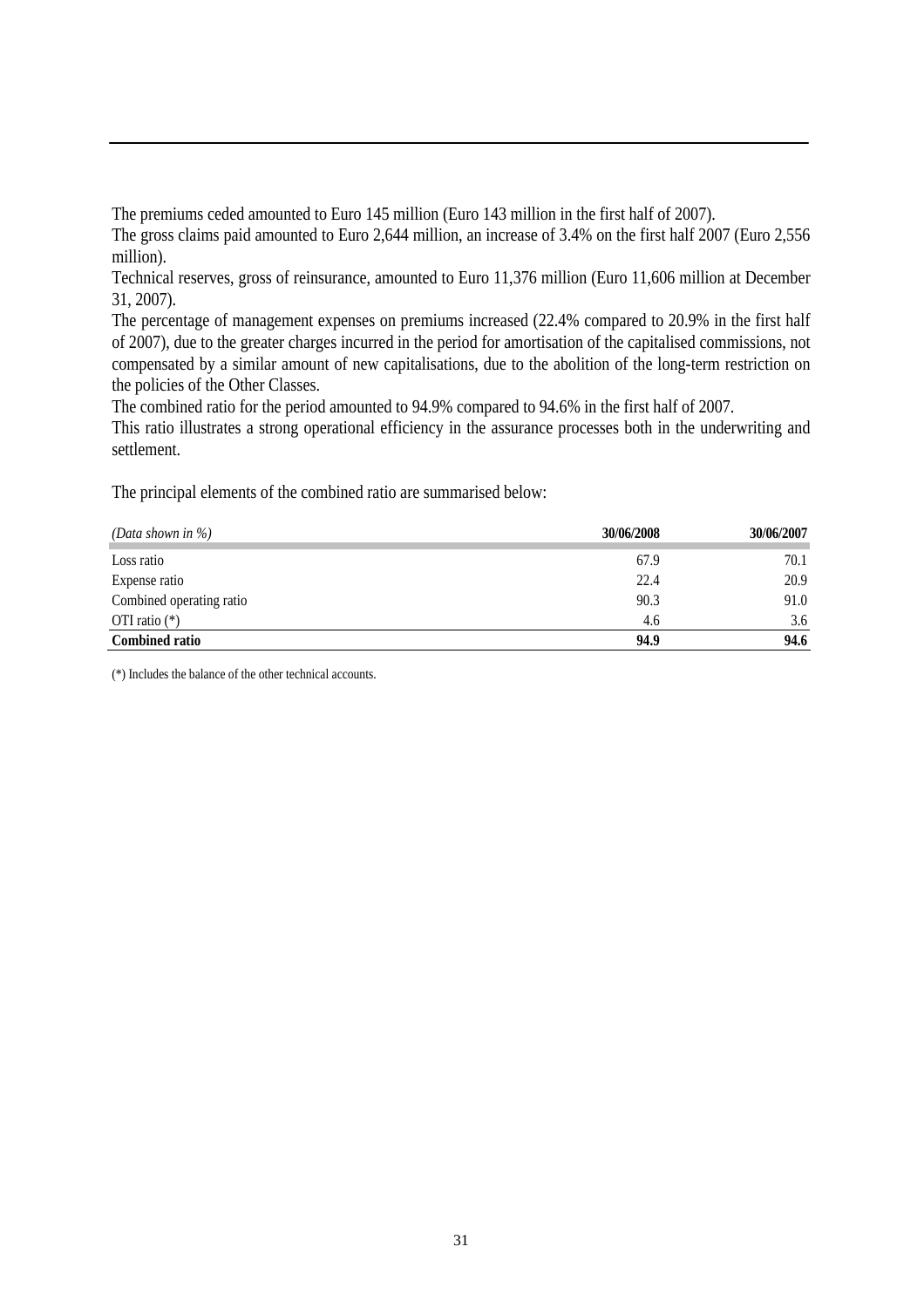## **Claims paid and reported**

A breakdown of the claims reported and paid on direct Italian business, including the expenses directly attributable to the claim and indirect expenses relating to the settlement structure are shown below:

|                               | <b>Claims</b> paid                             |               |          | <b>Claim reported</b> |                           |          |
|-------------------------------|------------------------------------------------|---------------|----------|-----------------------|---------------------------|----------|
|                               | $1st$ Half 2008<br>Euro/thousand Euro/thousand | 1st Half 2007 | Change % | $1st$ Half 2008       | $1st$ Half 2007<br>Number | Change % |
|                               |                                                |               |          | Number                |                           |          |
| <b>ITALIAN DIRECT</b>         |                                                |               |          |                       |                           |          |
| <b>PREMIUMS</b>               |                                                |               |          |                       |                           |          |
| <b>Non-Life Division</b>      |                                                |               |          |                       |                           |          |
| Accidents                     | 106,747                                        | 102,040       | 4.61     | 55,106                | 51,718                    | 6.55     |
| Health                        | 92,731                                         | 89,080        | 4.10     | 111,089               | 111,629                   | (0.48)   |
| Railway                       | 244                                            |               |          |                       |                           |          |
| Aviation                      | 295                                            | 704           | (58.10)  | 24                    | 14                        | 71.43    |
| Maritime                      | 2,213                                          | 3,758         | (41.11)  | 167                   | 180                       | (7.22)   |
| Goods in transit              | 3,601                                          | 5,752         | (37.40)  | 1,137                 | 1,552                     | (26.74)  |
| Fire and other natural events | 102,972                                        | 98,225        | 4.83     | 26,510                | 26,847                    | (1.26)   |
| Other property damage         | 122,800                                        | 111,541       | 10.09    | 70,535                | 68,439                    | 3.06     |
| <b>Aviation TPL</b>           | 1,719                                          | 30            |          | 9                     | 41                        | (78.05)  |
| Maritime TPL                  |                                                |               |          |                       |                           |          |
| Flood                         |                                                | 152           | (100.00) |                       | 36                        | (100.00) |
| General TPL                   | 176,923                                        | 170,290       | 3.90     | 46,843                | 51,752                    | (9.49)   |
| Credit                        | 157                                            | 380           | (58.68)  | 1                     | 1                         |          |
| <b>Bonds</b>                  | 15,573                                         | 22,823        | (31.77)  | 705                   | 627                       | 12.44    |
| Pecuniary losses              | 3,572                                          | 2,066         | 72.89    | 1,874                 | 2,098                     | (10.68)  |
| Legal expenses                | 880                                            | 778           | 13.11    | 1,127                 | 1,111                     | 1.44     |
| Assistance                    | 8,862                                          | 9,566         | (7.36)   | 42,465                | 39,774                    | 6.77     |
| <b>TOTAL OTHER NON-LIFE</b>   |                                                |               |          |                       |                           |          |
| <b>DIVISION</b>               | 639,289                                        | 617,185       | 3.58     | 357,592               | 355,819                   | 0.50     |
| Motor TPL                     | 1,809,425                                      | 1,761,439     | 2.72     | 503,875               | 508,127                   | (0.84)   |
| Land vehicles                 | 195,438                                        | 177,749       | 9.95     | 148,591               | 140,643                   | 5.65     |
| <b>TOTAL MOTOR</b>            | 2,004,863                                      | 1,939,188     | 3.39     | 652,466               | 648,770                   | 0.57     |
| <b>TOTAL NON-LIFE</b>         | 2,644,152                                      | 2,556,373     | 3.43     |                       |                           |          |
| <b>DIVISION</b>               |                                                |               |          | 1,010,058             | 1,004,589                 | 0.54     |

The new management process of the Direct Compensation claims in the first half of 2008 report good levels of efficiency.

In particular, the settlement period of the material damage improved on the terms required by law and increasingly provides a service of excellence.

The IES claims management IT system was extended to all the claims offices and agencies of the Group companies.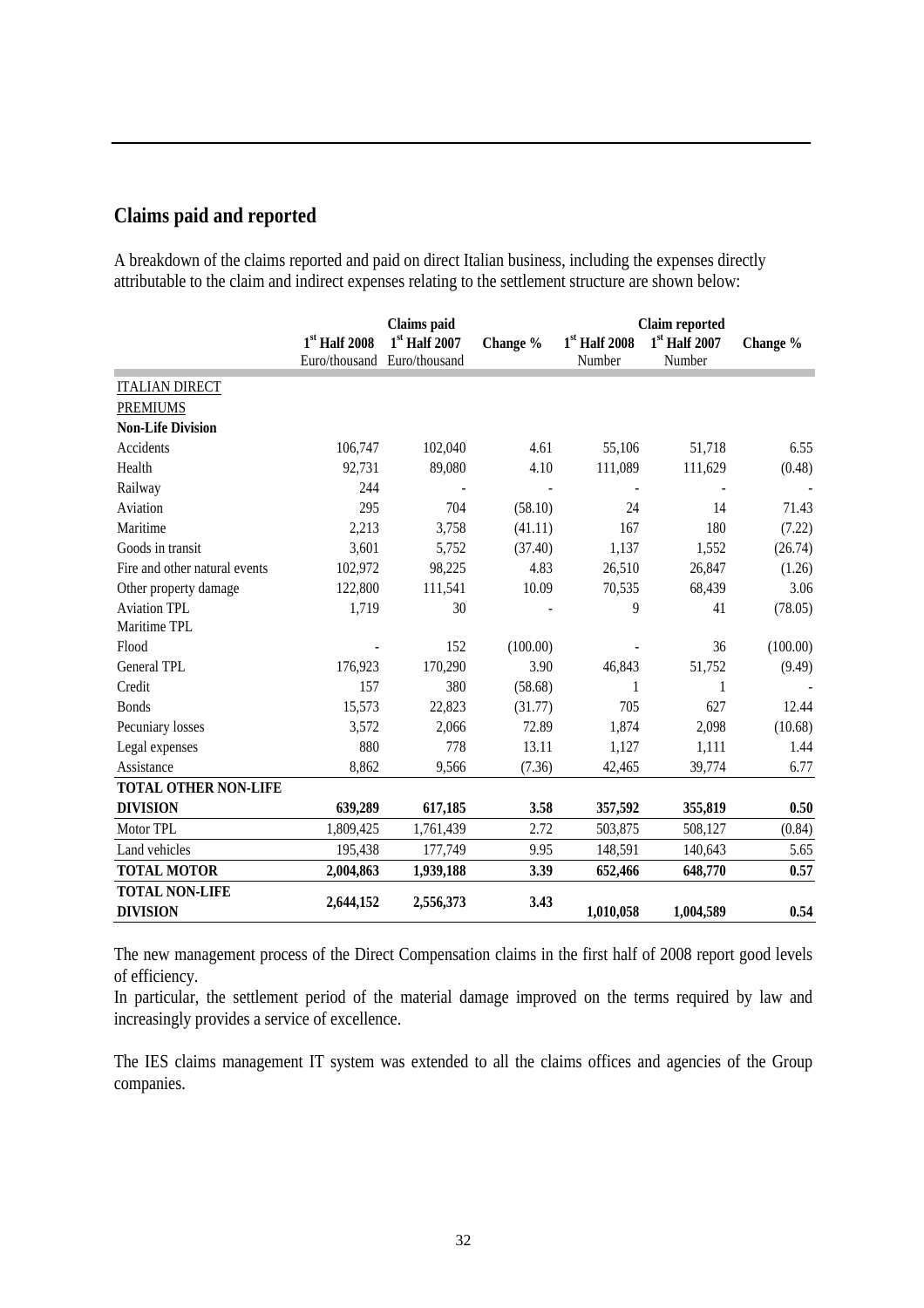The model has the following principal objectives:

- Implementation of the suburban control system for claims experts and workshops;
- Optimisation of the system of fiduciary controls;
- Involvement of the agents for a more efficient channel system;
- Rapid activation of the IT interface.

With reference to the operating performance of the Motor TPL Class it should be noted that the data for the first half of 2008 is not completely uniform and therefore not comparable with the same period of the previous year. In particular, the start up from February 1, 2007 of the new direct compensation procedure resulted in a series of charges - IT, organisational and procedural - with a consequent delay of the traditional processing of the data relating to the claims.

In fact, from February 2007 a new direct compensation procedure is in place in the Motor TPL class, which in the case of road accidents, permits non-responsible claimants, or those only partly responsible, to be compensated directly by their insurance company. In relation to this it should be noted that, from January 1, 2008, the regulations for the calculation of the flat rate reimbursements were significantly modified. In particular, the single flat rate for the direct compensation convention was replaced by two separate flat rates, separately applied for material damage and for any personal injury to the driver.

Shortly after the start-up of the new settlement procedures, a further element was introduced, which contributes to the difference in the historical data of the management indicators and requires further caution in expressing a definitive opinion on the economic impacts deriving from the new settlement regime.

With reference to the **Parent Company Fondiaria-SAI** the premiums written in the Motor TPL Class amounted to Euro 1,110 million, a decrease of 5.25% on the first half of 2007. The decrease in premiums is principally attributable to three factors:

- $\bullet$  the first relates to the significant contraction of the new motor registrations which decreased by 11.45% in the first six months of 2008. In June, the decrease was 19.50%;
- the second relates to a decrease of 4.33% of the overall average premium compared to that recorded in 2007 (-2.78% on 2007). This is due to the greater request for discounts from customers and the impact of Law No. 40 of April 2, 2007 (so-called "Bersani Decree II"), which requires the assignment to further vehicles acquired by a customer or a co-habiting family member to the same class as the first vehicle, instead of the entry class indicated by the company.
- the third reason for the reduction in premiums is the consequence of the termination notices of the multiclaim portfolio, foreseen from the action plans of 2007.

It is expected that the coming months will see a recovery due to the effect of a more uniform comparison with the previous year and due to the commercial actions undertaken by the Company.

In relation to the Non Motor Classes premiums written of the Parent Company amounted to Euro 613.2 million, growth of 2.14% on the first half of 2007.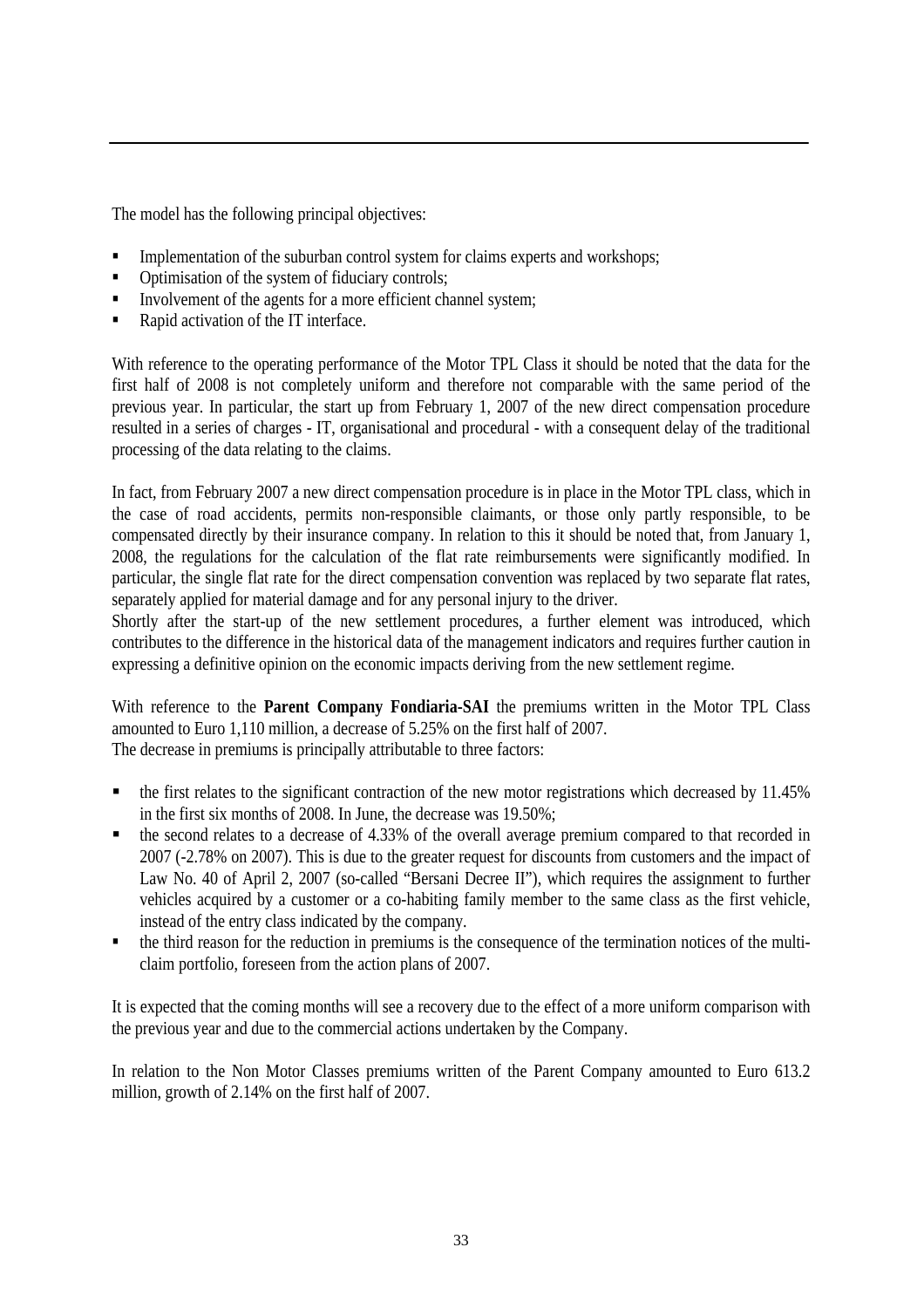Particularly strong growth was recorded for the Fire and other natural events, Other Property Damage and Bond classes; the premiums written for Accident and General TPL classes were in line with the previous year, while the Health class recorded a decrease.

The growth in premiums is principally due to the impetus provided from the retail sector, where technicalcommercial initiatives were aimed at re-launching some types of products, while, in the corporate sector, market conditions remain extremely competitive, which render significant growth in business with adequate margins difficult.

In particular, there were difficulties is the Public Entity sector which recorded a reduction of 16.7% entirely due to the loss of General TPL premiums consequent to the carrying out of the reform activity which resulted in interventions on the most serious contracts, while the remaining classes recorded growth.

The Large Corporations segment recorded a good result with an increase in premiums of 17.1%.

## **Purchase of 83.32% in the share capital of DDOR NOVI SAD**

On the awarding of the tender for the sale of the company DDOR Novi Sad on November 26, 2007 and on the completion on November 30, 2007 of the purchase contract of 83.32% of the share capital of the abovementioned company with the Deposit Insurance Agency of Serbia, as shareholder and representative of a group of minority shareholders, and having obtained all the authorisations requested, Fondiaria-SAI acquired on January 31, 2008 the above-mentioned holding, against the payment of the purchase price of approx. Euro 223 million. The DDOR share were admitted for the trading on the Belgrade Stock Exchange. It is planned that Fondiaria-SAI will launch a bid on the residual shares, in accordance with the acquisition contract.

DDOR is the second largest insurance company in the Serbian market with a market share of approx. 30% and expected premiums written in 2007 of over Euro 159 million, a growth of 13% compared to 2006 (Euro 140 million). The company reported a net profit of Euro 2 million in 2007 (Euro 9 million in 2006).

For Serbia, which has recently signed with the European Union an agreement of association and stabilisation, the first step towards entry into the EU expected for 2014, Italy represents the principal commercial partner with a share of 15% of total exports. The Serbian market also reports a significant presence of direct foreign investments, especially in the financial sector where the most important credit institutions of the country are controlled by foreign groups, and in particular Italian banking groups, which own the first and fifth largest banks in the country.

The company has a presence throughout the country with a network of over 100 direct sales point for a total of approx. 1,000 brokers, to which is added a network of 60 branches thanks to the recent bancassurance agreement with Metalsbanka, the second largest independent bank in the country and which is held 15% by DDOR. The commercial presence is particularly concentrated in the richest regions of the country - Vojvodina and central Serbia. DDOR - with 700,000 customers - is a historic and affirmed brand, and is the leading private operator in the Serbian insurance market behind the state company Dunav (approx. 37% market share).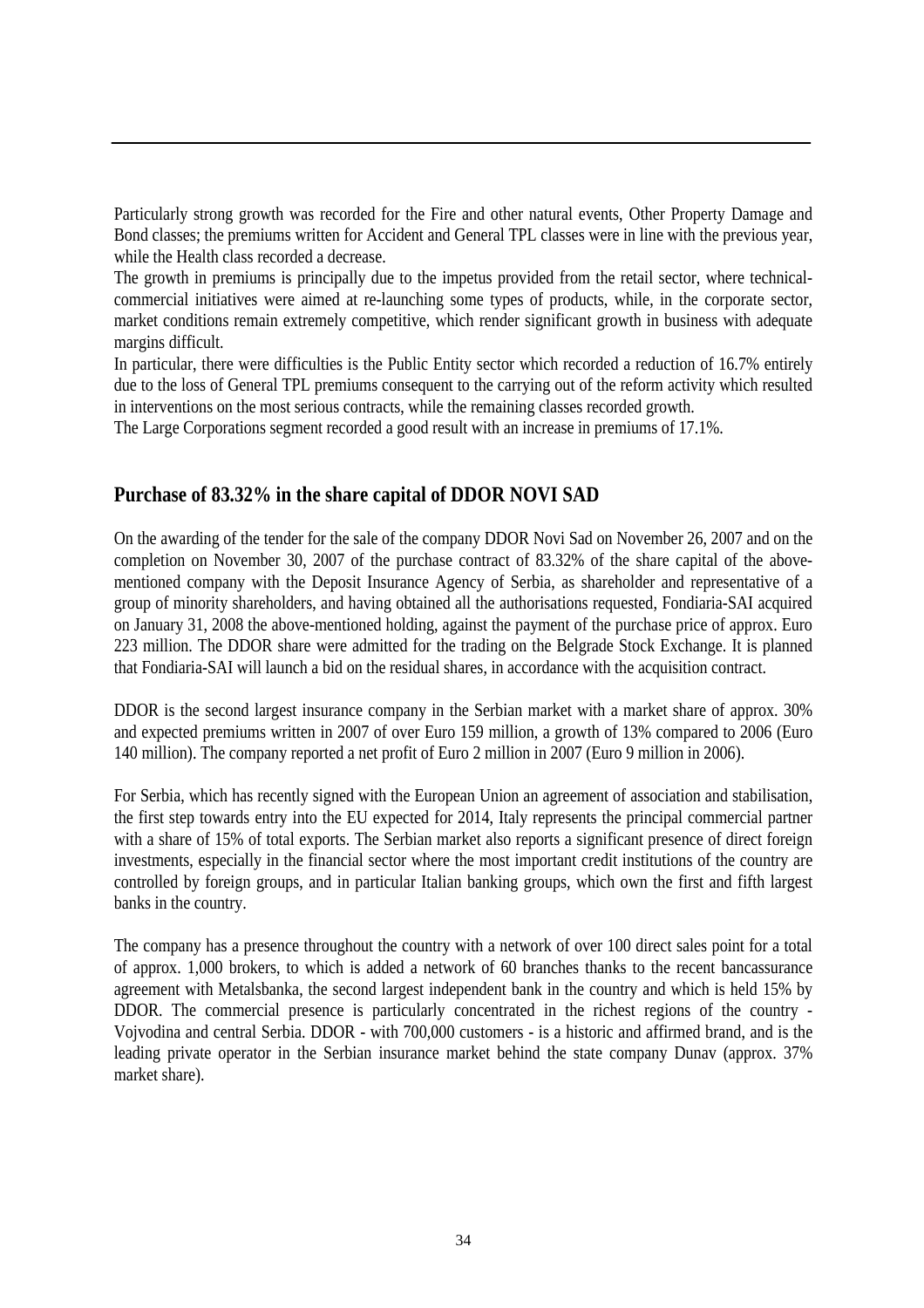The Serbian market, with an expected growth in GDP in 2007 of 7%, a decrease in inflation and a stable currency with the Euro, has interesting opportunities as the insurance business is still underdeveloped (the ratio between insurance premiums and GDP is 1.8% compared to 7.2% in Italy and an 8% EU average).

The price paid for control of DDOR is in line with market averages and highlights the commitment of Fondiaria-SAI to only undertake international growth opportunities where they are based on a concrete forecast of creation of value for its shareholders.

Fondiaria-SAI with this operation completes a first step in the expansion strategy announced on international markets, acquiring the leadership in a market where there is a significant growth potential in the insurance sector and which has few further opportunities of entry by foreign operators, and at the same time laying the foundations for further growth in Eastern Europe.

For the first half of 2008, the income statement is consolidated from the date of acquisition of control.

The company recorded premiums written of Euro 59.5 million and recorded claims for the period of Euro 35.8 million. The claims to premiums ratio was 60.1%.

The general expenses on premiums remain high, equal to 35.3%, due to the particular structure of the Company. The combined ratio was at a level under 100% (98.0%).

The result for the period was a profit of Euro 4.1 million and includes the first effects of the asset strengthening following the recent acquisition by the Group.

## **Motor Repair Project**

Fondiaria-SAI established a special purpose vehicle controlled 100%, called Auto Presto & Bene S.r.l. to be utilised for the realisation of a project to launch the new auto repair management system, which will permit the Company to avail of the opportunities deriving from the introduction of the new direct compensation regime. Taking into account that the Fondiaria-SAI Group settles every year just over Euro 1 billion for auto repair, it is highlighted that the direct indemnity allows the possibility to produce value from the auto repair system and to achieve a market share that allows the Company to manage the claims cycle in a more efficient manner.

The management channels of the claims cycle provided by the new regulation provides an opportunity for the creation of value, together with the possibility to control the level of service and to participate in the supply chain through agreements with suppliers and workshops. All this with the objective to pay the "correct price" and offer a high level of service. The project will permit the reduction of labour costs and of spare part costs. The first step to reduce the repair costs is to ensure an adequate control in order to identify the critical actions in the auto repair activities.

In particular the new structure will permit:

- aggregation of the demand and negotiation with suppliers;
- control of repair costs through specialist resources;
- control of IT infrastructure;
- control of the working capital and the equilibrium of the inventories.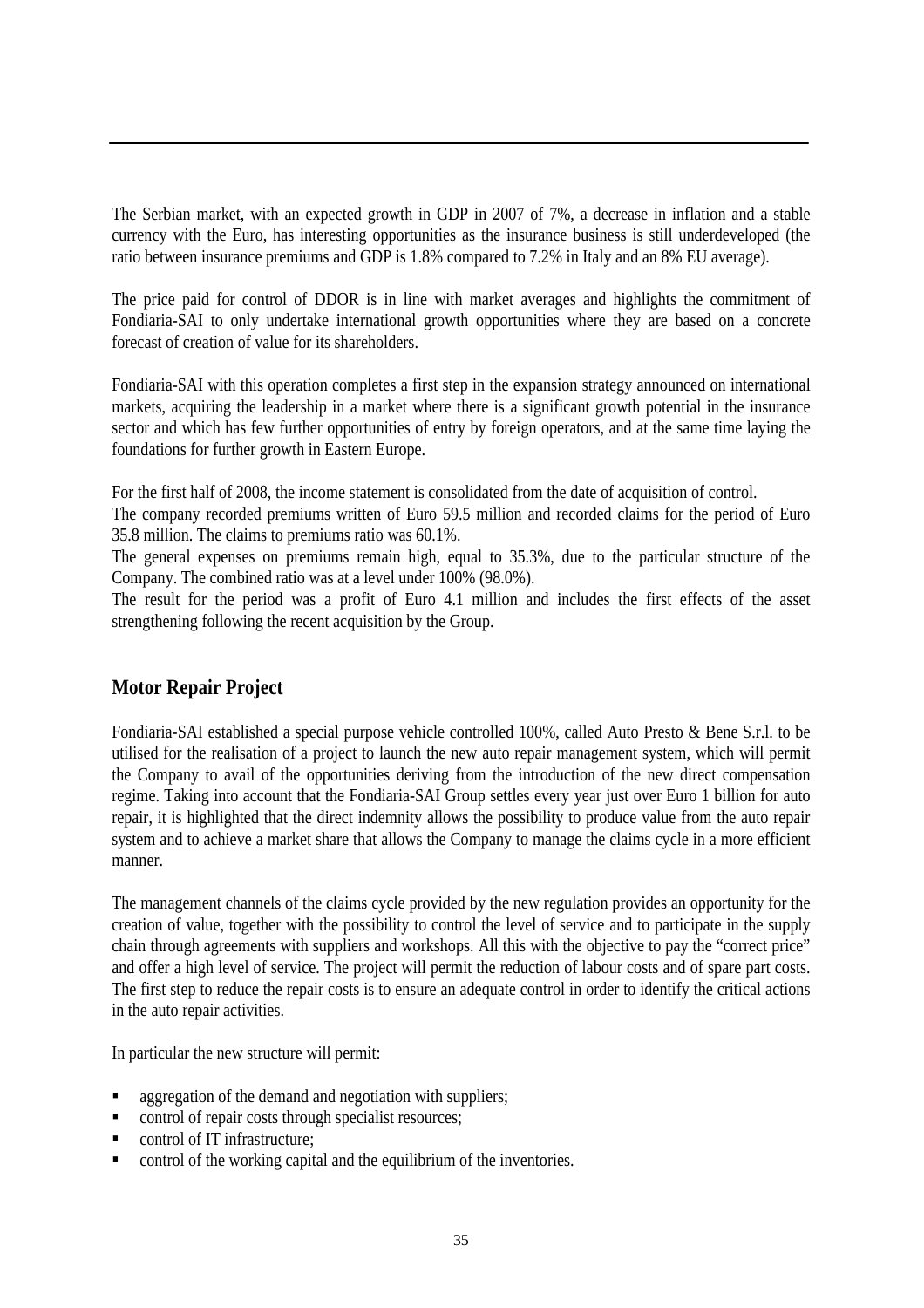Subsequent to the end of the period, the subsidiary Auto Presto & Bene acquired an industrial building at Grugliasco (Turin) for Euro 5.2 million.

This purchase represents the first stage in the strategy of the company, aimed at the creation of a network structure which will be dedicated to the management of the reparation of vehicles deriving from damages incurred by policyholders of the insurance companies of the Group operating in the Motor classes.

## **Commencement of a partnership with the GPA Group for the distribution of insurance products through the network of the CAAF.**

Within the agreement with the controlling shareholder of the GPA insurance brokerage group for the development of an industrial partnership, Fondiaria-SAI acquired 10% of the share capital of the three principal companies of the Group GPA (GPA GROUP, MEDIORISCHI S.P.A., DOWNALL S.P.A.) for a total price of Euro 10 million.

The agreement provides that Fondiaria-SAI, as a shareholder of the GPA group and provider of Non-Life insurance products, develops, together with other insurance partners, the distribution of policies through the network of the CENTRAL TAX ASSISTANCE of the ITALIAN CONFEDERATION WORKERS' TRADE UNION (CISL), with which the GPA Group has established a joint venture.

The agreement, which draws on the extended network of the Tax Assistance Centres of the CISL (over 2,000 throughout Italy which assist 2.3 million subscribers, on a total of 4.4 million associates), through the professional capacity of the CAAF consultants intends to utilise the extensive knowledge of the client and their needs to define a specific targeted and personalised insurance product, with many benefits for the clients and the insurance companies. Through this and similar initiatives, the GPA Group expects total premiums brokered when fully operational of approx. Euro 700 million annually.

For the Fondiaria-SAI Group, the partnership with the GPA represents – in a period of progressive commercial saturation of the market – an opportunity for further growth in the Non-Life classes through an innovative distribution strategy based on the "alternative" networks not in competition with the traditional networks of Fondiaria-SAI (agents/bank branches) which continue to remain strategic for the growth policies of the Group. The agreement will also permit Fondiaria-SAI to consolidate, with regard to that already undertaken, the volumes of the "traditional" activities undertaken in the insurance brokerage sector with the GPA Group.

## **"Green Box" Project**

Fondiaria-SAI in partnership with the companies PaySat and Infomobility.it is involved in an experimental project, in some regions, relating to the installation of the Green Box on a sample of vehicles as illustrated below.

The project, GREEN BOX, is undertaken within the ongoing studies by the Parent Company to create future tariff forms parametered also on the use of the vehicle and on the driving conduct of the owner.

The objective of the experimentation for the above-mentioned Companies is to validate the model applied, while for Fondiaria-SAI the objective is the acquisition of data on driving styles.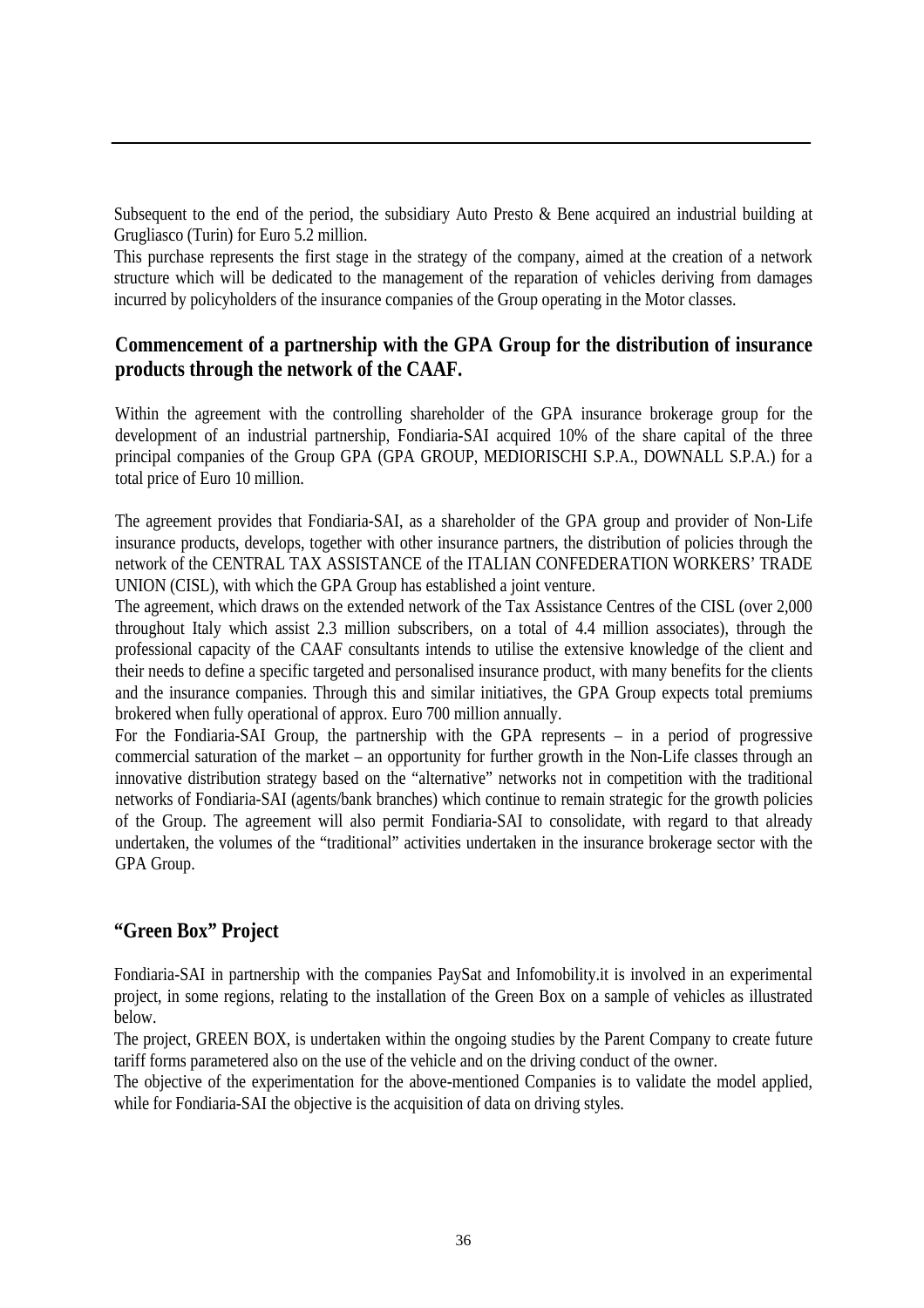"GREEN BOX" is an advanced terminal for localised satellite, telecommand, logistic and antitheft applications. The services provided thanks to the installation of the "Green Box" are principally regrouped into the following:

- service recording distance travelled;
- service recording road accidents;
- search of vehicle following total theft.

PaySat has made available to Fondiaria-SAI approx. 1,200 systems to be installed in the motor vehicles of its clients. The equipment installed will remain functioning for 12 months following installation and no charge – for the equipment or for the installation – will be charged to the client.

The performance in the first half of 2008 of the principal subsidiaries is summarised in the table below:

| (Euro thousand)                | <b>TOTAL</b><br><b>PREMIUMS</b><br><b>WRITTEN</b> | CGE%    | <b>INVESTMENT</b><br>S | <b>GROSS</b><br><b>RESERVES</b> | <b>PART OF</b><br><b>RESULT</b> |
|--------------------------------|---------------------------------------------------|---------|------------------------|---------------------------------|---------------------------------|
|                                |                                                   |         |                        |                                 |                                 |
| CAPITALIA ASSICURAZIONI S.p.A. | 11,622                                            | 7.07    | 56,100                 | 59,054                          | 513                             |
| DIALOGO ASSICURAZIONI S.p.A.   | 8.167                                             | 42.92   | 28,025                 | 24,839                          | (6,212)                         |
| DDOR NOVI SAD (*)              | 64,948                                            |         | 41,779                 | 137,469                         | 4,402                           |
| EUROPA TUTELA GIUDIZIARIA      | 833                                               | (0.06)  | 9.102                  | 4.436                           | 416                             |
| LIGURIA ASS.NI S.p.A.          | 126,728                                           | 33.13   | 243,758                | 271,896                         | 5,055                           |
| MILANO ASS. $S.p.A.(**)$       | 1,321,115                                         | (4.18)  | 4,251,883              | 4,117,094                       | 114,723                         |
| PRONTO ASSISTANCE S.p.A.       | 16,425                                            | (1.21)  | 5,443                  | 2.142                           | 616                             |
| SASA S.p.A.                    | 214,110                                           | 12.14   | 478,982                | 587,092                         | 8,769                           |
| SIAT S.p.A.                    | 93,708                                            | (11.31) | 78,940                 | 290,637                         | 973                             |
| THE LAWRENCE RE IRELAND Ltd.   | 95.807                                            | 10.87   | 363,276                | 359,776                         | 12.694                          |

(\*) Data relating to the first 5 months for the Non-Life sector.

(\*\*) Consolidated data at 30/06/2008 relating to the Non-Life Sector.

The principal information on the largest insurance companies of the Group for the first half of 2008 based on IAS/IFRS accounting standards are provided below.

# **-- CAPITALIA ASSICURAZIONI S.p.A.**

The products of the Company are marketed, individually or through the signing of cumulative policies, prevalently through the banking networks Banca di Roma, Banco di Sicilia and Bipop Carire. The premiums written were comprised of 57.83% in the fire class (prevalently policies combined with mortgages) and 38.58% of the accident, health and pecuniary loss classes.

In the second half of the year, the renewal of the distribution agreement with the Unicredito network will be completed, necessary following the integration with the above-mentioned Capitalia S.p.A. group.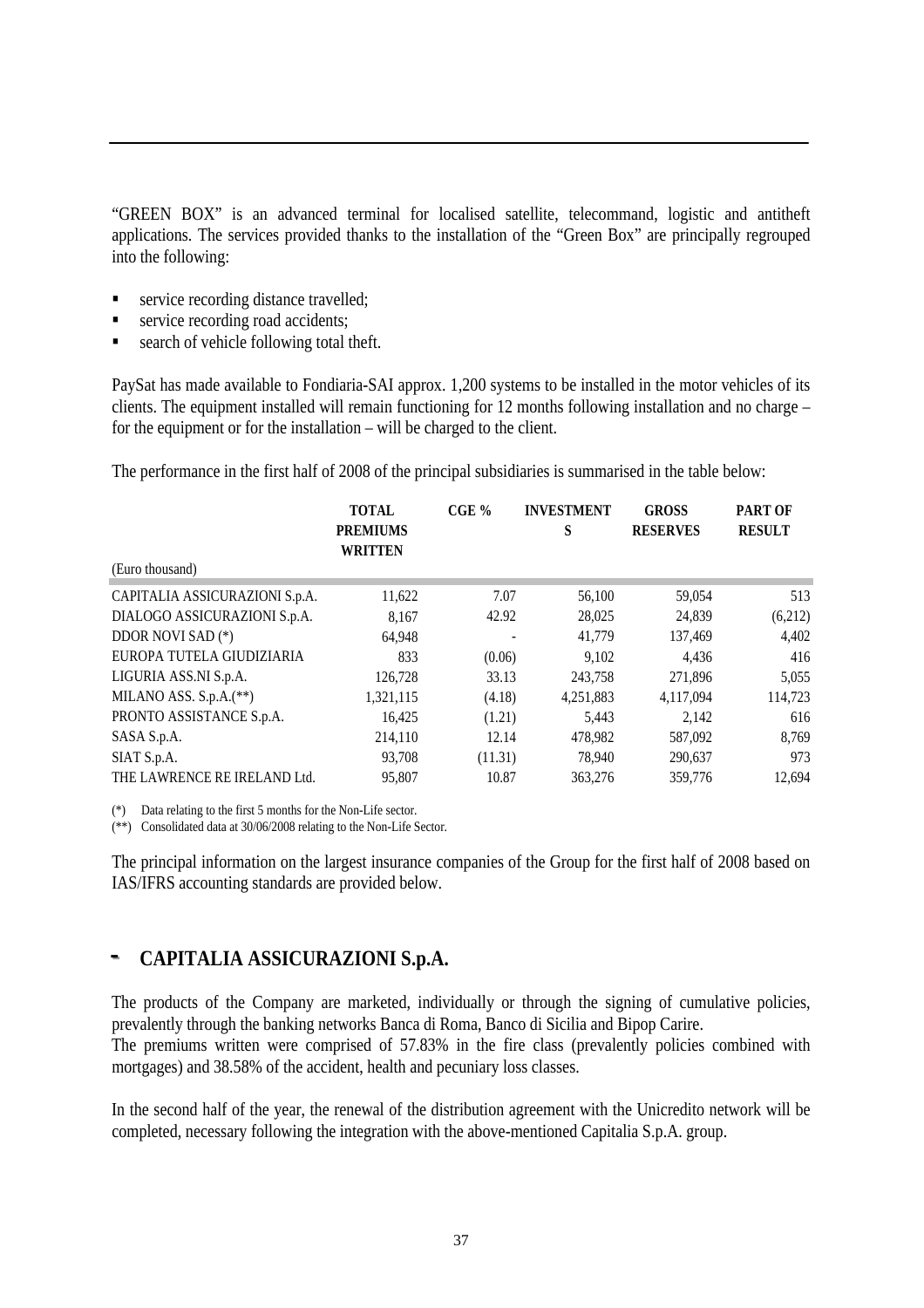# **- DIALOGO ASSICURAZIONI S.p.A.**

The Company principally operates in the placement of motor products through telephone and Internet channels.

In order to sustain the development of the Company, following the advertising campaign in the previous year, a new advertising campaign commenced in May 2008. As in the previous year, the advertising campaign for 2008 will involve the use of television, although in a selective manner.

The total cost for the new campaign will be approx. Euro 7 million, of which approx. Euro 3.7 million in the first half of 2008 were expensed in the income statement.

From January 2008, the first version of the new IT platform for the company's functioning and development was installed and the re-insourcing of the call-centre commenced in partnership with the group company Pronto Assistance Servizi S.p.A.

Overall, the Company in the first half of 2008 recorded a loss of Euro 6,212 thousand compared to a loss of Euro 3,048 thousand in the first half of 2007.

## **- LIGURIA SOCIETA' DI ASSICURAZIONE S.p.A.**

In 2008, the expansion of the company continued and the premiums written in the first half of the year amounted to Euro 135,397 thousand, compared to Euro 102,811 thousand in the first half of 2007, an increase of 31.7%. This growth is not only due to the new agencies opened in the previous year, but also the sales activities of the pre-existing agencies.

In particular, in the Motor TPL class, the volume of premiums amounted to Euro 93,158 thousand compared to Euro 68,313 thousand in the first half of 2007 and corresponding to a growth of 39.2%, in the Land Vehicle Class premiums increased to Euro 10,590 thousand (Euro 8,022 thousand in the first half of 2007) with growth of 32.8% and in the Other Classes premiums amounted to Euro 31,649 thousand (Euro 26,476 thousand in the first half of 2007) with an increase of 19.5%.

# **- MILANO ASSICURAZIONI S.p.A.**

The Group net profit in the first half of 2008 amounted to Euro 121.1 million, a decrease of 20.8% on the first half year of the previous year (Euro 152.8 million).

The key events which contributed to this result are summarised below:

 the non-life division recorded a pre-tax profit of Euro 152.1 million, compared to a pre-tax profit of Euro 182.1 million in the first half of 2007. The decrease is due to the lower contribution from investment income which, following the current crisis on the financial markets and the consequent increase of the value adjustments, amounted to Euro 79.5 million, compared to Euro 107.2 million in the first half of 2007. The technical performance was largely satisfactory and improved upon the first half of the previous year.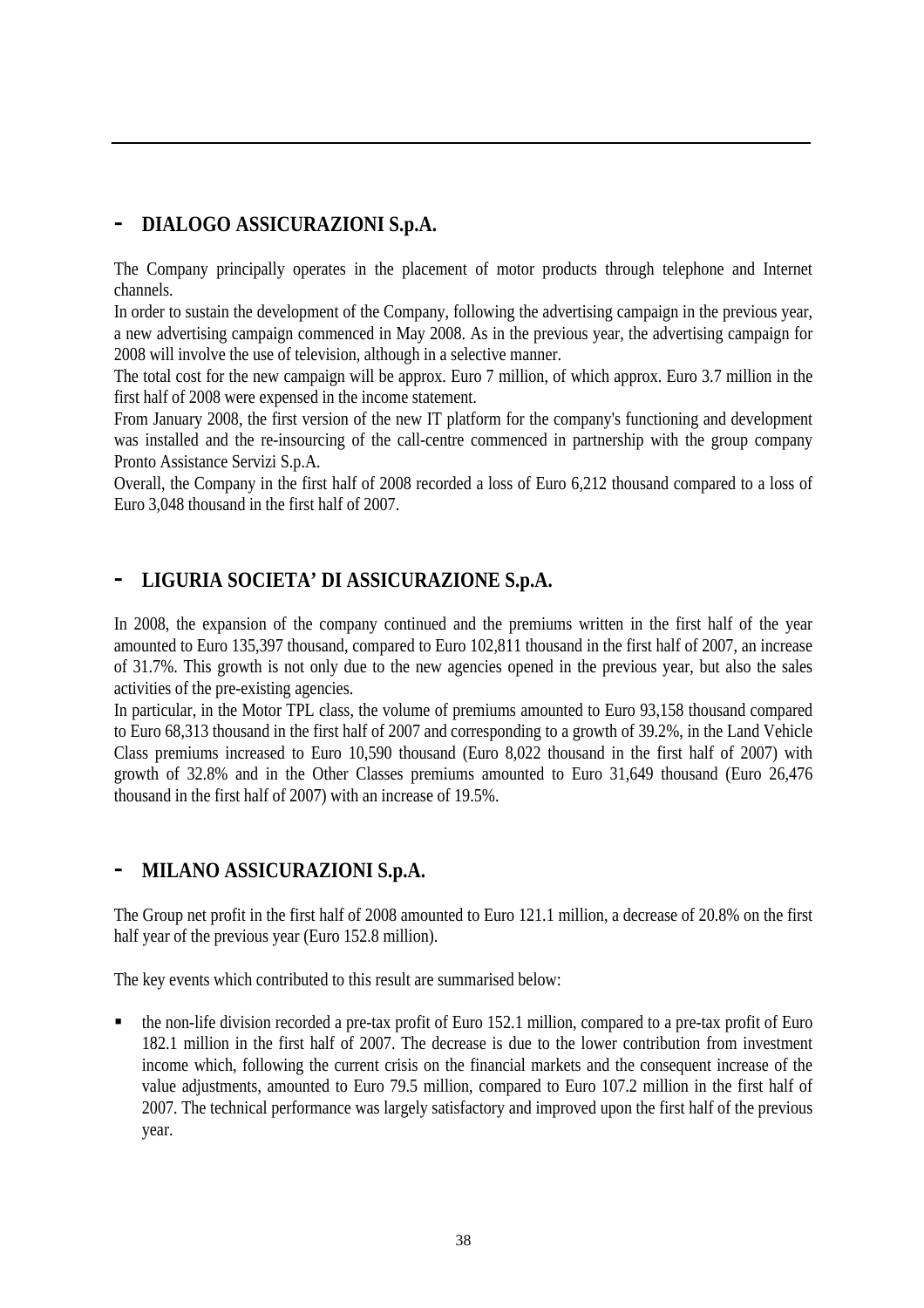In particular, the Motor TPL class recorded a moderately positive technical result, in contrast to the market which saw the premiums written impacted by the contraction of the new motor registrations and from the penalising effects of the so-called Bersani bis Law in terms of bonus-malus class application. The Land Vehicle class continues to show strong technical profits, in spite of the price pressures at market level in a sector that, for a number of years, has reported particularly good profitability.

The Non-Life classes other than the motor class also recorded overall good results and a strong improvement on the first half of 2007, also due to the initiatives undertaken in terms of tariff policies, rigorous control of the technical performance and reform or notice on contracts with negative performance;

- the Life Division reports a pre-tax profit of Euro 12.3 million (Euro 47 million in the first half of 2007). The decrease in the result is also principally due to the financial income, which decreased to Euro 95.7 million compared to Euro 120 million in the first half of 2007. Higher charges related to the amortisation of the in force business of Bipiemme Vita also affected the result.
- The asset and financial management recorded net income of Euro 180 million, compared to Euro 231.7 million in the first half of the previous year (-22.3%). In particular, the income deriving from other financial instruments and property investments amounted to Euro 208.8 million (-3.1%), while the fair value financial instruments recorded through profit or loss incurred net charges of Euro 29.2 million, compared to Euro 15.4 million of net income in the first half of 2007. As already reported, the crisis which arose in August 2007 from the US real estate bubble, in the first half of 2008 amplified its effects, which was also affected by raw material prices and the consequent concerns of inflationary pressures. There were strong turbulences on both the equity markets, where the prices incurred a sharp realignment compared to the values at the end of 2007, already significantly lower than the maximum values reached during the year, and on the bond markets, where the uncertainties of the interest rate trend, the liquidity crisis and the concerns regarding certain issuers, had negative impacts. Consequently, the adjustments to values made in the first half year on securities recorded at fair value through profit or loss amounted to Euro 41.2 million, compared to Euro 4.9 million in the first half of 2007;
- The management expenses of the non-life insurance sector amounted to Euro 254.1 million, compared to Euro 256.5 million in the first half of 2007, with a percentage on net premiums of 19.9% (19.2% in the first half of 2007 which had benefited from a favourable impact deriving from the amortisation process of the acquisition costs relating to long-term contracts). In the Life Division the management expenses amounted to Euro 27.5 million, with a percentage on the net premiums of 5.1% (4.7% in the first half of 2007);
- Income taxes in the period amounted to Euro 50.5 million, with a tax rate on gross profits of 30.1%, lower than the nominal rate, principally due to the dividends received, which are almost all exempt from taxes.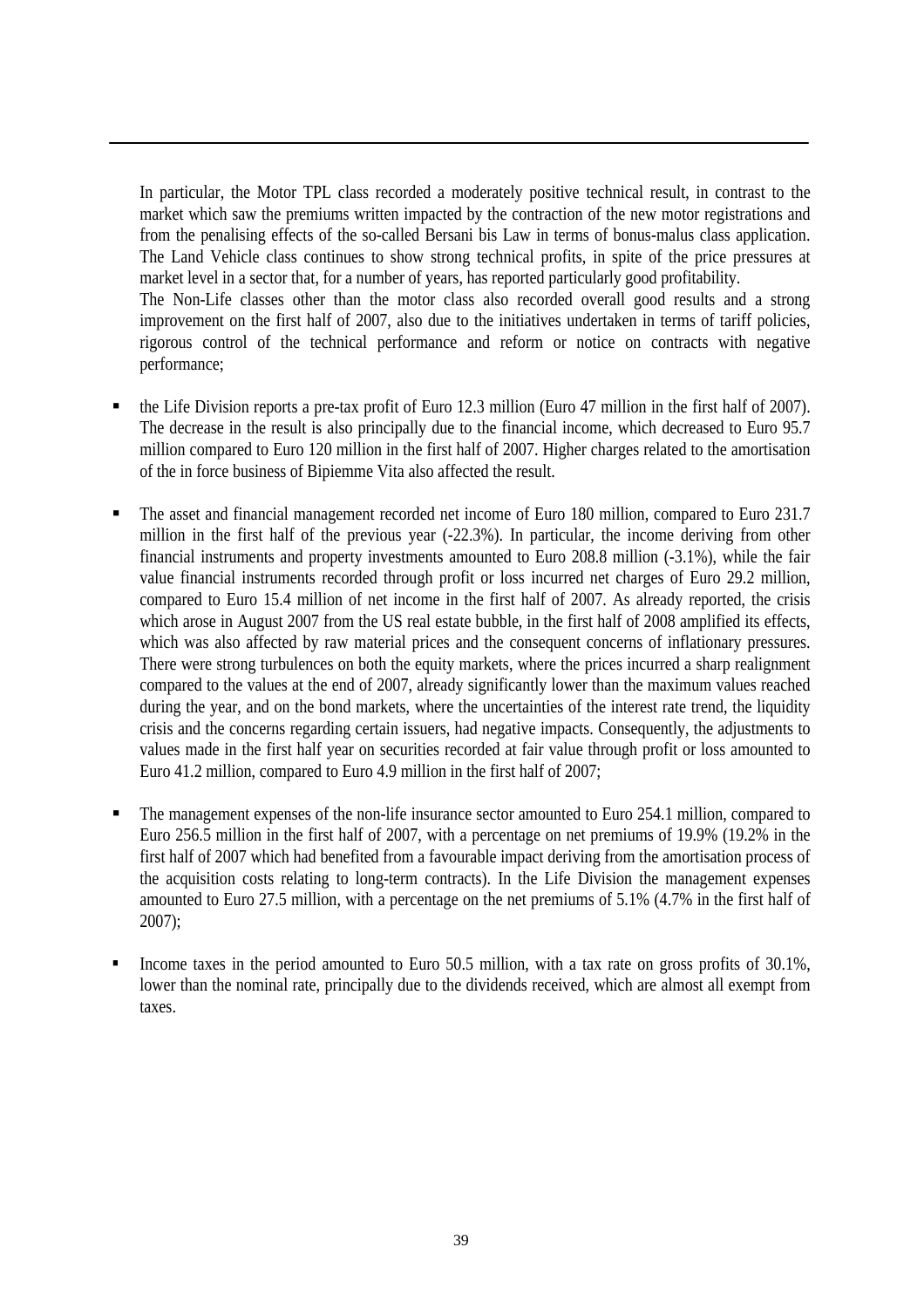In the second half of the year, the Motor premiums are expected to be in line with the previous year due to the commercial actions undertaken and to the reduced lack of homogeneity characteristic of the first half year, especially following the punitive regulatory changes introduced in 2007. In particular, the motor sector will benefit from the launch, in March, of the new motor product "Nuova 1a Global", with common tariffs and conditions for all the commercial networks and whose selling points are the clarity of the contractual terms and conditions and the flexibility and range of insurance content. Further positive effects will derive from the "Auto Presto & Bene" project which is aimed at improving the service to clients and to containing the material damage costs, through the inclusion of the Company in the spare parts distribution chain, with the consequent creation of value.

In the Other Non-Life Divisions, particular attention will be given to the retail products, capable of guaranteeing satisfactory margins in terms of combined ratio. Action will be taken within specific customer segments, with the objective to strengthen new premiums written and replace the contracts signed in the past and no longer on the company's product list.

In the Life Division, the objective, despite a difficult economic climate, is to grow the inherent value of the portfolio acquired, through incentives to the sale of traditional annual and recurring premiums, which are also capable of retaining customer loyalty over the long-term period. The underwriting of securitisation products will be confined to the obtaining of appropriate profit margins.

The asset and financial management will follow closely the turbulence on the financial markets concerned with the liquidity crisis and inflation and recession worries. The current market conditions make it particularly difficult to forecast the contribution of the asset and financial management for the year 2008. However, given the prudent investment management policy and the high quality of the investments, it is reasonable to assume marginal effects relating to the current financial crisis.

The year 2008 will also be marked by the realisation of the corporate/industrial reorganisation project of the Fondiaria-SAI Group, whose guidelines were approved by the Board of Directors on January 30, 2008 and already outlined in the present report. The result achieved in the first half year provides the basis for a satisfactory result for the full year, except in the case of a further and more serious worsening of the current crisis on the financial markets.

## **- SASA ASSICURAZIONI E RIASSICURAZIONI S.p.A.**

The Company continued the renewal of the standard product range in the Other Classes offered in previous years and greatly expanded the range of the "products catalogue" which was lacking until 2001. In particular, during the period the new editions of the global policies were renewed for artisans "Arte & Mestiere" and accident "SASA in Viaggio", which will be launched in the second half of the year. In relation to the Motor sector a new collision guarantee was created called "Salvauto" which will be marketed in July. In the second half of the year a campaign on the amendments to the Motor TPL maximum limits will be undertaken in order to provide more adequate coverage to policyholders, seeking a gradual increase of the limits fixed by the European community.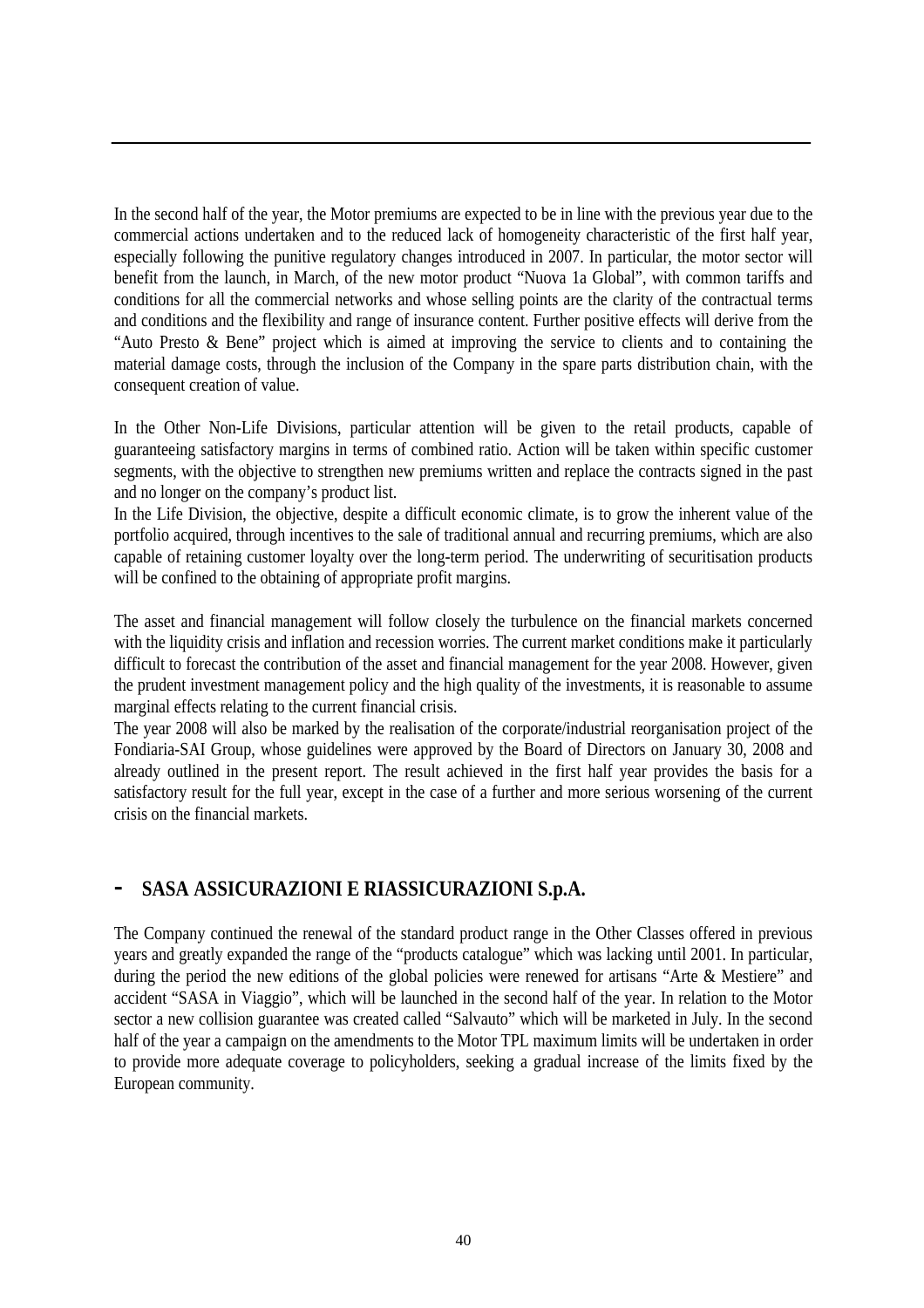# **- SIAT – SOCIETÀ ITALIANA ASSICURAZIONI E RIASSICURAZIONI S.P.A.**

In the first half of 2008, there was a significant improvement in the purely insurance component of the technical account.

For the second half of 2008, a confirmation is expected of the technical balance, while, relating to the non technical ordinary income and charges, excluding the effects not foreseeable relating to the international financial markets and exchange markets, no significant changes are expected.

# **- THE LAWRENCE RE IRELAND LIMITED**

For the year 2008, the company continued to operate as reinsurer for the Fondiaria-SAI Group.

The company undertakes the analytical valuation of the portfolio of the individual companies of the group, in order to establish, and consequently provide, the necessary reinsurance cover to support specific positions. On this basis, the company ensures uniform portfolio commitments, with particular attention to the cases of intergroup co-insurance, and obtains the necessary reinsurance protection on the international market. Before defining the size of this latter, the company also verified specific further retentions at group level. At the beginning of the year, the parent company completed the acquisition of the Serbian insurance company DDOR. This latter, in accordance with the principles already adopted for the other companies, entered the reinsurance plan of the group with adequate protection of its requirements.

The net profit for the first six months of 2008 amounted to Euro 12,694 thousand after income taxes (an increase on the same period of 2007 which recorded a net profit of Euro 7,514 thousand). The increase is principally due to the good technical performance by the company. The financial income was strongly impacted by the write-downs on securities in the first six months of the year.

The Company also continues to undertake the run-off activity of the companies of the Group, which avail of this service. In relation to the reinsurance of previous years the objective of the company is to continue to conclude settlement agreements, which permit the reduction of the administrative charge, without affecting the profit margin. The company ceded part of this business, which reported a positive result.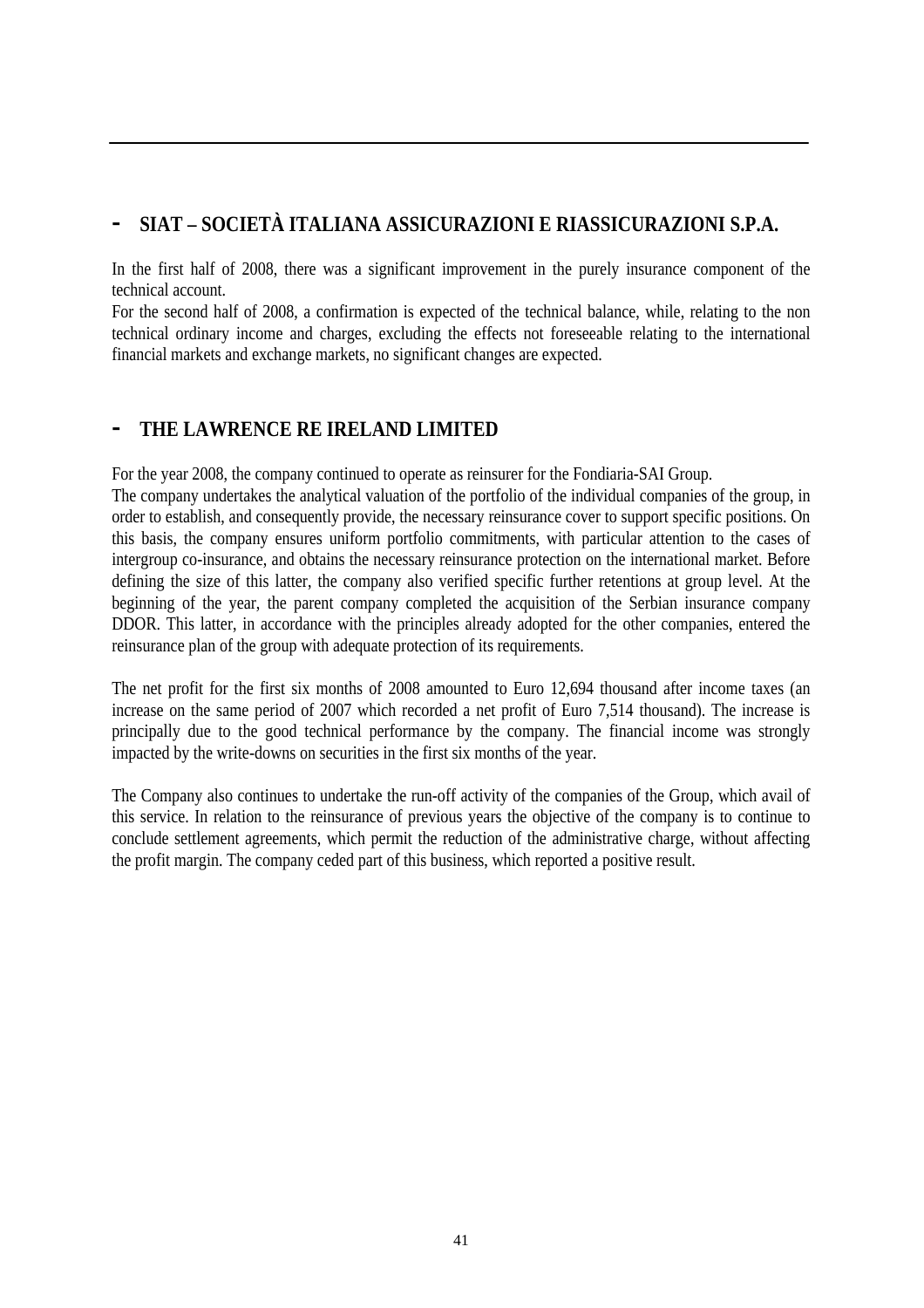**Life Insurance Sector**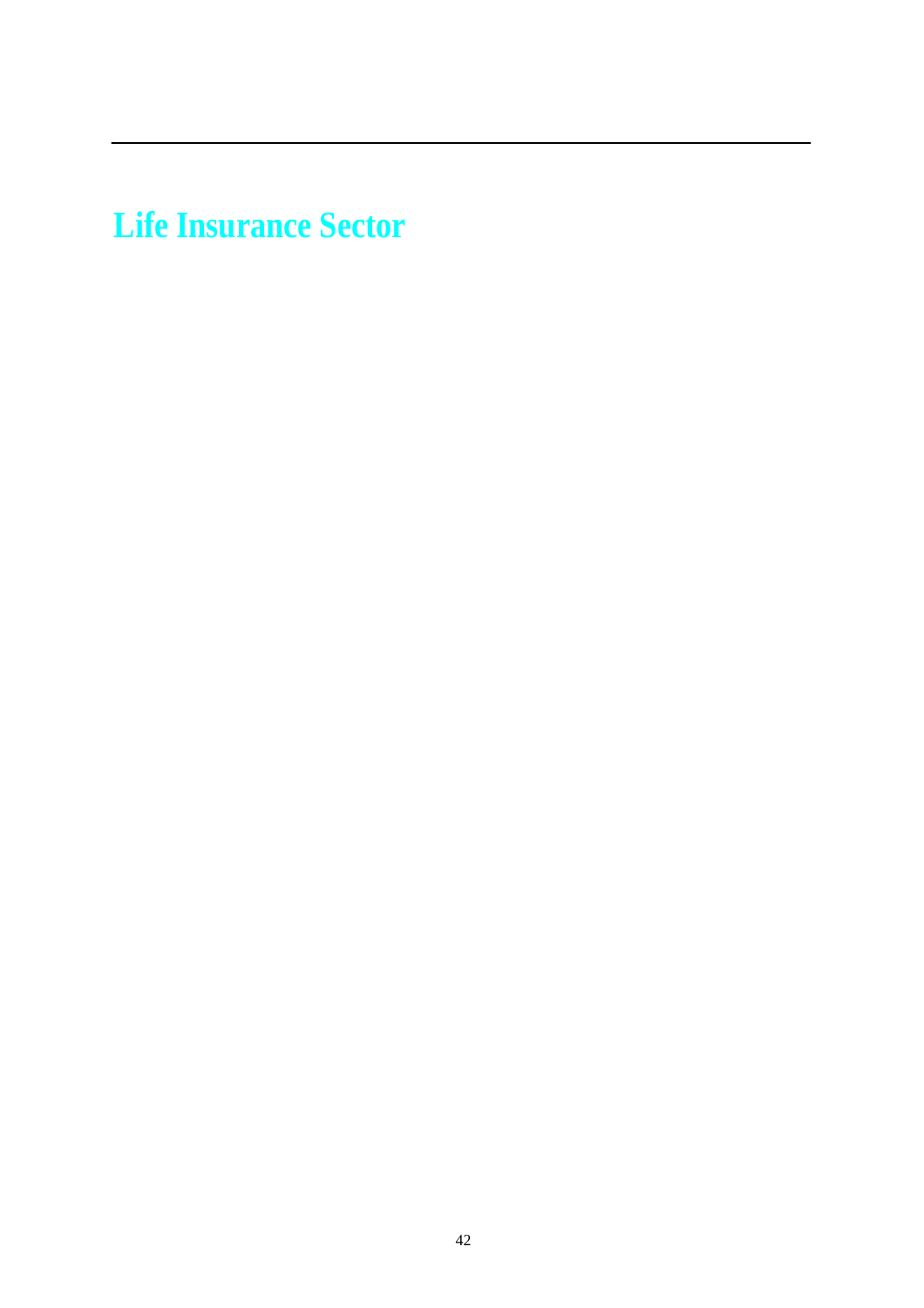# **THE LIFE INSURANCE MARKET**

In relation to the Life segment, total premiums amounted to Euro 14,489.2 million in the first half of 2008, a decrease of 15.8%. Class I (Insurance on human life) recorded an increase of 1% on the same period of 2007 (Euro 7,112.6 million), class III (Insurance principally related to mutual funds or internal funds or indices or other benchmark values) reduced by 23.2% (Euro 6,182.6 million), and class V (Securitisation operations) recorded a reduction of 55% (Euro 834.5 million). These classes impact on the total Life premiums respectively for 49.1%, 42.7% and 5.8% (respectively 40.9%, 46.8% and 10.8% in the same period of 2007).

The breakdown by distribution channel of the Life premiums written reports bank and postal branches accounting for 57.9% of the portfolio (61.9% in the corresponding period of 2007), followed by agencies with mandates (19.1% compared to 17% in the first quarter of 2007) and by financial promoters (10.7% compared to 6.6% in the first quarter of 2007).

In relation to new Life business (individual policies sector), in May 2008 premiums written amounted to Euro 3.5 billion, a decrease of 16.4% on May 2007. New premiums in the Life business amounted to Euro 17.0 billion since the start of the year, a decrease of 15.5% compared to the same period of the previous year. In May, the bank and postal offices brokered total premiums of Euro 26 billion, a contraction of 22% compared to the same period of 2007, but in line with that since January against Euro 12.3 billion of new premiums. The in-house premiums of the insurance companies however increased - totalling Euro 107 million: although positive, this result does not however offset the negative performance since the beginning of the year (-42.3%). The performance since the beginning of the year for the Agent channel was positive, with premiums of approx. Euro 2.5 billion and an increase of 5.4%, although this channel recorded a decrease of 14.4% in May compared to the same month of 2007. The Financial Promoters also reported strong growth, with Euro 292 million of premiums, thus consolidating new premiums written since the beginning of the year of approx. Euro 1.6 billion (8% of the new Life business).

| <b>CLASS/PRODUCT</b>                 | <b>Premiums</b><br>in the month | Distrib. $(\% )$ | Cge. (%)<br>2008/2007 | <b>Premiums</b><br>since<br>beginning of<br>year | Distrib. $(\% )$ | Cge. (%)<br>2008/2007 |
|--------------------------------------|---------------------------------|------------------|-----------------------|--------------------------------------------------|------------------|-----------------------|
| Life - Class I                       | 1,564,033                       | 45.0             | (1.8)                 | 7,545,836                                        | 44.3             | 4.8                   |
| Securitusation - Class V             | 67,559                          | 1.9              | (54.1)                | 369,233                                          | 2.2              | (69.2)                |
| Linked – Class III                   | 1,839,553                       | 53.0             | (24)                  | 9,081,678                                        | 53.3             | (21.7)                |
| of which: unit-linked<br>٠           | 1,054,604                       | 30.4             | 5.3                   | 4,942,190                                        | 29.0             | (21.0)                |
| of which: index-linked<br>٠          | 784,950                         | 22.6             | (44.8)                | 4,139,488                                        | 24.3             | (22.5)                |
| Health - Long-term                   | 39                              | ٠                | 72.2                  | 1,313                                            |                  |                       |
| Open pension funds                   | 2,613                           | 0.1              | 79.9                  | 31,459                                           | 0.2              | (79.8)                |
| <b>Italian companies-Outside</b>     |                                 |                  |                       |                                                  |                  |                       |
| EU                                   | 3,473,796                       | 100.0            | (16.6)                | 17,029521                                        | 100.0            | (15.5)                |
| of which: Ind. pension<br>п<br>funds | 51,997                          | 1.5              | 139.5                 | 244,714                                          | 1.4              | 27.7                  |

**Tab. 6** – New business in May 2008 by Class

*Source: Ania Trends, individual sector policies, May 2008.*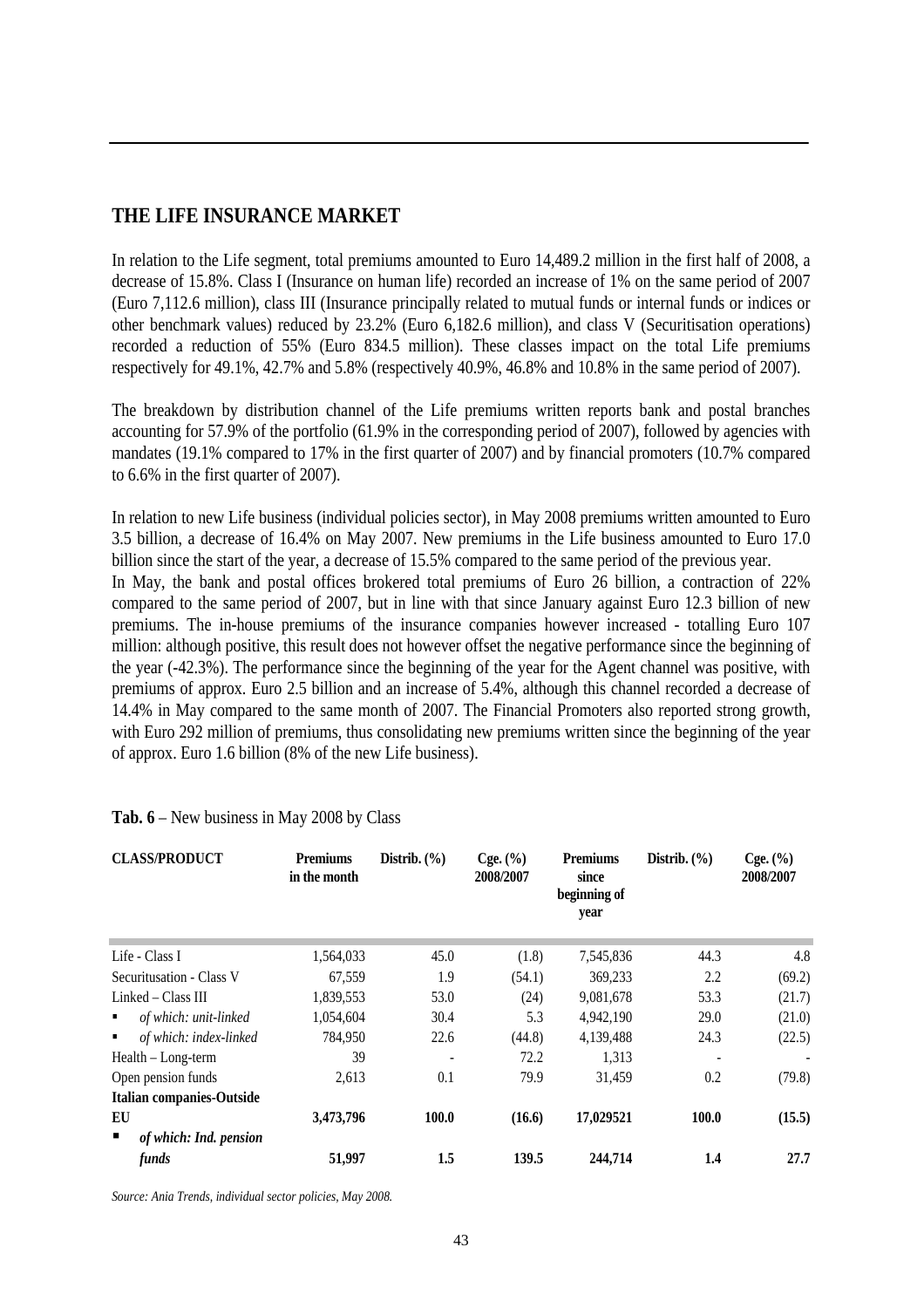## **PENSIONS IN ITALY**

After the significant reform in 2007, which resulted in higher subscriptions to the Italian complementary pension schemes, pension investments incurred a slowdown, with little growth on the trend seen in recent years.

From an initial evaluation of the sector in the first six months of 2008, the Pension Fund Supervision Commission (COVIP) reports that, out of a potential of 12.2 million workers, only 3.5 million workers in the private sector subscribed to complementary pensions, amounting to approx. 28.7% of the total, while at April 2008 the total amount of subscribers to pension schemes was 4.7 million, an increase of 2.8% (almost 130,000 new subscribers, of which 80% are employees in the private sector) in the period from January to April.

|                               | 2006      | 2007      | Cge. % 2007/2006 | April 2008 |
|-------------------------------|-----------|-----------|------------------|------------|
|                               |           |           |                  |            |
| Traded funds                  | 1,219,372 | 1,988,639 | 63.1             | 2,030,000  |
| Open funds                    | 440,486   | 747,264   | 69.6             | 770,000    |
| Pre-existing funds            | 643,986   | 680,673   | 5.7              | 680,000    |
| "New" Pip's                   |           | 486,017   |                  | 547,000    |
| "Old" Pip's not adjusted      | 880,380   | 703,400   |                  | 703,000    |
| Total pensions <sup>(1)</sup> | 3,184,224 | 4,560,091 | 43.2             | 4,686,000  |
| of which: Ldsp $^{(2)}$       | 2,161,455 | 3,402,135 | 65.8             | 3,500,000  |

#### **Table 7** – Complementary pensions: total

*Source: Covip*

*(1) the data includes Fondinps and are net of the duplications due to the subscribers that temporarily subscribed to "old" Pip and "new"*   $Pin:$ 

*(2) Ldsp: private sector employees* 

The reform therefore certainly had significant results, but the priorities are still to achieve both greater awareness, in order to explain to employees the advantages of the integrated pension, and greater subscription by younger workers.

In order to maintain growth of the complementary pensions, two measures were proposed by the supervision authority:

- the insertion of a reconsideration clause for those employees that opt out of maintaining the employee leaving indemnity in the company, for the employees that remain in the same company from the beginning to the end of their career;
- the absolute parity between all the instruments available, in terms of "transferability" of the contribution, in order to obtain this even if one subscribes (or subsequently transfers) to a pension instrument other than the fund subscribed on a collective basis.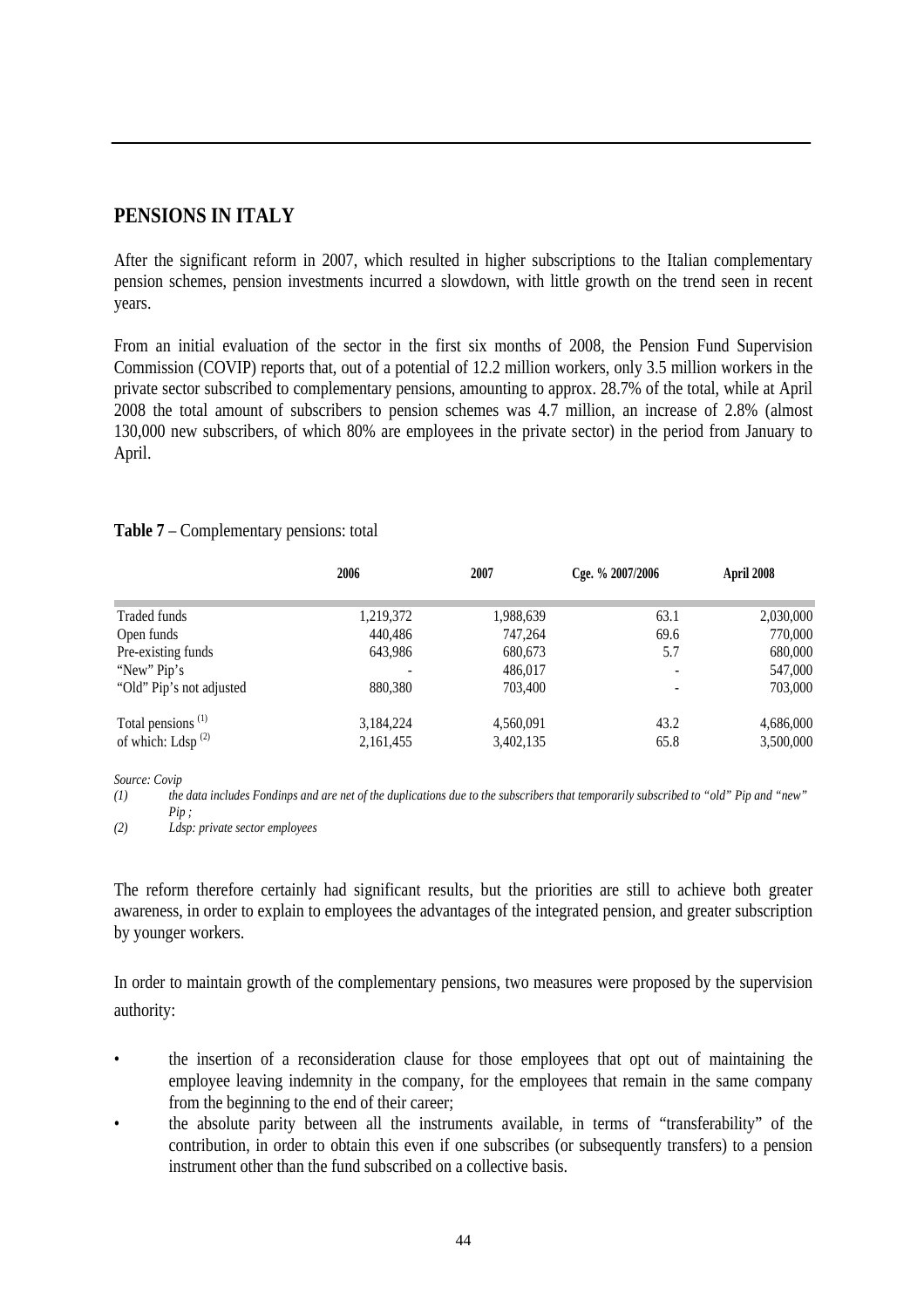

**Table 8** – Breakdown by age of subscribers to closed pension funds

*Source: Covip*

#### **"Made to Measure Online Pension" project**

In January 2008, COVIP (resolution of January 31, 2008) issued a series of measures in relation to Complementary Pensions. These measures, effective as of July 1, 2008, clearly define the information which must be made available to potential clients in the presentation and/or subscription phase of the products such as PIP (Individual Pension Plans) and Open Pension Funds for purposes of a complementary pension. COVIP also permitted that such information may be received directly by the clientele, within the specific section dedicated to Complementary Pensions already present on the Internet site of the Parent Company.

In this context, the Group decided to expand the level of consultation offered to the clients. Based on the above, the company set up MADE TO MEASURE ONLINE PENSION (PENSIONE ON LINE SU MISURA) which, through a link on the home page of the Internet sites of the Parent Company and of Milano Assicurazioni, offer the possibility to evaluate the difference between income from employment and from pension and, through a guided and easily accessible path, to identify the complementary pension product most adapted to one's needs and expectations.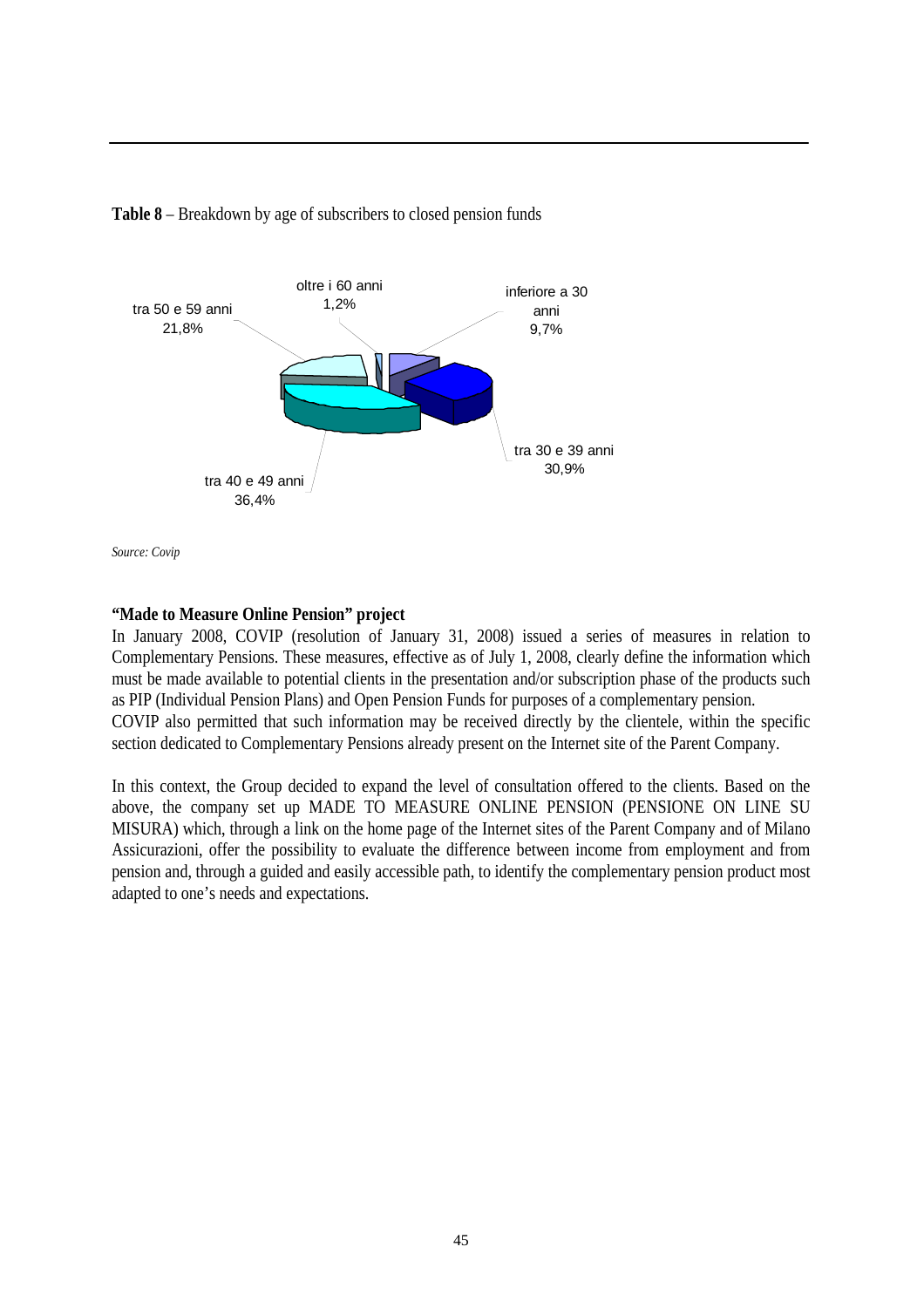#### **Premiums**

Direct premiums written in the first half of 2008 amounted to Euro 2,127 million, a decrease of 10.32%.

The premiums written in the first half of 2008 no longer include the contribution (equal to 50% of the premiums written) of the subsidiary Po Vita as the company was sold in the first quarter of 2008. The period however saw the new partnership with Banco Popolare Group become fully operational, through the subsidiary Popolare Vita, which recorded premiums written of Euro 998 million.

The details by class compared to the previous half-year are shown in the table below.

| (Euro thousand)                             | $1st$ Half 2008 | $1st$ Half 2007 | Change % |
|---------------------------------------------|-----------------|-----------------|----------|
| <b>DIRECT PREMIUMS</b>                      |                 |                 |          |
| II – Insurance on human life expectancy     | 797,239         | 652,340         | 22.21    |
| III – Insurance related to investment funds | 1,148,277       | 1,261,855       | (9.00)   |
| IV - Health insurance                       | 145             | 62              | 133.87   |
| $V -$ Securitisation operations             | 181,252         | 457,376         | (60.37)  |
| <b>TOTAL</b>                                | 2,126,913       | 2,371,633       | (10.32)  |

Total premiums written by bank branches amounted to Euro 1,350 million and represents 63% of the total direct premiums written (61% in 2007).

The premiums ceded amounted to Euro 13.5 million (Euro 12.1 million in the first half of 2007).

Charges relating to claims, net of reinsurance amounted to Euro 2,174.5 million (Euro 2,363.2 million in the first half of 2007).

There was an increase in the percentage of management expenses to premiums (6.5% in the first half of 2008 compared to 6% in the first half of 2007).

Technical reserves amount to Euro 18,159 million and registered a decrease of Euro 1,662 million on December 31, 2007; the decrease is due to the increase in interest rates on the financial markets with a consequent rise in divestment.

The total premiums in the sector also includes Euro 256 million (Euro 83 million in the first half of 2007) on investment contracts which may not be included in application of IFRS 4 and therefore not included under premiums written but rather under financial liabilities recorded, according to the deposit accounting technique.

The new business, according to the "Annual Premium Equivalent" ("APE") for the Fondiaria-SAI Group, relating to the products covered by the application of IFRS 4, excluding therefore the contracts treated under the "deposit accounting" method, recorded a decrease of 10.5%, amounting to Euro 188.8 million compared to Euro 210.9 million in the first half of 2007. Bancassurance contributed Euro 139.4 million compared to Euro 138.6 million in the first half of  $2007 (+0.6\%)$ .

Relating to the basis of the calculation of the APE, consideration was taken of the amount of new annual premiums and 10% of the single premiums.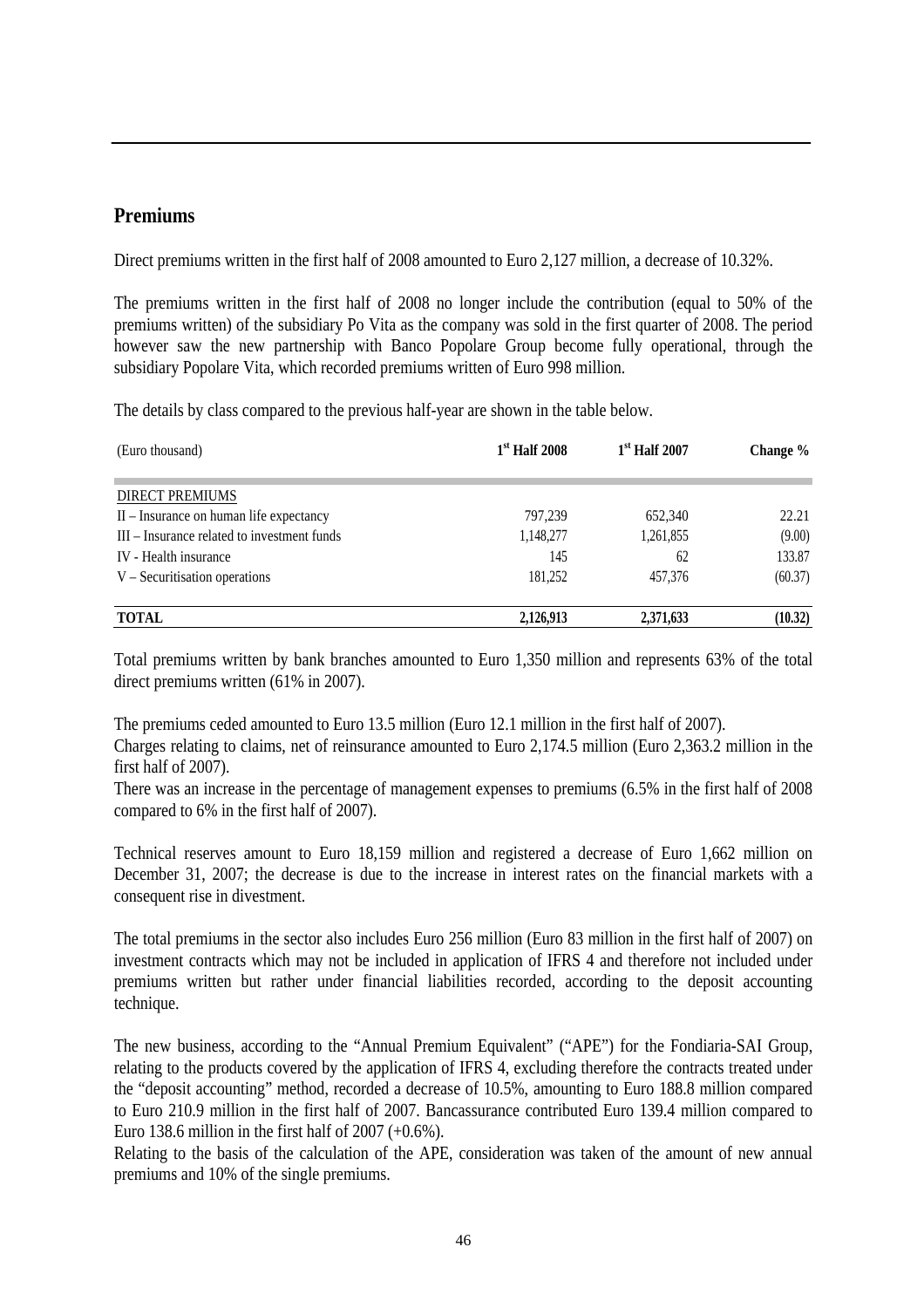The total new business in the segment, which takes account of the investment contracts not included within the scope of IFRS 4, amounted to Euro 212.1 million compared to Euro 215.7 million in the first half of 2007, a decrease of 1.7%.

## **Operational performance**

For the Parent Company and the subsidiary Milano Assicurazioni, in the first six months of 2008, the individual life premiums written by the distribution network were concentrated largely on the products related to the Separated Management single premiums and, from April, also on annual premiums, as characterised by a guaranteed minimum return and protection of the investment, with particular attention paid to the important segment of the life and annuity capital maturity policies and the Index Linked policies, of which the WORLD CUP edition of March and WORLD CUP 2 in June were popular with customers, generating a particularly satisfactory result.

In the first half, the new Term-Life insurance tariff DEDICATA was launched which introduced the differentiation of the policyholders according to their smoking behaviour and the marketing began in the second quarter of a new revaluable constant single premium product OPEN PIU', featuring a bonus related to the loyalty of clients and was reasonably well received by the agency network and clients. All the price lists of the revalued policies related to the separated management FONSAI RE were renewed.

In relation to the complementary pension segment, implemented through the PIP's, in the first six months of the year there was a small (and forecast) increase in the new contracts on the previous year.

The Parent Company and Milano Assicurazioni S.p.A. in the first half of the year continued the actions in the pre-existing pension fund segment with insurance management, with a view to encouraging transfer of the employee leaving indemnity to the funds. This action will continue, although with reduced emphasis, with a right to re-consider for those parties which have initially decided to leave the employee leaving indemnity with their employer.

In addition, the sector is already implementing further action within the Pension Fund segment, in order to propose the combination of both classic and more financial content insurance instruments, for the management of the leaving indemnities, as well as immediate life annuity for the conversion of the indemnities realised.

The products related to the leaving indemnities (VALORE TFR and VALORE TFM), whilst substantially maintaining their portfolios, are impacted by a contraction due to the rules which direct the employee leaving indemnities towards Pension Funds. This contraction is however relatively contained thanks to new subscriptions by companies with less than 50 employees.

As a consequence of the financial market conditions, the distribution trend of the large securitisation products for institutional Clients (banking and financial foundations, co-operatives etc.) has decreased strongly. There has also been a strong level of advanced redemptions and a lack of renewals on maturity, in spite of the efforts to maintain the clients through offering a significant improvement of the policies available.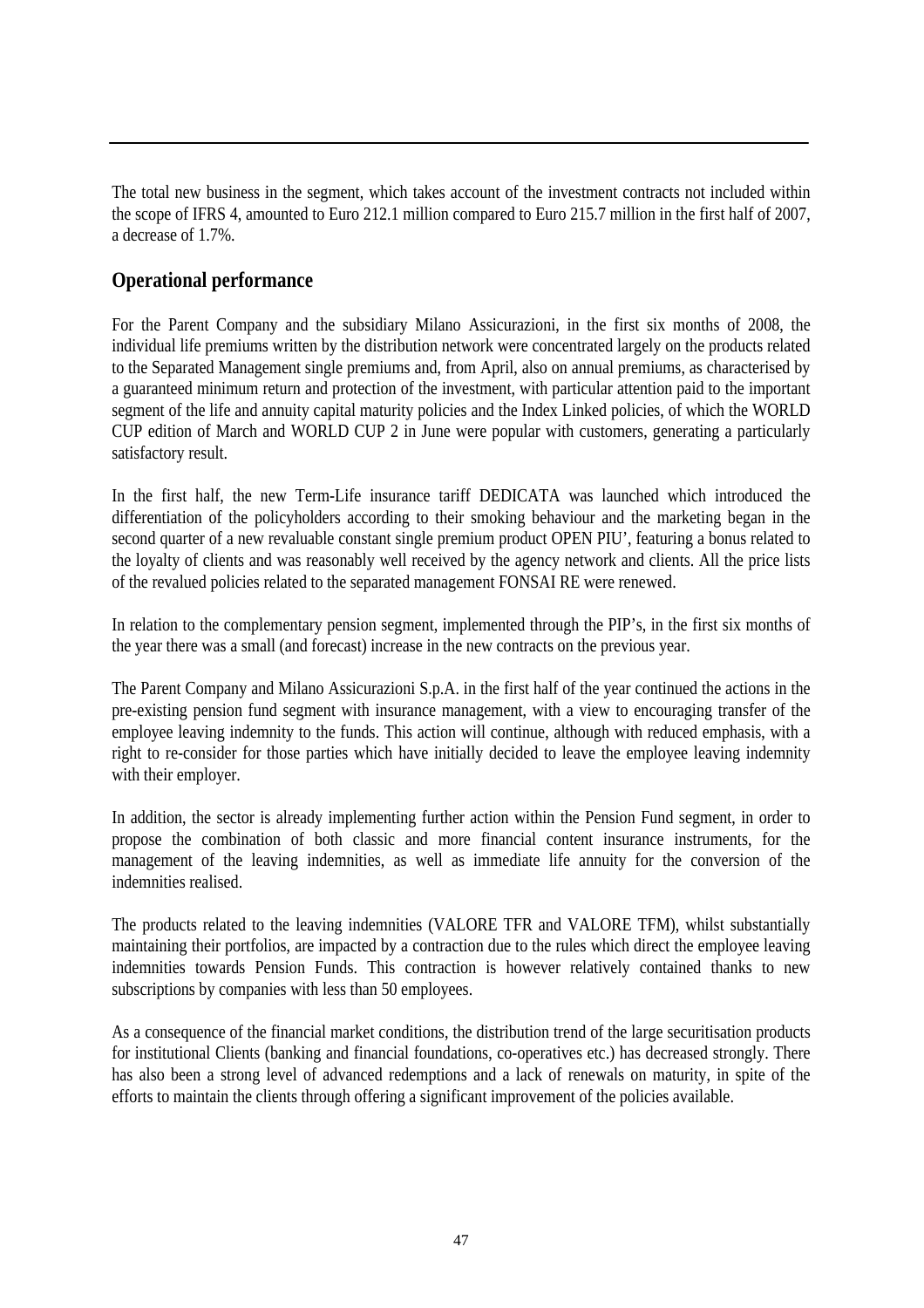Obviously the advanced redemptions are applied with full application of the specific clauses penalising the advanced exercise of the redemption right contractually agreed and therefore with additional charges payable by the counterparty.

The risk coverage segment recorded good results on the institutional sector of insurance deriving from collective negotiation, as well as the accessory coverage typical of the Pension Funds.

The Open Pension Fund sector has remained stable in terms of numbers of subscribers and subscriptions, with contained but constant growth.

With particular reference to Fondiaria-SAI, the key highlights in the first half of 2008 are shown below:

**SAI OPEN PENSION FUND** 

No. of subscribers 4,740, contributions in the period Euro 4,047 thousand, assets under management Euro 31,986 thousand.

#### **PREVIDENTE OPEN PENSION FUND**

No. of subscribers 8,210, contributions in the period Euro 7,773 thousand, assets under management Euro 79,155 thousand.

#### PREVIDENZA OPEN PENSION FUND

No. of subscribers 3,745, contributions in the period Euro 4,485 thousand, assets under management Euro 29,802 thousand.

The key highlights of Milano Assicurazioni S.p.A. in the first half of 2008 are shown below:

#### **MILANO OPEN PENSION FUND**

No. of subscribers 2,133, contributions in the period Euro 2,013 thousand, assets under management Euro 3,194 thousand.

The **Bancassurance** activity is undertaken through a distribution network of over 2,900 branches. The current financial market contingencies and the integration process which involved some banking partners did not favour, in the first half of the year, the full potential of the sector.

In this case, the offer also favours security and stable returns, as well as the pension aspects. The fact that the most requested solutions are for products which incorporate guaranteed return or maintenance of capital value over time resulted in a reduction of premium volumes, but policies more orientated towards insurance forms are by definition more profitable for the Group.

## **Sale of the investment held in the company Po Vita S.p.A.**

With a letter dated January 17, 2008, Cassa di Risparmio di Parma e Piacenza (hereafter: CRPP) exercised the purchase option of the shareholder agreement relating to the holding in the share capital of Po Vita S.p.A. (divided 50% between CRPP and the subsidiary of Fondiaria-SAI S.p.A,. SAI Holding Italia S.p.A.), designating the buyer of the investment as Crédit Agrigole Assurance Italia Holding S.p.A..

The sale became effective on March 31 after obtaining all the authorisations from the buyer: the transfer of the shares took place at the beginning of April.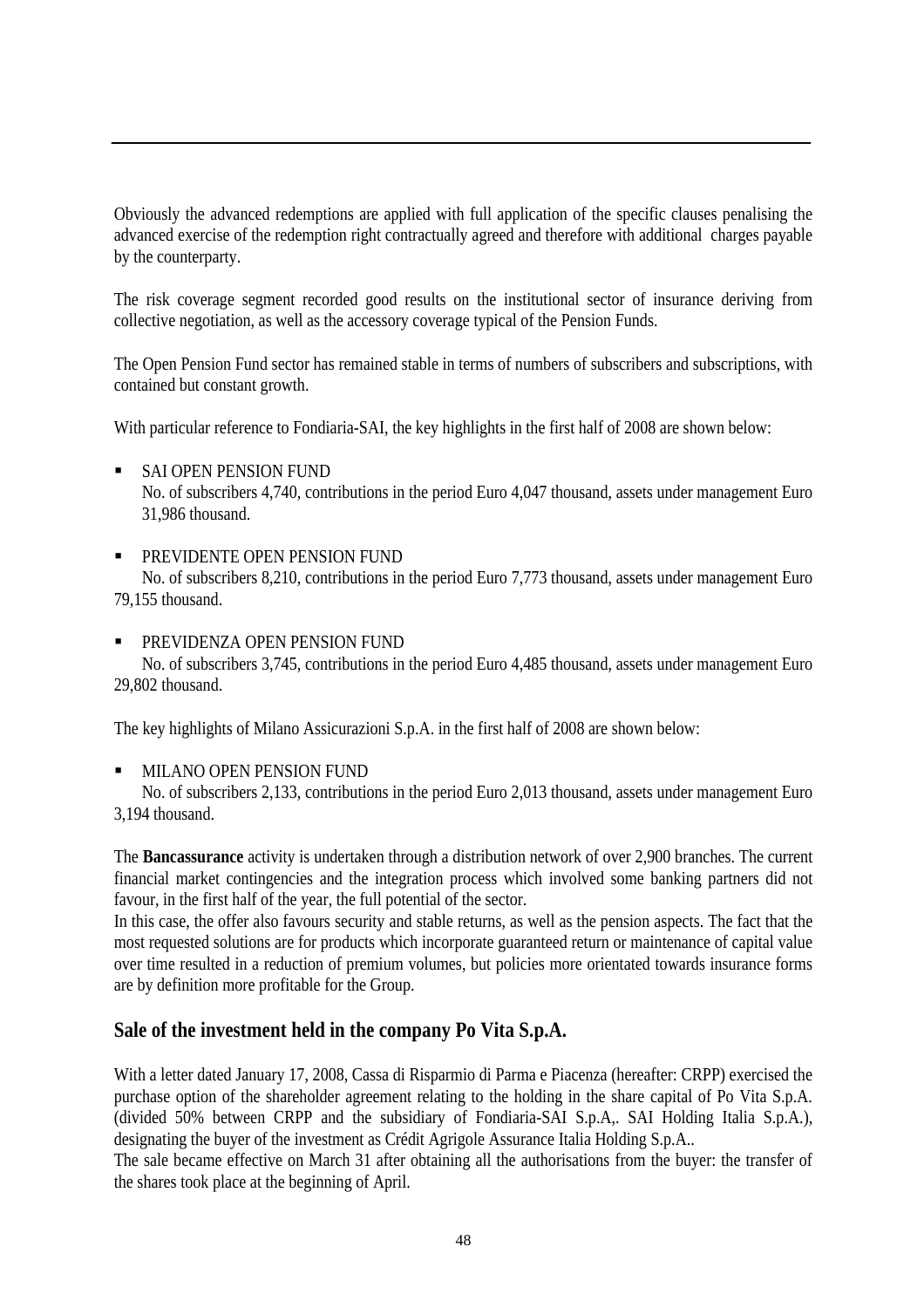As an exception to the shareholder agreement, the parties agreed to a determination of the relative price at 50% of the holding in Po Vita S.p.A., established at Euro 105 million, in addition to the right of SAI Holding Italia S.p.A. to receive the dividend approved on February 25, 2008 by the Board of Directors of Po Vita S.p.A. amounting to Euro 1 million. From the sale, the Fondiaria-SAI Group realised a significant gain before taxes of Euro 29 million.

## **Merger by incorporation of Novara Vita S.p.A. into Popolare Vita S.p.A.**

In April 2008, the Board of Directors of the Company approved the merger by incorporation of Novara Vita S.p.A. into Popolare Vita S.p.A., companies owned by the Fondiaria-SAI Group and Banco Popolare Group. Within the complex agreements with the Banco Popolare for the implementation of a partnership for the placement of Life Class insurance products, in fact, Popolare Vita S.p.A. (formerly BPV Vita S.p.A.) was appointed as the sole vehicle for the undertaking of this partnership.

Therefore application was made for authorisation from Isvap in the time period necessary for, subject to authorisation and compliance with Law, the merger to be legally effective as of December 31, 2008 and retrospective accounting and fiscal effect as of January 1, 2008.

|                                 | <b>TOTAL GROSS</b><br><b>PREMIUMS</b> | $CGE.$ % | <b>INVESTMENTS</b> | <b>GROSS</b><br><b>RESERVES</b> | <b>CONTRIB. TO</b><br><b>RESULT</b> |
|---------------------------------|---------------------------------------|----------|--------------------|---------------------------------|-------------------------------------|
| (Euro thousand)                 |                                       |          |                    |                                 |                                     |
| BIM VITA S.p.A.                 | 11,937                                | n.a.     | 101,669            | 47,007                          | (278)                               |
| BIPIEMME VITA S.p.A.            | 337,563                               | 16.87    | 3,509,040          | 1,910,647                       | 530                                 |
| DDOR NOVI SAD (*)               | 2,032                                 |          | 7.765              | 7.910                           | (314)                               |
| LIGURIA VITA S.p.A.             | 12,480                                | 38.19    | 92.273             | 89.573                          | 241                                 |
| MILANO ASS.NI S.p.A. $(**)$     | 543,306                               | 26.90    | 7.499.707          | 5,583,112                       | 114                                 |
| NOVARA VITA S.p.A.              | 4,628                                 | (99.51)  | 3,205,488          | 1,991,101                       | 9.708                               |
| POPOLARE VITA S.p.A. (***)      | 998,205                               |          | 2,920,700          | 2,540,440                       | 6,532                               |
| SASA VITA S.p.A.                | 43,457                                | 26.92    | 305,446            | 300,223                         | 336                                 |
| SYSTEMA VITA S.p.A.             | 1,652                                 | (15.54)  | 78.364             | 67,007                          | 657                                 |
| THE LAWRENCE LIFE ASS. CO. Ltd. | 3                                     | (87.90)  | 423,130            | 1,338                           | 449                                 |

The performance in the first half of 2008 of the subsidiaries is summarised in the table below:

(\*) Data relates to the first 5 months of the year for the Life Sector.

(\*\*) Consolidated data at 30/06/2008 relating to the Life Sector.

(\*\*\*) The percentage change is not comparable as the acquisition took place during 2007.

The principal information on the largest insurance companies of the Group for the first half of 2008 based on IAS/IFRS accounting standards are provided below.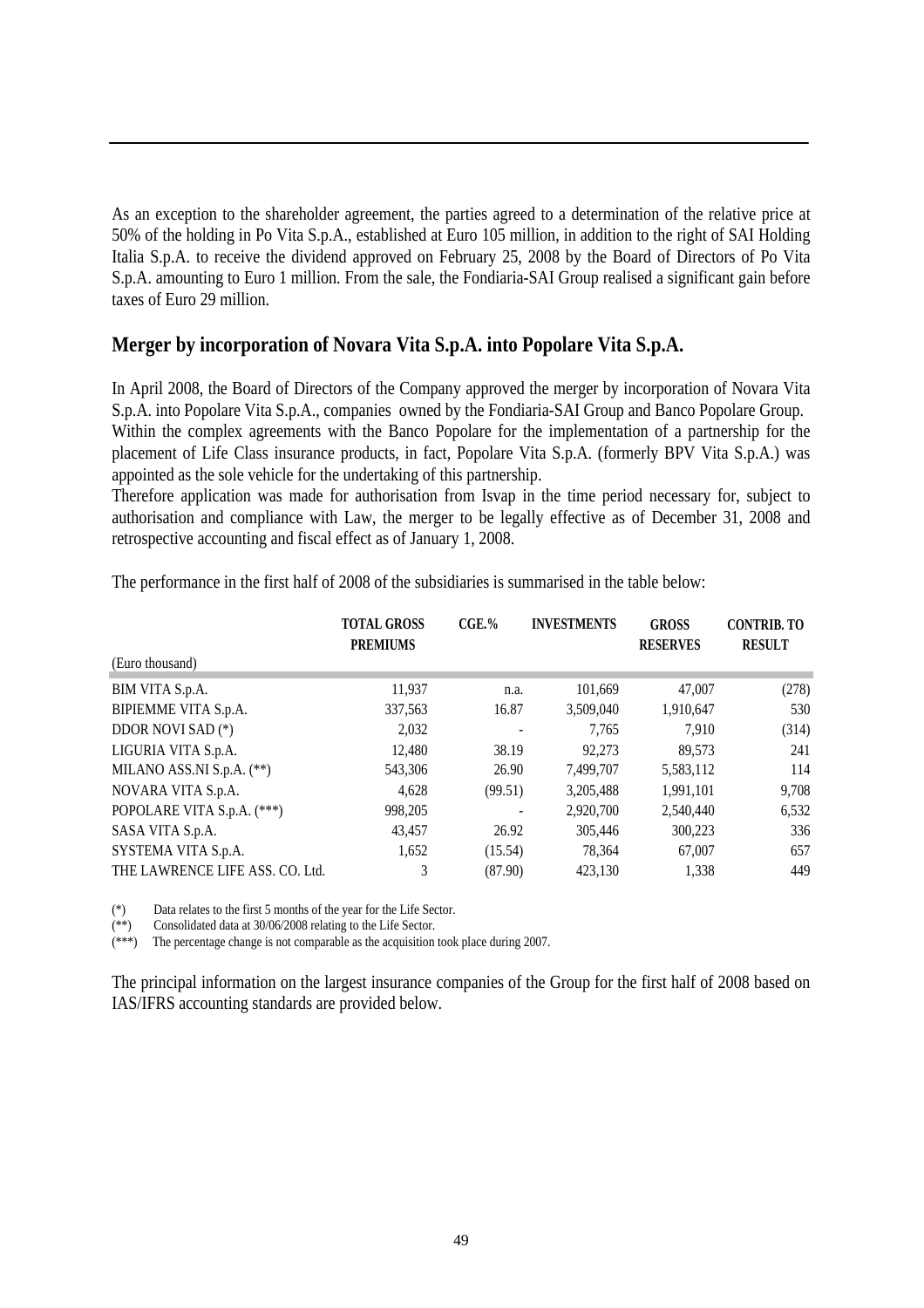## **- BIPIEMME VITA S.p.A.**

In the first half of 2008, Bipiemme Vita maintained its leadership in the insurance market, focusing its activity on the rationalisation of the product portfolio, renewed and simplified to better meet the needs of the customers, in spite of the turbulence on the financial markets.

The premiums written in the first half of 2008 amounted to Euro 337.6 million, an increase of 16.9% on the first half of 2007. In the first half year, investment contracts not within the application of IFRS 4 were written for Euro 4.8 million.

The sums paid amounted to Euro 78.4 million in the Life Division and Euro 1.2 million in the Non-Life Division (respectively Euro 61.8 million and Euro 1 million in the first half of 2007). Gross technical reserves at June 30, 2008 amounted to Euro 1,910.6 million, an increase of Euro 251.7 million on December 31, 2007.

The investments amounted to Euro 3,509 million, of which Euro 1,657.6 million recorded under availablefor-sale financial assets and Euro 1,851.4 million under assets recorded at fair value through profit or loss. The financial market turbulences had a negative effect on the investment income, decreasing to Euro 26 million from Euro 36.3 million in the first half of 2007, principally due to lower gains to be realised. Consequently, the first half year reported a profit of Euro 0.5 million (Euro 14.3 million in the first half of 2007).

## **- NOVARA VITA S.p.A.**

In the first half of 2008, the net profit amounted to Euro 9,708 thousand (a loss of Euro 14,899 thousand in the first half of 2007): the net equity increased from Euro 88,413 thousand at the end of 2007 to Euro 127,528 thousand at June 30, 2008.

The premiums written in the first half of 2008 amounted to Euro 4,628 thousand (Euro 949,872 thousand in the first half of 2007), principally consisting of human life insurance, recording a further slowdown for the linked type products. The total premiums in the sector also includes Euro 676 thousand on investment contracts which may not be included in application of IFRS 4 (equally spread between Unit and Pension Funds) and therefore recorded according to the deposit accounting technique.

The gross technical reserves amounted to Euro 1,991,101 thousand, of which Euro 1,394,146 thousand referred to investment fund and market indice contracts (Euro 3,640,151 thousand and Euro 2,977,092 respectively at December 31, 2007).

At June 30, 2008, total investments reached Euro 3,205 million, compared to Euro 3,778 million at December 31, 2007 with over 80% consisting of financial assets recorded at fair value through profit or loss.

The management expenses in the first half of 2008 amounted to Euro 2,019 thousand and principally related to administration expenses.

The company is in a run-off phase and will be incorporated into the subsidiary Popolare Vita S.p.A. by the end of the current year.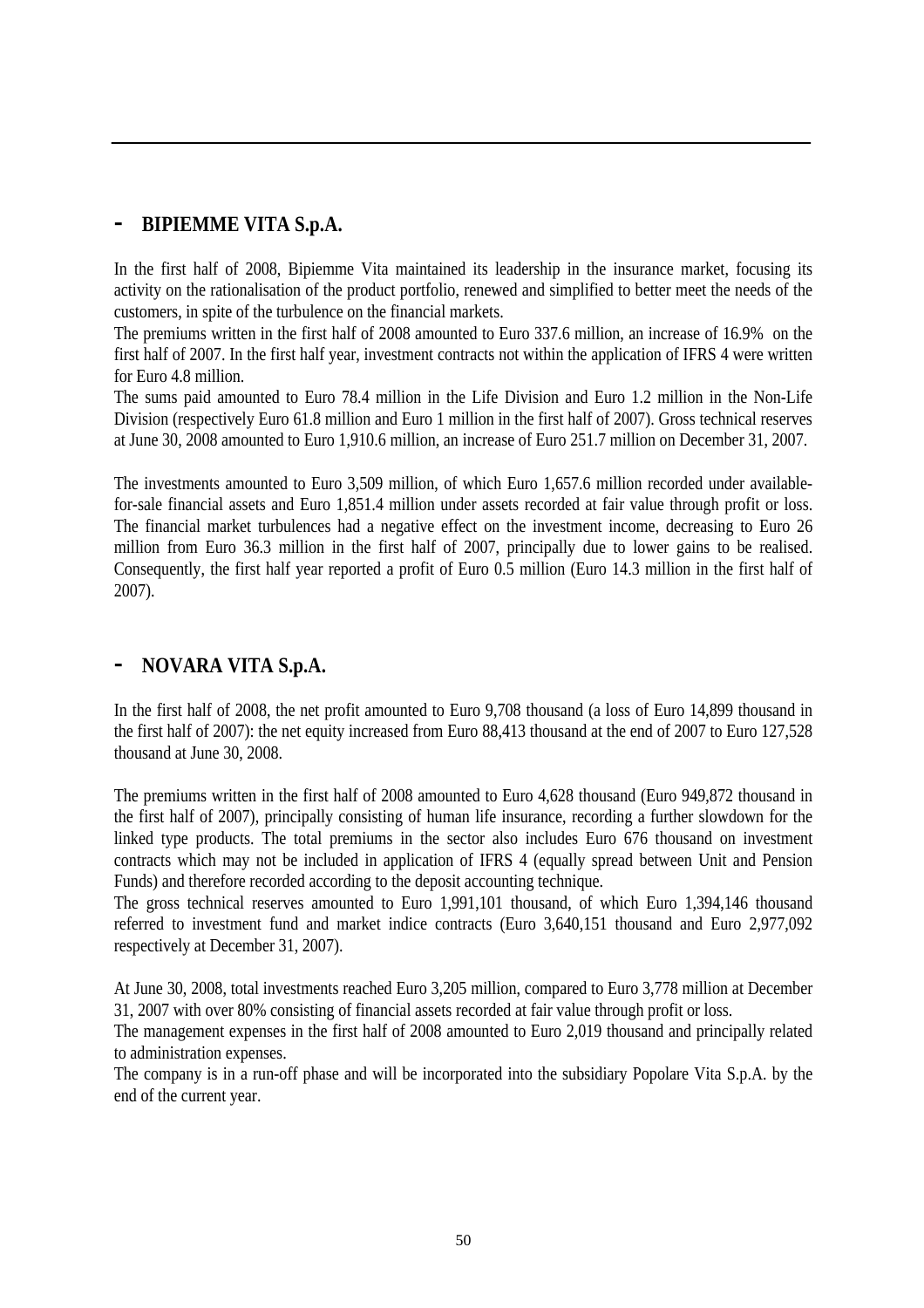# **- POPOLARE VITA S.p.A.**

The first half of 2008 recorded a profit of Euro 6,532 thousand (loss of Euro 2,768 thousand for the full year 2007), principally due to the significant increase in premiums written.

Gross premiums written amounted to Euro 998,205 thousand (Euro 73,650 thousand in 2007) and was 96% comprised of linked products. The total premiums in the sector also includes Euro 221,730 thousand on investment contracts which may not be included in application of IFRS 4 (principally relating to Unit Values) and therefore recorded according to the deposit accounting technique. The management expenses in the first half of 2008 amounted to Euro 66,990 thousand, relating for approx. 86% to acquisition costs.

The gross technical reserves amounted to Euro 2,540 million (Euro 2,438 million in 2007) and were composed of Euro 2,017 million (Euro 1,880 million in 2007) of class D reserves and the remaining Euro 523 million (Euro 558 million in 2007) of class C reserves.

At June 30, 2008, total investments reached Euro 2,921 million, compared to Euro 2,536 million at December 31, 2007 with over 82% consisting of financial assets recorded at fair value through profit or loss.

The products of the Company are marketed through the branches of the Banco Popolare Group.

## **- SASA VITA S.P.A.**

The first half of the year recorded an increase in premiums written substantially in line with objectives. The results were well above the result for the national Life market. The sales data in the period after the end of the first half year confirm a good trend which should result in July being in line with budget. The sales campaign of the Term-Life insurance has resulted in a decisive increase in premiums compared to the same period of the previous year. Important agreements should be completed in the coming months which will result in a strong increase in premiums deriving from the "Direct salary deduction products" (Collective Single Premium Term-Life Insurance Policies).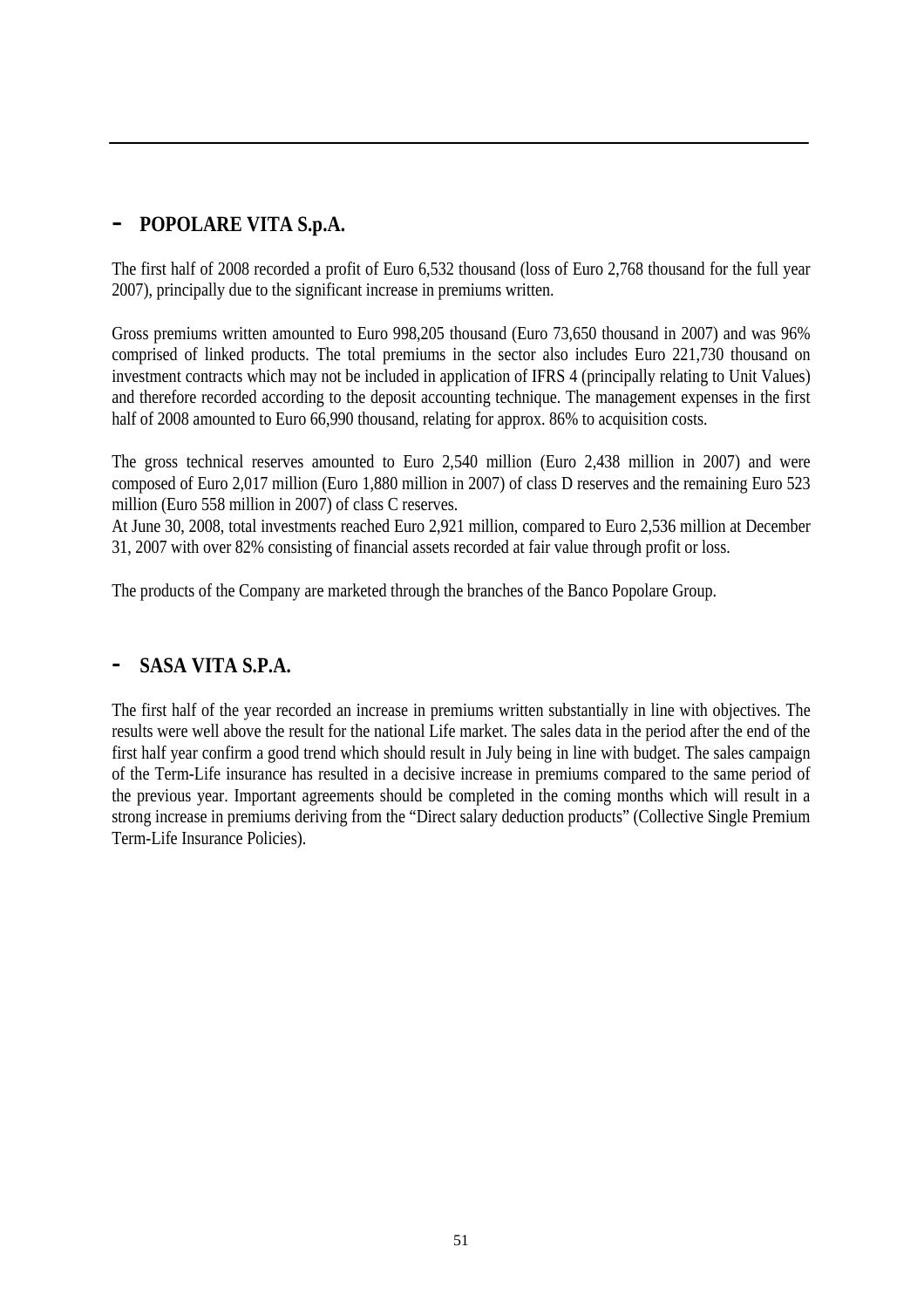# **Reinsurance**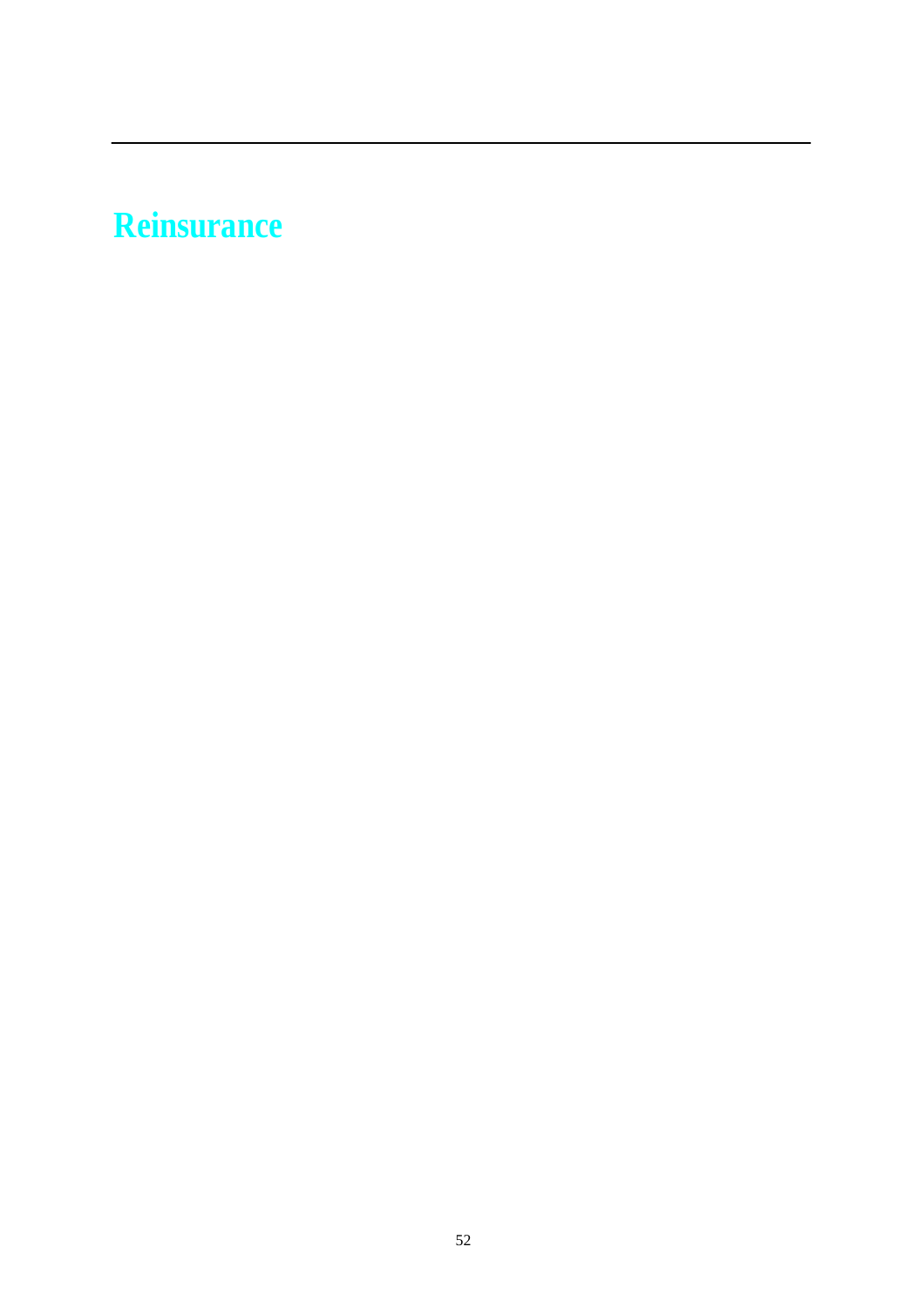The Group reinsurance structure is in line with the protection system of the Parent Company. The proportional programme permits each insurance Company to hold an adequate part of premiums with reference to the volume of the individual portfolio, and to protect reinsuring the underwriting points which could negatively impact on the final result.

The Group reinsurance company, The Lawrence Re, provides adequate protection to each insurance Company on a reinsurance basis, and subsequently integrates the various portfolios in order to obtain specific reinsurance protection on the international market.

#### **Non-Life Reinsurance**

In the first half of 2008, the reinsurance policy of the Non-Life Division of the Fondiaria-SAI Group resulted in outward reinsurance premiums ceded of Euro 145 million and inward premiums of Euro 12 million: the outward reinsurance balance recorded a negative value of Euro 46 million.

In 2008, the placement of all the portfolios of the companies of the Fondiaria-SAI Group on the international market takes place through The Lawrence Re Ireland Ltd with the following exceptions:

- the transport classes placed through the subsidiary SIAT
- the aviation classes placed directly by the underwriting companies
- the non-marine portfolio of SIAT placed with Milano Assicurazioni
- $\blacksquare$  the protected assistance class placed directly by the subsidiary Pronto Assistance
- $\blacksquare$  the significant risks ceded optionally directly by the companies

The reinsurance policy is based on cessions on a non-proportional basis for the protection of the individual or cumulative risks deriving from a single event for the classes Fire, Accident, Theft, General TPL, Motor Vehicle TPL and Land Vehicles, while on a proportional basis for the Credit class. In the Transport, Aviation, Bonds and Technological Risk classes, the structure is based on proportional agreements and excess claims coverage. In view of the good direct performance and in the absence of claims from natural events, the balance of the reinsurance cessions was favourable for our reinsurers although lower than expected, due to some claims for risk, especially in the Fire class.

The subsidiary SIAT placed on the reinsurance market the protection relating to the Transport sector operating as reinsurer of the companies of the Group, with a mixed structure based on proportional agreements and excess claims coverage. The remaining "non marine" classes, in any case being disposed of, were integrated into the various Group programmes through Milano Assicurazioni.

The subsidiaries SASA and LIGURIA, following the guidelines issued by the Parent Company, placed the Transport class through SIAT, while Group programmes were utilised for the other guarantees, with the exception of the Assistance class as indicated above.

In specific cases, where there was a lower priority, specific underlying programmes were placed.

The inward reinsurance includes at 30/6/2008 all the optional business and the acceptances by the insurance companies of the Group and at 30/6/2007 for all the other types of agreements. After the prudent reserves recorded in the previous accounts and net of the relative reinsurance, the equilibrium of the result of the overall portfolio is confirmed.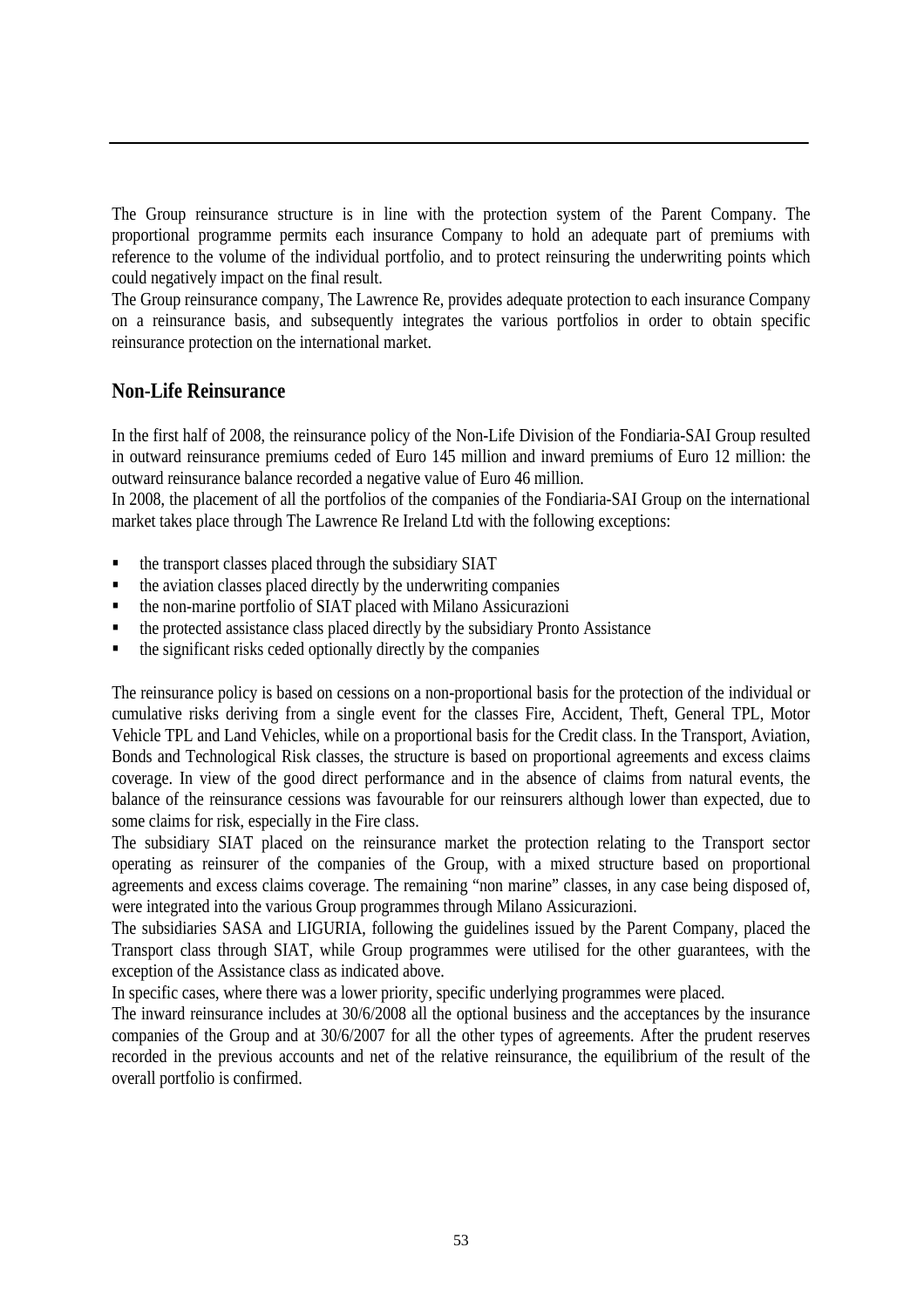#### **Life Reinsurance**

The reinsurance programme, as in previous years, consists of a proportional agreement in excess. The retentions are variable according to the individual policies of the Group. The subsidiary The Lawrence Re reinsures this portfolio and obtains coverage on the international market through a non-proportional structure for the specific risks and a Stop Loss protection on the retained portfolio of the Group.

The retentions continue to be contained for the participating insurance companies, especially when compared to the total capacity provided.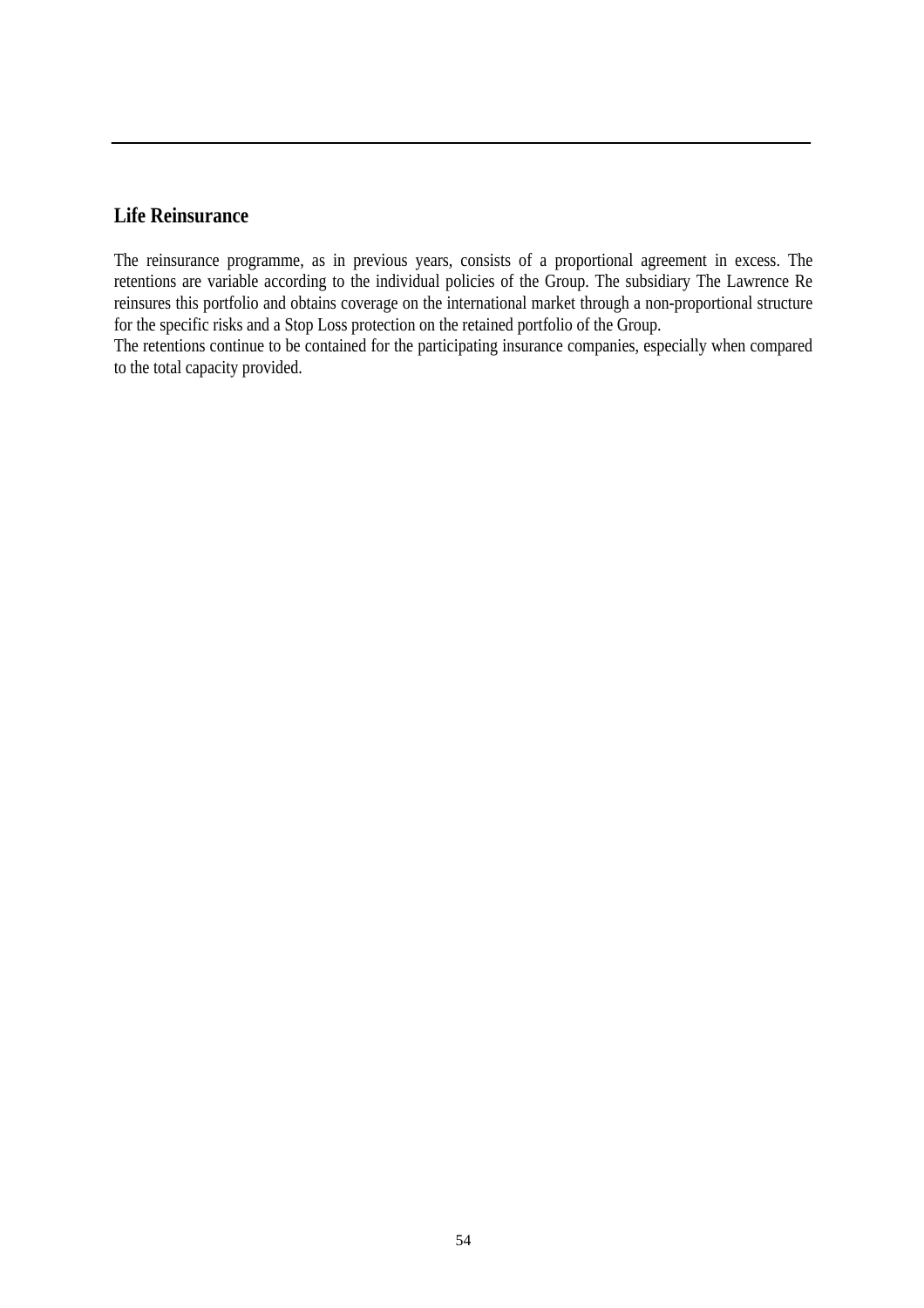**Real Estate Sector**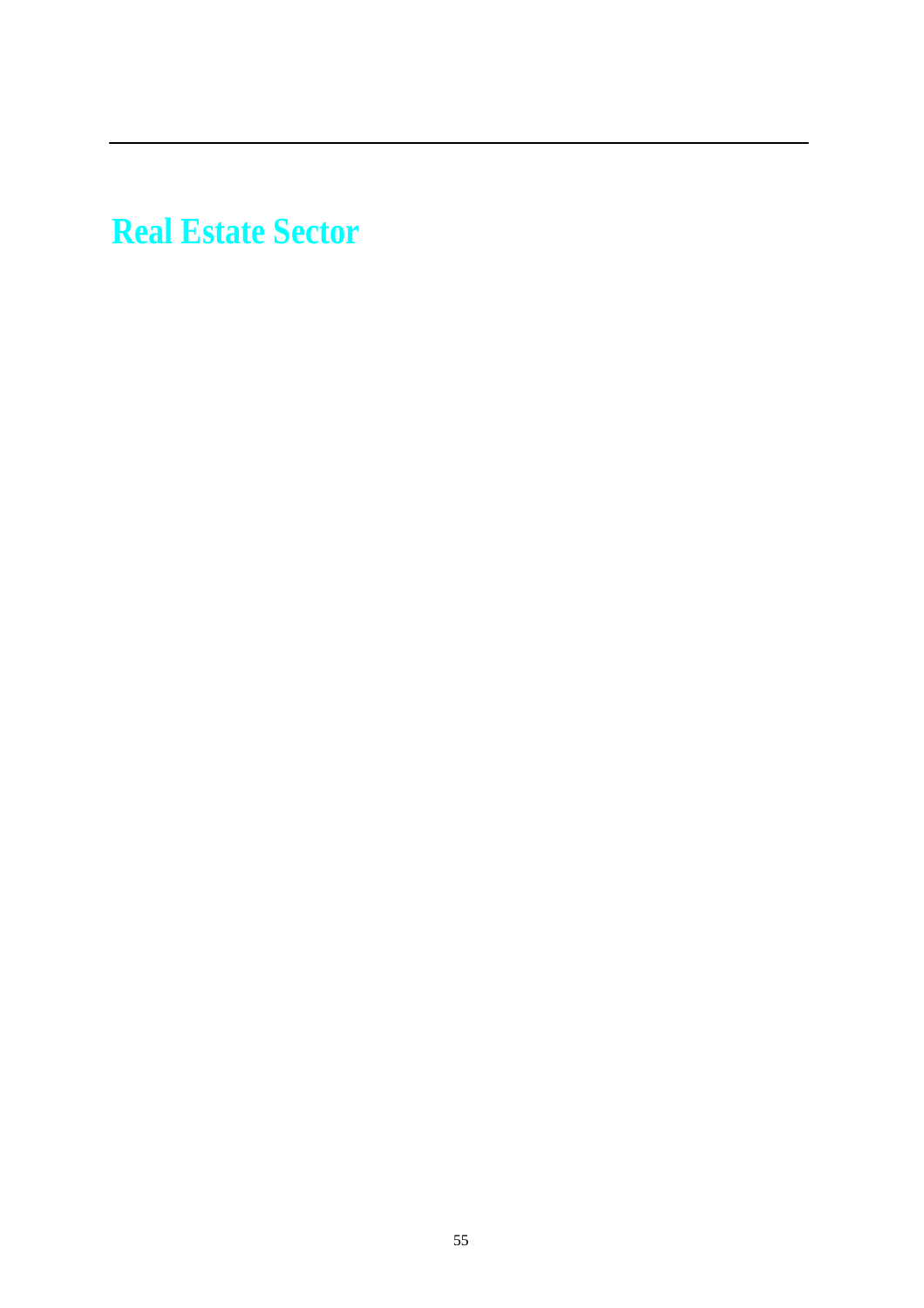In 2007, a total of 1,699,664 transactions were registered, a decrease of 7.1% on 2006: the residential sector with 806,225 transactions decreased by 4.6%, the service sector with 21,732 decreased by 2.6%, the retail sector with 50,136 decreased by 4.8%, in line with the residential sector, the manufacturing sector with 16,812 transactions decreased by 3.5%. Finally, the shopping mall segment decreased significantly by 5.2%, registering 114,610 transactions.

The trend of the transactions illustrate the slowdown already recorded in the past two years, as well as the strong slowdown recorded in 2007 after a period of steady growth in most sectors.

Chart 3 shows the breakdown of transactions by sector. The largest share of sales/purchases in 2007, as for the previous years, was in the residential sector with more than 47% of the total. The "other" sector accounts for 40.7%, while the remaining sectors report very low levels: 6.7% for the shopping malls, 2.9% for retail, 1.2% for service and 1% for manufacturing.



**Chart 3** – Breakdown of purchase/sales by sector (in %)

*Source: National Agency – 2008 real estate reports (national summary)*

A feature of recent years has been the shift in the residential market from regional capital cities to minor provincial towns. This is principally due to two factors: the first is the significant rise in home prices in the large cities which drives the search for more economic solutions in the local hinterlands; the second is the greater availability of new constructions in the hinterland, rather than in the regional capitals where constructible areas are saturated.

The market analysis of the Residential sector undertaken by the National Agency for the year 2007 illustrates, however, for the first time since 2000 the residential market in the non regional capitals incurred a slowdown -3.5%, and an even greater decline in the regional capitals, -7.2%. This report is indicative of the crisis in the sector, which is normal at the end of a growth cycle.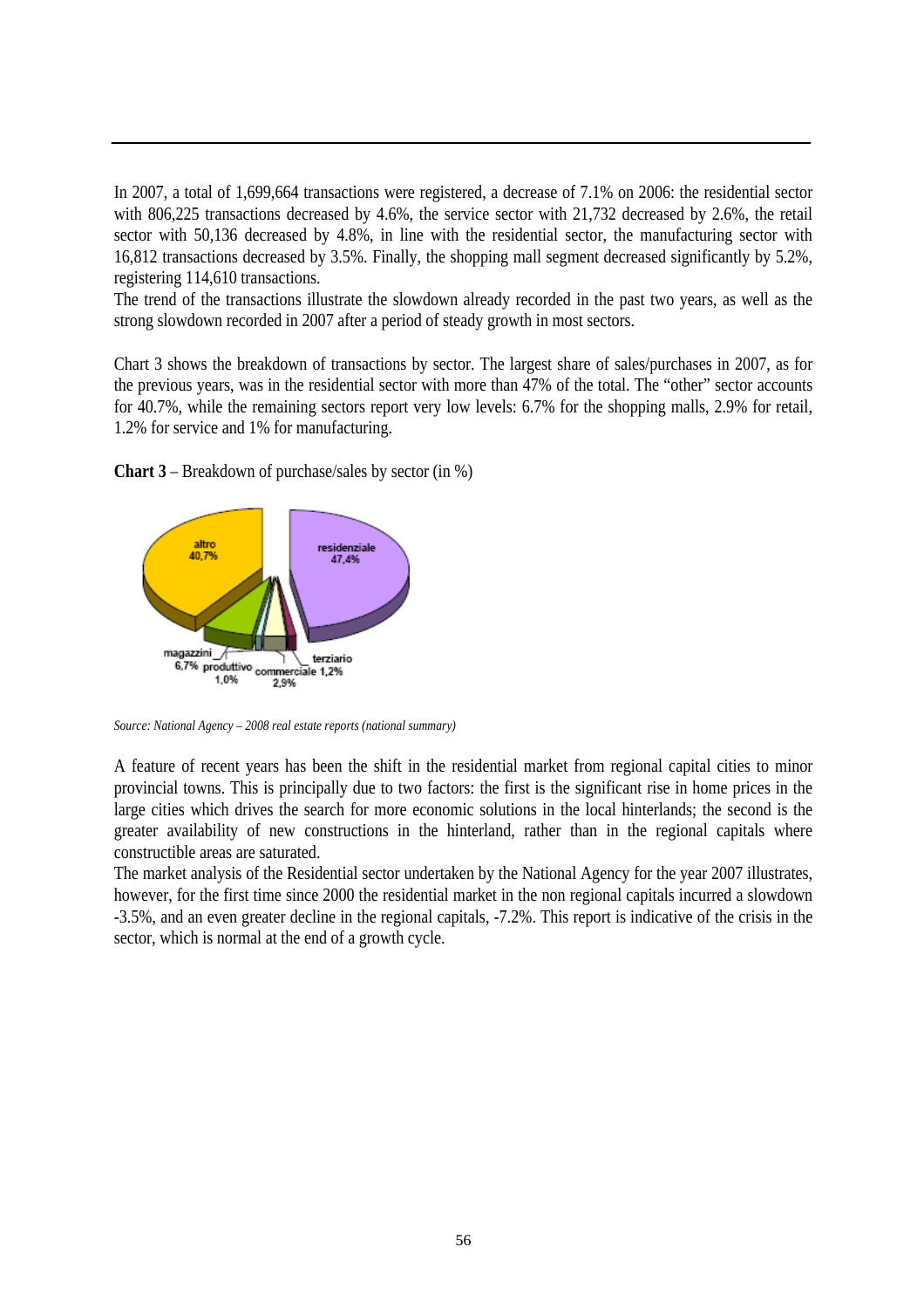In spite of the negative trend in sales/purchases, the real estate sector remains a good investment, with an average guaranteed return of around 5%.

**Table 9** – Average return in the real estate sector

**average return (in %)**

| Residential        | 4.14 |
|--------------------|------|
|                    | 5.09 |
| Garages<br>Offices | 5.19 |
| Retail             | 5.74 |
| Warehouses         | 5.67 |
|                    |      |

*Source: National Agency – 2008 real estate reports (national summary)*

#### **Real estate funds**

At the end of 2007, the real estate funds numbered 160, managed by 41 Fund Management Companies and with a net equity of Euro 24 billion, of which 70% of the existing funds are reserved.

A total of 55% of real estate is invested in office buildings, although this percentage is gradually decreasing (68% in 2004).

A total of 342,000 Italian households hold shares in real estate funds, amounting to 1.5% of the total national households and 10.3% hold investment fund units.



**Chart 4 -** BNL Index and other asset classes

*Source: BNL Real Estate Funds - BNP Paribas Group (31/12/2002 – 30/4/2008)*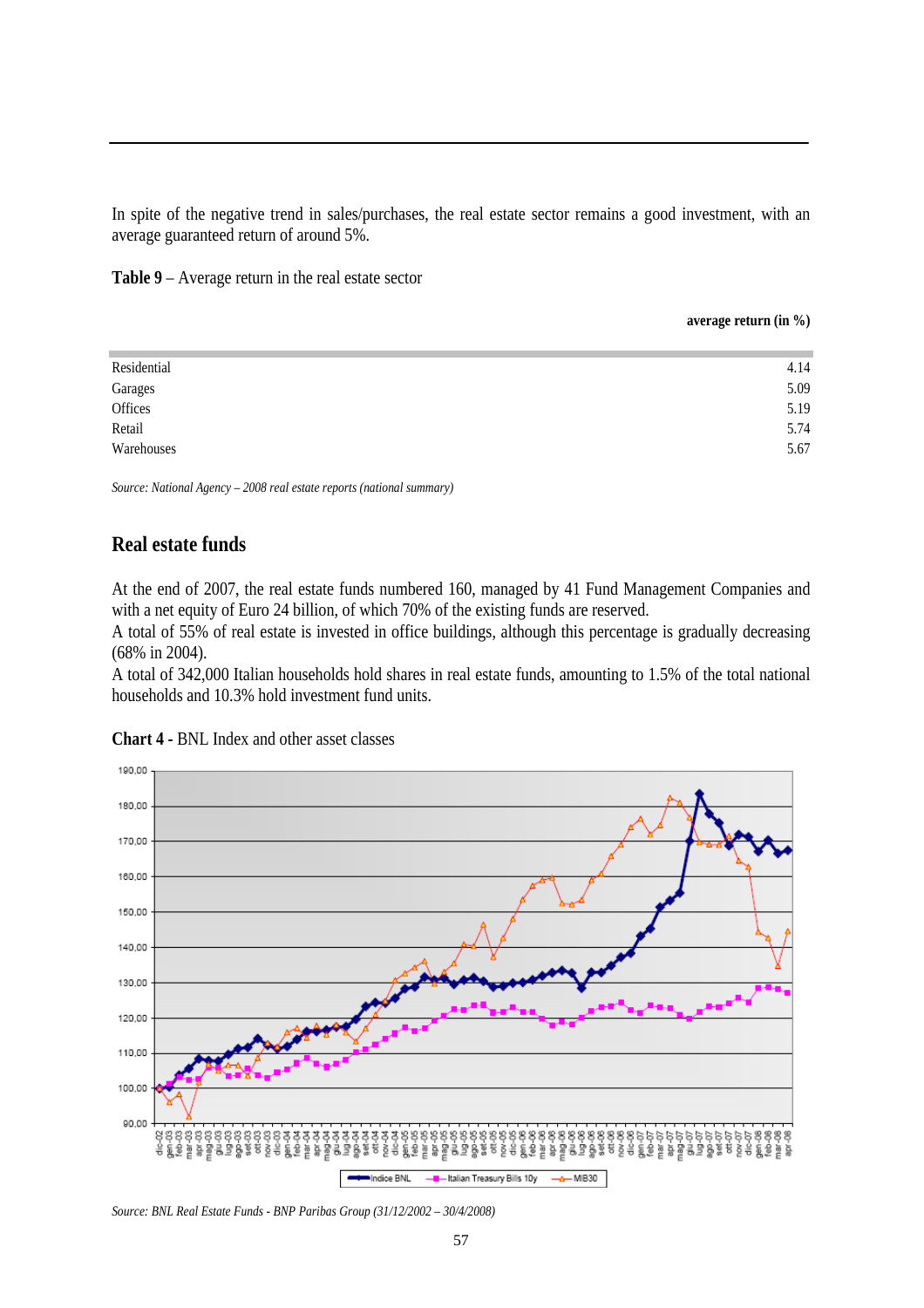*Covering of BNL index at 30/4/2008: 22 funds, market capitalisation of Euro 4,672 million.*

The performance at the end of April 2008 of listed products was approx. +17% compared to +17.65% at the end of 2007. Although recording satisfactory results, it will be difficult in 2008 to repeat the results of 2007, due to the property held in portfolio for office use, which could be affected by the slowdown in the economic cycle.

In order to avail of the real estate market opportunities, the Group in the 2006-2008 industrial plan presented three investment methods, based on the different levels of risk:

- **Investments in buildings already developed and rented with significant returns (excluding joint ventures),** to be made through the utilisation of the technical reserves of the Group;
- **I** investments in buildings to be restructured or in new developments (held 100%), utilising the Group vehicle represented by the private closed real estate investment fund Tikal R.E. Fund;
- investments in buildings and/or joint venture real estate initiatives (including new developments), through the companies of the Immobiliare Lombarda Group.

The results of the real estate sector include the **Immobiliare Lombarda Group**, the subsidiary **Nit S.r.l.** and other minor companies, as well as the **Tikal R.E.** Closed Real Estate Fund.

The key data of the real estate sector is summarised below:

| (Euro thousand)              | 30/06/2008 | 30/06/2007 |
|------------------------------|------------|------------|
|                              |            |            |
| Profits realised             | 40         | 5,180      |
| Total revenues               | 92,780     | 87,492     |
| Interest expense             | 11,270     | 10,529     |
| Profit (loss) before taxes   | (12, 129)  | (1,095)    |
| (Euro thousand)              | 30/06/2008 | 31/12/2007 |
| Investment property          | 1,069,156  | 973,317    |
| <b>Financial liabilities</b> | 427,085    | 396,215    |

The pre-tax result of the sector was a loss of Euro 12.1 million compared to a loss of Euro 1.1 million in 2007. The result includes the depreciation and interest expense for the period, not offset by any income to be realised.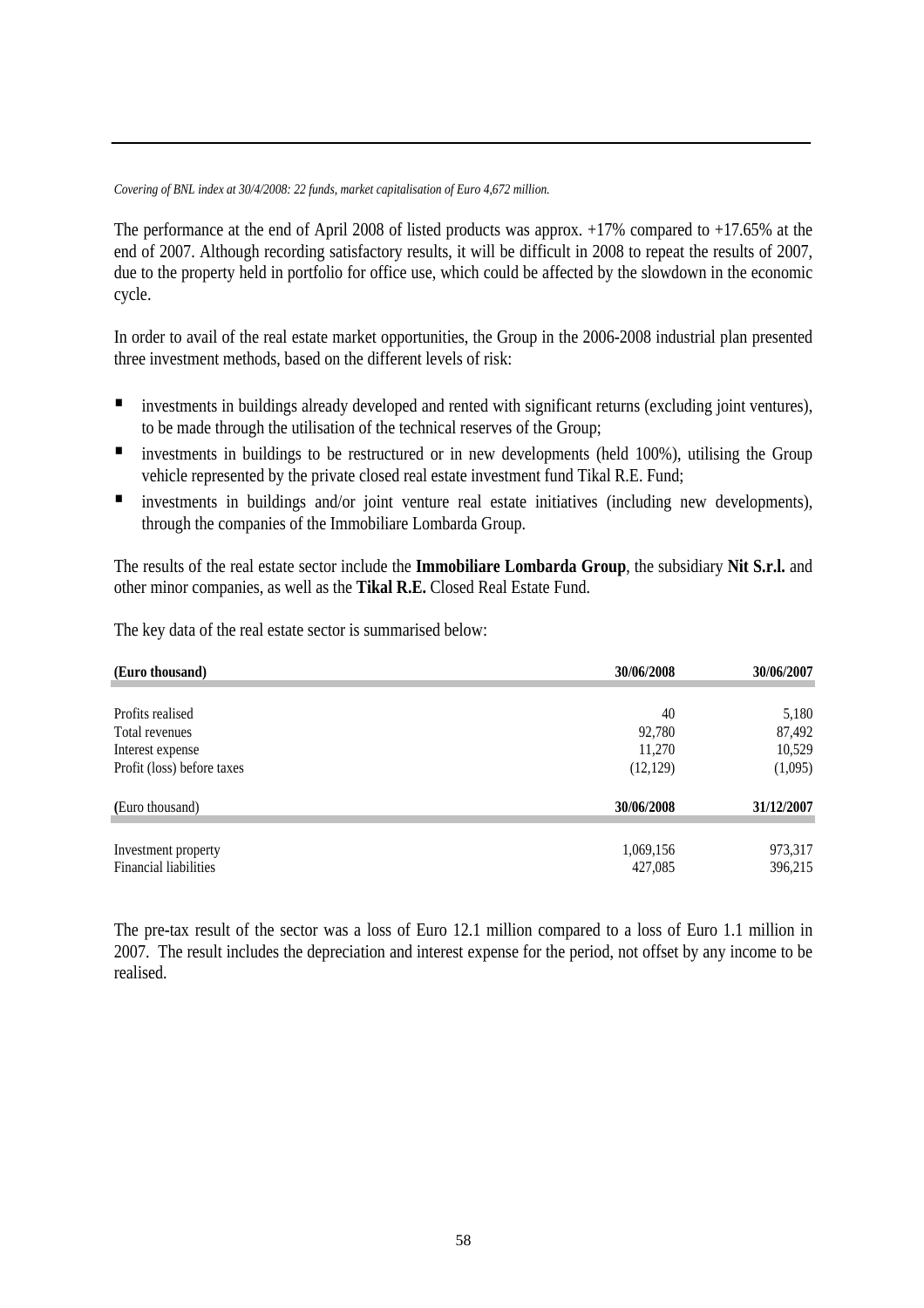The principal activities in the first half of 2008 were as follows:

- **Immobiliare Lombarda Group's** continued operations aimed at upgrading the property portfolio and increasing returns, simultaneous to the development of the real estate projects. Revenues in the first half year amounted to approx. Euro 80 million. The loss for the period was Euro 5.5 million (Euro 10.7 million in the first half of 2007).
- **The Tikal R.E. Fund** in January signed the preliminary purchase from the related party Sinergia Seconda Srl of the following buildings: the entire office building, located at Milan, via dei Missaglia, No. 97, building A2, for a total of Euro 20 million; a portion of an office building, located in Rome, via Vincenzo Bellini, No. 14, for Euro 4 million. The result in the period, net of fair value changes on buildings and depreciation, was a profit of Euro 0.5 million.
- In January 2008, the associated company **IGLI S.p.A.** signed an equity swap agreement with Abn-Amro on 3% of **Impregilo S.p.A.** which required Immobiliare Lombarda, as pro-rata financial support, to provide a non-interest bearing shareholder loan of Euro 18 million.
- In the first half year, the associated company Chrysalis S.p.A., in which the subsidiary Immobiliare holds 20% of the share capital, incorporated the Luxembourg company Butterfly. The direct holding of Immobiliare Lombarda remains unchanged.
- Finally, some intercompany real estate operations were undertaken in order to optimise the equity in more appropriate vehicles and entities. These operations had no impact on the consolidated accounts.

## **Renewal of the shareholder agreement relating to IGLI S.p.A.**

On March 12, 2008, Immobiliare Lombarda S.p.A. signed an agreement with Autostrade per l'Italia S.p.A. and Argo Finanziaria S.p.A which governs, among other matters, the renewal until June 12, 2009 of the shareholder agreement signed on March 8, 2007, whose expiry was originally fixed at June 12, 2008, relating to the respective holdings in IGLI S.p.A., a company which has a 29.548% holding in the ordinary share capital of Impregilo S.p.A., listed on the Milan Stock Exchange.

It is recalled that Immobiliare Lombarda S.p.A. has a total holding in the company IGLI S.p.A. of 33.3% of the share capital and that the shareholder agreement relates to the governance of IGLI S.p.A. as well as rights deriving from the holding by IGLI S.p.A. in the share capital of Impregilo S.p.A.

The efficacy of the renewal of the agreement was subject to the European Commission by June 12, 2008 informing Immobiliare Lombarda S.p.A., Autostrade per l'Italia S.p.A. and Argo Finanziaria S.p.A that the agreement is not a concentration pursuant to EU Regulation No. 139/2004, or alternatively, having informing the parties that the agreement is a concentration pursuant to EU Regulation No. 139/2004, adopting an authorisation measure.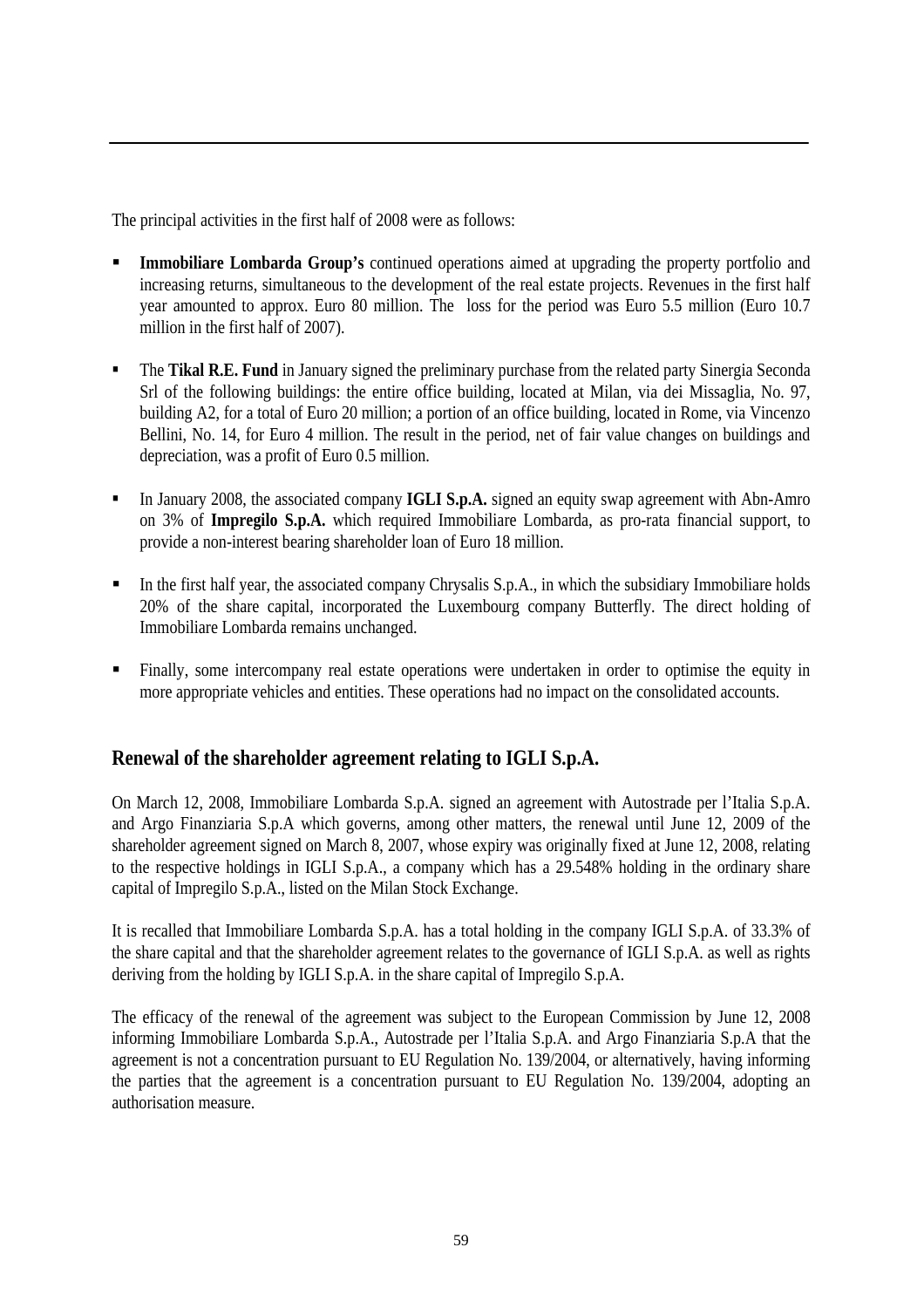On May 6, 2008, the European Commission informed Autostrade per l'Italia S.p.A., Immobiliare Lombarda S.p.A. and Argo Finanziaria S.p.A. that this agreement does not constitute a concentration under EU Regulation No. 139/2004. Consequently, having complied with the suspensive conditions to the renewal of the agreement, the shareholder agreement was renewed until June 12, 2009.

The table below highlights the results of the companies operating in the real estate sector:

|                                 | <b>REVENUES</b> | CGE%    | <b>COSTS</b> | <b>CONTRIB. TO</b><br><b>RESULT</b> |
|---------------------------------|-----------------|---------|--------------|-------------------------------------|
| (Euro thousand)                 |                 |         |              |                                     |
| IMMOBILIARE LOMBARDA S.p.A.(*)  | 79.868          | 15.26   | 82.968       | (5, 453)                            |
| NUOVE INIZIATIVE TOSCANE S.r.l. | 10              | (52.66) | 473          | (463)                               |
| TIKAL R.E. FUND                 | 16.504          | (44.60) | 17,781       | 466                                 |

(\*) Consolidated data at 30/06/2008

## **- TIKAL R.E.**

The first half of 2008 was characterised by general uncertainty on world financial markets and a significant slowdown in the world economy. In the first half of the year, the rise in interest rates intensified further, arising from the US subprime mortgage crisis which began in 2006.

The real estate funds, however, appear to represent a financial instrument capable of countering the financial crisis and the redemptions recorded recently from the mutual investment funds. This is due to the fact that, especially in Italy, almost all the real estate held by funds consists of commercial property rented.

With reference to the closed real estate investment fund Tikal R.E. Fund, the value of the units at June 30, 2008 was Euro 315,556.219 compared to Euro 328,575.081 at December 31, 2007.

There was an increase in the net equity of the Fund in the first half of 2008 of approx. 1.2 million (+0.23%) on December 31, 2007.

The real estate management activities are aimed at maximising rental returns and increasing the value of property through conservation, improvements, restructuring and compliance with law.

Total rental income in the first half of the year amounted to Euro 13.3 million, a decrease of 17.9% on Euro 16.2 million in the first half of 2007. The decrease is due for approx. Euro 4 million to the lower rental income resulting from the sales made in 2007. The decrease of the rental income is in part offset by the rent on the new buildings not held in the portfolio in the first half of 2007 and by the increase in rents of the buildings that have remained in the portfolio.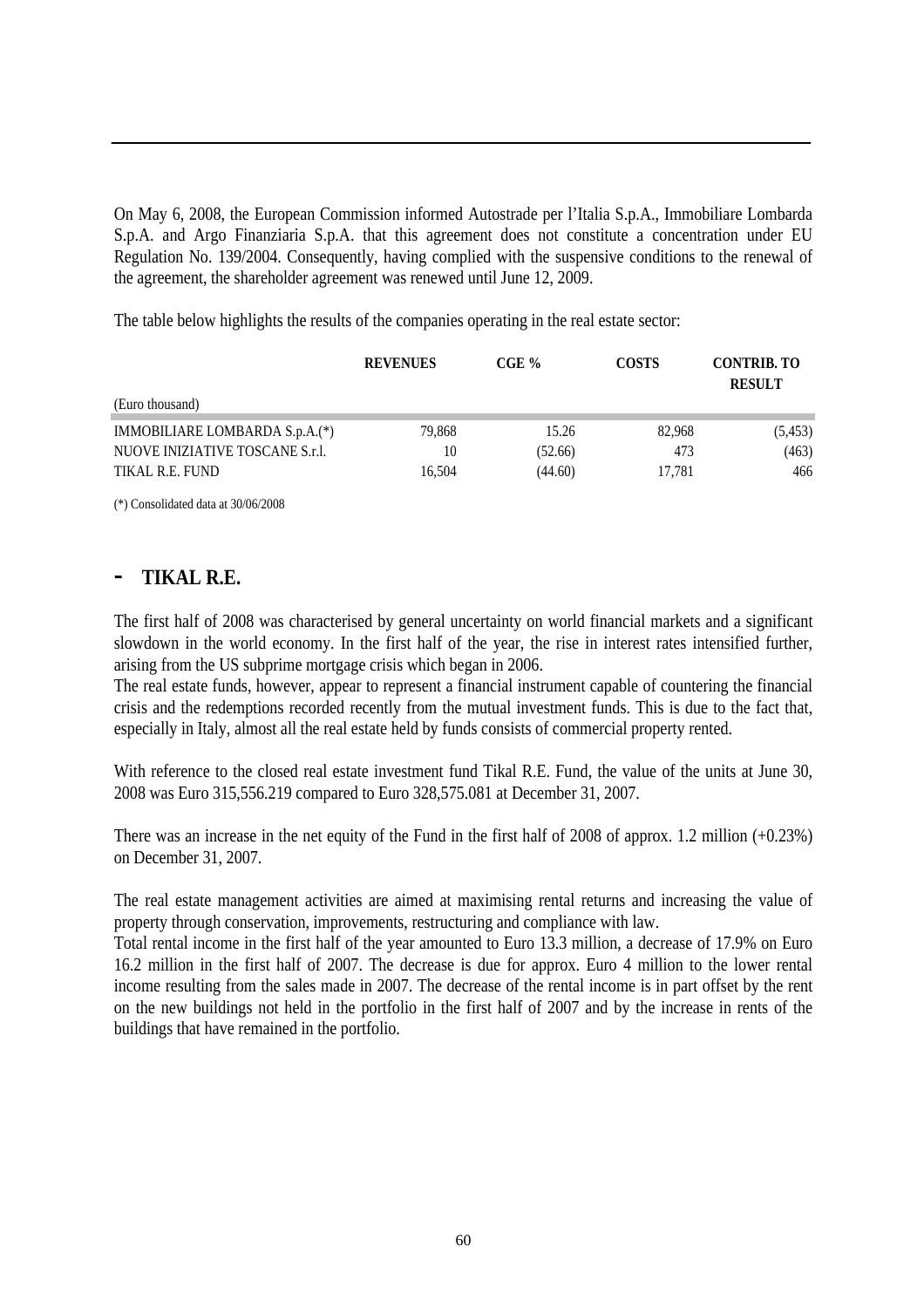The rental activity is focused on the occupation of vacant spaces and on the renegotiation of contracts expiring. New rental contracts were signed on the buildings at Via Tucidide, Via Murat and Via Pisani at Milan and on Galleria San Federico at Turin. In particular, it is highlighted that, considering the existing rental situation of the building at Via Tucidide at Milan, a sales mandate was given to two primary real estate brokerage companies to rent the vacant spaces present in the towers.

In relation to the maintenance activities and capital appreciation of the assets in portfolio in order to improve profitability, capitalisation work was undertaken (improvements and compliance with law) totalling Euro 10 million including verification of stage of completion and Project Management commissions.

All the maintenance and improvements made on the buildings in portfolio in the first half of the year were financed through the utilisation of Tranche B of the Loan signed in 2005.

In the first half of 2008, in line with the reinvestment policy and also drawing on the liquidity generated from the sales in the previous year, the following acquisitions were completed:

- Milan Via dei Missaglia, 97 building A2: purchase price of Euro 20 million (April 2008); refers to an office building located in the south of Milan with an occupation rate of 94%.
- Rome Via Bellini, 14 (April 2008): purchase price of Euro 4 million; relates to an office building fully rented and located in the prestigious quarter of Parioli.
- Milan Via Fraschini, 3 (June 2008): purchase price of Euro 30.25 million; relates to a building located in the south of Milan rented to the SDA Bocconi University until 2025.
- Rome Via Dragoncello, 621 (June 2008): purchase price of Euro 17 million; relates to a residential building located between Ostia and Fiumicino.

For the acquisition of the last two buildings, the Fund made the first "drawdown" of the Tranche A loan signed in 2007.

Within the rationalisation of the portfolio, the Fund commenced the commercialisation of the buildings in Florence at Viale Matteotti, 72 and Scandicci Via Pantin, 1.

At June 30, 2008 the financial liabilities amounted to Euro 158.5 million and related to the drawdown of Euro 111.1 million relating to the Loan signed in 2005 and the drawdown of Euro 47.4 million of the Loan signed in 2007.

The financial liabilities increased by Euro 61.1 million compared to the end of the previous year.

The portfolio of the Fund at June 30, 2008 comprised 69.6% of Government Securities at variable interest rates, 22.8% of Corporate Bonds of high standing variable interest rates and the remaining 7.6% of Government Securities at fixed rates. The average return of the portfolio was 4.3%.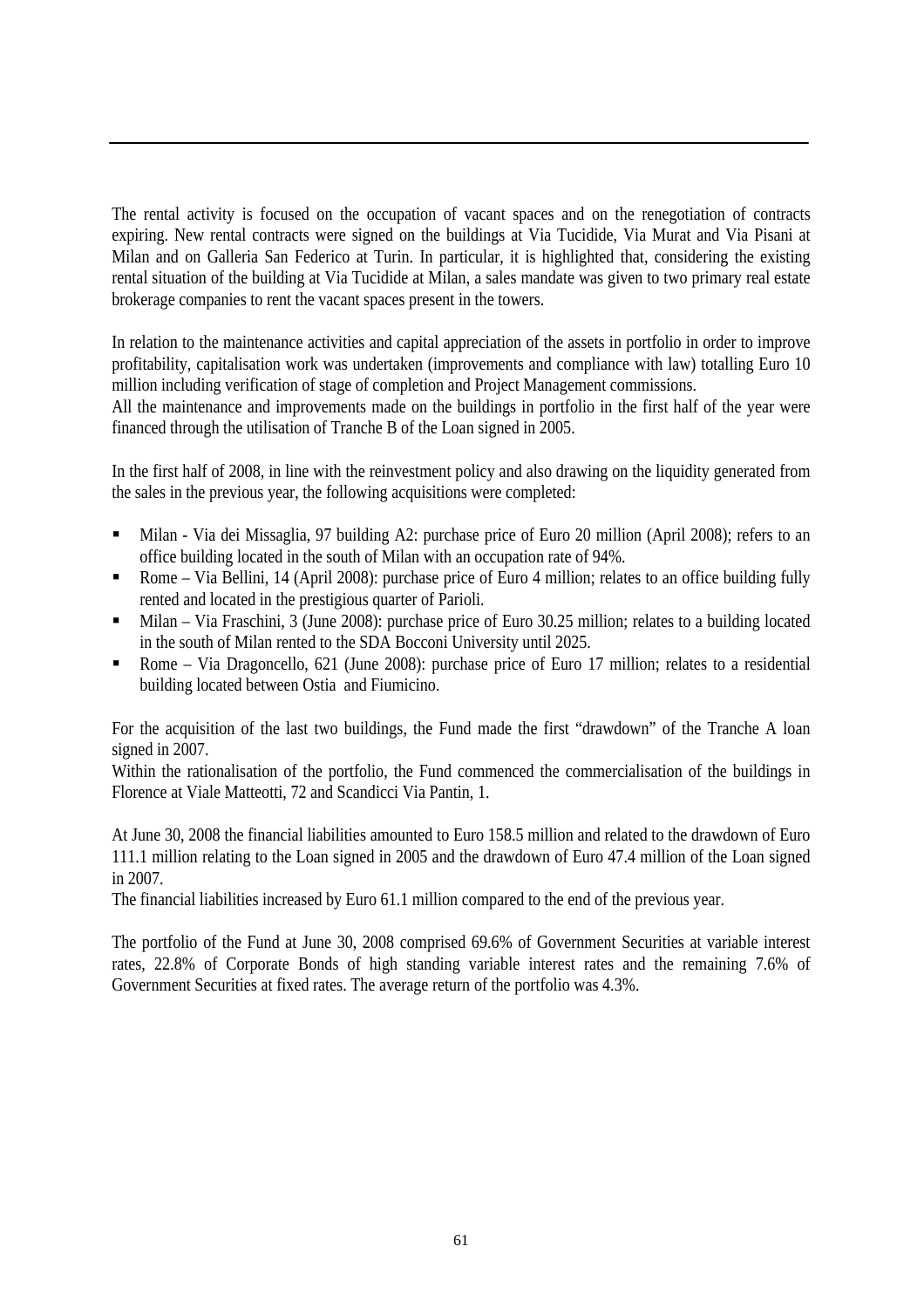In relation to the future income distribution policy, it is underlined that the Fund intends to adopt a stable distribution of income, with an objective between 4% and 5% annually of the residual nominal value of the Units.

The Fund will also, based on the disposal of the assets managed, evaluate the repayment of the capital paid by the subscribers, after an assessment of the possible investment opportunities on the market, in the interest of the subscribers and in accordance with the Regulations.

Finally, it is noted that the subscriptions have not been reopened and no date has been given for the disposal of the units.

In relation to the future, the management of the Fund will continue the activities aimed at divestment opportunities offered by the market, both in relation to opportunistic operations or rationalisation on those buildings not concerning long-term improvement operations.

On the buildings subject to restructuring, however, within the context of maximising the real estate value and consequent improvement in the quality, increasingly requested by both users and investors, the Fund will complete the improvement, restructuring and restoration works approved. In relation to this work, it is recalled that long-term work is planned (in particular on the Galleria San Federico at Turin, Via Tucidide at Milan), whose positive impact on the value of the assets and on the profitability, could benefit from the extension of the duration of the Fund approved in 2006. Consequently, it is planned to maintain these buildings in the portfolio until the new expiry dates, in order to maximise their profitability, benefiting as long as possible from the expected increases on the rental income and therefore on the real estate management margin.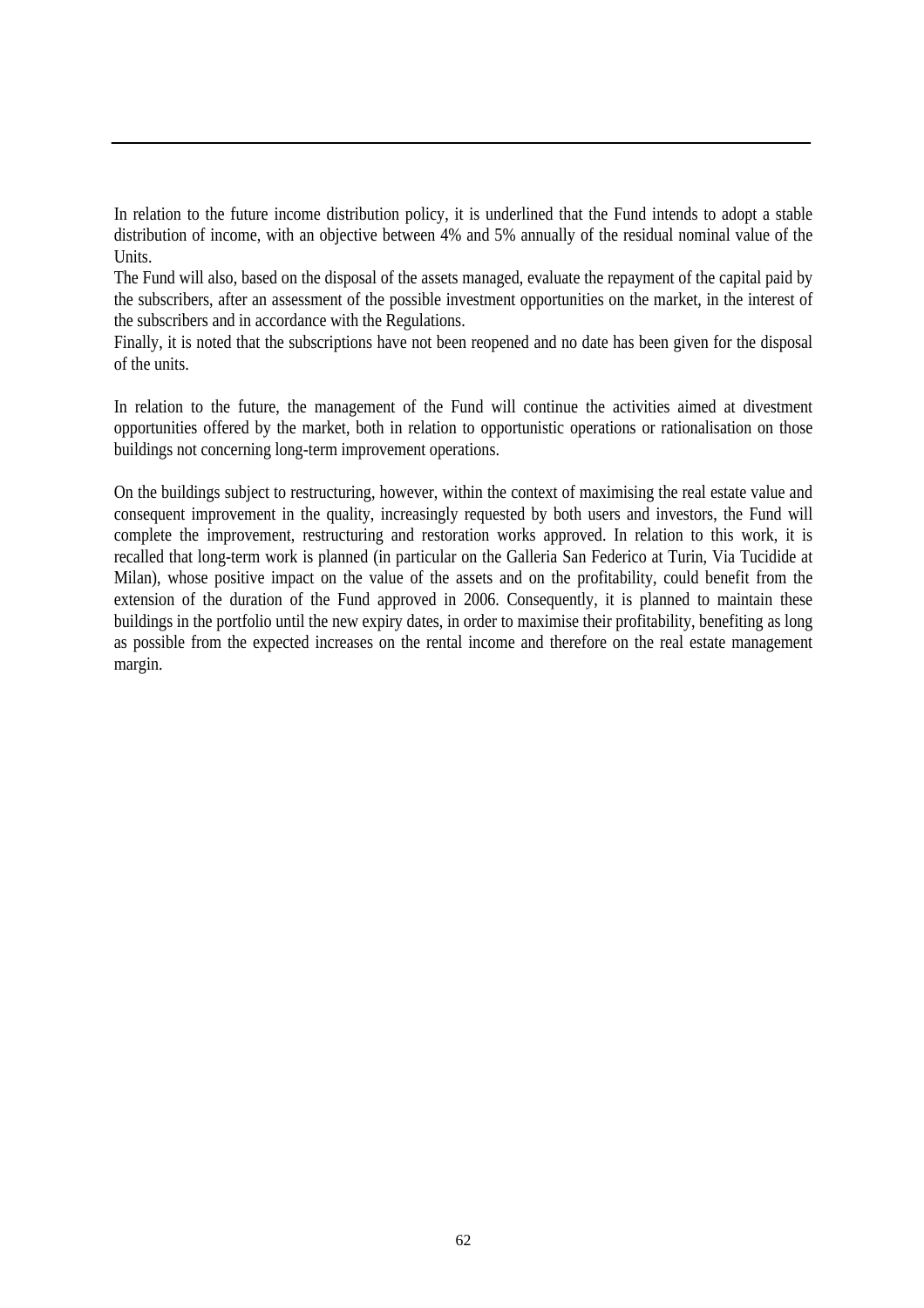# **Other Sectors**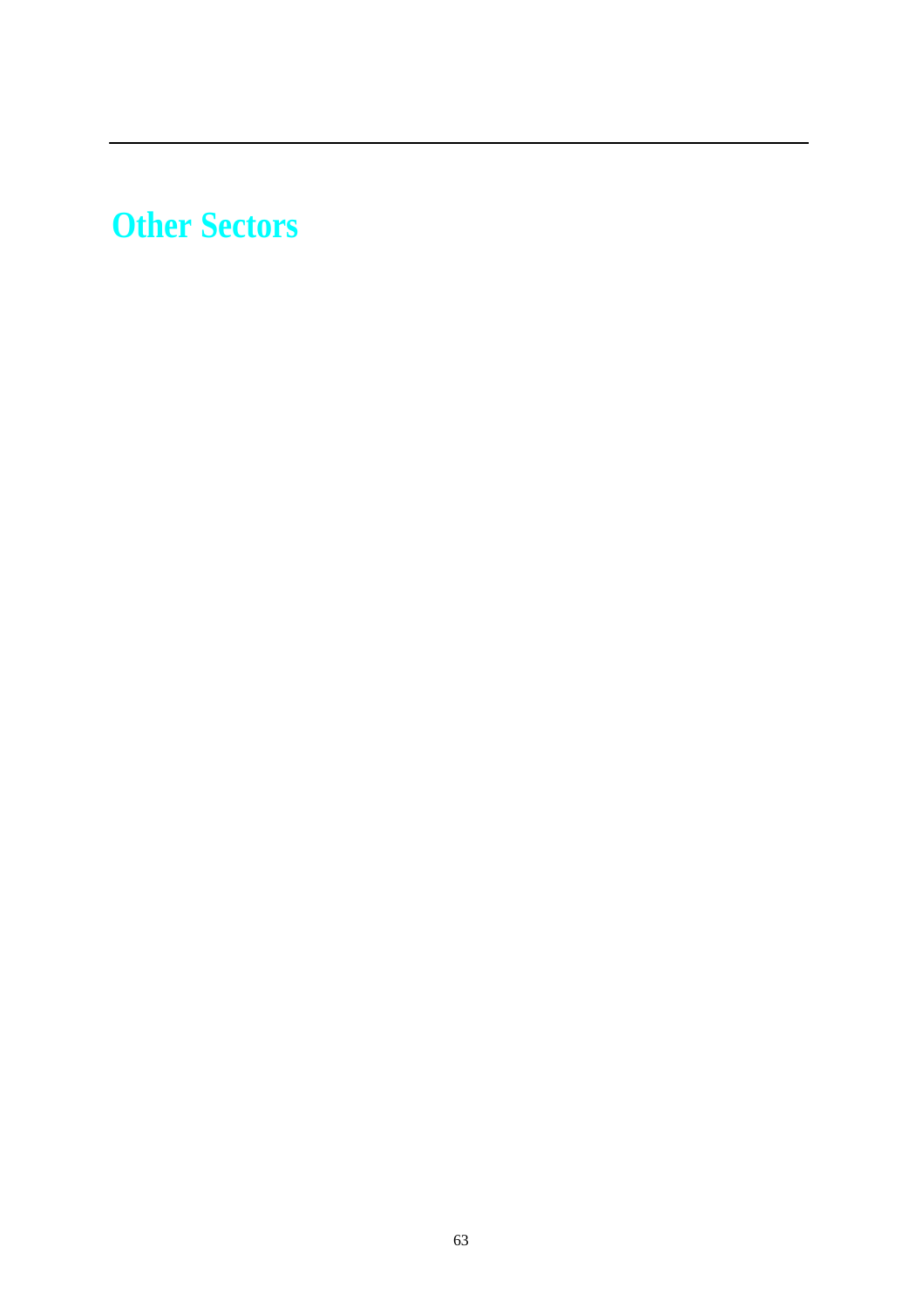#### **The savings of Italian households**

In the first quarter of 2008, household spending substantially stagnated (0.1% on the previous period and on the corresponding period of the previous year), after the fall recorded between the third and fourth quarters of 2007 (approx. -0.4%). The modest growth on the disposable income of households continued to affect consumption (less than one percentage point in real terms compared to the first quarter of 2007, according to the preliminary estimates of the Bank of Italy). The level of consumer confidence probably also had an impact, which is at historically low levels.

Household debt also continued to decelerate, especially in the medium and long term sector. The debt ratio to disposable income remained at around 60% (reference Chart 5), a value significantly lower than the average in the Euro area. In fact, in spite of the sustained growth in recent years, the level of Italian household debt remains below that of the principal European countries, which in 2007 amounted to 74.3% in France, approx. 100% in Germany, 133.5% in Spain and 169% in the United Kingdom.

#### **Chart 5 – Household debt (1)**

*(in % of gross disposable income)* 



*Source: Bank of Italy Bulletin No. 53, elaboration from ISAE and Istat data:*

- *1) the disposable income for 2008 is based on the national quarterly statistical data;*
- *2) end of period data*
- 3) *right column. The index relates only to households and to the twelve months ended in the quarter.*

#### **Asset Management**

The continual fall in the equity markets, with an average loss on stock exchanges of around 10%, in the first half of 2008 favoured a gradual return towards instruments which, rather than invest, tend to preserve the capital invested.

In fact, against the economic crisis as already described in detail, the equity funds recorded the greatest decline, losing on average 21% on an annual basis, with 32% losses recorded for products which invested in the financial sector. The balanced and flexible funds recorded decreases of 9% and 7% respectively, while the liquidity funds grew by 2.5%.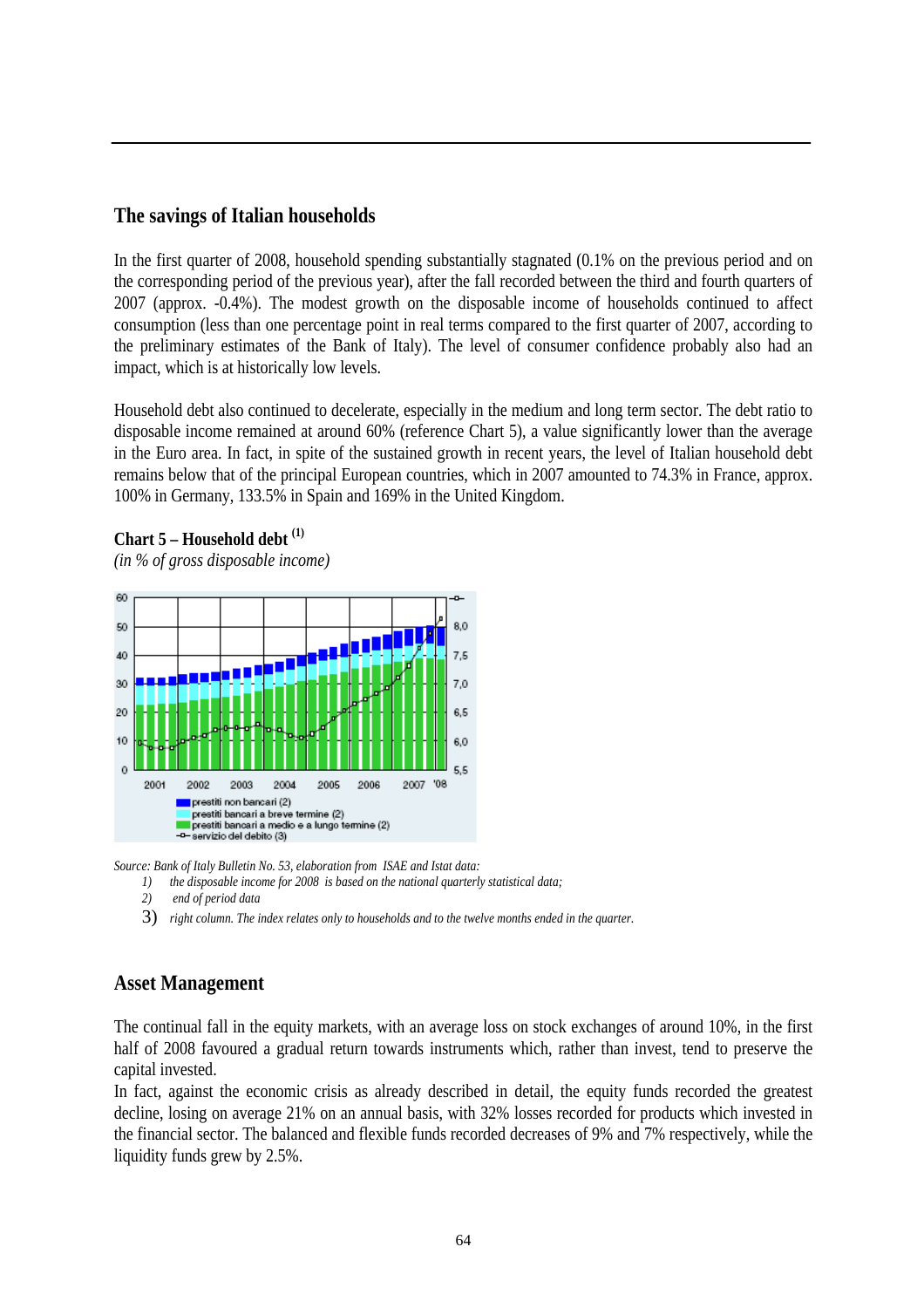At the end of June 2008, the sector managed a net equity of Euro 514 billion, a decline on the previous month (-4.8%). Of these funds, 52.2% were invested in Italian funds, while 47.8% were invested in foreign funds.

The net flow since the beginning of the year recorded a deficit of Euro 70 billion, with redemptions in the first six months of the year of Euro 29.5 billion for bond funds, Euro 22.5 billion for equity funds and Euro 3 billion for liquidity products.





*Source: IlSole24Ore and Assogestioni*

#### **Consumer credit**

After the boom of the last decade, the consumer credit market is reaching maturity, within a context of general weakness due to the current economic crisis in the first half of 2008.

**Chart 7 –** Household credit market



*Source: Assofin-CRIF-Prometeia vol. 24 on Retail Credit*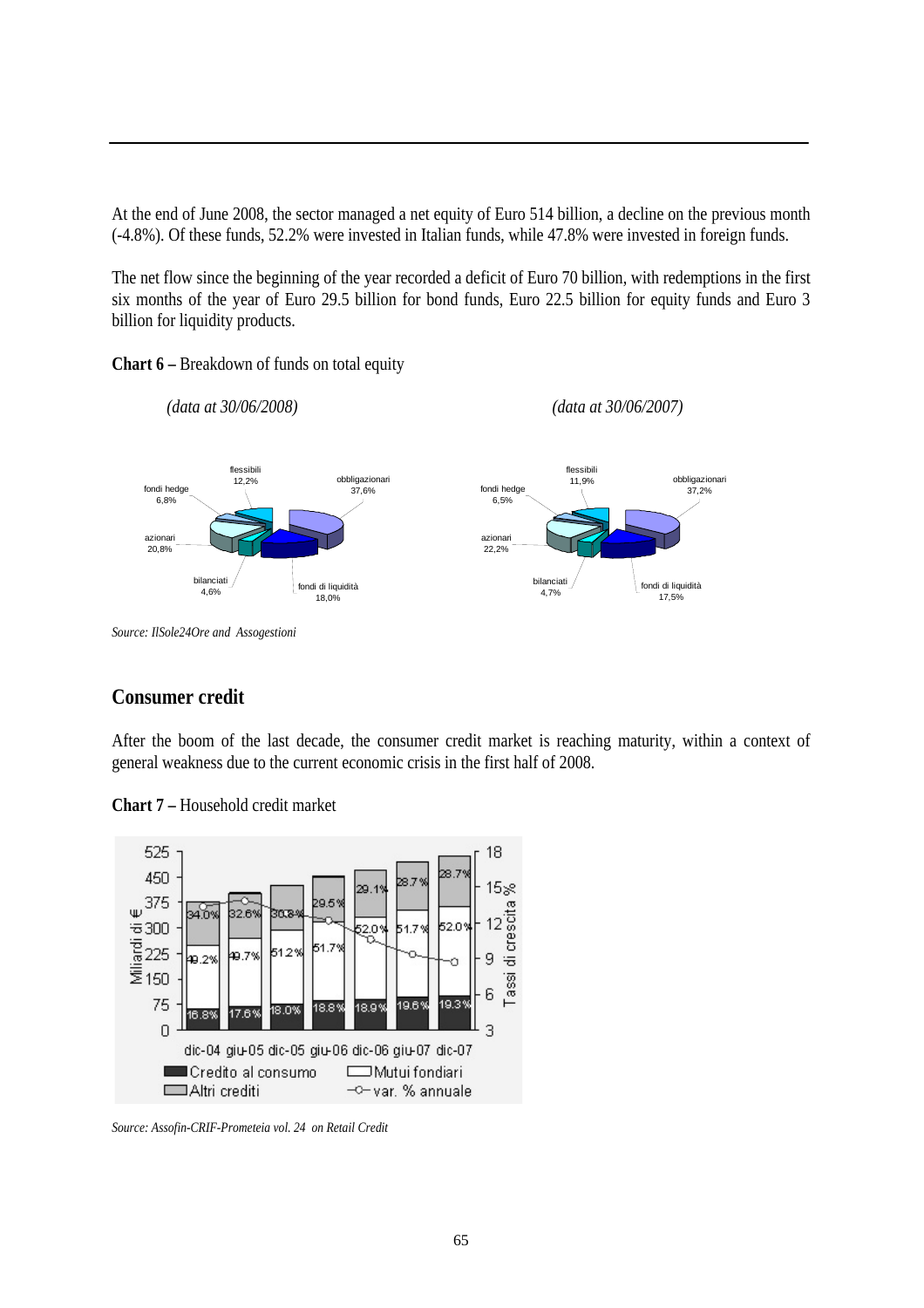The operators have however reacted to the weak demand, changing the policies of the products offered, in terms of product innovation/restructuring and offering a greater flexibility to the solutions proposed. This has been encouraged by the increase in competitiveness, in addition to new legislation, such as the "Bersani Decrees". In fact, the measures in relation to advanced redemption and transferability of mortgages and the recent convention between the Italian Bank Association and the Ministry for Economy and Finance are aimed at reviewing the contractual conditions and other agreements which stabilise the payment streams of the debtors.

The most dynamic sector in the retail finance remains consumer credit, which recorded a total increase of 11.3% in 2007. The total value of the market is over Euro 98 billion, recording however a slowdown in growth, in part due to the uncertain climate in the second half of 2007 and the progressive slowdown of consumer growth.

In relation to the risk levels, although there are some signs of tension overall, the quality of the Italian household credit remains good. Finally, the risk relating to delinquencies remains stable, while insolvencies have risen slightly, both serious and minor, as well as the delinquency rate, which increased from 1.9% at December 2006 to 2.1% at the end of 2007.

In the first half of 2008, the demand for new loans declined by 6% on the same period of 2007, probably impacted by the strong decline in the new motor registrations, which collapsed by approx. 20% in June 2008.





*Source: Eurisc – Credit information systems of Crif (first half 2008)*

The forecast made by Assofin, Crif and Prometeia, illustrate that 2008 will be a period of transition, characterised by a slow and gradual absorption of the current tensions, followed by an uptake in the two year period 2009-2010.

The sector "Other activities" includes the companies of the Group operating in the asset management sector, the financial services companies and the subsidiaries BANCASAI and Banca Gesfid. The sector pre-tax profit was approx. Euro 19.1 million (Euro 19.0 million in the first half of 2007).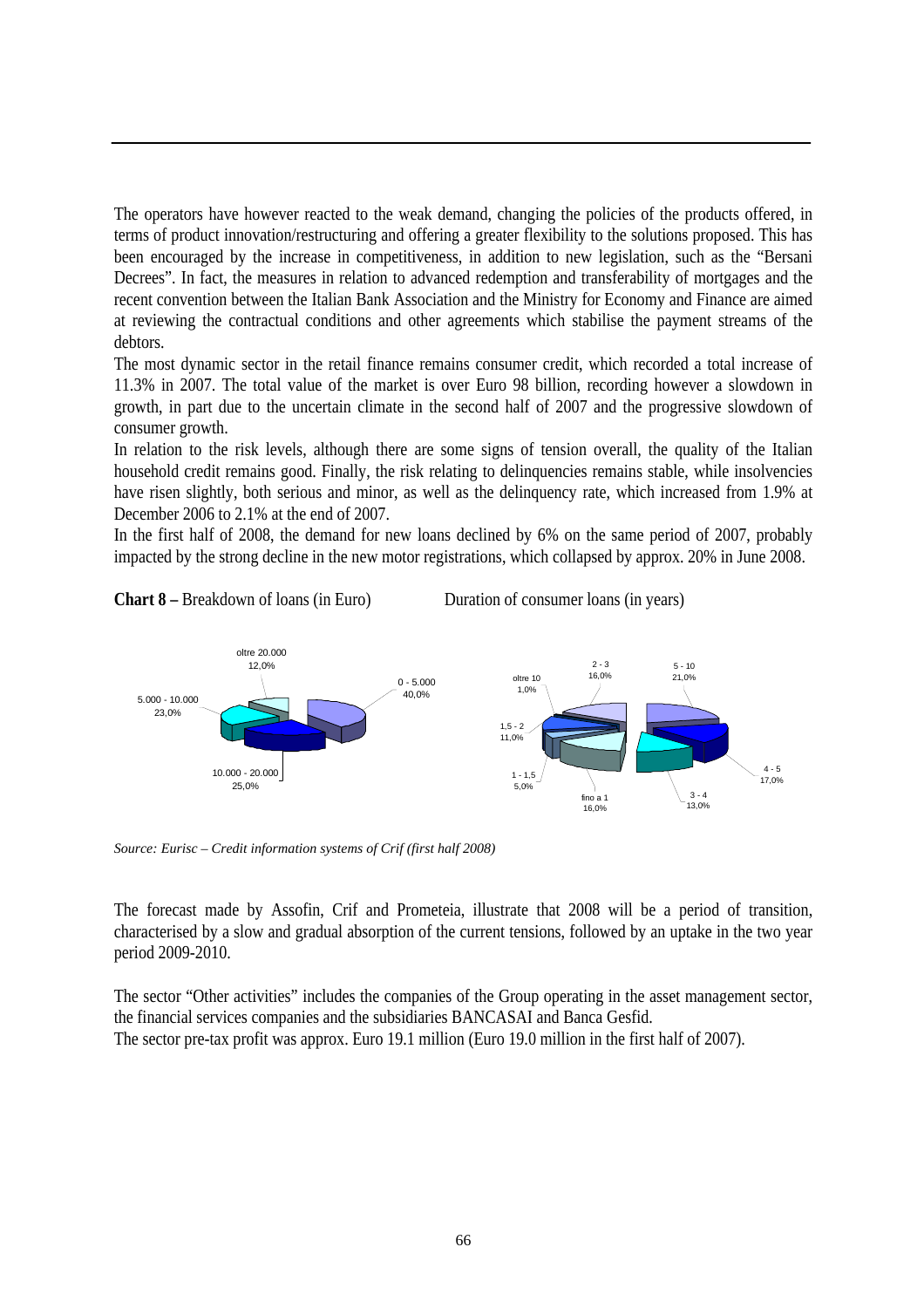#### **Agreements with Banca Italease**

Fondiaria-SAI and Banca Italease on January 8, 2008, following the changed conditions in the prospects of the industrial partnership resulting from the well documented matters concerning the Italease Group and of the position taken by the Bank of Italy, jointly resolved the sales/purchase contract and the related agreements, signed on April 26, 2007, which provided:

- The initial acquisition by Banca Italease of a share of 50% in the share capital of BANCASAI;
- The acquisition by Banca Italease of a share of 80% in the share capital of SAI Asset Management SGR (formerly Effegestioni SGR);
- The incorporation of an insurance joint venture in the Life division through the initial acquisition by Banca Italease of a minority share in the share capital of Systema Vita S.p.A..

Within the complex agreements which resulted in the joint resolution of the above-mentioned contracts, Fondiaria-SAI and Banca Italease signed, also on January 8, 2008, a new agreement which provides for the exclusive distribution of the Life insurance products of the Fondiaria-SAI Group through the branches and networks of the agents and conventioned intermediaries of the Banca Italease Group. This commercial agreement refers to Life products prevalently in classes I, III, and V and for a duration of 5 years, renewable for a further 5 years.

The pre-profit of the Other Activities sector was Euro 19 million, in line with the first half of 2007. The result includes the good performance of Banca Gesfid and the breakeven result of Banca Sai (loss in the first half of 2007), in addition to the good results of the majority of the subsidiaries operating in the sector.

|                                  | <b>BROKERAGE</b><br><b>MARGIN</b> | <b>CHANGE</b> % | <b>CONTRIB. TO</b><br><b>RESULT</b> |
|----------------------------------|-----------------------------------|-----------------|-------------------------------------|
| (Euro thousand)                  |                                   |                 |                                     |
| BANCA GESFID S.A.                | 8,936                             | (9.70)          | 3,837                               |
| BANCA SAI S.p.A.                 | 12,929                            | 30.32           | 176                                 |
| SAI ASSET MANAGEMENT SGR S.p.A.  | 2,768                             | (25.66)         | (368)                               |
| SAI INVESTIMENTI SGR S.p.A.      | 1,917                             | (3.12)          | 696                                 |
| SAI MERCATI MOBILIARI SIM S.p.A. | 2,897                             | 43.06           | (2,516)                             |

The key highlights of the companies operating in the banking and managed funds sector are shown below:

## **- BANCA GESFID S.A.**

The first six months of the year were affected by a multitude of critical issues for the financial markets which in part adversely affected the financial performance of the Swiss Bank, which operates in the private banking sector , exclusively from Lugano.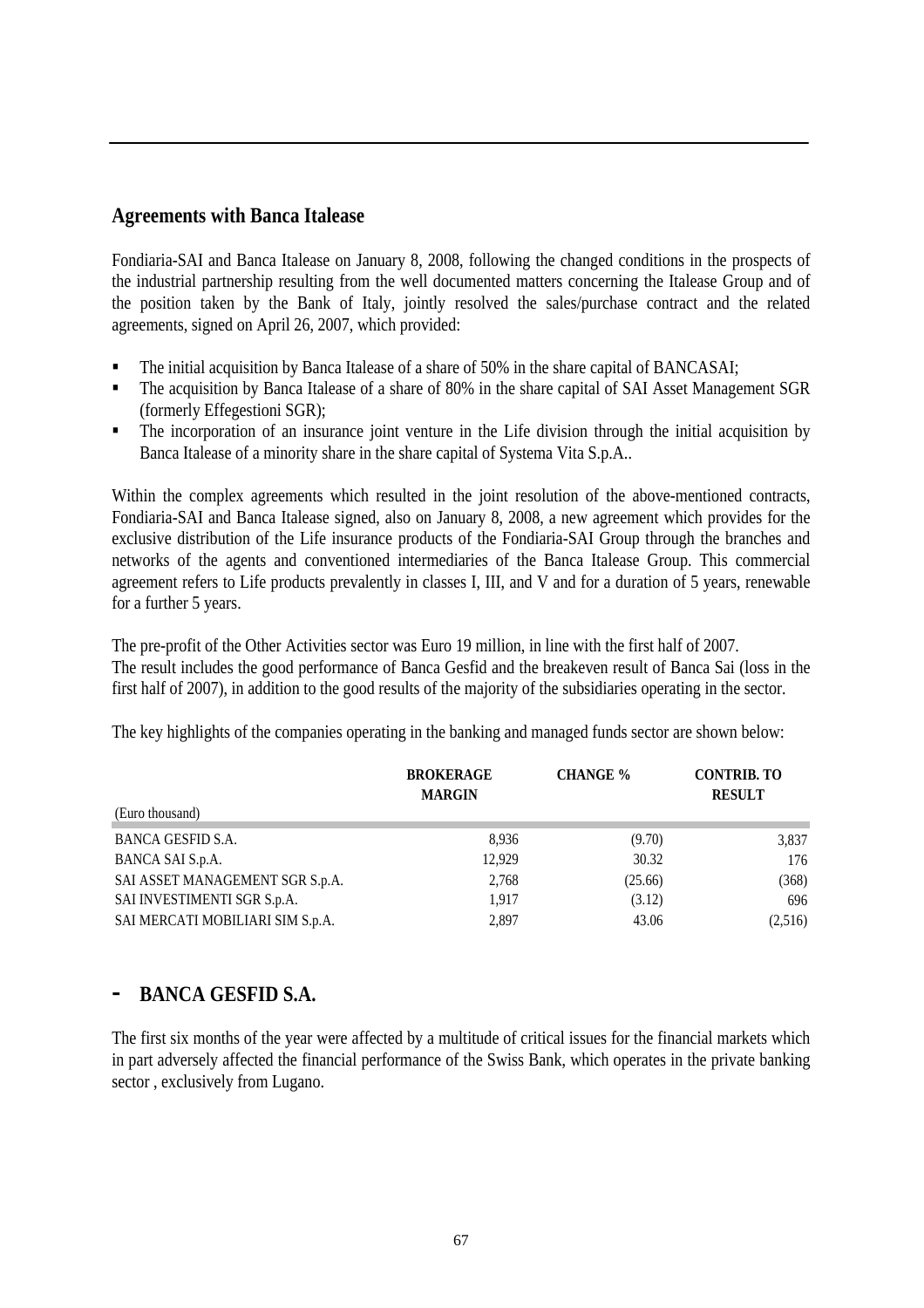A net profit of CHF 6,161 thousand was recorded in the first half year, a decrease on the first six months of the previous year (CHF 8,637 thousand). The net equity increased from CHF 74,940 thousand at 31/12/2007 to CHF 81,293 thousand at 30/06/2008.

The commission transactions inevitably fell (-12%) - amounting to CHF 16,427 thousand.

The interest margin amounted to CHF 2,731 thousand (CHF 2,985 thousand in 1H 2007). The assets managed at June 30, 2008 amounted to CHF 2,544,624 thousand (CHF 2,710,097 thousand) while the assets managed by third parties through mutual investment instruments amounted to CHF 77,649 thousand (CHF 69,621 thousand at December 31, 2007).

The management costs amounted to CHF 9,920 thousand and included CHF 7,098 thousand for personnel expenses (+11% on the previous period). The completion of the staffing levels of the Asset Management division contributed to this increase.

The balance sheet reports a decrease of the loans to clients (-43%) which amount to CHF 86,309 thousand and the elimination of loans to banks. Consequently, the investment profile illustrates a decrease in the receivables from banks which amount to Euro 98,567 thousand and a decrease of receivables from customers.

# **- BANCA SAI S.p.A.**

The result in the first half of 2008 of Banca SAI recorded a significant improvement on the first half of 2007. In fact while the first half of the previous year recorded a loss of Euro 1.4 million, the result for the first half of the current year was a small profit of Euro 176 thousand.

During the period, Banca SAI in addition to continuing the commercial strategies of 2007, commenced a large acquisition of the cash flows of all the companies of the Fondiaria-SAI Group.

For this purpose, in the first half of the year, the activities of moving the securities portfolio of the insurance Companies to the Bank continued, increasing the portfolio administered from Euro 795 million (data at December 31, 2007 at book value) to approx. Euro 10 billion (mark to market value). In addition, the commercial activities at the Companies of the Group and/or associated companies continued in order to introduce corporate clients to the Bank.

In relation to the commercial structure of the Financial Promoters a rationalisation commenced, required by the new MIFID regulations and by the supervision authority, which resulted in the Bank defining a minimum NAV level below which they may not be considered professional Promoters of BancaSai.

The above-mentioned rationalisation will result, by the end of the current year, in a drastic reduction of the network from the current figure of approx. 1,400 financial promoters to a network of 300 financial promoters, which have acquired the qualification of financial consultants in accordance with the new measures.

Finally, the work began on the new Milan branch in accordance with the industrial plan of the Bank which will see the opening of the new Branch during the current year. The completion of the work and the simultaneous opening of the new Branch is scheduled to take place in October.

The number of current accounts increased from 14,001 in the first half of 2007 to 14,469. There was a small increase in the number of accounts opened with an anomaly whereby, in spite of the high number of monthly "transactions" (approx. 300), there was an equilibrium between accounts opened and closed.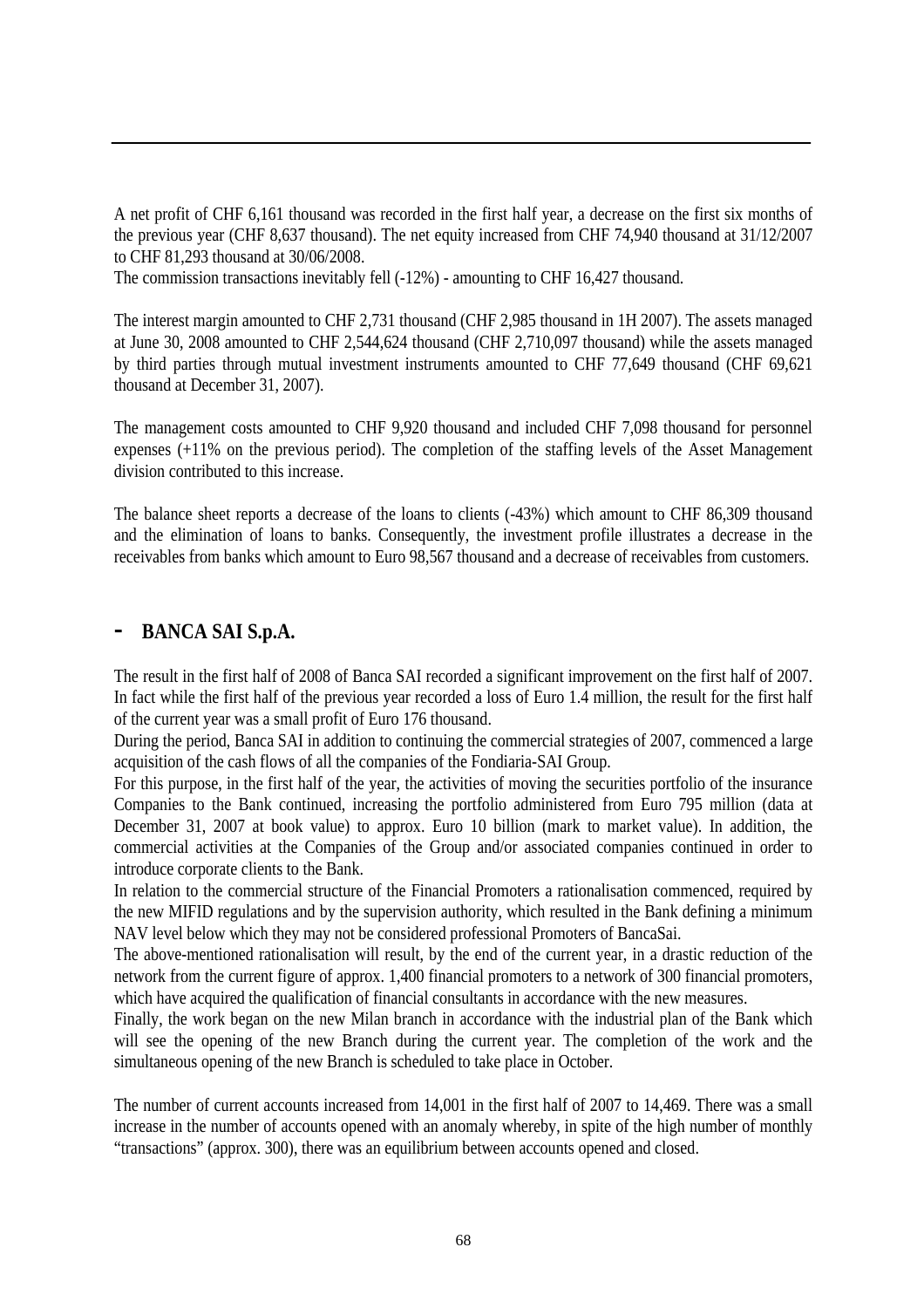The loans due from clients, net of the relative doubtful debts, amounted to Euro 487 thousand, compared to Euro 415 thousand at the end of 2007. The customer deposits amounted to Euro 592 thousand (Euro 547 thousand at December 31, 2007).

In addition, the placement of financial services continued (mutual funds, SICAV, securities and fund asset management), which recorded a significant decrease compared to the previous half-year in terms of gross amounts (the amounts paid to investors on funds managed), falling from Euro 107 million to Euro 63 million.

The brokerage margin increased in the period from Euro 10 million to Euro 13 million; the increase is principally due to the increase in the interest margin for Euro 2 million and treasury activities for Euro 1 million. The increase in the interest margin derives from the increase in the loans to both retail clients and corporate clients.

The significant increase in adjustments on receivables, which increases the provision by approx. Euro 1.3 million, is principally due to the significant increase in the credit granted.

The personnel and operating costs remain stable increasing from Euro 5 million to Euro 5.2 million for personnel costs and from Euro 5.2 million to Euro 5.5 million for operating costs.

Based on these results, the expectations for the second part of the year are moderately optimistic.

#### **- SAI ASSET MANAGEMENT SGR S.p.A.**

In the first half of 2008, the company recorded a loss of Euro 368 thousand compared to a profit of Euro 216 thousand in the same period in the previous year and a budgeted loss of Euro 236 thousand. Total assets managed at June 30, 2008 amount to Euro 728 million, compared to Euro 989 million in the same

period of the previous year. At December 31, 2007, they amounted to Euro 885 million, a reduction in the first half year of Euro 157 million.

The principal factors contributing to this result were as follows:

- the reduction of the net commissions due to the continual divestments by customers which significantly reduced the assets managed and the consequent management commissions and an unsatisfactory market performance which impacted upon the company's ability to record performance commissions.
- the administrative expense savings principally relate to personnel costs and to the greater attention to the containment of overhead costs.

## **- SAI MERCATI MOBILIARI SIM S.p.A.**

The result for the first half of 2008 reports a loss of Euro 2,516 thousand, compared to a loss of Euro 343 thousand in the first half of 2007, after prudent provisions of Euro 944 thousand which the company considered necessary on receivables from some clients in relation to derivative operations on interest rates. On the one hand, the traditional operations on behalf of the company continued to produce good results in line with expectations, while on the other hand the strengthening of the service for third parties, which commenced in the second half of the previous year, had a positive impact on the management in the first half year thanks to the contribution of net commissions of Euro 1,461 thousand.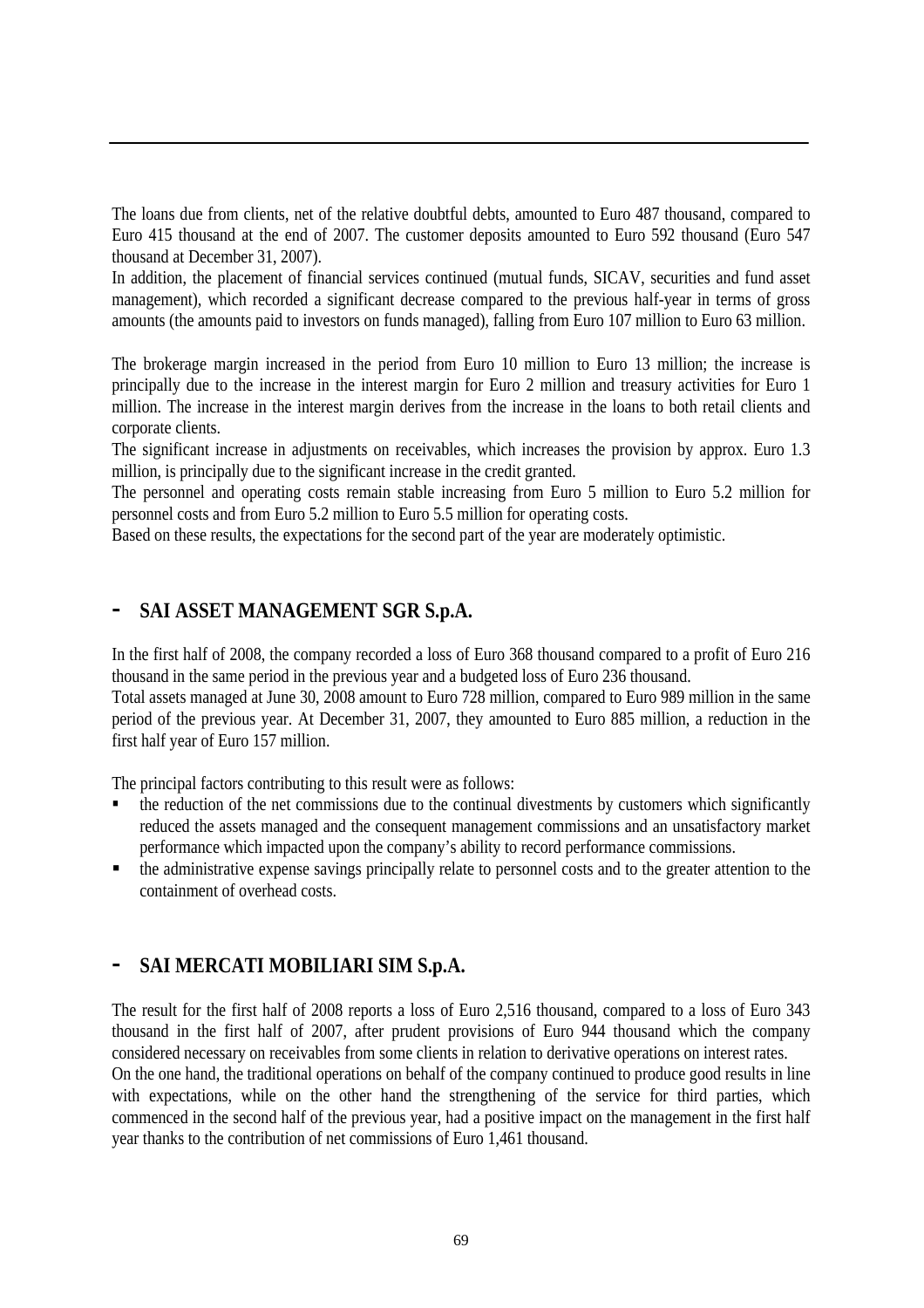In relation to the principal income statement accounts the profits from financial operations amounted to Euro 1,675 thousand, recording a decisive increase on the first half of 2007 (Euro -220 thousand), illustrating that the reorganisation activities and the investments made, although in a difficult market climate, achieved the expected results.

The administrative expenses amounted to Euro 4,328 thousand compared to Euro 4,123 thousand in the same period in the previous year (+4.97%), in line with expectations. There was an increase in variable costs incurred in order to undertake activities on their own behalf, principally relating to trading and post-trading costs. In relation to the other expense accounts, these are constantly monitored and in line with the budgets. The brokerage margin amounted to Euro 2,897 thousand, a decisive increase (+43.06%) on the first half of 2007 (Euro 2,025 thousand). In addition to the significant increase in the results of activity on the company's own behalf, which increased to Euro 1,675 thousand (Euro -220 thousand in the first half of 2007), there was a strong decrease in net commissions amounting to Euro 600 thousand (Euro 1,461 thousand in the first half of 2007).

The key results of the main companies of the Group operating in the **financial services sector** are summarised below:

|                              | <b>REVENUES</b> | <b>CHANGE</b> % | <b>COSTS</b> | <b>CONTRIB. TO</b><br><b>RESULT</b> |
|------------------------------|-----------------|-----------------|--------------|-------------------------------------|
| (Euro thousand)              |                 |                 |              |                                     |
| FINITALIA S.p.A.             | 12,880          | 19.08           | 10,960       | 1,053                               |
| FINSAI INTERNATIONAL S.A.    | 4,134           | n.a.            | 599          | 3,535                               |
| FONDIARIA NEDERLAND B.V.     | 3,885           | 25.43           | 262          | 2,964                               |
| SAI HOLDING ITALIA S.p.A.    | 6,534           | (68.04)         | 464          | 4,641                               |
| SAIFIN-SAIFINANZIARIA S.p.A. | 7,863           | n.a.            | 5,133        | 2,487                               |
| SAILUX S.A.                  | 4,908           | n.a.            | 4,760        | 147                                 |
| SAINTERNATIONAL S.A.         | 24.583          | (18.67)         | 23.354       | 1.102                               |

#### **- FINITALIA S.p.A.**

A net profit of Euro 1,053 thousand was recorded in the first half of 2008, compared to Euro 947 thousand in the first half of 2007 after income taxes of Euro 867 thousand in the period (calculated at the tax rate of 27.50% instead of 33% in 2007), compared to Euro 887 thousand in the first half of 2007. It is recalled that in the first half of 2007 lower employee leaving indemnity costs were recorded of approx. Euro 231 thousand deriving from the change in the accounting method utilised, following the introduction of the complementary pension reform.

A study undertaken in the first six months of the year on the consumer credit sector in Italy indicates a slowdown of the loans provided compared to the same period of 2007. In fact, growth of 13.2% (value of operations compared to the previous year) was recorded in the first 5 months of 2007 compared to growth of 2.6% in the same period of 2008 (source Consumer credit Study ASSOFIN – recorded as at 5/2008). In the same period, the number of transactions recorded a slowdown from growth of 11.6% in 2007 to growth of 8.3% in 2008.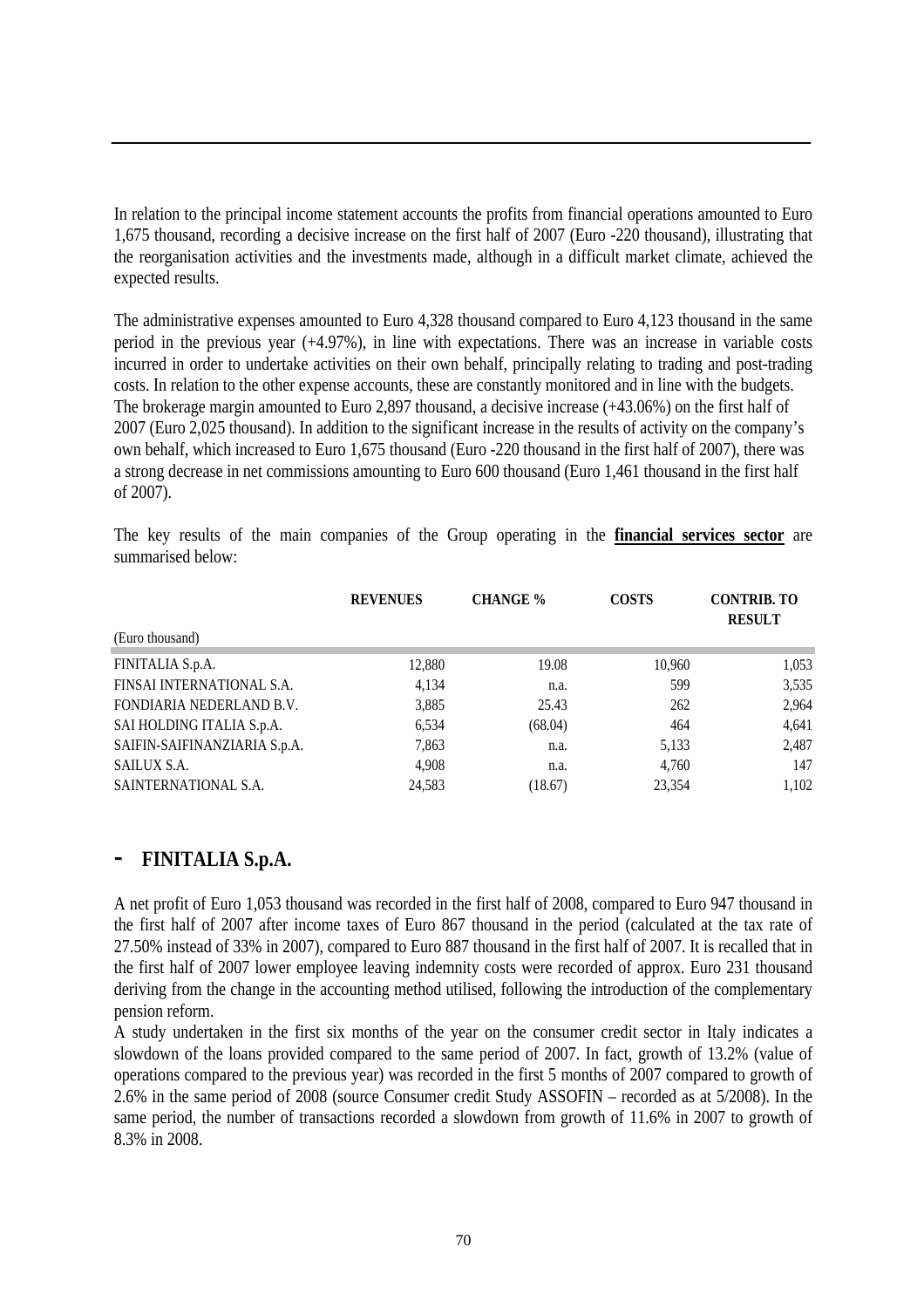Financing provided by the company in the first half of the year grew by 10.7% over the same period of 2007. The number of operations also increased by 25%, thanks to the greater activity related to the individuals and SME loans on insurance premiums, through the virtual revolving credit card My Cash Card. At June 30, 2008, financing was provided of Euro 103,763 thousand compared to Euro 93,699 thousand in the same period of 2007, an increase of 10.74%. In relation to the loan book, it is noted that the stock in the first six months of 2008 increased from Euro 174,837 thousand at the end of 2007 to Euro 189,381 thousand. In the same period, the percentage of gross delinquencies increased from 3.24% at the end of 2007 to 3.27% in 2008 (net delinquencies of 1.59% at the end of 2007 compared to 1.60% in 2008).

The brokerage margin amounted to Euro 8,559 million (compared to Euro 7,532 million in 1H 2007), while the interest margin amounted to Euro 8,919 thousand (Euro 7,787 thousand in 1H 2007).

During the period, the activities continued to expand and improve the functioning and offer of the virtual revolving card My Cash Card at the various agencies of the Companies of the Fondiaria-SAI Group. In fact the application of WEB Finitalia began to be activated at some of the mechanised sub-agencies, which on the proposal of their main Agencies, extends the sales points for services, in particular for insurance premiums. At the end of the quarter, the various automated procedures were also activated to finance the insurance premiums also through the Operators and Brokers of the Fondiaria-SAI group which, when fully operational, should increase the volumes of reciprocal activities.

The key results of the Group companies operating in the agricultural sector are summarised below:

|                    | <b>REVENUES</b> | <b>CHANGE</b> % | COSTS | <b>RESULT</b><br><b>FOR THE PERIOD</b> |
|--------------------|-----------------|-----------------|-------|----------------------------------------|
| (Euro thousand)    |                 |                 |       |                                        |
| SAIAGRICOLA S.p.A. | 4.779           | 16.15           | 6.401 | (1,651)                                |

#### **- SAIAGRICOLA S.p.A.**

In the first half of 2008, the company recorded a loss of Euro 1,651 thousand under the IAS/IFRS principles (loss of Euro 2,392 thousand in the first half of 2007) after amortisation and depreciation of Euro 1,066 thousand (Euro 1,003 thousand in 1H 2007), interest expense on loans of Euro 484 thousand (Euro 326 thousand in 2007) and IRAP regional income taxes of Euro 30 thousand (Euro 30 thousand in the first half of 2007).

Sales of rice amounted to 13,651 quintals (16,190 quintals in 2007) for a total value of Euro 319 thousand (Euro 358 thousand to June 2007), a decrease in value terms of 11% and in quantity by 16% compared to 2007. The average sales price was around Euro 23.00 (Euro 22.00 in 2007).

Compared to the same period of the previous year, sales of packaged rice slightly increased to approx. Euro 213 thousand (Euro 204 thousand in 2007) on a quantity of approx. 80 kg thousand (75 kg thousand in 2007) with an unaltered average price.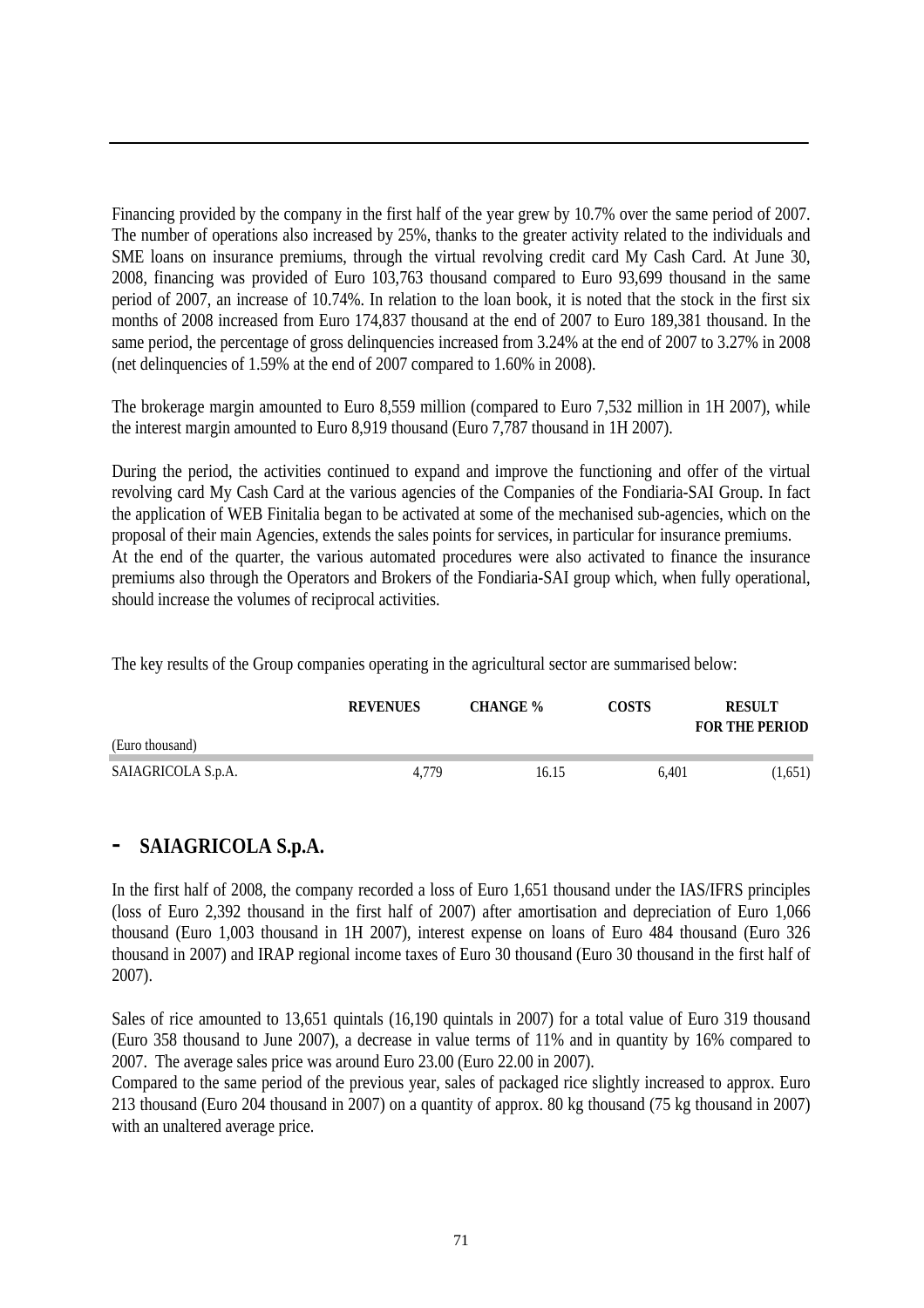The sales of packaged wine increased to Euro 2,398 thousand (Euro 2,256 thousand in the first half of 2007), recording an increase of 6% on a quantity of approx. 385 thousand bottles (unchanged on the first half of 2007), with an average price per bottle just above Euro 6. The greatest wine seller was Nobile di Montepulciano (134,359 litres), on a total sales of 288,385 litres, amounting to 46.59%.

For the various packaged wine, olives and grappa, the export sales amounted to approx. 50% of turnover, for a total of Euro 1,308 thousand, growth on the same period of the previous year. The amount of sales in Italy through multi-mandate agents fell (38% compared to 45% in 2007), while the residual 12% refers to commercial channels of the clients of the Group - direct and correspondence.

The principal investments undertaken (or in course) in the first half of 2008 are multiple and aimed at modernisation and capital appreciation of the assets; in particular investments were made of Euro 408 thousand (Euro 881 thousand in 2007) for the acquisition of new plant and equipment to modernise the machinery and obtain greater quality of the finished product; a combined harvester was purchased for Veneria.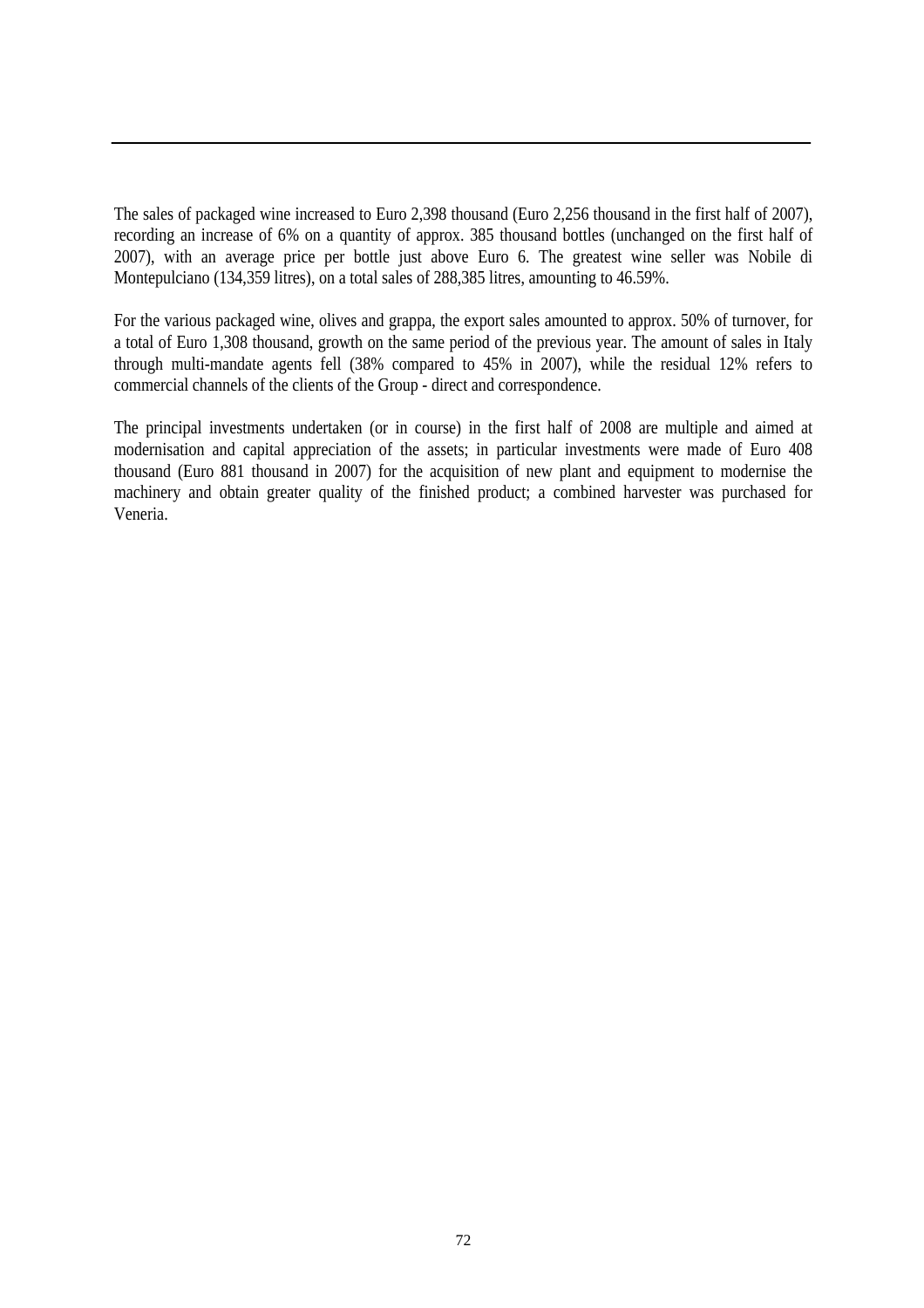**Asset and financial management**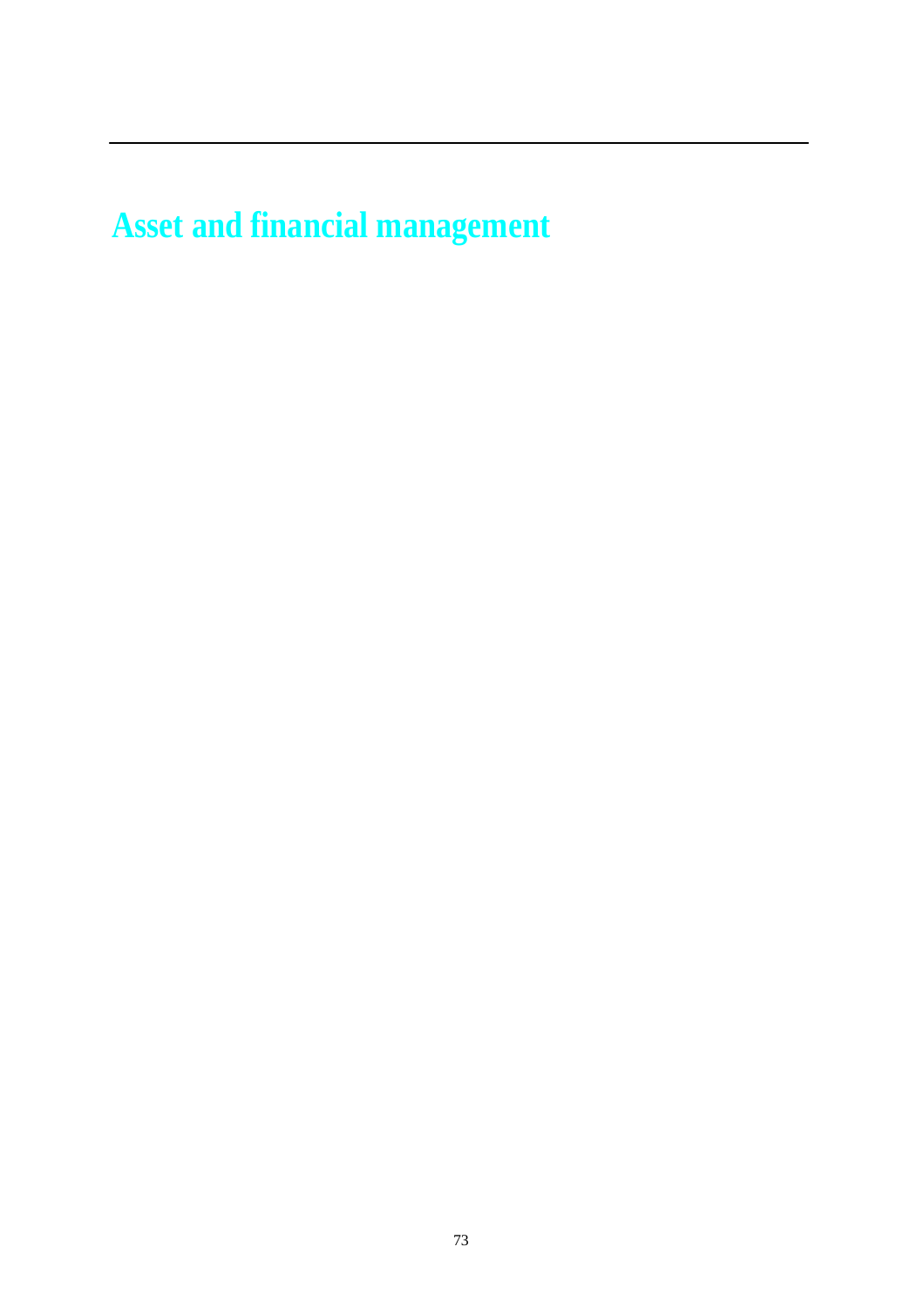## **INVESTMENTS AND LIQUIDITY**

At June 30, 2008, the volume of investments amounted to Euro 34,803 million, a decrease of 8.5% on December 31, 2007.

The reduction in investments was principally due to the deconsolidation of the subsidiary Po Vita, which contributed investments of Euro 2,027 million in 2007.

The residual decrease is principally due to the negative performance of the financial markets in the first half of the year, with consequent reduction of the book value of the financial instruments valued at fair value, which contributed significantly to the reduction.

The investments, tangible fixed assets and liquidity at June 30, 2008 compared to December 31, 2007 are shown below.

| (Euro thousand)                                            | 30/06/2008 | Comp. $%$ | 31/12/2007 | Comp. $%$ | Cge. $%$ |
|------------------------------------------------------------|------------|-----------|------------|-----------|----------|
|                                                            |            |           |            |           |          |
| <b>INVESTMENTS</b>                                         |            |           |            |           |          |
| Investment property                                        | 2,257,836  | 6.16      | 2,142,923  | 5.37      | 5.36     |
| Investments in subsidiaries, associates and joint ventures | 283,673    | 0.78      | 270,025    | 0.67      | 5.05     |
| Loans and receivables                                      | 1,682,906  | 4.59      | 1,333,262  | 3.34      | 26.22    |
| Investments held to maturity                               |            |           |            |           |          |
| Available-for-sale financial assets                        | 20,318,161 | 55.46     | 23,335,001 | 58.45     | (12.93)  |
| Financial assets at fair value through the profit or loss  |            |           |            |           |          |
| account                                                    | 10.260.494 | 28.00     | 10,939,541 | 27.40     | (6.21)   |
| <b>Total investments</b>                                   | 34,803,070 | 94.99     | 38,020,752 | 95.23     | (8.46)   |
| Tangible fixed assets: buildings and other fixed assets    | 1,242,998  | 3.39      | 1,201,862  | 3.01      | 3.42     |
| <b>Total non-current assets</b>                            | 36,046,068 | 98.38     | 39,222,614 | 98.24     | (8.10)   |
| Cash and cash equivalents                                  | 592,399    | 1.62      | 701,195    | 1.76      | (15.52)  |
| Total non-current assets and cash equivalents              | 36,638,467 | 100.00    | 39,923,809 | 100.00    | (8.23)   |

The available-for-sale financial assets and the financial assets valued at fair value through profit or loss are as follows:

| (Euro thousand)                                                   | 30/06/2008 | 31/12/2007 | Cge. $%$ |
|-------------------------------------------------------------------|------------|------------|----------|
| Available-for-sale financial assets                               | 20,318,161 | 23,335,001 | (12.93)  |
| Equity securities                                                 | 2,268,380  | 3,096,783  | (26.75)  |
| Fund units                                                        | 798.913    | 842.180    | (5.14)   |
| Debt securities                                                   | 17,248,043 | 19,393,263 | (11.06)  |
| Other financial investments                                       | 2,825      | 2.775      | 1.80     |
| Financial assets at fair value through the profit or loss account | 10,260,494 | 10,939,541 | (6.21)   |
| Equity securities                                                 | 237,550    | 286,123    | (16.98)  |
| Fund units                                                        | 1,177,888  | 1,793,540  | (34.33)  |
| Debt securities                                                   | 8,168,570  | 8,323,615  | (1.86)   |
| Other financial investments                                       | 676,486    | 536,263    | 26.15    |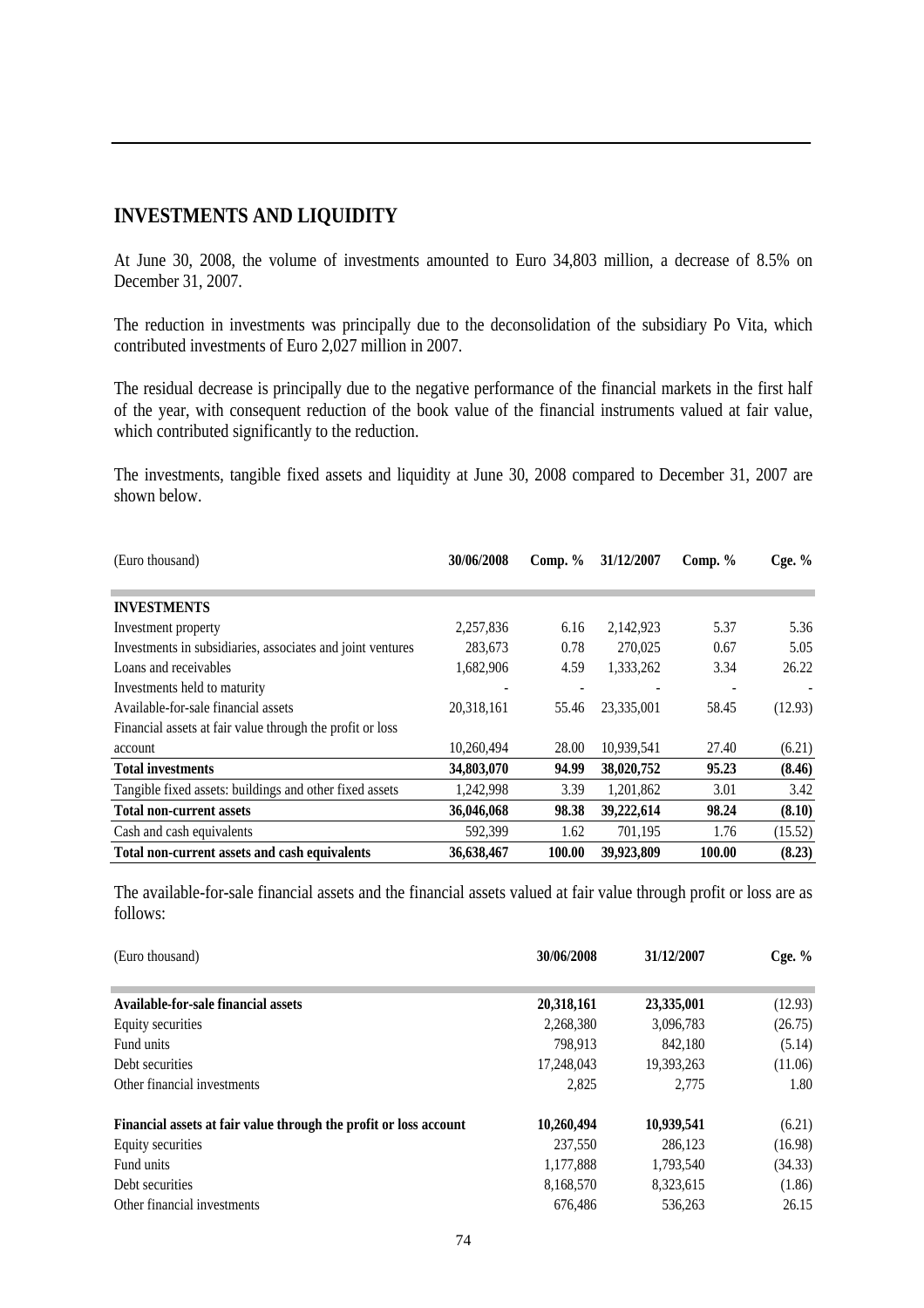| The table below shows the results of the financial and real estate activities in the first half of 2008 compared<br>with the same period in the previous year: |            |            |               |
|----------------------------------------------------------------------------------------------------------------------------------------------------------------|------------|------------|---------------|
| (Euro thousand)                                                                                                                                                | 30/06/2008 | 30/06/2007 | <b>Change</b> |

| $\mu$                                                                          |            |         | $\mathbf{v}$ |
|--------------------------------------------------------------------------------|------------|---------|--------------|
| Net income from financial instruments recorded at fair value through profit or |            |         |              |
| loss                                                                           | (403, 385) | (2,012) | (401, 373)   |
| Net income from investments in subsidiaries, associates and joint ventures     | 26,611     | 16,578  | 10,033       |
| Income from other financial instruments and property investments of which:     |            |         |              |
| Interest income                                                                | 436,481    | 403,987 | 32,494       |
| Other income                                                                   | 182,340    | 150,767 | 31,573       |
| Profits realised                                                               | 56,859     | 99,536  | (42, 677)    |
| Valuation gains                                                                | 446        | 90      | 356          |
| <b>Total income</b>                                                            | 299,352    | 668,946 | (369, 594)   |
| Charges from other financial instruments and property investments of which:    |            |         |              |
| Interest expense                                                               | 72,863     | 63,922  | 8,941        |
| Other charges                                                                  | 32,893     | 31,125  | 1,768        |
| Losses realised                                                                | 57,638     | 34,309  | 23,329       |
| <b>Valuation losses</b>                                                        | 22,013     | 18,135  | 3,,878       |
| Total interest expense and charges                                             | 185,407    | 147,491 | 37,916       |
| <b>TOTAL NET INCOME</b>                                                        | 113,945    | 521,455 | (407,510)    |

The net income from financial instruments recorded at fair value through the profit and loss includes net charges relating to contracts in the Life sector whose risk is borne by the policyholders for Euro 357,344 thousand (net charges of Euro 39,419 thousand in 1H 2007).

This decrease is offset by the corresponding change in the technical reserves of the Life sector relating to this class of activity. The most significant amounts were in the companies operating in the Bancassurance sector.

## **FINANCIAL MANAGEMENT**

Since the beginning of the year, the conditions on the international financial markets have deteriorated. The US mortgage subprime crisis intensified and spread further impacting the higher quality and commercial building mortgages.

The principal international financial brokers continued to announce, or accrue in their accounts, losses on loans and write-downs on assets related to mortgages and other structured products. From the beginning of the crisis, this amounts to over USD 230 billion. The weakening of the so-called "monoline insurers" (companies that provide credit risk protection on some financial activities, among which structured products) led to fears of a lowering of the credit rating of these companies, which would have also reduced the credit rating of the instruments guaranteed by these companies, amongst which are the bonds issued by many local US administrations.

Since January, equity prices in the principal world markets decreased by between 7% and 15%, generally more marked in the banking segment and in the financial services companies. The volatility of the prices has again increased above the levels of August 2007.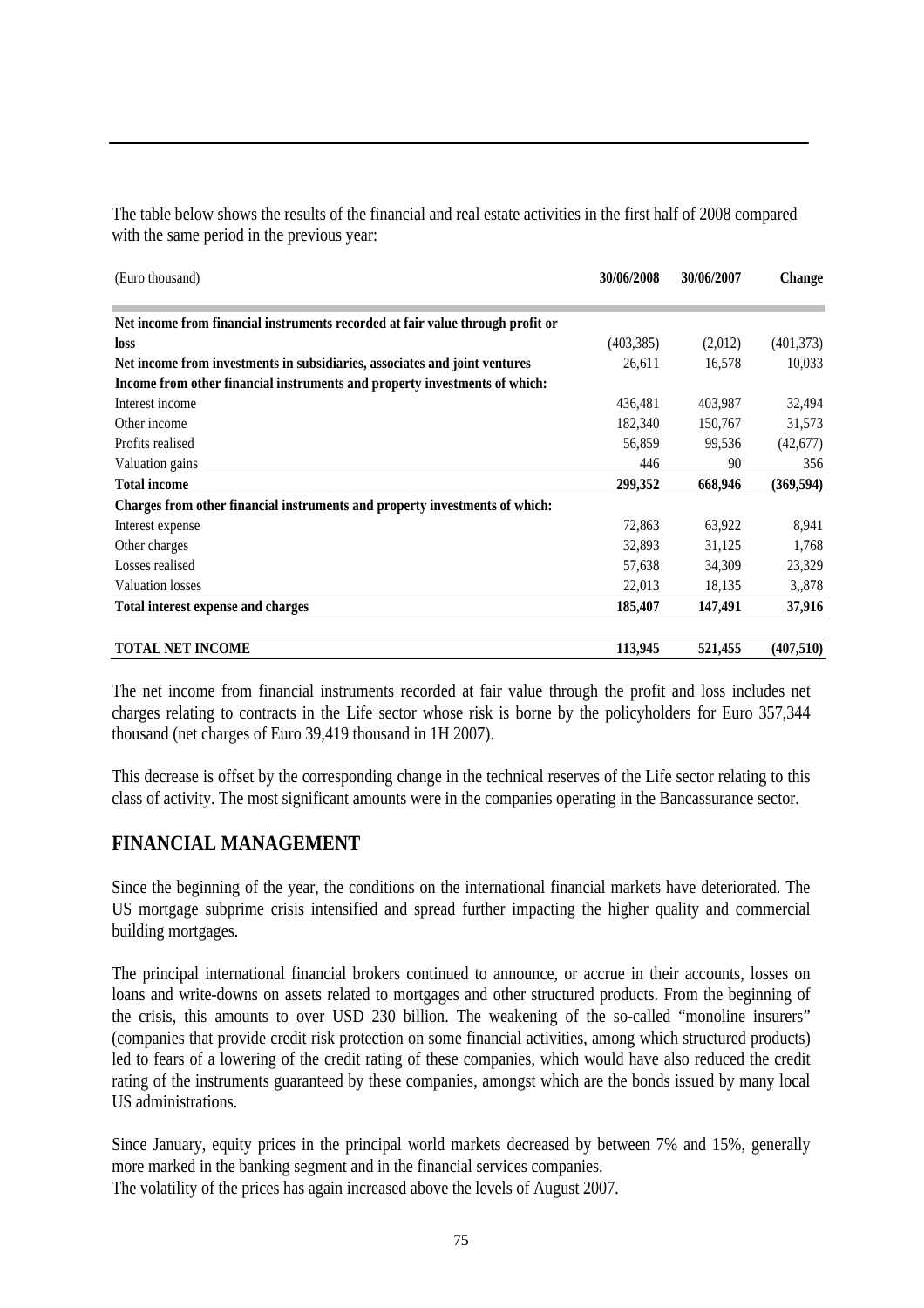After a very difficult beginning to the year for the stock markets, the financial markets continue to remain fragile and the systemic risk indicators remain high. The economic growth outlook therefore remains uncertain. The rise in the price of oil and inflation is also potentially negative for shares. In this context, the stock markets could again see volatility, although the medium-long term trend remains favourable.



**Chart 9** – Historical performance of equities in the past 2 years

*Source: Ecowin, Intesa SanPaolo. Note: price and dividend indices, Eurostoxx, S&P, Topix.* 

**Chart 10** – The markets and historical performances



*Source: JP Morgan, Ecowin, Intesa SanPaolo Group forecasts.*

*Note: Base number Index April 2008=100. The index represents gross performance (including coupon and dividends) of an investment equal to 100 made in April 2008. The annual performances refer to the period from April 1998 to April 2008.*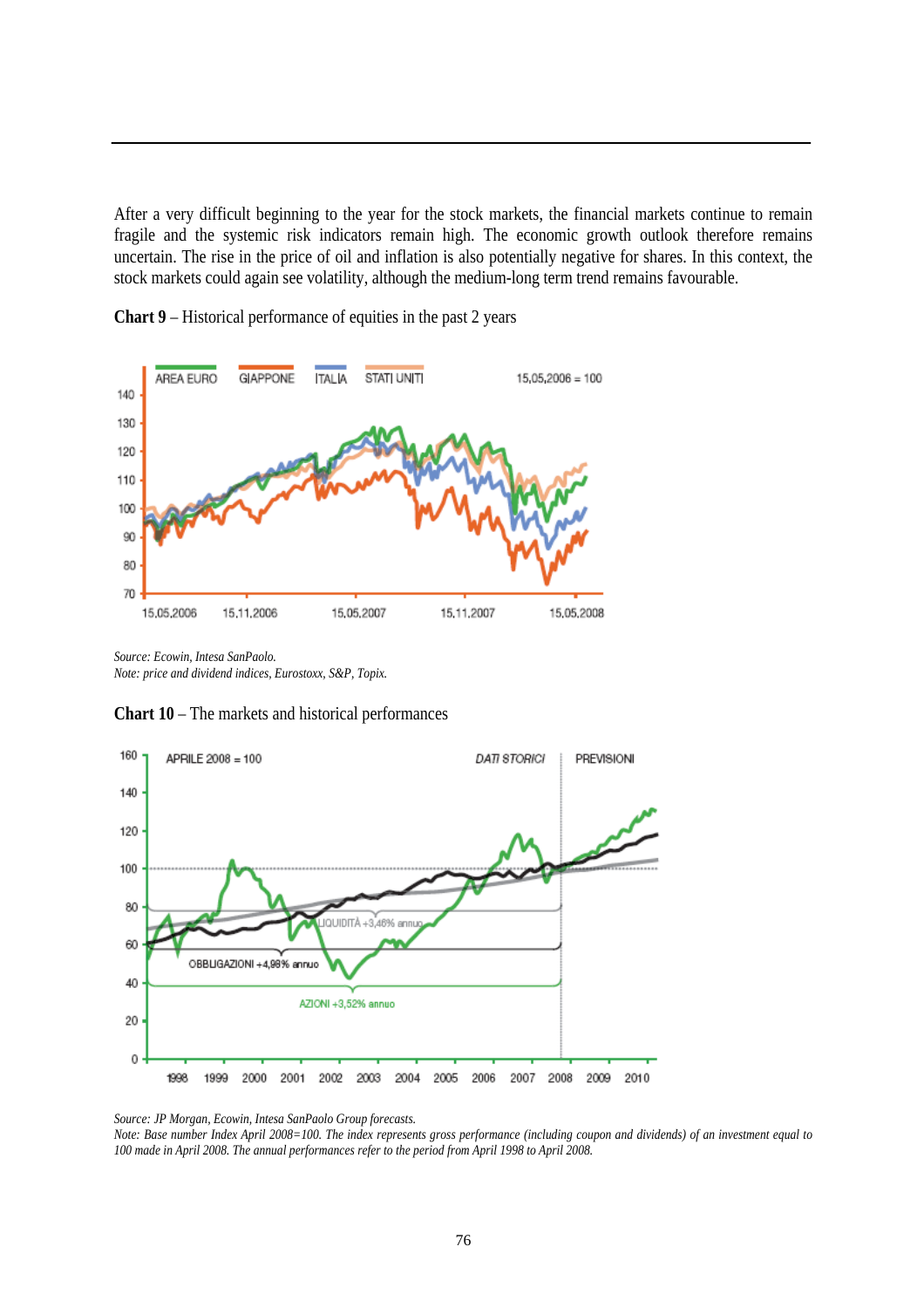The end of the lowering of the US interest rates, if confirmed in the coming months, could favour a partial recovery of the Dollar. However, structural weaknesses remains in the United States: it is therefore premature to conclude that there is a reversal in the trend, which could however occur in the second half of the year.

It is expected that the short-term interest rates in the Euro zone will remain above 4%, with the level of rates more competitive than those with longer maturity dates. Therefore liquidity remains, in the short-term period, a competitive investment compared to other financial asset classes.

The corporate bond securities provide returns on maturity above liquidity, with a premium for adequate risk. In particular, the utility sector provides an attractive return risk ratio, preferably issuers with high ratings and for maturities up to 3 years.

The securities of the emerging markets are sustained by solid credit quality of the principal issuing countries, but provide a modest yield differential compared to government securities of developed countries. In particular, the Latin American region is more favourable as it benefits from a better economic cycle than Europe.

The performance of the insurance indices in the individual countries reflects the exposure of the national insurance companies to the subprime mortgage crisis and the impact which this has on the entire local financial system, although the Italian market is not particularly affected as it is traditionally less exposed to sophisticated and risky portfolios.

For example, the UK index of the sector from January 2007 to May 2008 lost approx. 22%, while the European continent recorded lower declines: In France -14% and in Germany -1%.

With particular reference to the Italian insurance market, from the end of October 2007 to July 2008 the Mib sector index lost more than 30%. The trend of the Historical Insurance Mib and the composition of the index is shown below.

**Chart 11** – Historical Insurance Mib Index



*Source: Borsa Italiana*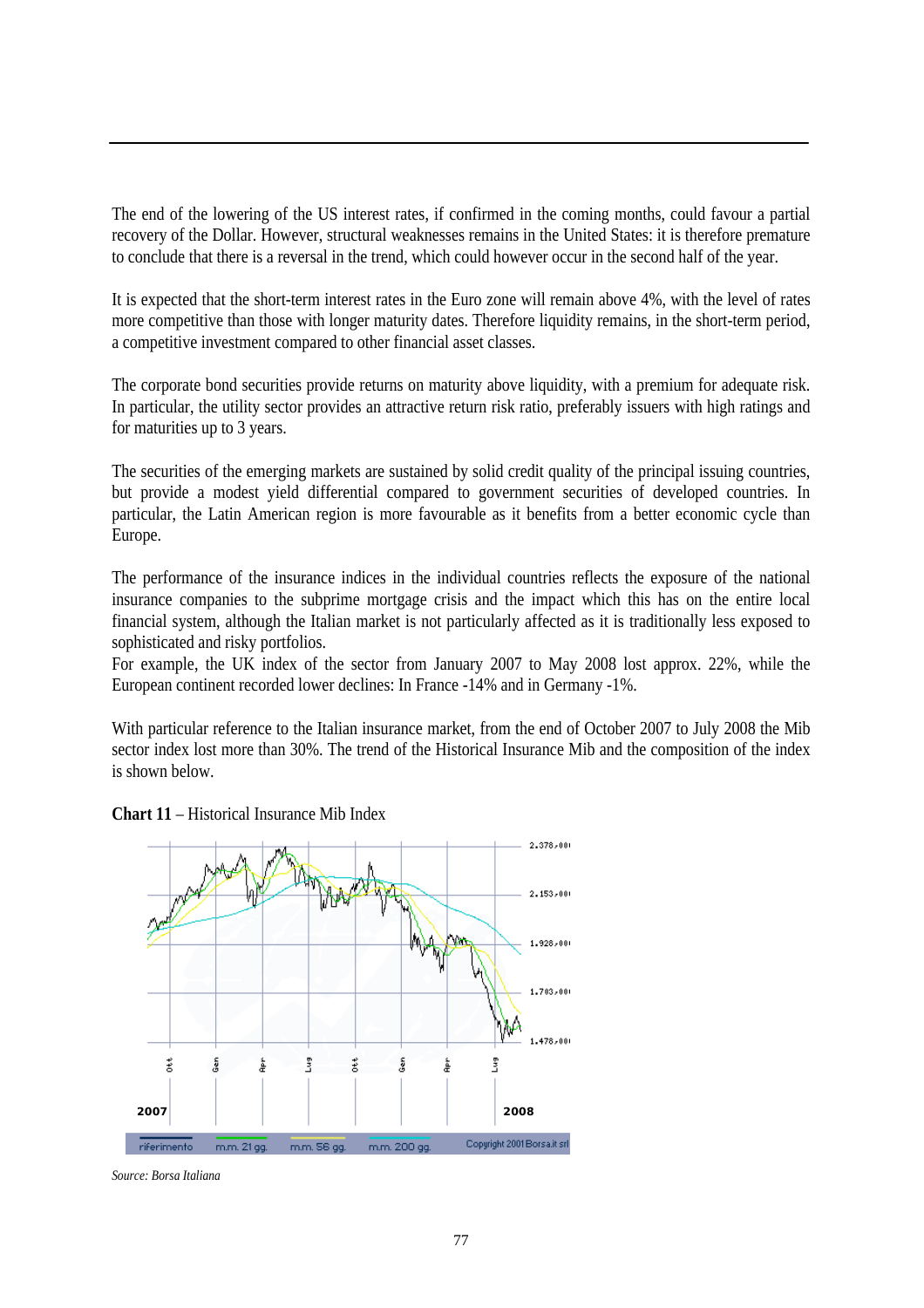



*Source: Borsa Italiana* 

At a strictly operational level, in the first half of 2008 the Parent Company did not modify its strategy, except within the corporate sector where it was decided, with great attention and awareness of the current tensions, to increase the quota, in particular on the Life portfolios, thanks to the significant level of absolute returns.

Favouring this component, a short-term government bonds allocation was chosen, benefiting from the inversion of the interest rate curve following the inflation fears and near term possible increases by the European Central Bank, and at the same time availing of the possibility to undertake trading on Corporate securities.

In relation to the Non-Life portfolio, the strategy continued to prefer the acquisition of short and very shortterm maturity securities, both to benefit from the structure of the curve and to underwrite very liquid securities.

The variable rate component was however not increased, also due to a general dissatisfaction with this totally illiquid instrument.

The Bond sector represents, at the end of the first half of 2008, 70.9% of the total portfolio, with a total duration of approx. 5.0 years.

The Non-Life Division is composed of 65.5% of fixed income bonds, 27.5% at a variable rate and a residual 7.0% in time deposits operations.

The total duration of the Non-Life portfolio is 1.75 years and the return is 4.30%.

The Life Division has a higher fixed rate asset allocation (84.1%), compared to the variable quota of the same class (15.9%), with a total duration of the portfolio of 6.09 years and a return of 5.03%.

With particular reference to the Equity segment, the activity undertaken by the Company in the first half year was characterised by a reduction of the equity holdings by approx. 20%, primarily at the beginning of January. This reduction principally characterised sectors related to the economic cycle (Cyclical and Industrials) and also more defensive sectors (Utilities and Financing) which had reached excessive valuations.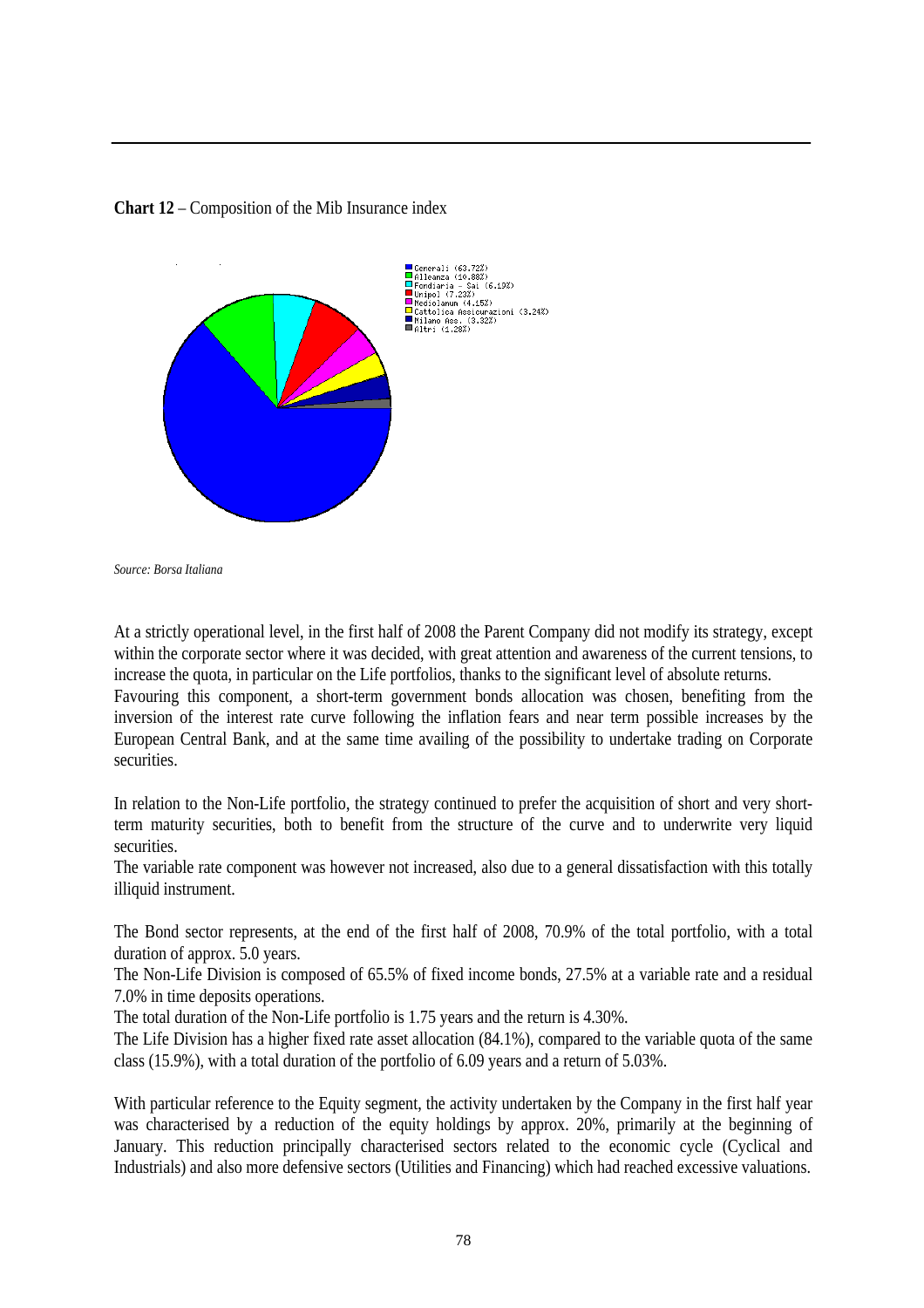Currently, the overall view on the equity segment still remains prudent in the short-term period given the recent downward trend and the still strongly negative outlook of investors, but with a view to the progressive increase of the investment in the medium-long term period.

With reference to the subsidiary Milano Assicurazioni S.p.A., the bond sector represents, at the end of the first half of 2008, 78.1% of the total portfolio, with a total duration of 3.8 years. The Non-Life Division is composed of 73.3% of fixed income bonds, 22.1% at variable rate and a residual 4.6% in Time Deposits. The total duration of the Non-Life portfolio is 1.79 years and the return is 4.32%.

The Life Division has an asset allocation with a fixed rate of 78.5%, a variable rate of 21.5% with a total duration of the portfolio of 5.34 years and a return of 5.28%.

## **FONDIARIA-SAI GROUP DEBT**

In order for a correct representation of the accounts under examination, information is provided below of the financial payables, which is the total amount of the financial liabilities for which it is not possible to establish a correlated specific asset account.

The situation is summarised in the table below:

| (in Euro millions)               | 30/06/2008 | 31/12/2007 | <b>Changes</b> |
|----------------------------------|------------|------------|----------------|
| Subordinated loans               | 812.8      | 820.0      | (7.2)          |
| <b>Mandatory Sainternational</b> | 186.4      | 180.7      | 5.7            |
| Banks and other lenders          | 650.4      | 346.6      | 303.8          |
| Total debt                       | 1.649.6    | 1,347.3    | 302.3          |

The account **Subordinated loans** includes the loan of the Parent Company received from Mediobanca in July 2003 while at the same time repaying the previous loan agreed on December 12, 2002.

The loan, of a nominal amount of Euro 400 million, was undertaken to increase the constituting elements of the solvency margin.

With regard to the subordinated loan of Euro 400 million already in place with **Mediobanca**, the Parent Company agreed with this latter, with prior authorisation from Isvap:

- some contractual changes to the subordinated loan, among which, the reduction of the interest rate, from Euribor at six months +265 basis points to Euribor at 6 months +180 basis points;
- a new subordinated loan for a fixed period of 20 years totalling Euro 100 million at an interest rate of Euribor at 6 months +180 basis points, with the same conditions of the previous subordinated loan.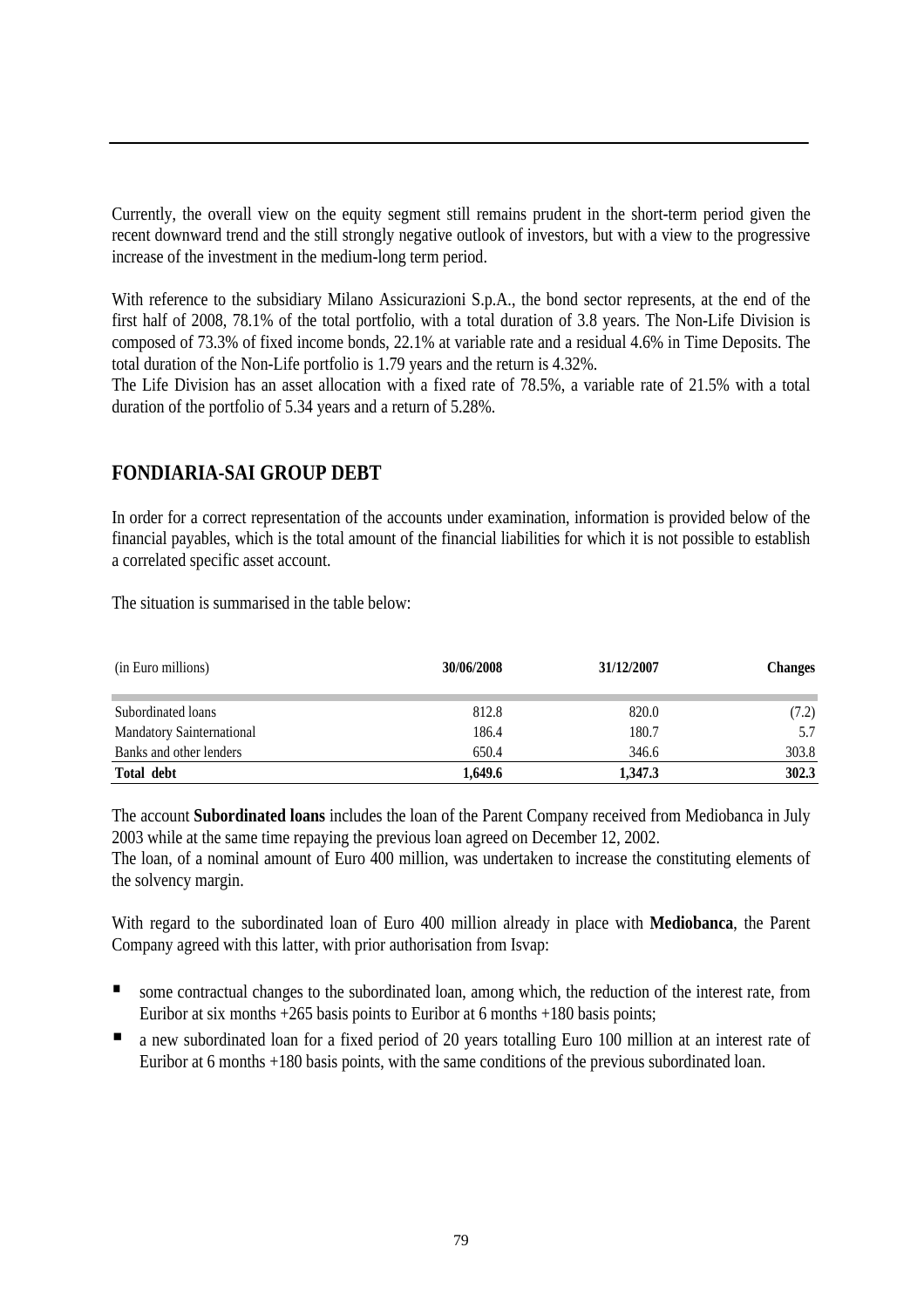the signing, on July 14, 2006, of a new subordinated loan totalling Euro 300 million, half by Fondiaria-SAI and half by Milano Assicurazioni. This loan provides for interest at Euribor at 6 months +180 basis points and is repayable in five equal annual instalments from the 16<sup>th</sup> anniversary of the loan. In particular, this latter contract contributes to a further improvement in the solvency margin available to the Group for the part provided by the subsidiary Milano Assicurazioni.

With reference to the subordinated loan of Euro 400 million, it is recalled that the entire position is fully hedged by interest rate swap operations in order to neutralise the risk related to the above-mentioned loan, stabilising on an annual basis the interest streams to be paid to the counterparty. For further information, reference should be made to the section relating to derivative financial operations.

The account "Subordinated loans" also includes the subordinated loans of BPM Vita received during 2003 for a nominal value of Euro 8 million divided 50% with Banco Popolare di Milano and 50% with Banca di Legnano. It is recalled that these loans have an indefinite expiry and interest rates of Euribor at 12 months increased by 2.50%. The change in the account "Subordinated loans" compared to December 31, 2007 is principally due to the fact that on June 27, 2008, BPM Vita repaid the two other subordinated loans on maturity totalling Euro 8 million.

On September 27, 2004, the Luxembourg subsidiary Sainternational S.A. issued a Convertible and Repayable Bond exclusively with Intesa SanPaolo ordinary shares owned by Fondiaria-SAI, with maturity on September 29, 2010 and listed on the Luxembourg Stock Exchange.

The bonds, of a total nominal value of Euro 180,400 thousand, will be repayable on maturity through the delivery of 44,000,000 Intesa SanPaolo ordinary shares, formally owned by Fondiaria-SAI, at the exchange price of Euro 4.10 per share, and therefore with a premium of 35.13% compared to the price of the Intesa SanPaolo ordinary shares at the moment of the definition of the offer price.

The annual coupon of the bonds and the return on maturity are 6.10%.

With reference to **Bank payables and other lenders**, amounting to Euro 650 million, the most significant amounts are reported below:

- Euro 252 million refers to a senior loan signed on January 11, 2008 between Fondiaria-SAI S.p.A. and Mediobanca for a nominal amount of Euro 250 million in order to temporarily support the financial needs of the Parent Company, while awaiting more favourable market conditions for the placement of the hybrid bond which has already been described in the section relating to debt at December 31, 2007. The loan was received in one single amount on January 25, 2008;
- Euro 208 million refers entirely to the consolidated debt of the subsidiary Immobiliare Lombarda. This relates to the re-negotiation of the debt of Immobiliare Lombarda in 2005. The interest rate on the loan is Euribor plus a spread of 0.9%. The maturity dates are variable up to December 31, 2012. In the first quarter of 2007, Immobiliare Lombarda agreed a loan of approx. Euro 38 million with Efibanca, in order to acquire the investment in IGLI. The interest rate on the latter loan is at Euribor plus a spread of 0.83% and the expiry date is December 31, 2012;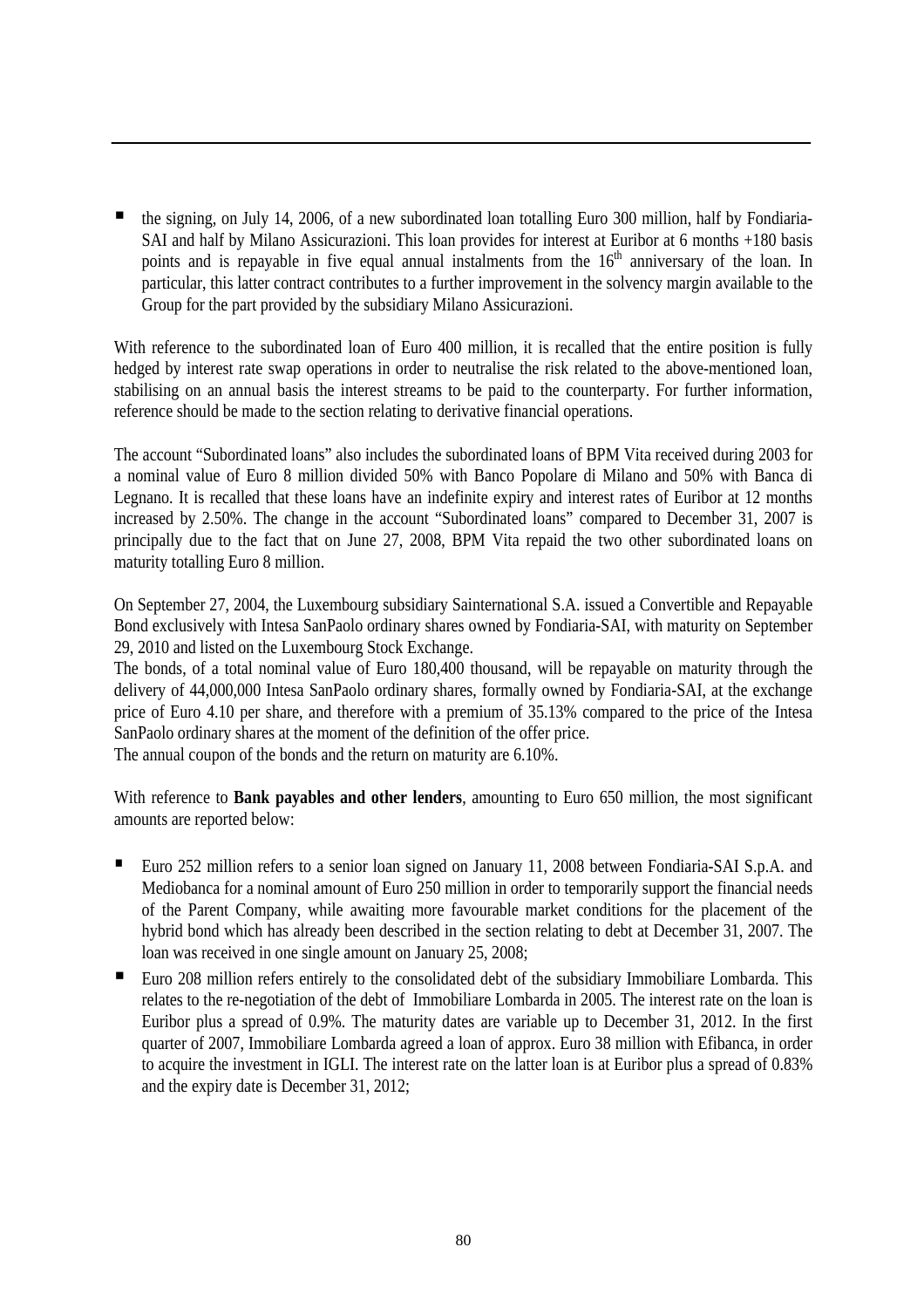- Euro 156 million refers to the loan of the Tikal R.E. Closed Real Estate Fund with Intesa SanPaolo, with this latter as Bank Organiser, Agent and Lender. The purpose of the loan is to improve the return on own capital and therefore the capital invested by the participants. The amount involves a total credit line of Euro 280 million, utilised for investments in new projects and to undertake improvements in view of future sales and incremental returns. The cost of the loan is Euribor plus a variable credit spread between 70 and 110 b.p. The Fund, since the previous year, has utilised two credit instruments, in application of a hedging policy on the potential risk of an increase in interest rates on the loan granted;
- Euro 33 million refers to short-term loans for fixed use (so-called "hot money") obtained by the subsidiary Finitalia from various credit entities;
- The residual amounts relates to other insignificant payable positions.

#### **CONSOB communication No. 7079556 of August 30, 2007**

In relation to the requests from Consob concerning the so-called "sub-prime" mortgages, it is reported that neither Fondiaria-SAI or the companies of the group have any exposure as provider of "sub-prime" mortgages, or investor with such risk or operators of financial products with these mortgages being the underlying activity.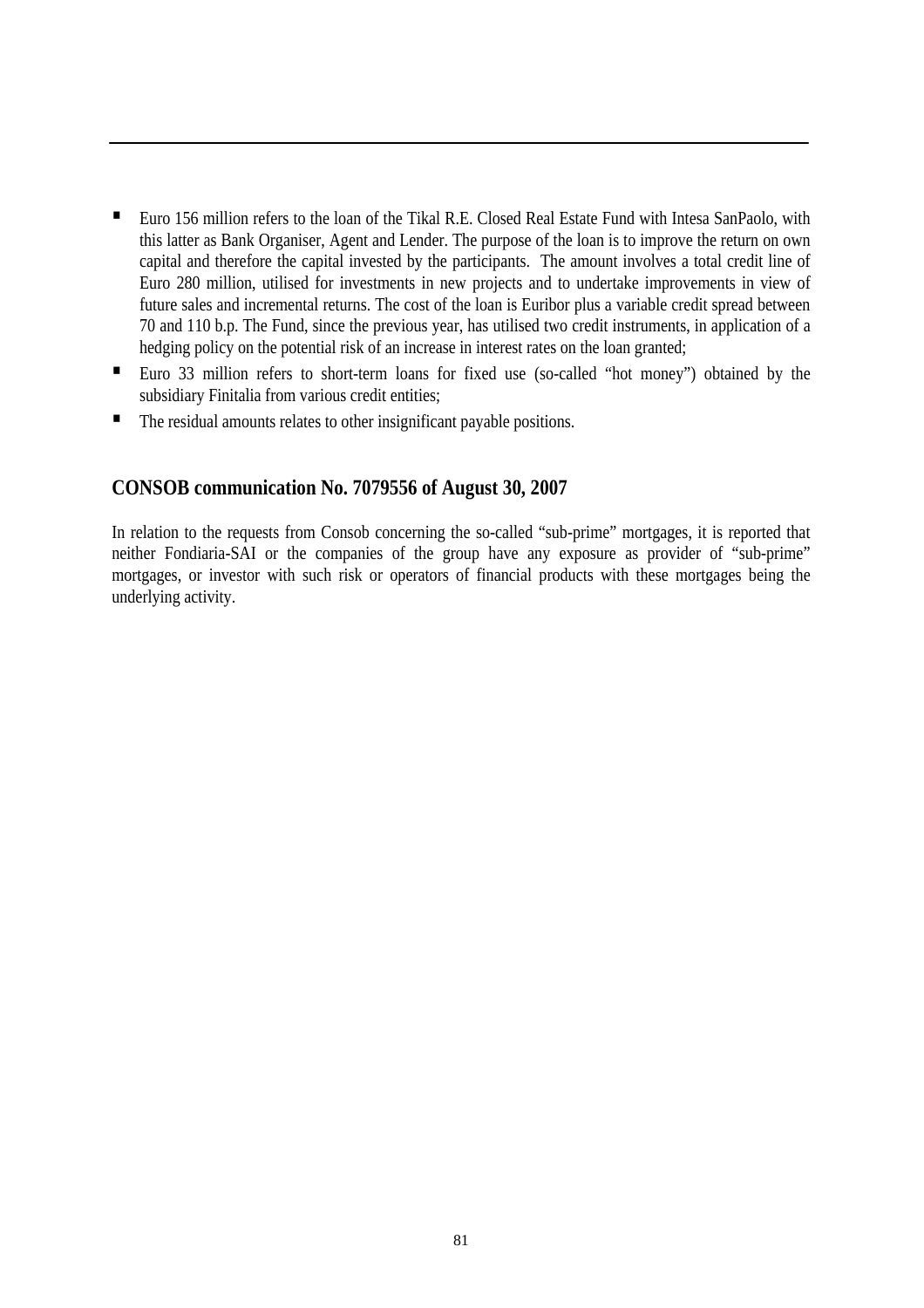# **TREASURY SHARES, SHARES OF THE HOLDING COMPANIES AND ITS SUBSIDIARIES**

At June 30, 2008 and at December 31, 2007, the Parent Company held treasury shares and shares in the parent company Premafin Finanziaria as shown in the table below:

| (Euro thousand)                        | 30/06/2008    |                       | 31/12/2007    |                |
|----------------------------------------|---------------|-----------------------|---------------|----------------|
|                                        | <b>Number</b> | <b>Carrying value</b> | <b>Number</b> | Carrying value |
| Ordinary treasury shares held by:      |               |                       |               |                |
| Fondiaria-SAI                          | 2,460,000     | 75.659                | 1,780,000     | 60,352         |
| Milano Assicurazioni                   | 8,382,557     | 209,900               | 8,382,557     | 209,900        |
| Sai Holding                            | 1,200,000     | 28,306                | 1,200,000     | 28,306         |
| <b>Total</b>                           | 12,042,557    | 313,865               | 11,362,557    | 298,558        |
| Saving treasury shares held by:        |               |                       |               |                |
| Fondiaria-SAI                          | 800,000       | 16,739                | 568,051       | 12,403         |
| <b>Total</b>                           | 800,000       | 16,739                | 568,051       | 12,403         |
| Shares of the holding company held by: |               |                       |               |                |
| Fondiaria-SAI                          | 18,340,027    | 22,943                | 18,340,027    | 35,671         |
| Milano Assicurazioni                   | 9,157,710     | 11,456                | 9,157,710     | 17,812         |
| Saifin - Saifinanziaria                | 66,588        | 83                    | 66,588        | 130            |
| Total                                  | 27,564,325    | 34,482                | 27,564,325    | 53,613         |

## **PERFORMANCE OF THE LISTED SHARES OF THE GROUP**

The share capital of the Parent Company Fondiaria-SAI S.p.A. at the period end amounted to Euro 168,692,679, divided into an equivalent number of shares of a nominal value of Euro 1 (125,331,457 ordinary shares and 43,361,222 saving shares).

At the period end, the stock market share prices were as follows:

| (in Euro)          | 30/06/2008 | 28/12/2007 | Change % |
|--------------------|------------|------------|----------|
| Fondiaria SAI ord. | 20.97      | 28.110     | (25.40)  |
| Fondiaria SAI sav. | 13.936     | 19.224     | (27.51)  |

The corresponding stock market capitalisation at the period end was Euro 3,232 million (Euro 4,353 million at 31/12/2007).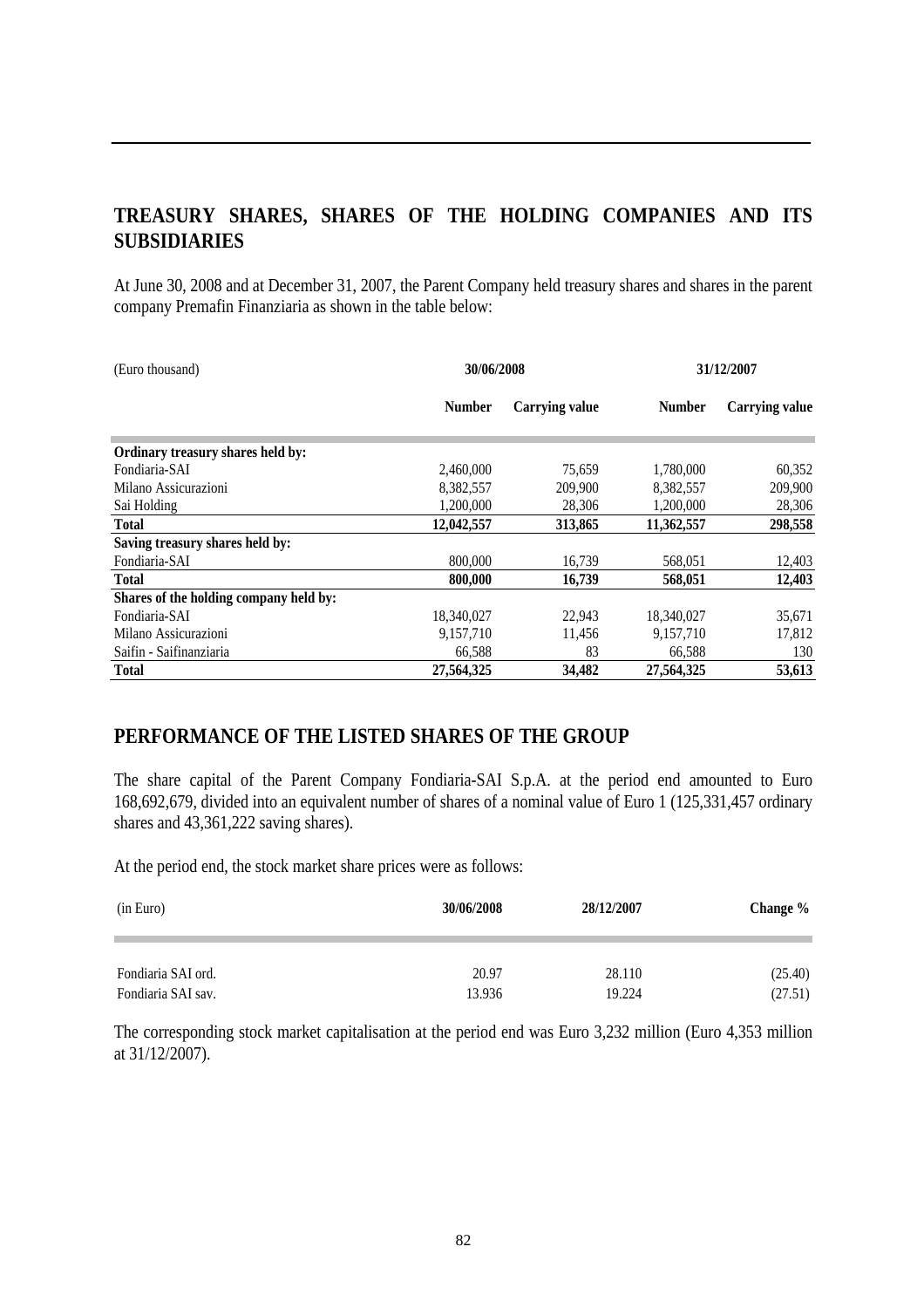## **Launch by Fondiaria-SAI of a share swap public offer on the shares of Immobiliare Lombarda for payment of shares in Milano Assicurazioni, for the purpose of the delisting of Immobiliare Lombarda.**

#### **Fondiaria-SAI Group corporate/industrial restructuring project**

In the meeting of January 30, 2008, following a careful examination of the current strategic commercial position of the Group on the market, in view of the numerous acquisitions in recent years which has changed the competitive scenario (also due to recent regulations), as well as the recent trend in financial markets, the Board of Directors of Fondiaria-SAI examined an overall industrial/corporate reorganisation project of the Group concerning the real estate activities managed by the subsidiary Immobiliare Lombarda S.p.A., in addition to the activities of some subsidiary insurance companies.

In particular, the possibility was examined of undertaking a project to internalise all of the real estate activities managed by the subsidiary Immobiliare Lombarda through a market operation to acquire all of the share capital of the company, the delisting of the company and the subsequent restructuring of the real estate activities within Fondiaria-SAI and Milano Assicurazioni.

The complex project, as previously described, also includes a restructuring of the non-listed companies with a direct commercial presence on the market, concentrating the activities undertaken by the subsidiaries SASA Assicurazioni e Riassicurazioni S.p.A. (hereafter: SASA), SASA VITA S.p.A. (hereafter: SASA Vita) and Liguria Assicurazioni S.p.A. (hereafter: LIGURIA), into the subsidiary Milano Assicurazioni, through the conferment/merger of these companies.

At the above-mentioned meeting of January 30, 2008, the Board therefore approved the launch by Fondiaria-SAI of a voluntary public purchase and exchange offer (hereafter "Offer" or "Public and Exchange Offer") concerning all of the ordinary shares of Immobiliare Lombarda not held by the Group (and therefore with exclusion of the holdings held by Fondiaria-SAI, equal to 50.1%, and of the subsidiary Milano Assicurazioni, equal to 11.1%) and corresponding to a share of approx. 38.8% of the share capital of the company.

The Board meeting of February 19, 2008 of Fondiaria-SAI therefore approved the Offer document pursuant to articles 102 and thereafter of Legislative Decree No. 58/98 and the subscription procedure to the Offer which were filed at Consob on the same date.

On March 14, 2008, Consob authorised publication of these documents, as well as the communication of Immobiliare Lombarda, pursuant to article 103 of Legislative Decree No. 58/98, as commented upon below. All of these documents included the amendments and additional information required by Consob in their review phase.

The Offer period, as agreed with Borsa Italiana S.p.A., commenced on March 18, 2008 and terminated on April 17, 2008.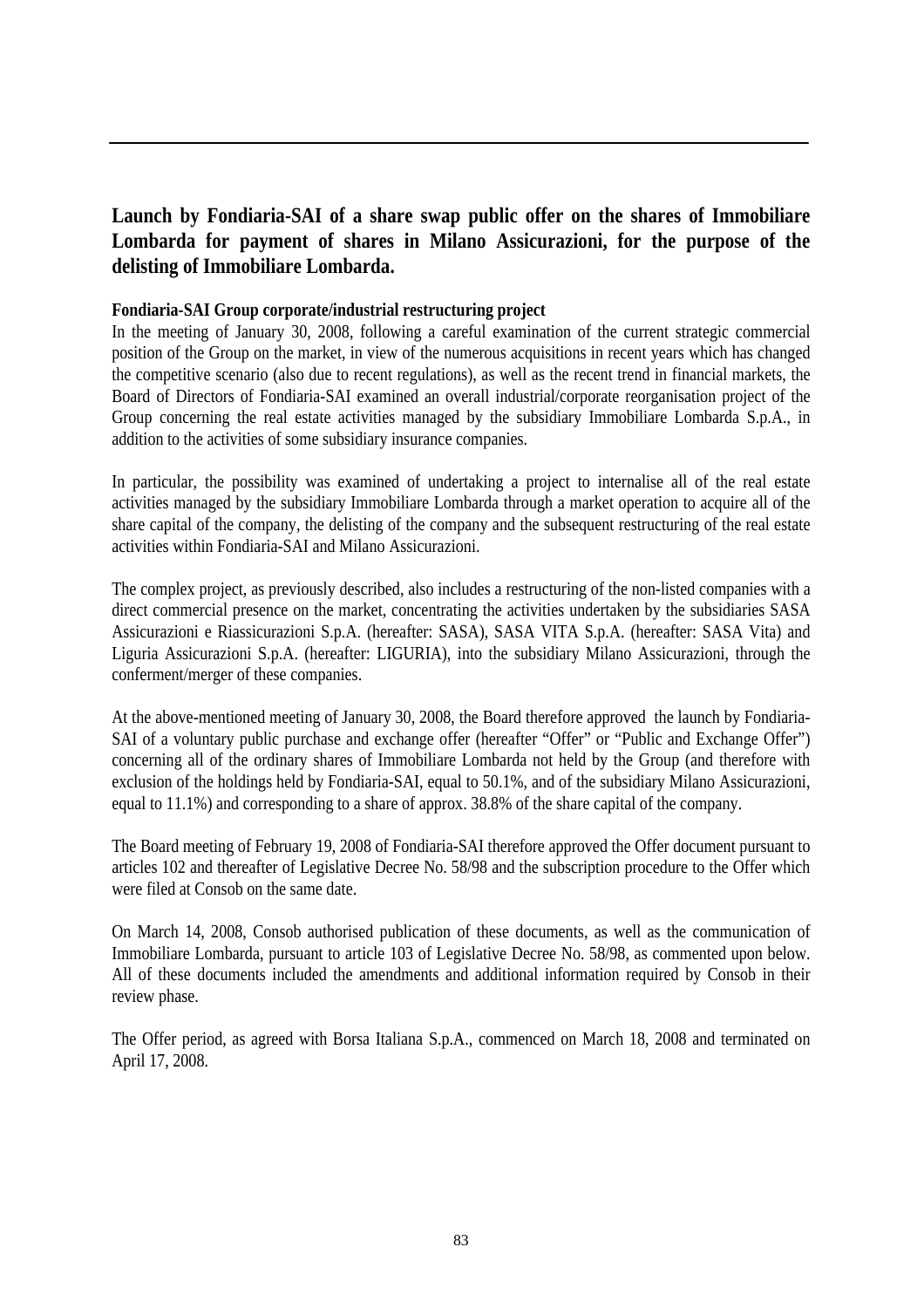On the completion of the Public Offer and Exchange, on April 17, 2008, Fondiaria-SAI communicated to the market to have a shareholding of above 90%, but below 95%, of the share capital of Immobiliare Lombarda. However, Fondiaria-SAI did not reconstitute the floating capital and is obliged to acquire the remaining shares from the shareholders of Immobiliare Lombarda who make a request, at a price determined by CONSOB in accordance with law, as outlined in greater detail below.

Through a notice published in the newspaper "Il Sole 24 Ore" on April 23, 2008, Fondiaria-SAI announced the definitive data relating to the number of Immobiliare Lombarda ordinary shares subscribing to the Offer and the number of residual shares, the date and procedure for publication of further notices which provided information on the terms and conditions with which the Bidder will comply with the compulsory purchase as well as, where applicable, the exercise of the purchase right pursuant to article 111 of the Consolidated Finance Act.

Therefore, taking account of the definitive data relating to the subscription of the Offer and of the Immobiliare Lombarda shares already held, Fondiaria-SAI held as a result of the same Offer, directly and indirectly, a total of 3,695,830,683 ordinary shares of Immobiliare Lombarda, equal to 90.02% of the share capital.

Some aspects of the Offer and the underlying reasons for the operation are outlined below.

The overall project was studied with the assistance of KPMG Corporate Finance, a division of KPMG Advisory S.p.A. (hereafter KPMG) and by Studio d'Urso Gatti e Associati as financial and legal advisors of the operations respectively.

In particular, Fondiaria-SAI recognised each subscriber to the Offer, for every 46 shares in Immobiliare Lombarda, a consideration subdivided as follows:

- (i) One Milano Assicurazioni ordinary share valued by the Bidder on the basis of the official price at January 29, 2008 of Euro 4.918, corresponding to approx. 74% of the payment (so-called cash equivalent):
- (ii) Euro 1.752 (approx. 26% of the payment) in cash.

The Offer values the shares of Immobiliare Lombarda at Euro 0.145 per share with:

- A premium of approx. 22% on the official share price registered on January 29, 2008, the day prior to the Board meeting of Fondiaria-SAI which approved the launch of the Offer;
- A premium of 25% on the average official share price recorded in January;
- A discount respectively of 8% on the average official price at 120 days and 24% on the average official price at 252 days;
- A discount of 11% on the book net equity at September 30, 2007 and of 22% on the Net Asset Value.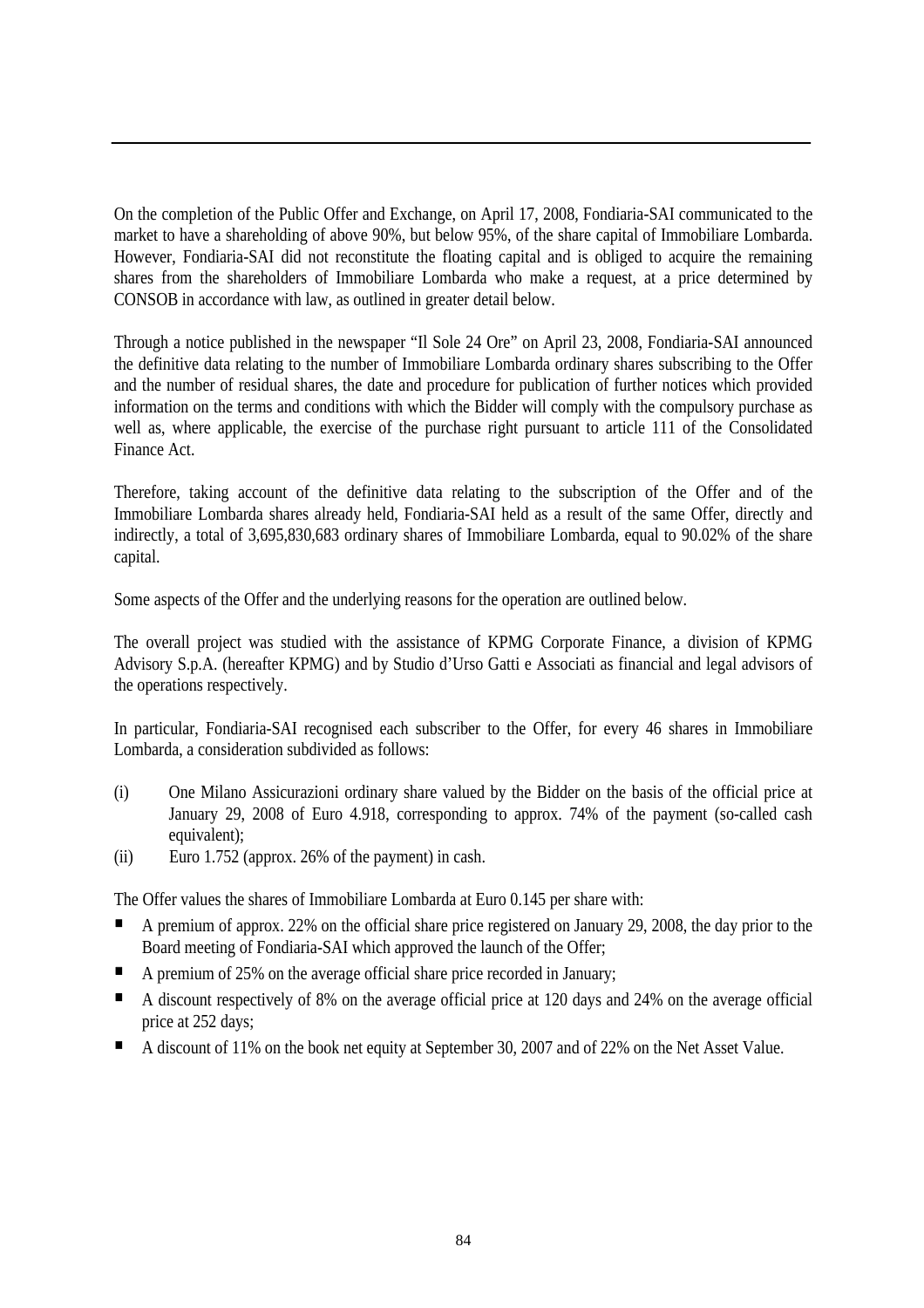Fondiaria-SAI recognised therefore, on the completion of the Offer by the holders of the shares within the terms outlined above, a payment as follows:

- (i) 25,665,598 Milano Assicurazioni ordinary shares equal to a share of 5.7% of the ordinary share capital
- (ii) Euro 44.9 million in cash.

The payment was determined by the Board of Directors of Fondiaria-SAI, also with the assistance of its financial advisor KPMG, on the basis of the performance of the share price of Immobiliare Lombarda (Stock Exchange Quotation Method) in the last six months, three months and one month prior to January 29 inclusive (last stock exchange day prior to the announcement of the launch of the Offer). In particular, the total payment was determined analysing the average stock exchange prices of the shares of Immobiliare Lombarda for each of the above-mentioned periods offering a premium on the official price of January 29, 2008 which the Board of Directors of Fondiaria-SAI considered fair, taking into consideration the reasons and the strategic importance of the operation for the Company, also in view of the analysis undertaken by the advisor KPMG with regard to comparable offers made in recent years.

The successful bid allowed Fondiaria-SAI to acquire the minority shareholdings in Immobiliare Lombarda at reasonable values (discount on net equity and on Net Asset Value), availing of an asymmetry of valuations on the prospects of activities of Immobiliare Lombarda expressed, on the one hand, by the share price - which in this historic phase significantly penalises the real estate sector - and on the other hand, from valuations made with reference to the prospective valuations of the assets and real estate development initiatives undertaken by Immobiliare Lombarda.

Moreover, the delisting of Immobiliare Lombarda will allow Fondiaria-SAI to obtain further advantages:

- Undertake replacement between listed shares in portfolio and the relative underlying assets, with a consequent reduction of the potential negative effect on the Fondiaria-SAI share price, due to the volatility of the listed share prices in the real estate sector compared to the market values of the underlying assets;
- Achieve greater efficiency compared to the current situation in the allocation of capital within the group, of the risks and returns of the three principal business areas which characterise the activities of Immobiliare Lombarda: facility management, property management and project development;
- Simplification of the operating management of the company, in terms of reduced compliance and typical charges of listed companies with cost savings.

In order to maintain in all phases of the operation the controlling interests of Fondiaria-SAI on Milano Assicurazioni, indispensable for retention of the requisites for the tax consolidation and the inter-company VAT settlement procedure, Fondiaria-SAI has acquired, through equity loan operations at market conditions authorised by Isvap, the temporary availability of Milano Assicurazioni shares held by the subsidiary Fondiaria Nederland BV and SAI Holding Italia S.p.A., for a total holding of 2.47% of the share capital.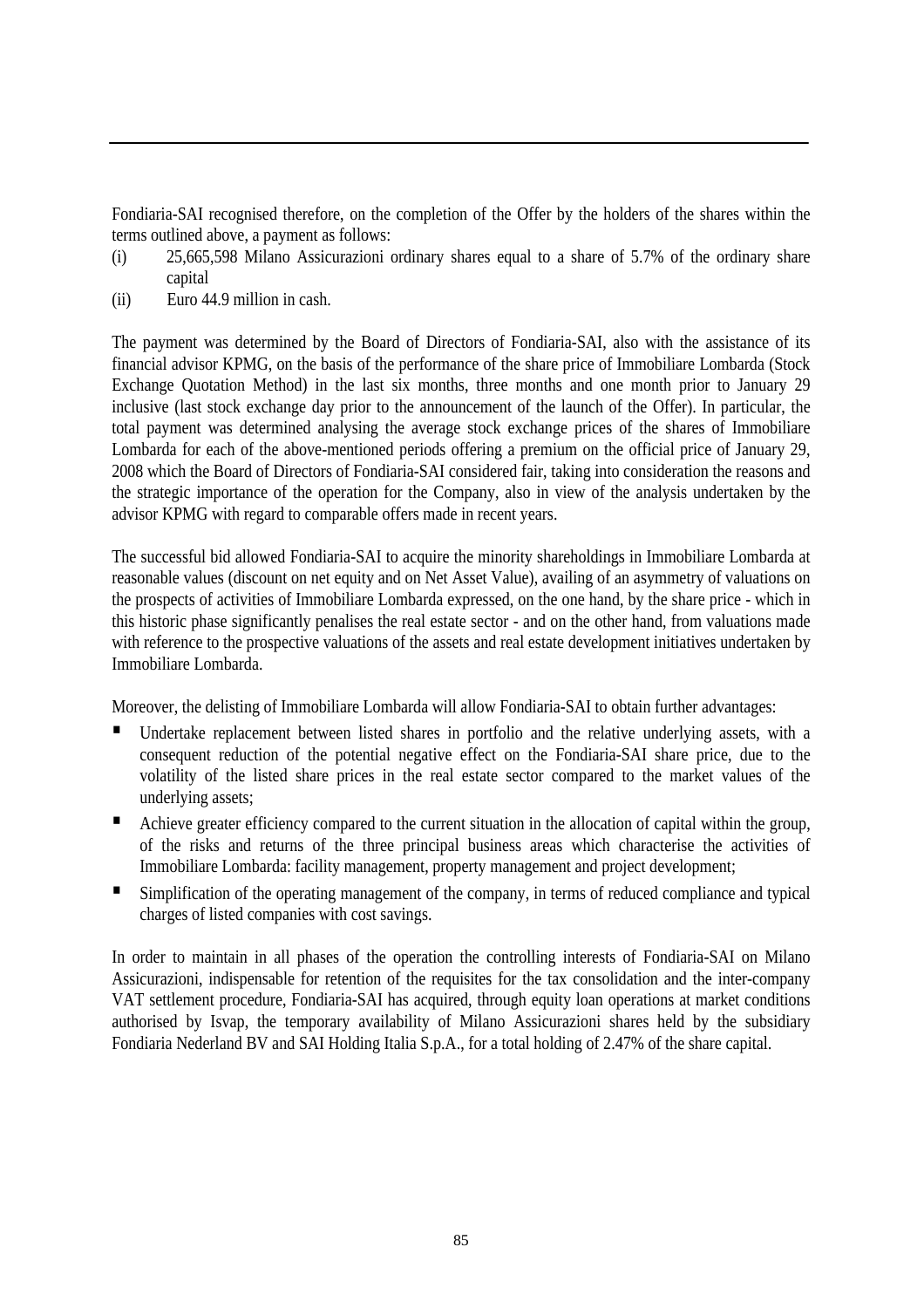We also report that the Board of Directors of Immobiliare Lombarda, in the meeting held on February 26, 2008, examined, among other matters:

- The Offer documents approved by the Board of Fondiaria-SAI on February 19, 2008 and transmitted them to Consob on the same date, as well as made them available to Immobiliare Lombarda;
- The fairness opinion given by the financial advisor Leonardo & Co. S.p.A. appointed by the Board of Directors of Immobiliare Lombarda.

On the completion of the examination of this documentation, the Board of Directors of Immobiliare Lombarda, in order to provide the shareholders of this latter and the market with all the necessary information to assess the Offer as well as its own valuation on the Offer, approved the communication pursuant to article 103, paragraph 3, of the Consolidated Finance Act and article 39 of the Issuers' Regulations. This communication, modified and integrated in accordance with the requests of Consob, was published as an attachment to the Offer document.

In particular, as announced to the market by Immobiliare Lombarda on February 26, 2008, the Board of Directors of Immobiliare Lombarda agreed with the following opinion of its financial advisor:

*"… Leonardo & Co. S.p.A. is of the opinion that at the present date, the Payment of the Offer in terms of offer price and share swap with the Milano Assicurazioni shares, is not fair for Immobiliare Lombarda from a financial viewpoint.* 

*However, for completeness of analysis, in order to provide the Board of Directors with all the necessary elements for a full appreciation of the financial conditions of the Offer, as well as the implicit share swap, the following matters should be taken into consideration:* 

- *Expected dividends: Against the Immobiliare Lombarda share price, whose profit estimates do not allow the forecast of the distribution of dividends in the short term period, also in consideration of the necessity of self financing by the Company of its development projects, the Milano Assicurazioni share price has a significant historical dividend yield, which has been in constant growth over the last 5 years and has good dividend prospects for the coming years. The share price also appears to be better value compared to shares of comparable companies; it in fact presents a price/earnings ratio of approx. 7.7, the lowest among listed Italian insurance companies.*
- *Immobiliare Lombarda share price: The prospects on the performance of the Immobiliare Lombarda share price are characterised by strong uncertainty related (i) to the general negative trend of real estate, and for which an expansive phase in the short/medium term period is not expected (ii) to the characteristics of the Immobiliare Lombarda real estate portfolio, with a strong project development component, which results in fluctuations of the share price more than proportional to the fluctuations in the real estate market (iii) to the fact that the current stock exchange performance incorporates the positive effects of the offer, rendering therefore uncertain the estimates of the performance of the share price at the end of the offer period;*
- *Liquidity of the Immobiliare Lombarda share price: Analysing volumes, quantities and prices over a 6 month period, the Immobiliare Lombarda share price has scarce "liquidity" (turnover ratio equal to 34.8%). The operation under examination would also result in a further contraction of the floating*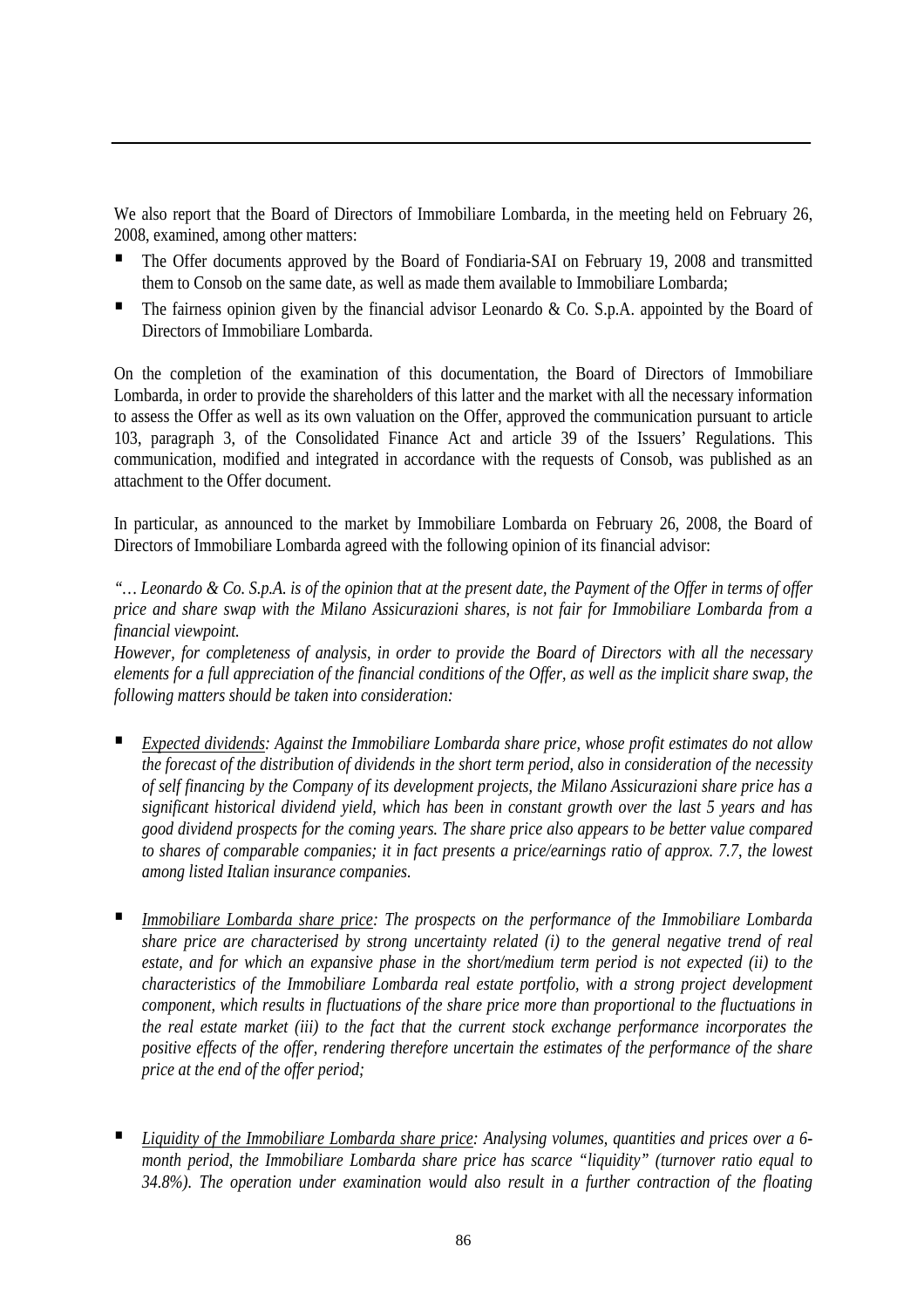*capital and therefore would render the sale of significant quantities on the market difficult without having a negative effect on the share price."* 

Following the reaching, on the completion of the bid, of the threshold of 90% of the share capital of Immobiliare Lombarda, on July 21, 2008, Consob issued the resolution concerning the determination of the consideration for compliance with the compulsory purchase on the ordinary shares of Immobiliare Lombarda, pursuant to article 108 of Legislative Decree No. 58/98.

The contents of the resolution were published to the market by Consob on July 21 and the Company issued a press release on July 22 before the opening of the markets.

In particular, Consob determined the following consideration: for every 28 Immobiliare Lombarda shares sold:

- 1 ordinary share of Milano Assicurazioni and
- Euro 1.3392 in cash: or rather, where the holder of the securities requires payment in cash in full:
- Euro  $0.1659$  in cash.

The price is substantially in line with the net equity per share of Immobiliare Lombarda at December 31, 2007, date of the last financial statements approved by the company.

In particular, Consob determined the price defining first the value, in monetary terms, of each Immobiliare Lombarda share as the weighted average of three parameters (offer price, adjusted net equity adjusted to current value, average price of the last half year) and converting, subsequently, this value into the same form of the consideration of the Offer (Milano shares and cash) on the basis of the average official price recorded of the Milano Assicurazioni shares in the month preceding the determination of the consideration for the compulsory purchase (Euro 3.3).

The maximum payment in the case of full subscription to the compulsory purchase in cash is approx. Euro 68 million.

In the case of full subscription in the same form of the consideration of the Offer (Milano shares and cash), the maximum number of shares for the compulsory purchase is 14,625,323 Milano Assicurazioni shares (3.23% of the share capital), with a maximum cash payment of approx. Euro 20 million.

Consob firstly considered application of article 50 (old) of the Issuers' Regulations in relation to "provisions to be implemented concerning the offer, which are not incompatible with article 108 of the CFA (as subsequently modified) also with reference to the parameters to be taken into account for the determination of the consideration".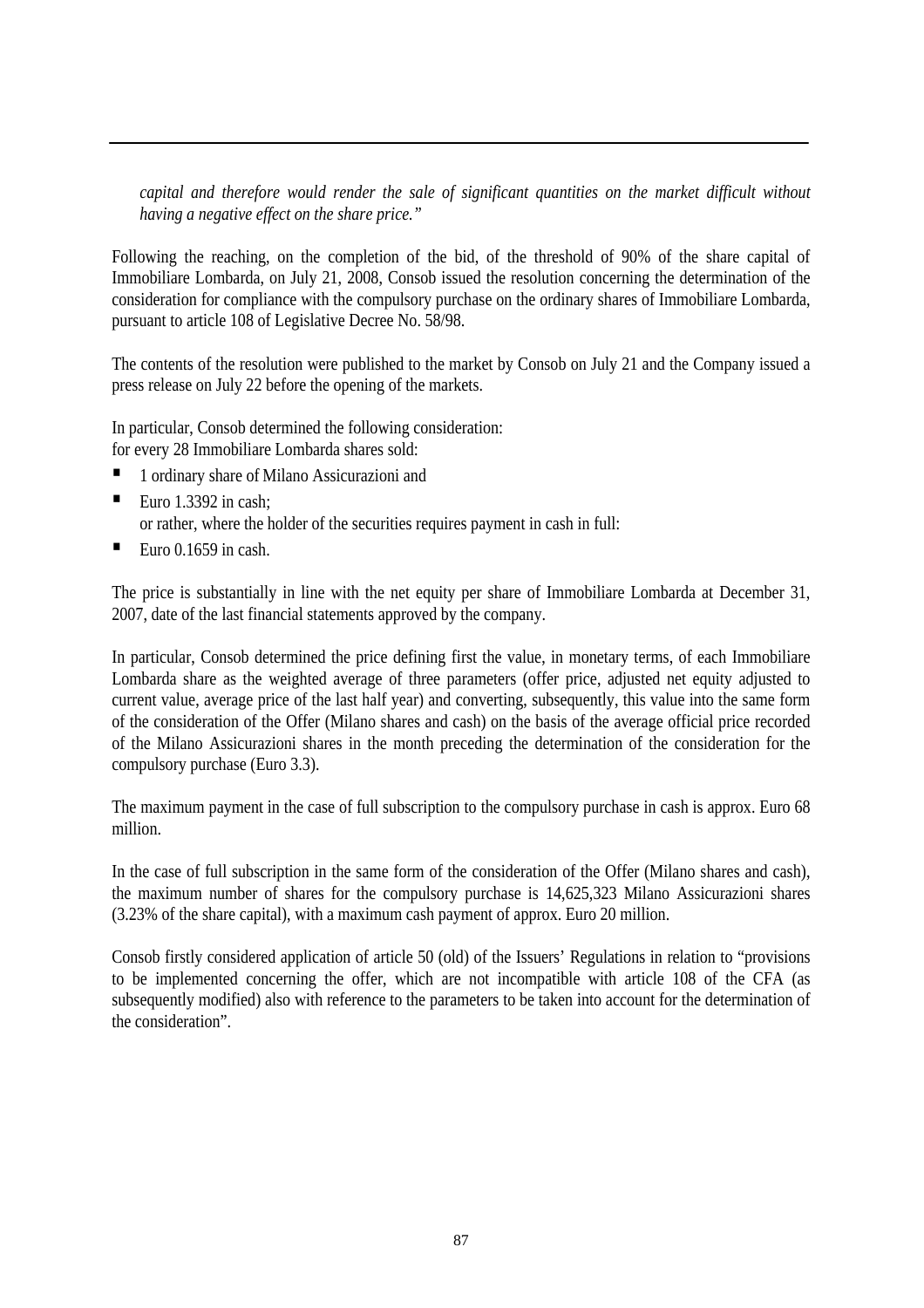Based on the literal meaning of article 108, paragraph 4 of the CFA, which provides that Consob in the determination of the consideration must take account "also of the market price of the last half year or of any consideration previously offered", the Commission identified "in addition to the two elements directly determined by law, other elements, such as those indicated in article 50 (old) of the Issuers' Regulations, and that the weight of these elements can be from time to time, determined in relation to the specifics of the situation to be valued".

After having ascertained that the subscriptions to the voluntary bid were above 70% of the shares subject to the offer, a threshold above which article 50, paragraph 5 (old) of the Issuers' Regulations provides that "CONSOB determines the price equal to the consideration of this offer, except where justified reasons render necessary recourse to the further elements indicated in paragraph 3", the Commission considered the existence of the "justified reasons" as the following elements:

- 1) opinion of non appropriateness of the consideration offered, made by Banca Leonardo, on behalf of Immobiliare Lombarda;
- 2) the fact that the above-mentioned threshold of 70% was exceeded also due to the subscription to the Bid by Premafin, Raggruppamento Finanziario and IM.CO., which contributed 5.09% of the share capital of Immobiliare Lombarda.

The verification of the "justified reasons" therefore permitted Consob not to apply the principal determination criteria of the indicated price in the (old) Issuers' Regulations, comprising the consideration of the voluntary offer and to make recourse to "further elements", with the weighting, for the determination of the consideration of the residual offer of the elements as follows:

- 50% to the monetary value of the consideration proposed in the Bid (Euro 0.1357) "based on the level and quality of the subscriptions";
- 45% to net equity adjusted to current value of Immobiliare Lombarda (Euro 2.027) "based on the quality of the valuation elements provided";
- 5% to the parameter comprising the weighted average market price of the Immobiliare Lombarda shares in the last six months (Euro 0.1362), "in consideration of the reduced trading on the residual share float";
- <sup>0</sup> 0% to the parameter comprising the performance and earnings prospects of Immobiliare Lombarda in that "the strategic plans of Immobiliare Lombarda are not representative of the future developments of the activities of the company, in view of the delisting of the company and of the programmes contained within the reorganisation plan of the Fondiaria-SAI Group".

For comparative purposes, CONSOB also utilised the most recent valuations of the Immobiliare Lombarda share price.

The presentation period of the requests began on July 28, 2008 and will terminate on September 15, 2008, due to an extension to the original expiry date of September 1, authorised by Consob in accordance with current regulations on justified requests by the company.

On July 24, 2008, the relevant Supplementary Document to the Offer Document was filed at Consob, containing the procedures for compliance, by the Company, of the compulsory purchase of the remaining shares of Immobiliare Lombarda and for the exercise of any successive purchase right ("squeeze-out"), where necessary.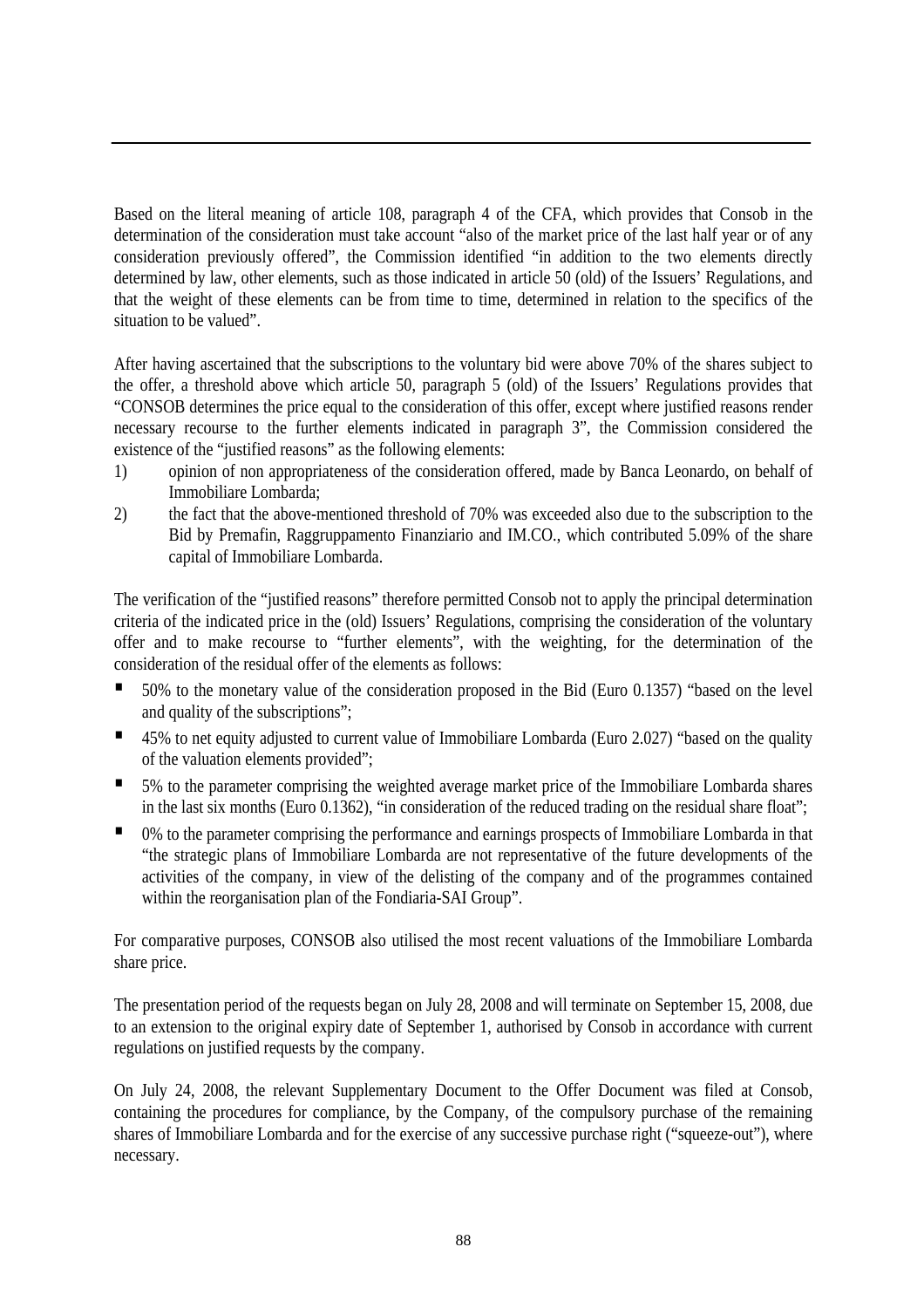Borsa Italiana S.p.A. will delist the shares from the Stock Market on the conclusion of the procedure to comply with the compulsory purchase by Fondiaria-SAI and any subsequent squeeze-out.

In August, the Committee for the Protection of Minority Shareholders of Immobiliare Lombarda ("Codamil") petitioned the Regional Administration Court of Lazio to cancel, with prior suspension of the effectiveness, the above-mentioned Consob resolution fixing the price for the compulsory purchase of Immobiliare Lombarda shares by Fondiaria-SAI. The hearing for the suspension of the effectiveness of the Consob resolution will be held at the Regional Administration Court of Lazio on August 28, 2008.

On the examination of the second phase of the project, as previously described, in the Board meeting of January 30, 2008 approving the Bid, the Board of Directors of Fondiaria-SAI examined and approved the guidelines of the corporate/industrial reorganisation of the Fondiaria-SAI Group, which concerns the activities of some insurance companies belonging to the Group and the real estate activities managed by Immobiliare Lombarda.

The possibility was examined to undertake a restructuring of the non-listed companies of the Fondiaria-SAI Group with a direct commercial presence on the market concentrating the activities undertaken by SASA, SASA VITA and LIGURIA into Milano Assicurazioni through conferment/merger of these companies.

Specifically, the project provides:

- 1. The merger by incorporation into Milano Assicurazioni of SASA, held 99.9% by Fondiaria-SAI, and of SASA VITA, held 50% by SASA and the residual 50% by Fondiaria-SAI;
- 2. A share capital increase of Milano Assicurazioni with exclusion of the pre-emptive right, in accordance with article 2441 of the civil code, fourth paragraph, reserved to the parent company Fondiaria-SAI, to be paid through conferment in kind of the entire holding held by this latter in LIGURIA;
- 3. A share capital increase of Milano Assicurazioni with exclusion of the pre-emptive right, in accordance with article 2441 of the civil code, fourth paragraph, reserved to the parent company Fondiaria-SAI, to be paid through conferment in kind of the holding held by Fondiaria-SAI in Immobiliare Lombarda, from the Bid equal to 27.88%.

The above operations were approved by the Board of Directors of the companies concerned, on April 23, on the basis of the financial statements as at December 31, 2007 and then presented for approval by the relative extraordinary shareholders' meetings, which deliberate also on the evaluations made by the experts as required by current regulations.

The industrial advantages which these operations will create are as follows:

 Rationalise the commercial presence of the entire Group in the market, in view of the numerous acquisitions made in recent years and the increased level of competition in the marketplace, also due to regulatory amendments introduced, with the final objective to more efficiently achieve the strategy of creation of value which will permit growth in the coming years;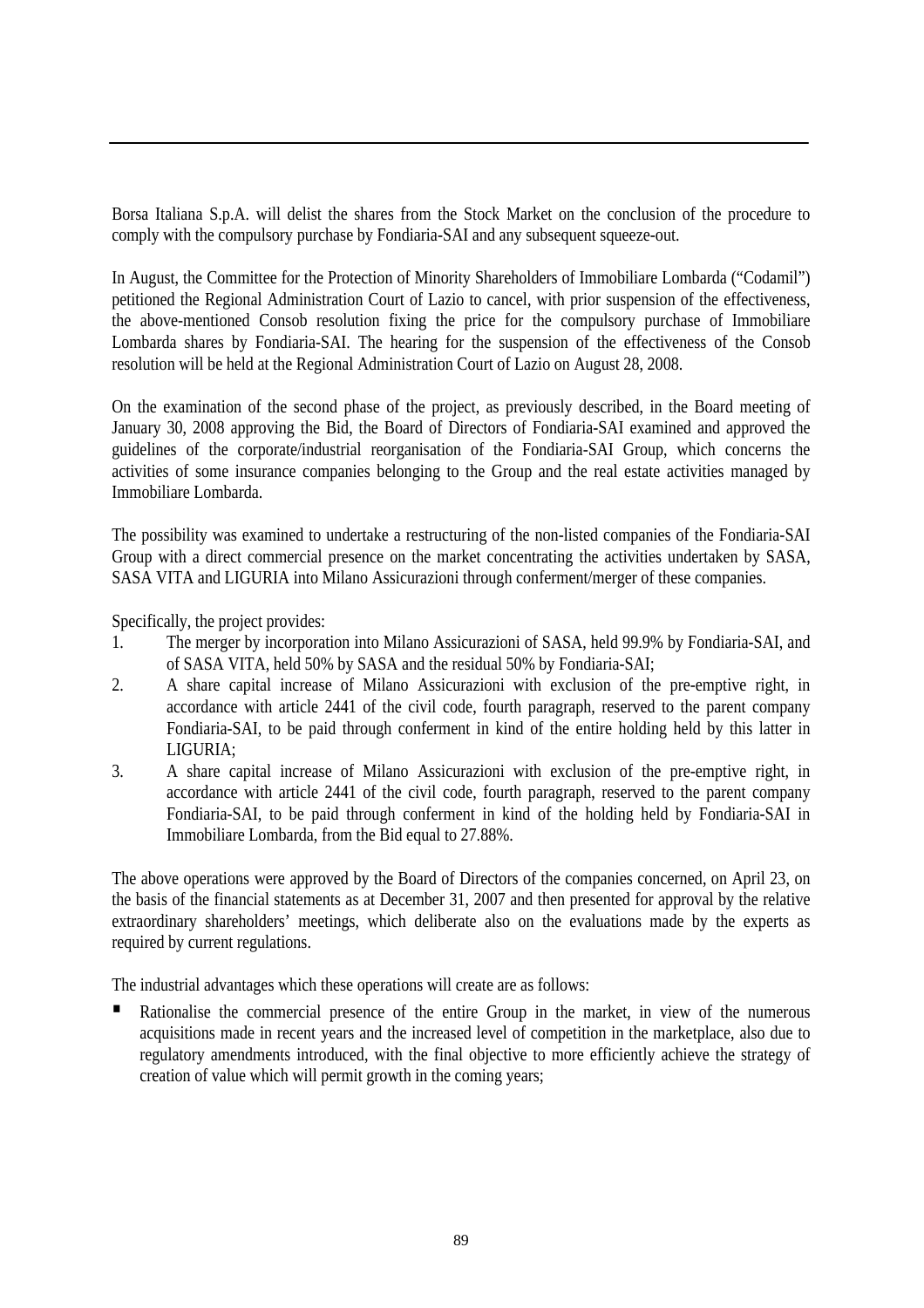- identify a specific mission for the two listed companies:
	- o Fondiaria-SAI, as insurance parent company, with strategic and operational functions of the networks which belong to the two historic brands FONDIARIA and SAI;
	- o Milano Assicurazioni, as holding of the assets from the strong expansion by external lines realised by the Group in recent years.

Within Milano Assicurazioni, there will be an even greater concentration of the coordination of the brands of the distribution networks of non-listed companies, with a direct commercial presence on the market in order to combine:

- The benefits deriving from the synergies/optimisation of the costs expected from the merger of SASA and SASA VITA and from the conferment of LIGURIA. With regard to LIGURIA, a conferment is preferable to a merger also due to the conditions contained in the purchase contract of this latter, agreed around two years ago;
- **The competitive/organisational benefits from the application of SASA and LIGURIA of the know-how** within Milano Assicurazioni in valuing the agency networks of the Group connected to matters in terms of brand and/or agency mandate and/or territorial presence;
- The maintaining of the commercial identity and of the appropriate autonomous operations in order to preserve the typical flexible approaches to the markets which characterises these companies and which has permitted a loyal agency network and achievement of excellent results in terms of premium growth.

The operations relating to SASA, SASA VITA and LIGURIA will therefore take place with the integration of the further conferment into Milano Assicurazioni of the direct investments held by Fondiaria-SAI in Immobiliare Lombarda from the Bid. The realisation of this operation, as well as the delisting of Immobiliare Lombarda following the successful takeover Bid launched, will permit the Fondiaria-SAI Group to achieve greater efficiency compared to the current situation in the internal allocation of capital and of the risks and returns of the three principal business areas of Immobiliare Lombarda: facility management, property management and project development.

We recall that, on the completion of the Bid, concluded on April 17, 2008, the holding in Immobiliare Lombarda subject to conferment amounted to 27.88%.

The Board of Directors of Milano Assicurazioni, in the meeting of January 30, 2008, also examined the industrial/corporate restructuring project mentioned above and approved the guidelines, emphasising also the strategic importance for Milano Assicurazioni and taking into account, in particular, that the operation would also permit Milano Assicurazioni to obtain the following additional benefits:

- Significant increase in the capitalisation of Milano Assicurazioni following the merger/conferment, with consequent improvement in the liquidity of the share and the re-rating of the share within the Midex;
- Increase of the consolidated premiums written by Milano Assicurazioni of approx. Euro 700 million without any financial investment by the Company and shareholders.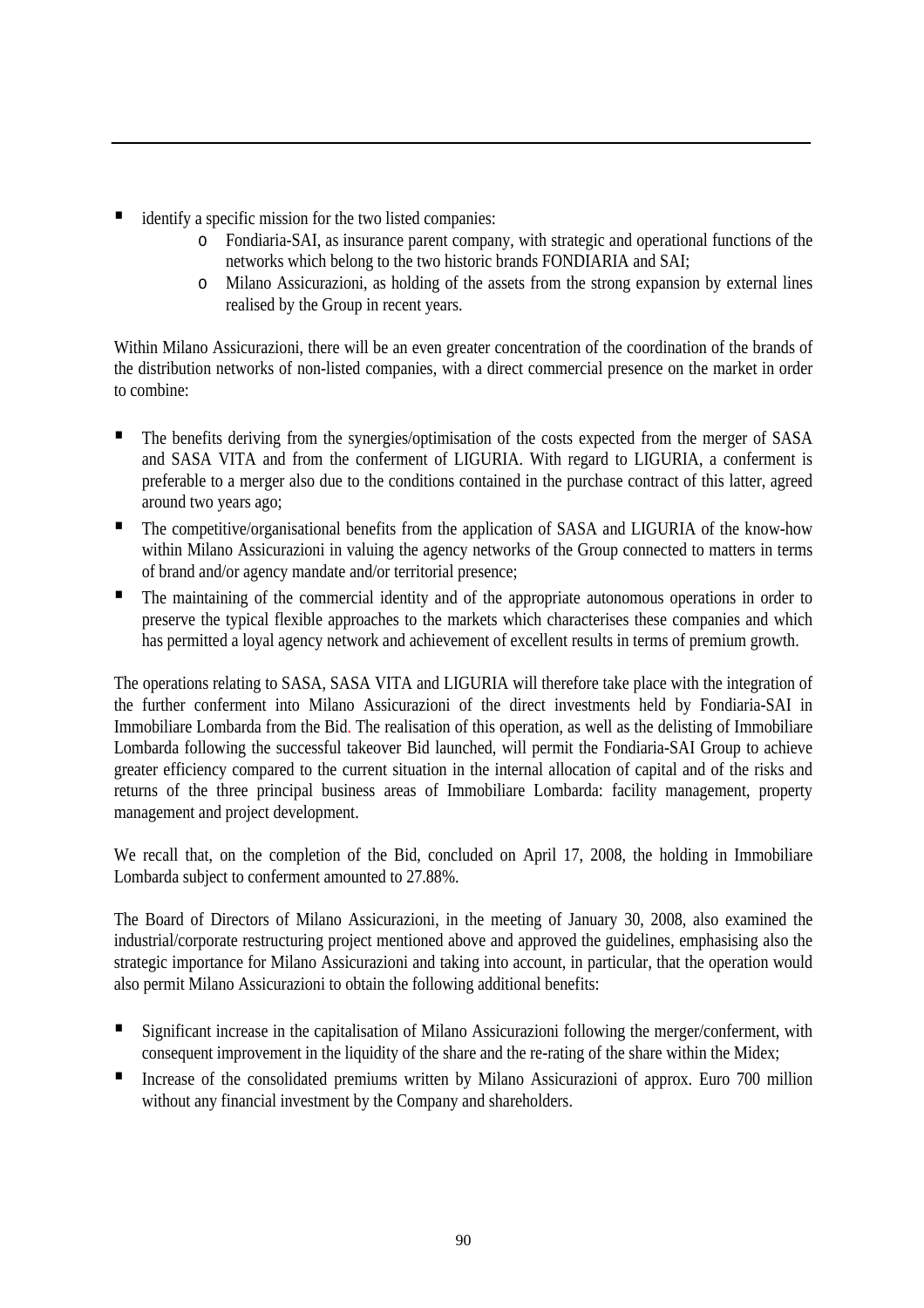The Fondiaria-SAI Board of Directors' meeting of February 27, 2008 appointed KPMG Advisory S.p.A. and Mediobanca S.p.A as advisors to the Company in the operation, in order to undertake an evaluation of the share swap ratio of the merger by incorporation of SASA and SASA VITA into Milano Assicurazioni and the value of LIGURIA and, where applicable, of Immobiliare Lombarda for the conferment to Milano Assicurazioni, by Fondiaria-SAI, of investments in LIGURIA and Immobiliare Lombarda, in accordance with the project described previously.

The Milano Assicurazioni Board of Directors' meeting of February 26, 2008 appointed Morgan Stanley and Credit Suisse as advisors, in order to undertake the above-mentioned valuation activities. In particular, the company Morgan Stanley was appointed on the proposal of the independent directors and during the assignment the advisor chosen by them met with the management and the advisor, and discussed in detail the activities undertaken. This activity was undertaken in order to guarantee not only adequate and complete information, which could have been undertaken by only one advisor, but in particular so that the independent directors may, where considered appropriate, in the interests of the Company and in accordance with best market practices, have a detailed exchange of opinion with their chosen advisor, including during the preparation of the opinion.

The Board of Directors of Fondiaria-SAI, SASA, and SASA VITA, on April 23, 2008, decided to share the results of the advisors KPMG Advisory S.p.A. and Mediobanca and, in particular, the conclusions made by these in relation to the estimate of the share swap ratios between the shares of Milano Assicurazioni and SASA and SASA VITA, expressing a favourable opinion of the following share swap ratios:

- 0.82 ordinary shares of Milano Assicurazioni for every SASA share;
- 0.42 ordinary shares of Milano Assicurazioni for every SASA VITA share,

which are within the ranges presented by the advisors from the application of the principal methods as set out by KPMG Advisory S.p.A.

The Board of Fondiaria-SAI also deliberated to share the results of the advisors KPMG and Mediobanca and, in particular, the conclusions made by these latter in relation to the estimate of the number of newly issued ordinary shares of Milano Assicurazioni for the conferment operations of the investments in LIGURIA and Immobiliare Lombarda:

- 1.10 ordinary shares of Milano Assicurazioni for every LIGURIA share, corresponding to 11 Milano Assicurazioni ordinary shares for every 10 LIGURIA shares;
- 34 Immobiliare Lombarda shares for every Milano Assicurazioni share,

which are within the ranges presented by the Advisors and corresponding to the central values from the application of the principal methods as set out by KPMG.

The Milano Assicurazioni Board of Directors' meeting of April 23, 2008 decided to share the results of the advisors Morgan Stanley and Credit Suisse and in particular the conclusions in relation to: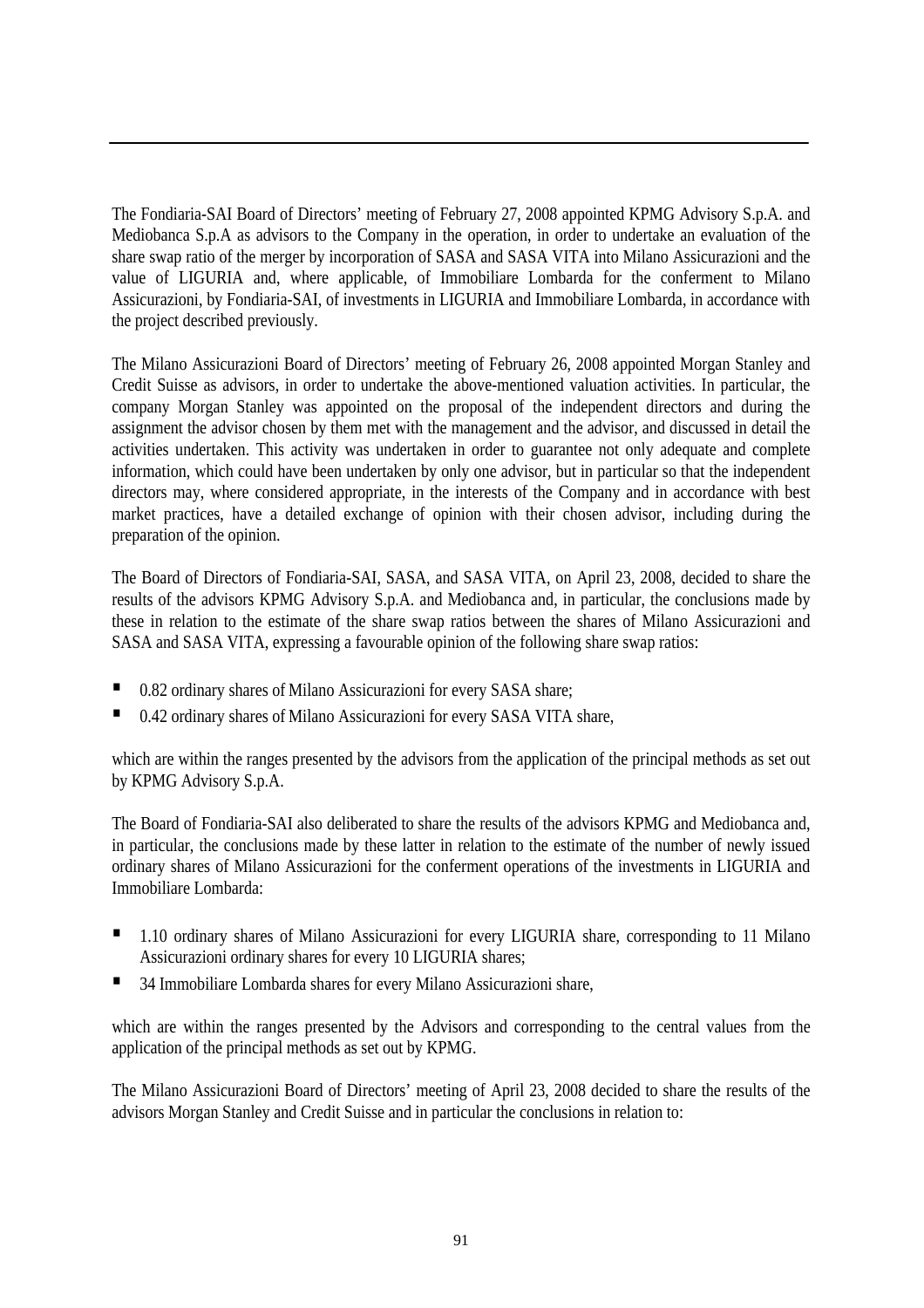- (i) the range of the share swap ratios between the shares of Milano Assicurazioni and SASA and SASA VITA shares, expressing therefore a favourable opinion on the following share swap ratio:
	- 0.82 ordinary shares of Milano Assicurazioni for every SASA share;
	- 0.42 ordinary shares of Milano Assicurazioni for every SASA VITA share,

which are within the ranges presented by the advisors;

- (ii) the identification of the number of newly issued ordinary shares of Milano Assicurazioni for the conferment operation, in particular:
	- <sup>25,291,333</sup> Milano Assicurazioni ordinary shares for the conferment in kind of 22,992,121 LIGURIA shares (corresponding to 99.97% of the share capital);
	- 33,660,132 Milano Assicurazioni ordinary shares for the conferment in kind of 1,444,444,487 Immobiliare Lombarda shares (corresponding to 27.88% of the share capital), which are within the ranges presented by the advisors.

The share swap relating to the merger results in a share capital increase of Milano Assicurazioni in relation to the merger of Euro 23,979,115.68.

The number, as reported above, of newly issued ordinary shares of Milano Assicurazioni for the conferment operation results in:

- A share capital increase of Milano Assicurazioni, without the rights option, to be paid through the conferment by Fondiaria-SAI of the above-mentioned holding in LIGURIA, for a nominal amount of Euro 13,151,493.16, in addition to a total share premium of Euro 137,901,231.84, and thus for a total amount of Euro 151,052,725;
- A share capital increase of Milano Assicurazioni, without the rights option, to be paid through the conferment by Fondiaria-SAI of the above-mentioned holding in Immobiliare Lombarda, for a nominal amount of Euro 17,503,268.64, in addition to a total share premium of Euro 154,872,652.36, and thus for a total amount of Euro 172,375,921.

All the valuations were communicated to the market on April 23, 2008.

The Milan Court appointed Reconta Ernst & Young as the common expert pursuant to article 2501 of the civil code for the preparation of the fairness report of the share swap as well as, where necessary, the appointment of an expert for the preparation of the estimate of the assets of the company incorporated as per article 2343 of the civil code in relation to the share capital increase for the share swap.

The Milan Court also appointed Reconta Ernst & Young as expert to prepare the sworn estimate of the investments conferred pursuant to articles 2440 and 2343 of the civil code.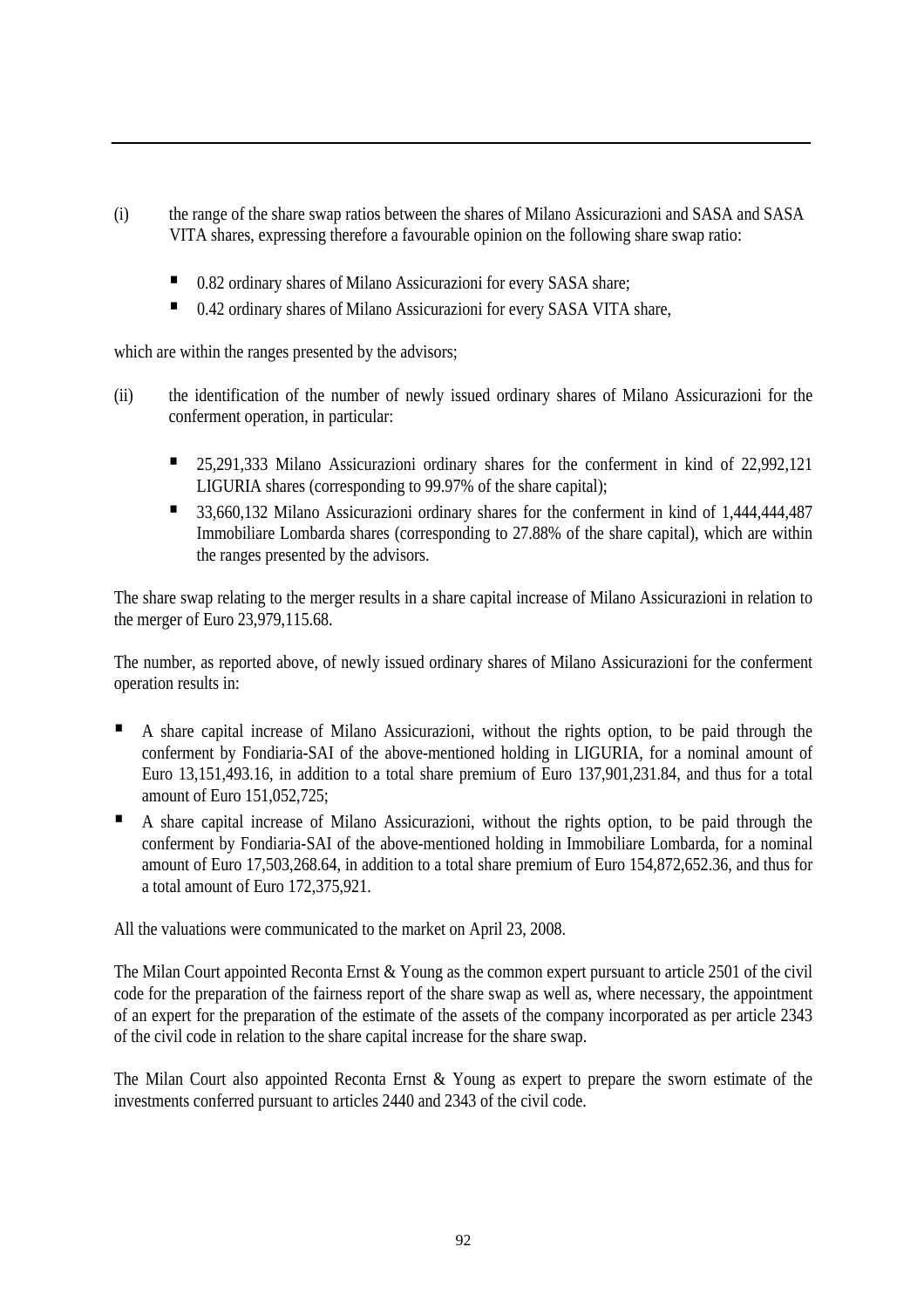Finally, in accordance with the combined provisions of article 2441, paragraph 6, of the civil code and article 158, paragraph 1, of Legislative Decree No. 58/98, the audit company Deloitte & Touche S.p.A. was requested to provide an opinion on the appropriateness of the issue price of the new shares of Milano Assicurazioni for the above-mentioned conferment.

All the above-mentioned reports of Reconta Ernst & Young and Deloitte & Touche will be published within the period required by law before the extraordinary shareholders' meeting of Milano Assicurazioni called to approve the two operations, which is expected to take place, once the authorisation process has been completed by Isvap, in the first half of October.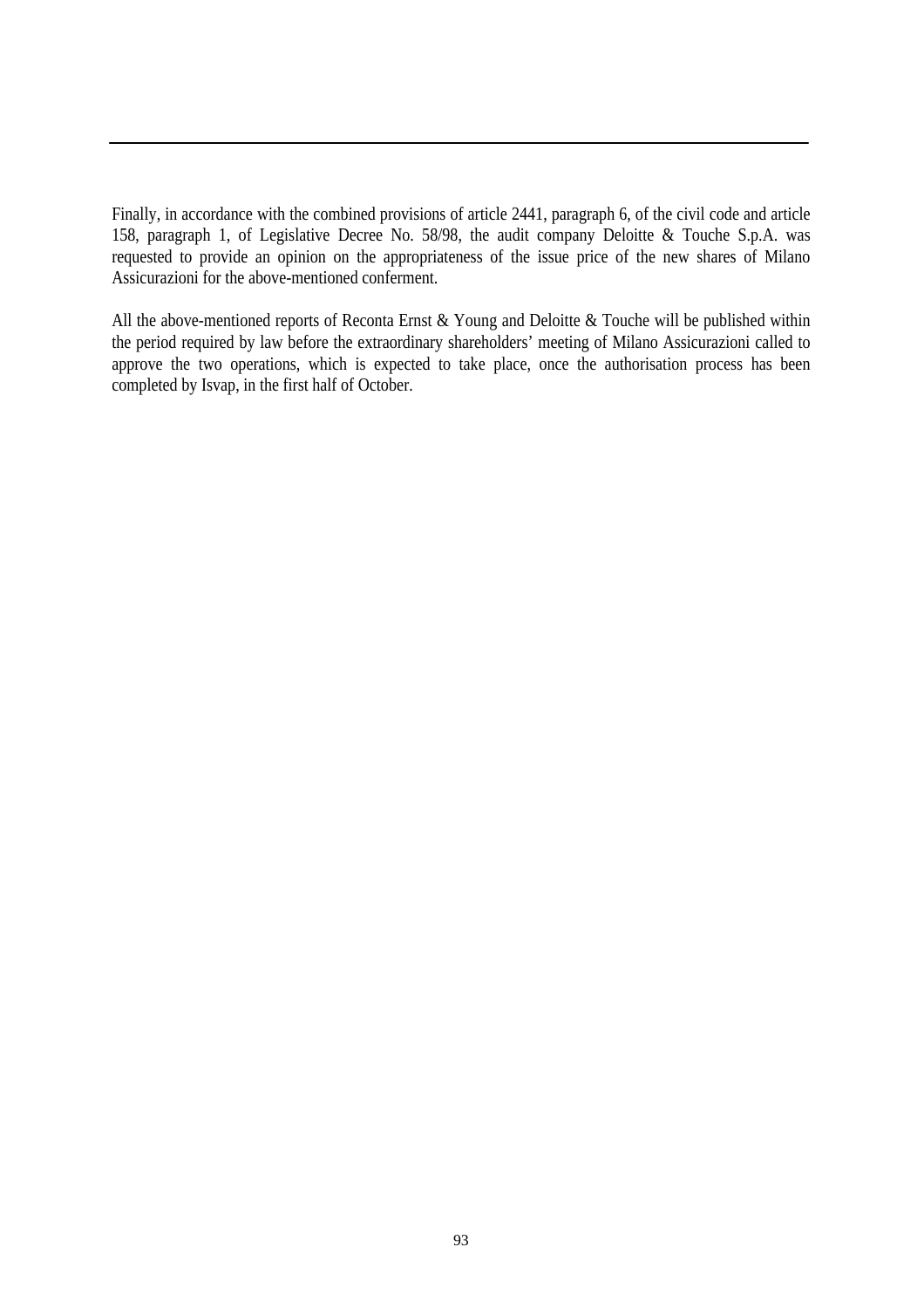**Other information**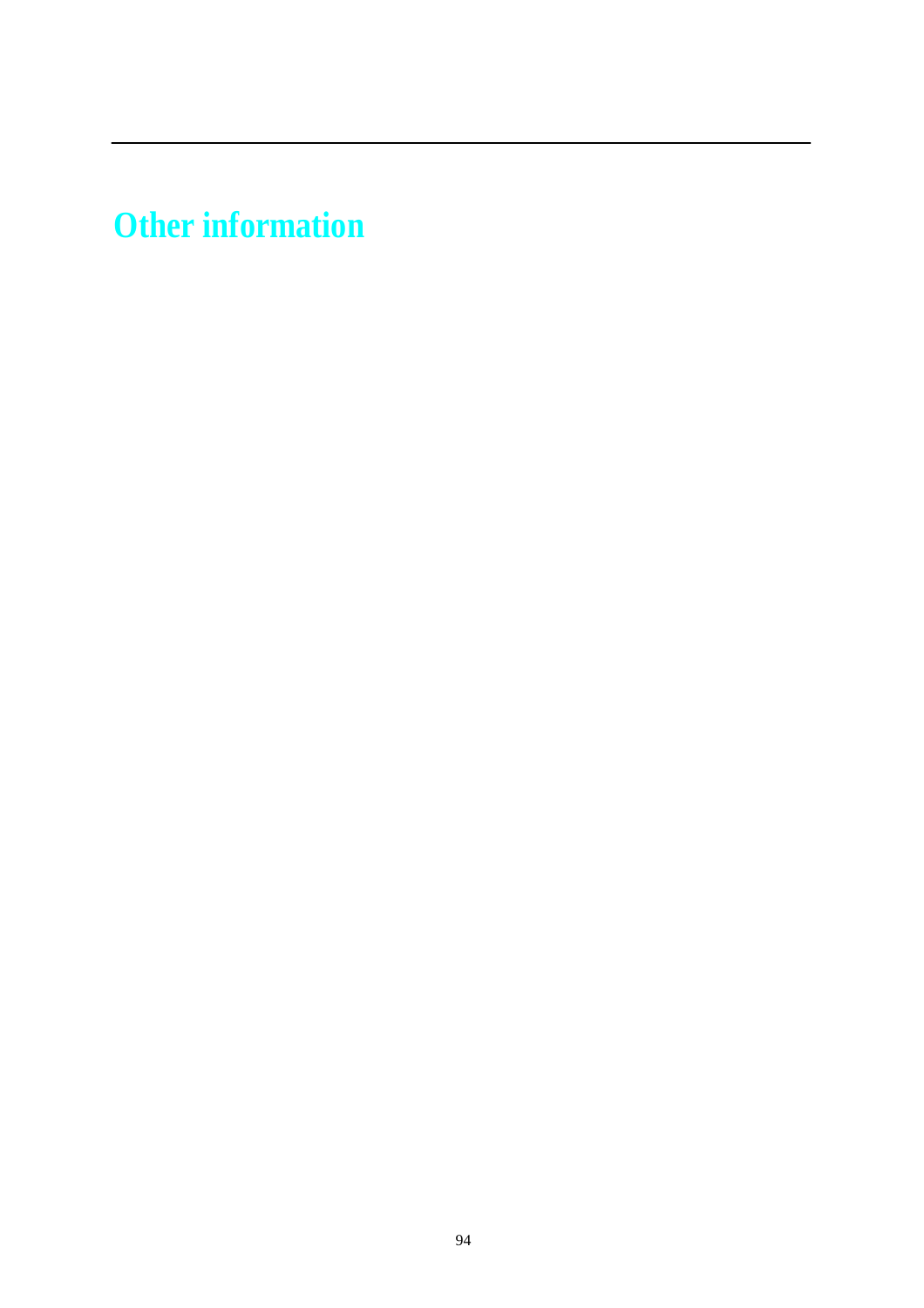## **GROUP EMPLOYEES**

At June 30, 2008, the number of employees of the Group was 7,943 (6,191 at December 31, 2007), broken down as follows:

| Number                     | 30/06/2008 | 31/12/2007 | Changes |
|----------------------------|------------|------------|---------|
| Italian companies          | 5,691      | 6.101      | (410)   |
| Foreign companies          | 2,252      | 90         | 2,162   |
| Fondiaria-SAI S.p.A. Group | 7,943      | 6.191      | 1,752   |

The number of employees at the Italian companies decreased in the first half-year following the loss of control of the Scai Group. The significant increase in the number of employees in the first half of 2008 in the foreign companies is due to the acquisition of DDOR Novi Sad on January 31, 2008. In addition, the employees of the foreign companies include 552 brokers.

Total Group personnel costs amounted to Euro 208 million (Euro 232 million in the first half of 2007).

## **HUMAN RESOURCES**

In the first half of 2008, the Industrial Relations were carried according to the consolidated principles of information, dialogue and discussion on matters under contractual negotiation.

 In the period, trade union negotiations were centred on the contractual harmonisation of working hours for both full-time and part-time employees, within a rationalisation programme of the main Group head offices. The negotiation with the Trade Union Organisations, undertaken in various phases, was concluded with the signing of an Agreement on July 1, 2008, which set out a single governance of the working hours for the Companies of the Group working from the head offices of Turin, Milan and Florence.

 Another significant issue addressed in the first half of the year was the management of trade union procedures, in accordance with the provisions of law and the national work contract for the insurance sector, which commenced with reference to the sale of the business unit relating to the settlement of the health claims of the Fondiaria-SAI Group, concluded with the signing of an Agreement on June 16, 2008. These activities were transferred from Sistemi Sanitari S.p.A., a subsidiary of EDS Italia S.p.A. to the new company Servizi Salute e Malattia S.c.r.l. incorporated by the Fondiaria-SAI Group, which from July 1, 2008 changed its name to Sistemi Sanitari S.c.r.l.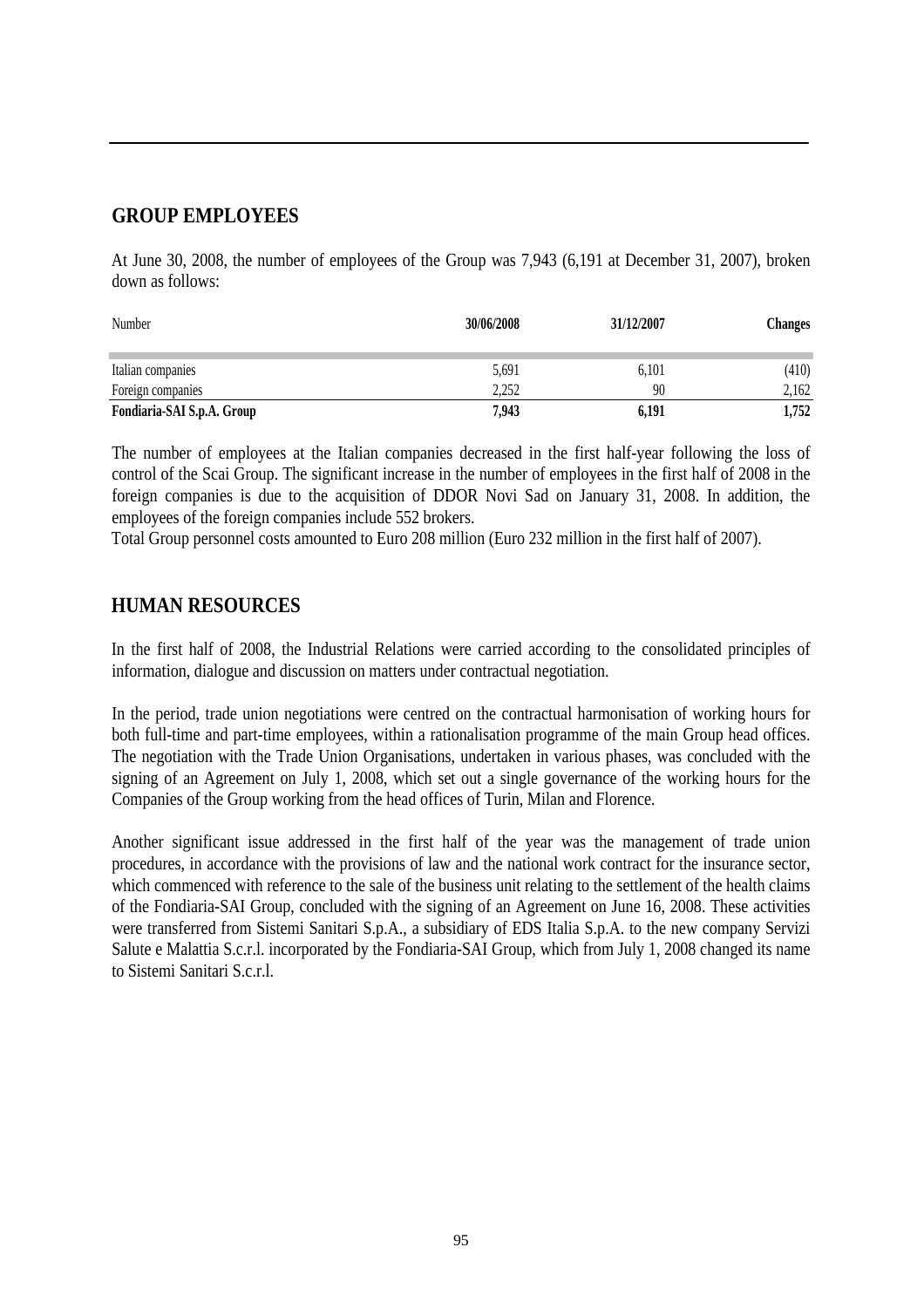An agreement was also signed on January 18, 2008 with the trade unions for the renewal of the integrated conditions for employees of BancaSAI S.p.A., as well as the agreement signed on April 2, 2008 of the first integrated contract of the subsidiary BPM Vita S.p.A., which were defined in accordance with the principles on which the collective negotiations are based within the Fondiaria-SAI Group.

 Considering also the commitment undertaken by the Company in relation to social responsibility as a strategic value shared by all the Group, in the first half of the year the social initiatives were confirmed involving employees and their families, such as contributions for summer vacations for children.

 Employee disputes before the courts were maintained in line with those of previous years, thus remaining limited. At June 30, 2008, there were 36 cases pending for Fondiaria-SAI S.p.A. and 17 for Milano Assicurazioni S.p.A.

 In relation to the most significant events after the end of the first half of 2008, we report the commencement, at the beginning of July, of the trade union discussions, in accordance with the provisions of law and the national insurance contract, relating to the merger by incorporation of the companies SASA Ass.ni S.p.A. and SASA Vita S.p.A. into Milano Assicurazioni S.p.A., with legal effect expected from December 31, 2008.

# **TRAINING AT FONDIARIA-SAI IN THE FIRST HALF YEAR 2008**

In relation to training, in the first half of 2008, the initiatives undertaken in recent years continued and were developed in order to support management growth and cultural integration between the different companies of the Group.

The most important Managerial Training activities were:

- training for a period of 3 days which involved (in two stages) all managers of the Group, based on the themes of scenarios, strategy, strategic planning and control;
- the continuation of growth paths for Managers, such as the Valuation Model, Development of Expertise, Leadership, Planning and Coordination, Delegation and Growth awareness;
- **the Industry of the Professional Resources, such as Valuation and Development models and the Orientation** to Change;
- the new initiatives on Work for Projects, reserved for managers and professionals which must manage teams or collaborate on company projects of any kind.

Technical, insurance and professional training has also been undertaken in accordance with the New Catalogue of internal Courses distributed at the beginning of the year. In addition to the initiatives already consolidated in the previous year, some new courses commenced in the first half of the year, for example those for the advanced training of specialists (among which those regarding Law) and blended type initiatives (i.e. mixed training method between traditional and distance learning).

#### **Presence and training days**

The typical indices to measure training performance are represented by the concepts of presence and training days.

We recall that presence refers to the number of participants for each individual initiative, while the training day refers to the presence for the duration of the initiative.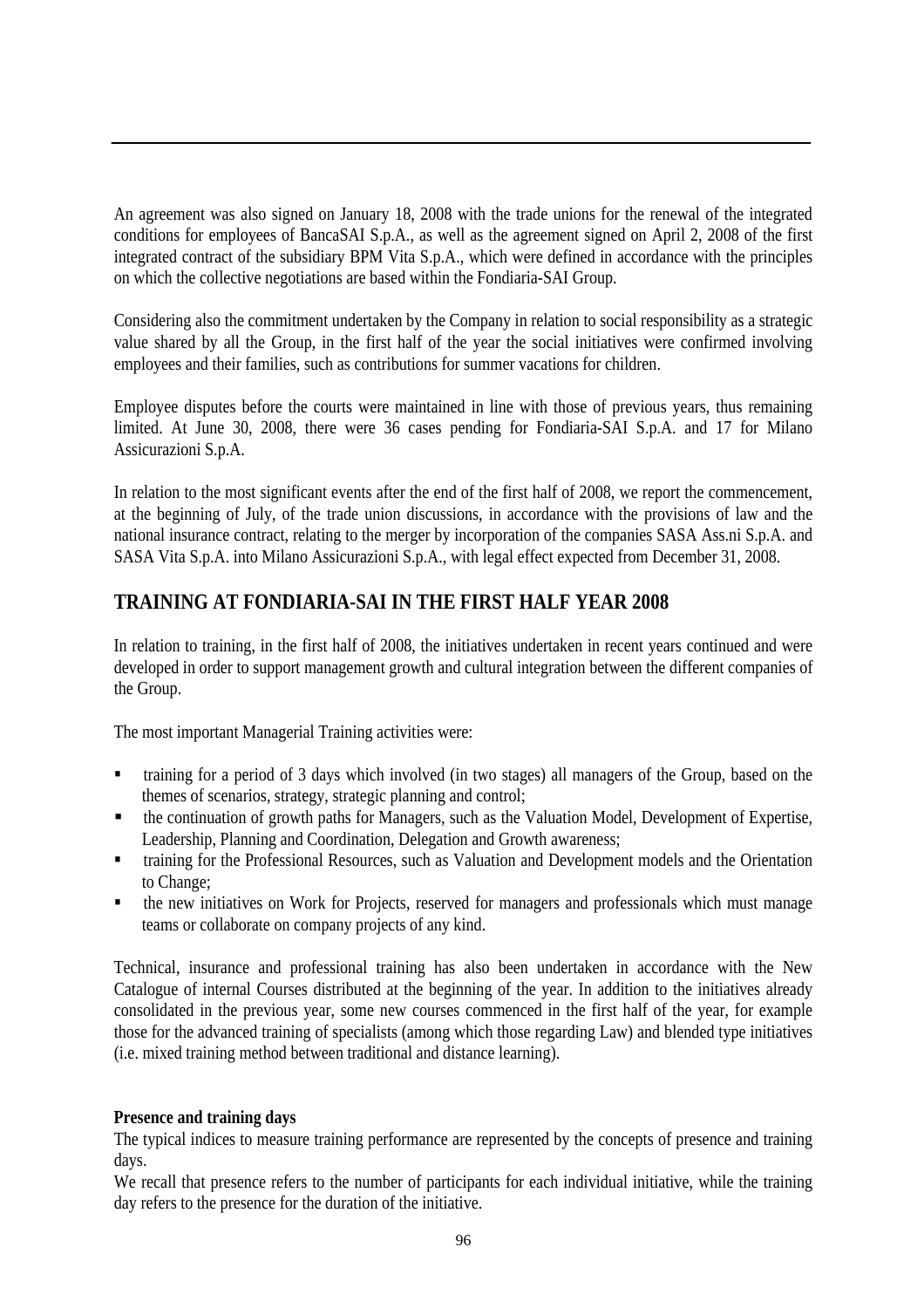In relation to the first half of the year, the presence and training days respectively amounted to 1,700 and 2,400.

## **CULTURAL AND SOCIAL INITIATIVES**

## **External Communications**

The first half of 2008 was dedicated in particular to a revision of the formal means of communication with clients, which must take account of the increasing need for clarity and transparency and of the solicitation of a market in which convenience is of increasing importance.

The programme relates to both the commercial communication instruments and to the contractual and legislative communication, with emphasis on the language (verbal and visual) and, more profoundly, on the brand image. The new regulations will be applied on the new products which Fondiaria-SAI commenced within the new line Retail Più.

The competitive positioning was also outlined of the new Auto Presto & Bene service and the relative communication strategy for the agencies and for the car repair workshops of the Network which will be activated from September.

Management's commitment to promote a greater culture of communication within the Group continued with the publication of the third issue of Vision, distributed to all employees and Agencies of the Group, together with the second volume of Dire Fare Comunicare, a series of training manuals focussing on communication.

Adequate support and the necessary visibility to the initiatives developed by the corporate business centres and the Companies belonging to the Group has also been guaranteed, including:

- **Example 1** support to the Motor Department in the realisation of new direct marketing programmes;
- the start-up of communication projects for the new company Sistemi Sanitari;
- the realisation of communication projects for the Foundation Fondiaria-SAI.

Moreover, the agencies have been guaranteed the necessary assistance for the realisation of local communications tools, according to specific territorial marketing requirements.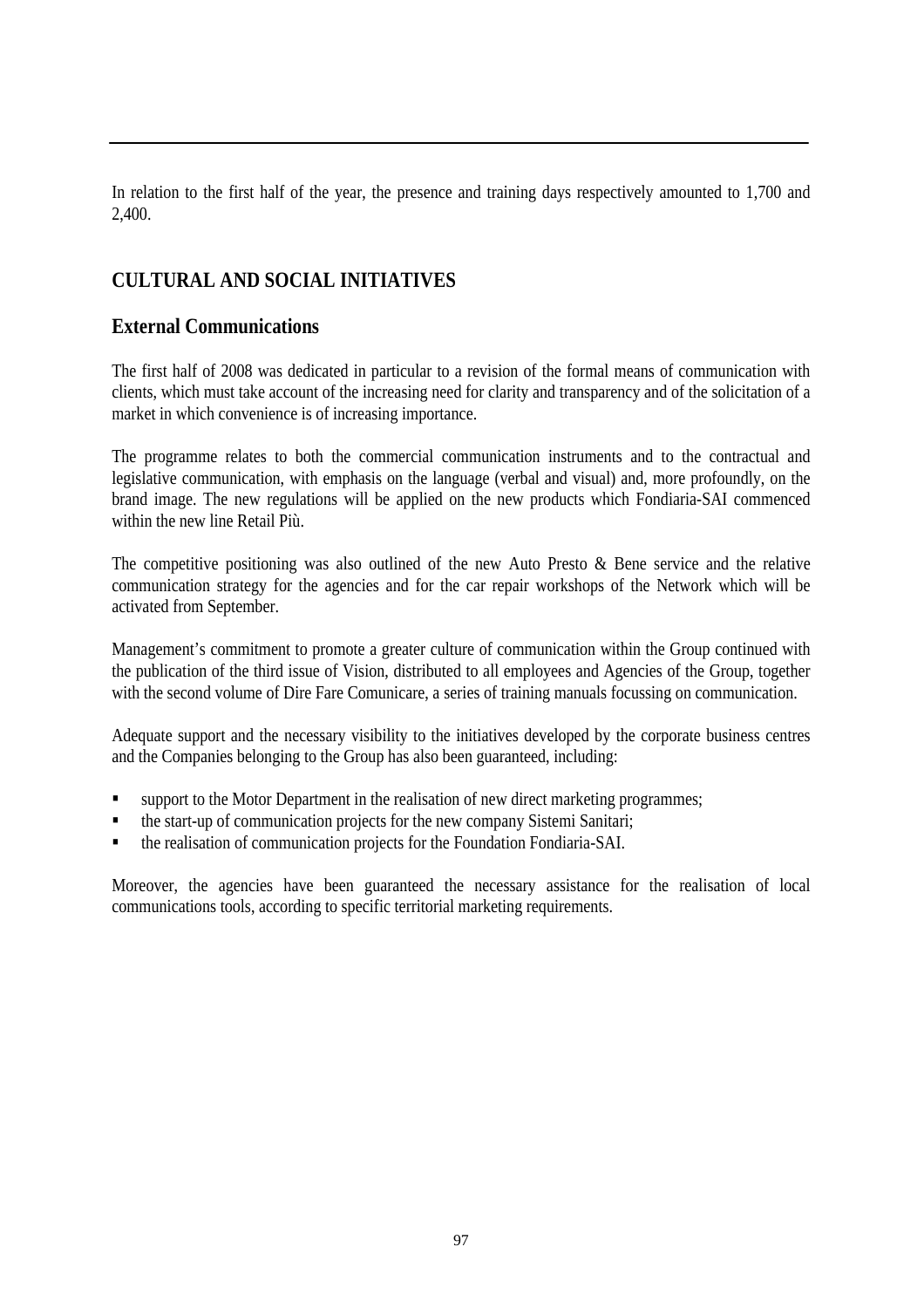## **Internal Communications**

The planning and study of a variety of Internal Communications activities continued, which through the creation of print, online tools and internal events have involved, and will continue to involve, the entire Group in upcoming months.

Among the most important activities we report:

- sharing information through the NEWS newsletter and the TEAM house organ, which are distributed to all employees and distribution networks;
- the elaboration of ad hoc Communication Plans and the realisation of communication projects for the various companies of the Group;
- creating customer loyalty among the best clients (Club Assicurati) through the creation of a quarterly magazine, LINEA DIRETTA CLUB;
- the gathering of material for the 2008/2009 Free Catalogues for all employees and distribution networks to manage the Group's promotional offerings;
- $\blacksquare$  the continuation of the integration of the Intranet system;
- the management of the large signs and signs of the agencies for all the Group, simultaneous to the study of the IT project of the *Procedure for the request for signs*, together with the Wave Group;
- $\blacksquare$  the planning of events targeted at employees and agency networks.

## **Press Office**

The Press office was responsible for the publication of the results during 2007 and in the first quarter of the year to the media, as well as the information relating to the strategic operations undertaken by the Group.

In the first half of 2008, significant importance was given to the launch of the public Purchase and Exchange Offer by Fondiaria-SAI on Immobiliare Lombarda S.p.A. and the corporate/industrial restructuring project of the Group.

In order to guarantee transparency in communications to the market and constant information flow on this complex operation, the press office, in addition to publishing 9 press releases, also prepared, undertook and organised meetings with the press and interviews with the Chief Executive Officer in response to the requests by Consob.

In total, the Press Office issued 29 price-sensitive press releases, of which 15 from Fondiaria-SAI, 10 from Milano and 4 jointly from Fondiaria-SAI and Milano.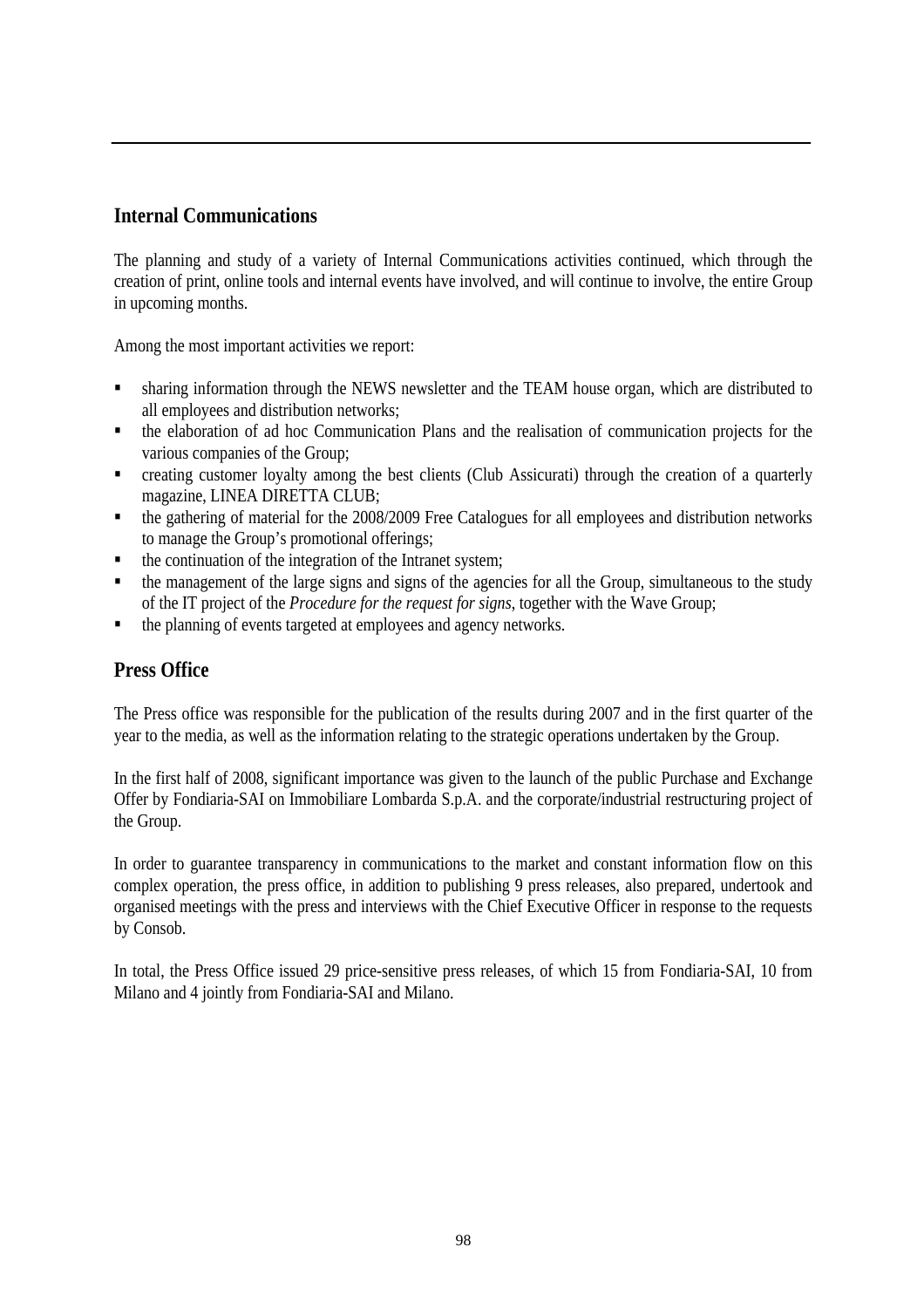#### **Sponsorship and donations**

In the first half of 2008, the policy favoured, in accordance with the traditional concerns of the Company, the problems related to social issues, isolation and physical and mental illness.

The Maria Letizia Verga, Onlus Committee was supported for the first year, which is involved in the study and cure of leukaemia for children and unites parents, relatives, friends and people in the health services with the objective to provide all sick children with leukaemia and attending the Paediatric Clinic of the University of Bicocca Milan the best available medical and psychosocial assistance in order to guarantee them a better quality of life and chance for recovery.

The Panda Onlus Project Association was also supported, which has as a principal objective the prevention and treatment of psychosocial problems of women in difficulty in confronting pregnancy and undergoing maternity, and the Angelo De Gasperis Foundation, the scientific medical cultural body which works alongside the De Gasperis Cardiology Department at the Niguarda Ca' Granda hospital in Milan. In particular, the Heart of Milan project was supported, which involved the setting up of a structure open to the public in the Milan Duomo where for the entire weekend it was possible to undertake free cardiology visits assisted by medical personnel of the hospital.

The support continued of AIMAC – Italian Cancer Association, which offers psychological help to persons suffering from cancer and their family and information on the illness through a series of voluntary initiatives and publications, and to the AID – Italian Dyslexic Association, set up to provide awareness to the professional and educational world and public opinion on dyslexia and to the Dino Ferrari Friends' Association, a support body which battles for the diagnosis and therapy of neuromuscular and neurodegenerative illnesses and to the Health Association for the Prader Willy syndrome, which is involved in the research and cure of rare genetic illnesses which affect the intellectual and emotional development of children.

#### **Customer relations**

The number of complaints received by the Company pursuant to Isvap circular No. 518/03 in the first half of 2008 decreased by 28.7%, while in 2007 an increase of 22.2% was recorded.

The number of complaints, as indicated above, was due in particular to the following factors:

- the first effects of the initiatives undertaken by the Working Group following the increased number of sanctions issued by Isvap;
- the stabilisation of complaints following the entry into force of the Bersani Decrees, which resulted in a strong increase in claims compared to the previous year;
- the consolidation of the Direct Compensation procedure;
- the channelling directed at the "pre-complaint" correspondence.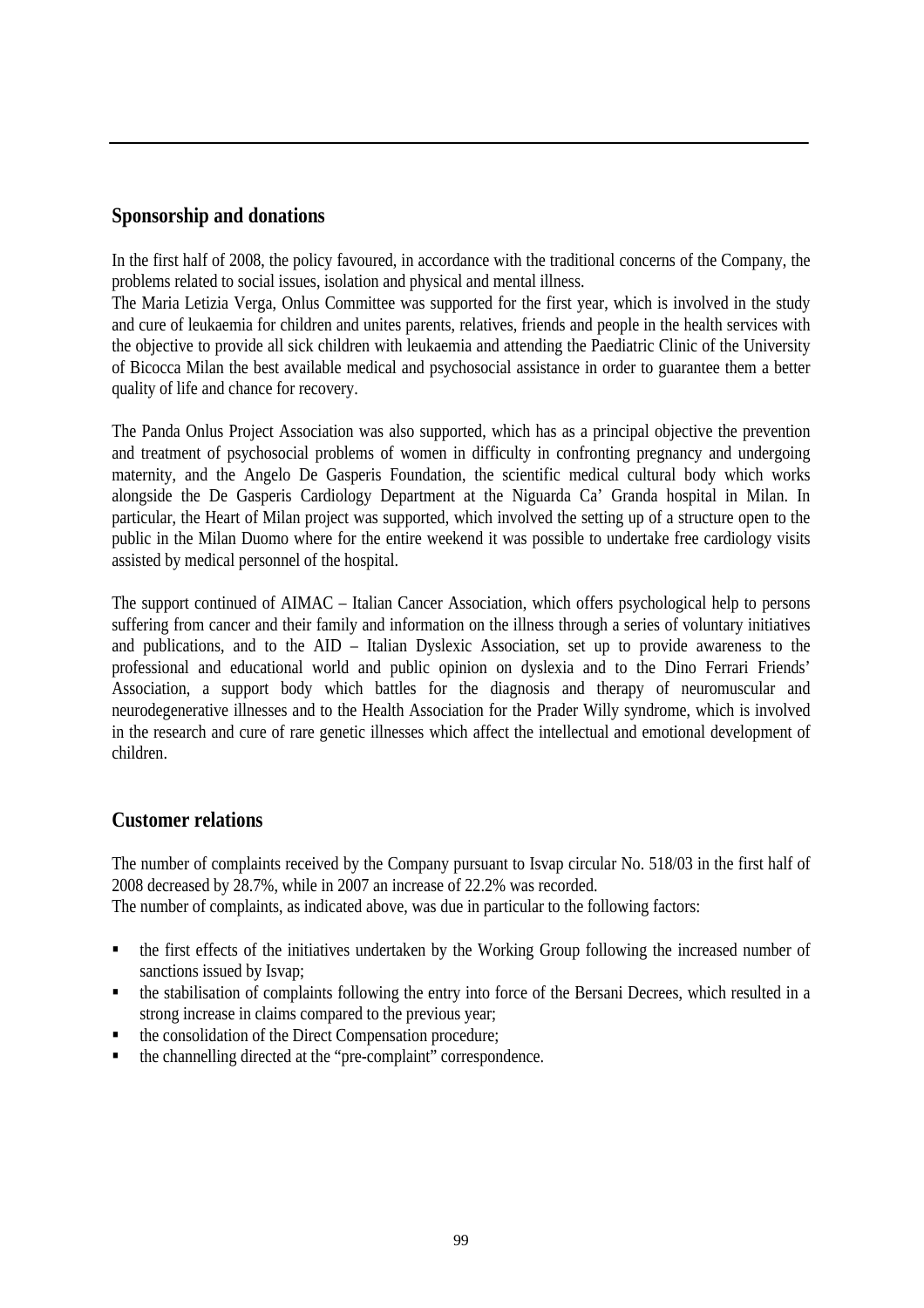In relation to sanctions, Isvap transmitted a total of 238 formal notifications in accordance with the application of the Private Insurance Code; the Supervision Authority also issued 238 notices in relation to cases which had been previously been transmitted by the Notification Act. These injunctions amounted to Euro 2,835,413.59.

In order to identify the causes which could have determined the increase in sanctions we have commenced a study on the claims on which a dispute arose thanks to which it is possible to identify the shortcomings. This monitoring system in fact allows the mapping out of the responsibilities of the various bodies involved in the management of the damage.

With reference to the customer loyalty programmes, the second of the two-year operations of the new club "Assicurati" began, characterised by the "last minute" offer proposal, which are accessible both on the institutional site and through a specific insertion attached to the Linea Diretta Club magazine. The insertion this year is called *Best for You* and the offers available, extracted from the institutional catalogue, have shown increasing interest from the policyholders.

Further new events of the Club 2008/2009 are:

- the creation of an "Elite Under 30" category, for which ad hoc initiatives to award young customers in particular are proposed;
- the offer through a Pronto Assistance Guarantee package based upon the category (Private, Elite or Elite under 30).

The Club Assicurati members are the best Clients reported by the agencies of the Sai division, the employees of Fondiaria-SAI that wished to join the initiative, those belonging to the Sai seniors division and the clients of Fondiaria-SAI, Milano, Nuova Maa and Previdente involved in the Private Insurance. Currently, the number of subscribers to the Club is 14,800.

## **Cultural, Sporting and Social Support**

In order to further consolidate the institutional role and visibility in Turin and Piemonte, the Group in the period provided continued support and collaborated with the following cultural institutions during the period:

- the Fondazione Teatro Regio di Torino (Royal Theatre of Turin Foundation) of which Fondiaria-SAI is a founding partner;
- the Museo Nazionale del Cinema (National Cinematic Museum) of which Fondiaria-SAI is a member of the management committee;
- the Committee for the promotion of the Beni Artistici e Culturali di Torino (Artistic and Cultural Heritage of Turin), for which Fondiaria-SAI is a member of the management board;
- the Turin Industrial Association's Conference Centre;

and many other institutions operating in social and cultural areas.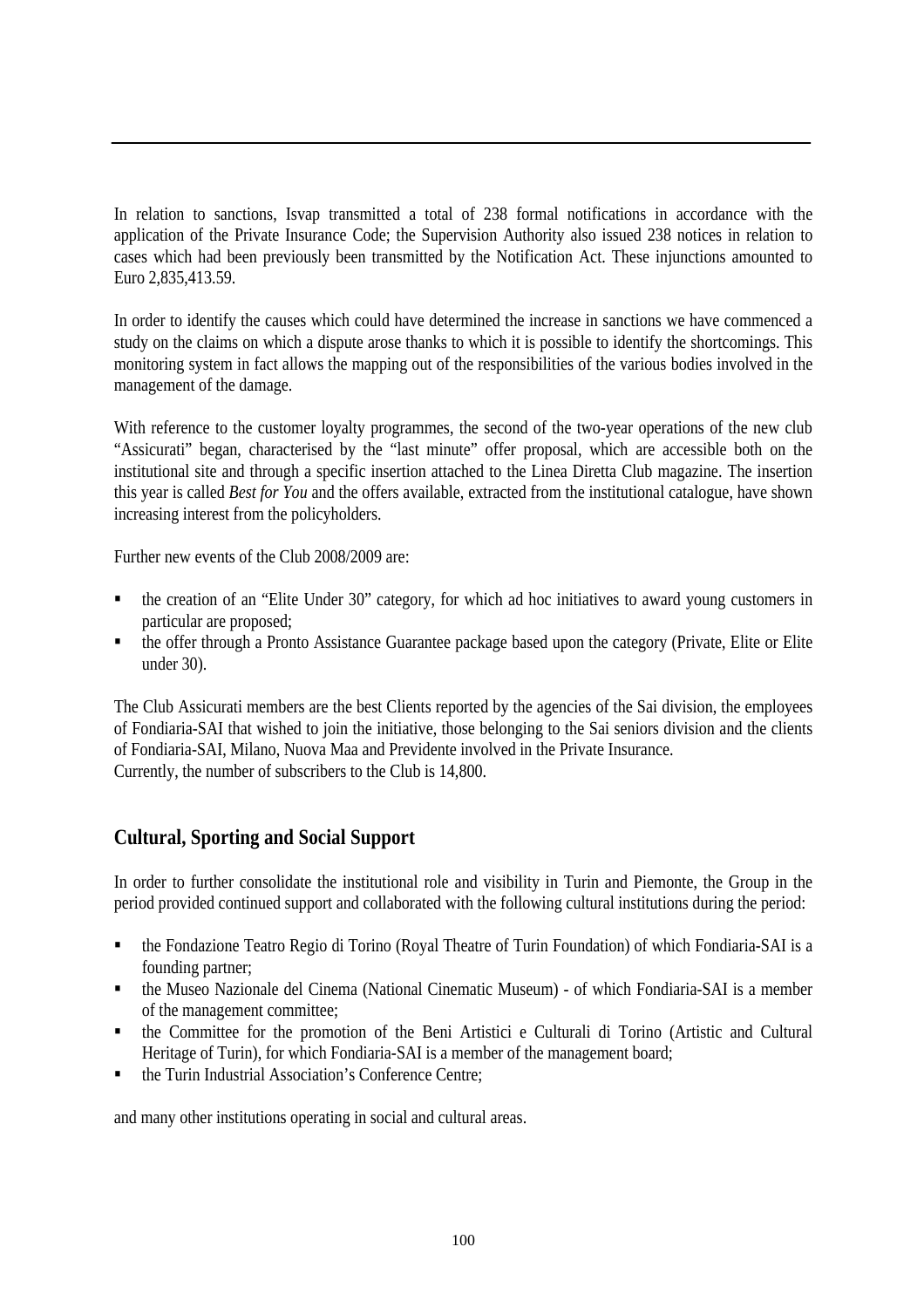On the cultural front, Milano Assicurazioni supported the ninth edition of The Milanesiana - a literal, music and cinema festival created and directed by Elisabetta Sgarbi and promoted by the Province and Municipality of Milan together with the Lombardy Region. The Milanesiana is undertaken in various cities, involving large audiences, with significant critical and visual success. There were over 120 international guests on stage, among which 7 Nobel Prize winners.

Among the projects of Fondiaria-SAI some well-deserving recipients were confirmed, for example the important Milan institutions such as the Teatro alla Scala, the PierLombardo Foundation, which supports the restructuring of the Franco Parenti Theatre, and AIM - Associazione Interessi Metropolitani, which studies the problems of the Lombardy metropolitan area. The sponsorship continues with the prestigious Philhaemonic Orchestra of La Scala.

On the sporting front, the sponsorship programmes for the first half of 2008 by Fondiaria-SAI and Milano Assicurazioni were particularly important in terms of visibility and prestige with the Italian Open Golf at Tolcinasco, the most important Italian golf tournament which, this year, had free entry to the public each day. The free entry to the public promotes awareness and the playing of golf to an increasingly wider target.

## **Future Activity**

The principal commitments for 2008 are:

- the study of initiatives aimed at eliminating the deficiencies which induced clients to make complaints;
- the constant monitoring of the situation relating to the sanctions notified by Isvap;
- $\blacksquare$  the improvement in the time period of response to complaints, following the entry into force of the new Isvap regulation No. 24 of May 19, 2008;
- the identification of further activities and specific initiatives for the Club Assicurati Clients, with particular reference to the Private Insurance Clients and those relating to the new category "Elite Under  $30$ ":
- the application of new formal communication codes in the promotional/advertising tools launched by the new product "Retail Più";
- the updating of the brand profiles (identity and personality) of the principal brands of the Group;
- the completion of a revision project of the linguistic communications with clients, in order for greater accessibility and transparency of the contents;
- the launch of the new Group service "Auto Presto&Bene" and support communication for the agency networks and for the auto repair network throughout the country.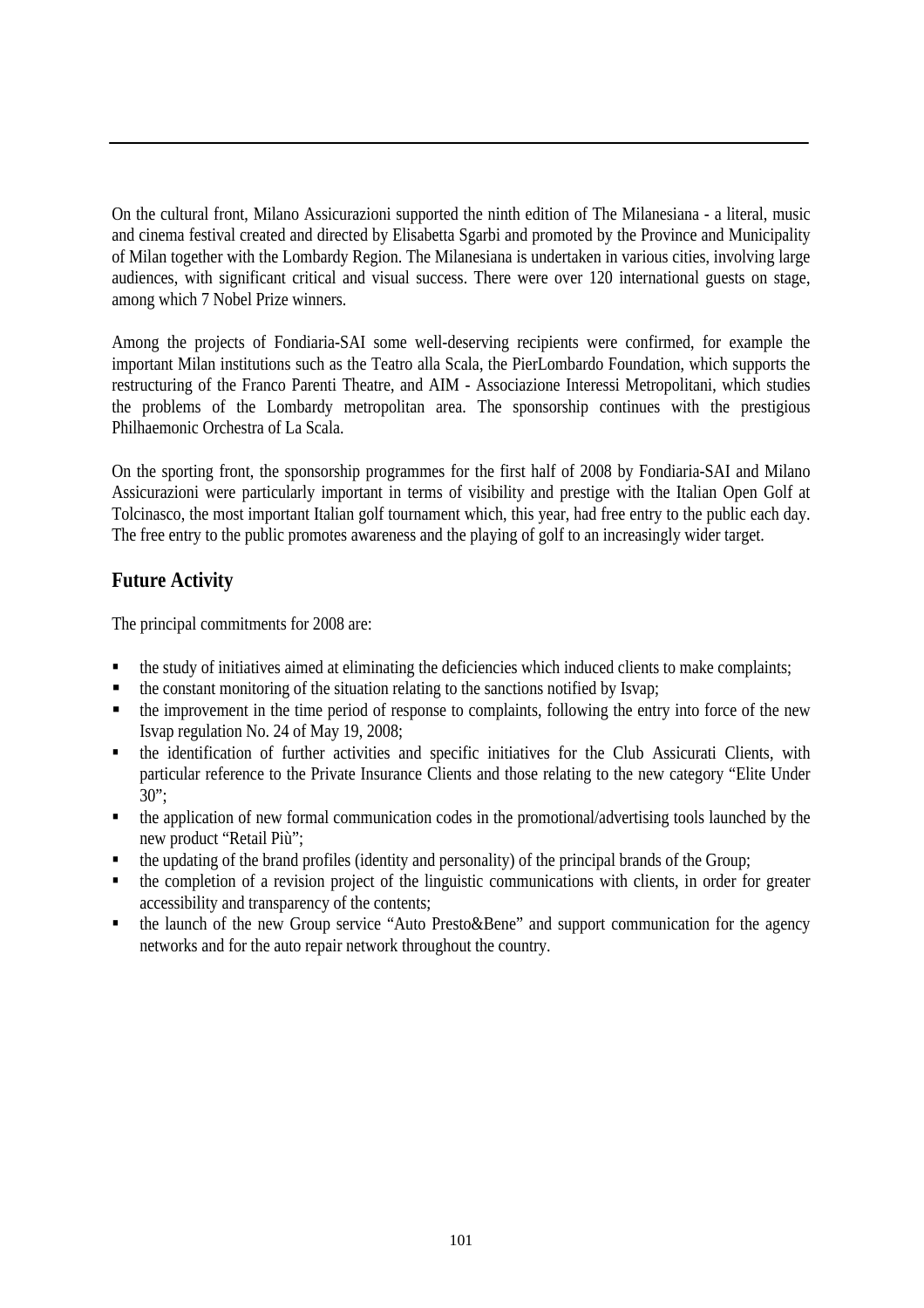# **LITIGATION**

## **Actions by shareholders**

With regard to the proceedings instituted against the Parent Company Fondiaria-SAI by shareholders of the incorporated La Fondiaria Assicurazioni S.p.A. in the carrying out of the obligations of the public purchase offer pursuant to Consob regulation of December 2002, three first instance proceedings are pending at the Milan Court.

Six proceedings initiated by the Parent Company for the reform of a similar number of judgements issued by the Court of Milan are pending with the Milan Court of Appeals. In addition, another proceeding is pending with the Court of Appeals of Florence following the counter-party's appeal of the judgement that was issued by the Court of Florence in favour of the Company.

The Milan Court of Appeals – the only second level court that has currently issued a sentence on the matter – has always fully reformed the first instant sentences accepting the Company's objections and rejecting the request for compensation made by the claimants.

There are currently two summary judgements before the Court of Cassation brought forth by Promofinan S.p.A. and Messrs Marcegaglia in appeal of the sentence in our favour that was issued by the Milan Court of Appeals. The Parent Company has counter-appealed.

The provisions for risks and charges in the financial statements at 30/06/2008 are sufficient against the litigation in course.

## **Tax Audits**

On July 21, the Tuscan Tax Office Notified the Parent Company of a Contestation relating to the taxes for the years 2004 and 2005.

This took place after a general verification relating to the year 2004 and which was for a duration of six months.

The contestation and the documents attached show that the verification concerned, in addition to the formal controls on all tax compliance, Direct Income Taxes, VAT, Withholding taxes, Insurance taxes and other indirect taxes, on the entire activities undertaken by the Company.

The contents of the contestation are being analysed in detail by the Company in order to assess and quantify the risks and substance, although it should be noted that after a preliminary analysis it is considered, where these matters are confirmed by an assessment notice, we are in agreement only with a minimal part of the findings.

On July 31, the Central Assessment Office – Fiscal Control Sector – Large Companies Office, on the completion of a general verification relating to the year 2004, for a duration of 9 months, within the full terms permitted by Statutes, notified the subsidiary company Milano Assicurazioni of a Contestation concerning taxes for the year 2004 and with reference to the years 2003, 2005 and 2006.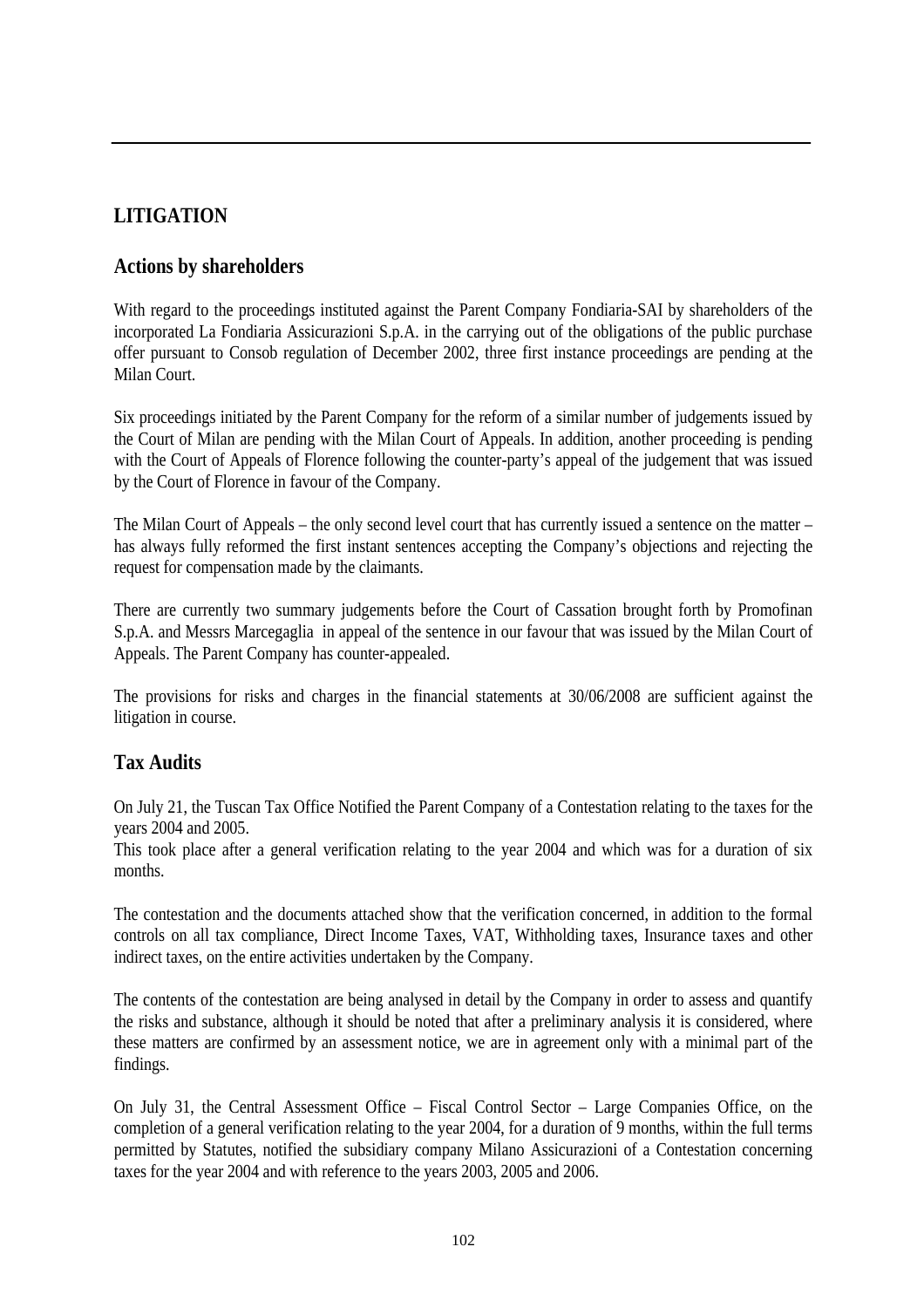The contestation and the documents attached show that the verification concerned, in addition to the formal controls on all tax compliance, Direct Income Taxes, VAT, Withholding taxes, Insurance taxes and other indirect taxes, on the entire activities undertaken by the Company.

Also in this case the contents of the contestation are being analysed in detail by the Company in order to assess and quantify the risks and substance, although it should be noted that after a preliminary analysis it is considered, where these matters are confirmed by an assessment notice, we are in agreement only with a minimal part of the findings.

# **SIGNIFICANT EVENT AFTER THE PERIOD END**

#### **Subordinated loans**

With prior authorisation from Isvap on July 14, 2008, Fondiaria-SAI S.p.A. and Mediobanca – Banca di Credito Finanziario S.p.A. signed a bilateral hybrid perpetual loan for a nominal amount of Euro 250 million for the computation of this amount in the maximum limit of 50% of the solvency margin for ISVAP purposes. The payment of the interest is made in arrears on a half-yearly basis, at an interest rate of Euribor at 6 months increased by a spread of 350 basis points for the first ten years and subsequently of 450 basis points. The repayment should be made in one repayment after 10 years.

On July 14, 2008 a hybrid bilateral loan was also agreed between Milano Assicurazioni S.p.A. and Mediobanca – Banca di Credito Finanziario S.p.A. of Euro 100 million for a perpetual duration. The conditions and the purposes of this loan are identical to the loan of Fondiaria-SAI, as described above. On the same date, Milano Assicurazioni partially repaid in advance Euro 100 million of the subordinated loan of a nominal amount of Euro 150 million subscribed on June 22, 2006.

Finally, on July 11, 2008, Isvap authorised the issue by Fondiaria-SAI of a subordinated bond for an indefinite period for a maximum amount of Euro 500 million, under the same conditions and terms, with the exception of the interest rate, of the maximum bond of Euro 750 million which was approved by the Board meeting of September 11, 2007 but which was not subsequently issued due to market conditions and the approval of Isvap is considered lapsed following the new authorisation.

## **Standard & Poor's Rating**

On July 22, 2008, Standard & Poor's improved its rating on the long-term financial stability of Fondiaria-SAI from "BBB+" to "A-". The outlook was confirmed as stable.

This improvement, according to the report of the Agency, takes into consideration the competitive strengthening of the Life business, the leadership in the Non-Life sector with its operating performance, good capitalisation, as well as the continued improvement of the Enterprise Risk Management area.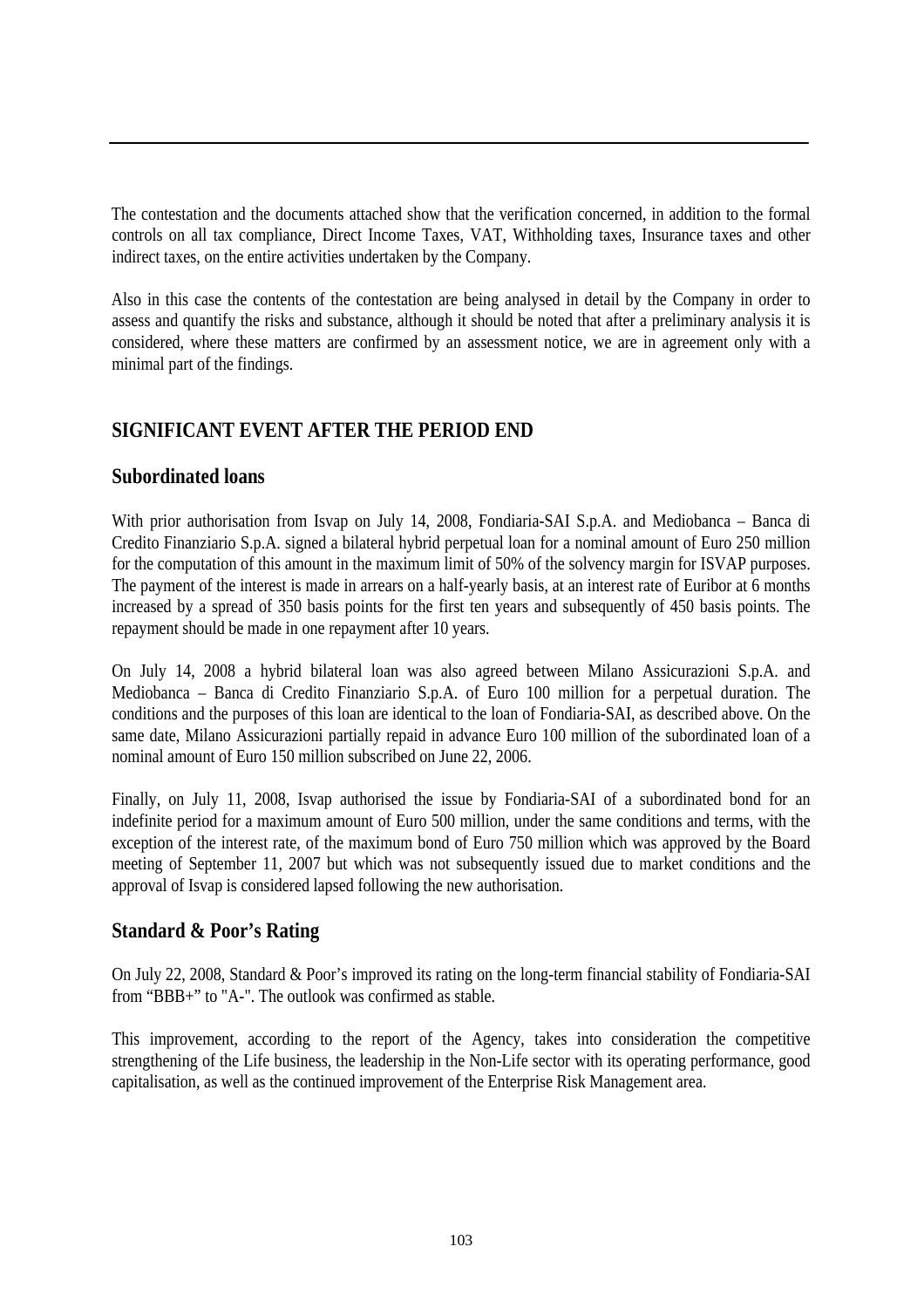The stable outlook was based on the assumption that the competitive position of the Group and the Non-Life operating performance, currently recognised to the Fondiaria-SAI Group, is maintained although in a more competitive environment. The rating could rise, in the near future, if the profitability of the Life division increases and if the implementation of the ERM continues at the current sustained rates.

There remains a relatively high concentration of the equity portfolio in a small number of strategic holdings, although an adequate reduction of the market risk is recognised through hedging operations on the most important holdings.

The new Standard & Poor's valuation is of great satisfaction for the Group and confirms the strategies adopted and the efficiency of the work undertaken in recent years, with a positive outlook to the market challenges and achieving of objectives in the coming years.

## **Meridiano Secondo S.r.l.**

In July, the subsidiary Meridiano Secondo obtained authorisation for the construction of a high standard hotel at Milan in the Garibaldi-Repubblica area. The construction work is expected to commence within one year while completion is expected within 3 years.

## **Sistemi Sanitari S.c.r.l.**

On July 1, 2008, the activities commenced of the company Sistemi Sanitari S.c.r.l., a consortium company, within the Fondiaria-SAI Group, for the realisation of a single integrated and specialised centre for the direct management of the claims in the health class.

The Company was incorporated in April 2008, with prior authorisation from Isvap, held by Fondiaria-SAI and Milano under the name of Servizi Salute e Malattia S.c.r.l and subsequently changed the name of the company and increased the share capital with the entry of other Group companies.

Effective from July 1, 2008 Sistemi Sanitari S.c.r.l. acquired from the EDS Group, which previously undertook in outsourcing the payment of the claims in the health class, the business unit comprising personnel and equipment necessary for the undertaking of the service.

Sistemi Sanitari S.c.r.l. also undertakes complementary activities for the Fondiaria-SAI Group within the Health Care Management organisation, thus generating new synergies on overheads, resources, operating models and professional expertise.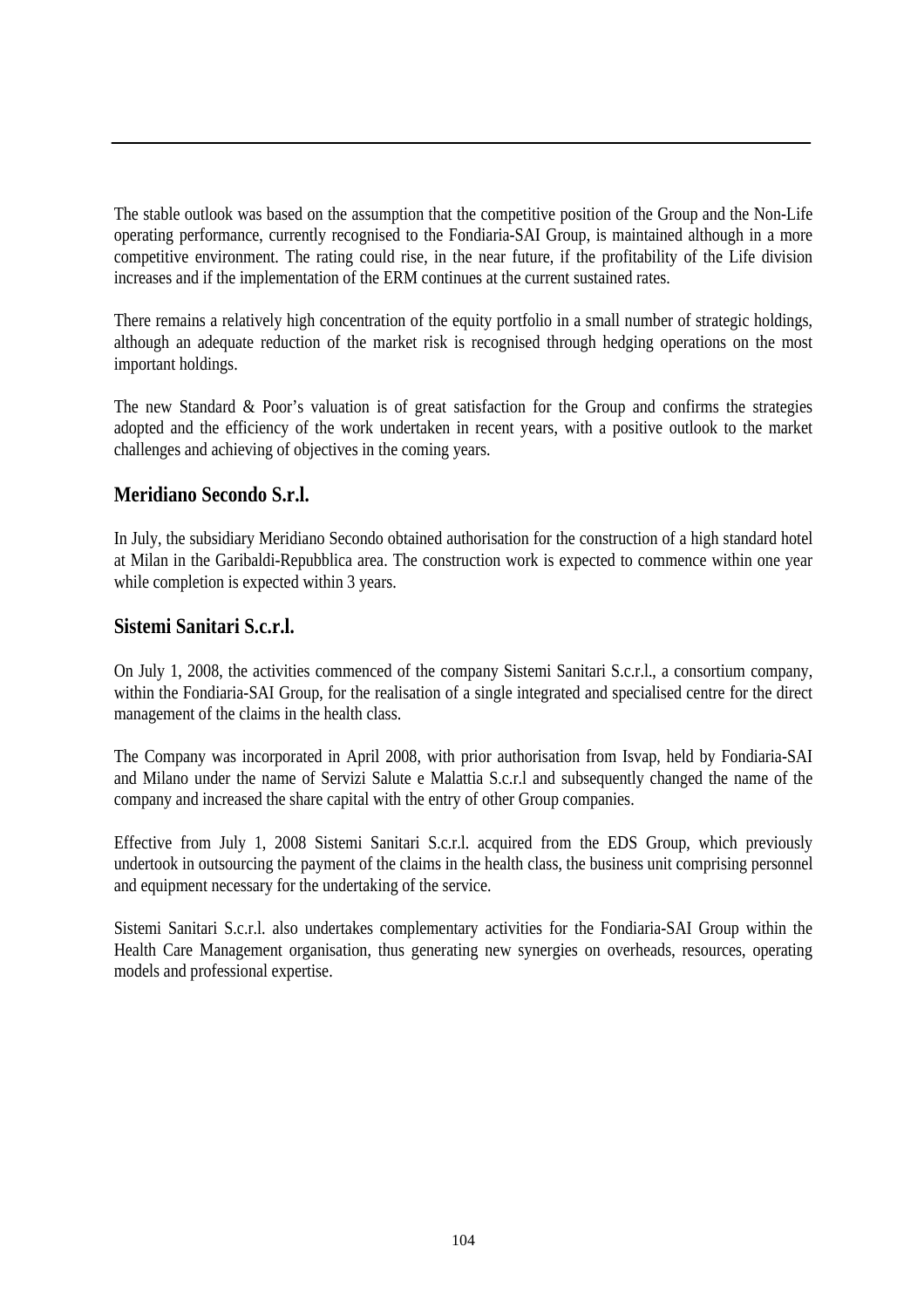## **OUTLOOK**

In this phase of considerable market change, characterised by the disappointing performance of the economic activity indicators, the increased level of competition introduced by the new regulations relating to the insurance sector requires even greater attention to the technical performances and to the efficiency of the processes.

The introduction of the direct compensation mechanism had created recent operating implications, such as to require the Fondiaria-SAI Group to undertake a revision of its strategic guidelines.

In fact, the current direct compensation system allows the insurance companies of the Group to further improve the quality of the service offered, fostering Client goodwill on the settlement of the claim or reparation of the damage.

The increased frequency of interaction with its Clients, in part also due to the obligatory assistance of the insurance companies of the Group in the preparation of the claim, the opportunity to offer its Policyholders the reparation of the vehicle and the benefit of the forfeit mechanism, in fact permits the Settlement Network of the Fondiaria-SAI Group to operate a high quality service.

The Fondiaria-SAI Group has therefore decided to meet this new opportunity relating to the Non-Life Classes, increasing the channelling of the claim, operating in the "supply chain" with agreements with repair workshops and spare part suppliers and monitoring the level of the service, both through the unification of standard response times and prices and thanks to the statistical analysis of the experts' evaluations and monitoring of the application of the conventions agreed.

It is within this context that the new company "Auto Presto & Bene" started up in recent months, which has the objective of strengthening the level of service offered and reducing at the same time the average cost of reparation, rationalising the processes of the auto repairs and benefiting from the volumes of claims settled and from commercial agreements with a network of trusted operators.

With reference to the "non Motor" segment, in order to increase business through the banking channel, the development of the Non-Life bancassurance will continue, through distribution agreements and joint ventures with banking partners with good distribution networks, creating a new range of ad hoc products and maximising cost synergies.

In addition, in order to engender the loyalty of both the Agency Networks and the Client base, the organisational structure of the "product factory" will be redefined in the coming months, with the determination of centres of responsibility by market segment. The development cycle and innovation of the products offered will also be redesigned, through greater valuation of the brand and "niche" distribution networks, through "customisation" mechanisms in the catalogue provided to each Network.

In relation to the Life Classes, an equilibration of the Group portfolio is in course, in order to balance the contribution provided by the traditional Networks, by the collective networks and by the bancassurance segment, with the aim of improving cost synergies and further maintaining the profitability of the segment. The historic "Corporate" presence on the market will be further strengthened with initiatives relating to the Trading Funds and the development of the Open Funds, in order to benefit from the opportunities generated from the Complementary Pension reform, with particular attention to the provision of annuities.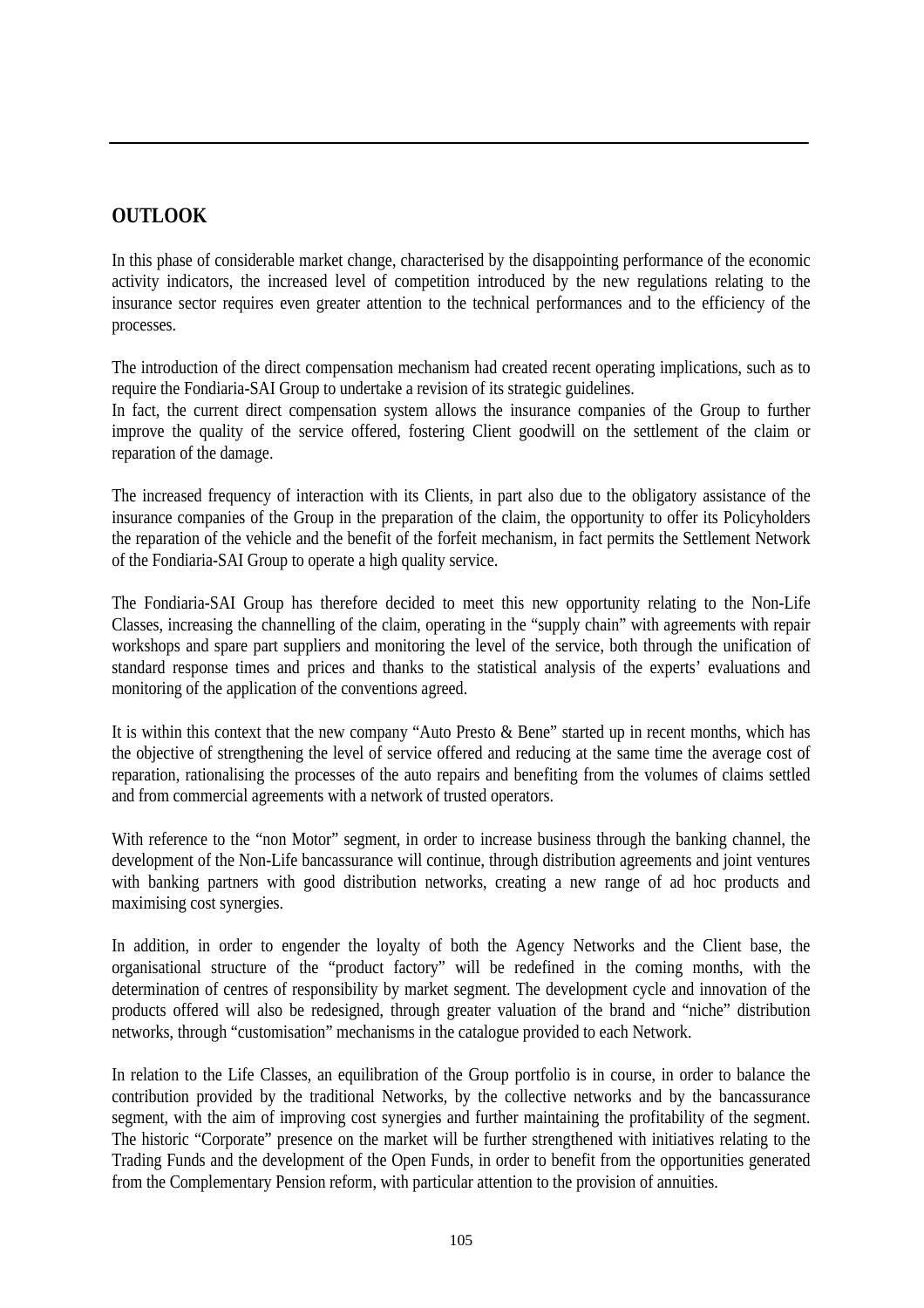Cross-selling operations will also be defined on the portfolio of the companies with guaranteed employee leaving indemnity policies, with greater focus on the market of the employee benefit guarantees (such as death, permanent invalidity, long-term care), requested on the renewal of national contracts or company negotiations.

With the strategic objective of BancaSai being a service instrument of the core insurance business of the Group, the number of branches will expand gradually, focused on maximising the relationships within the Group, also with the view to specialisation in the creation of products and the provision of services for the agency network and for their primary Client base.

Finally, considering the unfavourable global economic prospects, the Group financial management will continue in its traditional direction aimed at achieving the best equilibrium between risk and return.

The results reported in the first half-year provide the basis for the full year of achieving satisfactory technical results. The current market conditions make it particularly difficult to forecast the contribution of the financial management for the year 2008.

*Milan, August 27, 2008*

*For the Board of Directors The Chairman* 

 *Jonella Ligresti*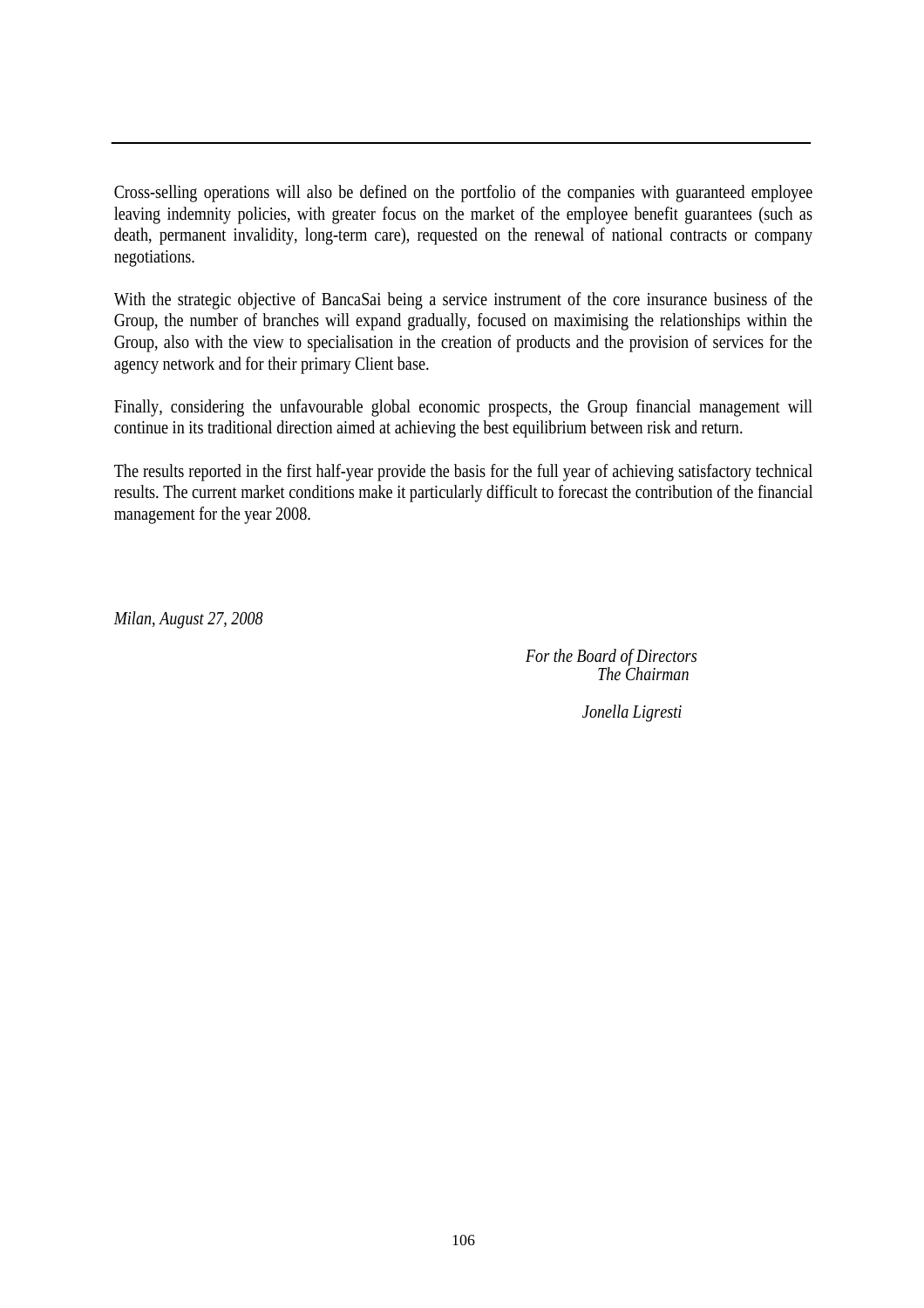# **Condensed consolidated half-year financial statements**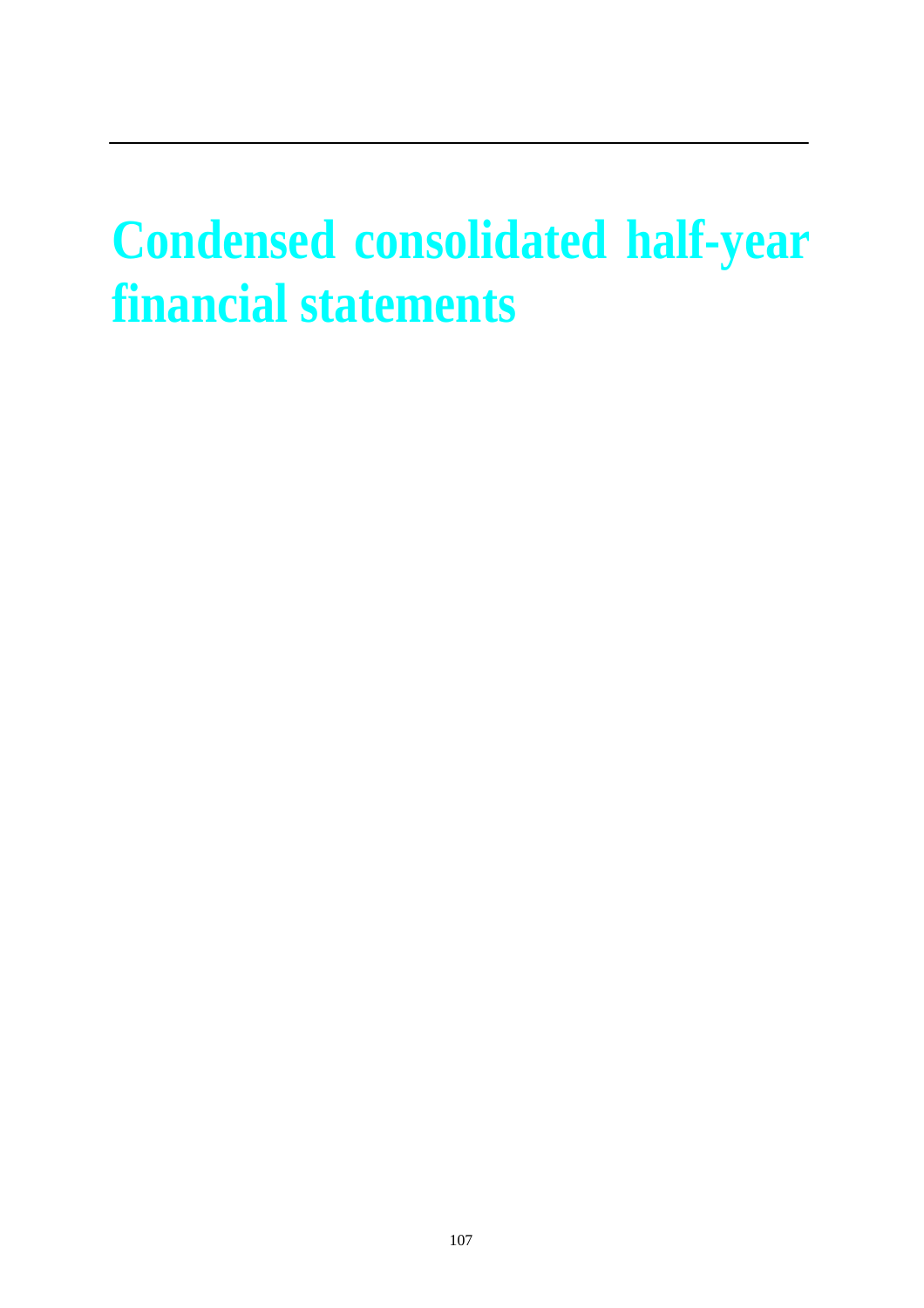Following the entry into force of European Regulation No. 1606 of July 2002, the European companies traded on regulated markets must adopt IAS/IFRS for the preparation of consolidated financial statements with the purpose of increasing comparability and transparency at European level.

The present consolidated half-year report comprises the condensed consolidated half-year Financial Statements and the interim Directors' Report on operations. The report includes the statement of Changes in Shareholders' Equity, the cash flow statement and the other consolidated statements and explanatory notes required by Isvap Reg. No. 7 of 13/07/07.

The present Fondiaria-SAI S.p.A. interim financial statements are prepared in accordance with the presentation and disclosure requirements of the International Financial Reporting Standards (IFRS), and particularly IAS 34, also taking into account the formats and instructions issued by the Supervision Authority. They also include additional information, which illustrates some examples contained in IAS, which are considered best practice.

In the preparation of the interim financial statements Fondiaria-SAI prepares the consolidated financial statements according to IAS applied on a consistent basis.

The valuation and measurement of the amounts recorded in the explanatory notes are in accordance with IAS/IFRS accounting standards currently approved by the European Commission and their current interpretation by the official accounting organisations.

It should be noted that due to the requirements of having timely information and also to avoid repeating information already present in the annual accounts, the present consolidated half year Report provides more limited information than the annual financial statements, although in accordance with the minimum disclosure as per IAS 34 and other regulatory provisions.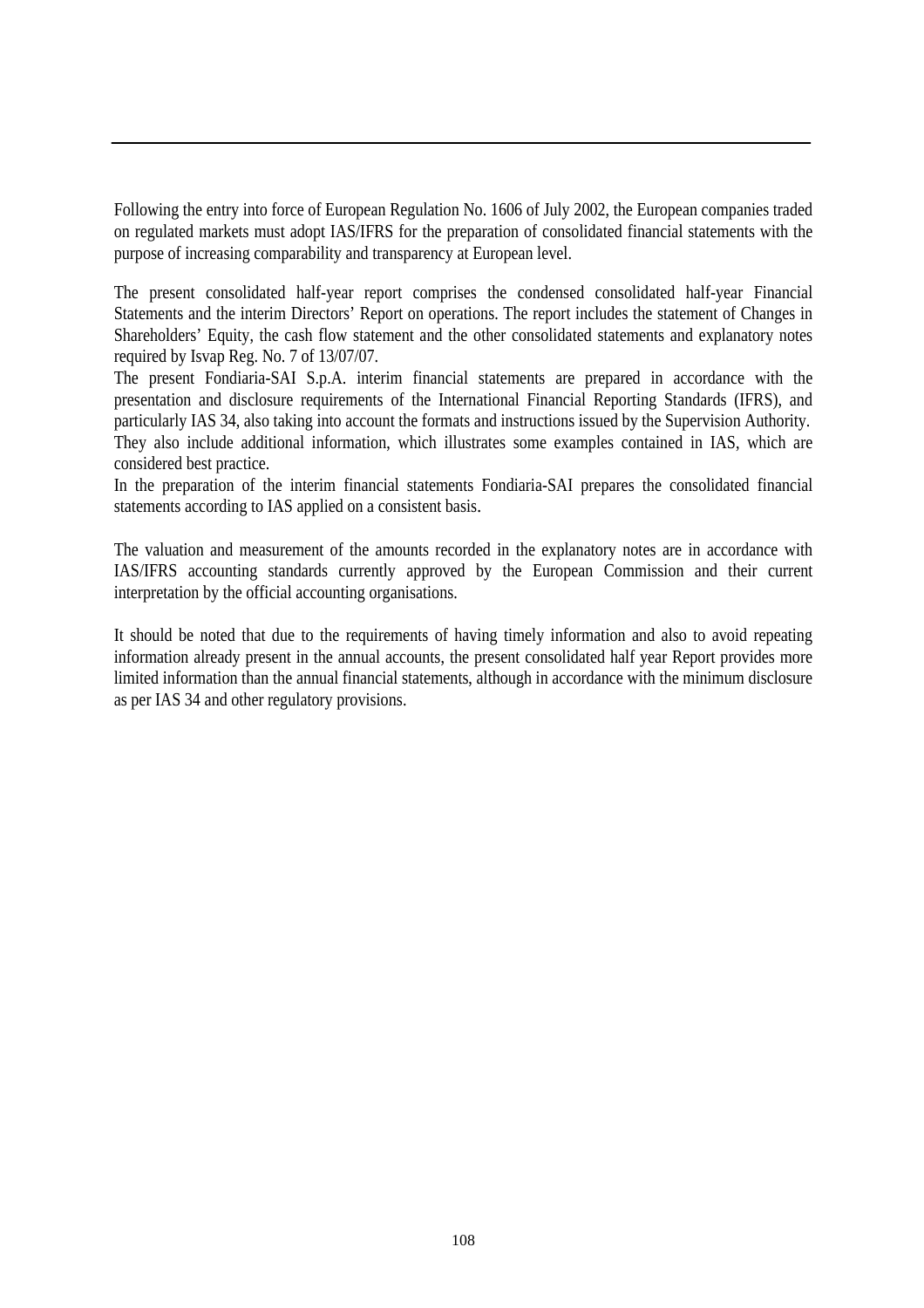# **Financial Statements**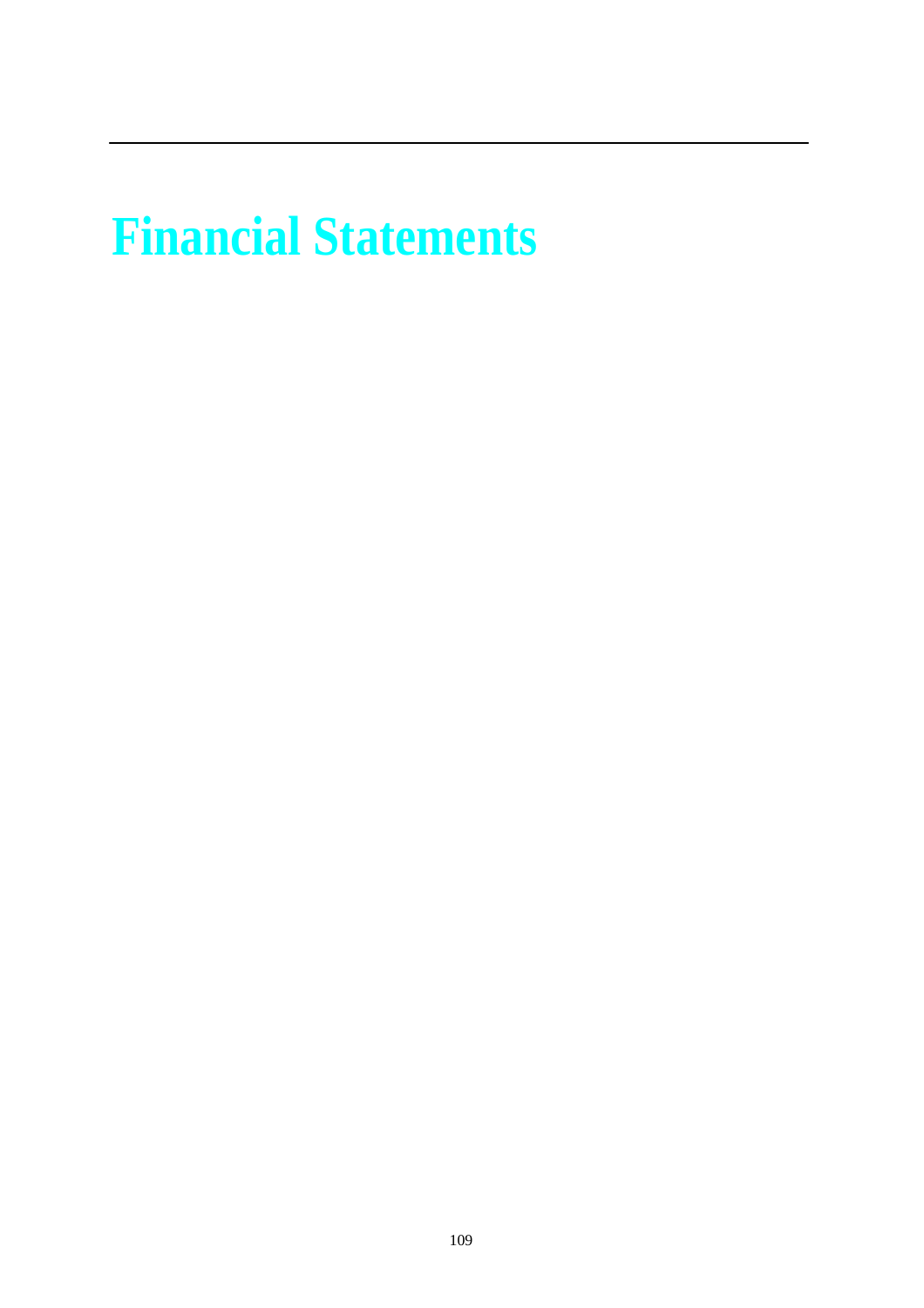### **BALANCE SHEET – ASSETS**

(Euro thousand)

|                         |                                                                      | 30/06/2008 | 31/12/2007 |
|-------------------------|----------------------------------------------------------------------|------------|------------|
| $\mathbf{1}$            | <b>INTANGIBLE ASSETS</b>                                             | 1,944,347  | 1,754,254  |
| 1.1                     | Goodwill                                                             | 1,636,233  | 1,474,258  |
| 1.2                     | Other intangible assets                                              | 308,114    | 279,996    |
| $\overline{\mathbf{2}}$ | <b>PROPERTY, PLANT &amp; EQUIPMENT</b>                               | 1,242,998  | 1,201,862  |
| 2.1                     | <b>Buildings</b>                                                     | 1,032,847  | 1,000,050  |
| 2.2                     | Other tangible assets                                                | 210,151    | 201,812    |
| ا ده                    | TECHNICAL RESERVES - REINSURANCE AMOUNT                              | 848,147    | 905,307    |
|                         | <b>INVESTMENTS</b>                                                   | 34,803,070 | 38,020,752 |
| 4.1                     | Investment property                                                  | 2,257,836  | 2,142,923  |
| 4.2                     | Investments in subsidiaries, associated companies and joint ventures | 283,673    | 270,025    |
| 4.3                     | Investments held to maturity                                         |            |            |
| 4.4                     | Loans and receivables                                                | 1,682,906  | 1,333,262  |
| 4.5                     | Available-for-sale financial assets                                  | 20,318,161 | 23,335,001 |
| 4.6                     | Financial assets at fair value through the profit or loss account    | 10,260,494 | 10,939,541 |
| 5                       | <b>OTHER RECEIVABLES</b>                                             | 2,391,316  | 2,574,174  |
| 5.1                     | Receivables from direct insurance operations                         | 1,686,101  | 1,812,015  |
| $\overline{5.2}$        | Receivables from reinsurance operations                              | 168,445    | 183,476    |
| 5.3                     | Other receivables                                                    | 536,770    | 578,683    |
| $\overline{\mathbf{6}}$ | <b>OTHER ASSETS</b>                                                  | 900,301    | 822,370    |
| 6.1                     | Non-current assets or of a discontinued group held for sale          |            | 1,366      |
| 6.2                     | Deferred acquisition costs                                           | 256,715    | 290,517    |
| 6.3                     | Deferred tax assets                                                  | 156,951    | 103,867    |
| 6.4                     | Current tax assets                                                   | 150,118    | 149,051    |
| 6.5                     | Other assets                                                         | 336,517    | 277,569    |
| 7                       | <b>CASH AND CASH EQUIVALENTS</b>                                     | 592,399    | 701,195    |
|                         | <b>TOTAL ASSETS</b>                                                  | 42,722,578 | 45,979,914 |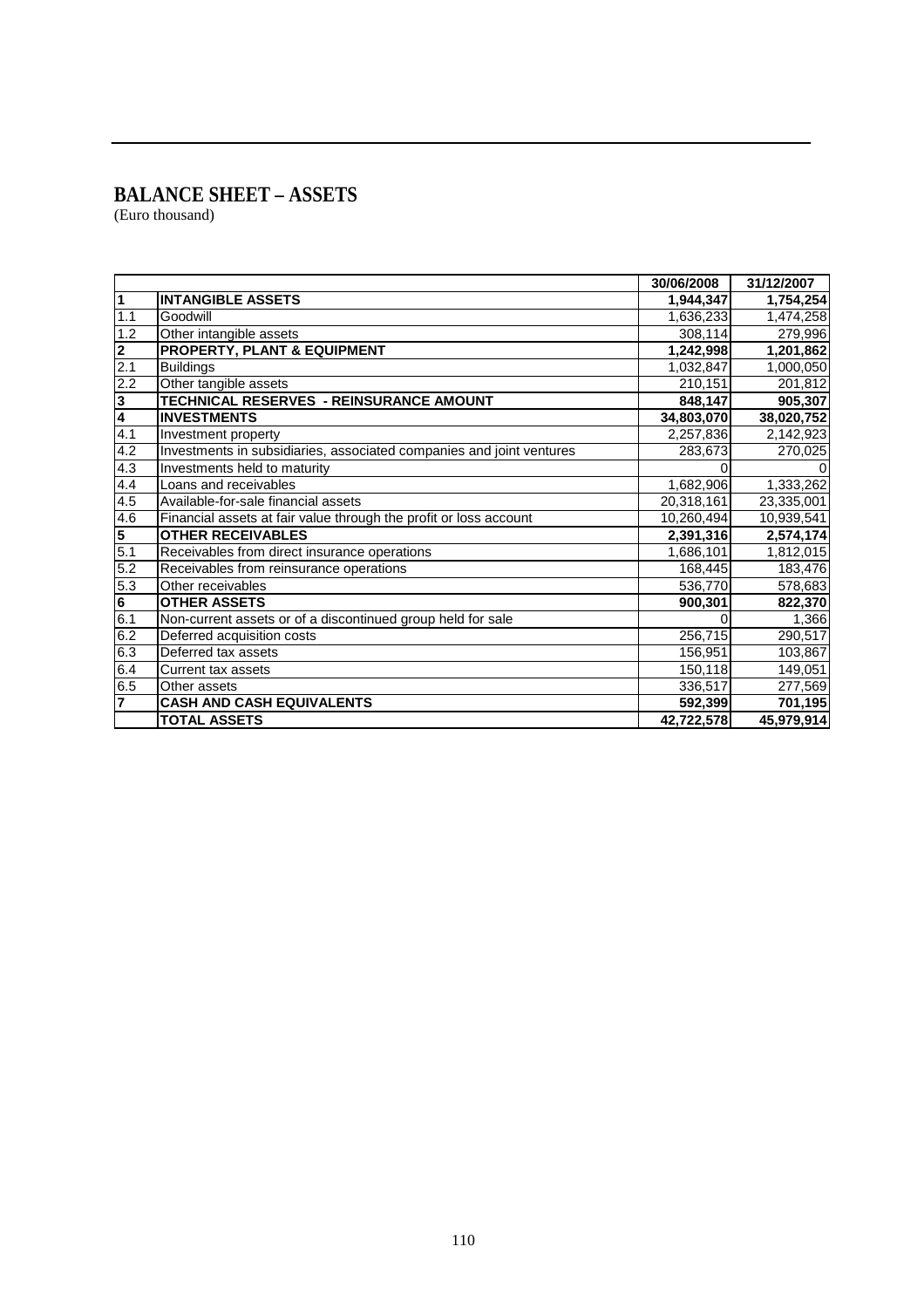#### **BALANCE SHEET - SHAREHOLDERS' EQUITY & LIABILITIES**  (Euro thousand)

|                         |                                                                    | 30/06/2008 | 31/12/2007 |
|-------------------------|--------------------------------------------------------------------|------------|------------|
| $\overline{1}$          | <b>SHAREHOLDERS' EQUITY</b>                                        | 4,501,389  | 5,170,935  |
| 1.1                     | Group                                                              | 3,430,647  | 3,857,752  |
| 1.1.1                   | Share capital                                                      | 168,693    | 168,534    |
| 1.1.2                   | Other equity instruments                                           |            |            |
| 1.1.3                   | Capital reserves                                                   | 208,942    | 207,785    |
| 1.1.4                   | Retained earnings                                                  | 3,129,280  | 2,807,956  |
| 1.1.5                   | (Treasury shares)                                                  | $-330,604$ | $-310,961$ |
| 1.1.6                   | <b>Translation reserve</b>                                         | $-107$     | $-1,623$   |
| 1.1.7                   | Profit or loss on available-for-sale financial assets              | $-35,822$  | 415,143    |
| 1.1.8                   | Other gains and losses recorded directly in equity                 | 81,836     | 63,952     |
| 1.1.9                   | Group net profit for the period                                    | 208,429    | 506,966    |
| $1.2$                   | minority interest equity                                           | 1,070,742  | 1,313,183  |
| 1.2.1                   | Minority capital and reserves                                      | 1,068,822  | 1,157,681  |
| 1.2.2                   | Gains and losses recorded directly in equity                       | $-50,926$  | 42,417     |
| 1.2.3                   | Minority interest profit                                           | 52,846     | 113,085    |
| $\overline{\mathbf{2}}$ | <b>PROVISIONS</b>                                                  | 271,913    | 236,155    |
| $\overline{\mathbf{3}}$ | <b>TECHNICAL RESERVES</b>                                          | 29,534,824 | 31,343,064 |
| $\overline{\mathbf{4}}$ | <b>FINANCIAL LIABILITIES</b>                                       | 6,452,373  | 7,185,687  |
| $\overline{4.1}$        | Financial liabilities at fair value through profit or loss account | 3,858,838  | 5,031,453  |
| 4.2                     | Other financial liabilities                                        | 2,593,535  | 2,154,234  |
| 5                       | <b>PAYABLES</b>                                                    | 1,201,490  | 1,141,625  |
| 5.1                     | Payables from direct insurance operations                          | 237,294    | 185,576    |
| 5.2                     | Payables from reinsurance operations                               | 89,439     | 106,259    |
| 5.3                     | Other payables                                                     | 874,757    | 849,790    |
| $6\phantom{a}$          | <b>OTHER LIABILITIES</b>                                           | 760,589    | 902,448    |
| 6.1                     | Liabilities in a discontinued group held for sale                  | 0          | $\Omega$   |
| 6.2                     | Deferred tax liabilities                                           | 261,331    | 276,854    |
| 6.3                     | <b>Current tax liabilities</b>                                     | 40,558     | 110,729    |
| 6.4                     | Other liabilities                                                  | 458,700    | 514,865    |
|                         | <b>TOTAL SHAREHOLDERS' EQUITY AND LIABILITIES</b>                  | 42,722,578 | 45,979,914 |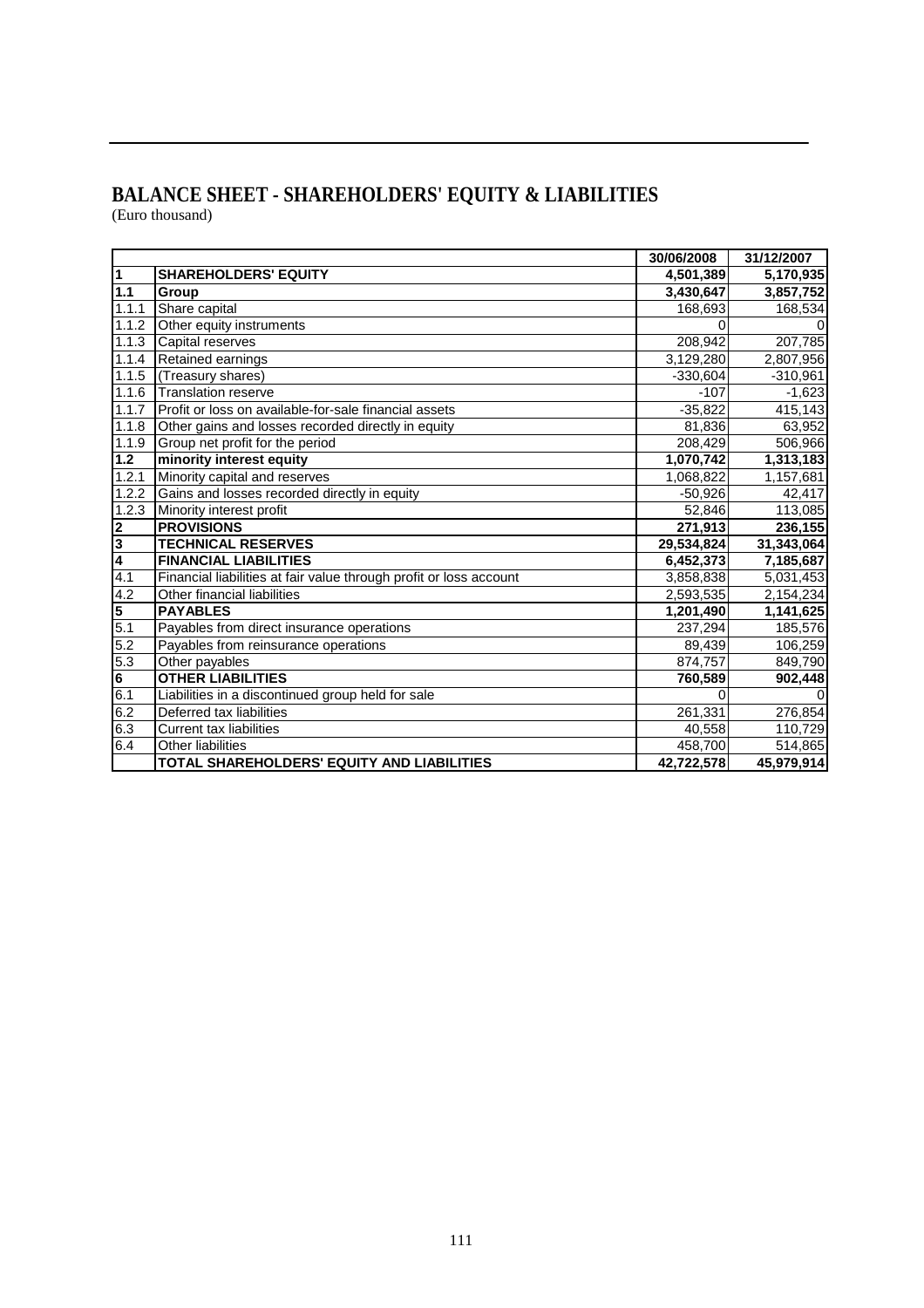#### **INCOME STATEMENT**

(Euro thousand)

|                  |                                                                                                 | 30/06/2008   | 30/06/2007   |
|------------------|-------------------------------------------------------------------------------------------------|--------------|--------------|
| 1.1              | Net premiums                                                                                    | 5,709,572    | 5,933,977    |
| 1.1.1            | Gross premiums                                                                                  | 5,865,799    | 6,092,006    |
| 1.1.2            | Premiums ceded to re-insurers                                                                   | $-156.227$   | $-158,029$   |
| 1.2              | Commission income                                                                               | 53,622       | 60,247       |
| 1.3              | Income and charges from financial instruments at fair value through profit or<br>loss statement | $-403,385$   | $-2,012$     |
| 1.4              | Income from investments in subsidiaries, associates and joint ventures                          | 30,174       | 19,038       |
| 1.5              | Income from other financial instruments and property investments                                | 676,126      | 654,380      |
| 1.5.1            | Interest income                                                                                 | 436,481      | 403,987      |
| 1.5.2            | Other income                                                                                    | 182,340      | 150,767      |
| 1.5.3            | Profits realised                                                                                | 56,859       | 99,536       |
| 1.5.4            | Valuation gains                                                                                 | 446          | 90           |
| 1.6              | Other revenues                                                                                  | 201,101      | 218,888      |
| 1                | <b>TOTAL REVENUES AND INCOME</b>                                                                | 6,267,210    | 6,884,518    |
| 2.1              | Net charges relating to claims                                                                  | $-4,235,205$ | $-4,866,502$ |
| 2.1.2            | Amounts paid and changes in technical reserves                                                  | $-4,314,287$ | $-4,991,482$ |
| 2.1.3            | Reinsurers' share                                                                               | 79,082       | 124,980      |
| 2.2              | <b>Commission expenses</b>                                                                      | $-28,150$    | $-32,956$    |
| $\overline{2.3}$ | Charges from investments in subsidiaries, associates and joint ventures                         | $-3,563$     | $-2,460$     |
| 2.4              | Charges from other financial instruments and property investments                               | $-185,407$   | $-147,491$   |
| 2.4.1            | Interest expense                                                                                | $-72,863$    | $-63,922$    |
| 2.4.2            | Other charges                                                                                   | $-32,893$    | $-31,125$    |
| 2.4.3            | Losses realised                                                                                 | $-57,638$    | $-34,309$    |
| 2.4.4            | <b>Valuation losses</b>                                                                         | $-22,013$    | $-18,135$    |
| 2.5              | Management expenses                                                                             | $-991,679$   | $-930,157$   |
| 2.5.1            | Commissions and other acquisition expenses                                                      | $-761,604$   | $-754.175$   |
| 2.5.2            | Investment management charges                                                                   | $-9,855$     | $-6,059$     |
| 2.5.3            | Other administration expenses                                                                   | $-220,220$   | $-169,923$   |
| 2.6              | Other costs                                                                                     | $-448,717$   | $-380,173$   |
| 2                | <b>TOTAL COSTS AND CHARGES</b>                                                                  | $-5,892,721$ | $-6,359,739$ |
|                  | <b>PROFIT BEFORE TAXES</b>                                                                      | 374,489      | 524,779      |
| 3                | Income taxes for the period                                                                     | $-113,214$   | $-186,580$   |
|                  | <b>NET PROFIT</b>                                                                               | 261,275      | 338,199      |
| 4                | PROFIT/LOSS FROM DISCONTINUED OPERATIONS                                                        | $\bf{0}$     | $-197$       |
|                  | <b>CONSOLIDATED PROFIT</b>                                                                      | 261,275      | 338,002      |
|                  | <b>Group share</b>                                                                              | 208,429      | 276,817      |
|                  | <b>Minority share</b>                                                                           | 52,846       | 61,185       |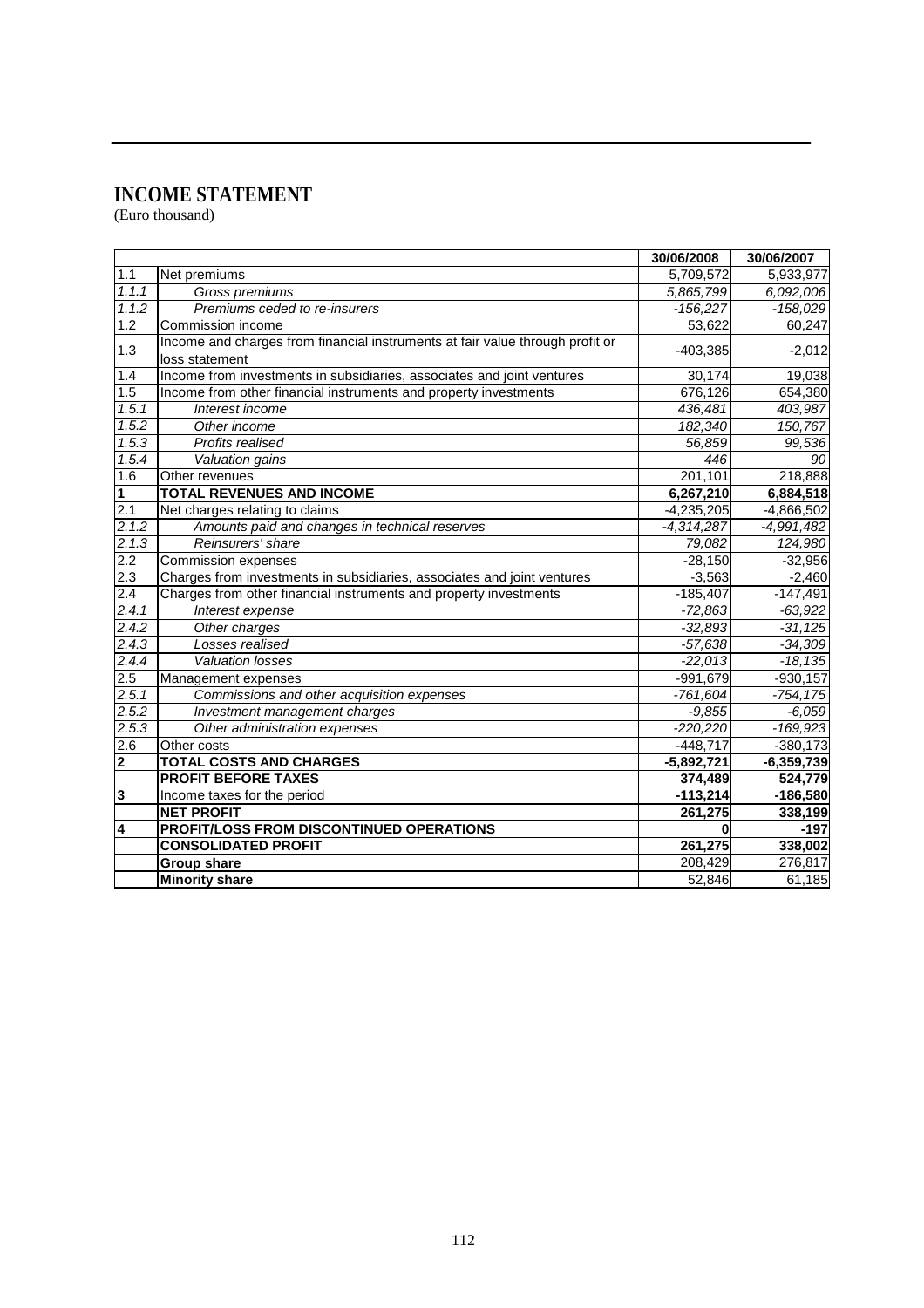#### **STATEMENT OF CHANGES IN THE CONSOLIDATED SHAREHOLDERS' EQUITY AS AT JUNE 30, 2008**

Relating to the statement of change in shareholders' equity, the statement requested by Regulation No. 7/2007, which satisfies the disclosures of IAS 1 is shown below.

In particular, we note that the account "Profit and loss on available-for-sale financial assets" refers to the recording of effects of the valuation of the related financial instruments net of those attributable to the policyholders and recorded as a deferred liability to policyholders.

The allocation column relates to the allocation of the profit for the period, the allocation of the profit for the previous year to reserves, the increase in share capital and other reserves, the changes in profits and losses recorded directly in equity; the column transfers to the income statement include the profits or losses previously recorded in equity in accordance with international accounting standards; the other transfers includes the distribution of ordinary dividends and the decreases of share capital and other reserves, among which the purchase of treasury shares and the gains or losses deriving from the valuation of available-for-sale financial assets attributable to the policyholders under insurance liabilities.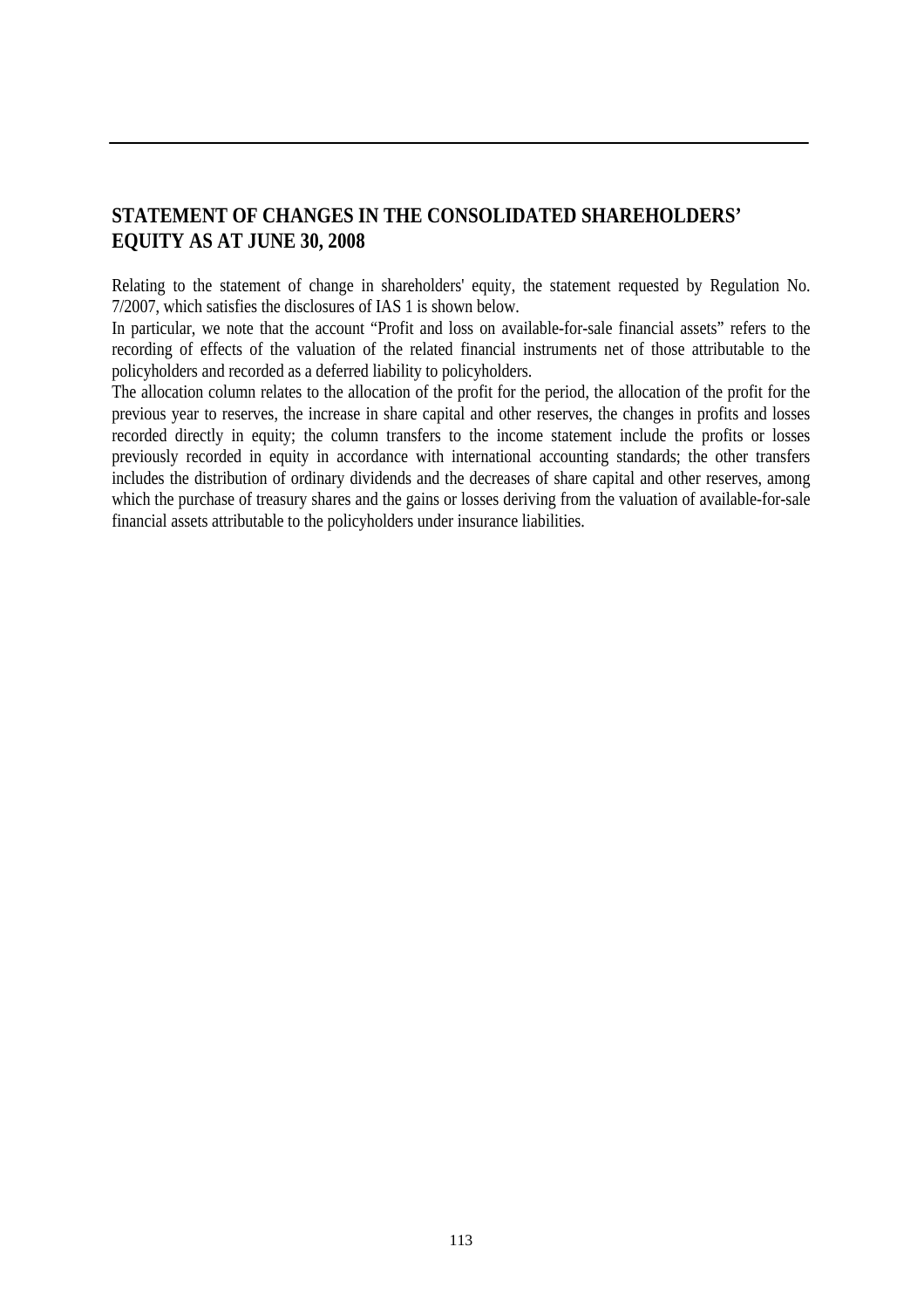### **STATEMENT OF CHANGES IN SHAREHOLDERS' EQUITY**

(Euro thousand)

|                       |                               |                                                                                                   | <b>Balance</b> at<br>31-12-2006 | Change in opening<br>balances | <b>Allocation</b>        | <b>Transfer to Income</b><br><b>Statement</b> | <b>Others</b><br>transfers | <b>Balance</b> at<br>30-06-2007 |
|-----------------------|-------------------------------|---------------------------------------------------------------------------------------------------|---------------------------------|-------------------------------|--------------------------|-----------------------------------------------|----------------------------|---------------------------------|
|                       | Share capital                 |                                                                                                   | 177,681                         |                               | 291                      |                                               | $-9,490$                   | 168,482                         |
|                       | Other equity instruments      |                                                                                                   |                                 |                               |                          |                                               |                            |                                 |
|                       | Capital reserves              |                                                                                                   | 207.410                         |                               | 319                      |                                               |                            | 207,729                         |
|                       | Retained earnings             |                                                                                                   | 2.643.229                       |                               | 137.878                  |                                               |                            | 2.781.107                       |
|                       | Treasury shares)              |                                                                                                   | $-359,987$                      |                               | 182.201                  |                                               | $-18.295$                  | $-196,081$                      |
|                       | <b>Translation reserve</b>    |                                                                                                   | $-126$                          |                               | $-941$                   |                                               |                            | $-1.067$                        |
| Group                 |                               | Profit or loss on available-for-sale financial assets<br>Profit or loss on cash flow hedges       | 694,538<br>2,913                |                               | $-165,442$<br>539        | $-12,094$                                     | 145,760                    | 662,762<br>3,452                |
| shareholders'         |                               | Profit or loss on a net foreign investment hedge                                                  |                                 |                               |                          |                                               |                            |                                 |
| equity                | Other gains                   | Reserve on net equity changes in investments                                                      | 39,540                          |                               | 3,905                    |                                               |                            | 43,445                          |
|                       | and losses                    | Revaluation reserve of intangible assets                                                          |                                 |                               |                          |                                               |                            | $\Omega$                        |
|                       | recorded                      | Revaluation reserve of tangible assets                                                            |                                 |                               |                          |                                               |                            | $\mathbf 0$                     |
|                       | directly in                   |                                                                                                   |                                 |                               |                          |                                               |                            |                                 |
|                       | equity                        | Income/(charges) on non-current assets or of a discontinued group held for sale<br>Other reserves | 10,589                          |                               | 14.482                   |                                               |                            | $\Omega$<br>25,071              |
|                       | Net profit for the period     |                                                                                                   | 481,204                         |                               | $-33,653$                |                                               | $-170,734$                 | 276,817                         |
|                       | <b>Total Group</b>            |                                                                                                   | 3,896,991                       | ΩL                            | 139,579                  | $-12,094$                                     | $-52,759$                  | 3,971,717                       |
|                       |                               |                                                                                                   |                                 |                               |                          |                                               |                            |                                 |
| Shareholders'         | Minority capital and reserves |                                                                                                   | 972.179<br>65,808               |                               | 184.363<br>$-17.545$     | $-7.571$                                      | 4.223                      | 1,156,542                       |
| equity - minority     | Net profit for the period     | Gains and losses recorded directly in equity                                                      | 119,564                         |                               | 4.666                    |                                               | $-63.045$                  | 44.915<br>61.185                |
| interest              |                               |                                                                                                   |                                 |                               |                          |                                               |                            |                                 |
| <b>Minority share</b> |                               | 1,157,551                                                                                         | οl                              | 171.484                       | $-7,571$                 | $-58,822$                                     | 1,262,642                  |                                 |
| <b>Total</b>          |                               | 5,054,542                                                                                         | 0                               | 311,063                       | $-19,665$                | $-111,581$                                    | 5,234,359                  |                                 |
|                       |                               |                                                                                                   |                                 |                               |                          |                                               |                            |                                 |
|                       |                               |                                                                                                   | <b>Balance</b> at<br>31-12-2007 | Change in opening<br>balances | Allocation               | <b>Transfer to Income</b><br><b>Statement</b> | Others<br>transfers        | <b>Balance at</b><br>30-06-2008 |
|                       | Share capital                 |                                                                                                   | 168,534                         |                               | 159                      |                                               |                            | 168,693                         |
|                       | Other equity instruments      |                                                                                                   | $\Omega$                        |                               | $\Omega$                 |                                               |                            |                                 |
|                       | Capital reserves              |                                                                                                   | 207,785                         |                               | 1.157                    |                                               |                            | 208.942                         |
|                       | Retained earnings             |                                                                                                   | 2,807,956                       |                               | 321.324                  |                                               |                            | 3,129,280                       |
|                       | Treasury shares)              |                                                                                                   | $-310,961$                      |                               |                          |                                               | $-19,643$                  | $-330,604$                      |
|                       | Translation reserve           |                                                                                                   | $-1,623$                        |                               | 1,516                    |                                               |                            | $-107$                          |
|                       |                               | Profit or loss on available-for-sale financial assets                                             | 415,143                         |                               | $-522,197$               | $-18,899$                                     | 90,131                     | $-35,822$                       |
| Group                 |                               | Profit or loss on cash flow hedges                                                                | 3,855                           |                               | 12,242                   |                                               |                            | 16,097                          |
| shareholders          |                               | Profit or loss on a net foreign investment hedge                                                  | $\Omega$                        |                               | $\Omega$                 |                                               |                            |                                 |
| equity                | Other gains                   | Reserve on net equity changes in investments                                                      | 28.364                          |                               | $-13,693$                |                                               |                            | 14,671                          |
|                       | and losses<br>recorded        | Revaluation reserve of intangible assets                                                          | $\overline{0}$                  |                               | $\Omega$                 |                                               |                            |                                 |
|                       | directly in                   | Revaluation reserve of tangible assets                                                            | $\overline{0}$                  |                               | $\overline{0}$           |                                               |                            | $\Omega$                        |
|                       | equity                        | Income/(charges) on non-current assets or of a discontinued group held for sale                   |                                 |                               | $\Omega$                 |                                               |                            | $\Omega$                        |
|                       |                               | Other reserves                                                                                    | 31.733                          |                               | 19.335                   |                                               |                            | 51,068                          |
|                       | Net profit for the period     |                                                                                                   | 506.966                         |                               | $-113.600$               |                                               | $-184.937$                 | 208.429                         |
|                       | <b>Total Group</b>            |                                                                                                   | 3,857,752                       | ΟI                            | $-293,757$               | $-18.899$                                     | $-114,449$                 | 3,430,647                       |
|                       | Minority capital and reserves |                                                                                                   | 1,157,681                       |                               | $-88,859$                |                                               |                            | 1,068,822                       |
| <b>Shareholders</b>   |                               | Gains and losses recorded directly in equity                                                      | 42,417                          |                               | $-112,939$               | $-1,151$                                      | 20,747                     | $-50,926$                       |
| equity - minority     | Net profit for the period     |                                                                                                   | 113,085                         |                               | 22,853                   |                                               | $-83,092$                  | 52,846                          |
| interest              | <b>Minority share</b>         |                                                                                                   | 1,313,183<br>5,170,935          | ΩI                            | $-178,945$<br>$-472,702$ | $-1,151$                                      | $-62,345$<br>$-176,794$    | 1,070,742<br>4,501,389          |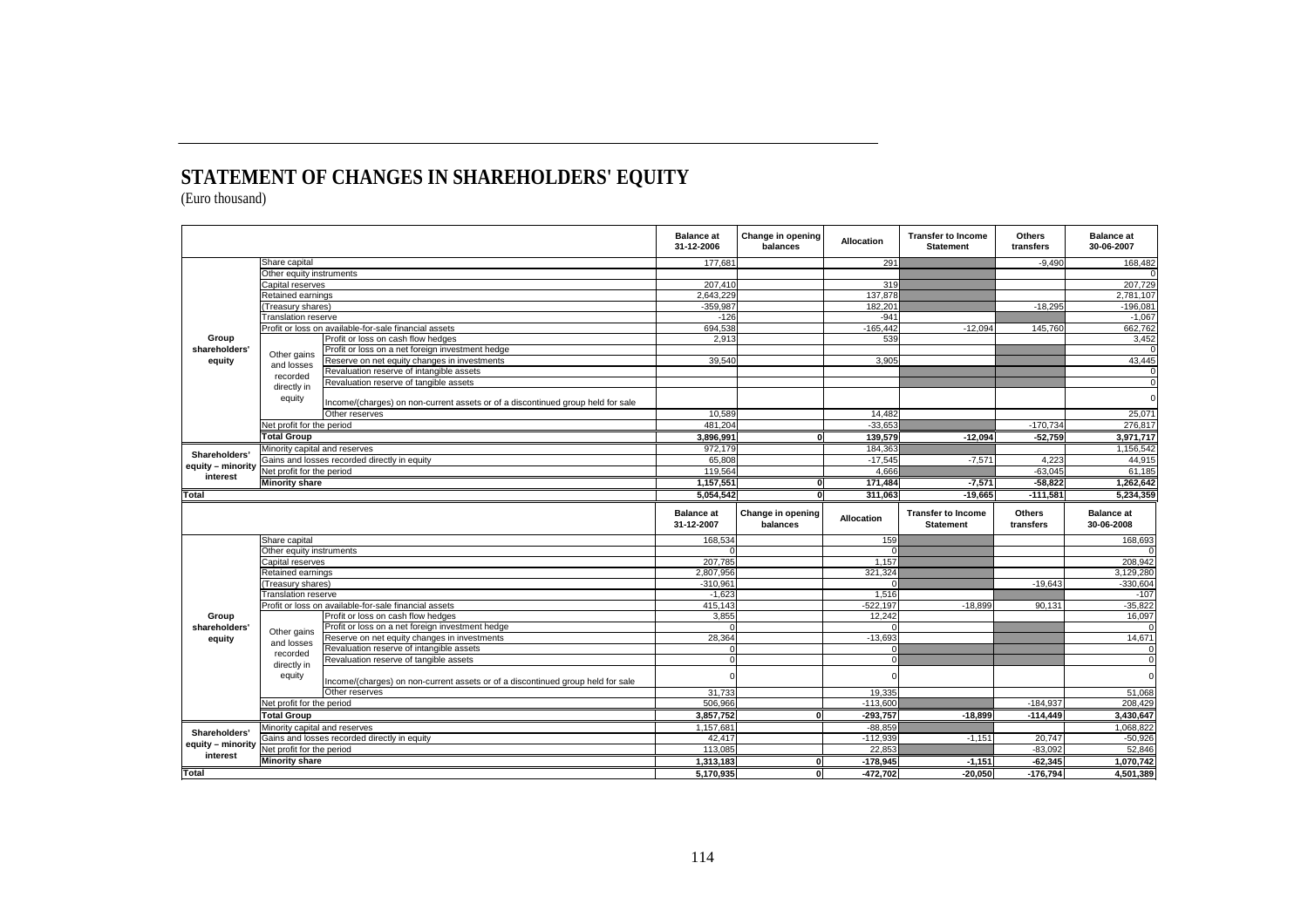#### **CONSOLIDATED CASH FLOW STATEMENT AT JUNE 30, 2008**

In relation to the Cash Flow Statement, the attachment as per Regulation No. 7/2007 is provided which complies with IAS 7; this statement provides for a schedule prepared in a free format with a series of minimum requirements and, relating to the presentation of the cash flow deriving from operating activities requires the utilisation, alternatively, of the direct method, which indicates the principal categories of gross receipts and payments or the indirect method, in which the results for the period are adjusted for the effects of non-cash items, of any deferral or accrual of future operating receipts and payments, and from revenues or costs relating to financial cash flows deriving from investments and financial activities.

The indirect form of the cash flow statement, reported below, separately shows the net liquidity deriving from operating activity and that deriving from investment and financial activity.

The effect of the principal changes in the consolidation scope (sale of Po Vita and acquisition of DDOR Novi Sad) are shown in the account "Other Changes".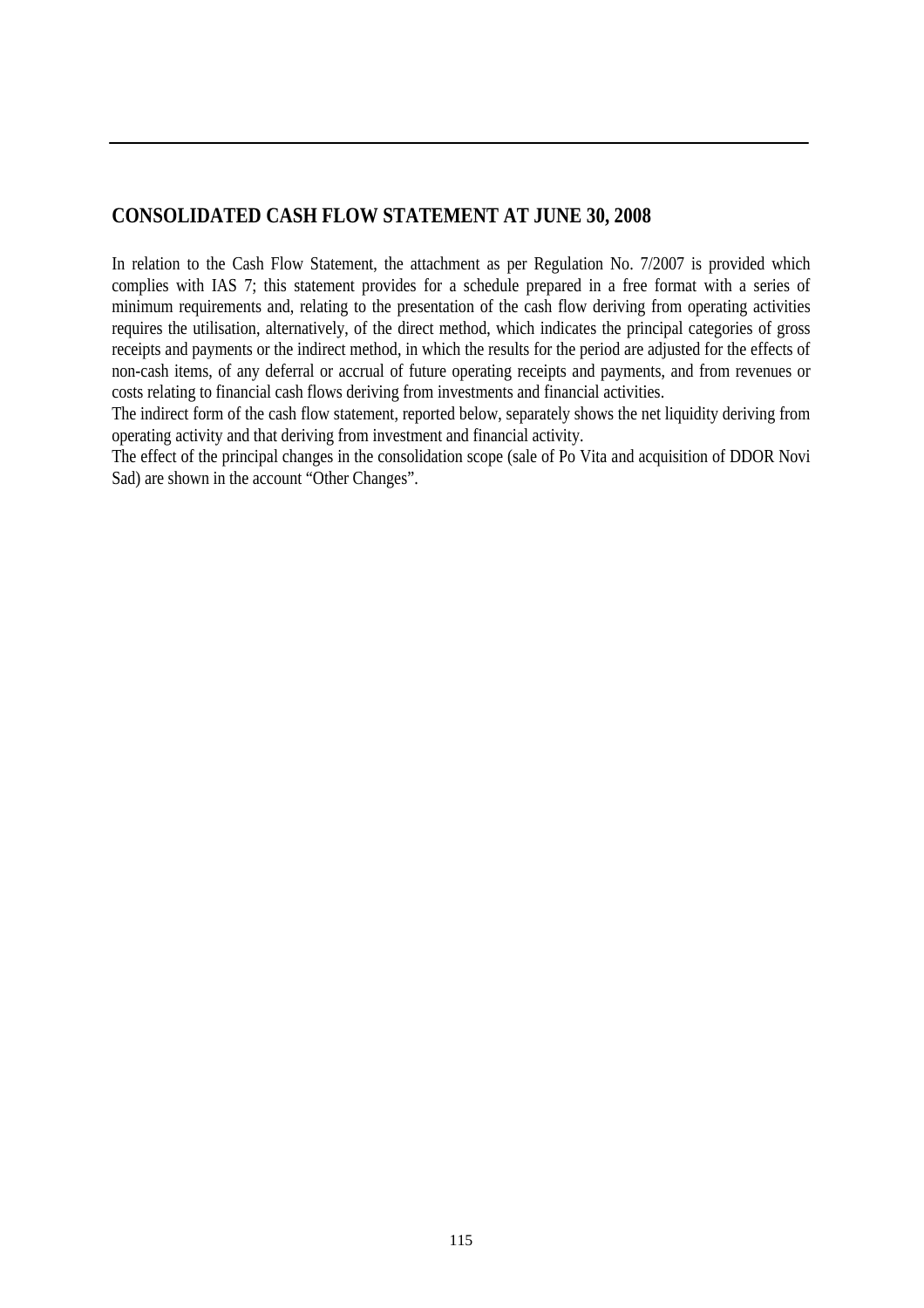#### **CASH FLOW STATEMENT (indirect method)**

(Euro thousand)

|                                                                                      | 30/06/2008   | 30/06/2007   |
|--------------------------------------------------------------------------------------|--------------|--------------|
| <b>Profit before taxes</b>                                                           | 374,489      | 524,779      |
| Non-cash adjustments                                                                 | $-700,030$   | 1,256,501    |
| Change in non-life unearned premium reserve                                          | 40,970       | 79,509       |
| Change in claims reserve and other non-life technical reserves                       | $-348,774$   | $-51,856$    |
| Change in actuarial reserves and other life technical reserves                       | $-259,319$   | 1,033,905    |
| Change in deferred acquisition costs                                                 | 42,823       | $-114$       |
| Change in provisions                                                                 | 35,740       | 31,441       |
| Non-cash income/charges from financial instruments, property investments and         |              |              |
| holdings                                                                             | 63,754       | 55,874       |
| Other movements                                                                      | $-275,224$   | 107,742      |
| Change in payables and receivables from operating activities                         | $-80,198$    | $-254,857$   |
| Change in payables and receivables from direct insurance operations and              |              |              |
| reinsurance                                                                          | 47,980       | 155,757      |
| Change in other payables and receivables                                             | $-128,178$   | $-410,614$   |
| Income tax paid                                                                      | $-134,953$   | $-44,884$    |
| Net liquidity generated/absorbed from cash items relating to investing and           |              |              |
| financing activities                                                                 | $-435,843$   | $-987,649$   |
| Liabilities from financial contracts issued by insurance companies                   | $-508,674$   | $-361,837$   |
| Bank and interbank payables                                                          | 14,529       | 47,422       |
| Loans and receivables from banks and interbank                                       | $-82,146$    | 12,749       |
| Other financial instruments at fair value through profit and loss account            | 140,448      | $-685,983$   |
| TOTAL NET CASH FLOW FROM OPERATING ACTIVITIES                                        | $-976,535$   | 493,890      |
|                                                                                      |              |              |
| Net liquidity generated/absorbed from property investments                           | $-86,070$    | $-16,029$    |
| Net cash generated/absorbed from investments in subsidiaries, associates and joint   |              |              |
| ventures                                                                             | 17,661       | $-101,526$   |
| Net cash generated/absorbed from loans and receivables                               | $-281,357$   | $-5,211$     |
| Net cash generated/absorbed from investments held to maturity                        |              |              |
| Net cash generated/absorbed from available-for-sale financial assets                 | 1,382,104    | $-103,513$   |
| Net cash generated/absorbed from intangible and tangible fixed assets                | $-57,253$    | $-168,240$   |
| Net cash generated/absorbed from investing activities                                | 1,370        | $-81,269$    |
| TOTAL NET CASH FLOW FROM INVESTING ACTIVITIES                                        | 976,455      |              |
|                                                                                      |              | $-475,788$   |
| Net cash generated/absorbed from Group equity instruments                            | 1,316        | 610          |
| Net cash generated/absorbed from treasury shares                                     | $-19,643$    | $-18,295$    |
| Distribution of Dividends relating to the Group                                      | $-184,937$   | $-170,734$   |
| Net cash generated/absorbed from minority interest capital and reserves              | $-295,287$   | 43,906       |
| Net cash generated/absorbed from sub-ordinated liabilities and financial instruments |              |              |
| in holdings                                                                          | 0            | $\mathbf 0$  |
| Net cash generated/absorbed from other financial liabilities                         | 389,835      | 166,727      |
| TOTAL NET CASH FLOW FROM INVESTING ACTIVITIES                                        | $-108,716$   | 22,214       |
|                                                                                      |              |              |
| Exchange difference effect on cash and cash equivalents                              | $\mathbf{0}$ | $\mathbf{0}$ |
| CASH AND CASH EQUIVALENTS AT BEGINNING OF THE PERIOD                                 | 701,195      |              |
|                                                                                      |              | 723,032      |
| INCREASE/(DECREASE) IN CASH AND CASH EQUIVALENTS                                     | $-108,796$   | 40,316       |
| CASH AND CASH EQUIVALENTS AT END OF THE PERIOD                                       | 592,399      | 763,348      |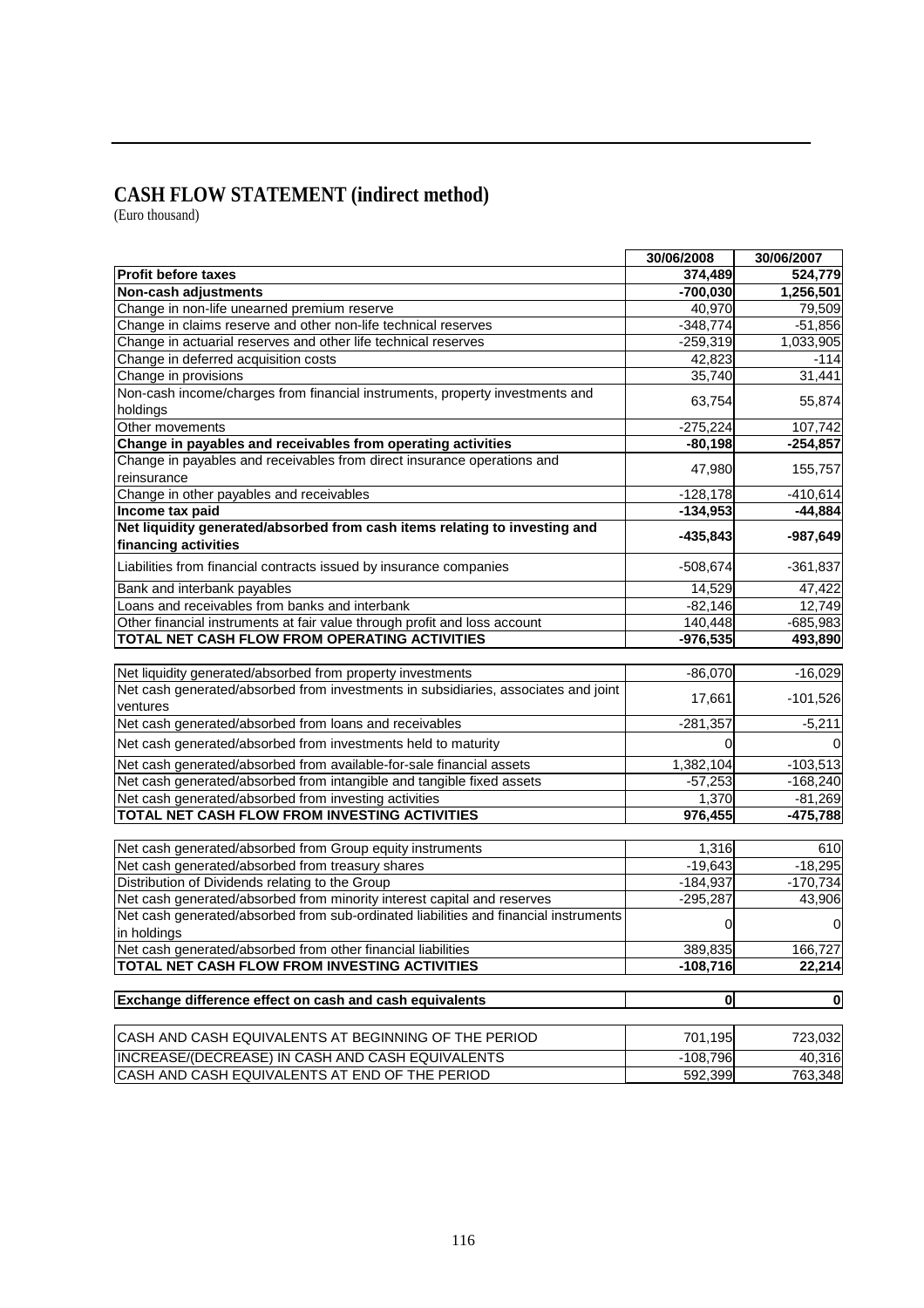# **Notes to the financial statements**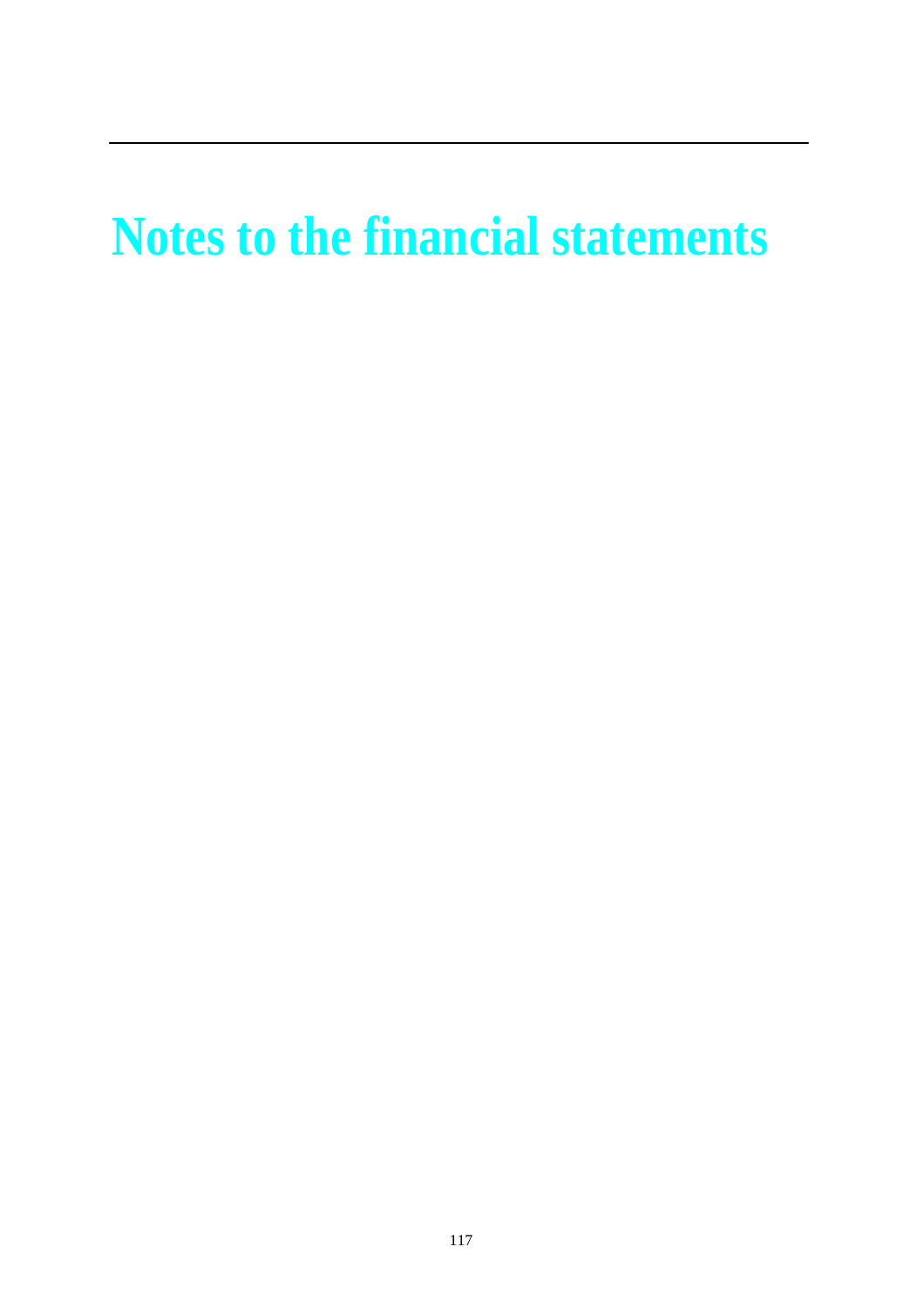## **PART A - Accounting principles**

The accounting principles applied to the consolidated half-year report were those utilised for the preparation of the last consolidated financial statements, to which reference should be made, and are in compliance with international accounting standards IAS/IFRS issued by the IASB, approved by the EU and interpreted by the official bodies. The measurement of the individual Balance Sheet and Income Statement accounts was made in accordance with the same criteria utilised in the preparation of the 2007 financial statements.

Reference should therefore be made to the detailed illustration of the methods utilised.

However, the interim accounts utilise a greater valuation approach and makes greater use of simplification; consequently methods which make greater use of estimates are utilised.

In particular, with regard to the valuation of the technical reserves of the Motor TPL Class, we recall that from February 1, 2007, a new direct compensation procedure was put in place which, in the case of road accidents, permits non-responsible claimants, or those only partly responsible, to be compensated directly by their insurance company. From January 1, 2008, the regulations for the calculation of the flat rate reimbursements were significantly modified. In particular, the single flat rate for the direct compensation convention was replaced by two separate flat rates, separately applied for material damage and for any personal injury to the driver. Shortly after the start-up of the new settlement procedures, a further element was introduced, which contributes to the difference in the historical data of the management indicators and requires further caution in expressing a definitive opinion on the economic impacts deriving from the new settlement regime.

In this context, the reserve was measured separately for the various types of management under the new regime. In particular:

- **for the claims within the CARD Debtor regime, the valuation was made based on the differing flat rates,** for 2007 and 2008, defined by the Technical Committee set up pursuant to Pres. Decree No. 254/2006;
- **for the CARD Operator claims, the last cost forecast was recorded net of the recoverable amounts;**
- $\blacksquare$  for the claims not covered by the new regime (essentially as they involve two vehicles and permanent personal injury greater than 9%), the valuation of the last cost of the claims in the current period was made revaluing the amounts indicated by the settlement offices, taking into account the average costs assumed for these type of claims, which are more costly. For the claims of previous years, already recorded in reserves, the trends relating to the claims settled in the period were noted, verifying the appropriateness of the reserves recorded at December 31, 2007.

The technical reserves relating to the reinsurers are calculated based on the portion ceded for the proportional reinsurance and in a revisional manner for the excess and stop-loss reinsurance, on the basis of the information available and utilising the same criteria for the direct premium reserves, taking into account the contractual clauses.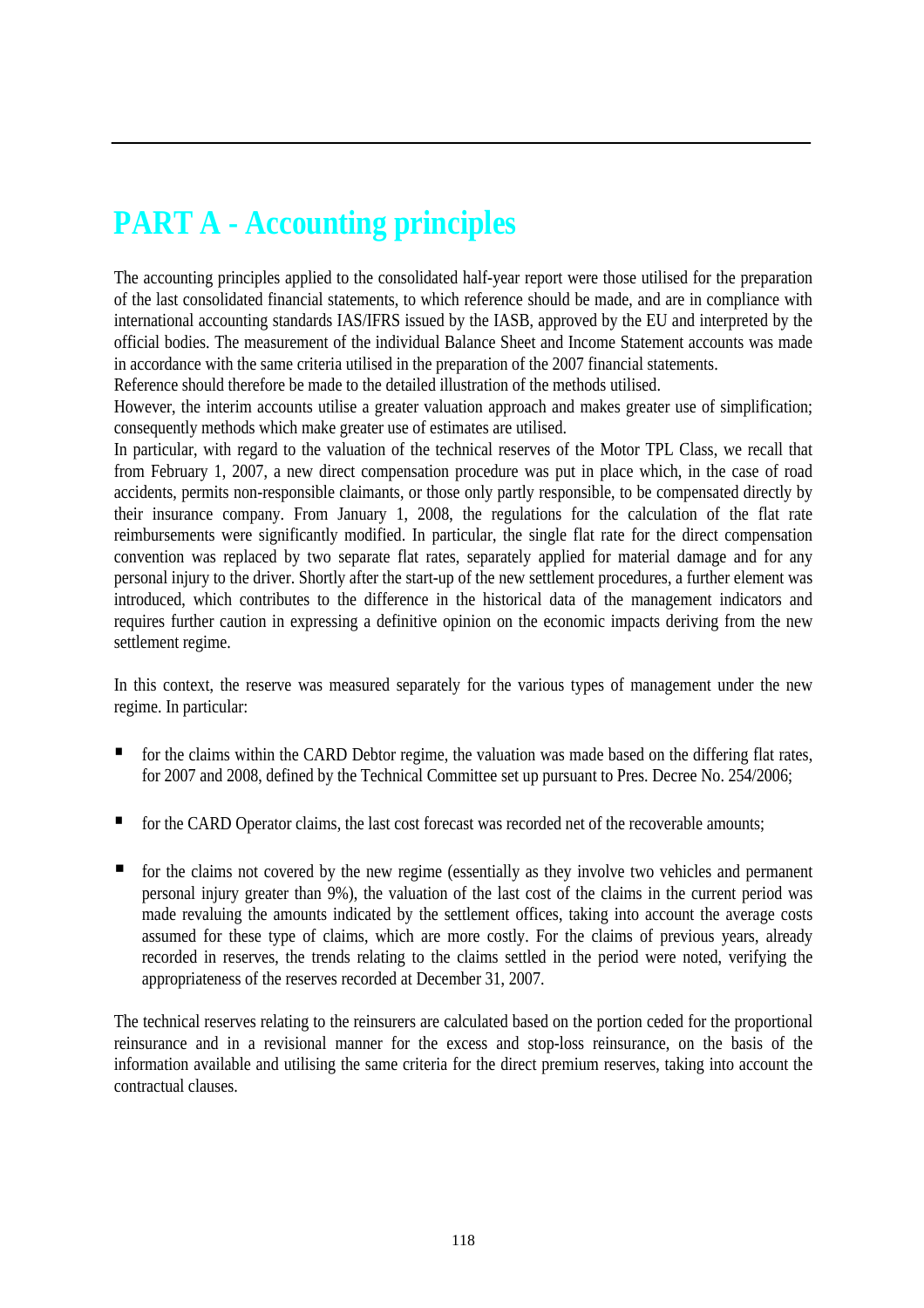#### **Consolidation principles**

The same consolidation principles were utilised in the half year report as for the last consolidated financial statements.

For detailed information on the accounting principles utilised, reference should be made to these latter. Any such references to 31/12 should be considered as similar for 30/06.

For the preparation of the consolidated half-year report, the half-year reports approved by the Boards of Directors of the respective Companies were utilised or, alternatively, the half-year financial statements which were reviewed by the respective management boards.

#### **Consolidation scope**

At 30/06/2008, the Fondiaria-SAI Group, including the Parent Company, was made up of 121 Companies, of which 21 operated in the insurance sector, 2 in the banking sector, 50 in the real estate and agricultural sectors and 20 in the financial services sector, 3 in the SIM and SGR sectors and the remaining companies are various service companies.

The total number of subsidiaries fully consolidated is 89 and the number of companies consolidated under the Net Equity method is 17, while the remaining companies are maintained at carrying value given their immaterial significant to the Group.

The subsidiaries which due to their size or nature of activities are not relevant for the purposes of a true and fair representation of the present interim accounts are therefore excluded.

There are 97 subsidiary companies, of which 41 are controlled directly by the Parent Company. The company has 20 overseas offices.

The full consolidation continues of the Tikal R.E. Closed Real Estate Fund in which the Group holds control and determines the management policies of the company. This treatment is in accordance with IAS 27 and in particular with its Basis for Conclusion.

During the first half of 2008, the consolidation scope of the Fondiaria-SAI Group saw the following changes:

- purchase of 83.32% of the Serbian insurance company DDOR Novi Sad. At the same time, control of DDOR Auto, DDOR Vestans and DDOR Penzija Plus was acquired;
- exit of the subsidiary Po Vita S.p.A. from the consolidation area after the exercise by Cassa di Risparmio di Parma e Piacenza of the purchase option relating to the holding in the share capital;
- incorporation of the company Servizi Salute e Malattia S.c.r.l. and subsequent share capital increase with the following shareholdings: Parent Company (78.97%), Milano Assicurazioni (19.09%) and other companies of the Group;
- loss of control of the service company Consulenza Aziendale per l'Informatica SCAI S.p.A. following the expiry of the shareholder agreement in which Fondiaria-SAI was the de facto parent company. In consideration of the shareholding (30.07%), the company is considered an associated company. At the same time, the Parent Company lost the indirect control of the subsidiaries of SCAI (Telvox, Dianos, It Euro Consultings) and the associated company Infomedia Italia Imi is no longer a part of the Group;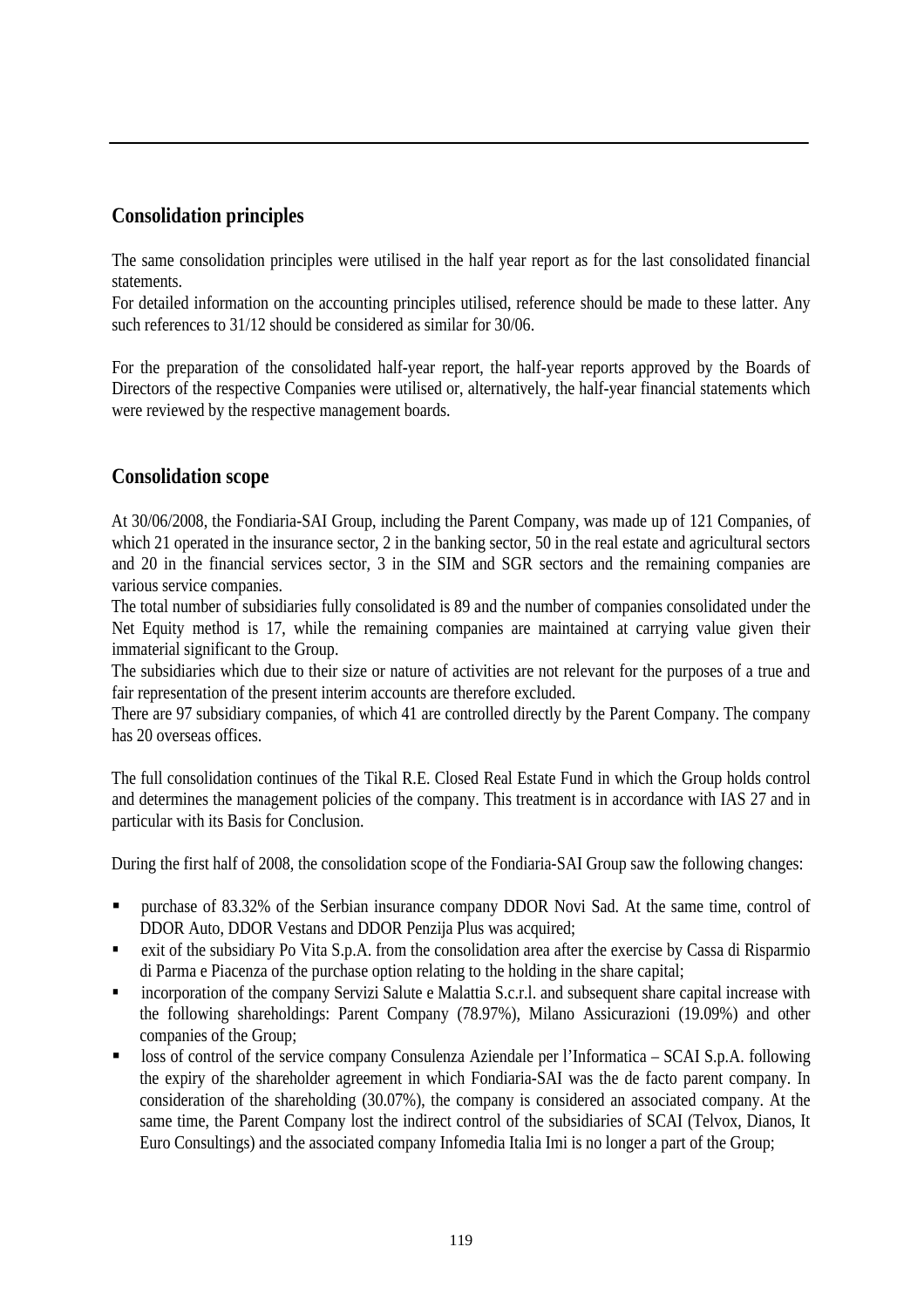- decrease of the investment (from 55.13% to 51.10%) held by Fondiaria-SAI in Milano Assicurazioni S.p.A. principally due to the share swap based on the take over of Immobiliare Lombarda with consideration in Milano Assicurazioni shares, as described in detail in the Directors' Report on operations;
- increase of the investment held by Fondiaria-SAI and Milano Assicurazioni in Immobiliare Lombarda S.p.A. following the above-mentioned take over. The Group holding therefore increased from 56.45% to 84.89%;
- **Example 100** incorporation of the Company Saint George Capital Management S.A. held 100% by the subsidiary Banca Gesfid S.A..

In addition the following changes, which do not result in a change in the consolidation scope, took place:

- the sale, following the agreement between the company Sistemi Sanitari and the company Servizi Salute e Malattia, of a contract for a business unit concerning the settlement activities of indemnities and/or damage deriving from claims in the health class of the holding in the associated company Sistemi Sanitari S.p.A.;
- the merger by incorporation into Lbrep Chrysalis S.a.r.l., subsequently renamed BUTTERFLY AM S.a.r.l., of the associated company Chrysalis S.p.A.;
- change in the name of the company Effe Vita S.p.A. to Systema Vita Compagnia di Assicurazione S.p.A. and of the company Fondiprev S.p.A. to Dialogo Vita Compagnia di Assicurazioni S.p.A.;
- revocation of the liquidation as well as change in the name and legal form, of the real estate company Cos.ed. S.p.A to Pontormo S.r.l..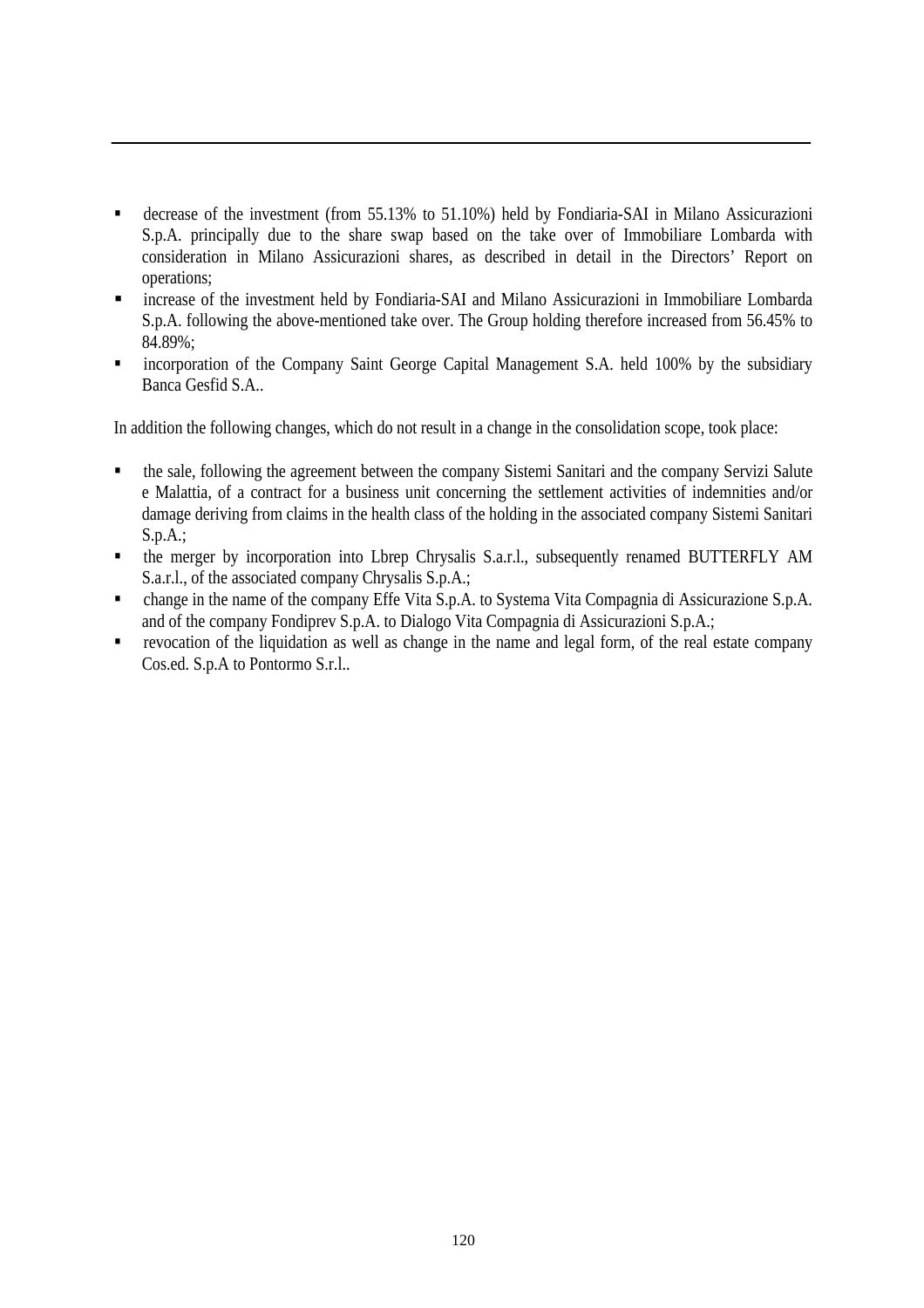|                                         | <b>Sector</b>      | <b>Direct</b> | <b>Indirect</b>                    | Group<br>Holding |
|-----------------------------------------|--------------------|---------------|------------------------------------|------------------|
| <b>SUBSIDIARY COMPANIES</b>             |                    |               |                                    |                  |
| Companies consolidated line-by-<br>line |                    |               |                                    |                  |
| AUTO PRESTO & BENE S.r.l.               |                    |               |                                    |                  |
| Turin                                   |                    |               |                                    |                  |
| Share Capital Euro 51,000               | Services           | 100.00        |                                    | 100.00           |
| <b>BANCA GESFID S.A.</b>                |                    |               |                                    |                  |
| Lugano (CH)                             |                    |               |                                    |                  |
| Share Capital Swiss Fr. 10,000,000      | Banking            | 100.00        |                                    | 100.00           |
| BANCA SAI S.p.A.                        |                    |               |                                    |                  |
| Turin                                   |                    |               |                                    |                  |
| Share Capital Euro 116,677,161          | Banking            | 100.00        |                                    | 100.00           |
| BIM VITA S.p.A.                         |                    |               |                                    |                  |
| Turin                                   |                    |               |                                    |                  |
| Share Capital Euro 7,500,000            | Life Insurance     | 50.00         |                                    | 50.00            |
| BIPIEMME VITA S.p.A.                    |                    |               |                                    |                  |
| Milan                                   |                    |               |                                    |                  |
| Share Capital Euro 73,500,000           | Life Insurance     |               | MILANO ASSICURAZIONI S.p.A. 51.00  | 27.49            |
| <b>BRAMANTE S.r.l.</b>                  |                    |               |                                    |                  |
| Milan                                   |                    |               |                                    |                  |
| Share Capital Euro 10,000               | <b>Real Estate</b> |               | IMMOBILIARE LOMBARDA S.p.A. 100.00 | 84.89            |
| CAMPO CARLO MAGNO S.p.A.                |                    |               |                                    |                  |
| Pinzolo (TN)                            |                    |               |                                    |                  |
| Share Capital Euro 9,311,200            | <b>Real Estate</b> |               | MILANO ASSICURAZIONI S.p.A. 100.00 | 53.91            |
| CAPITALIA ASSICURAZIONI S.p.A.          |                    |               |                                    |                  |
| Milan                                   |                    |               |                                    |                  |
| Share capital Euro 5,200,000            | Non-Life Insurance | 51.00         |                                    | 51.00            |
| CARPACCIO S.r.l.                        |                    |               |                                    |                  |
| Milan                                   |                    |               |                                    |                  |
| Share Capital Euro 10,000               | <b>Real Estate</b> |               | IMMOBILIARE LOMBARDA S.p.A. 100.00 | 84.89            |
| <b>CASA DI CURA VILLA</b>               |                    |               |                                    |                  |
| DONATELLO S.p.A.                        |                    |               |                                    |                  |
| Florence                                |                    |               |                                    |                  |
| Share Capital Euro 361,200              | Services           | 100.00        |                                    | 100.00           |
| CASA DI CURA VILLANOVA S.r.l.           |                    |               |                                    |                  |
| Florence                                |                    |               |                                    |                  |
| Share Capital Euro 182,000              | Services           | 100.00        |                                    | 100.00           |
| CASCINE TRENNO S.r.l.                   |                    |               |                                    |                  |
| Turin                                   |                    |               |                                    |                  |
| Share Capital Euro 10,000               | Real Estate        |               | IMMOBILIARE LOMBARDA S.p.A. 100.00 | 84.89            |
| COLPETRONE S.r.l.                       |                    |               |                                    |                  |
| Umbertide (PG)                          |                    |               |                                    |                  |
| Share Capital Euro 10,000               | Agriculture        |               | SAIAGRICOLA S.p.A.100.00           | 96.86            |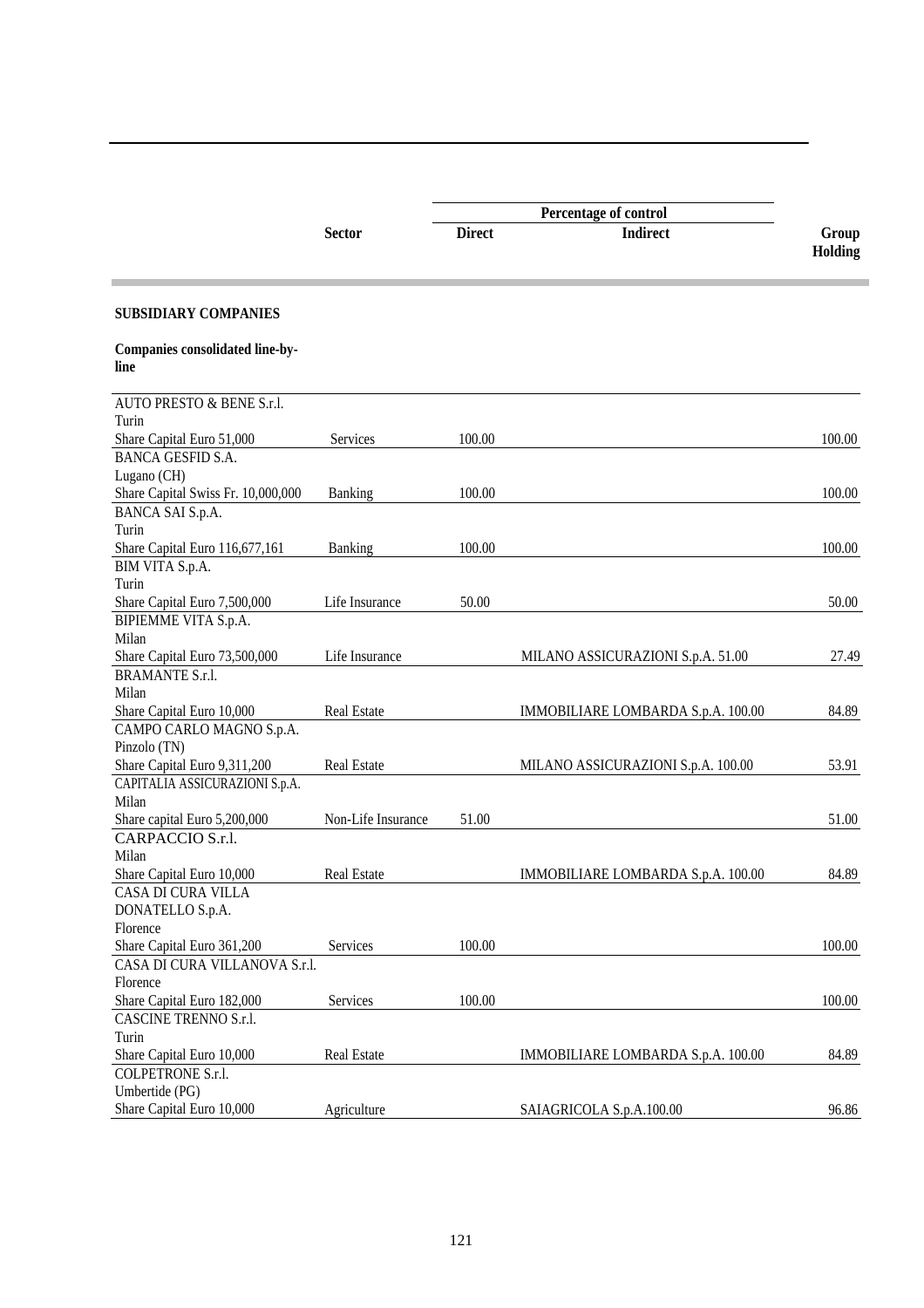|                                  |                    | Percentage of control |                                       |                  |
|----------------------------------|--------------------|-----------------------|---------------------------------------|------------------|
|                                  | <b>Sector</b>      | <b>Direct</b>         | <b>Indirect</b>                       | Group<br>Holding |
| CASTELLO CONSORTIUM              |                    |                       |                                       |                  |
| Florence                         |                    |                       |                                       |                  |
| Share Capital Euro 51,000        | <b>Real Estate</b> |                       | NUOVE INIZIATIVE TOSCANE S.r.l. 99.66 | 98.23            |
| CRIVELLI S.r.l.                  |                    |                       |                                       |                  |
| Milan                            |                    |                       |                                       |                  |
| Share Capital Euro 10,000        | <b>Real Estate</b> |                       | IMMOBILIARE LOMBARDA S.p.A. 100.00    | 84.89            |
| <b>DDOR NOVI SAD ADO</b>         |                    |                       |                                       |                  |
| Novi Sad (Serbia)                |                    |                       |                                       |                  |
| Share Capital RSD 2,579,597,280  | Mixed Insurance    | 83.32                 |                                       | 83.32            |
| DIALOGO ASSICURAZIONI S.p.A.     |                    |                       |                                       |                  |
| Milan                            |                    |                       |                                       |                  |
| Share Capital Euro 8,831,774     | Non-Life Insurance |                       | MILANO ASSICURAZIONI S.p.A. 99.85     | 53.83            |
| DIALOGO VITA S.p.A.              |                    |                       |                                       |                  |
| Florence                         |                    |                       |                                       |                  |
| Share Capital Euro 6,240,000     | Life Insurance     | 40.00                 | MILANO ASSICURAZIONI S.p.A. 60.00     | 72.35            |
| <b>DOMINION INSURANCE</b>        |                    |                       |                                       |                  |
| <b>HOLDING Ltd</b>               |                    |                       |                                       |                  |
| London (GB)                      |                    |                       |                                       |                  |
| Share Capital GBP 35,438,267.65  | Financial          |                       | FINSAI INTERNATIONAL S.A. 100.00      | 99.99            |
| EFFE FINANZIARIA S.p.A.          |                    |                       |                                       |                  |
| Florence                         |                    |                       |                                       |                  |
| Share Capital Euro 516,500       | Financial          |                       | THE LAWRENCE RE IRELAND Ltd 100.00    | 100.00           |
| EUROPA TUTELA GIUDIZIARIA S.p.A. |                    |                       |                                       |                  |
| Milan                            |                    |                       |                                       |                  |
| Share Capital Euro 5,160,000     | Non-Life Insurance | 100.00                |                                       | 100.00           |
| EUROSAI FINANZIARIA DI           |                    |                       |                                       |                  |
| PARTECIPAZIONI S.r.l.            |                    |                       |                                       |                  |
| Turin                            |                    |                       |                                       |                  |
| Share Capital Euro 1,305,600     | Financial          |                       | SAIFIN-SAIFINANZIARIA S.p.A. 100.00   | 100.00           |
| FINITALIA S.p.A.                 |                    |                       |                                       |                  |
| Milan                            |                    |                       |                                       |                  |
| Share Capital Euro 15,376,285    | Financial          |                       | BANCA SAI S.p.A. 100.00               | 100.00           |
| FINSAI INTERNATIONAL S.A.        |                    |                       |                                       |                  |
| Luxembourg                       |                    |                       | SAINTERNATIONAL S.A.43.92             |                  |
| Share Capital Euro 44,131,900    | Financial          | 19.92                 | <b>SAILUX S.A. 36.15</b>              | 99.99            |
| FLORENCE CENTRO DI CHIRURGIA     |                    |                       |                                       |                  |
| AMBULATORIALE S.r.l.             |                    |                       |                                       |                  |
| Florence                         |                    |                       |                                       |                  |
| Share Capital Euro 10,400        | Services           |                       | CASA DI CURA VILLANOVA S.r.l. 100.00  | 100.00           |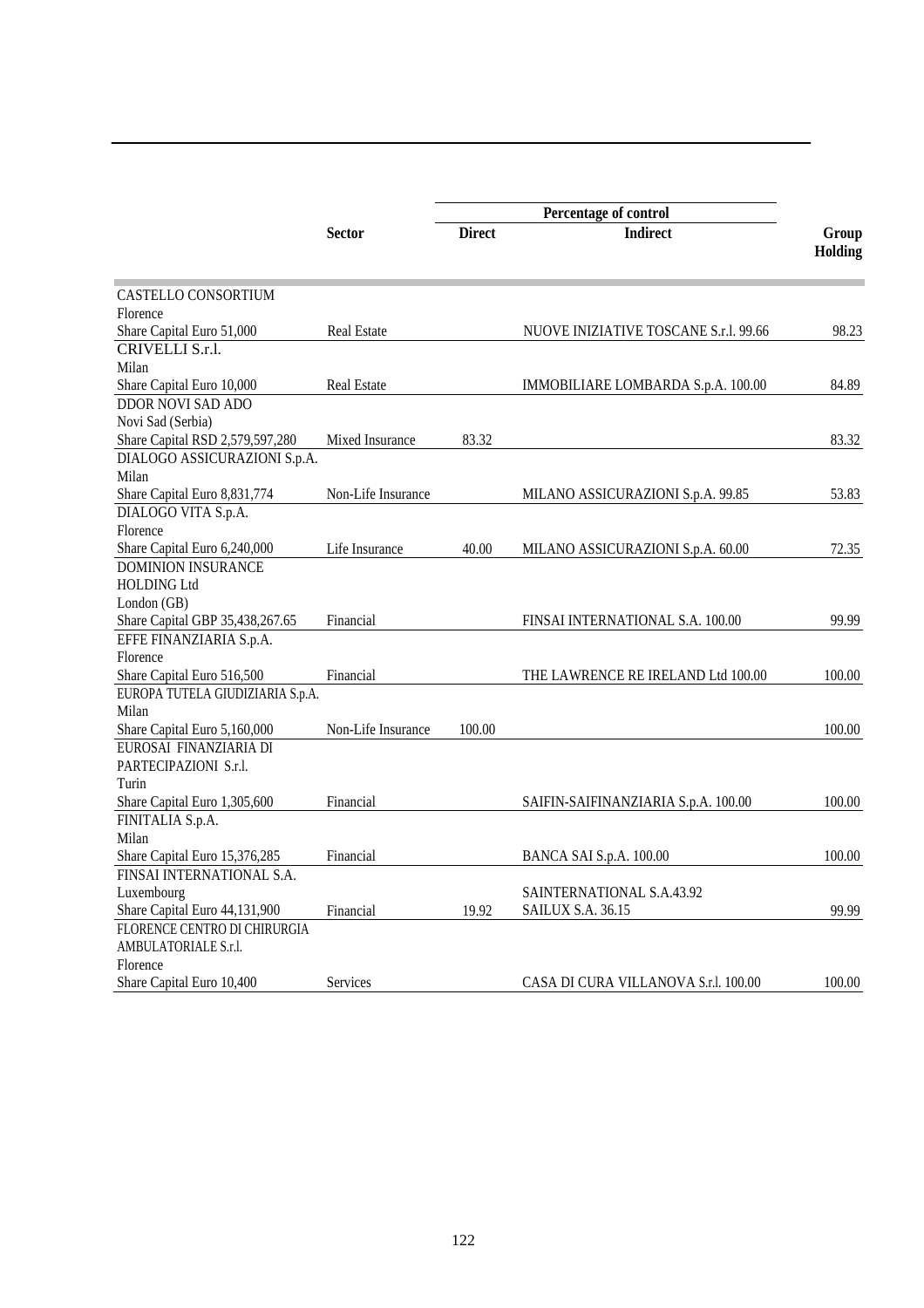|                                   |                    | Percentage of control |                                     |         |
|-----------------------------------|--------------------|-----------------------|-------------------------------------|---------|
|                                   | <b>Sector</b>      | <b>Direct</b>         | <b>Indirect</b>                     | Group   |
|                                   |                    |                       |                                     | Holding |
|                                   |                    |                       |                                     |         |
| FONDIARIA NEDERLAND B.V.          |                    |                       |                                     |         |
| Amsterdam (NL)                    |                    |                       |                                     |         |
| Share Capital Euro 19,070         | Financial          | 100.00                |                                     | 100.00  |
| <b>IMMOBILIARE LITORELLA</b>      |                    |                       |                                     |         |
| $S.r.1$ .                         |                    |                       |                                     |         |
| Milan                             |                    |                       |                                     |         |
| Share Capital Euro 10,329         | <b>Real Estate</b> |                       | IMMOBILIARE LOMBARDA S.p.A. 100.00  | 84.89   |
| IMMOBILIARE LOMBARDA S.p.A.       |                    |                       |                                     |         |
| Milan                             |                    |                       |                                     |         |
| Share Capital Euro 697,907,753.59 | <b>Real Estate</b> | 78.88                 | MILANO ASSICURAZIONI S.p.A. 11.15   | 84.89   |
| <b>INIZIATIVE</b>                 |                    |                       |                                     |         |
| VALORIZZAZIONI EDILI -            |                    |                       |                                     |         |
| IN.V.ED. S.r.l.                   |                    |                       |                                     |         |
| Rome                              |                    |                       |                                     |         |
| Share Capital Euro 10,329         | <b>Real Estate</b> |                       | IMMOBILIARE LOMBARDA S.p.A. 100.00  | 84.89   |
| <b>INSEDIAMENTI AVANZATI NEL</b>  |                    |                       |                                     |         |
| TERRITORIO I.A.T. S.p.A.          |                    |                       |                                     |         |
| Rome                              |                    |                       |                                     |         |
| Share Capital Euro 2,580,000      | <b>Real Estate</b> |                       | IMMOBILIARE LOMBARDA S.p.A. 100.00  | 84.89   |
| <b>ITALIBERIA INVERSIONES</b>     |                    |                       |                                     |         |
| <b>FINANCIERAS SL</b>             |                    |                       |                                     |         |
| Madrid                            |                    |                       |                                     |         |
| Share Capital Euro 122,193,595    | Finance            | 100.00                |                                     | 100.00  |
| LIGURIA SOCIETA' DI               |                    |                       |                                     |         |
| ASSICURAZIONI S.p.A.              |                    |                       |                                     |         |
| Segrate (Mi)                      |                    |                       |                                     |         |
| Share Capital Euro 23,000,000     | Non-Life Insurance | 99.97                 |                                     | 99.97   |
| LIGURIA VITA S.p.A.               |                    |                       |                                     |         |
| Segrate (Mi)                      |                    |                       |                                     |         |
| Share Capital Euro 6,000,000      | Life Insurance     |                       | LIGURIA ASSICURAZIONI S.p.A. 100.00 | 99.97   |
| MANTEGNA S.r.l.                   |                    |                       |                                     |         |
| Milan                             |                    |                       |                                     |         |
|                                   |                    |                       |                                     |         |
| Share Capital Euro 10,000         | <b>Real Estate</b> | 100.00                |                                     | 100.00  |
| MARINA DI LOANO S.p.A.            |                    |                       |                                     |         |
| Milan                             |                    |                       |                                     |         |
| Share Capital Euro 5,536,000      | Real Estate        |                       | IMMOBILIARE LOMBARDA S.p.A. 100.00  | 84.89   |
| MASACCIO S.r.l.                   |                    |                       |                                     |         |
| Milan                             |                    |                       |                                     |         |
| Share Capital Euro 10,000         | Real Estate        |                       | IMMOBILIARE LOMBARDA S.p.A. 100.00  | 84.89   |
| MERIDIANO AURORA S.r.l.           |                    |                       |                                     |         |
| Milan                             |                    |                       |                                     |         |
| Share Capital Euro 10,000         | Real Estate        | 100.00                |                                     | 100.00  |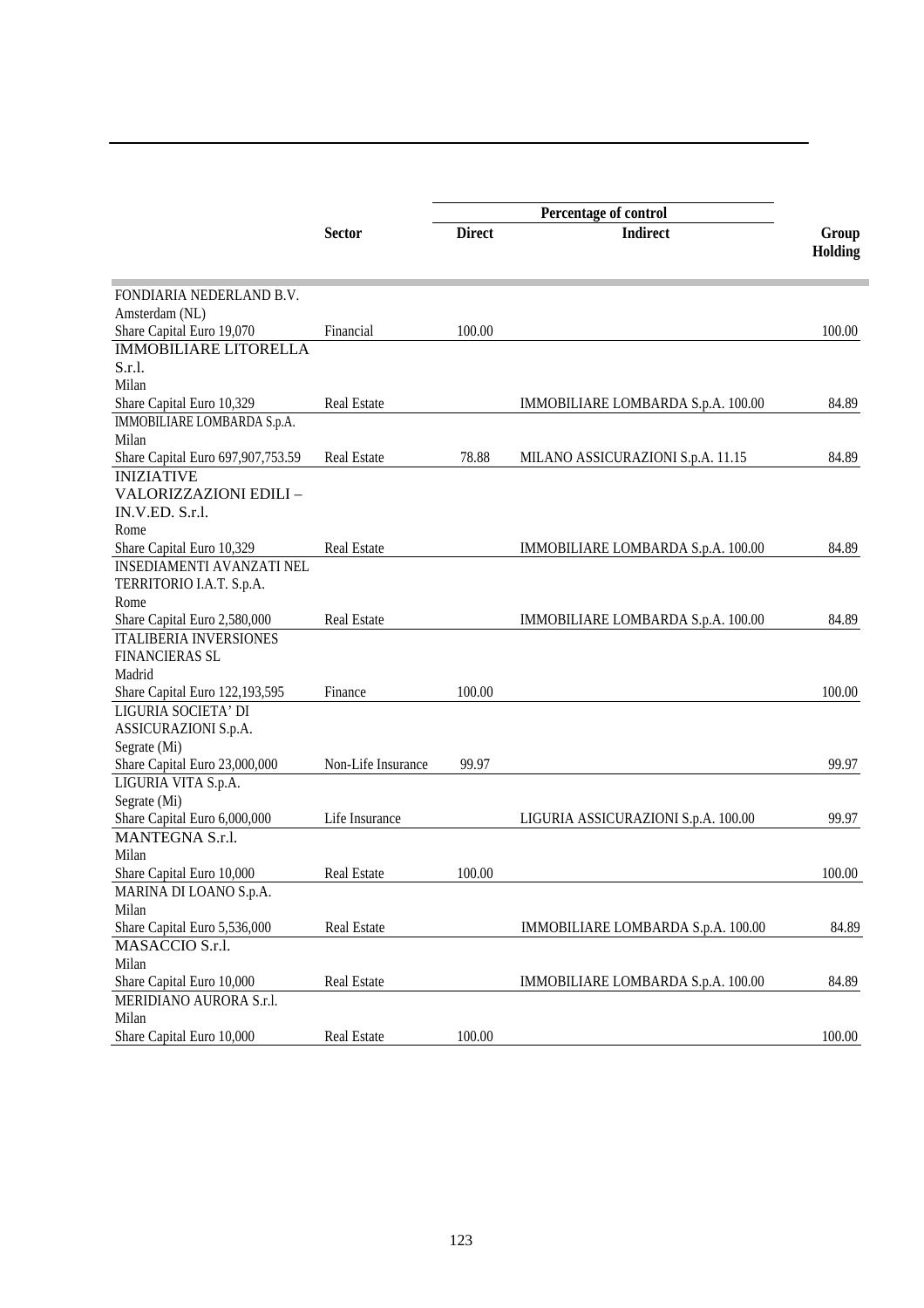|                                   |                    | Percentage of control |                                    |         |
|-----------------------------------|--------------------|-----------------------|------------------------------------|---------|
|                                   | <b>Sector</b>      | <b>Direct</b>         | <b>Indirect</b>                    | Group   |
|                                   |                    |                       |                                    | Holding |
| MERIDIANO BELLARMINO S.r.l.       |                    |                       |                                    |         |
| Turin                             |                    |                       |                                    |         |
| Share Capital Euro 10,000         | <b>Real Estate</b> |                       | IMMOBILIARE LOMBARDA S.p.A. 100.00 | 84.89   |
| MERIDIANO BRUZZANO S.r.l.         |                    |                       |                                    |         |
| Turin                             |                    |                       |                                    |         |
| Share Capital Euro 10,000         | <b>Real Estate</b> |                       | IMMOBILIARE LOMBARDA S.p.A. 100.00 | 84.89   |
| MERIDIANO EUR S.r.l.              |                    |                       |                                    |         |
| Milan                             |                    |                       |                                    |         |
| Share Capital Euro 10,000         | <b>Real Estate</b> |                       | MILANO ASSICURAZIONI S.p.A. 100.00 | 53.91   |
| MERIDIANO ORIZZONTI S.r.l.        |                    |                       |                                    |         |
| Milan                             |                    |                       |                                    |         |
| Share Capital Euro 10,000         | <b>Real Estate</b> |                       | MILANO ASSICURAZIONI S.p.A. 100.00 | 53.91   |
| MERIDIANO PRIMO S.r.l.            |                    |                       |                                    |         |
| Turin                             |                    |                       |                                    |         |
| Share Capital Euro 10,000         | <b>Real Estate</b> |                       | IMMOBILIARE LOMBARDA S.p.A. 100.00 | 84.89   |
| MERIDIANO QUARTO S.r.l.           |                    |                       |                                    |         |
| Turin                             |                    |                       |                                    |         |
| Share Capital Euro 10,000         | Real Estate        |                       | SAI HOLDING ITALIA S.p.A 100.00    | 100.00  |
| MERIDIANO QUINTO SRL              |                    |                       |                                    |         |
| Turin                             |                    |                       |                                    |         |
| Share Capital Euro 800,000        | <b>Real Estate</b> | 100.00                |                                    | 100.00  |
| MERIDIANO RISPARMIO S.r.l.        |                    |                       |                                    |         |
| Milan                             |                    |                       |                                    |         |
| Share Capital Euro 10,000         | <b>Real Estate</b> | 100.00                |                                    | 100.00  |
| MERIDIANO SECONDO S.r.l.          |                    |                       |                                    |         |
| Turin                             |                    |                       |                                    |         |
| Share Capital Euro 10,000         | Real Estate        |                       | IMMOBILIARE LOMBARDA S.p.A. 100.00 | 84.89   |
| MERIDIANO TERZO S.r.l.            |                    |                       |                                    |         |
| Turin                             |                    |                       |                                    |         |
| Share Capital Euro 10,000         | Real Estate        |                       | SAI HOLDING ITALIA S.p.A. 100.00   | 100.00  |
|                                   |                    |                       | FONDIARIA NEDERLAND BV 1.89        |         |
|                                   |                    |                       | NOVARA VITA S.p.A. 0.02            |         |
| MILANO ASSICURAZIONI S.p.A.       |                    |                       | PRONTO ASSISTANCE S.p.A. 0.07      |         |
| Milan                             |                    |                       | SAI HOLDING S.p.A.0.63             |         |
| Share Capital Euro 251,217,463.64 | Mixed Insurance    | 51.10                 | SAINTERNATIONAL S.A. 0.25          | 53.91   |
| MIZAR S.r.l.                      |                    |                       |                                    |         |
| Rome                              |                    |                       |                                    |         |
| Share Capital Euro 10,329         | Real Estate        |                       | IMMOBILIARE LOMBARDA S.p.A. 100.00 | 84.89   |
| NOVARA VITA S.p.A.                |                    |                       |                                    |         |
| Novara                            |                    |                       |                                    |         |
| Share Capital Euro 106,000,000    | Life Insurance     |                       | SAI HOLDING ITALIA S.p.A. 50.00    | 50.00   |
| NUOVA IMPRESA                     |                    |                       |                                    |         |
| <b>EDIFICATRICE MODERNA</b>       |                    |                       |                                    |         |
| S.r.l.                            |                    |                       |                                    |         |
| Rome                              |                    |                       |                                    |         |
| Share Capital Euro 10,329         | Real Estate        |                       | IMMOBILIARE LOMBARDA S.p.A. 100.00 | 84.89   |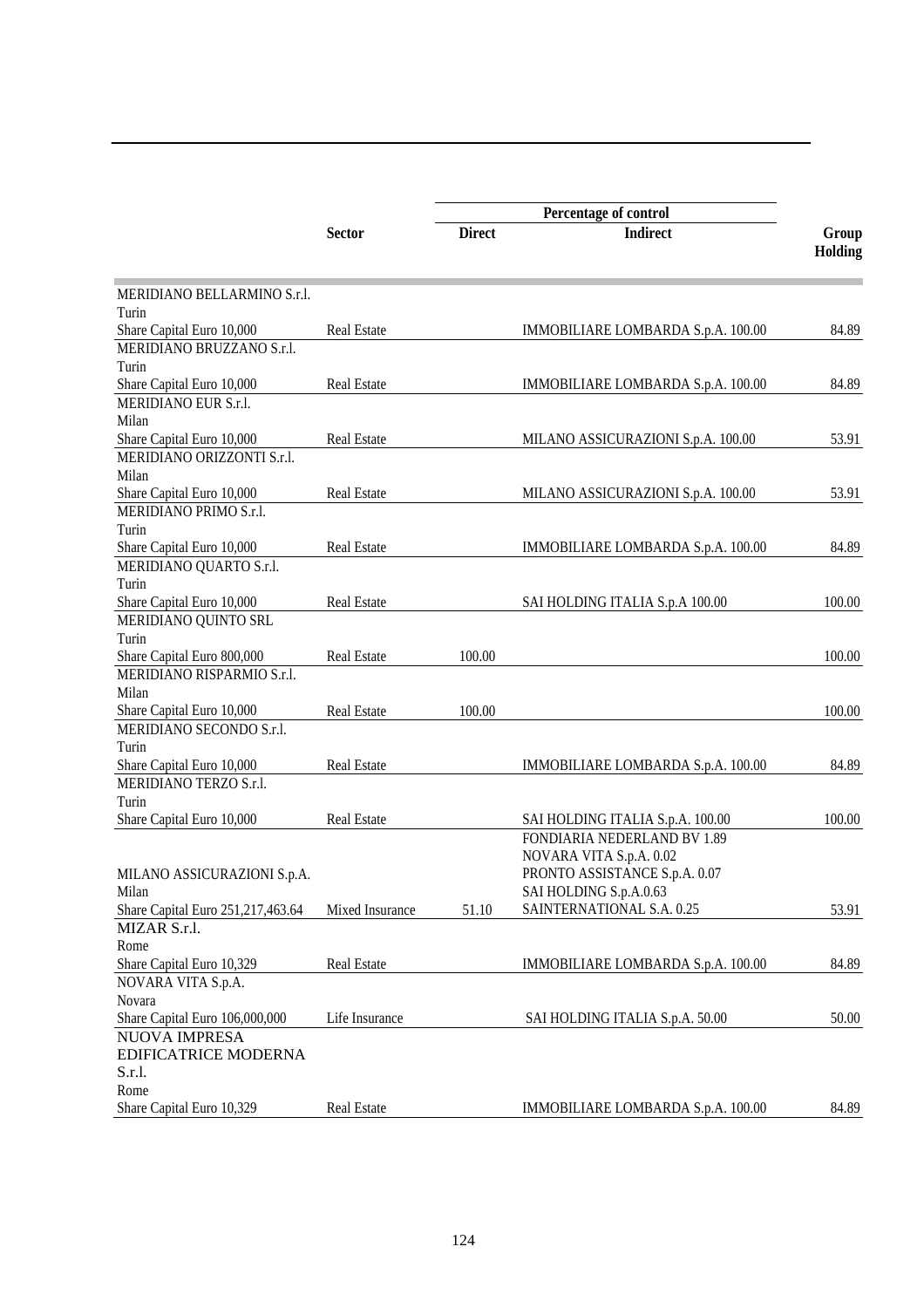|                                                      |                         | Percentage of control |                                    |                         |  |
|------------------------------------------------------|-------------------------|-----------------------|------------------------------------|-------------------------|--|
|                                                      | <b>Sector</b>           | <b>Direct</b>         | <b>Indirect</b>                    | Group<br><b>Holding</b> |  |
|                                                      |                         |                       |                                    |                         |  |
| NUOVE INIZIATIVE TOSCANE S.r.l.                      |                         |                       |                                    |                         |  |
| Florence                                             |                         |                       |                                    |                         |  |
| Share Capital Euro 26,000,000                        | <b>Real Estate</b>      | 96.88                 | MILANO ASSICURAZIONI. S.p.A. 3.12  | 98.56                   |  |
| POPOLARE VITA S.p.A.                                 |                         |                       |                                    |                         |  |
| Verona                                               |                         |                       |                                    |                         |  |
| Share Capital Euro 87,600,005<br>PONTORMO S.r.l.     | Life Insurance          | 50.00                 |                                    | 50.00                   |  |
| Milan                                                |                         |                       |                                    |                         |  |
|                                                      | <b>Real Estate</b>      |                       |                                    | 84.89                   |  |
| Share Capital Euro 120,000<br>PORTOFINO VETTA S.r.l. |                         |                       | IMMOBILIARE LOMBARDA S.p.A. 100.00 |                         |  |
|                                                      |                         |                       |                                    |                         |  |
| Florence                                             |                         |                       |                                    |                         |  |
| Share Capital Euro 10,400                            | <b>Real Estate</b>      | 100.00                |                                    | 100.00                  |  |
| PROGETTO BICOCCA LA PIAZZA S.r.l.                    |                         |                       |                                    |                         |  |
| Milan                                                |                         |                       |                                    |                         |  |
| Share Capital Euro 3,151,800                         | Real Estate             |                       | IMMOBILIARE LOMBARDA S.p.A. 74.00  | 62.82                   |  |
| PRONTO ASSISTANCE S.p.A.                             |                         |                       |                                    |                         |  |
| Turin                                                |                         |                       |                                    |                         |  |
| Share Capital Euro 2,500,000                         | Non-Life Insurance      | 100.00                |                                    | 100.00                  |  |
| PRONTO ASSISTANCE SERVIZI S.p.A.                     |                         |                       |                                    |                         |  |
| Turin                                                |                         |                       | PRONTO ASSISTANCE S.p.A. 60.00     |                         |  |
| Share Capital Euro 516,000                           | Services                |                       | SAIFIN-SAIFINANZIARIA S.p.A 40.00  | 100.00                  |  |
| RISTRUTTURAZIONI EDILI                               |                         |                       |                                    |                         |  |
| MODERNE - R.EDIL.MO                                  |                         |                       |                                    |                         |  |
| S.r.l.                                               |                         |                       |                                    |                         |  |
| Rome                                                 |                         |                       |                                    |                         |  |
| Share Capital Euro 10,329                            | <b>Real Estate</b>      |                       | IMMOBILIARE LOMBARDA S.p.A. 100.00 | 84.89                   |  |
| SAI ASSET MANAGEMENT SGR                             |                         |                       |                                    |                         |  |
| S.p.A.                                               |                         |                       |                                    |                         |  |
| Milan                                                |                         |                       |                                    |                         |  |
| Share Capital Euro 5,000,000                         | <b>Asset Management</b> | 100.00                |                                    | 100.00                  |  |
| SAI HOLDING ITALIA S.p.A.                            |                         |                       |                                    |                         |  |
| Turin                                                |                         |                       |                                    |                         |  |
| Share Capital Euro 143,100,000                       | Financial               | 100.00                |                                    | 100.00                  |  |
| SAI INVESTIMENTI S.G.R. S.p.A                        |                         |                       |                                    |                         |  |
| Turin                                                |                         |                       |                                    |                         |  |
| Share Capital Euro 3,913,588                         | Asset Management        | 51.00                 | MILANO ASSICURAZIONI S.p.A. 29.00  | 66.63                   |  |
| SAI MERCATI MOBILIARI SIM S.p.A.                     |                         |                       |                                    |                         |  |
| Milan                                                | Real Estate             |                       |                                    |                         |  |
| Share Capital Euro 20,000,000                        | <b>Brokerage</b>        | 100.00                |                                    | 100.00                  |  |
| SAIAGRICOLA S.p.A.                                   |                         |                       |                                    |                         |  |
| AGRICULTURAL COMPANY                                 |                         |                       |                                    |                         |  |
| Turin                                                |                         |                       | MILANO ASSICURAZIONI S.p.A. 6.80   |                         |  |
| Share Capital Euro 50,000,000                        | Agriculture             | 92.00                 | PRONTO ASSISTANCE S.p.A. 1.19      | 96.86                   |  |
| SAIFIN-SAIFINANZIARIA S.p.A.                         |                         |                       |                                    |                         |  |
| Turin                                                |                         |                       |                                    |                         |  |
| Share Capital Euro 102,258,000                       | Financial               | 100.00                |                                    | 100.00                  |  |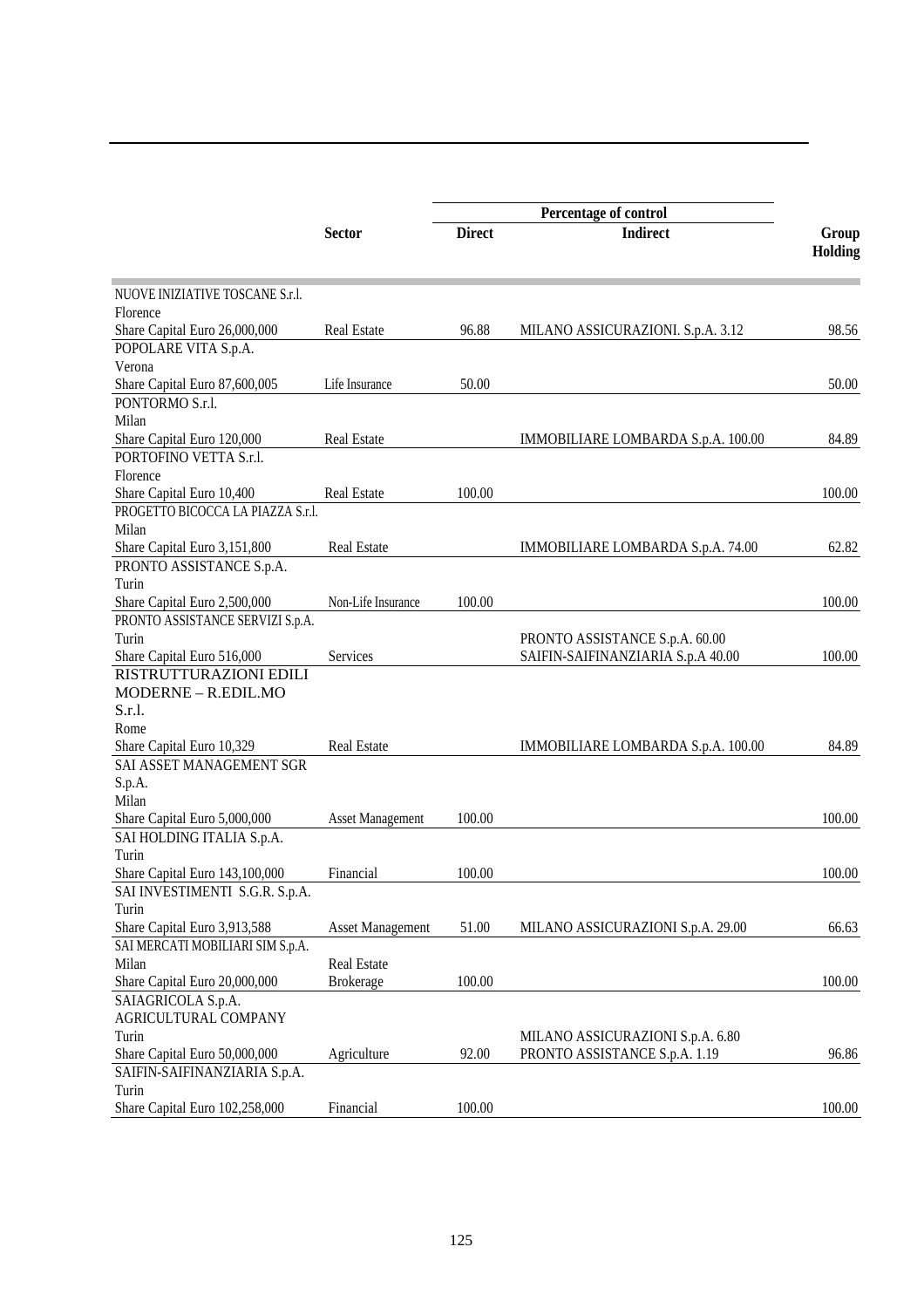|                                 |                    |               | Percentage of control                 |         |
|---------------------------------|--------------------|---------------|---------------------------------------|---------|
|                                 | <b>Sector</b>      | <b>Direct</b> | <b>Indirect</b>                       | Group   |
|                                 |                    |               |                                       | Holding |
| SAILUX S.A.                     |                    |               |                                       |         |
| Luxembourg                      |                    |               | SAIFIN-SAIFINANZIARIA S.p.A. 99.99    |         |
| Share Capital Euro 30,000,000   | Financial          |               | FINSAI INTERNATIONAL S.A. 0.01        | 100.00  |
| SAINTERNATIONAL S.A.            |                    |               |                                       |         |
| Luxembourg                      |                    |               |                                       |         |
| Share Capital Euro 154,000,000  | Financial          | 99.99         |                                       | 99.99   |
| SALEVOX S.r.l.                  |                    |               |                                       |         |
| Turin                           |                    |               |                                       |         |
| Share Capital Euro 50,000       | Services           |               | STARVOX S.p.A. 100.00                 | 100.00  |
| SANTA MARIA DEL FICO S.r.l.     |                    |               |                                       |         |
| Umbertide (PG)                  |                    |               |                                       |         |
| Share Capital Euro 78,000       | Agriculture        |               | SAIAGRICOLA S.p.A. 100.00             | 96.86   |
| <b>SASA ASSICURAZIONI</b>       |                    |               |                                       |         |
| RIASSICURAZIONI S.p.A.          |                    |               |                                       |         |
| Trieste                         |                    |               |                                       |         |
| Share Capital Euro 52,000,000   | Non-Life Insurance | 99.99         |                                       | 99.99   |
| SASA VITA S.p.A.                |                    |               |                                       |         |
| Trieste                         |                    |               |                                       |         |
| Share Capital Euro 16,500,000   | Life Insurance     | 50.00         | SASA ASS.NI RIASS.NI S.p.A. 50.00     | 100.00  |
| <b>SERVICE GRUPPO</b>           |                    |               |                                       |         |
| FONDIARIA-SAI S.r.l.            |                    |               |                                       |         |
| Florence                        |                    |               |                                       |         |
| Share Capital Euro 104,000      | Services           | 70.00         | MILANO ASSICURAZIONI S.p.A. 30.00     | 86.17   |
| SERVIZI SALUTE E                |                    |               | MILANO ASSICURAZIONI S.p.A. 19.09     |         |
| MALATTIA S.c.r.l.               |                    |               | BANCA SAI S.p.A. 0.04                 |         |
| Milan                           |                    |               | BIM VITA S.p.A. 0.01                  |         |
| Share Capital Euro 1,000,000    |                    |               | DIALOGO S.p.A. 0.02                   |         |
|                                 |                    |               | FINITALIA S.p.A. 0.02                 |         |
|                                 |                    |               | LIGURIA S.p.A. 0.22                   |         |
|                                 |                    |               | LIGURIA VITA S.p.A. 0.02              |         |
|                                 |                    |               | NOVARA VITA S.p.A. 0.51               |         |
|                                 |                    |               | PRONTO ASSISTANCE 0.03                |         |
|                                 |                    |               | PRONTO ASSISTANCE SERVIZI S.p.A. 0.41 |         |
|                                 |                    |               | SAI SIM S.p.A. 0.01                   |         |
|                                 |                    |               | SASA S.p.A. 0.49                      |         |
|                                 |                    |               | SASA VITA S.p.A. 0.05                 |         |
|                                 |                    |               | STARVOX S.p.A. 0.09                   |         |
|                                 |                    |               | SYSTEMA S.p.A. 0.01                   |         |
|                                 |                    |               | SYSTEMA VITA S.p.A. 0.01              |         |
|                                 | Services           | 78.97         | SAI ASSET MANAGEMEMT S.p.A. 0.01      | 90.94   |
| SIAT SOCIETÀ ITALIANA           |                    |               |                                       |         |
| <b>ASSICURAZIONI</b>            |                    |               |                                       |         |
| E RIASSICURAZIONI S.p.A.        |                    |               |                                       |         |
| Genoa                           | Non-Life           |               |                                       |         |
| Share Capital Euro 38,000,000   | Insurance          |               | SAI HOLDING ITALIA S.p.A. 94.69       | 94.69   |
| SIM ETOILE S.A.                 |                    |               |                                       |         |
| Paris                           |                    |               |                                       |         |
| Share Capital Euro 3,049,011.34 | Real Estate        | 99.99         |                                       | 99.99   |
| SINTESI SECONDA S.r.l.          |                    |               |                                       |         |
| Milan                           |                    |               |                                       |         |
| Share Capital Euro 10,400       | Real Estate        |               | IMMOBILIARE LOMBARDA S.p.A. 100.00    | 84.89   |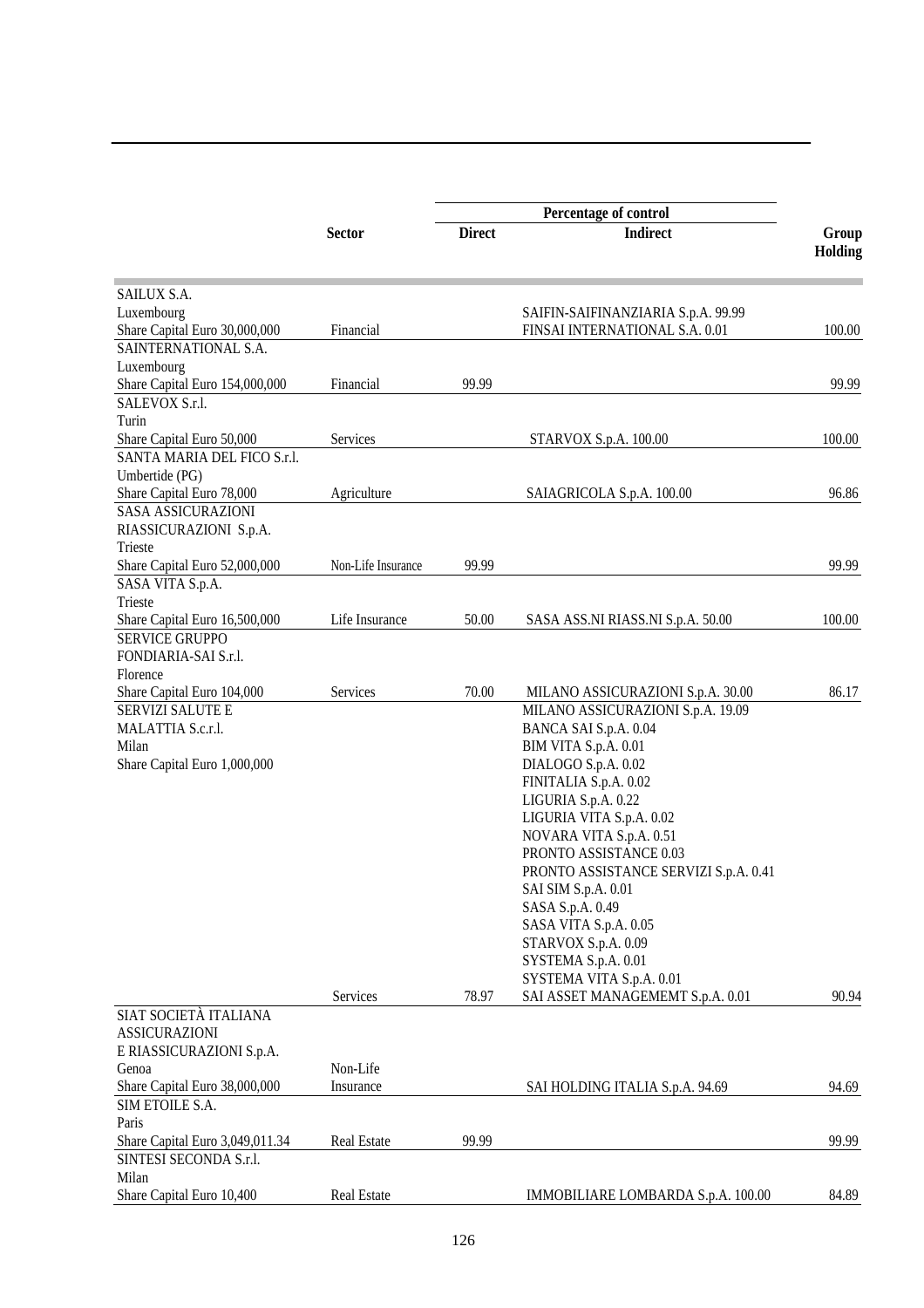|                                   |                    |               | Percentage of control              |                  |
|-----------------------------------|--------------------|---------------|------------------------------------|------------------|
|                                   | <b>Sector</b>      | <b>Direct</b> | <b>Indirect</b>                    | Group<br>Holding |
|                                   |                    |               |                                    |                  |
| SYSTEMA VITA S.p.A                |                    |               |                                    |                  |
| Florence                          |                    |               |                                    |                  |
| Share Capital Euro 6,240,000      | Life Insurance     | 100.00        |                                    | 100.00           |
| SOCIETA' EDILIZIA IMM.RE          |                    |               |                                    |                  |
| SARDA S.E.I.S. S.p.A.             |                    |               |                                    |                  |
| Rome                              |                    |               |                                    |                  |
| Share capital Euro 3,877,500      | <b>Real Estate</b> |               | IMMOBILIARE LOMBARDA S.p.A. 51.67  | 43.86            |
| SOGEINT S.r.l.                    |                    |               |                                    |                  |
| Milan                             |                    |               |                                    |                  |
| Share Capital Euro 100,000        | Other              |               | MILANO ASSICURAZIONI S.p.A. 100.00 | 53.91            |
| SRP Asset Management S.A.         |                    |               |                                    |                  |
| Lugano                            |                    |               |                                    |                  |
| Share Capital Swiss Fr. 1,000,000 | Services           |               | SAINTERNATIONAL S.A. 100.00        | 99.99            |
| STARVOX S.p.A.                    |                    |               |                                    |                  |
| Turin                             |                    |               |                                    |                  |
| Share Capital Euro 258,000        | Services           | 100.00        |                                    | 100.00           |
| STIMMA S.r.l.                     |                    |               |                                    |                  |
| Florence                          |                    |               |                                    |                  |
| Share Capital Euro 10,000         | <b>Real Estate</b> | 100.00        |                                    | 100.00           |
| SYSTEMA COMPAGNIA DI              |                    |               |                                    |                  |
| ASS.NI S.p.A.                     |                    |               |                                    |                  |
| Milan                             | Non-Life           |               |                                    |                  |
| Share Capital Euro 5,164,600      | Insurance          |               | MILANO ASSICURAZIONI S.p.A. 100.00 | 53.91            |
| THE LAWRENCE RE IRELAND           |                    |               |                                    |                  |
| LTD.                              |                    |               |                                    |                  |
| Dublin (IRL)                      |                    |               |                                    |                  |
| Share Capital Euro 635,000        | Mixed Insurance    |               | FONDIARIA NEDERLAND B.V. 100.00    | 100.00           |
| THE LAWRENCE LIFE                 |                    |               |                                    |                  |
| ASSURANCE CO. LTD.                |                    |               |                                    |                  |
| Dublin (IRL)                      |                    |               |                                    |                  |
| Share Capital Euro 802,886        | Life Insurance     |               | FONDIARIA NEDERLAND B.V. 100.00    | 100.00           |
| TIKAL R.E. FUND                   |                    |               | MILANO ASSICURAZIONI S.p.A. 16.25  |                  |
|                                   |                    |               | MERIDIANO RISPARMIO S.p.A. 5.72    |                  |
|                                   | Real Estate        | 53.18         | MERIDIANO EUR S.p.A. 19.11         | 77.96            |
| TRENNO OVEST S.r.l.               |                    |               |                                    |                  |
| Turin                             |                    |               |                                    |                  |
| Share Capital Euro 10,000         | <b>Real Estate</b> |               | IMMOBILIARE LOMBARDA S.p.A. 100.00 | 84.89            |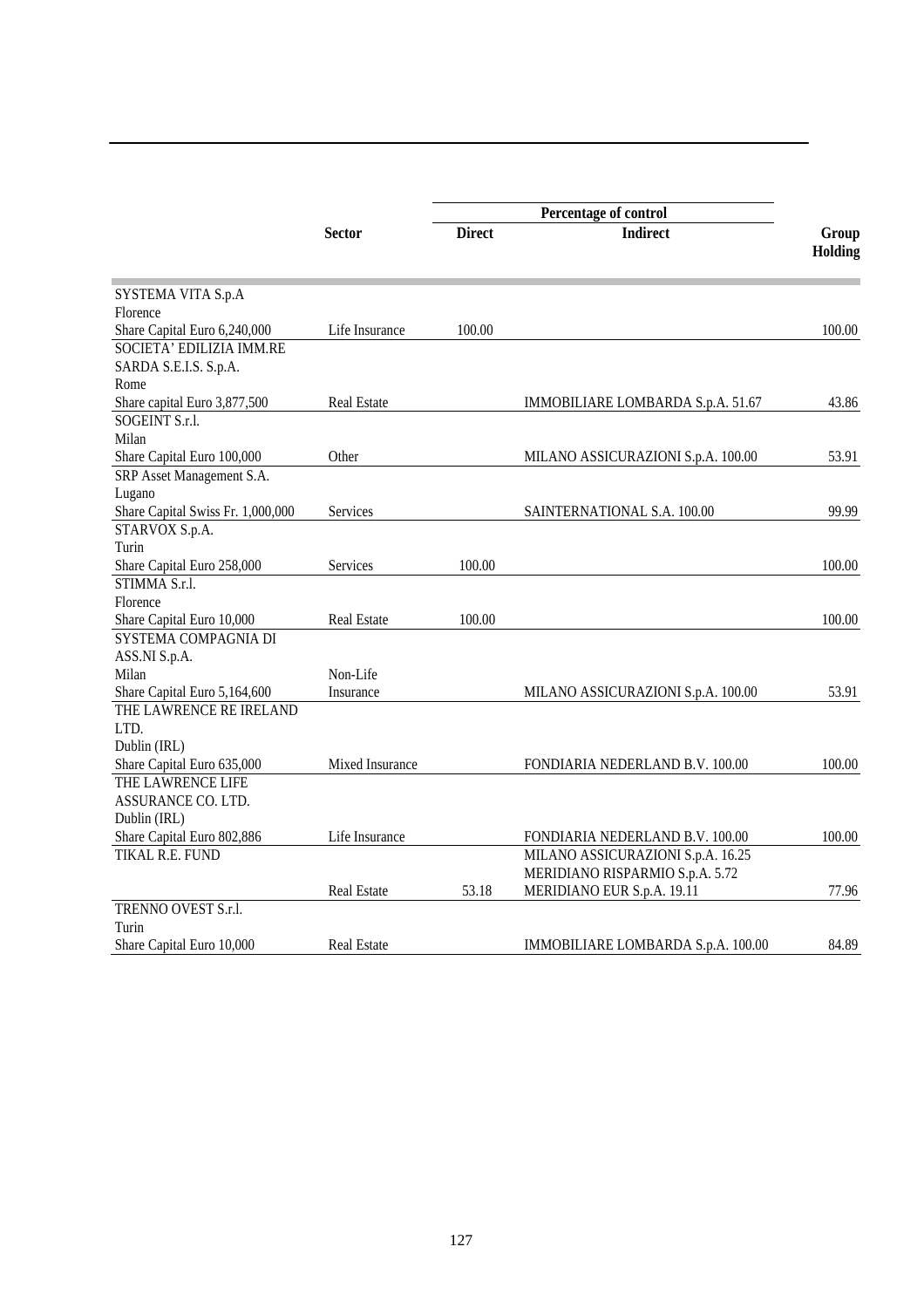|                                                                                                               | <b>Sector</b>      | <b>Direct</b> | <b>Indirect</b>                                                                                                                                                                                                                                                                                                                                                                                                                                                                                                                                                                                                                                                                                                                        | Group<br><b>Holding</b> |
|---------------------------------------------------------------------------------------------------------------|--------------------|---------------|----------------------------------------------------------------------------------------------------------------------------------------------------------------------------------------------------------------------------------------------------------------------------------------------------------------------------------------------------------------------------------------------------------------------------------------------------------------------------------------------------------------------------------------------------------------------------------------------------------------------------------------------------------------------------------------------------------------------------------------|-------------------------|
| UNISERVIZI Gruppo Fondiaria<br>S.c.a.r.l.<br>Milan<br>Share capital Euro 5,200,000<br>VILLA RAGIONIERI S.r.l. | <b>Services</b>    | 63.37         | 28.00<br>MILANO ASSICURAZIONI S.p.A.<br>SYSTEMA VITA S.p.A.<br>0.02<br>SYSTEMA COMPAGNIA S.p.A.<br>0.18<br>0.20<br>DIALOGO ASSICURAZIONI S.p.A.<br>EUROPA TUTELAGIUDIZ.S.p.A.<br>0.02<br>0.02<br>FINITALIA S.p.A.<br>THE LAWRENCE RE IRELAND Ltd<br>0.02<br>CAPITALIA ASSICURAZIONI S.p.A.<br>0.02<br>0.02<br>BANCA SAI S.p.A.<br>DIALOGO VITA S.p.A.<br>0.02<br>IMMOBILIARE LOMBARDA S.p.A.<br>0.02<br>PRONTO ASSISTANCE S.p.A.<br>0.90<br>SAI AGRICOLA S.p.A.<br>0.02<br>SAINVESTIMENTI S.p.A.<br>0.02<br>SAI ASSET MANAGEMENT S.p.A.<br>0.02<br>SAI MERCATI MOBILIARI SIM S.p.A. 0.02<br>SASA S.p.A.<br>5.85<br>SASAVITA S.p.A.<br>0.34<br>SERVICE GR.FONDIARIA-SAI S.p.A.<br>0.02<br>SIAT S.p.A.<br>0.84<br>STARVOX S.p.A.<br>0.02 | 86.81                   |
| Florence                                                                                                      |                    |               |                                                                                                                                                                                                                                                                                                                                                                                                                                                                                                                                                                                                                                                                                                                                        |                         |
| Share Capital Euro 78,000                                                                                     | <b>Real Estate</b> | 100.00        |                                                                                                                                                                                                                                                                                                                                                                                                                                                                                                                                                                                                                                                                                                                                        | 100.00                  |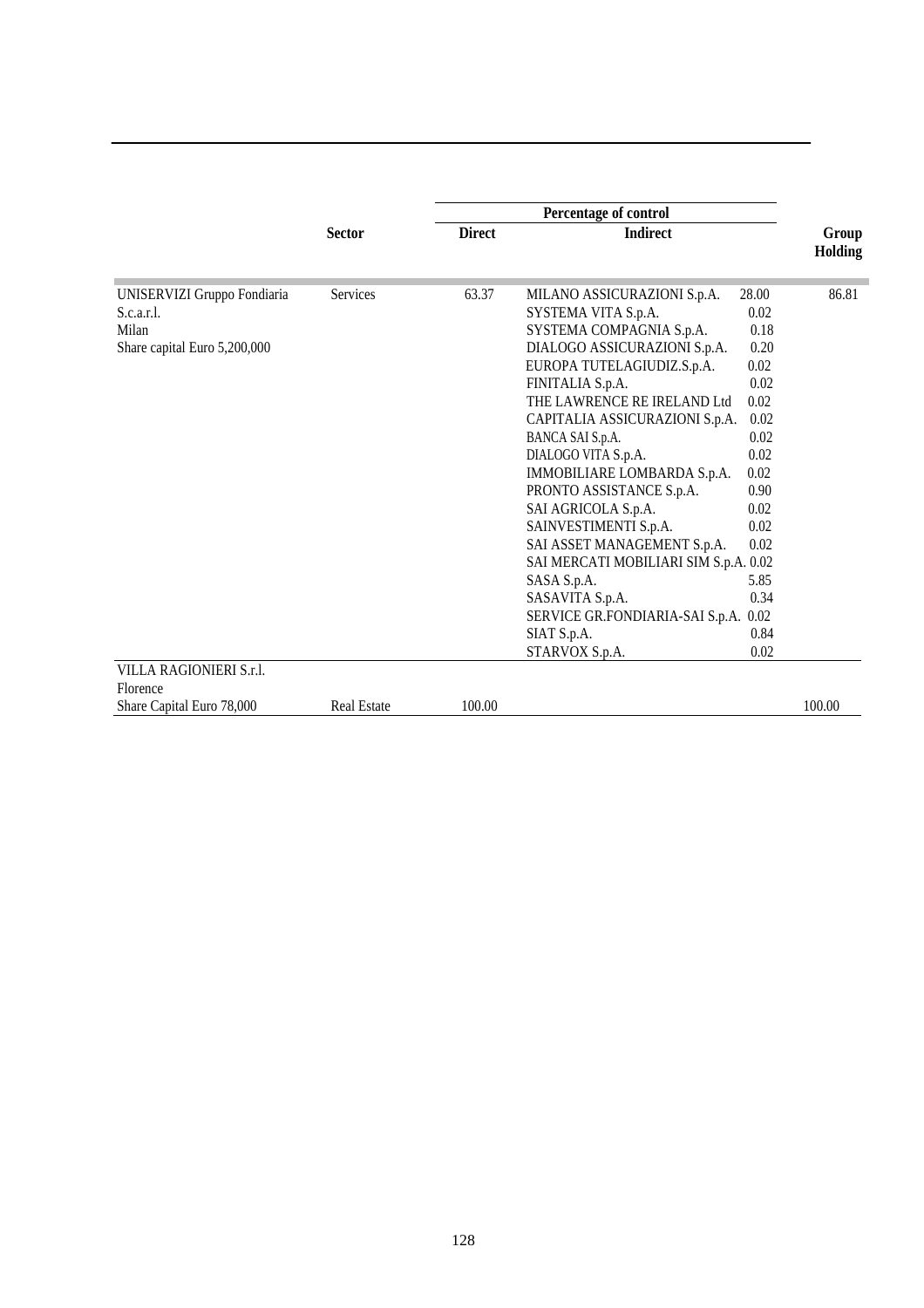|                                     |                    | Percentage of control |                                     |                  |  |
|-------------------------------------|--------------------|-----------------------|-------------------------------------|------------------|--|
| <b>Sector</b>                       |                    | <b>Direct</b>         | <b>Indirect</b>                     | Group<br>Holding |  |
| Companies valued at carrying value: |                    |                       |                                     |                  |  |
| AGRISAI S.r.l.                      |                    |                       |                                     |                  |  |
| Turin                               |                    |                       | SAIAGRICOLA S.p.A. 99.00            |                  |  |
| Share Capital Euro 61,000           | Services           |                       | SAIFIN-SAIFINANZIARIA S.p.A. 1.00   | 96.90            |  |
| DDOR AUTO DOO                       |                    |                       |                                     |                  |  |
| Novi Sad (Serbia)                   |                    |                       |                                     |                  |  |
| Share Capital Euro 9,260.97         | Non-Life Insurance |                       | DDOR AUTO DOO 100.00                | 83.32            |  |
| <b>DDOR PENZIJA PLUS AD</b>         |                    |                       |                                     |                  |  |
| Novi Sad (Serbia)                   |                    |                       |                                     |                  |  |
| Share Capital RSD 102,606,250       | Services           |                       | <b>DDOR AUTO DOO 100.00</b>         | 83.32            |  |
| <b>DDOR VESTANS DOO</b>             |                    |                       |                                     |                  |  |
| Novi Sad (Serbia)                   |                    |                       |                                     |                  |  |
| Share Capital Euro 4,794.33         | <b>Real Estate</b> |                       | DDOR AUTO DOO 100.00                | 83.32            |  |
| <b>GLOBAL CARD</b>                  |                    |                       |                                     |                  |  |
| SERVICE S.r.l.                      |                    |                       |                                     |                  |  |
| Segrate (Mi)                        |                    |                       | LIGURIA VITA S.p.A. 51.00           |                  |  |
| Share Capital Euro 98,800           | Services           |                       | LIGURIA ASSICURAZIONI S.p.A. 44.00  | 94.97            |  |
| <b>LIGURIA DIREZIONE</b>            |                    |                       |                                     |                  |  |
| S.r.l. (in liquidation)             |                    |                       |                                     |                  |  |
| Treviso                             |                    |                       |                                     |                  |  |
| Share Capital Euro 36,400           | Services           |                       | LIGURIA ASSICURAZIONI S.p.A. 100.00 | 99.97            |  |
| <b>SAINT GEORGE CAPITAL</b>         |                    |                       |                                     |                  |  |
| <b>MANAGEMENT S.A.</b>              |                    |                       |                                     |                  |  |
| Lugano (CH)                         |                    |                       |                                     |                  |  |
| Share Capital Swiss Fr. 500,000     | Financial          |                       | BANCA GESFID S.A. 100.00            | 100.00           |  |
| <b>WAVE TECHNOLOGIES*</b>           |                    |                       |                                     |                  |  |
| Turin                               |                    |                       |                                     |                  |  |
| Share Capital Euro 99,500           | Services           | 15.00                 |                                     | 15.00            |  |

\* Company controlled by UNISERVIZI GRUPPO FONDIARIA pursuant to article 2359, paragraph 1 No. 3, of the civil code, although not having any holding in the company.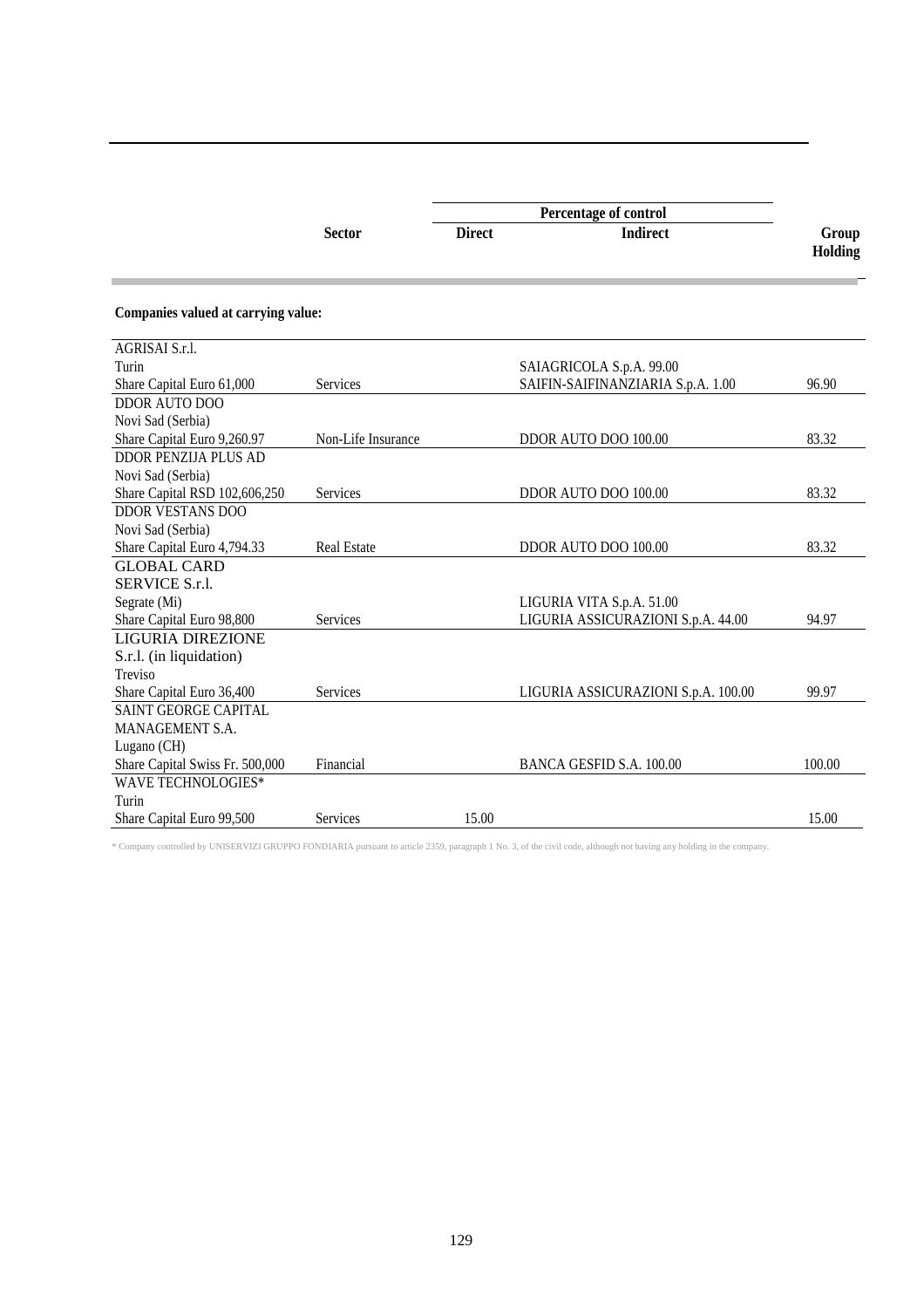|                                           |                    |               | Percentage of control              |                  |
|-------------------------------------------|--------------------|---------------|------------------------------------|------------------|
|                                           | <b>Sector</b>      | <b>Direct</b> | <b>Indirect</b>                    | Group<br>Holding |
| <b>ASSOCIATED COMPANIES</b>               |                    |               |                                    |                  |
| Companies valued under the equity method: |                    |               |                                    |                  |
| A 7 S.r.l.                                |                    |               |                                    |                  |
| Milan                                     |                    |               |                                    |                  |
| Share Capital Euro 200,000                | <b>Real Estate</b> |               | IMMOBILIARE LOMBARDA S.p.A. 20.00  | 16.98            |
| <b>BORSETTO S.r.l.</b>                    |                    |               |                                    |                  |
| Turin                                     |                    |               |                                    |                  |
| Share Capital Euro 1,255,322.11           | <b>Real Estate</b> |               | IMMOBILIARE LOMBARDA S.p.A. 44.93  | 38.14            |
| BUTTERFLY AM S.a.r.l.                     |                    |               |                                    |                  |
| Luxembourg                                |                    |               |                                    |                  |
| Share Capital Euro 41.664                 | Financial          |               | IMMOBILIARE LOMBARDA S.p.A. 19.99  | 16.97            |
| CITY LIFE S.r.l.                          |                    |               |                                    |                  |
| Milan                                     |                    |               |                                    |                  |
| Share Capital Euro 150,000                | <b>Real Estate</b> |               | IMMOBILIARE LOMBARDA S.p.A. 26.67  | 22.64            |
| CONSULENZA AZIENDALE                      |                    |               |                                    |                  |
| PER L'INFORMATICA SCAI                    |                    |               |                                    |                  |
| S.p.A                                     |                    |               |                                    |                  |
| Turin                                     |                    |               |                                    |                  |
| Share Capital Euro 1,040,000.             | Services           | 30.07         |                                    | 30.07            |
| EX VAR S.C.S.                             |                    |               |                                    |                  |
| Luxembourg                                |                    |               |                                    |                  |
| Share capital Euro 307,692                | Financial          | 18.00         | IMMOBILIARE LOMBARDA S.p.A. 10.00  | 26.49            |
| FIN. PRIV S.r.l.                          |                    |               |                                    |                  |
| Milan                                     |                    |               |                                    |                  |
| Share Capital Euro 20,000                 | Financial          | 28.57         |                                    | 28.57            |
| FINADIN S.p.A.                            |                    |               |                                    |                  |
| Milan                                     |                    |               |                                    |                  |
| Share Capital Euro 100,000,000            | Financial          |               | SAIFIN-SAIFINANZIARIA S.p.A. 40.00 | 40.00            |
| FONDIARIA-SAI SERVIZI                     |                    |               |                                    |                  |
| TECNOLOGICI S.r.1.                        |                    |               |                                    |                  |
| Florence                                  |                    |               |                                    |                  |
| Share Capital Euro 120,000                | Services           | 51.00         |                                    | 51.00            |
| <b>GARIBALDI S.C.S.</b>                   |                    |               |                                    |                  |
| Luxembourg                                |                    |               |                                    |                  |
| Share Capital Euro 1,001                  | Financial          |               | MILANO ASSICURAZIONI S.p.A. 47.95  | 25.85            |
| IGLI S.p.A.                               |                    |               |                                    |                  |
| Milan                                     |                    |               |                                    |                  |
| Share Capital Euro 24,120,000             | Financial          |               | IMMOBILIARE LOMBARDA S.p.A. 33.33  | 28.29            |
| METROPOLIS S.p.A.                         |                    |               |                                    |                  |
| Florence                                  |                    |               |                                    |                  |
| Share Capital Euro 120,000                | Real Estate        |               | IMMOBILIARE LOMBARDA S.p.A. 29.73  | 25.24            |
| PENTA DOMUS S.p.A.                        |                    |               |                                    |                  |
| Turin                                     |                    |               |                                    |                  |
| Share Capital Euro 120,000                | Real Estate        |               | IMMOBILIARE LOMBARDA S.p.A. 20.00  | 16.98            |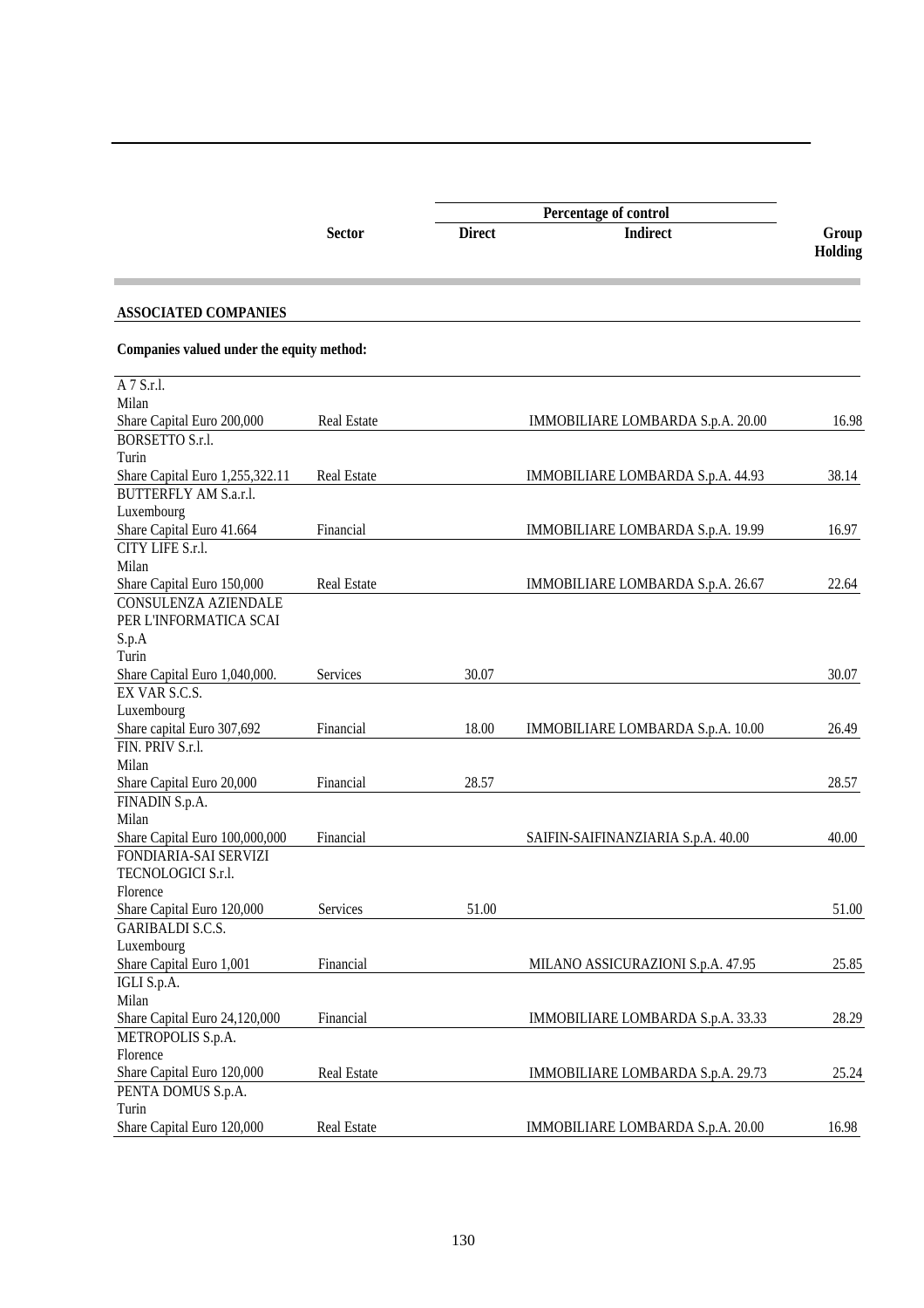|                                               |                    |               | Percentage of control             |                |
|-----------------------------------------------|--------------------|---------------|-----------------------------------|----------------|
|                                               | <b>Sector</b>      | <b>Direct</b> | <b>Indirect</b>                   | Group          |
|                                               |                    |               |                                   | <b>Holding</b> |
| PROGETTO ALFIERE S.p.A.                       |                    |               |                                   |                |
| Rome                                          |                    |               |                                   |                |
| Share Capital Euro 120,000                    | Real Estate        |               | IMMOBILIARE LOMBARDA S.p.A. 19.00 | 16.13          |
| SERVIZI IMMOBILIARI                           |                    |               |                                   |                |
| MARTINELLI S.p.A.                             |                    |               |                                   |                |
| Cinisello Balsamo (Mi)                        |                    |               |                                   |                |
| Share capital Euro 100,000                    | <b>Real Estate</b> |               | IMMOBILIARE LOMBARDA S.p.A. 20.00 | 16.98          |
| <b>SOCIETA' FUNIVIE DEL</b>                   |                    |               |                                   |                |
| PICCOLO SAN BERNARDO                          |                    |               |                                   |                |
| S.p.A                                         |                    |               |                                   |                |
| La Thuile (AO)                                |                    |               |                                   |                |
| Share capital Euro 9,213,417.5                | Others             |               | IMMOBILIARE LOMBARDA S.p.A. 27.38 | 23.24          |
| SVILUPPO CENTRO EST S.r.l.                    |                    |               |                                   |                |
| Rome                                          |                    |               |                                   |                |
| Share Capital Euro 10,000                     | <b>Real Estate</b> |               | IMMOBILIARE LOMBARDA S.p.A. 40.00 | 33.96          |
| <b>Companies valued at carrying</b><br>value: |                    |               |                                   |                |
| MB VENTURE CAPITAL FUND                       |                    |               |                                   |                |
| I PARTECIPATING COMPANY<br>DI N.V.            |                    |               |                                   |                |
| Amsterdam                                     |                    |               |                                   |                |
| Share Capital Euro 50,000                     | Other              | 30.00         |                                   | 30.00          |
| QUINTOGEST S.p.A.                             |                    |               |                                   |                |
| Milan                                         |                    |               |                                   |                |
| Share Capital Euro 3,000,000                  | Financial          | 49.00         |                                   | 49.00          |
| SOCIETA' FINANZ PER LE                        |                    |               |                                   |                |
| GEST.ASSICURATIVE S.r.l.                      |                    |               |                                   |                |
| in liquid.                                    |                    |               |                                   |                |
| Rome                                          |                    |               |                                   |                |
| Share Capital Euro 47,664,600                 | Financial          | 14.91         | MILANO ASSICURAZIONI S.p.A. 7.504 | 18.95          |
| SOAIMPIANTI - ORGANISMI                       |                    |               |                                   |                |
| DI ATTESTAZIONE S.p.A.                        |                    |               |                                   |                |
| in liquidation                                |                    |               |                                   |                |
| Milan                                         |                    |               |                                   |                |
| Share Capital Euro 588,892                    | Other              | 21.64         |                                   | 21.64          |
| <b>UFFICIO CENTRALE</b>                       |                    |               |                                   |                |
| ITALIANO S.c.a.r.l.                           |                    |               | SIAT S.p.A. 0.10                  |                |
| Milan                                         |                    |               | MILANO ASSICURAZIONI S.p.A. 10.98 |                |
| Share Capital Euro 510,000                    | Other              | 14.14         | LIGURIA ASSICURAZIONI S.p.A. 0.31 | 20.45          |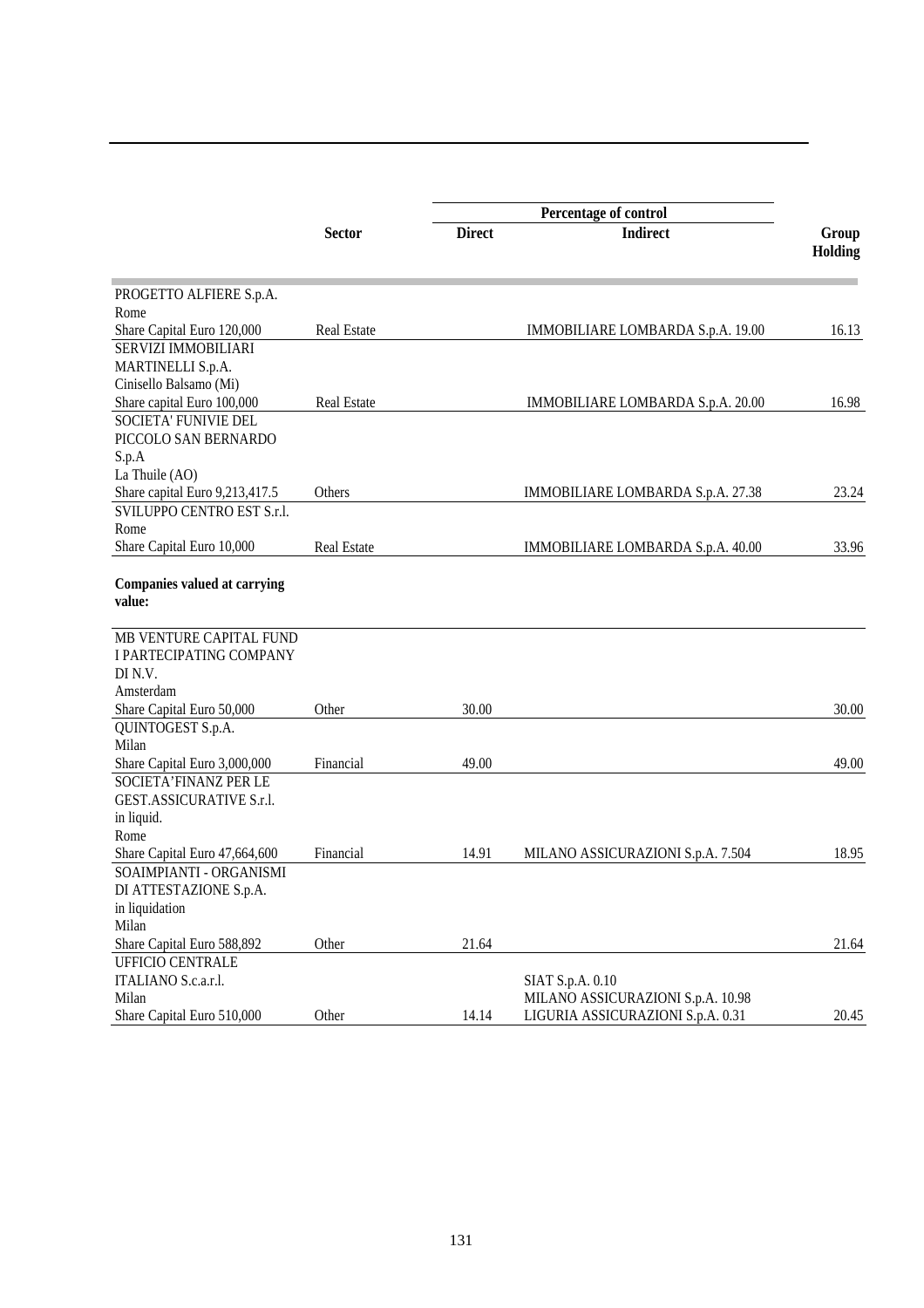## **PART B - Information on the Consolidated Balance Sheet**

## **Balance Sheet - Assets**

#### **1. INTANGIBLE ASSETS**

The breakdown is as follows:

| (Euro thousand)         | 30/06/2008 | 31/12/2007 | <b>Changes</b> |
|-------------------------|------------|------------|----------------|
| Goodwill                | 1,636,233  | 1,474,258  | 161,975        |
| Other intangible assets | 308,114    | 279,996    | 28,118         |
| <b>TOTAL</b>            | 1.944.347  | 1,754,254  | 190,093        |

#### **Goodwill**

The account is broken down as follows:

| (Euro thousand)                                          | 30/06/2008 | 31/12/2007 | <b>Changes</b> |
|----------------------------------------------------------|------------|------------|----------------|
| Goodwill deriving from the incorporation of La Fondiaria | 504,763    | 504,763    |                |
| Goodwill relating to the consolidation of Milano         |            |            |                |
| Assicurazioni                                            | 167,379    | 167,379    |                |
| Other goodwill                                           | 1,692      | 2,031      | (339)          |
| Consolidation difference                                 | 962,399    | 800.085    | 162,314        |
| <b>TOTAL</b>                                             | 1,636,233  | 1.474.258  | 161,975        |

The Group verifies the recovery of the goodwill allocated to the Cash Generating Units (CGU's) at least on an annual basis or more frequently when there is an indication of a loss in value.

Reference should be made to the financial statements of December 31, 2007 for the description of the methods utilised for the determination of the recoverable value of the goodwill recorded.

The reduction of Other Goodwill refers to the loss in value in the period of the residual goodwill relating to the Profilo Life portfolio.

The account Consolidation differences increased, taking into account the exchange differences, by Euro 162,314 thousand following the acquisition by the Parent Company of the Serbian insurance company DDOR Novi Sad Ado in January. This value, to be considered provisional as per IFRS 3.62, is based on the valuation made supporting the definition of the price with the seller.

In the first half of the year, there were no other indications that the goodwill recorded had incurred a reduction in value compared to the existing book value at December 31, 2007, when subjected to impairment test as per IAS 36.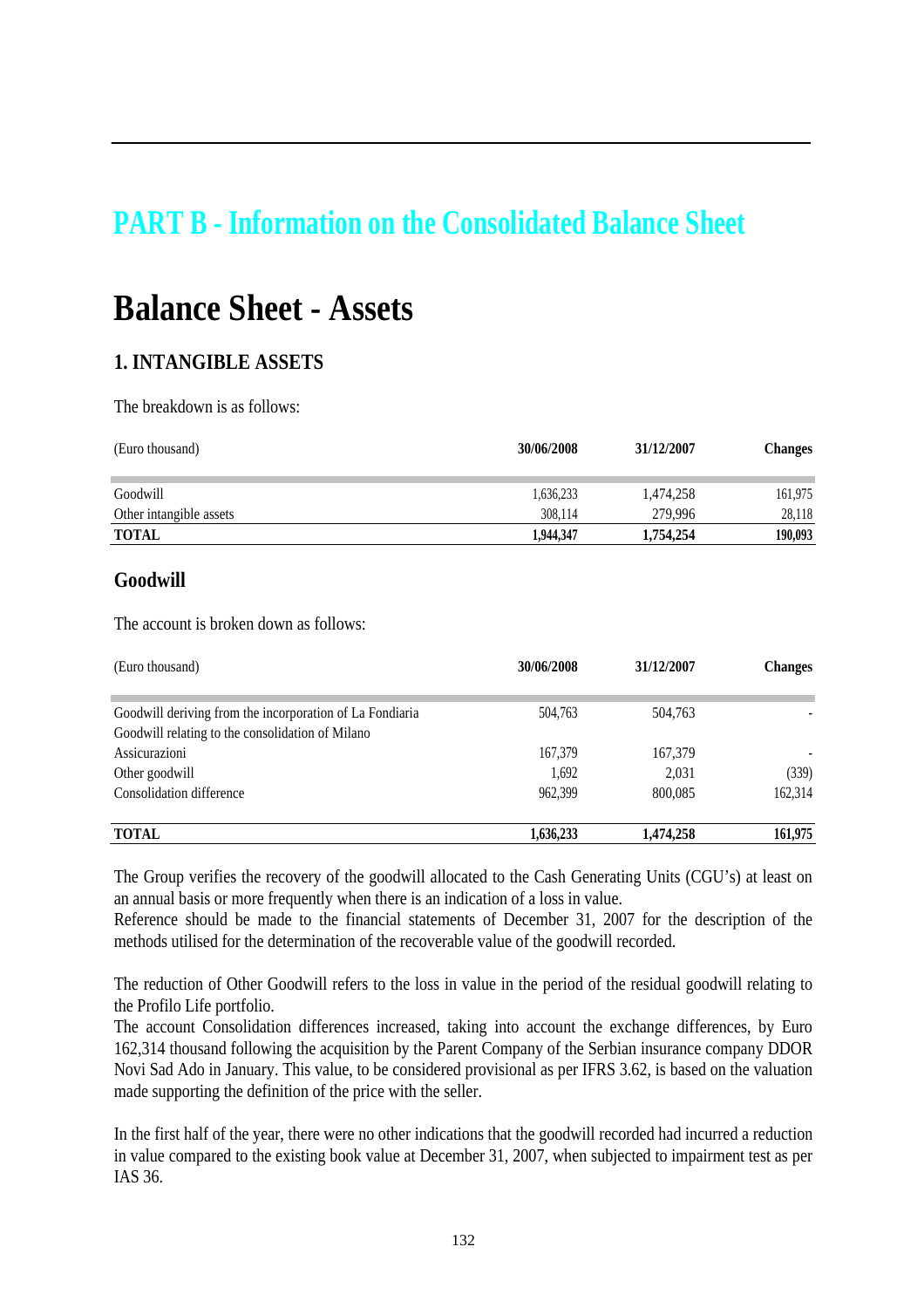#### **Other Intangible Assets**

The other intangible assets amount to Euro 308,114 thousand (Euro 279,996 thousand at 31/12/2007) and are composed of:

| (Euro thousand)               | Gross carrying value | <b>Amortisation and</b><br>impairment | Net value |
|-------------------------------|----------------------|---------------------------------------|-----------|
| Studies and research expenses | 206,894              | (171, 627)                            | 35,267    |
| Utilisation rights            | 10,691               | (7,685)                               | 3,006     |
| Other intangible assets       | 350,416              | (80, 575)                             | 269,841   |
| <b>TOTAL</b>                  | 568,001              | (259, 887)                            | 308,114   |

None of the above intangible assets were generated internally.

The above intangible assets have a definite useful life and are therefore amortised over their duration. The expenses for research studies relate to the capitalisation in 2008, and in previous years, of the costs incurred for the preparation of IT technology and applications of a long-term nature.

In particular, they include the charges for the preparation and functioning of the Group claims system and for the functional and IT integration of the various legal entities. They are amortised over a period of three or five years based on the characteristics and useful life of the assets.

The Other Intangible Assets increased due to the portfolio of DDOR Novi Sad for Euro 48,473 thousand, net of the amortisation for the period and taking into account the changes in the exchange rate. This is a provisional value as per IFRS 3.62.

Following verifications made, there was no impairment in the values recorded.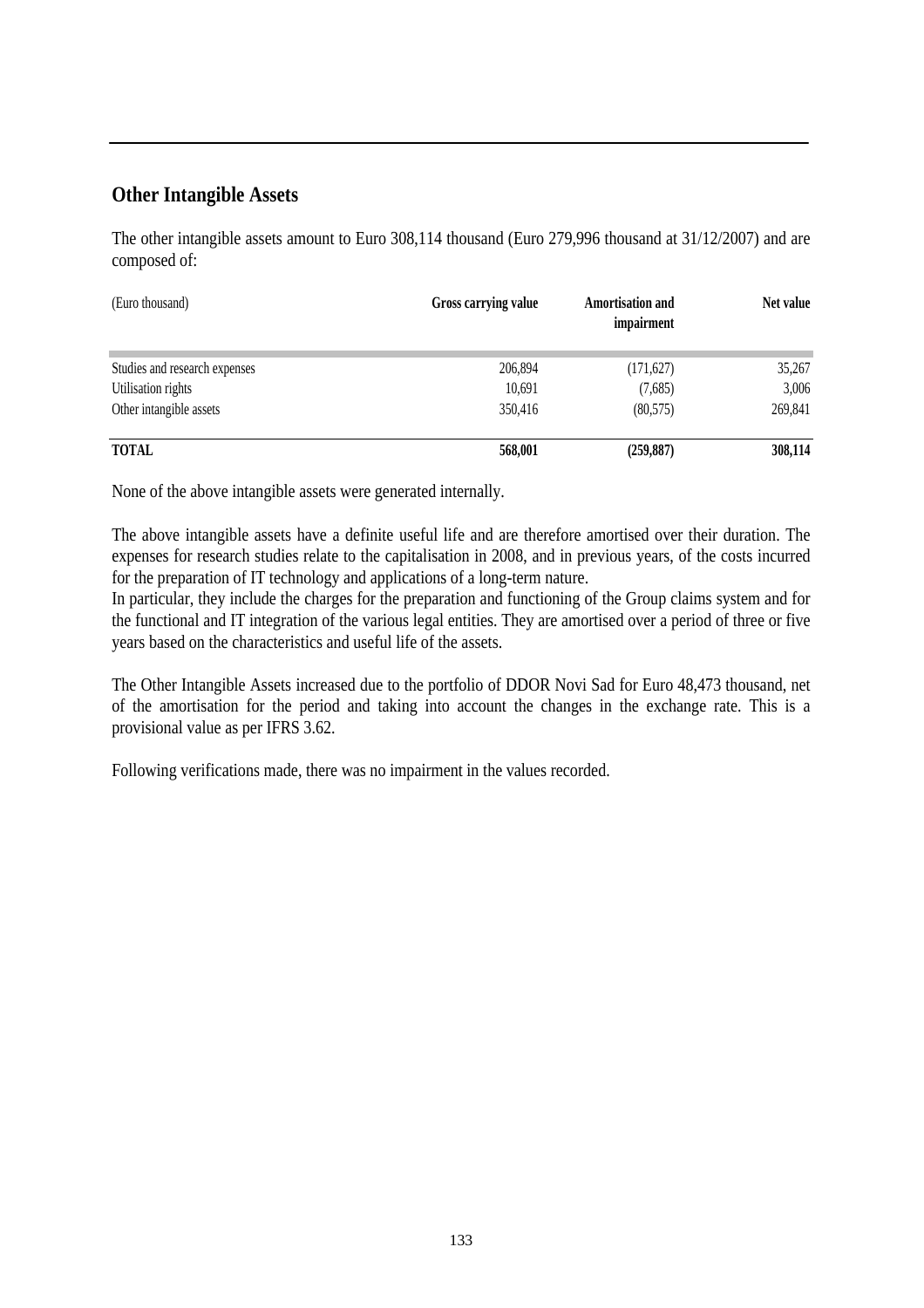#### **2. PROPERTY, PLANT & EQUIPMENT**

The account amounts to Euro 1,242,998 thousand (Euro 1,201,862 thousand at 31/12/2007), an increase of Euro 41 thousand.

The breakdown of the tangible fixed assets is as follows:

| (Euro thousand)             | <b>Buildings</b><br>30/06/2008 31/12/2007 30/06/2008 31/12/2007 |                     |        | Land   | Other tangible assets<br>30/06/2008 | 31/12/2007 | <b>Total</b><br>30/06/2008 31/12/2007 |           |
|-----------------------------|-----------------------------------------------------------------|---------------------|--------|--------|-------------------------------------|------------|---------------------------------------|-----------|
| Gross carrying value        |                                                                 | 1,037,273 1,000,530 | 79.182 | 79.159 | 371.248                             |            | 350,799 1,487,703 1,430,488           |           |
| Depreciation and impairment | (83,608)                                                        | (79,639)            |        | $\sim$ | (161.097)                           | (148.987)  | (244,705)                             | (228,626) |
| Net value                   | 953,665                                                         | 920.891             | 79.182 | 79.159 | 210.151                             |            | 201,812 1,242,998 1,201,862           |           |

The account relating to land represents the indefinite useful life component separated from the buildings. The separation of the land is made based on specific independent expert's valuations at the transition date (January 1, 2004) while the subsequent acquistions are made at the acquisition date.

The buildings included under property, plant and equipment are those utilised by the business operations (socalled buildings for direct use). These buildings are recorded at cost and are depreciated over their useful lives on a component basis.

The increase in buildings relates for Euro 45.8 million to the real estate held by the newly acquired DDOR Novi Sad.

The account also include the buildings held by the Group in Immobiliare Lombarda which were considered inventories and therefore valued in accordance with IAS 2.

Their contribution to the consolidation amounts to Euro 732 million (Euro 746 million at 31/12/2007).

No building of the Group within this account is subject to restrictions on ownership, nor has any significant amounts been recorded in the income statement for reductions in value, losses, sales or damages.

The residual "other tangible fixed assets" prevalently relates to assets of the Group utilised in the exercise of its activities, such as furnishings, plant and office equipment, as well as the final inventory of the companies operating in the agricultural sector valued in accordance with IAS 2. They include the down-payments by the subsidiary Milano Assicurazioni in relation to real estate operations regarding the areas in Milan - via Lancetti and via Confalonieri-via de Castillia (Lunetta dell'Isola) and in Rome - via Fiorentini, for an amount of Euro 144 million at 30/06/2008 (Euro 148 million at 31/12/2007.)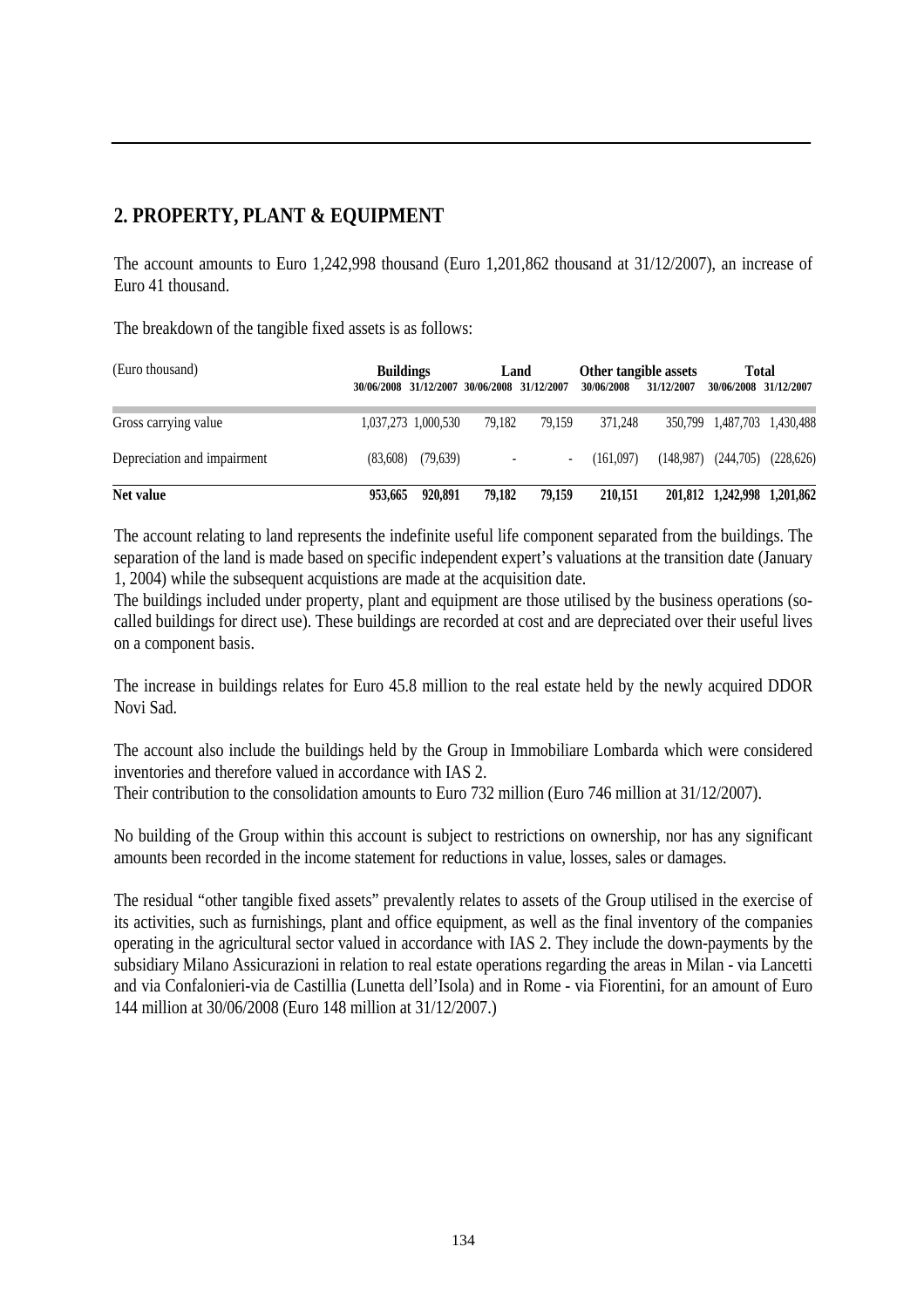#### **3. TECHNICAL RESERVES – REINSURANCE AMOUNT**

The total amount of the account is Euro 848,147 thousand (Euro 905,307 thousand at 31/12/2007), decreasing by Euro 57,160 thousand. The breakdown of the account is as follows:

| (Euro thousand)                                                                                                                                                         | 30/06/2008         | 31/12/2007         | <b>Changes</b>  |
|-------------------------------------------------------------------------------------------------------------------------------------------------------------------------|--------------------|--------------------|-----------------|
| Non-life division technical reserves attributed to reinsurers<br>Life division technical reserves attributed to reinsurers<br>Class D reserves attributed to reinsurers | 642,429<br>205.718 | 699,707<br>205,600 | (57,278)<br>118 |
| <b>TOTAL</b>                                                                                                                                                            | 848,147            | 905.307            | (57,160)        |

Of this amount, Euro 605 million refers to reinsurance (Euro 658 million at 31/12/2007), while Euro 243 million refers to reserve cessions (Euro 247 million 31/12/2007).

#### **4. INVESTMENTS**

The breakdown is as follows:

| (Euro thousand)                                                | 30/06/2008 | 31/12/2007 | <b>Changes</b> |
|----------------------------------------------------------------|------------|------------|----------------|
|                                                                |            |            |                |
| Investment property                                            | 2,257,836  | 2,142,923  | 114,913        |
| Investments in subsidiaries, associates and joint ventures     | 283,673    | 270,025    | 13,648         |
| Investments held-to-maturity                                   |            |            |                |
| Loans and receivables                                          | 1,682,906  | 1,333,262  | 349,644        |
| Available-for-sale financial assets                            | 20,318,161 | 23,335,001 | (3,016,840)    |
| Financial assets at fair value recorded through profit or loss | 10,260,494 | 10,939,541 | (679, 047)     |
| <b>TOTAL</b>                                                   | 34,803,070 | 38,020,752 | (3,217,682)    |

#### **Investment property**

The account includes all the buildings held by the Group for rental or for capital appreciation.

The investment properties are recorded at purchase cost in accordance with IAS 16 (which IAS 40 refers to in the case of adoption of the cost model): for accounting purposes, the Group has separated the value of the land from the value of the buildings held, considering that this component, having an indefinite useful life, must not be depreciated.

The separation of the land component from the buildings is made based on updated expert valuations at the date of transition to the international accounting standards and, for the acquisitions subsequent to January 1, 2004, on the basis of expert independent valuations prepared at the moment of purchase.

The part of the property referring to buildings is depreciated systematically with regard to the useful life of the components therein. Of the significant components, those relating to the plant of the building are depreciated separately.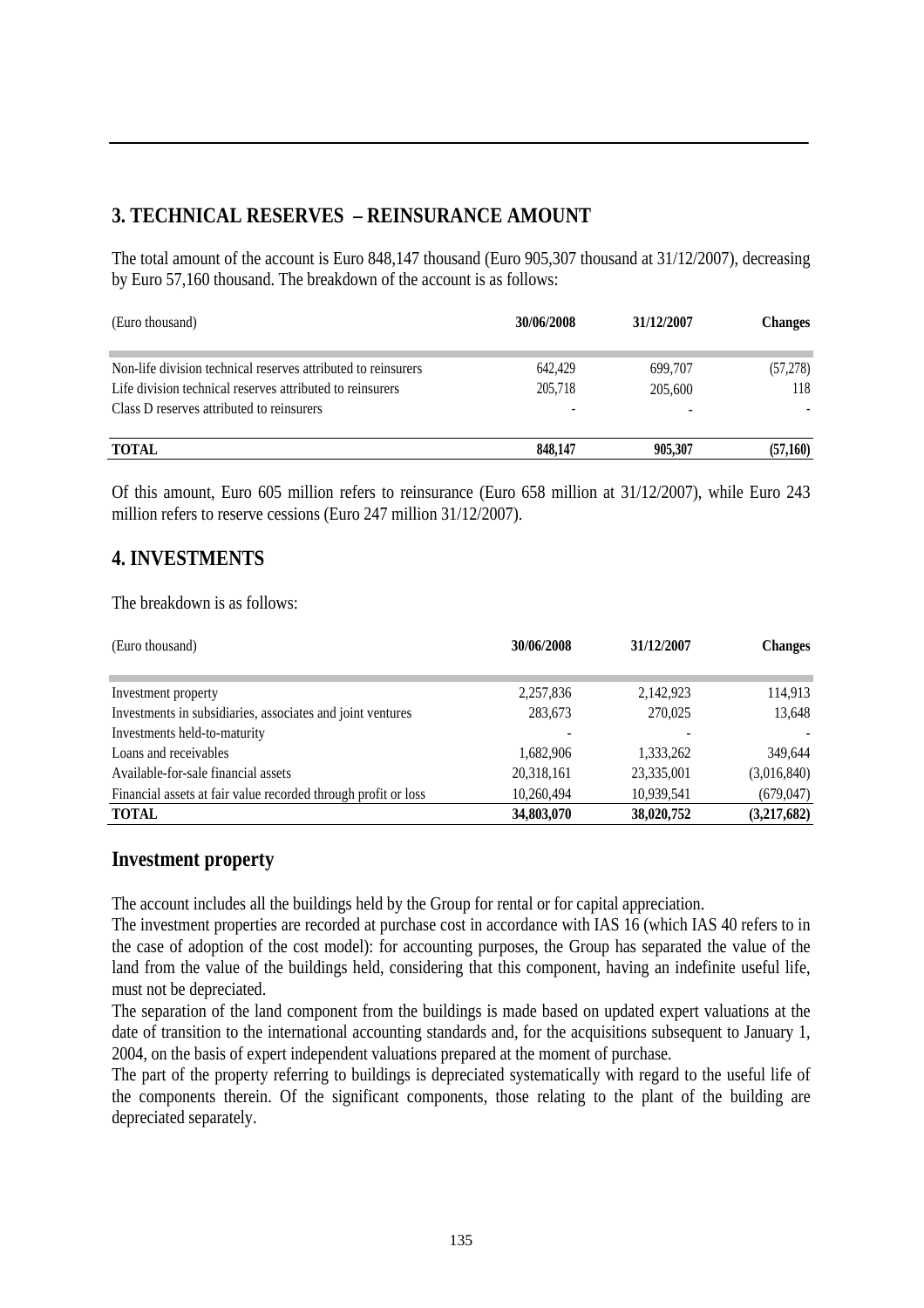The composition of the investment property and the movement in the period is shown below.

| (Euro thousand)             | 30/06/2008 | 31/12/2007 | <b>Changes</b> |
|-----------------------------|------------|------------|----------------|
| Gross carrying value        | 2,544,691  | 2,405,893  | 138,798        |
| Depreciation and impairment | (286, 855) | (262,970)  | (23, 885)      |
| Net value                   | 2,257,836  | 2,142,923  | 114,913        |

The increase in the first half year is principally due to the purchases, by the Tikal R.E. Fund, of the buildings located in Milan – via dei Missaglia and via Fraschini – and at Rome – via del Dragoncello. In particular, the latter two, purchased by the Immobiliare Lombarda Group constitute intercompany operations and resulted in the reclassification of the historical cost of the Group from Tangible Fixed Assets to Investment Property. A further payment, for Euro 21 million, made by the Tikal Fund for the future purchase of a hotel complex – congress centre located in the Pero Municipality is added to this increase.

During the period, the rental income from investment property amounted to over Euro 48 million. There are no significant limits to the realisation of the investment property due to restrictions of a legal, contractual or any other nature.

#### **Investments in subsidiaries, associated companies and joint ventures**

The account includes the book value of some subsidiary investments which, given the insignificance in relation to the size and nature of the activities undertaken, are not significant in order to ensure the reliability of the present interim accounts.

The Group investments in associated companies are measured under the net equity method.

Reference should be made to the attachment in relation to the details of the investments in non-consolidated subsidiaries.

| (Euro thousand)                         | 30/06/2008 | 31/12/2007 | <b>Changes</b> |
|-----------------------------------------|------------|------------|----------------|
|                                         |            |            |                |
| Subsidiary companies                    | 3,659      | 3,598      | 61             |
| Associated companies and joint ventures | 280,014    | 266,427    | 13,587         |
| <b>TOTAL</b>                            | 283,673    | 270,025    | 13,648         |

The most significant investments in associated companies are those held by the Parent Company in the associated company Fin. Priv. S.r.l. for Euro 42 million and by the subsidiary Saifin-Saifinanziaria in the associated company Finadin S.p.A. for Euro 42 million, as well as that held by Immobiliare Lombarda in IGLI S.p.A., City Life S.r.l., Butterfly AM S.a.r.l. and Progetto Alfiere S.p.A. (respectively Euro 106 million, Euro 46 million, Euro 6 million and Euro 5 million).

The adjustments to values recorded in the income statement in the half-year due to the valuation of the investments in associated companies amounted to Euro - 3.7 million, principally relating to IGLI (Euro - 1.8 million) and Citylife (Euro - 0.9 million).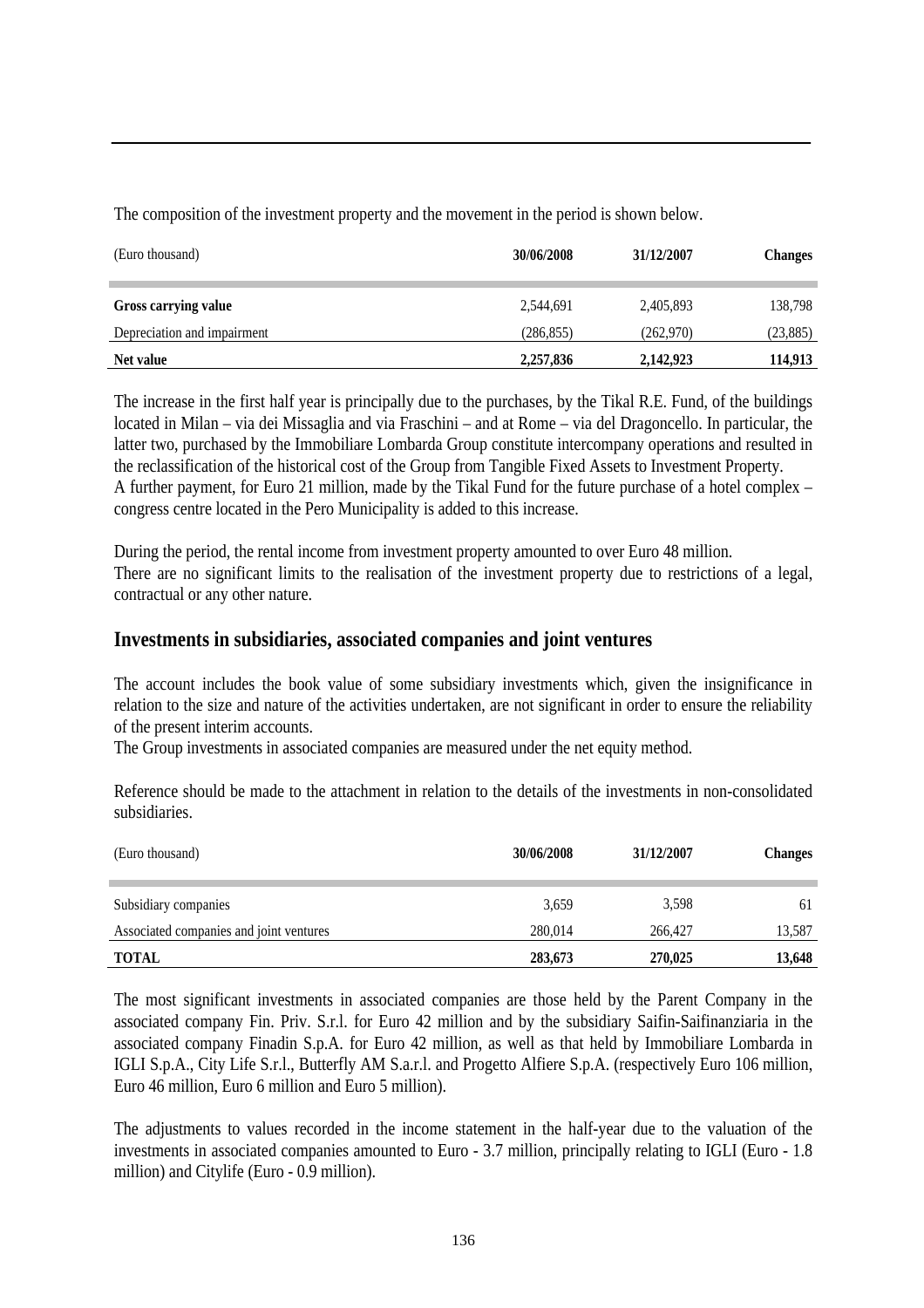#### **Loans and receivables**

The account amounts to Euro 1,682,906 thousand (Euro 1,333,262 thousand at December 31, 2007) which has increased due to the greater amount of time deposit operations at the end of the period. The breakdown of the account is as follows:

| (Euro thousand)                                                       | 30/06/2008 | 31/12/2007 | <b>Changes</b> |
|-----------------------------------------------------------------------|------------|------------|----------------|
|                                                                       |            |            |                |
| Bank and interbank receivables                                        | 554,325    | 472,178    | 82,147         |
| Debt securities                                                       | 99,270     | 102,327    | (3,057)        |
| Time deposits and repurchases                                         | 295,524    | 29,820     | 265,704        |
| Loans on life policies                                                | 64.329     | 66,858     | (2,529)        |
| Deposits held by reinsurers                                           | 31,410     | 32,272     | (862)          |
| Receivables from sub-agents for indemnities paid to agents terminated | 204,434    | 208,846    | (4, 412)       |
| Other loans and receivables                                           | 433,614    | 420,961    | 12,653         |
| <b>TOTAL</b>                                                          | 1,682,906  | 1,333,262  | 349,644        |

Bank receivables for interbank deposits and bank clients includes the receivable of the consolidated BancaSAI and Banca Gesfid from other credit institutions for deposits of Euro 168,736 thousand and the receivable from bank clients of Euro 385,589 thousand.

The debt securities includes the book values of some issuers (in particular the securities of the special Ania issues) for which it is considered appropriate to utilise the amortised cost and not the fair value in the absence of an active market. The account refers to financial assets present in the consolidated financial statements for which it is considered that the relative fair value cannot be calculated in a precise manner.

The time deposit operations refer to open operations of the Parent Company and the subsidiaries Milano Assicurazioni and SAI Mercati Mobiliari SIM.

The receivables from sub-agents for the recovery of indemnities paid to agents are recorded in this account in accordance with the requirements of Isvap Regulation No. 7/2007 and in consideration of their interest bearing nature, in favour of the Group.

The other loans and receivables include receivables of Euro 167 million against the forward sale of Intesa SanPaolo shares owned by the Parent Company through the exclusive mandatory conversion of Intesa SanPaolo shares, issued by the subsidiary SAINTERNATIONAL in September 2004. This receivable was discounted, considering the time period of the maturity of the underlying forward sale of the mandatory issue, with a positive effect on the income statement in the period of Euro 2.6 million.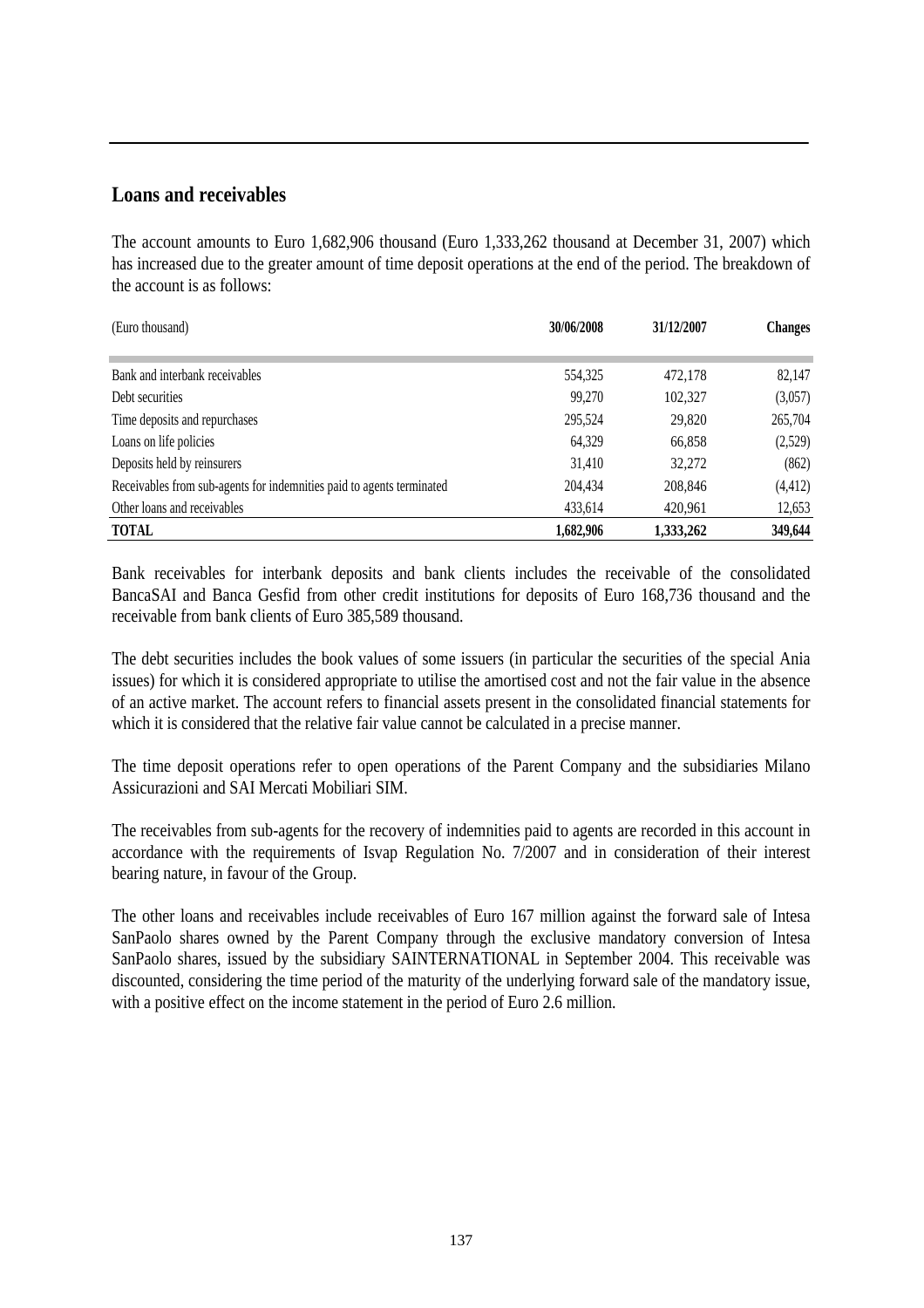The other loans and receivables comprise Euro 16 million relating to share capital loans granted by Immobiliare Lombarda to its associated companies. There is also a non secured loan to S.c.s. Ex Var of Euro 20 million granted for Euro 13 million by the Parent Company and for Euro 7 million by the subsidiary Immobiliare Lombarda. The account also includes Euro 29 million of loans provided to the associated Company Garibaldi s.c.s. related to the "Garibaldi Repubblica" real estate project at Milan. Finally, the account includes Euro 183.8 million relating to the consumer receivables of the subsidiary Finitalia from its customers.

#### **Available-for-sale financial assets**

The available-for-sale financial assets include bonds and equity securities, as well as investment unit funds, not otherwise classified.

The financial assets are divided as follows:

| (Euro thousand)             | 30/06/2008 | 31/12/2007 | <b>Changes</b> |
|-----------------------------|------------|------------|----------------|
| Equity securities           | 2,268,380  | 3,096,783  | (828, 403)     |
| Fund units                  | 798.913    | 842,179    | (43,266)       |
| Debt securities             | 17,248,043 | 19,393,264 | (2,145,221)    |
| Other financial investments | 2.825      | 2,775      | 50             |
| <b>TOTAL</b>                | 20,318,161 | 23,335,001 | (3,016,840)    |

The equity securities include listed securities of Euro 2,228 million, while the debt securities listed amount to Euro 16,559 million.

The reduction of the AFS investments principally relates to the fair value adjustments recorded at the end of the period, caused by the financial tensions in the first part of the year, in addition to a decrease of Euro 861 million due to the consolidation of Po Vita. The account also includes Euro 35 million relating to the newly acquired DDOR Novi Sad.

It should also be noted that for some equity investments whose fair value at June 30, 2008 is negative compared to the historical carrying value (differences which are shown in the negative component of the AFS Reserve), the Group did not consider it appropriate to record permanent losses in value. In fact it is reasonable, in this phase of financial market tension, to focus attention on the fundamentals and the implicit values of these financial instruments, as opposed to the fair value represented by the Stock Exchange quotations at June 30, 2008.

Of the equity securities, we highlight the holding of the Group in the Bank of Italy of 2%. This investment is measured at cost in the absence of an active market and given the wide variability of the possible estimates in value of this investment.

The book value of the quoted financial instruments is adjusted to the stock exchange price on the last day of the period.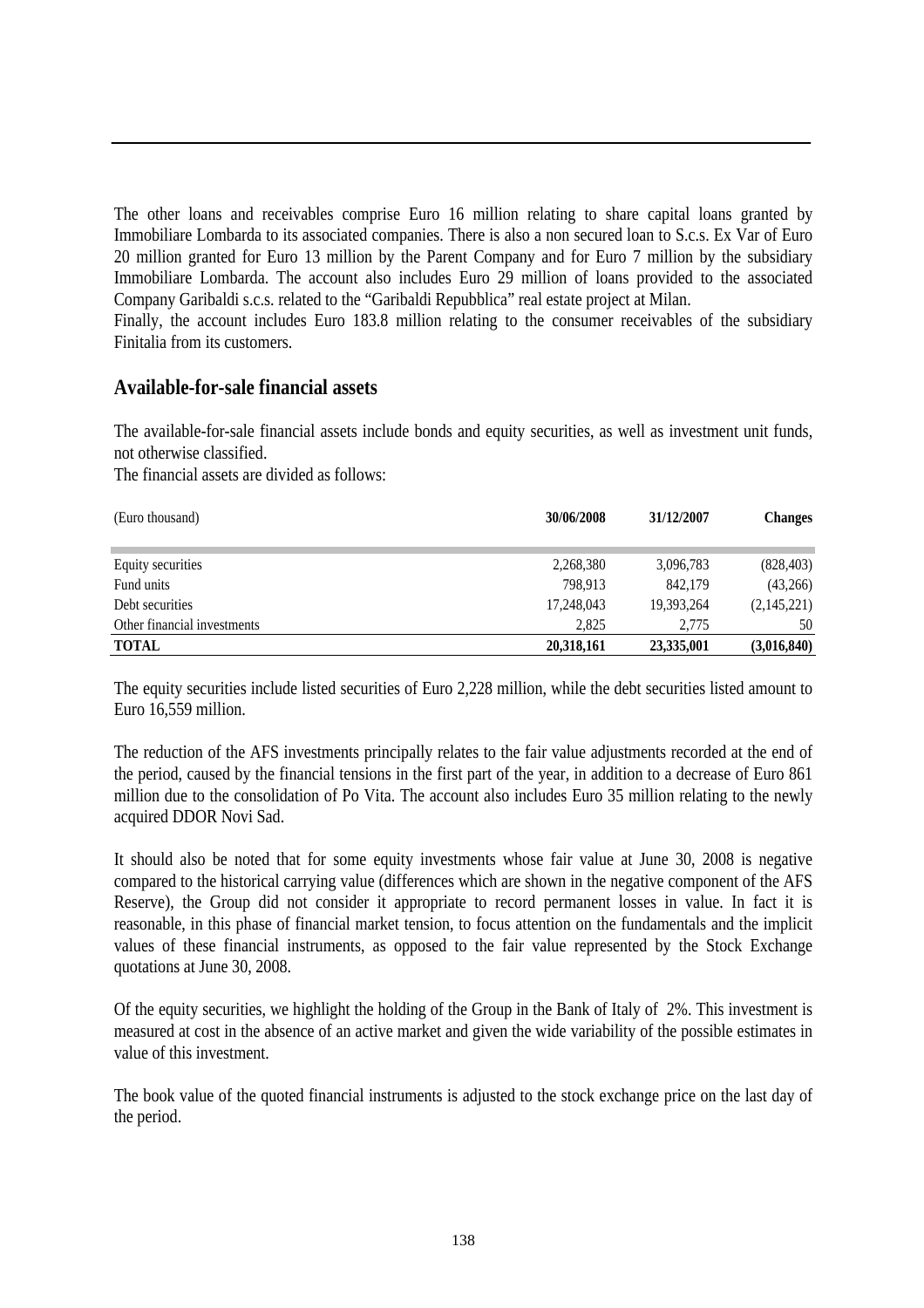Overall the measurement at fair value had a positive impact for the Group share and before tax amounted to Euro 63.4 million (Euro 485.4 million in 2007) on the equity securities and investment funds and a negative effect of Euro 475.3 million (compared to a negative effect of Euro 239.1 million in 2007) on the debt securities.

#### **Financial assets at Fair Value recorded through profit or loss**

The breakdown is as follows:

| (Euro thousand)             | 30/06/2008 | 31/12/2007 | <b>Changes</b> |
|-----------------------------|------------|------------|----------------|
| Equity securities           | 237,550    | 286,123    | (48,573)       |
| Fund units                  | 1,177,888  | 1,793,540  | (615, 652)     |
| Debt securities             | 8,168,570  | 8,323,615  | (155, 045)     |
| Other financial investments | 676.486    | 536,263    | 140,223        |
| <b>TOTAL</b>                | 10.260.494 | 10,939,541 | (679, 047)     |

The component relating to the financial assets designated at fair value through profit or loss amounted to Euro 8,482 million and these include the investments where the risk is borne by the policyholders and deriving from the management of pension funds for Euro 8,117 million (Euro 9,510 million at December 31, 2007).

Their fair value was determined using the stock exchange prices on the last day of the period as a benchmark reference.

The change includes the deconsolidation of Po Vita: the contribution of the company at December 31, 2007 amounted to Euro 1,166 million.

#### **5. OTHER RECEIVABLES**

The breakdown of the account is as follows:

| (Euro thousand)                              | 30/06/2008 | 31/12/2007 | <b>Changes</b> |
|----------------------------------------------|------------|------------|----------------|
|                                              |            |            |                |
| Receivables from direct insurance operations | 1,686,101  | 1,812,015  | (125, 914)     |
| Receivables from reinsurance operations      | 168,445    | 183,476    | (15,031)       |
| Other receivables                            | 536,770    | 578.683    | (41, 913)      |
| <b>TOTAL</b>                                 | 2,391,316  | 2,574,174  | (182, 858)     |

The Group considers that the carrying value of trade and other receivables approximates their fair value. The trade receivables are non-interest bearing and are generally payable within 90 days.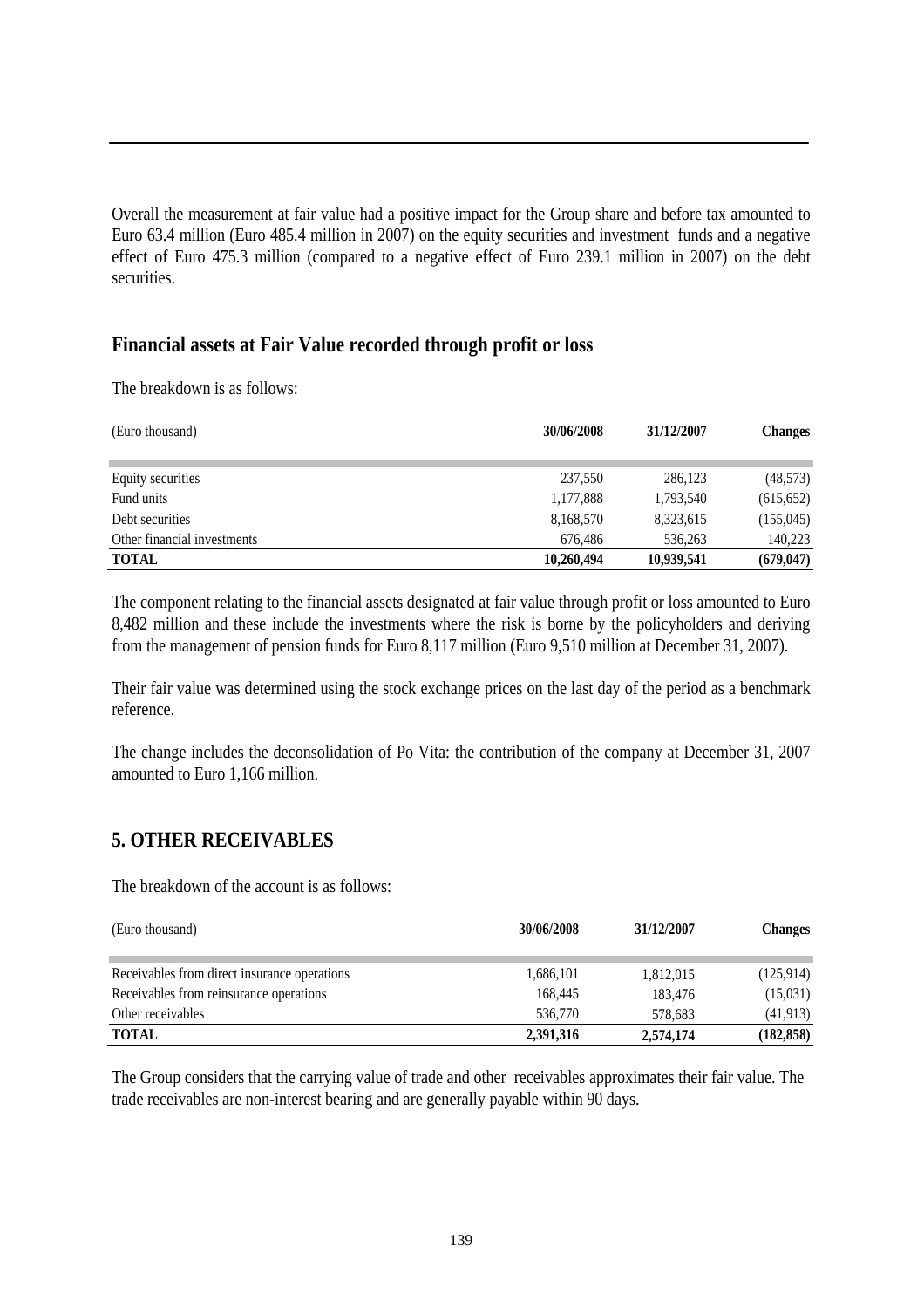| (Euro thousand)                                                 | 30/06/2008 | 31/12/2007 | <b>Changes</b> |
|-----------------------------------------------------------------|------------|------------|----------------|
| Receivables from policyholders for premiums in period           | 730,001    | 874,833    | (144, 832)     |
| Receivables from policyholders for premiums in previous periods | 56,320     | 25,876     | 30,444         |
| Receivables from insurance brokers                              | 572.164    | 645,455    | (73,291)       |
| Receivables from insurance companies                            | 245,986    | 181,073    | 64,913         |
| Amounts to be recovered from policyholders and third parties    | 81,630     | 84,778     | (3, 148)       |
| <b>TOTAL</b>                                                    | 1,686,101  | 1,812,015  | (125, 914)     |

The composition of the receivables deriving from direct insurance operations is as follows.

The receivables from reinsurance operations include Euro 94,766 thousand of receivables from insurance and reinsurance companies for reinsurance operations and Euro 73,679 thousand from reinsurance brokers.

The other receivables include:

- trade receivables of Euro 158 million principally comprising receivables from clients;
- receivables from the Tax Administration of Euro 180 million, prevalently relating to tax reimbursement requests and VAT credits, of which Euro 26 million relates to receivables of the Parent Company with the Tuscan Tax Office relating to settlements in order to accelerate and optimise the receipt of some tax reimbursements requested, relating to positions already closed;
- Euro 24 million for advances paid by the subsidiary Immobiliare Lombarda to suppliers for real estate projects to be undertaken on constructible areas.
- Euro 12 million of receivables of the subsidiary Popolare Vita for the management of Unit-Linked policies.

With reference to the receivables from policyholders for premiums, agents and other brokers, as well as insurance and reinsurance companies, the Group does not have significant concentrations of credit risks, as the credit exposure is divided among a large number of counterparties and clients.

#### **6. OTHER ASSETS**

The total amount of the account is Euro 900,301 thousand (Euro 822,370 thousand at 31/12/2007). The account increased by Euro 77,931 thousand compared to the previous year.

The breakdown of the account is as follows:

| (Euro thousand)                                             | 30/06/2008 | 31/12/2007 | <b>Changes</b> |
|-------------------------------------------------------------|------------|------------|----------------|
|                                                             |            |            |                |
| Non-current assets or of a discontinued group held for sale | ٠          | 1,366      | (1,366)        |
| Deferred acquisition costs                                  | 256,715    | 290.517    | (33,802)       |
| Deferred tax assets                                         | 156.951    | 103,867    | 53,084         |
| Current tax assets                                          | 150,118    | 149,051    | 1,067          |
| Other assets                                                | 336,517    | 277,569    | 58,948         |
| <b>TOTAL</b>                                                | 900,301    | 822,370    | 77,931         |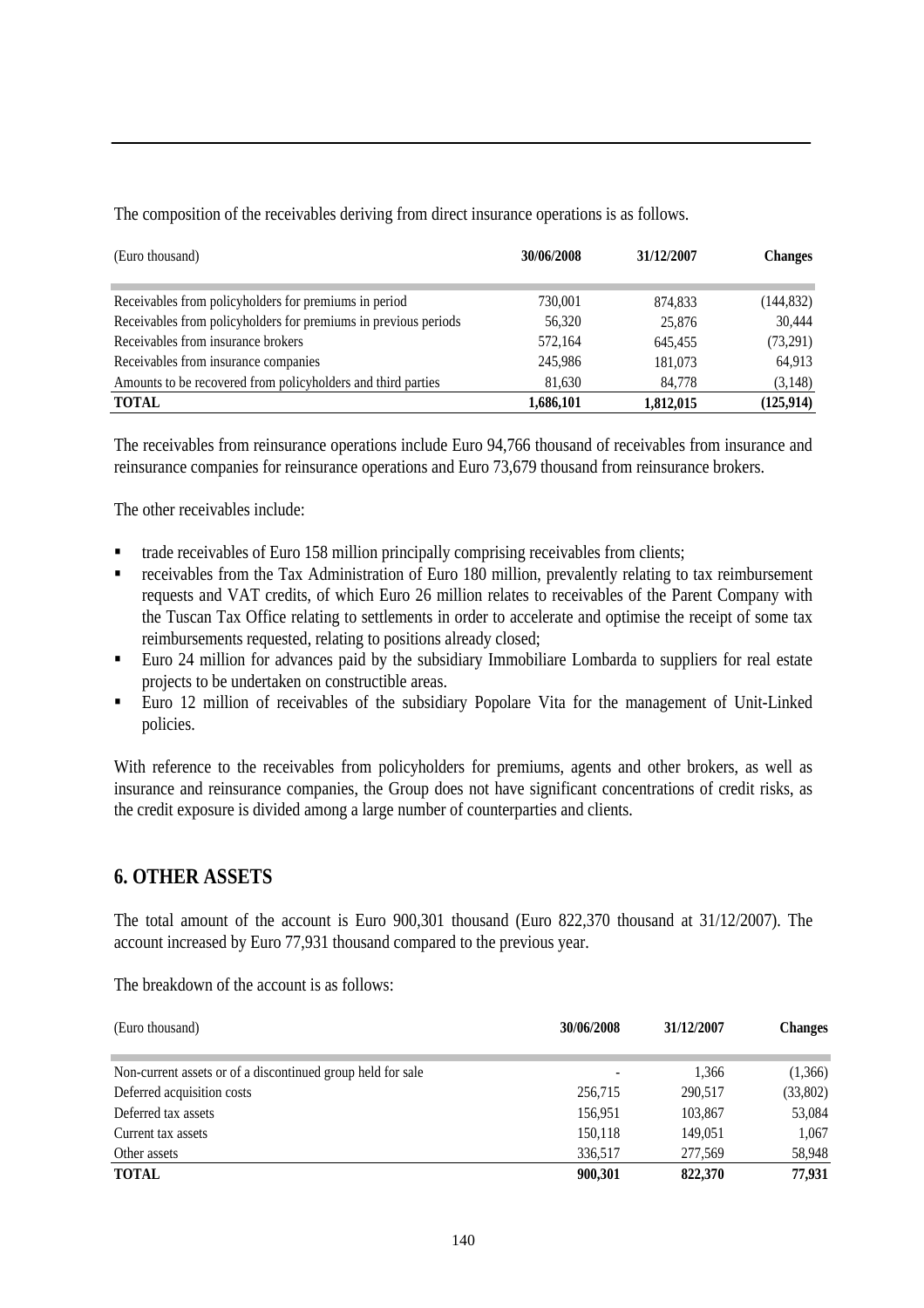#### **Deferred acquisition costs**

The deferred acquisition costs, amounting to Euro 256,715 thousand (Euro 290,517 thousand at 31/12/2007), principally refer to the acquisition commissions to be amortised on the long-term contracts. These amounts are deferred and amortised over seven years for the Non-Life classes and six years for the Life classes in accordance with analysis on the average duration of the contracts in portfolio. The deferment is based on the cost accrual principles. The decrease of the deferred acquisition costs is due to the lower long-term obligations on Non-Life contracts which are substantially in run-off: the income statement impact in the Non-Life Classes was a loss of Euro 40,833 thousand (gain of Euro 4,782 thousand in the first half of 2007).

#### **Deferred tax assets**

The account amounts to Euro 156,951 thousand (Euro 103,867 thousand at 31/12/2007) and is calculated on the total amount of the temporary differences between the book value of the assets and liabilities in the accounts and the respective tax value according to the "balance sheet liability method" as per IAS 12 in relation to the probability of their recovery related to the capacity to generate assessable taxable income in the future.

The balance at the end of the period takes into account the compensation, where possible, of the same tax assets with the corresponding deferred tax liabilities in accordance with IAS 12.

#### **Current tax assets**

The current tax assets, amounting to Euro 150,118 thousand (Euro 149,051 thousand at 31/12/2007), refer to the financial receivables for payments on account, withholding taxes and income tax credits, before compensation, where permitted, of the current tax liabilities in accordance with IAS 12.

The account also includes the amounts paid on account pursuant to article 1, paragraph 2 of Legislative Decree No. 209/02, converted into article 1 of Law 265/2002, as supplemented. This is in accordance with Isvap Regulation No. 7/2007, even though not applicable in accordance with IAS 12 as it is not related to taxes on income.

#### **Other assets**

The other assets amount to Euro 336,517 thousand (Euro 277,569 thousand at December 31, 2007) and include deferred commissions on investment contracts of life policyholders for Euro 67 million, other accounts for Euro 30 million, coupons to be received of Euro 24 million, security sales to be credited for Euro 8 million, indemnities paid to agents awaiting application of recovery for Euro 10 million and policy indemnities of Euro 5 million.

The account also includes bills in transit of Euro 15 million, bills held of Euro 4 million and Euro 1 million relating to fiscal withholding taxes on interest matured on bank current accounts.

A residual amount of Euro 49 million relates to the adjustment to the provisional contribution paid to the Road Victims' Fund.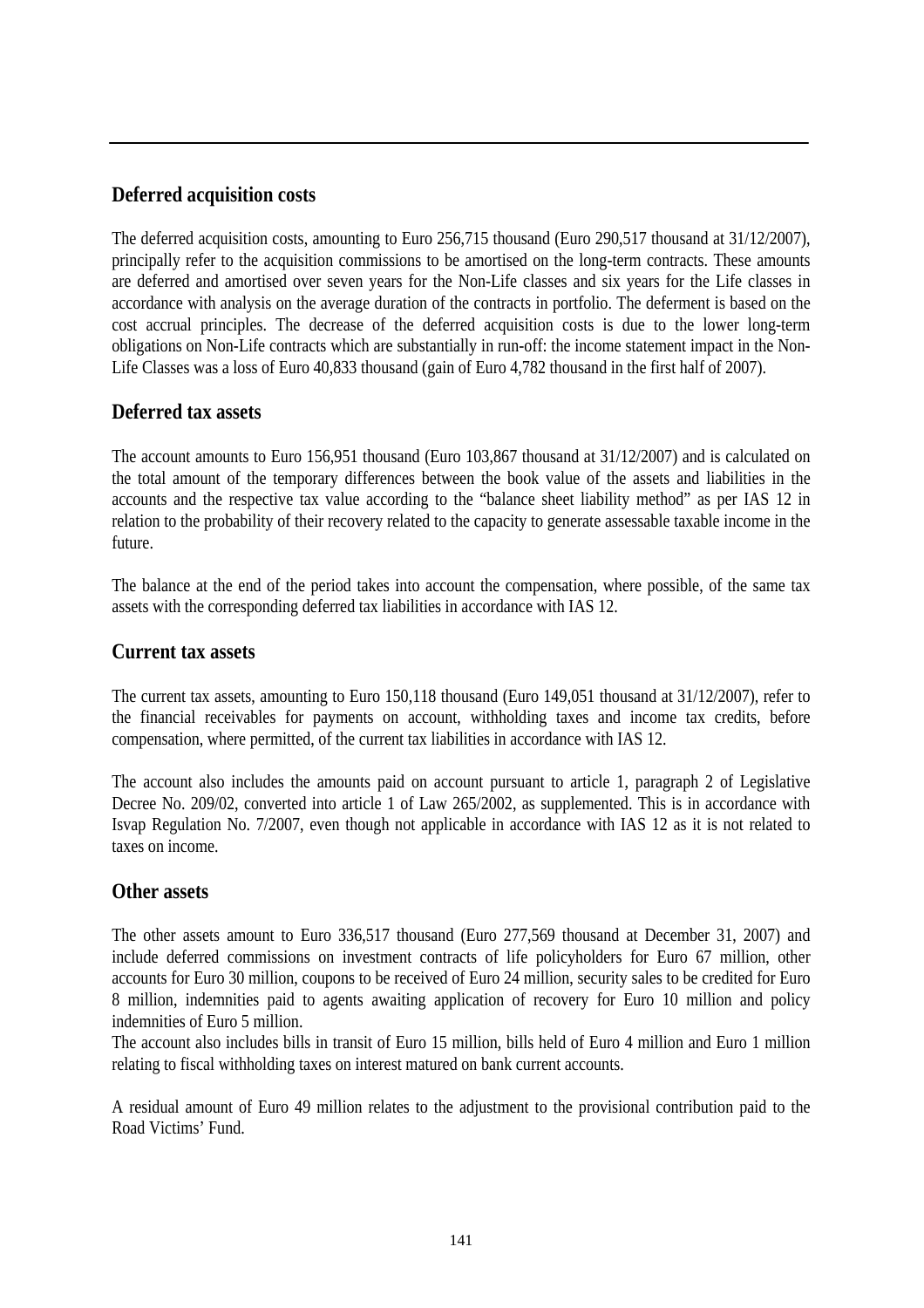#### **7. CASH ON HAND AND AT BANK**

The account amounts to Euro 592,399 thousand (Euro 701,195 thousand at 31/12/2007).

The account includes the liquidity held by the Group and deposits and bank current account with maturity less than 15 days. They include highly liquid assets (cash and deposits on demand) and cash equivalents or rather short term financial investments, readily convertible into known cash amounts and which are not subject to variations in value.

The book value of these assets closely approximates their fair value. The interest on deposits and bank current accounts are remunerated at fixed or variable interest rates which mature and/or are credited on a quarterly basis or in relation to the lower duration of the restrictions on the deposits.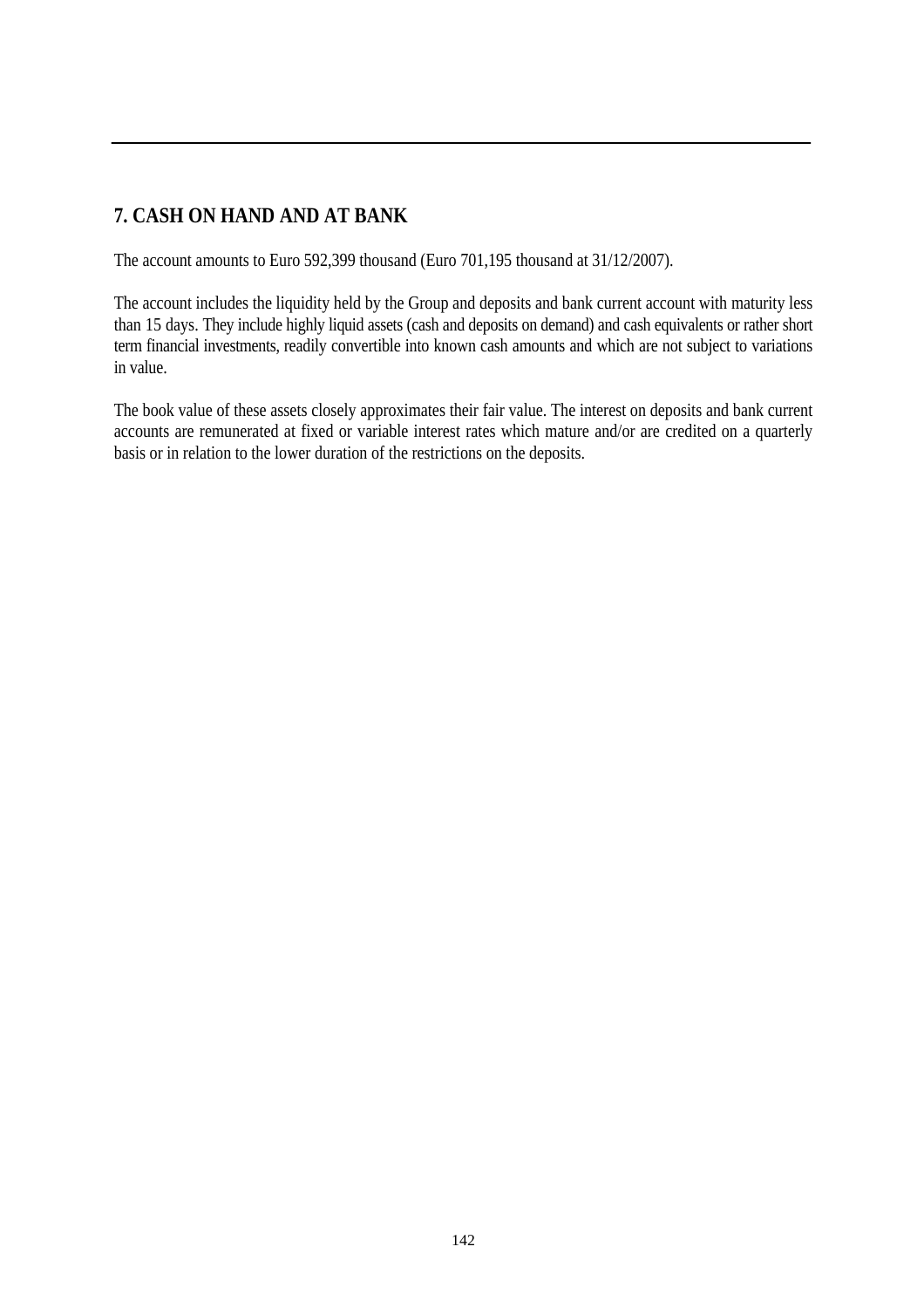## **Balance Sheet – Shareholders' Equity & Liabilities**

#### **1. SHAREHOLDERS' EQUITY**

The consolidated net equity, amounting to Euro 4,501,389 thousand, includes the result for the period and minority share, and decreased by Euro 669,546 thousand compared to December 31, 2007.

The movements in the period are shown below:

| (Euro thousand)                                       | 30/06/2008 | 31/12/2007 | <b>Changes</b> |
|-------------------------------------------------------|------------|------------|----------------|
| <b>Group Net Equity</b>                               | 3,430,647  | 3,857,752  | (427, 105)     |
| Share capital                                         | 168,693    | 168,534    | 159            |
| Other equity instruments                              |            |            |                |
| Capital reserves                                      | 208,942    | 207,785    | 1,157          |
| Retained earnings and other reserves                  | 3,129,280  | 2,807,956  | 321,324        |
| Treasury shares                                       | (330,604)  | (310,961)  | (19, 643)      |
| <b>Translation reserve</b>                            | (107)      | (1,623)    | 1,516          |
| Profit or loss on available-for-sale financial assets | (35,822)   | 415,143    | (450, 965)     |
| Other gains and losses recorded directly in equity    | 81,836     | 63,952     | 17,884         |
| Group profit                                          | 208,429    | 506,966    | (298, 537)     |
| <b>Minority interest equity</b>                       | 1,070,742  | 1,313,183  | (242, 441)     |
| Minority capital and reserves                         | 1,068,822  | 1,157,681  | (88, 859)      |
| Gains and losses recorded directly in equity          | (50, 926)  | 42,417     | (93, 343)      |
| Minority interest profit                              | 52,846     | 113,085    | (60, 239)      |
| TOTAL                                                 | 4,501,389  | 5,170,935  | (669, 546)     |

The change in the consolidated net equity is shown in the specific table.

The disclosures required by IAS 1.76 A is provided below:

|                         | Ordinary    | <b>Saving</b> | Ordinary               | <b>Saving</b> |
|-------------------------|-------------|---------------|------------------------|---------------|
|                         | 30/06/2008  | 30/06/2008    | 31/12/2007             | 31/12/2007    |
| <b>Number of shares</b> | 125.492.928 |               | 43.361.222 125.265.390 | 43.361.222    |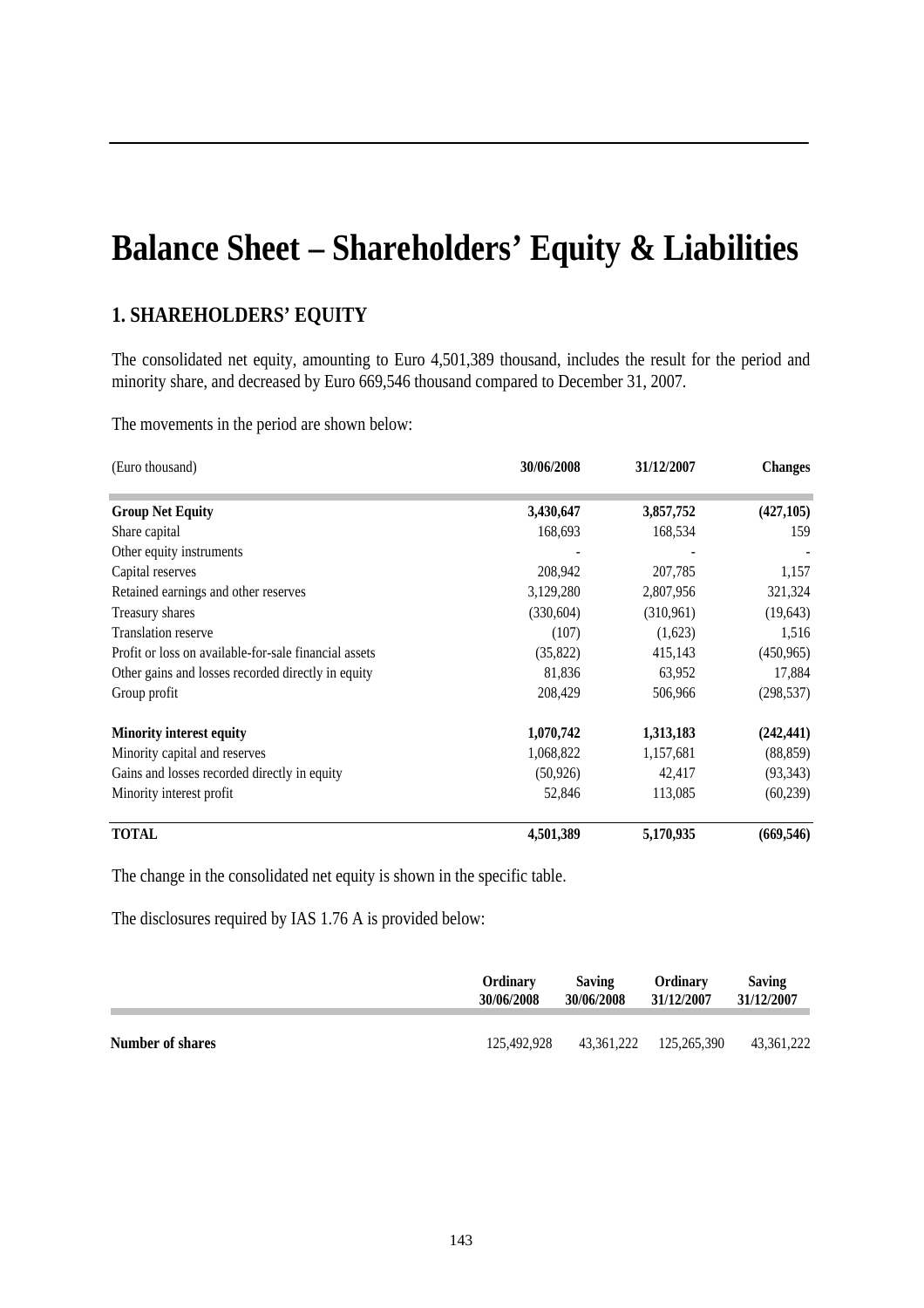At June 30, 2008 a total of 161,471 ordinary shares were issued which were recorded in the Company's Register in July.

From the conversion of the 06/08 warrants, a further 769,562 ordinary shares were issued in July; these were also recorded in the Company's Register on July 17 (these latter shares are obviously not included in the table below which reports the shares in circulation at June 30, 2008).

The table below shows the movements of the share capital of the Parent Company Fondiaria-SAI in the first half of the year.

|                                           | Ordinary    | <b>Saving</b> | <b>Total</b> |
|-------------------------------------------|-------------|---------------|--------------|
| Shares existing at $1/1/2008$             | 125,244,822 | 43, 361, 222  | 168,606,044  |
| Treasury shares (-)                       | 11,362,557  | 568,051       | 11,930,608   |
| Shares outstanding: balance at $1/1/2008$ | 113,882,265 | 42,793,171    | 156,675,436  |
| Increases:                                |             |               |              |
| Sale of treasury shares                   |             |               |              |
| Exercise of warrants                      | 248,106     |               | 248,106      |
| Decreases:                                |             |               |              |
| Acquisition of treasury shares            | 680,000     | 231.949       | 911.949      |
| Shares outstanding: balance at 30/6/2008  | 113,450,371 | 42.561.222    | 156,011,593  |

The capital reserves, amounting to Euro 208,942 thousand, refers to the share premium reserve recorded in the financial statements of the Parent Company. The account increased by Euro 1,157 thousand. The ordinary and savings shares issued both have a nominal value of Euro 1.

#### **Nature and purpose of the other reserves**

The profit reserves and the other equity reserves include the other net equity reserves of the Parent Company, which have increased following the allocation of the result for 2007 and the reserves from the consolidation.

The minority interest shareholders' equity, including the result for the period, decreased by Euro 242,441 thousand, principally following the decrease of the minority holding in Immobiliare Lombarda, in addition to the fair value changes on the available-for-sale financial assets.

The change in the consolidated net equity is shown in the specific table.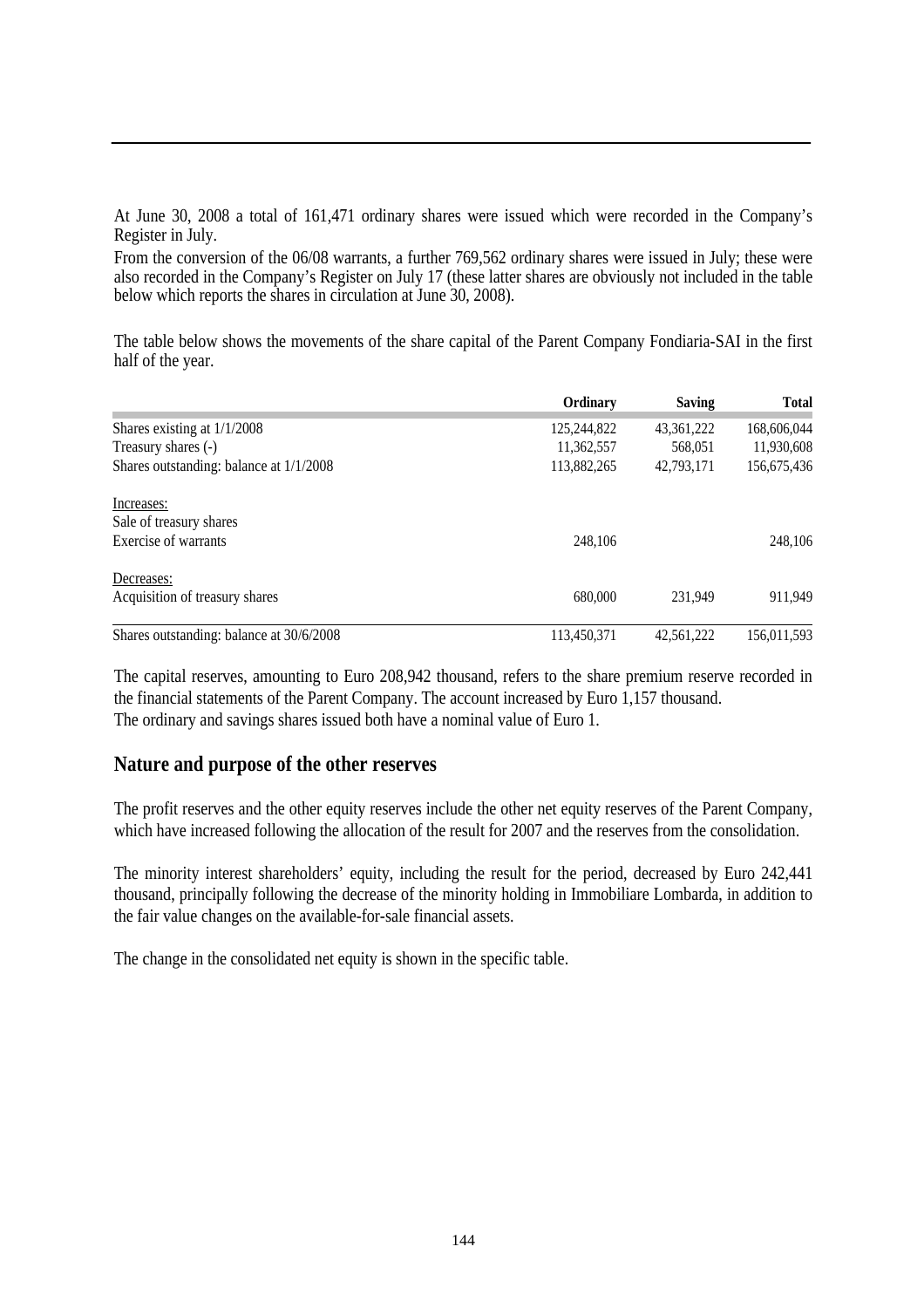### **Treasury shares**

The account amounts to Euro 330,604 thousand (Euro 310,961 thousand at 31/12/2007). This account includes the book value of the instruments representative of the capital of the Parent Company Fondiaria-SAI for Euro 92.4 million while the residual amount refers to the positions held by the subsidiaries Milano Assicurazioni S.p.A. (Euro 209.9 million) and Sai Holding S.p.A. (Euro 28.3 million).

The account is negative in accordance with the provisions of IAS 32. Following the sale/purchases operations undertaken during the period, no profits or losses were recorded in the income statement.

### **Reserve for net exchange differences**

The balance is a negative amount of Euro 107 thousand (Euro -1,623 thousand at 31/12/2007) and includes the translation differences deriving from the conversion of the foreign subsidiaries financial statements into Euro.

### **Profit or loss on available-for-sale financial assets**

The account, amounting to Euro -35,822 thousand (Euro 415,143 thousand at 31/12/2007), includes the gains and losses deriving from the valuation of the available-for-sale financial assets. This is shown net of the related deferred tax liability, both for the part attributable to the policyholders and allocated to the insurance liabilities. The negative amounts relate to high rating government bonds and capital securities issued by primary listed companies which do not have any significant operational problems.

As already reported in relation to the AFS Investments, in this phase of financial market tension, the Group does not consider it appropriate to record permanent losses in values in relation to the fundamentals and of the implicit value of these financial instruments.

### **Other gains and losses in the period recorded directly in equity**

The account, amounting to Euro 81,836 thousand (Euro 63,952 thousand at 31/12/2007) includes the cumulative effects of the reversal of the gains realised on subsidiary companies of Euro 56 million. In fact, the transactions of the shares of subsidiaries and which do not result in the loss or acquisition of control do not impact the consolidated results as they are considered only as modifications in the ownership structure of the Group. An exception are the results in the separated management of the Life Division.

The residual amount principally refers to the gains and losses on cash flow hedging instruments and to the direct recording under equity of the gains and losses from actuarial valuations, in accordance with IAS 19.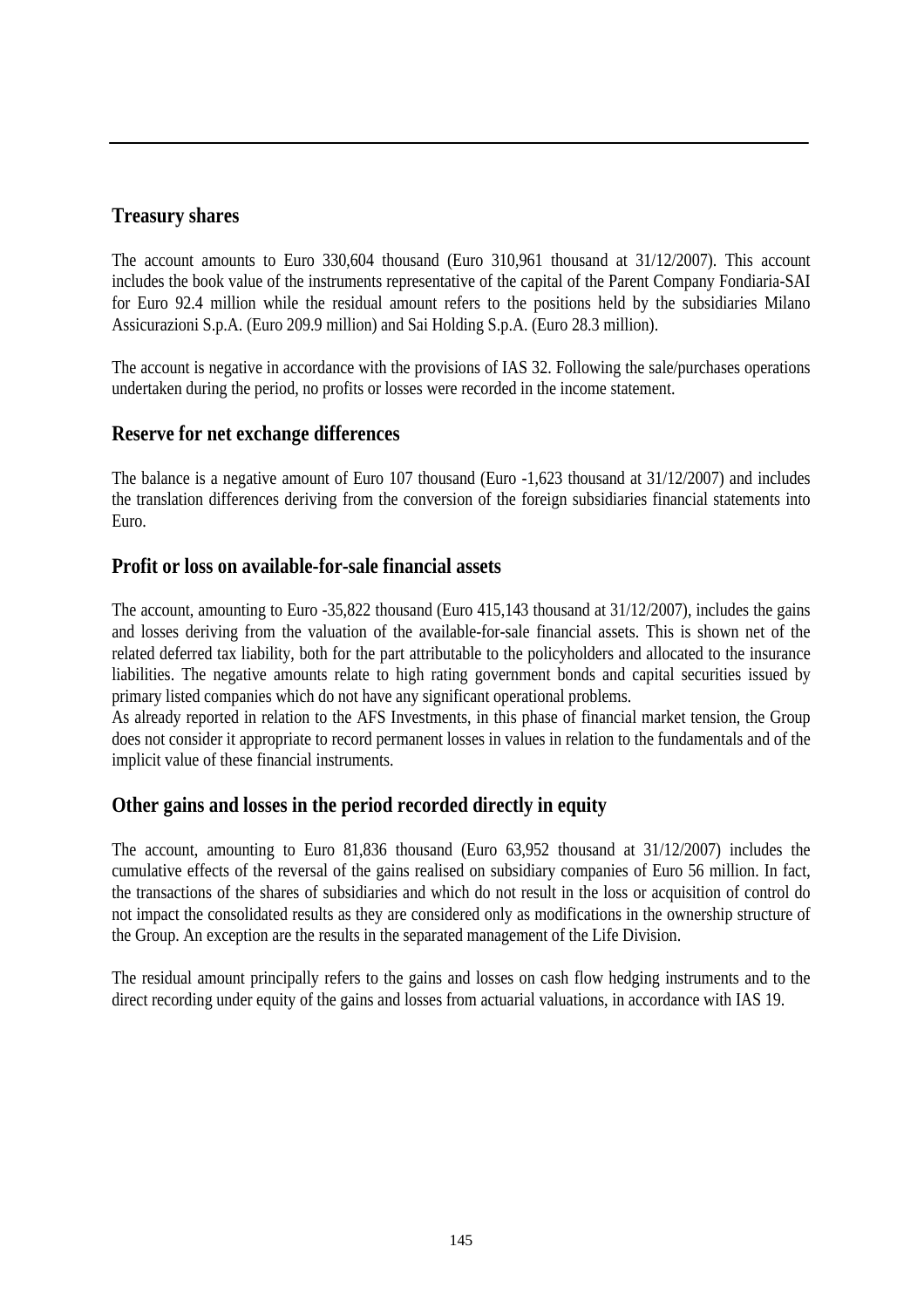### **2. PROVISIONS**

The account amounts to Euro 271,913 thousand (Euro 236,155 thousand at 31/12/2007) as follows:

| (Euro thousand)               | 30/06/2008 | 31/12/2007 | <b>Changes</b> |
|-------------------------------|------------|------------|----------------|
| Provisions of a fiscal nature | 43         | 43         |                |
| Other provisions              | 271,870    | 236.112    | 35,758         |
| <b>TOTAL</b>                  | 271,913    | 236,155    | 35,758         |

The other provisions include amounts for which uncertainty exists as to the payment date or the amount of future expenses required to comply with the obligation.

During the period, the provision increased by Euro 35.8 million against higher accruals made by the Parent Company and by Milano Assicurazioni principally for the potential risk of disputes with institutional counterparties. The other provisions have not changed significantly compared to the composition of the provision at the end of the previous year. The movements in the period relate to the normal operational changes in the first half of the year.

### **3. TECHNICAL RESERVES**

These amount to Euro 29,534,824 and decreased by Euro 1,808,240 thousand on December 31, 2007.

The breakdown of the technical reserves is as follows:

| (Euro thousand)                                | 30/06/2008 | 31/12/2007 | <b>Changes</b> |  |
|------------------------------------------------|------------|------------|----------------|--|
|                                                |            |            |                |  |
| Non-Life division technical reserves           | 11,375,994 | 11,605,682 | (229, 688)     |  |
| Life technical reserves                        | 13,806,607 | 15,178,062 | (1,371,455)    |  |
| Technical reserves where investment risk borne |            |            |                |  |
| by policyholders and from pension fund         |            |            |                |  |
| management                                     | 4,352,223  | 4,559,320  | (207,097)      |  |
| <b>TOTAL TECHNICAL RESERVES</b>                | 29,534,824 | 31,343,064 | (1,808,240)    |  |

The technical reserves of the Non-Life Division include the unearned premium reserve of Euro 2,749 million and the claims reserve of Euro 8,610 million. The residual, amounting to Euro 17 million, relates to the other technical reserves including the ageing reserve.

The life technical reserves includes the actuarial reserve of Euro 13,691 million, the reserves for sums to be paid of Euro 434 million, as well as the other technical reserves, negative for Euro 318 million, as reduced by Euro 453 million for deferred liabilities against contracts with discretional profit participation (Euro 263 million at December 31, 2007).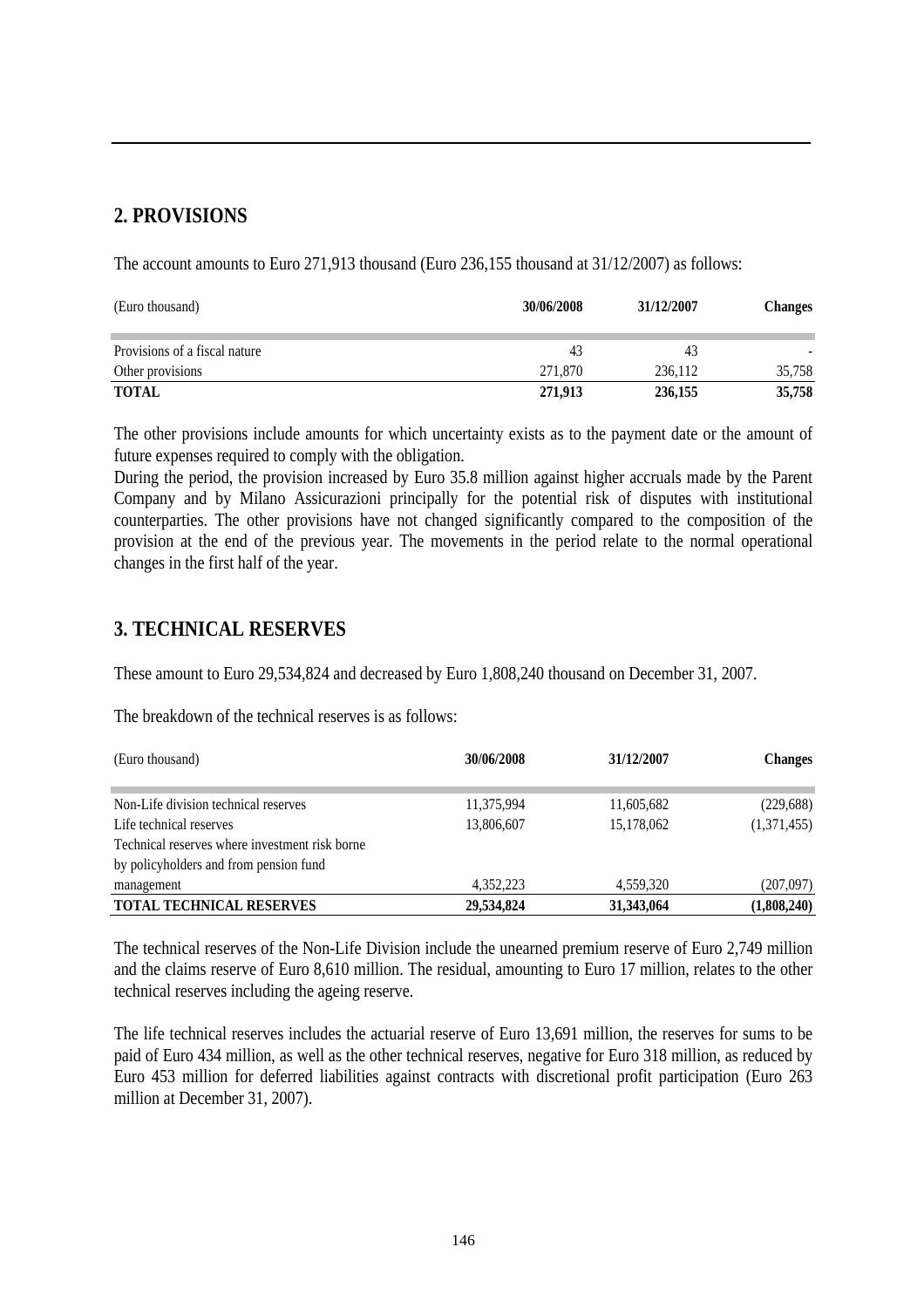In relation to the losses, these were only considered as adjustments to the technical reserves where concerning the Separated Management whose returns are greater than the guaranteed minimum.

The decrease of the Life technical reserves also includes Euro 1,327 million from the deconsolidation of Po Vita, and the addition of the non-life reserves of Euro 137 million deriving from DDOR Novi Sad.

### **4. FINANCIAL LIABILITIES**

| (Euro thousand)                                                    | 30/06/2008 | 31/12/2007 | <b>Changes</b> |
|--------------------------------------------------------------------|------------|------------|----------------|
| Financial liabilities at fair value through profit or loss account | 3,858,838  | 5,031,453  | (1,172,615)    |
| Other financial liabilities                                        | 2,593,535  | 2,154,234  | 439,301        |
| <b>Total</b>                                                       | 6,452,373  | 7,185,687  | (733,314)      |

The Financial liabilities at fair value recorded through the profit or loss are:

### **Financial liabilities held for trading**

The account amounts to Euro 94,827 thousand (Euro 79,731 thousand at 31/12/2007). The account refers for Euro 80,014 thousand to time deposit operations on loans agreed by the subsidiary SAI Mercati Mobiliari. The account also includes Euro 482 thousand (Euro 33,295 thousand at 31/12/2007) relating to hedging operations undertaken by the Parent Company and by the subsidiary Milano Assicurazioni against which the financial instruments owned by the Group registered similar positive variations with effect in the income statement.

### **Financial liabilities designated at Fair Value recorded through profit or loss**

The account amounts to Euro 3,764,011 thousand (Euro 4,951,722 thousand at 31/12/2007). In accordance with IAS 39, the account includes the investment contracts not in application of IFRS 4 as they do not have a significant insurance risk and, therefore, accounted in accordance with the Deposit Accounting method. The account amounts to Euro 3,763,639 thousand (Euro 4,949,833 thousand at 31/12/2007).

### **Other financial liabilities**

The account amounts to Euro 2,593,535 thousand (Euro 2,154,234 thousand at 31/12/2007).

The account includes the financial liabilities defined and governed by IAS 39 not included in the category "Financial liabilities at fair value through profit or loss".

They include deposits as guarantee in relation to risks ceded in reinsurance of Euro 311,244 thousand (Euro 305,238 thousand at 31/12/2007) and subordinated liabilities of Euro 812,836 thousand (Euro 820,007 thousand at 31/12/2007).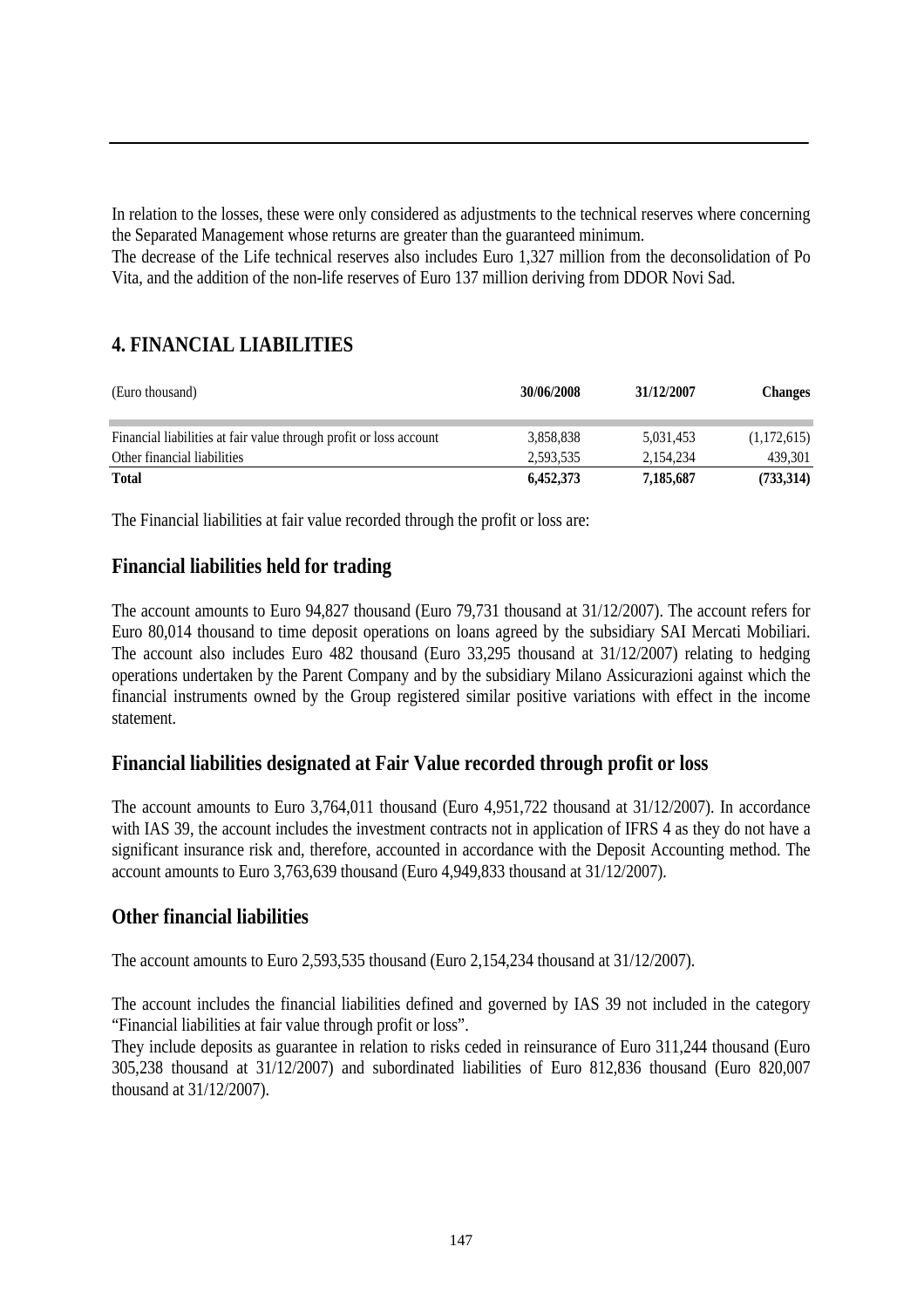The residual payables, amounting to Euro 1,469 million (Euro 1,029 million at December 31, 2007) include the following significant amounts, already commented upon in the Directors' Report on Operations:

- Euro 252 million relating to the senior loan agreed by Fondiaria-SAI;
- Euro 208 million refers to the bank debt of the Immobiliare Lombarda Group;
- Euro 186 million relates to the loan signed by the subsidiary Sainternational, with maturity in 2010;
- Euro 156 million refers to the loan granted to the Tikal R.E. Closed Real Estate Fund by Banca IntesaSanPaolo;
- Euro 33 million refers to the loans of the subsidiary Finitalia.

The account also includes customer deposits at the subsidiaries BancaSai and Banca Gesfid of Euro 364,495 thousand (Euro 354,377 thousand at 31/12/2007), Euro 13,327 thousand (Euro 15,961thousand at 31/12/2007) relating to investment contracts agreed with life policyholders valued in accordance with the amortised cost method and finally Euro 157,834 thousand (Euro 50,524 thousand at 31/12/2007) relating to time deposits on loans agreed by the subsidiary Sai Mercati Mobiliari.

### **5. PAYABLES**

The account amounts to Euro 1,201,490 thousand and is comprised of:

| (Euro thousand)                           | 30/06/2008 | 31/12/2007 | <b>Changes</b> |
|-------------------------------------------|------------|------------|----------------|
| Payables from direct insurance operations | 237,294    | 185,576    | 51,718         |
| Payables from reinsurance operations      | 89.439     | 106.259    | (16, 820)      |
| Other payables                            | 874.757    | 849,790    | 24,967         |
| <b>Total</b>                              | 1,201,490  | 1,141,625  | 59,865         |

With reference to the payables deriving from the direct insurance operations, they consist of:

| (Euro thousand)                                     | 30/06/2008 | 31/12/2007 | <b>Changes</b> |
|-----------------------------------------------------|------------|------------|----------------|
| Payables to insurance brokers                       | 196.521    | 132.509    | 64.012         |
| Payables to insurance companies                     | 37,876     | 50,241     | (12,365)       |
| Payables for policyholder deposits                  | 2,615      | 512        | 2.103          |
| Payables for guarantee provisions for policyholders | 282        | 2.314      | (2,032)        |
| <b>Total</b>                                        | 237,294    | 185,576    | 51,718         |

The increase of the payables towards insurance intermediaries is entirely attributable to the payable of Popolare Vita to Banco Popolare following the strong increase in business.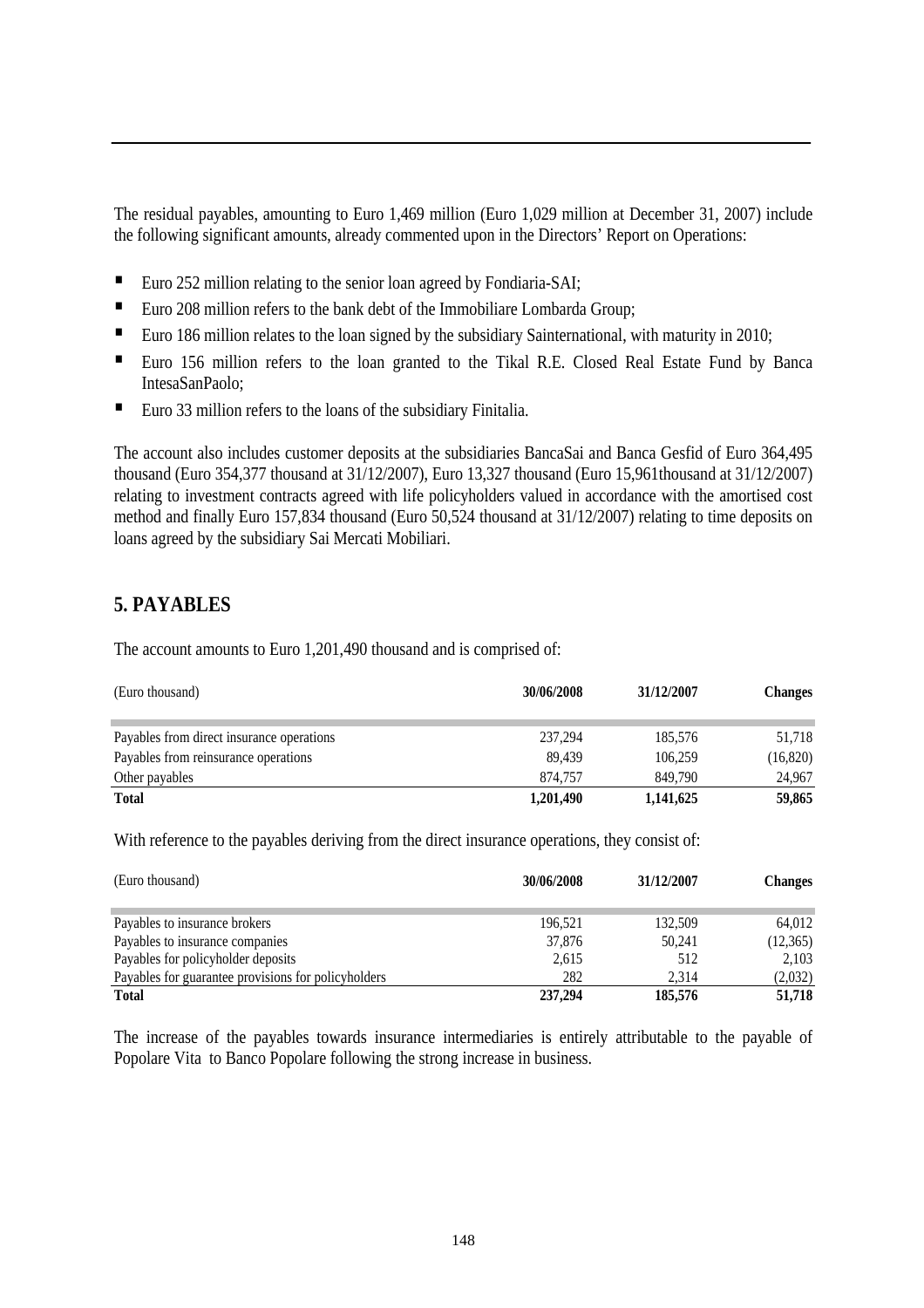The payables deriving from reinsurance operations refer to reinsurance companies of Euro 59,411 thousand and Euro 30,028 thousand to reinsurance brokers.

The breakdown of the other payables is shown below:

| (Euro thousand)                          | 30/06/2008 | 31/12/2007 | <b>Changes</b> |
|------------------------------------------|------------|------------|----------------|
|                                          |            |            |                |
| Trade payables                           | 221,761    | 288,791    | (67,030)       |
| Leaving indemnity                        | 84,718     | 85,316     | (598)          |
| Policyholders' tax due                   | 170,515    | 102,270    | 68,245         |
| Other taxes due                          | 27,084     | 90,502     | (63, 418)      |
| Social security and welfare institutions | 15,789     | 23,292     | (7,503)        |
| Other payables                           | 354,890    | 259,619    | 95,271         |
| <b>Total</b>                             | 874,757    | 849,790    | 24,967         |

### **Leaving indemnity**

For the purposes of the actuarial valuation of the liability related to the Employee Leaving Indemnity in accordance with IAS 19, and applying the indications of the Actuarial Body, ABI and Assirevi, the differing cases were divided as follows:

- Group Companies with less than 50 employees:
	- o the valuation of the liability was made in accordance with the traditional actuarial criteria, already utilised in the past;
- Group Companies with 50 or more employees;
	- o the quota of the Employee Leaving Indemnity matured at 1/1/2007 as a defined contribution plan, both in the case of the option for the complementary pension and in the case of the allocation to the INPS Treasury Fund were not calculated in accordance with actuarial criteria.

The movements in the period are shown below:

| (Euro thousand)                                  | 30/06/2008 | 31/12/2007 |
|--------------------------------------------------|------------|------------|
| <b>Balance at beginning of period</b>            | 85,316     | 127,092    |
| <b>Curtailment</b>                               |            | (34, 872)  |
| <b>Balance at end of period Post Reform</b>      | 85,316     | 92,220     |
| Provisions to income statement for Interest Cost | 1,872      | 3,585      |
| Provisions to income statement for Service Cost  | 109        | 229        |
| <b>Actuarial Gains/Losses</b>                    | (175)      | 2,170      |
| Utilisations                                     | (3,590)    | (14, 593)  |
| Changes in the consolidation scope               | 1,185      | 1,705      |
| <b>Balance at end of period</b>                  | 84.718     | 85,316     |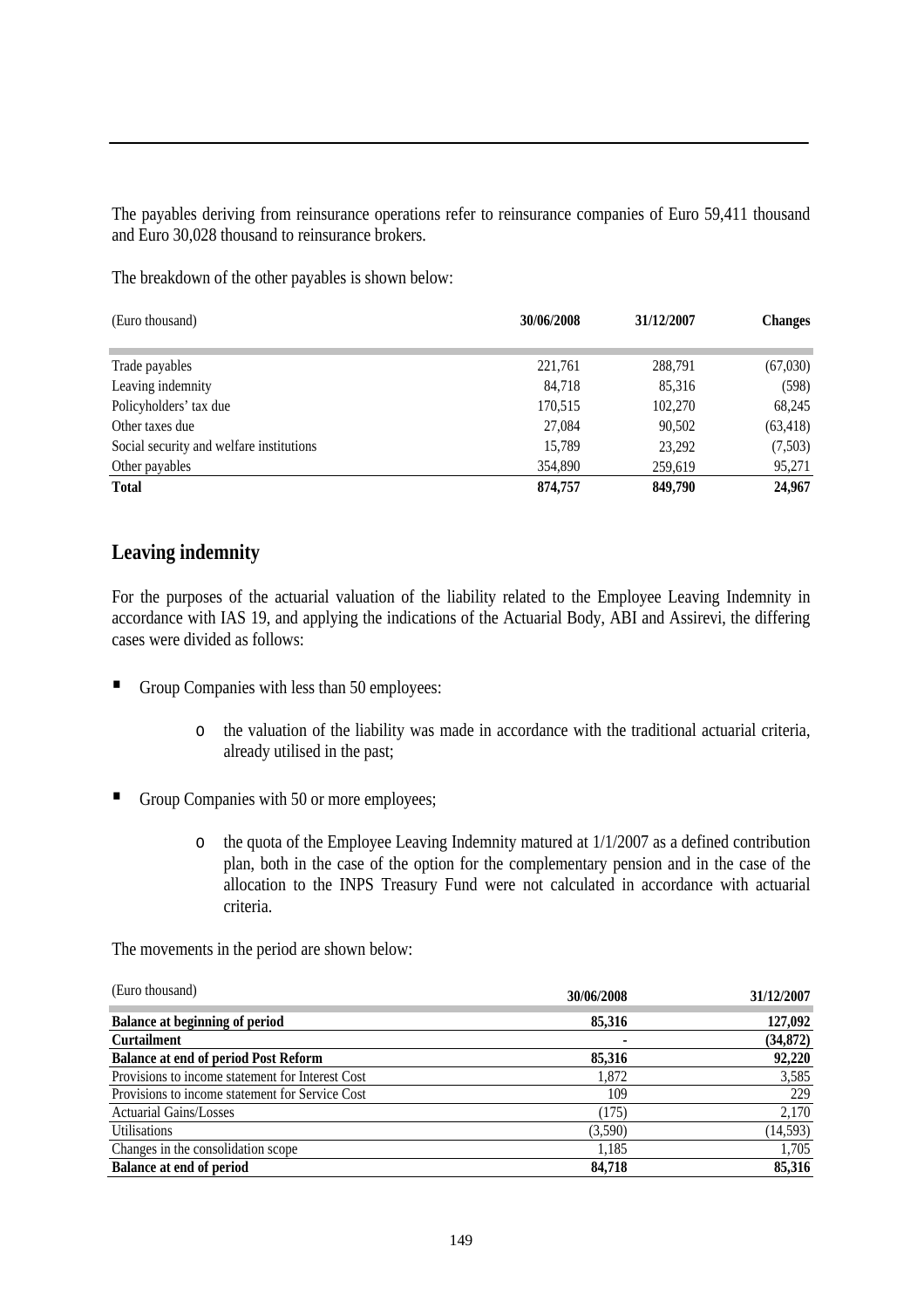### **Health assistance post service**

The principal statistical-actuarial and financial assumptions utilised for the determination of the Health Assistance of employees as per IAS 19 is not substantially different from that utilised in the preparation of the annual accounts.

Reference should therefore be made to the 2007 annual accounts for the numeric assumptions made.

At June 30, 2008, the liabilities related to the health coverage for Executives amounted to Euro 31,105 thousand (Euro 30,014 thousand at December 31, 2007).

### **6. OTHER LIABILITIES**

The breakdown is as follows:

| (Euro thousand)                                   | 30/06/2008 | 31/12/2007 | <b>Changes</b> |
|---------------------------------------------------|------------|------------|----------------|
| Liabilities in a discontinued group held for sale |            |            |                |
| Deferred tax liabilities                          | 261,331    | 276,854    | (15, 523)      |
| Current tax liabilities                           | 40,558     | 110,729    | (70, 171)      |
| Other liabilities                                 | 458,700    | 514.864    | (56, 164)      |
| <b>Total</b>                                      | 760,589    | 902,447    | (141, 858)     |

### **Deferred tax liabilities**

The deferred tax liabilities, amounting to Euro 261,331 thousand, include all the temporary tax differences, relating to balance sheet and income statement accounts, which will reverse in future years.

The balance takes into account the compensation, where permitted, with the corresponding deferred tax asset in accordance with IAS 12.

### **Current tax liabilities**

The account amounts to Euro 40,558 thousand (Euro 110,729 thousand at 31/12/2007) and refers to the total income taxes accrued by the Group at the period-end, net of the current tax asset compensated in accordance with IAS 12.

The income taxes are calculated applying the respective income tax rates, determined based on prudent estimates of the nominal tax rates applied for the full year results.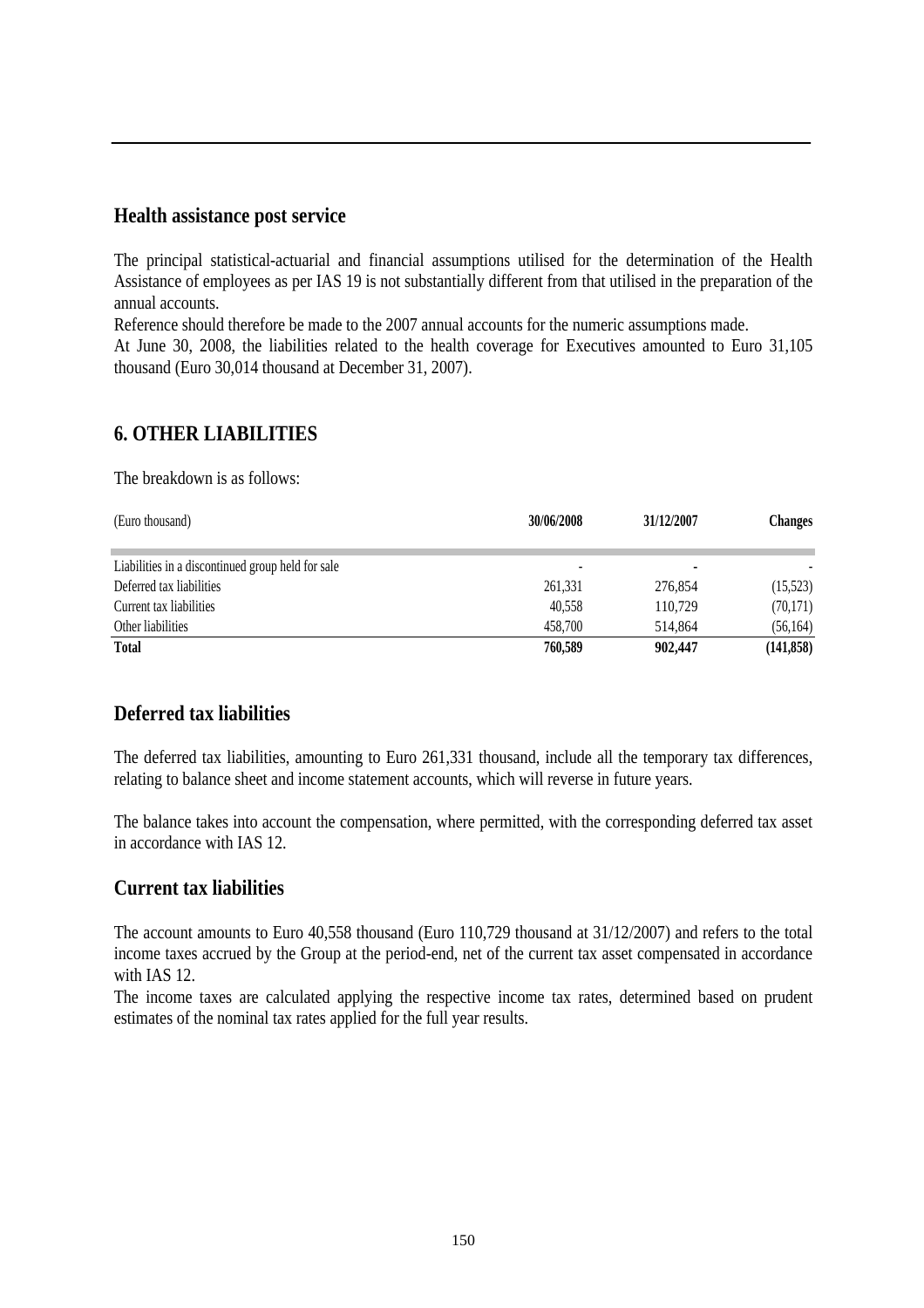### **Other liabilities**

The Other liabilities amount to Euro 458,700 thousand (Euro 514,864 thousand at 31/12/2007) and comprise:

| (Euro thousand)                                                      | 30/06/2008 | 31/12/2007 | <b>Changes</b> |
|----------------------------------------------------------------------|------------|------------|----------------|
| Commissions on premium collection                                    | 117,704    | 132,637    | (14, 933)      |
| Deferred commission expenses for life investment management services | 83.282     | 146.161    | (62, 879)      |
| Cheques issued against claims and life sums collected by the         |            |            |                |
| beneficiaries after June 30, 2007                                    | 29.629     | 23.616     | 6,013          |
| Transitory reinsurance accounts                                      |            | 502        | (485)          |
| Other liabilities                                                    | 228,068    | 211,948    | 16,120         |
| <b>TOTAL</b>                                                         | 458,700    | 514,864    | (56, 164)      |

The sub-account "other liabilities" includes accruals for the period of Euro 61 million, bills to be debited of Euro 30 million, over-commissions of Euro 12 million and payables for withholding taxes on current and deposit accounts of Euro 3 million.

There is also a residual amount of Euro 3 million for the payable which the subsidiary Immobiliare Lombarda estimated against charges due for the presentation of the request pursuant to law 724/94 which permits the change of use of some properties.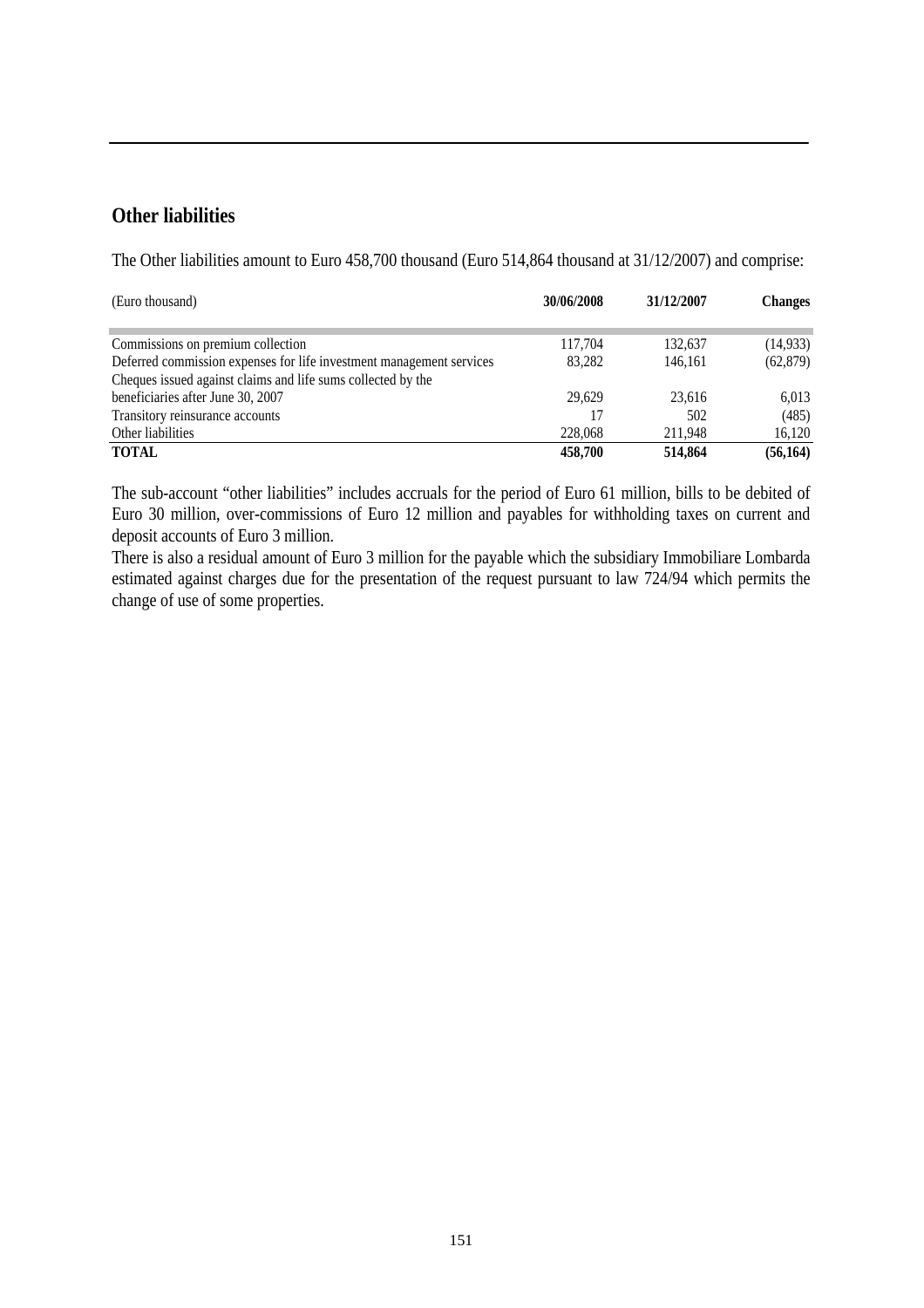### **PART C - Information on the Income Statement**

### **NET PREMIUMS**

The net premiums consolidated amount to Euro 5,709,572 thousand (Euro 5,933,977 thousand in the first half of 2007).

Total Group gross premiums written amounted to Euro 5,926,602 thousand (down 4.11% on the previous half-year), as follows:

| (Euro thousand)                 | 30/06/2008 | 30/06/2007 | <b>Changes</b> | 31/12/2007 |
|---------------------------------|------------|------------|----------------|------------|
| Gross Life premiums written     | 2,128,252  | 2,374,809  | (246, 557)     | 4,564,123  |
| Gross Non-Life premiums written | 3,798,350  | 3,805,744  | (7, 394)       | 7,318,145  |
| Change gross premium reserve    | 60.803     | 88.547     | (27,744)       | 54,177     |
| <b>Total Non-Life Division</b>  | 3,737,547  | 3,717,197  | 20.350         | 7,263,968  |
| Gross premiums                  | 5,865,799  | 6,092,006  | (226, 207)     | 11,828,091 |

The account "gross premiums written" does not include the cancellation of securities issued in previous years, which were recorded in the account "Other costs". The above amounts are net of inter-company reinsurance.

The premiums ceded, amounting to Euro 158,589 thousand, accounted for 2.7% of the total premiums written (2.5% in the first half of 2007).

| (Euro thousand)                   | 30/06/2008 | 30/06/2007 | <b>Changes</b> | 31/12/2007 |
|-----------------------------------|------------|------------|----------------|------------|
|                                   |            |            |                |            |
| Life Division                     | 13,516     | 12,066     | 1,450          | 21,229     |
| Non-Life Division                 | 145,073    | 142,895    | 2.178          | 290,270    |
| Change in reinsurers reserves for |            |            |                |            |
| unearned premiums                 | (2,362)    | 3,068      | (5,4309)       | 15,519     |
| <b>Total Non-Life Division</b>    | 142,711    | 145,963    | (3,252)        | 305,789    |
| Premiums ceded to re-insurers     | 156,227    | 158,029    | (1,802)        | 327,018    |

The Group reinsurance policy negatively impacted on the consolidated accounts for Euro 46,228 thousand (Euro 46,327 thousand in the Non-Life Division).

In accordance with IFRS 4.36b, it is communicated that the Group does not defer and amortise the gains and losses deriving from reinsurance.

In relation to further illustration on the Non-Life and Life Divisions of the account 1.1 of the Income Statement, reference should be made to the Attachment at the end of the half-year report.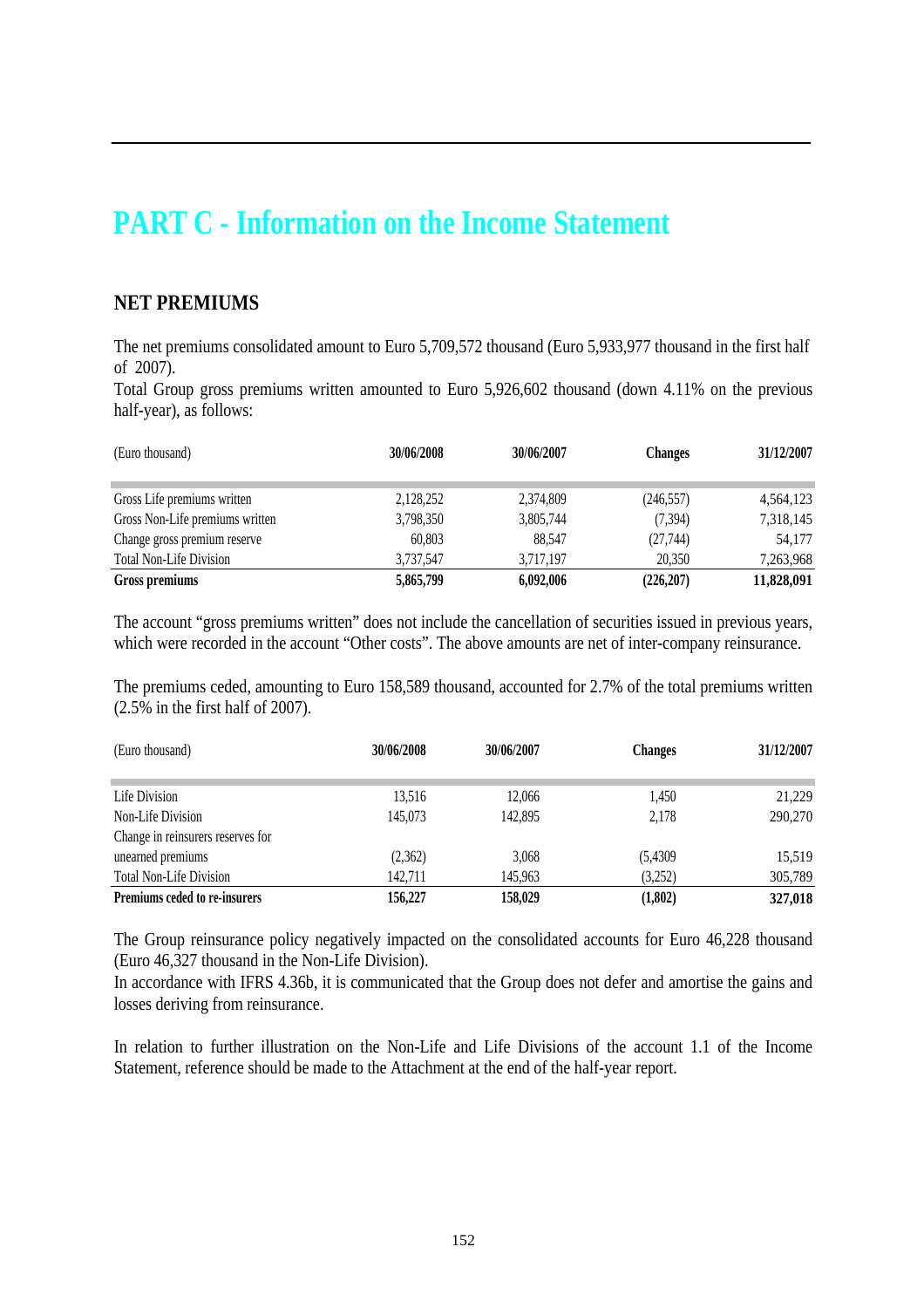### **COMMISSION INCOME**

The commission income in the first half of 2008 amounted to Euro 53,622 thousand, a decrease on the first half of the previous year of Euro 6,625 thousand.

| (Euro thousand)   | 30/06/2008 | 30/06/2007 | <b>hanges</b> | 31/12/2007 |
|-------------------|------------|------------|---------------|------------|
| Commission income | 53.622     | 60.247     | (6,625)       | 19,597     |

The account includes both the explicit and implicit loading relating to the investment contracts issued by the Group insurance companies and, as such, are not recorded in accordance with IFRS 4, as well as the commissions for the management of internal funds.

In particular, approx. Euro 27 million refers to the subsidiaries Novara Vita and Milano Assicurazioni.

They also include approx. Euro 25 million of commission income matured by the companies operating in the asset management and consumer credit sectors.

### **NET INCOME FROM FINANCIAL INSTRUMENTS RECORDED AT FAIR VALUE THROUGH PROFIT OR LOSS**

These amount to Euro -403,385 thousand, a decrease on the first half of 2007 of Euro 401,373 thousand. The table is broken down as follows:

|                                                               | <b>Interest</b> | <b>Other</b><br>net income | <b>Profits</b><br>realised | Losses<br>realised       | <b>Valuation</b><br>gains and | Valuation<br>losses and | Total<br>30/06/08 | <b>Total</b><br>30/06/07 | <b>Changes</b> | Total<br>31/12/2007 |
|---------------------------------------------------------------|-----------------|----------------------------|----------------------------|--------------------------|-------------------------------|-------------------------|-------------------|--------------------------|----------------|---------------------|
| (Euro thousand)                                               |                 |                            |                            |                          | recovery in<br>values         | adjust. in<br>values    |                   |                          |                |                     |
| <i>Result of investments from:</i>                            |                 |                            |                            |                          |                               |                         |                   |                          |                |                     |
| Financial assets held for trading                             | 33,582          | 89,263                     | 8,441                      | (87,600)                 | 5,760                         | (230,699)               | (181, 253)        | 62,615                   | (243, 868)     | (88,601)            |
| Financial assets designated at<br>fair value recorded through |                 |                            |                            |                          |                               |                         |                   |                          |                |                     |
| profit or loss                                                | 129,758         | (2,815)                    | 26,608                     | (42,884)                 | 213,716                       | (554,760)               | (230, 377)        | (36,688)                 | (193,689)      | (249, 053)          |
| Financial liabilities held for                                |                 |                            |                            |                          |                               |                         |                   |                          |                |                     |
| trading                                                       |                 |                            |                            | $\overline{\phantom{a}}$ | 14,174                        | (5,929)                 | 8,245             | (27,939)                 | 36,184         | 81,929              |
| <b>TOTAL</b>                                                  | 163,340         | 86,448                     | 35,049                     | (130, 484)               | 233,650                       | (791, 388)              | (403, 385)        | (2,012)                  | (401,373)      | (255, 725)          |

The result of the investments deriving from financial assets designated at fair value through profit or loss include Euro -357,344 thousand relating to investments in class D, offset by similar positive changes in the commitments to policyholders.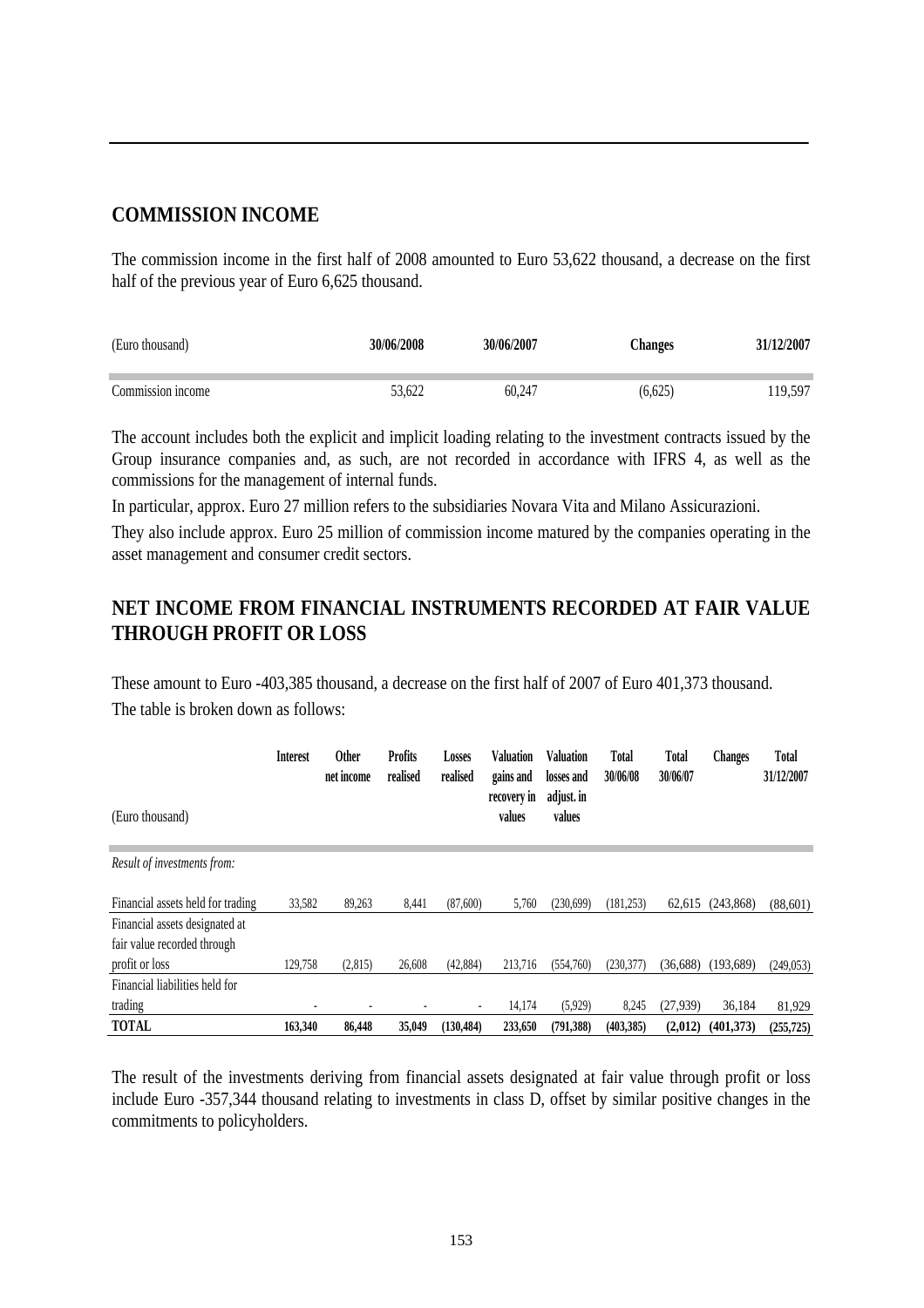# **FINANCIAL INCOME AND CHARGES FROM INVESTMENTS IN SUBSIDIARIES, ASSOCIATED COMPANIES AND JOINT VENTURES, FROM OTHER FINANCIAL INSTRUMENTS AND INVESTMENT PROPERTIES**

The following table shows the breakdown:

|                                                          | <b>Net</b><br><i>interest</i> | Other net<br>income | <b>Profits</b><br>realised | Losses<br>realised | <b>Valuation</b><br>gains and | Valuation<br>losses and  | <b>Total</b><br>30/06/20 | <b>Total</b><br>30/06/20 | <b>Changes</b> | <b>Total</b><br>31/12/2007 |
|----------------------------------------------------------|-------------------------------|---------------------|----------------------------|--------------------|-------------------------------|--------------------------|--------------------------|--------------------------|----------------|----------------------------|
| (Euro thousand)                                          |                               |                     |                            |                    | recovery in<br>values         | adjustment<br>in values  | 08                       | 07                       |                |                            |
| Result from:                                             |                               |                     |                            |                    |                               |                          |                          |                          |                |                            |
| Investment property                                      |                               | 17,141              | 450                        |                    |                               | (22,003)                 | (4, 412)                 | 4,956                    | (9,368)        | 54,872                     |
| Investments in subsidiaries,<br>associated companies and |                               |                     |                            |                    |                               |                          |                          |                          |                |                            |
| joint ventures                                           | -                             | (3,450)             | 30,061                     |                    |                               | $\overline{\phantom{a}}$ | 26,611                   | 16,578                   | 13,028         | 23,519                     |
| Investments held to                                      |                               |                     |                            |                    |                               |                          |                          |                          |                |                            |
| maturity                                                 |                               |                     |                            |                    |                               |                          |                          |                          |                |                            |
| Loans and receivables                                    | 33,405                        | 9,137               |                            | (1,907)            | 129                           | (10)                     | 40,754                   | 31,814                   | 8,940          | 59,514                     |
| Available-for-sale financial                             |                               |                     |                            |                    |                               |                          |                          |                          |                |                            |
| assets                                                   | 382,076                       | 123,301             | 56,409                     | (55, 726)          |                               | $\overline{a}$           | 506,060                  | 512,855                  | (6,795)        | 1,071,038                  |
| Other receivables                                        | 6,514                         | (132)               |                            |                    |                               | ÷,                       | 6,382                    | 5,681                    | 701            | 15,186                     |
| Cash and cash equivalents                                | 14,486                        |                     |                            |                    | 317                           |                          | 14,803                   | 14,480                   | 323            | 31,801                     |
| Other financial liabilities                              |                               |                     |                            |                    |                               |                          |                          |                          |                |                            |
| and                                                      | (72, 863)                     |                     |                            |                    |                               |                          | (72, 868)                | (62,898)                 |                | (118,03)                   |
| other payables                                           |                               |                     |                            | (5)                |                               |                          |                          |                          | (9,970)        | 6)                         |
|                                                          |                               |                     |                            | (57, 638)          |                               |                          | 517,33                   |                          |                | 1,137,8                    |
| <b>TOTAL</b>                                             | 363,618                       | 145,997             | 86,920                     |                    | 446                           | (22, 013)                | 0                        | 523,466                  | (3,141)        | 94                         |

The columns gains and losses realised show the economic effects deriving from the sale of the different financial instruments and of the Investment Properties. The decrease in the result deriving from investment properties is due to the higher charges on the investment properties (Euro 31 million compared to Euro 28 million in the first half of 2007) and to higher valuation losses represented by depreciation (Euro 22 million compared to Euro 18 million in the first half of 2007).

The gains realised on holdings in subsidiaries, associated companies and joint ventures principally refer to the 50% sale of Po Vita by Sai Holding Italia S.p.A.

The interest expense on the other financial liabilities includes the Group debt charges.

During the period, interest income did not mature on financial assets written down for impairment in previous periods.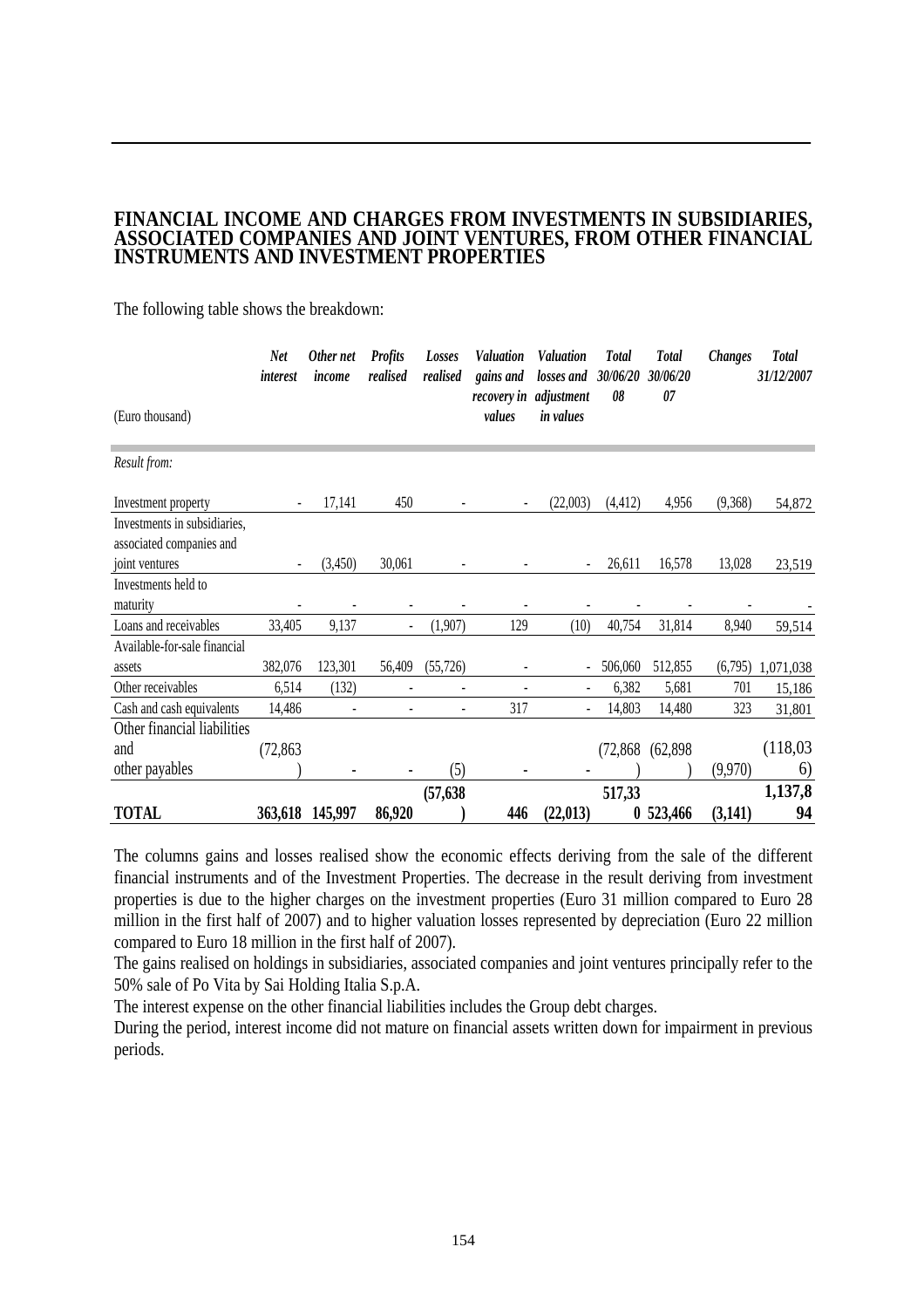### **OTHER REVENUES**

The other revenues amount to Euro 201,101 thousand (Euro 218,888 thousand in the first half of 2007) and are summarised in the table below:

| (Euro thousand)                     | 30/06/2008 | 30/06/2007 | <b>Changes</b> | 31/12/2007 |
|-------------------------------------|------------|------------|----------------|------------|
|                                     |            |            |                |            |
| Gains related to non-current assets | 4          | 29         | (25)           | 22         |
| Other technical income              | 35,183     | 16,657     | 18.526         | 121,874    |
| Utilisation of reserves             | 9,418      | 33,598     | (24,180)       | 40,441     |
| Exchange differences                | 2,179      | 4,227      | (2,048)        | 9,812      |
| Prior period income                 | 12,045     | 13,468     | (1,423)        | 21,618     |
| Gains realised on fixed assets      | 50         | 13         | 37             | 58         |
| Other revenues                      | 142,222    | 150,896    | (8,674)        | 287,865    |
| <b>Total</b>                        | 201.101    | 218,888    | (17, 787)      | 481,690    |

In particular, the sub-account "other revenues" relates to the following income:

- Euro 71 million (Euro 54 million in the first half of 2007) revenues from the subsidiary Immobiliare Lombarda, relating to the Real Estate Sector, whose buildings, as treated as inventories, are classified under tangible fixed assets;
- Euro 16 million (Euro 15 million in the first half of 2007) revenues from retirement home subsidiaries of the Group;
- Euro 11 million (Euro 12 million in the first half of 2007) revenues from the subsidiary Pronto Assistance Servizi;
- Euro 5 million (Euro 4 million in the first half of 2007) revenues from the agricultural holdings.
- Euro 3 million (Euro 11 million at in the first half of 2007) revenues for the sale of hardware and IT services externally, relating to subsidiary companies operating in this sector;

From the current half year, the account Other revenues no longer includes the revenues of Scai S.p.A. (Euro 6 million in the first half of 2007), considering that the company is no longer a subsidiary but an associated company.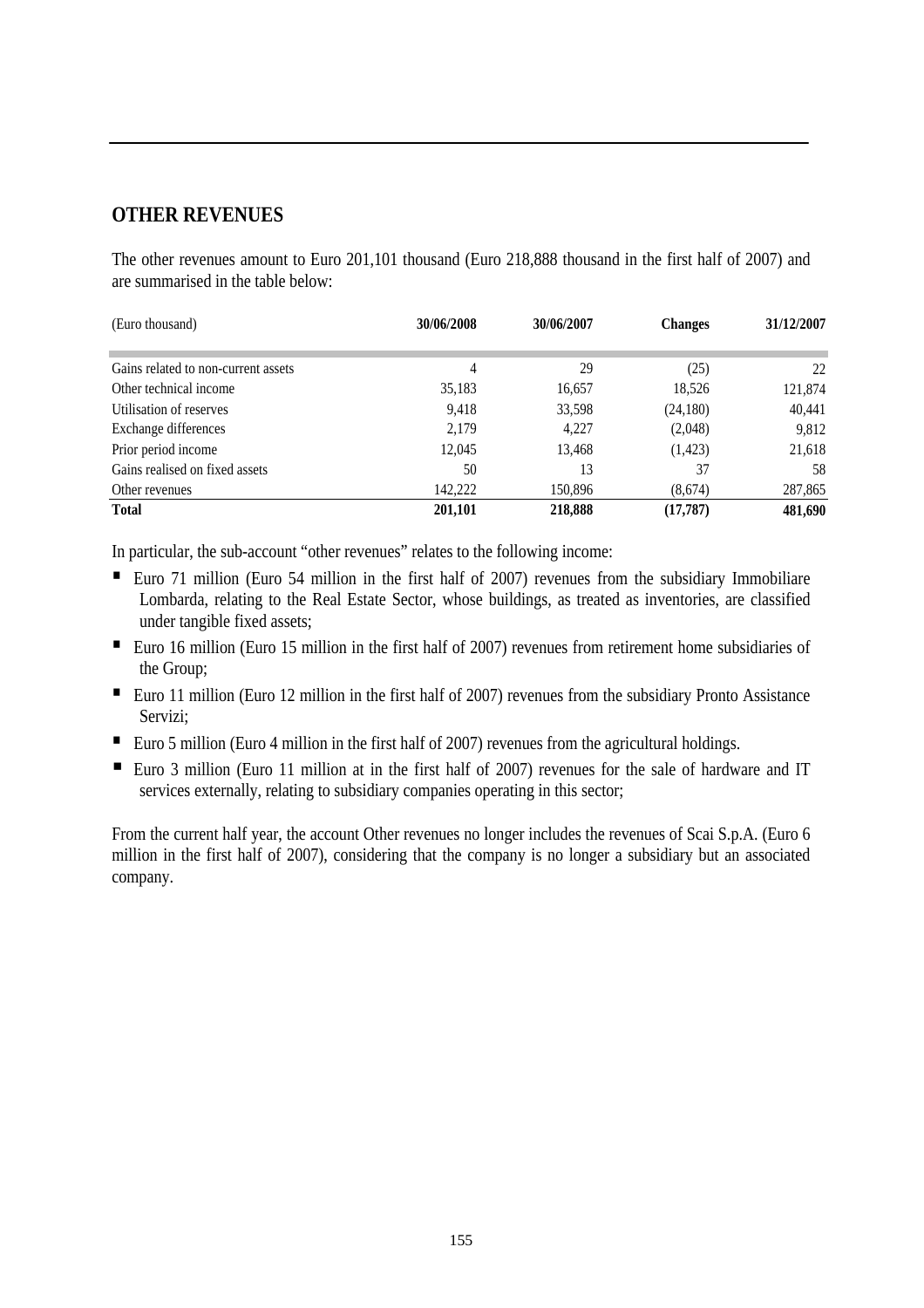### **NET CHARGES RELATING TO CLAIMS**

The claims paid, including the sums of the Life Classes and the relative expenses, gross of the quota ceded in reinsurance, amount to Euro 4,845,258 thousand, an increase of 28.78% on the previous period.

### **Claims costs, amounts paid and changes in technical reserves**

| (Euro thousand)                     | 30/06/2008 | 30/06/2007 | <b>Changes</b> | 31/12/2007 |
|-------------------------------------|------------|------------|----------------|------------|
| Non-Life Division                   |            |            |                |            |
| Amount paid                         | 2,935,521  | 2,700,887  | 234,634        | 5,325,562  |
| Change in recoveries                | (29, 664)  | (60, 542)  | 30,878         | (92, 271)  |
| Change in other technical reserves  | 2,266      | 230        | 2,036          | 3,988      |
| Change in claims reserve            | (400,741)  | (25, 537)  | (375, 204)     | (85, 667)  |
| <b>Total Non-Life Division</b>      | 2,507,382  | 2,615,038  | (107, 656)     | 5,151,612  |
| Life Division                       |            |            |                |            |
| Amounts paid                        | 1,909,737  | 1,061,637  | 848,100        | 2,840,453  |
| Change in actuarial and other       |            |            |                |            |
| technical reserves                  | (430, 430) | 248,366    | (678, 796)     | 170,814    |
| Change technical reserves where     |            |            |                |            |
| investment risk borne by            |            |            |                |            |
| policyholders and from pension fund |            |            |                |            |
| management                          | 201,730    | 968,964    | (767, 234)     | 1,439,929  |
| Change reserve for sums to be paid  | 125,868    | 97,477     | 28,391         | 36,291     |
| <b>Total Life Division</b>          | 1,806,905  | 2,376,444  | (569, 539)     | 4,487,487  |
| Total Non-Life + Life               | 4,314,287  | 4,991,482  | (677, 195)     | 9,639,099  |
| Amounts paid                        | 4,815,594  | 3,701,982  | 1,113,612      | 8,073,744  |
| <b>Reserves changes</b>             | (501, 307) | 1,289,500  | (1,790,807)    | 1,565,355  |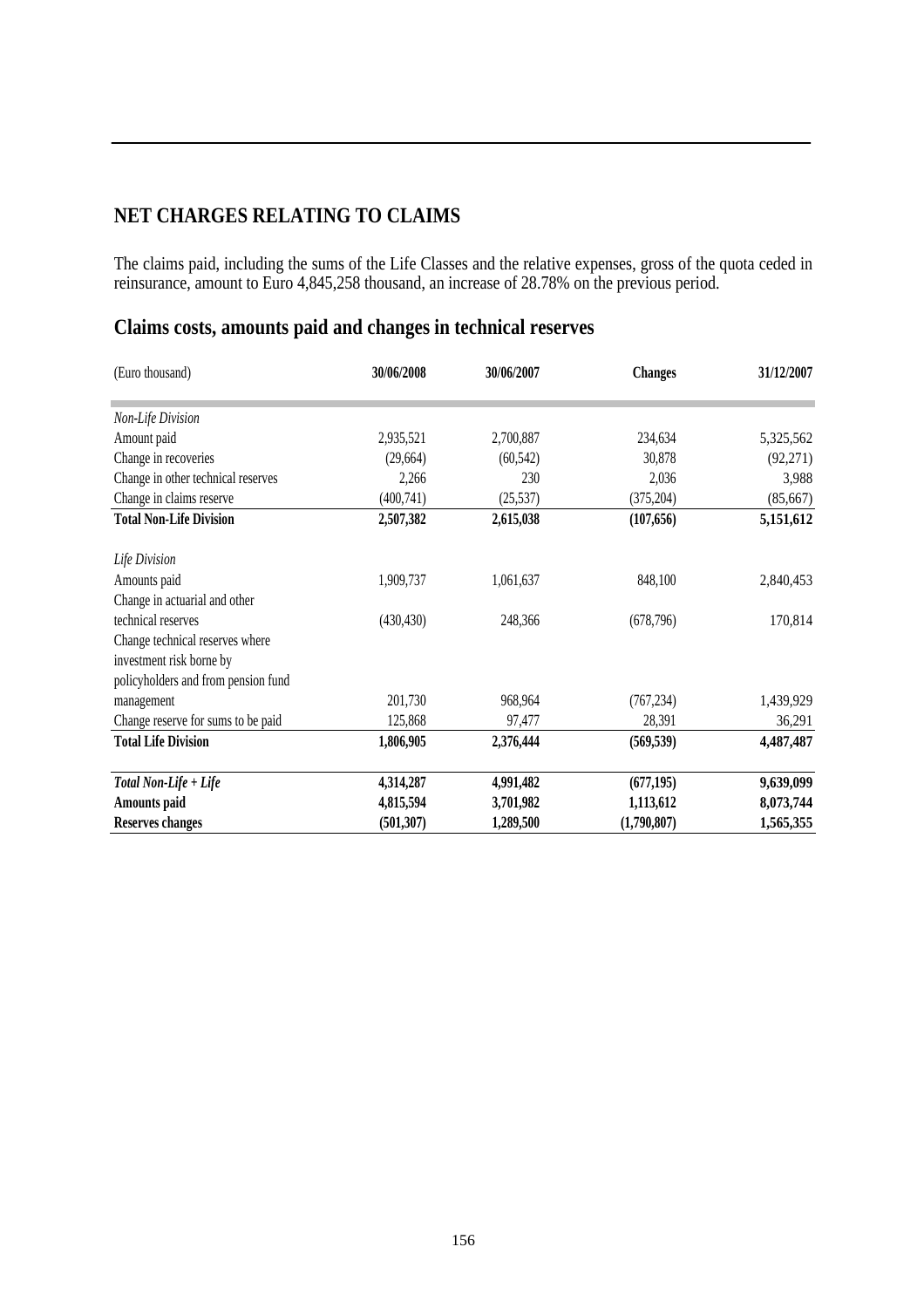### **Claims costs, reinsurers portion**

| (Euro thousand)                    | 30/06/2008 | 30/06/2007 | <b>Changes</b> | 31/12/2007 |
|------------------------------------|------------|------------|----------------|------------|
|                                    |            |            |                |            |
| Non-Life Division                  |            |            |                |            |
| Amounts paid by reinsurers         | 114,813    | 75,186     | 39,627         | 217,035    |
| Change in other technical reserves | (543)      | (418)      | (125)          | (2,097)    |
| Change in recoveries               |            |            |                | $\theta$   |
| Change in claims reserve           | (47, 829)  | 36,853     | (84, 682)      | 41,086     |
| <b>Total Non-Life Division</b>     | 66,441     | 111,621    | (45,180)       | 256,024    |
| Life Division                      |            |            |                |            |
| Amounts paid by reinsurers         | 18,544     | 14,370     | 4,174          | 30,194     |
| Change in actuarial and other      |            |            |                |            |
| technical reserves                 | (6, 859)   | 281        | (7,140)        | (6,440)    |
| Change reserve for sums to be paid | 956        | (1,292)    | 2,248          | (414)      |
| <b>Total Life Division</b>         | 12,641     | 13,359     | (718)          | 23,340     |
| Total Non-Life + Life              | 79,082     | 124,980    | (45,898)       | 279,364    |
| Amounts paid by reinsurers         | 132,814    | 89,138     | 43,676         | 245,132    |
| <b>Reserves changes</b>            | (53, 732)  | 35,842     | (89, 574)      | 34,232     |

The change in the net technical reserves of the Non-Life Classes amount to Euro -350,646 thousand, a decrease of Euro 288,486 thousand compared to 30/06/2007.

The net technical reserves of the Life Division, including the reserves for amounts to be paid, changed by Euro -96,929 thousand (Euro 1,315,818 thousand at 30/06/2007).

In relation to further details on the Non-Life and Life division of the account 2.1 of the Income Statement, reference should be made to Attachment 10 at the end of the present report.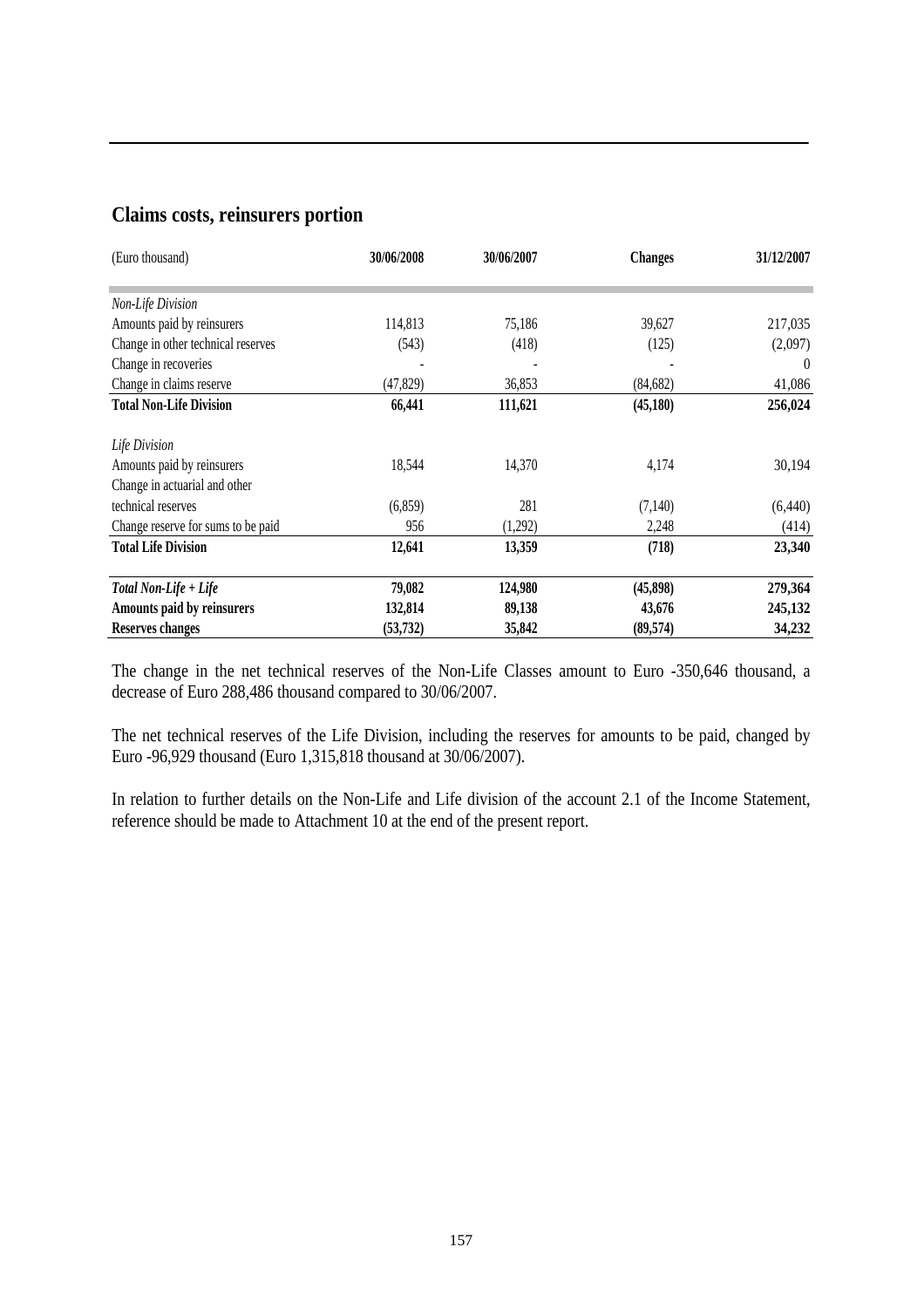### **COMMISSION EXPENSES**

Commission expenses in the first half of 2008 amounted to Euro 28,150 thousand, a decrease on the first half of 2007 of Euro 4,806 thousand.

| (Euro thousand)     | 30/06/2008 | 30/06/2007 | <b>Changes</b> | 31/12/2007 |
|---------------------|------------|------------|----------------|------------|
| Commission expenses | 28.150     | 32.956     | (4.806)        | 70.777     |

This account includes the acquisition costs related to investment contracts which do not fall under the application of IFRS 4.

### **MANAGEMENT EXPENSES**

| (Euro thousand)                        | 30/06/2008 | 30/06/2007 | <b>Changes</b> | 31/12/2007 |
|----------------------------------------|------------|------------|----------------|------------|
| Non-Life Division                      |            |            |                |            |
| Acquisition commissions and changes in |            |            |                |            |
| deferred acquisition costs             | 566,216    | 549,364    | 16,852         | 1,076,671  |
| Other acquisition expenses             | 98,801     | 90,838     | 7,963          | 167,119    |
| Collection commissions                 | 24,382     | 25,932     | (1,550)        | 66,348     |
| Reinsurers commissions and profit      |            |            |                |            |
| participation                          | (29, 943)  | (30,187)   | 244            | (61, 348)  |
| <b>Total Non-Life Division</b>         | 659,456    | 635,947    | 23,509         | 1,248,790  |
|                                        |            |            |                |            |
| Life Division                          |            |            |                |            |
| Acquisition commissions and changes in |            |            |                |            |
| deferred acquisition costs             | 80,238     | 95,193     | (14, 955)      | 177,688    |
| Other acquisition expenses             | 17,837     | 17,787     | 50             | 38,024     |
| Collection commissions                 | 5,047      | 6,270      | (1,223)        | 13,510     |
| Reinsurers commissions and profit      |            |            |                |            |
| participation                          | (974)      | (1,022)    | 48             | (2,166)    |
| <b>Total Life Division</b>             | 102,148    | 118,228    | (16,080)       | 277,056    |
| Investment management charges          | 9,855      | 6,059      | 3,796          | 13,753     |
| Other administration expenses          | 220,220    | 169,923    | 50,297         | 378,520    |
| <b>Total</b>                           | 991,679    | 930,157    | 61,522         | 1,868,119  |

The increase of the "Other Administration Expenses" is due to the consolidation of the newly acquired Popolare Vita and DDOR Novi Sad and also the positive effects recorded in the first half of 2007 of the "curtailment" of the employee leaving indemnity recalculated following the Pension Reform.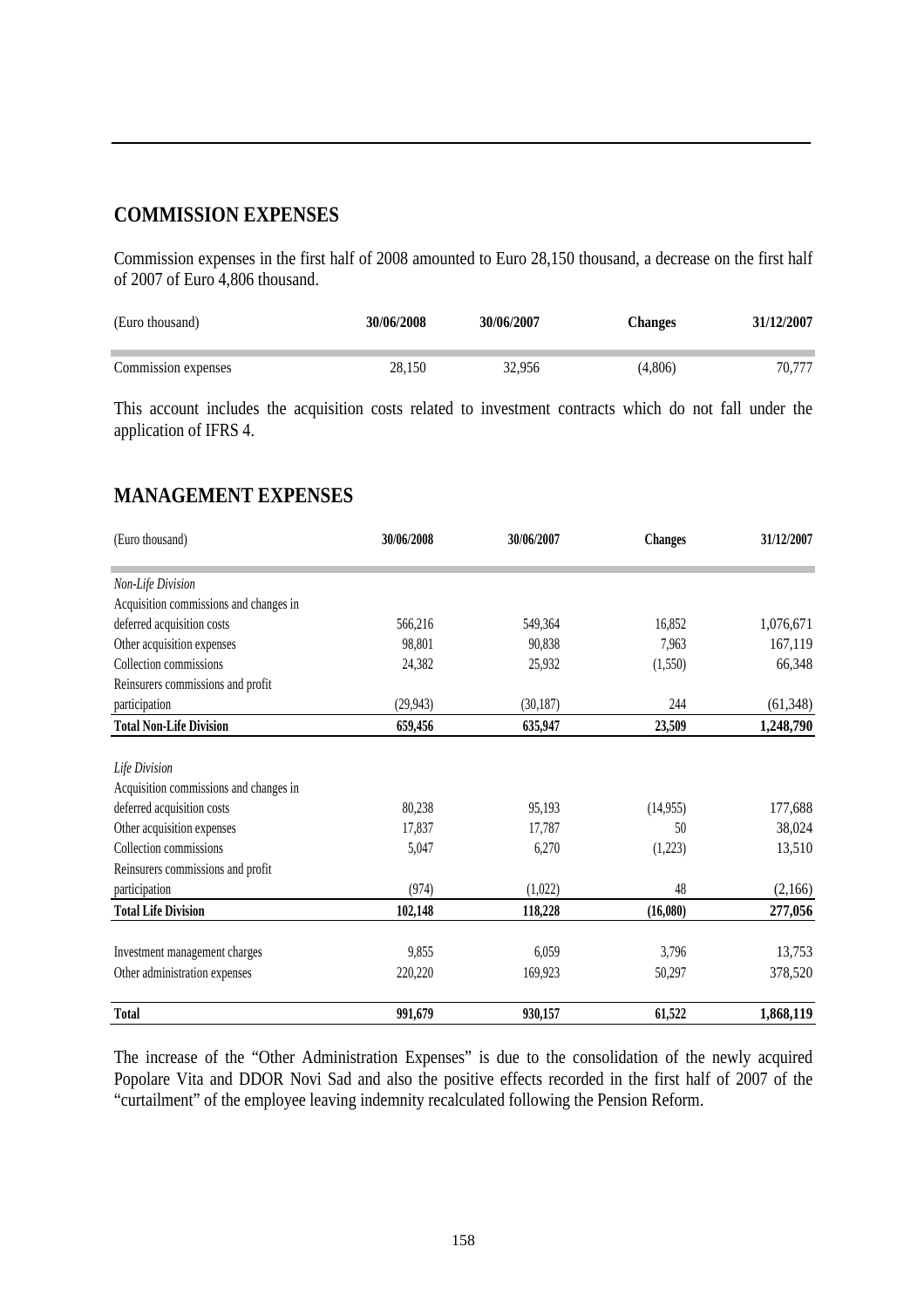### **OTHER COSTS**

The other costs amount to Euro 448,717 thousand (Euro 380,173 thousand in the first half of 2007) and are summarised below:

| (Euro thousand)                      | 30/06/2008 | 30/06/2007 | <b>Changes</b> | 31/12/2007 |
|--------------------------------------|------------|------------|----------------|------------|
|                                      |            |            |                |            |
| Other technical charges              | 232,933    | 184,899    | 48,034         | 339,490    |
| Provisions                           | 41,226     | 23,325     | 17,901         | 52,356     |
| Losses on receivables                | 2.028      | 5,566      | (3,538)        | 28,813     |
| Prior year charges                   | 13,064     | 13,315     | (251)          | 35,627     |
| Depreciation of property, plant $\&$ |            |            |                |            |
| equipment                            | 6,868      | 7,959      | (1,091)        | 12,709     |
| Amortisation of intangible assets    | 34,572     | 18,886     | 15,686         | 58,613     |
| Exchange differences                 | 6,138      | 6,927      | (789)          | 17,737     |
| Other costs                          | 111,888    | 119,296    | (7, 408)       | 248,346    |
| <b>Total</b>                         | 448,717    | 380,173    | 68,544         | 793,691    |

In particular, the sub-account "other costs" relates to the following charges:

- Euro 68 million (Euro 55 million in the first half of 2007) relating to the normal costs of the subsidiary Immobiliare Lombarda of which Euro 40 million for services, Euro 18 million for purchases, Euro 5 million for other operating charges, Euro 4 million for personnel and Euro 1 million for rental and leases;
- Euro 10 million (Euro 9 million in the first half of 2007) relating to the costs incurred by the retirement home subsidiaries of the Group for their normal operations and personnel costs;
- Euro 9 million (Euro 10 million in the first of 2007) relates to costs incurred by the subsidiary Pronto Assistance Servizi to guarantee policyholders and clients of the Group the call centre and assistance services in the case of claims;
- Euro 3 million (Euro 10 million in the first half of 2007) relating to the production and personnel costs of the subsidiaries Salevox and Starvox;
- Euro 3 million (Euro 3 million in the first half of 2007) relating to management costs of the subsidiary Saiagricola.

The other costs also no longer include, from the current period, the normal operational charges of Scai S.p.A. (Euro 6 million in the first half of 2007).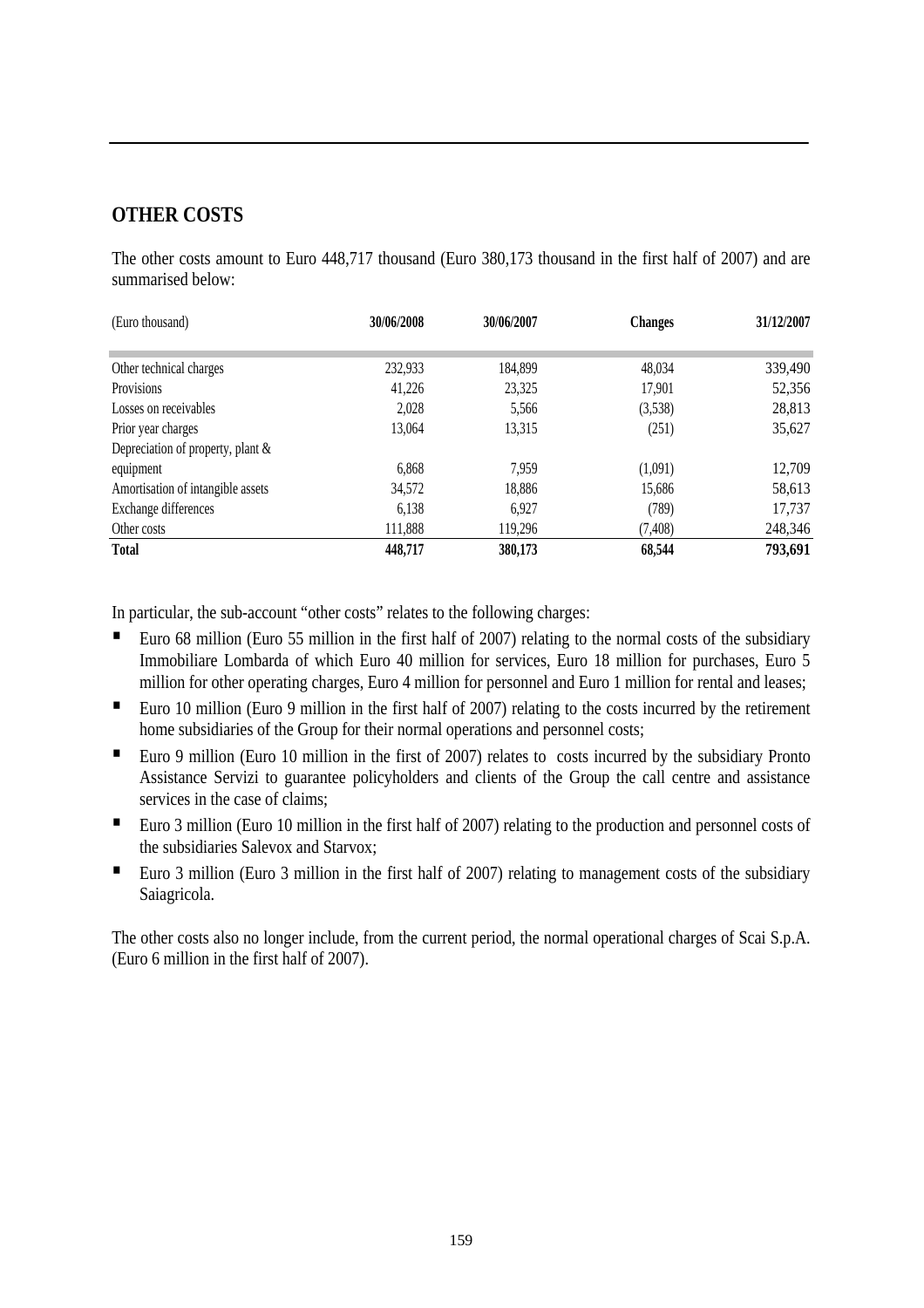### **INCOME TAXES**

The breakdown of the account is as follows:

| (Euro thousand)    | 30/06/2008 | 30/06/2007 | <b>Changes</b> | 31/12/2007 |
|--------------------|------------|------------|----------------|------------|
| Current income tax | 61,913     | 124,534    | (62, 621)      | 285,960    |
| Deferred taxes     | 51,301     | 62,046     | (10,745)       | (12, 725)  |
| <b>Total</b>       | 113,214    | 186,580    | (73,366)       | 273,235    |

Income taxes for the period amounted to Euro 113,214 thousand (Euro 186,580 thousand in the first half of 2007) of which current taxes of Euro 61,913 thousand and deferred tax charge of Euro 51,301 thousand.

The national income taxes (Ires and Irap) and the income taxes of the foreign subsidiary are determined applying the relative nominal income tax rates applicable to the annual accounts.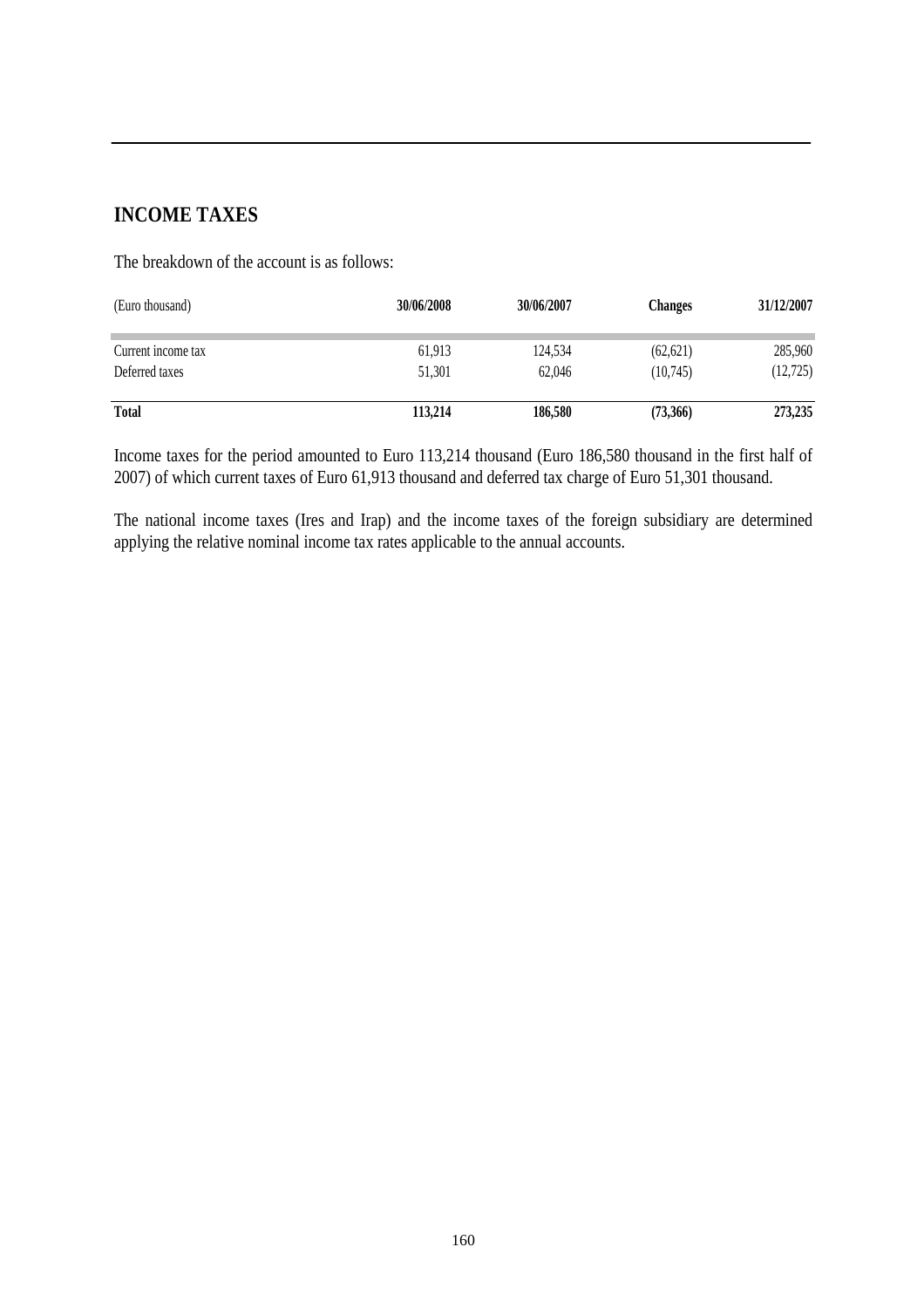# **PART D – Segment Information**

In accordance with IAS 14, segment information provides the readers of the accounts with an additional tool for a better understanding of the financial results of the Group.

The underlying logic in the application of the principle is to provide information on the manner in which the Group results are formed, consequently providing information on the overall operations of the Group, and, specifically, on the areas where profits and risks are concentrated.

The primary reporting of the Group is by sector of activity. The companies of the Group are organised and managed separately based on the nature of their products and services, for each sector of activity which represents a strategic business unit offering different products and services.

In order to identify the primary sectors, the Group made an analysis of the risk-return profile of the sectors and considered the internal reporting structure. The Non-Life sector provides insurance cover pursuant to article 2, paragraph 3 of Legislative Decree 209/05. The Life sector offers insurance cover with payment of capital or an annuity against an event relating to human life, as well as the securitisation contracts with or without significant insurance risk (article 2, paragraph 1 of Legislative Decree 209/05).

The Real Estate sector rents offices, buildings and residential homes which exceed the coverage requirements of the technical/assurance reserves of the Group and actively operate in the management of investment properties.

The Other Activities Sector, by its nature residual, offers products and services in asset management and the financial and agricultural sectors. The identification of the residual sector is based on a discretional valuation in order to illustrate the primary sources of risks and benefits for the Group.

The inter-sector operations are generally concluded on the same conditions with third parties.

It is also reported that the geographical breakdown of Group activities in the first half of 2008 was prevalently undertaken in the European Union and therefore there are no other geographical sectors which satisfy the requirements of IAS 14 paragraph 69.

The balance sheet and income statement by segment follow: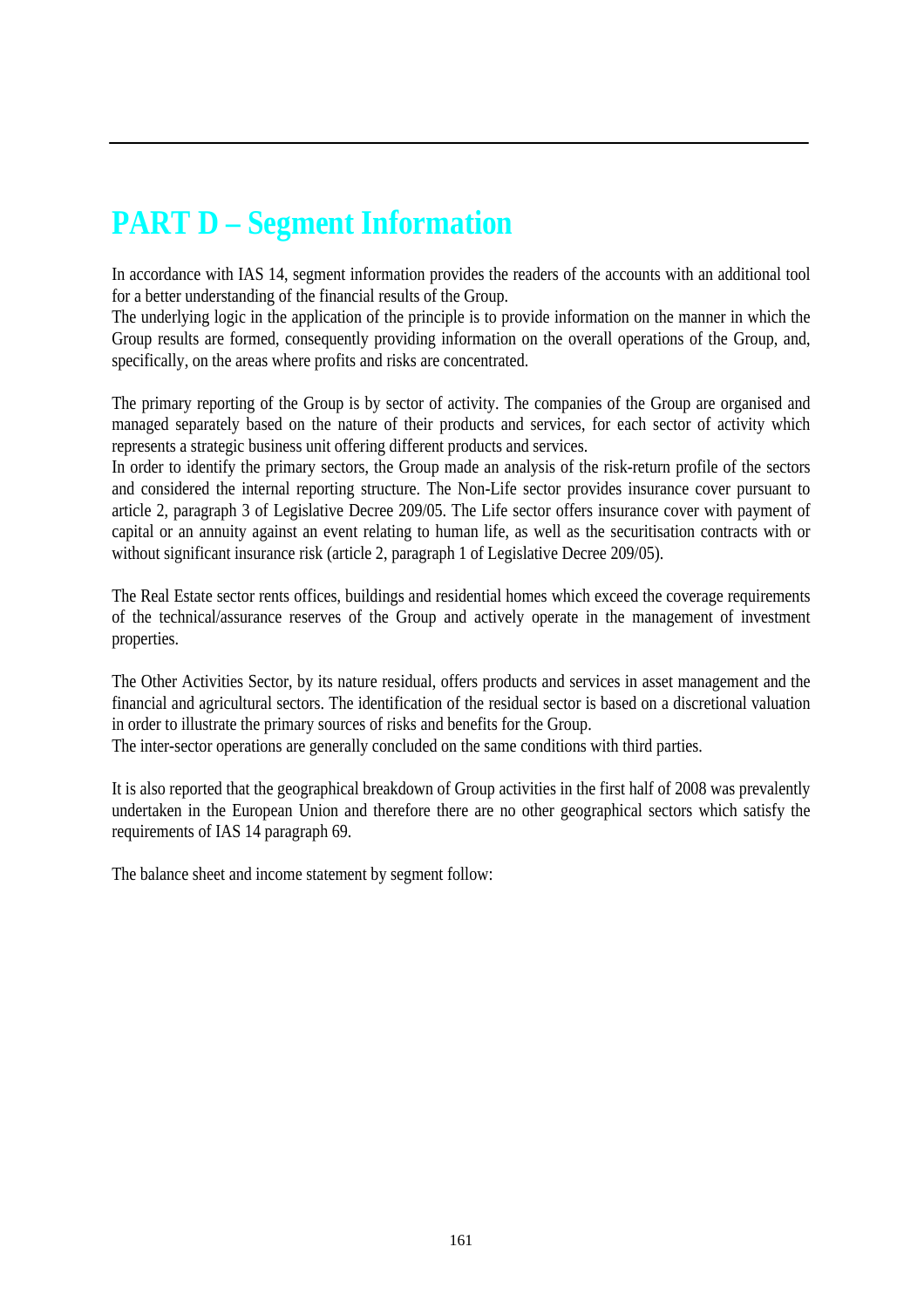### **SEGMENT BALANCE SHEET**

(Euro thousand)

|            |                                                                      | <b>Non-Life Insurance Sector</b> |            |            | <b>Life Insurance Sector</b> | <b>Real Estate Sector</b> |            | <b>Other Sectors</b> |            |
|------------|----------------------------------------------------------------------|----------------------------------|------------|------------|------------------------------|---------------------------|------------|----------------------|------------|
|            |                                                                      | 30/06/2008                       | 31/12/2007 | 30/06/2008 | 31/12/2007                   | 30/06/2008                | 31/12/2007 | 30/06/2008           | 31/12/2007 |
|            | <b>INTANGIBLE ASSETS</b>                                             | 1.007.413                        | 801.169    | 870.025    | 887.359                      | 7.783                     | 7.993      | 59.126               | 57,733     |
|            | <b>PROPERTY, PLANT &amp; EQUIPMENT</b>                               | 389.864                          | 339.523    | 14.109     | 10.683                       | 749,366                   | 761.015    | 89.685               | 90,667     |
|            | TECHNICAL RESERVES - REINSURANCE AMOUNT                              | 642.429                          | 699.707    | 205.718    | 205.600                      |                           |            |                      |            |
|            | <b>INVESTMENTS</b>                                                   | 9.535.464                        | 10.117.000 | 22.522.845 | 25,395,246                   | 1.295.479                 | 1.230.300  | 1.995.047            | 1,736,615  |
| 4.1        | nvestment property                                                   | ,122,554                         | 1.106.919  | 35,887     | 37,856                       | 1.069.156                 | 973.317    | 30.239               | 24,831     |
|            | Investments in subsidiaries, associated companies and joint ventures | 65,399                           | 24,034     | 261        | $-1,656$                     | 175,613                   | 149,843    | 42,400               | 97,804     |
| 4.3        | Investments held to maturity                                         |                                  |            |            |                              |                           |            |                      |            |
| 4.4        | Loans and receivables                                                | 567.579                          | 406.123    | 223,881    | 226,399                      | 23,265                    | 28,881     | 1,411,956            | 1,130,268  |
| 4.5        | Available-for-sale financial assets                                  | 7.215.515                        | 8.228.377  | 12,715,658 | 14.632.156                   | 21,505                    | 73,197     | 367.473              | 401.271    |
| 4.6        | Financial assets at fair value through the profit or loss account    | 564.417                          | 351.547    | 9.547.158  | 10.500.491                   | 5,940                     | 5.062      | 142.979              | 82,441     |
|            | <b>OTHER RECEIVABLES</b>                                             | 999.008                          | 2.167.857  | 201.161    | 249.976                      | 134.316                   | 122.629    | 93.473               | 134,559    |
|            | <b>OTHER ASSETS</b>                                                  | 519,972                          | 526,738    | 447.811    | 531,334                      | 21,066                    | 16.568     | 54,915               | 22,315     |
| <b>6</b> . | Deferred acquisition costs                                           | 240,945                          | 273,336    | 15,770     | 17,181                       |                           |            |                      |            |
| 6.2        | Other assets                                                         | 279.027                          | 253.402    | 432.041    | 514.153                      | 21.066                    | 16.568     | 54.915               | 22,315     |
|            | <b>CASH AND CASH EQUIVALENTS</b>                                     | 334.829                          | 350.167    | 244.485    | 326.258                      | 58.095                    | 89.827     | 86.775               | 126,330    |
|            | <b>TOTAL ASSETS</b>                                                  | 14.428.979                       | 15.002.161 | 24.506.154 | 27,606,456                   | 2.266.105                 | 2.228.332  | 2.379.021            | 2,168,219  |
|            | <b>SHAREHOLDERS' EQUITY</b>                                          |                                  |            |            |                              |                           |            |                      |            |
|            | <b>PROVISIONS</b>                                                    | 232.200                          | 198.284    | 18.550     | 14.971                       | 15.954                    | 17.743     | 5.209                | 5,157      |
|            | <b>TECHNICAL RESERVES</b>                                            | 11,375,994                       | 11.605.681 | 18,158,830 | 19,737,383                   |                           |            |                      |            |
|            | <b>FINANCIAL LIABILITIES</b>                                         | 1,223,052                        | 976.604    | 4,407,160  | 5,543,149                    | 427.085                   | 396.215    | 1.063.429            | 915,230    |
|            | Financial liabilities at fair value through profit or loss account   | 482                              | 33,365     | 3,764,012  | 4,951,726                    |                           |            | 94,344               | 46,362     |
|            | Other financial liabilities                                          | .222.570                         | 943.239    | 643.148    | 591.423                      | 427.085                   | 396.215    | 969.085              | 868,868    |
|            | <b>PAYABLES</b>                                                      | 706.788                          | 753.163    | 227.388    | 245.790                      | 112.346                   | 77.949     | 165.835              | 168,308    |
|            | <b>OTHER LIABILITIES</b>                                             | 516,466                          | 657,445    | 314,679    | 419,038                      | 45,635                    | 46,128     | 62,244               | 55,969     |
|            | TOTAL SHAREHOLDERS' EQUITY AND LIABILITIES                           |                                  |            |            |                              |                           |            |                      |            |

### **SEGMENT INCOME STATEMENT**

#### (Euro thousand)

|       |                                                                                 |              | <b>Non-Life Insurance Sector</b> |              | <b>Life Insurance Sector</b> | <b>Real Estate Sector</b> |            | <b>Other Sectors</b> |            |
|-------|---------------------------------------------------------------------------------|--------------|----------------------------------|--------------|------------------------------|---------------------------|------------|----------------------|------------|
|       |                                                                                 | 30/06/2008   | 30/06/2007                       | 30/06/2008   | 30/06/2007                   | 30/06/2008                | 30/06/2007 | 30/06/2008           | 30/06/2007 |
|       | Net premiums                                                                    | 3,594,836    | 3,571,235                        | 2,114,736    | 2,362,743                    |                           |            |                      |            |
| 1.1.1 | Gross premiums                                                                  | 3.737.547    | 3,717,198                        | 2,128,252    | 2,374,809                    |                           |            |                      |            |
| 1.1.2 | Premiums ceded to re-insurers                                                   | $-142.711$   | $-145.963$                       | $-13,516$    | $-12,066$                    |                           |            |                      |            |
|       | Commission income                                                               |              |                                  | 29,148       | 30,863                       |                           |            | 25,275               | 29,752     |
|       | Income and charges from fin. inst. at fair value through profit or loss account | $-23,957$    | 36,004                           | $-383,583$   | $-41,600$                    | $-1$                      | 380        | 4,166                | 3,407      |
|       | Income from investments in subsidiaries, associates and joint ventures          | 32           |                                  | 29,833       | 17,896                       | n                         |            |                      | 1,586      |
|       | Income from other financial instruments and property investments                | 247,515      | 224.904                          | 358,081      | 362,483                      | 21,729                    | 27.743     | 86.427               | 59,326     |
|       | <b>Other revenues</b>                                                           | 82,786       | 105,814                          | 27,817       | 7,084                        | 71,042                    | 59,368     | 146,571              | 144.618    |
|       | <b>TOTAL REVENUES AND INCOME</b>                                                | 3,901,500    | 3,937,957                        | 2,176,032    | 2,739,469                    | 92,781                    | 87.491     | 262,439              | 238.689    |
| 2.1   | Net charges relating to claims                                                  | $-2,440,941$ | $-2,503,417$                     | $-1,794,264$ | $-2,363,288$                 |                           |            |                      |            |
| 2.1.2 | Amounts paid and changes in technical reserves                                  | $-2,507,382$ | $-2,615,038$                     | $-1,806,905$ | $-2,376,647$                 |                           |            |                      |            |
| 2.1.3 | Reinsurers' share                                                               | 66.441       | 111,621                          | 12,641       | 13,359                       |                           |            |                      |            |
| 2.2   | Commission expenses                                                             |              |                                  | $-18,765$    | $-22,184$                    |                           |            | $-9,385$             | $-10,771$  |
| 2.3   | Charges from investments in subsidiaries, associates and joint ventures         | $-132$       | $-66$                            |              |                              | $-3.224$                  | $-2.394$   | $-207$               |            |
| 2.4   | Charges from other financial instruments and property investments               | $-79,132$    | $-59,040$                        | $-64,562$    | $-48,434$                    | $-29,368$                 | $-26,701$  | $-50,196$            | $-31,531$  |
| 2.5   | Management expenses                                                             | $-810,20$    | $-748,873$                       | $-144,226$   | $-146,411$                   | $-105$                    | $-106$     | $-37,148$            | $-34,767$  |
| 2.6   | Other costs                                                                     | $-286,11$    | $-224,761$                       | $-71,719$    | $-54,051$                    | $-72,214$                 | $-59,385$  | $-146,364$           | $-142,647$ |
| l2    | TOTAL COSTS AND CHARGES                                                         | $-3,616,516$ | $-3,536,157$                     | $-2,093,536$ | $-2,634,368$                 | $-104.911$                | $-88,586$  | $-243.300$           | $-219,716$ |
|       | <b>PROFIT BEFORE TAXES</b>                                                      | 284,984      | 401,800                          | 82,496       | 105,101                      | $-12,130$                 | $-1,095$   | 19,139               | 18,973     |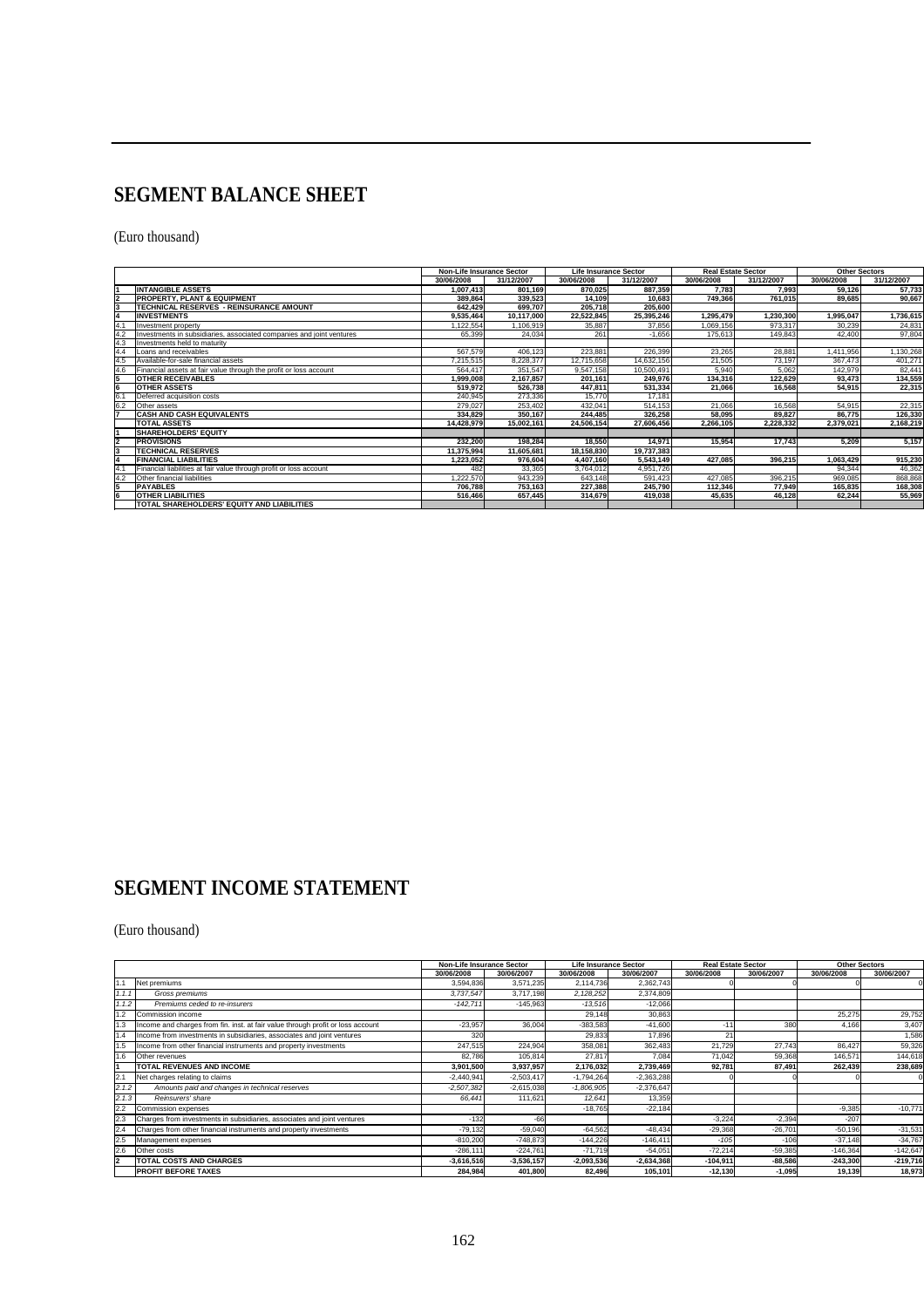### **PART E - Information on business combinations**

In accordance with IFRS 3, the following operations took place utilising the business combination method and the Consolidated Income Statement of the Fondiaria-SAI Group includes the income of the companies acquired from the acquisition date.

### **Purchase of 83.32% of DDOR NOVI SAD ADO**

On January 1, 2008, the Parent Company purchased 83.32% of the Serbian insurance company DDOR NOVI SAD ADO.

The acquisition was made in cash for a total payment of Euro 223 million.

The cost of the operation was compared with the fair value of the current and potential assets and liabilities of the company acquired.

In accordance with IFRS 3.62, the difference was provisionally allocated as follows:

| (Euro thousand)          |         |
|--------------------------|---------|
| Goodwill                 | 154,163 |
| <b>VOBA</b>              | 48,041  |
| Deferred tax liabilities | .804    |

The VOBA (Value Of Business Acquired) represents the cash flows which will be generated, within a defined time period, by the insurance portfolio acquired: this asset will be amortised based on the receipt of the future cash flows related to the portfolio acquired.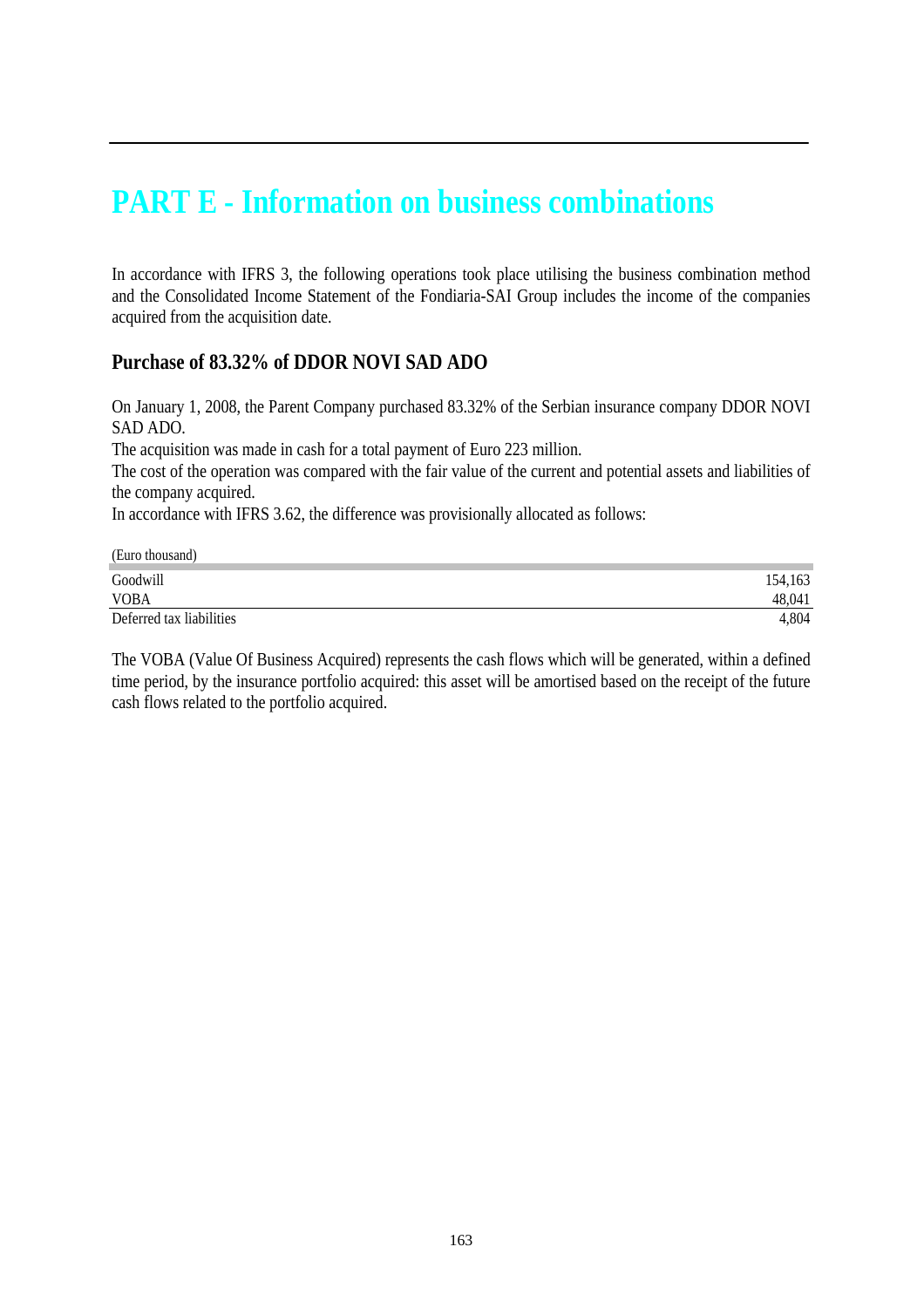## **PART F - Other information**

### **INFORMATION ON FINANCIAL RISKS**

### **Derivative financial instruments**

The Group makes a limited utilisation of derivative financial instruments. In fact, the characteristics and the nature of the insurance activity requires that the utilisation of derivative financial instruments are regulated in accordance with Supervision Authority Provision No. 297/1996.

In particular, the above-mentioned Provision provides that operations in derivative financial instruments with the purpose of managing so-called efficiency are contained at a tolerable level of the available solvency margin. In this context, it is reported that the operations of the Group in derivative financial instruments are prevalently based on fair value hedges of some significant investments classified as available-for-sale, and to the containment of the interest rate risk on some liability operations.

Against the first type (fair value hedge of significant investments), the Group prepared the relative hedging reports, which illustrate the high effectiveness of the hedges.

The loading value at 30/06/2008 of the above-mentioned derivatives and the adjustment to fair value of the Available-For-Sale shares are listed below.

| (Euro thousand)             | Assets for<br>hedging contracts |     | <b>AFS Shares Hedged</b> |  |
|-----------------------------|---------------------------------|-----|--------------------------|--|
| Fondiaria-SAI S.p.A.        | 148,148                         | 0   | (148, 148)               |  |
| Milano Assicurazioni S.p.A. | 84.793                          | 482 | (84,311)                 |  |
| <b>Total</b>                | 232,941                         | 482 | (232, 459)               |  |

The carrying value of the hedged assets was adjusted to the fair value changes through profit or loss. The gains and losses deriving from fair value measurement of the hedge derivatives are also recognised in the income statement.

For the first half year 2008, relating to Fondiaria-SAI, against write-downs of Euro 132,936 thousand of the shares hedged, revaluations were made for a similar amount of the hedged derivatives. In addition, following the partial release of the hedges during the first half of 2008, the liabilities for derivatives decreased by Euro 2,800 thousand against the sale of Unicredit ordinary shares.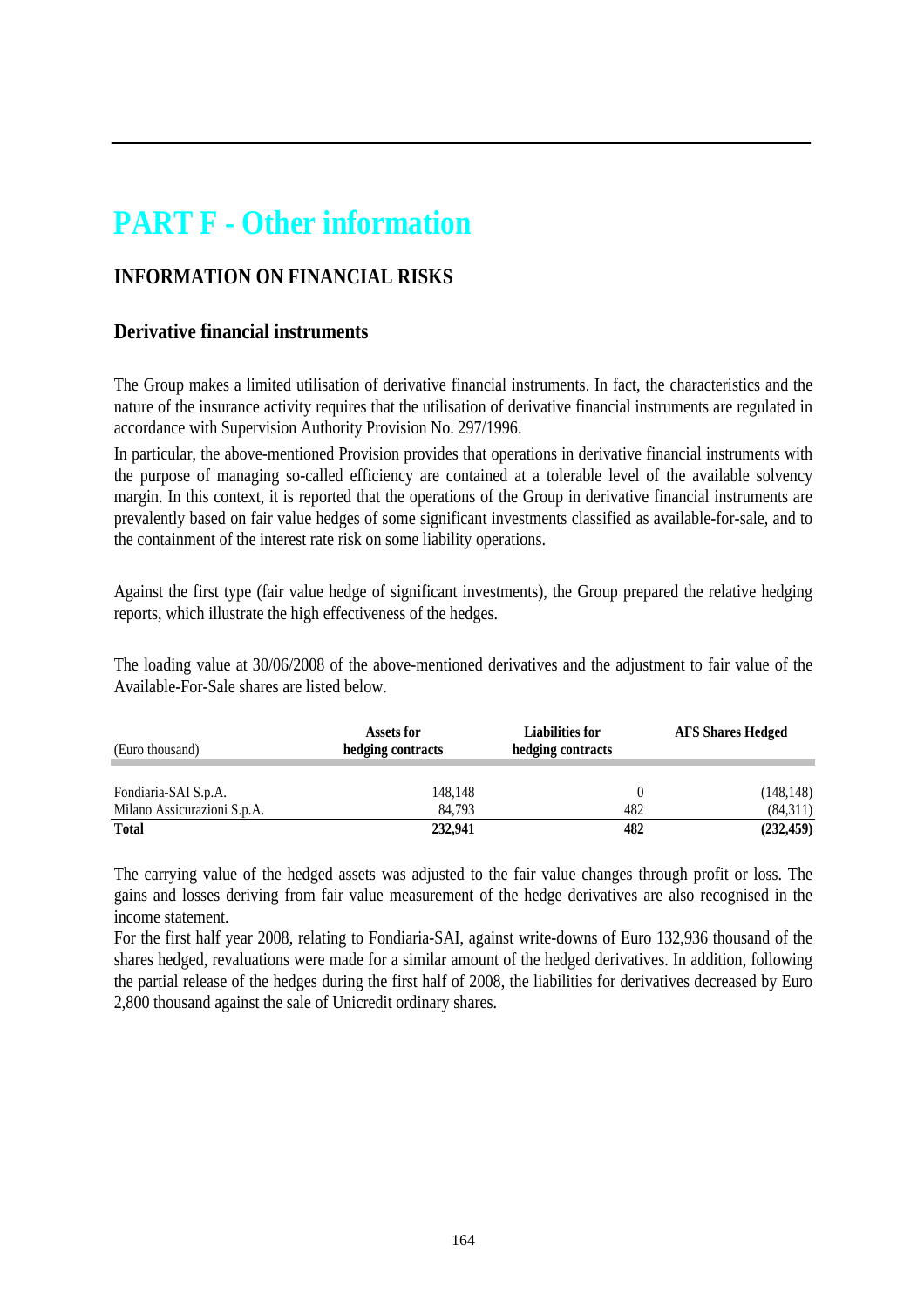In relation to Milano Assicurazioni, against net write-downs for Euro 84,618 thousand of the shares hedged, revaluations were made of a similar amount on the derivatives hedged.

The impact on the consolidated income statement was zero against the appreciation or depreciation of the hedged financial instruments recording respectively a gain or loss of a similar amount for the derivative hedged.

Against the second type of hedge, the Group signed Interest Rate Swap agreements to manage the risks deriving from changes in interest rates on the debt exposure with banks, converting a part of these loans from variable interest rate to fixed interest rate. These derivative financial instruments are recorded as assets when the fair value is positive, and as liabilities when negative. This fair value is periodically re-measured.

The fair value of the derivative financial instruments represents the present value of the cash flows that the company expects to receive from the contract: these changes in value are recorded against a net equity reserve and released subsequently to the income statement in order to neutralise the effects of the operation.

The part of gains or losses associated to the derivative hedged instrument which equals the absolute value of the fair value changes of the expected cash flows, being considered an effective hedge (range 80%-125%), must be recorded directly in equity; the ineffective portion of the gain or loss on the hedge instrument must be recognised in the income statement if this relates to overhedging. If on the other hand the excess of value is from the instrument hedged (underhedging), the entire fair value change recorded for the derivative must be recorded in net equity.

Where it is considered that the future transaction will not take place, all the components of gains and losses allocated to net equity must be immediately recognised in the income statement.

At the present moment, contracts for a notional value of approx. Euro 594 million exist (Euro 394 million at 31/12/2007): at the beginning of 2008, two new contracts were agreed by Fondiaria-SAI for a notional amount of Euro 100 million each.

At the reporting date, the fair value of the IRS was estimated at around Euro 23 million. These derivative instruments are designated as future cash flow hedge instruments: consequently, the hedge was highly effective.

In fact, the seven derivative contracts and the underlying financial instruments have the same amount, maturity, currency and interest rate. In detail, the IRS operations at 30/06/2008 are as follows:

| (Euro thousand)      |                 |               |              |                                  | <b>Fair value</b> |                          |
|----------------------|-----------------|---------------|--------------|----------------------------------|-------------------|--------------------------|
| Company              | <b>Notional</b> | <b>Expiry</b> | Fixed rate % | Variable rate                    | 30/06/2008        | 31/12/2007               |
| Fondiaria-SAI        | 200,000         | 23/07/2013    |              | 3.970 Euribor 6 months Act/360   | 8.725             | 2,656                    |
| Fondiaria-SAI        | 100,000         | 23/07/2013    |              | 3.990 Euribor 6 months Act/360   | 4.274             | $\blacksquare$           |
| Fondiaria-SAI        | 100,000         | 23/07/2013    |              | 3.930 Euribor 6 months Act/360   | 4,539             | $\overline{\phantom{a}}$ |
| Tikal                | 50,000          | 31/12/2009    |              | $3.160$ Euribor 6 months Act/360 | 1.411             | 1.007                    |
| Tikal                | 58,000          | 31/12/2009    |              | $3.120$ Euribor 6 months Act/360 | 1.671             | 1.225                    |
| Immobiliare Lombarda | 42,857          | 31/12/2012    | 3.770        | Euribor 6 months $30/360$        | 955               | 560                      |
| Immobiliare Lombarda | 42,857          | 31/12/2012    | 3.695        | Euribor 6 months $30/360$        | 1.011             | 628                      |
| <b>TOTAL</b>         |                 |               |              |                                  | 22,586            | 6,146                    |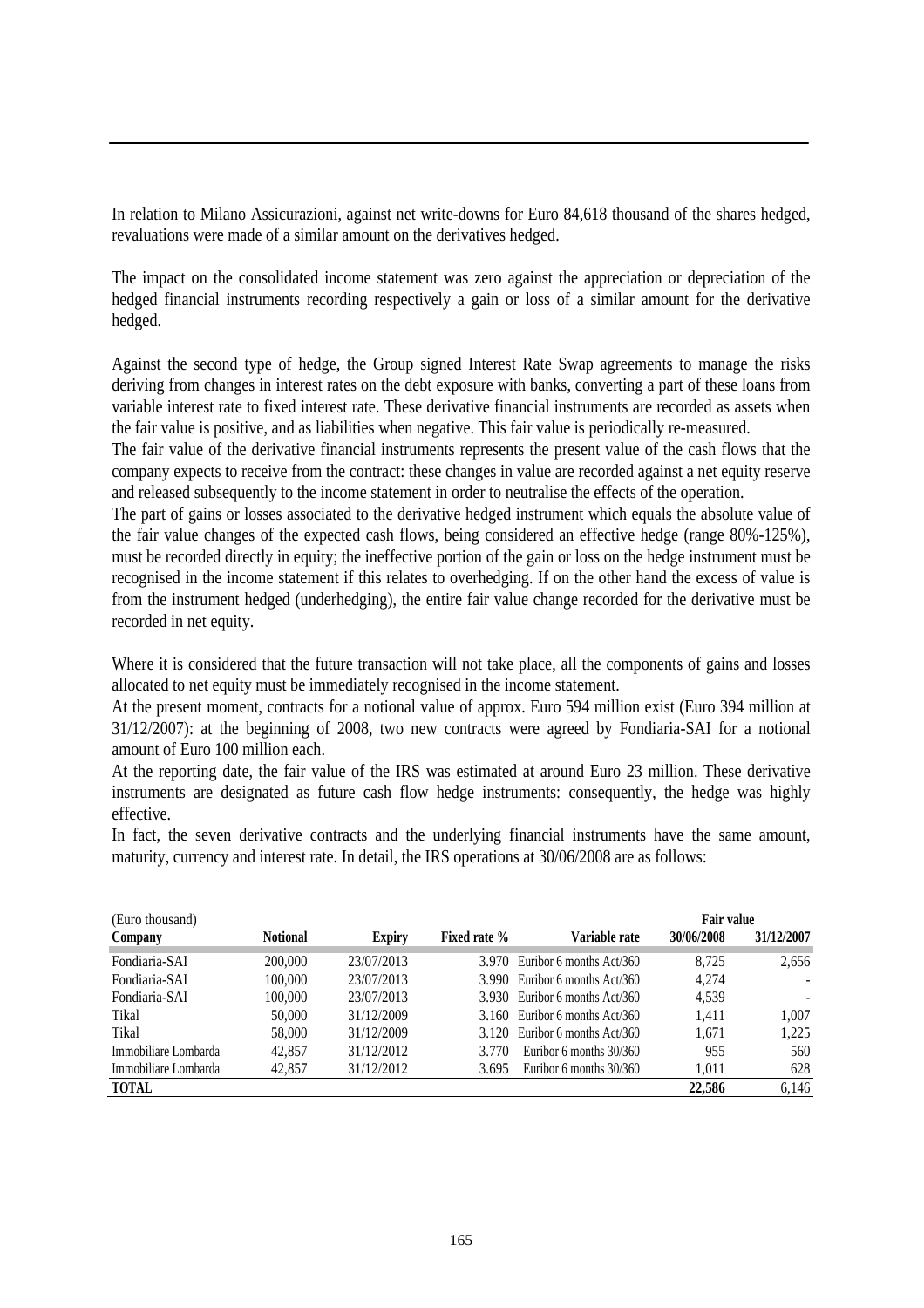## **PART G - Transactions with related parties**

The operations between the Parent Company and its subsidiaries were eliminated in the present consolidated report and are not shown in these notes.

The operations between Group and other related parties are detailed in the following tables:

### **Operations of a commercial and financial nature**

| (Euro thousand)                         | 30/06/2008    |                    | 31/12/2007    |                    |
|-----------------------------------------|---------------|--------------------|---------------|--------------------|
|                                         | <b>Assets</b> | <b>Liabilities</b> | <b>Assets</b> | <b>Liabilities</b> |
| Holding company                         |               |                    |               | 428                |
| Associated companies and joint ventures | 65,159        | 798                | 71,230        |                    |
| Group companies                         | 10            | 20                 |               | 21                 |
| Other related parties                   | 275,770       | 56,079             | 289,064       | 15,621             |
| (Euro thousand)                         | 30/06/2008    |                    | 30/06/2007    |                    |
|                                         | Income        | <b>Charges</b>     | Income        | <b>Charges</b>     |
| Holding company                         | 346           | 370                | 345           | 291                |
| Associated companies and joint ventures | 2,315         | 71                 | 1,805         | 50                 |
| Group companies                         |               |                    | 19            |                    |
| Other related parties                   | 8.569         | 74.960             | 4.449         | 13.378             |

All of the above operations were concluded at normal market conditions. The receivables recorded under assets are not guaranteed and will be paid in cash. No provision was made in the period for any losses on receivables from related entities.

The principal transactions with associated Companies and joint ventures were:

- Euro 29 million due from Garibaldi S.c.s. for an interest-bearing loan granted by Milano Assicurazioni S.p.A.;
- Euro 20 million due from Ex Var S.c.s. for an interest-bearing loan granted by Fondiaria-SAI S.p.A. and a shareholder loan granted by Immobiliare Lombarda S.p.A.;
- Euro 15.9 million relating to Borsetto S.r.l for Euro 7 million, A7 S.r.L. for Euro 2.4 million, Metropolis S.p.A. for Euro 2.8 million and Sviluppo Centro Est S.r.l. for Euro 3.7 million for shareholder loans from Immobiliare Lombarda S.p.A..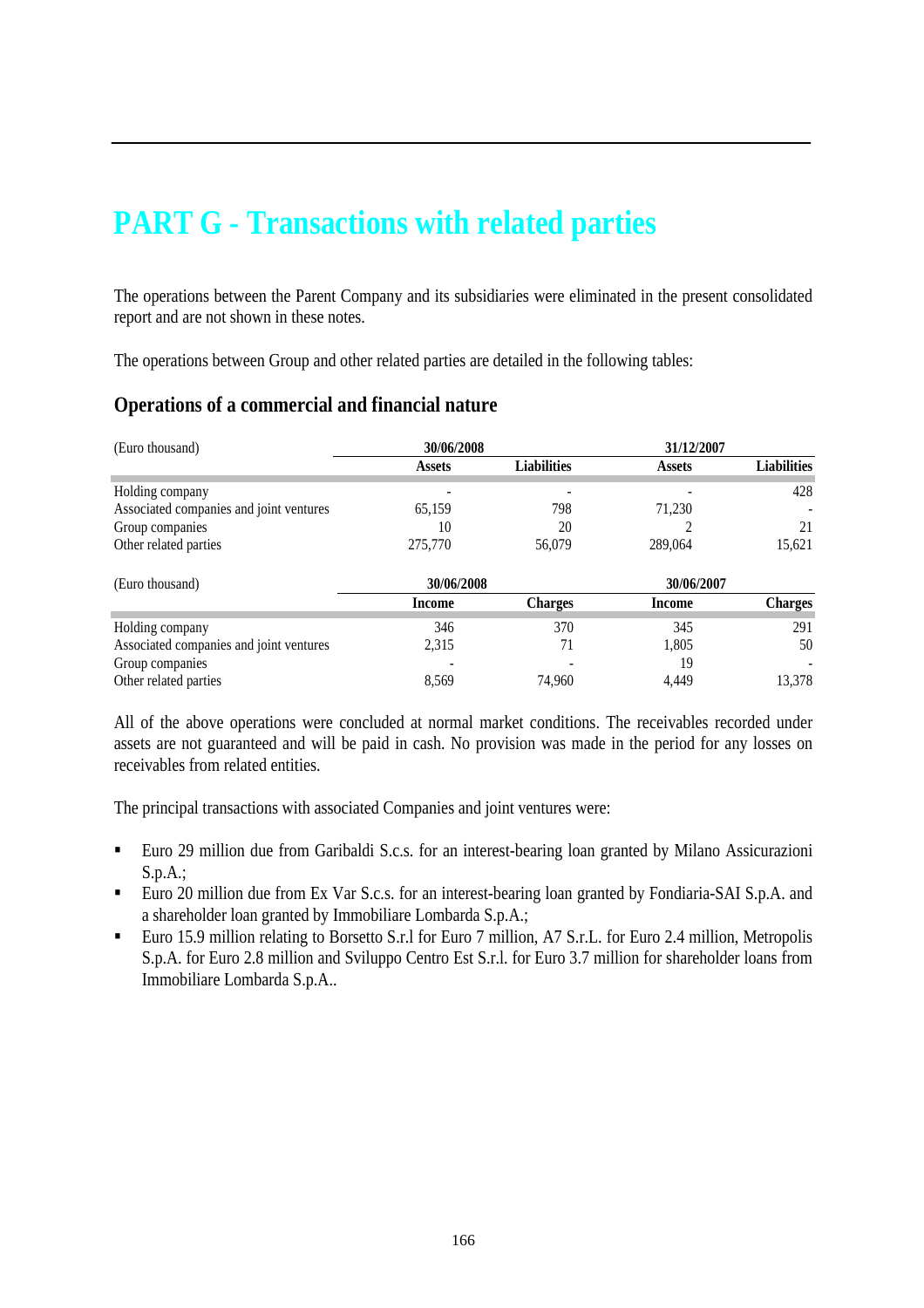The principal transactions with Other Related Parties refer to:

- Euro 78.2 million down-payment from Milano Assicurazioni to the company Avvenimenti e Sviluppo Alberghiero S.r.l. in relation to the area in Rome, Via Fiorentini. This operation, undertaken in 2003, resulted in the sale of the land to Avvenimenti e Sviluppo Alberghiero S.r.l. and the purchase of the completed real estate complex under construction on the land in question at a price of Euro 96.2 million;
- Euro 32.8 million paid to IM.CO. S.p.A. in relation to the real estate operations concerning the land at Milan, Via Confalonieri-Via de Castillia (Lunetta dell'Isola).

This operation, which commenced in 2005, resulted in:

- the sale by Milano Assicurazioni S.p.A. to the Company IM.CO. S.p.A. of this land;

- the purchase from IM.CO. S.p.A., by Milano Assicurazioni S.p.A., of a building for office use, under construction on the land in question of IM.CO S.p.A. at a price of Euro 93.7 million;

- Euro 33.2 million down-payment to IM.CO in relation to Via Lancetti, Milan. This operation, undertaken in 2003, resulted in the sale of the land to IM.CO S.p.A. and the purchase of the completed real estate complex under construction on the land in question at a price of Euro 36.4 million. The decrease of Euro 6.4 million on 31/12/2207 refers to the sale/purchase of the so-called "linking buildings", now under the ownership of Milano Assicurazioni S.p.A.
- Euro 11 million payment on account paid to IM.CO. S.p.A. by Immobiliare Lombarda S.p.A. for the future construction of various buildings and improvements on buildings owned; Euro 4.5 million paid by the subsidiary Villa Ragionieri Sr.l. on the advancement of work on owned buildings; Euro 90 million incurred by the TIKAL R.E. Fund as payment on account for the acquisition of "cosa futura" building relating to the construction of a hotel congress centre located in the municipality of Pero (MI) – Via Keplero. This operation, completed in 2008, results in the reclassification of the amount advanced at December 2007.
- Euro 12 million of Immobiliare Lombarda S.p.A. with I.C.E.IN S.p.A. as down-payments on extraordinary maintenance and future constructions; Euro 2 million by Fondiaria-SAI S.p.A. for incremental expenses on buildings owned.
- Euro 3.6 million incurred by the subsidiary Campo Carlo Magno S.p.A. with I.C.E.IN S.p.A. against restructuring work on the hotel real estate complex.

The liabilities to Other Related Parties principally refer to the trade payables of the subsidiary Immobiliare Lombarda S.p.A. to IM.CO. S.p.A. for Euro 16 million, I.C.E.IN. S.p.A for Euro 13 million, Marcora S.p.A. for Euro 3 million, MI.PR.AV. S.r.l. for Euro 2.5 million, as well as the subsidiary Villa Ragionieri S.r.l to IM.CO S.p.A for Euro 11 million for invoices to be received against property redevelopment being carried out.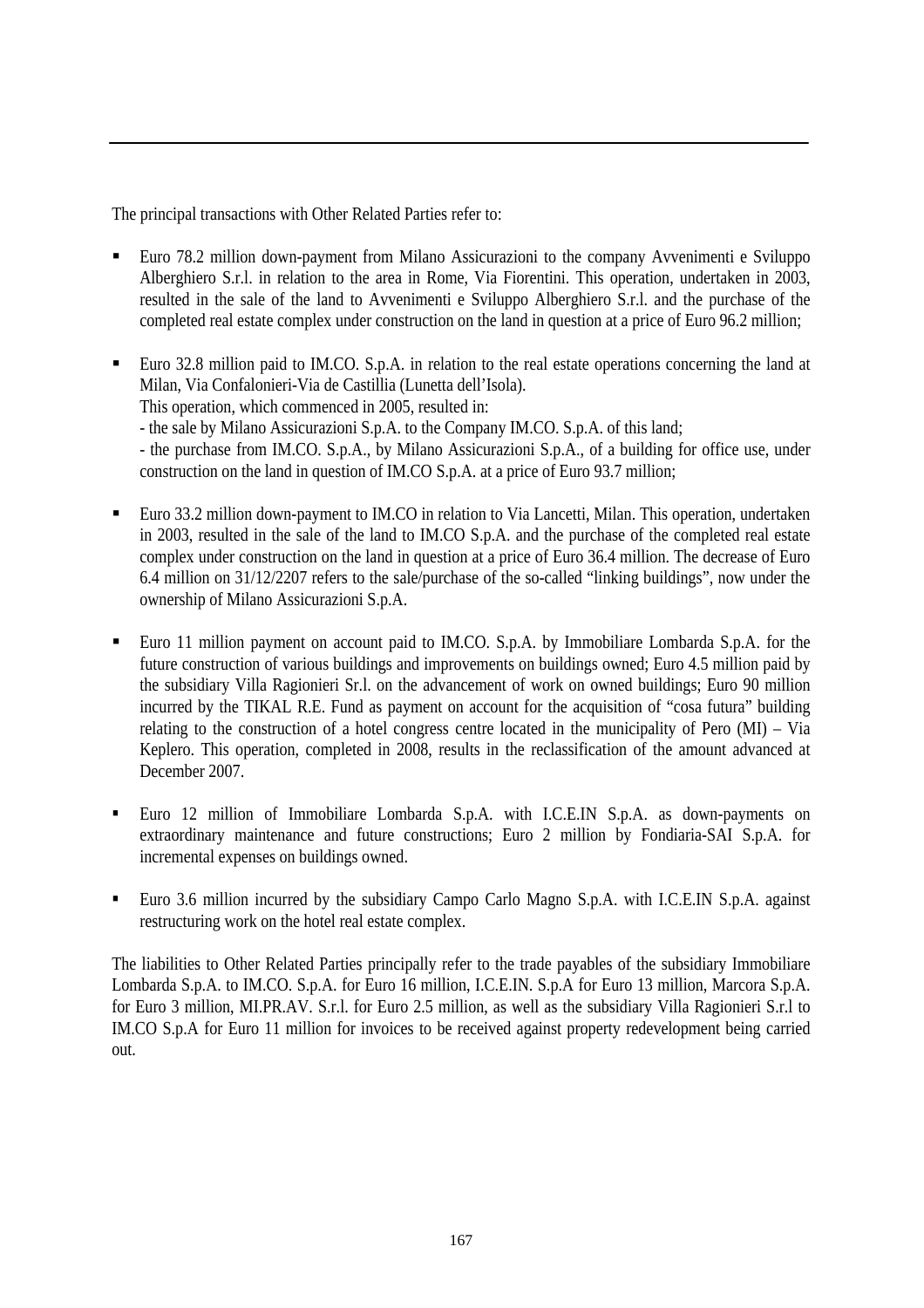The income from Associated Companies and Joint Ventures relate to interest on loans incurred by the associated company Garibaldi S.c.s. with Milano Assicurazioni S.p.A. and Ex Var with Fondiaria-SAI and Immobiliare Lombarda.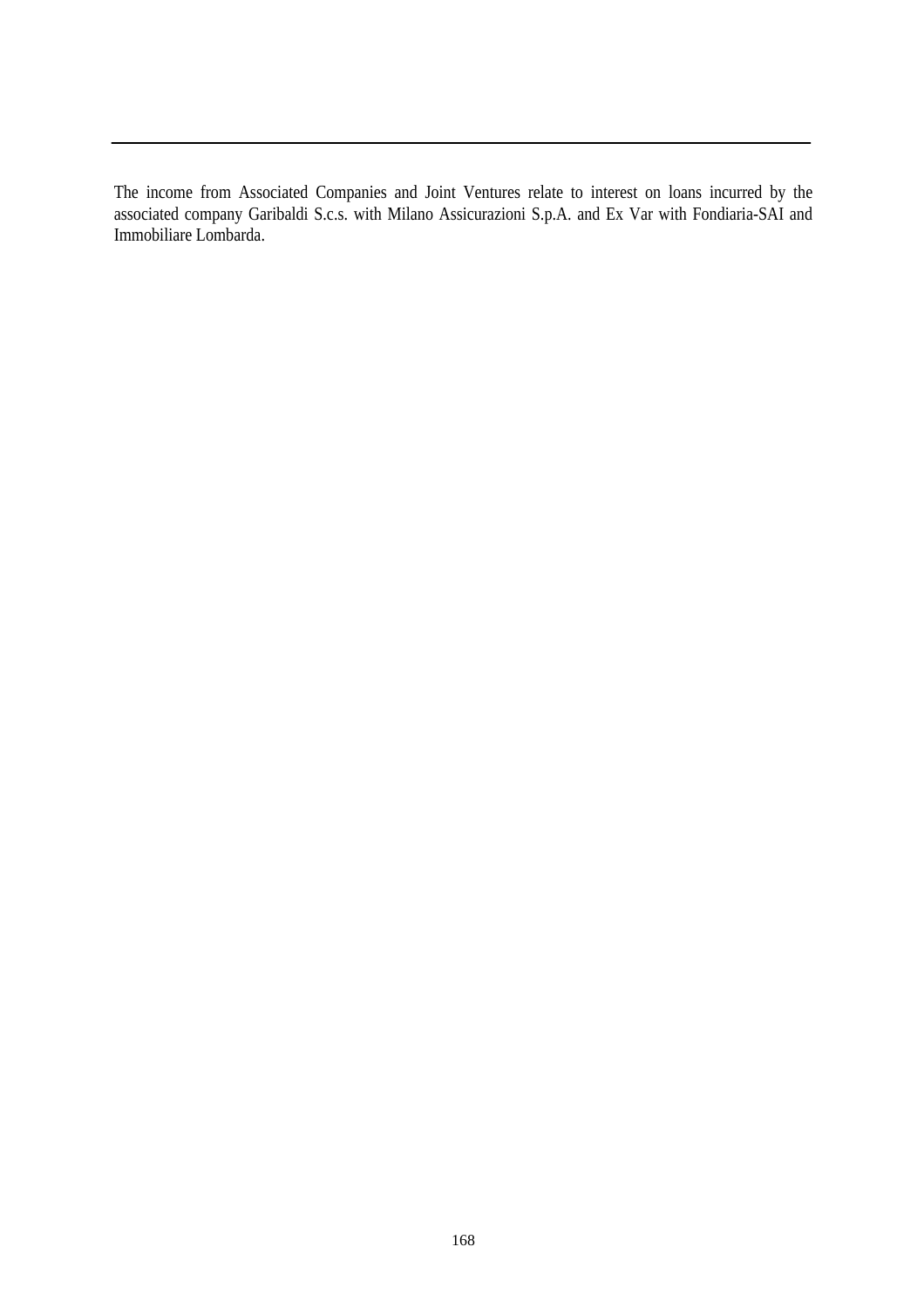The other charges from Other Related Parties principally refer to the fees of Directors for offices covered in companies of the Group for Euro 2.5 million.

Finally, Euro 39 million was incurred by Immobiliare Lombarda S.p.A. for building maintenance costs, in particular for I.C.E.IN. S.p.A. for Euro 20 million and Euro 28 million incurred by Uniservizi S.C.R.L. on behalf of Wave Logistica S.r.l. and Wave Technologies S.r.l. for supply of services.

The Companies IM.CO S.p.A., I.C.E.IN. S.p.A., MI.PR.AV. S.r.l. and Avvenimenti e Sviluppo Alberghiero S.r.l. are related parties in that there are members on the board of directors of these companies, or their holding companies, also on the boards of Fondiaria-SAI and/or its subsidiaries.

In relation to the operations with related parties, there were no significant positions or transactions deriving from atypical and/or unusual transactions.

### **DIVIDENDS**

The amount of the dividends paid on the 2007 profits totalled Euro 135,907 thousand for the ordinary shares (Euro 125,171 thousand in 2007) and Euro 49,031 thousand for the savings shares (Euro 45,563 thousand in 2007).

### **SOLVENCY MARGIN AND ASSETS COVERED**

The constituting elements of the solvency margin of the Group is adequate to cover the margin required in accordance with Isvap regulation No. 18 of March 12, 2008.

Based on the growth trend in the second half of the year, it is expected that the margin to be constituted at the end of the period for the fully consolidated subsidiary companies will be covered in the correlated constituting elements.

At the date of the preparation of the present half year report, the consolidated insurance companies have sufficient assets against the increase in the technical reserves from Italian direct premiums and there are no deficiencies in the constituting elements of the solvency margins.

### **Earnings per share**

The earnings per share is calculated by dividing the net profit attributable to the ordinary shareholders of the Parent Company by the average weighted number of ordinary shares outstanding during the period. It is reported that the weighted average shares outstanding is reduced by the weighted average treasury shares held by the Fondiaria-SAI Group.

In the calculation of the diluted earnings per share, account is taken of the potential ordinary shares as per IAS 33; it is recalled that at June 30, 2008 the exercise period for the 02/08 warrants expired. In the calculation of the diluted earnings, account was not taken of the potential savings shares for the stock option plans in the absence of any diluting effects.

In accordance with IAS 33, Information is shown below for the calculation of the basic and diluted earnings per share: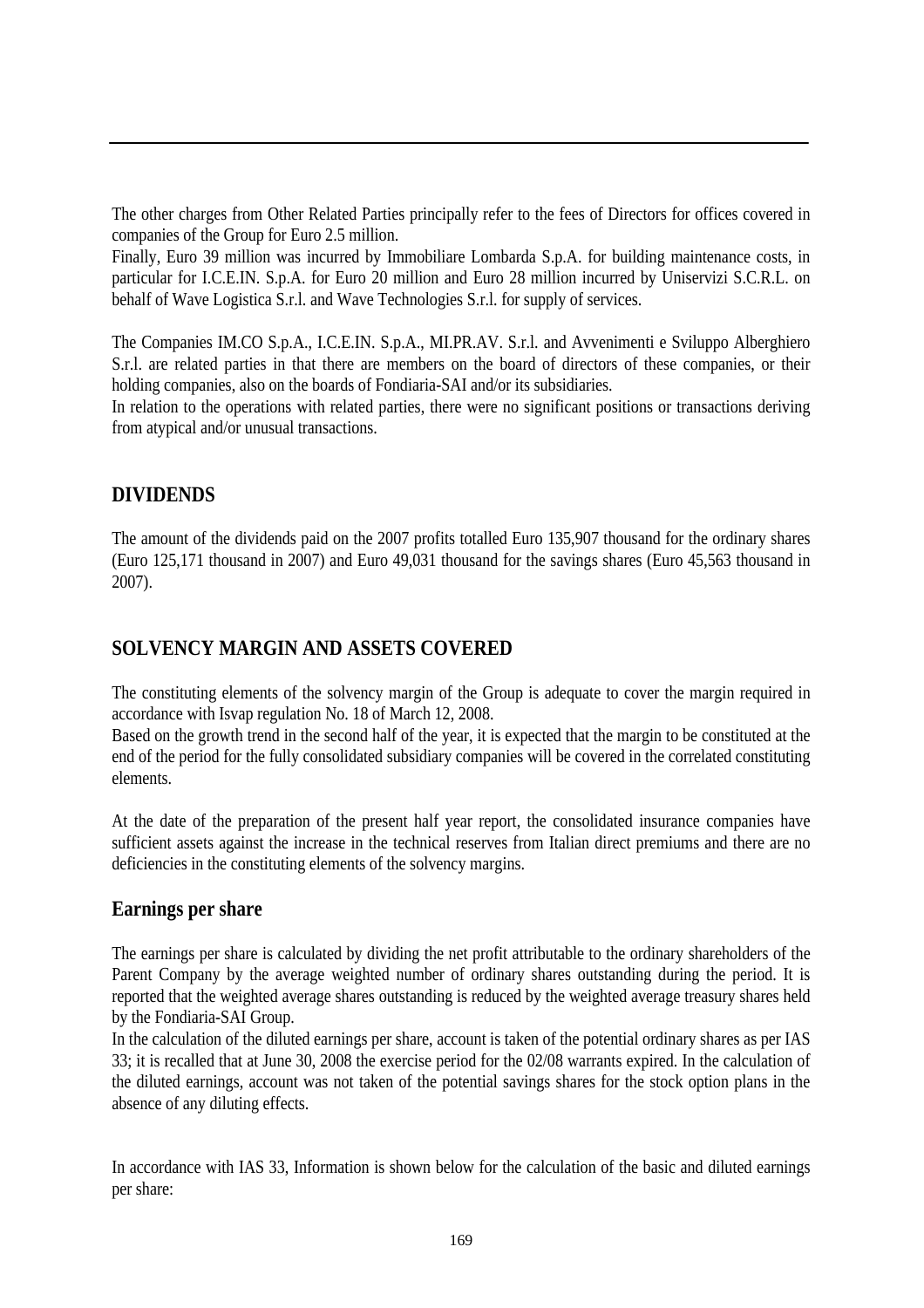|                                                                                          | 30/06/2008  | 30/06/2007  |
|------------------------------------------------------------------------------------------|-------------|-------------|
| Net profit attributed to the ordinary shareholders of the parent company (Euro thousand) | 153.459     | 203,937     |
| Weighted average number of ordinary shares to calculate the basis earnings per share     | 113,938,387 | 117,102,648 |
| Basic earnings per share                                                                 | 1.35        | 1.74        |
| Effect of the dilution:                                                                  |             |             |
| Weighted average number of ordinary shares to calculate the diluted earnings per share   | 114,853,303 | 118,271,508 |
| Diluted earnings per share                                                               | 1.34        | 1.72        |

It should also be noted that the net profit attributable to the ordinary shares of the Parent Company was adjusted deducting the theoretical profit of the saving shareholders from the Group consolidated net profit.

This method corresponds to the current best practice which derives from an "economic" reading of the accounting principle; the comparative data was restated based on the above method. Up to the last half year, as for the other listed companies, a calculation was made based on a more literal and formal interpretation whereby, giving prevalence to the concept of IAS 33 of dividends approved and/or due, only the actual amount distributed (or expected to be distributed) to the savings shareholders of the Parent Company was deducted from the result of the group.

#### **Stock options plans**

On July 14, 2006, the Board of Directors of Fondiaria-SAI approved the assignment of options of the Fondiaria-SAI 2006-2011 stock option plan for executive directors and management of Fondiaria-SAI, of its subsidiaries and of the parent company for the purchase of Fondiaria-SAI saving shares. The assignment by the Board is an execution of the extraordinary shareholders' meeting's resolution of Fondiaria-SAI of April 28, 2006.

The Board of Directors meeting of June 20, 2007 resolved in advance the maturity of the vesting period established in the stock option plan regulations.

In particular, each option tranche can be exercised one year in advance.

The decision to advance the vesting period takes into account, on the one hand, the reaching of some objectives in the 2006-2008 Industrial Plan of the Group and, on the other hand, the various fiscal regulations to which the plans are subject before their date of approval.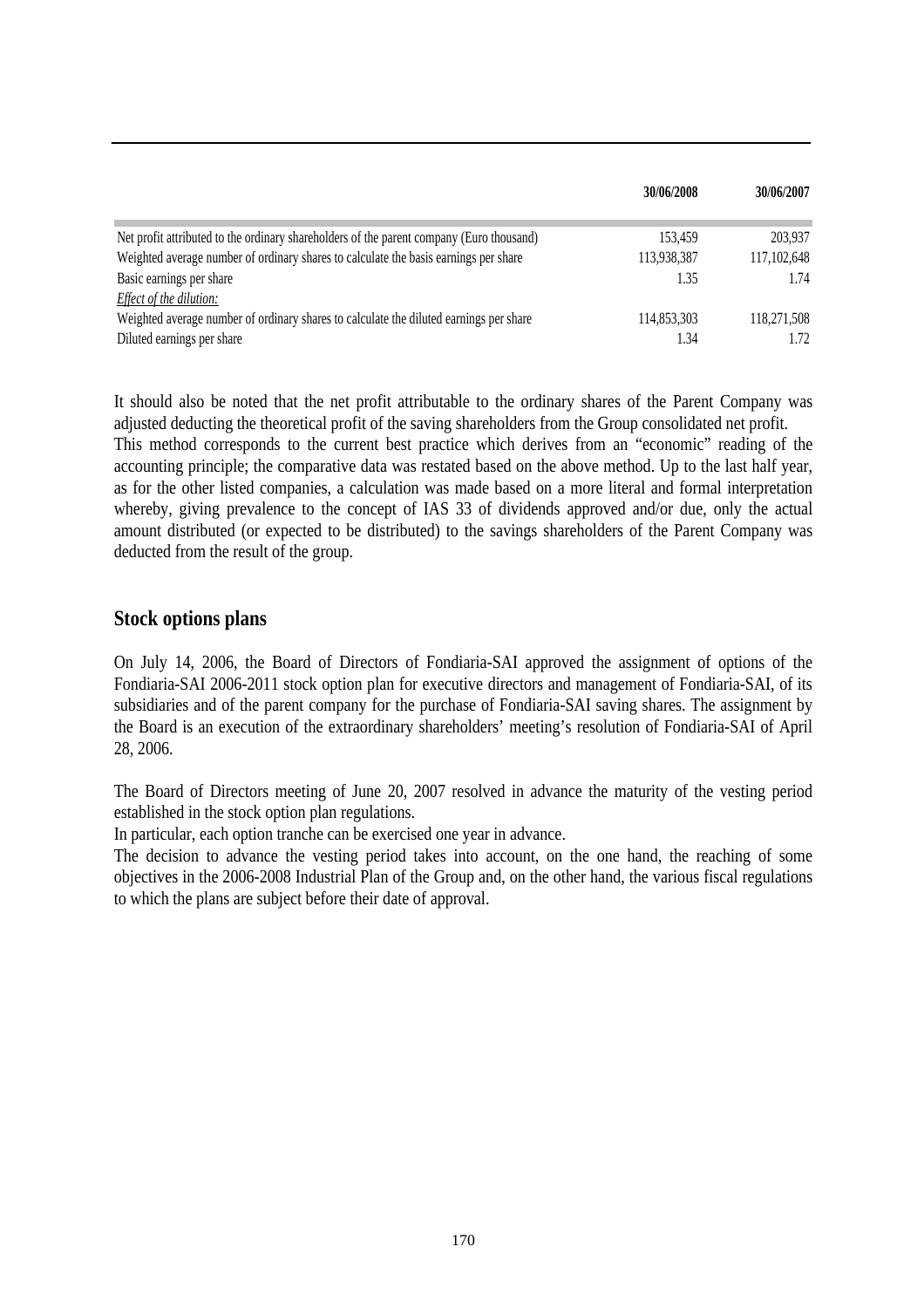The modifications made to the regulations of the plan by the Board of Directors of Fondiaria-SAI on June 20, 2007 do not permit the options to be exercised before the expiry of the vesting period, commencing from the date of assignment, in accordance with the following procedure:

- 40% of the options are exercisable from July 14, 2007 (12 months from the assignment date);
- 30% of the options may not be exercised within 24 months of the assignment date;
- 30% of the options may not be exercised within 36 months of the assignment date.

On the expiry of the vesting period, the beneficiaries may alternatively:

- maintain their options until their maturity;
- exercise the options, subscribing to the shares and maintaining them in portfolio;
- exercise the options, subscribing to the shares and selling them on the market.

In any case, the options not exercised within 5 years from the date of the Shareholders' Meeting are automatically void.

The exercise of the option rights is in any case suspended in the period 10 days before the date of the Board of Directors' meeting to approve the financial statements up to the date of the dividend coupon.

The Regulations also provide limits to the exercise of the options and specifically:

- following the exercise of the options and the relative subscription to shares, no more than 10% or 15% (in the case of the plans for management and those for executive directors) of the average daily volumes recorded in the 30 days prior to the sales date may be traded on the market;
- shares may not be traded, from the exercise of the options, in the month in which the Board of Directors is convened for the approval of the financial statements and the half-year report.

Where, for changes in the current status of pension and fiscal regulations and all other applicable legislation or rather in their relative interpretation and application, the implementation of the Plan should result in the recording of social security charges, taxes or other costs for the Company, this latter may modify the Plan or withdraw the Plan, without the beneficiaries having the right of an indemnity or damages.

The Board of Directors also approved that the exercise of the options would be related to the achievement of the principal objectives of the Group's 2006-2008 Industrial Plan, already announced to the market.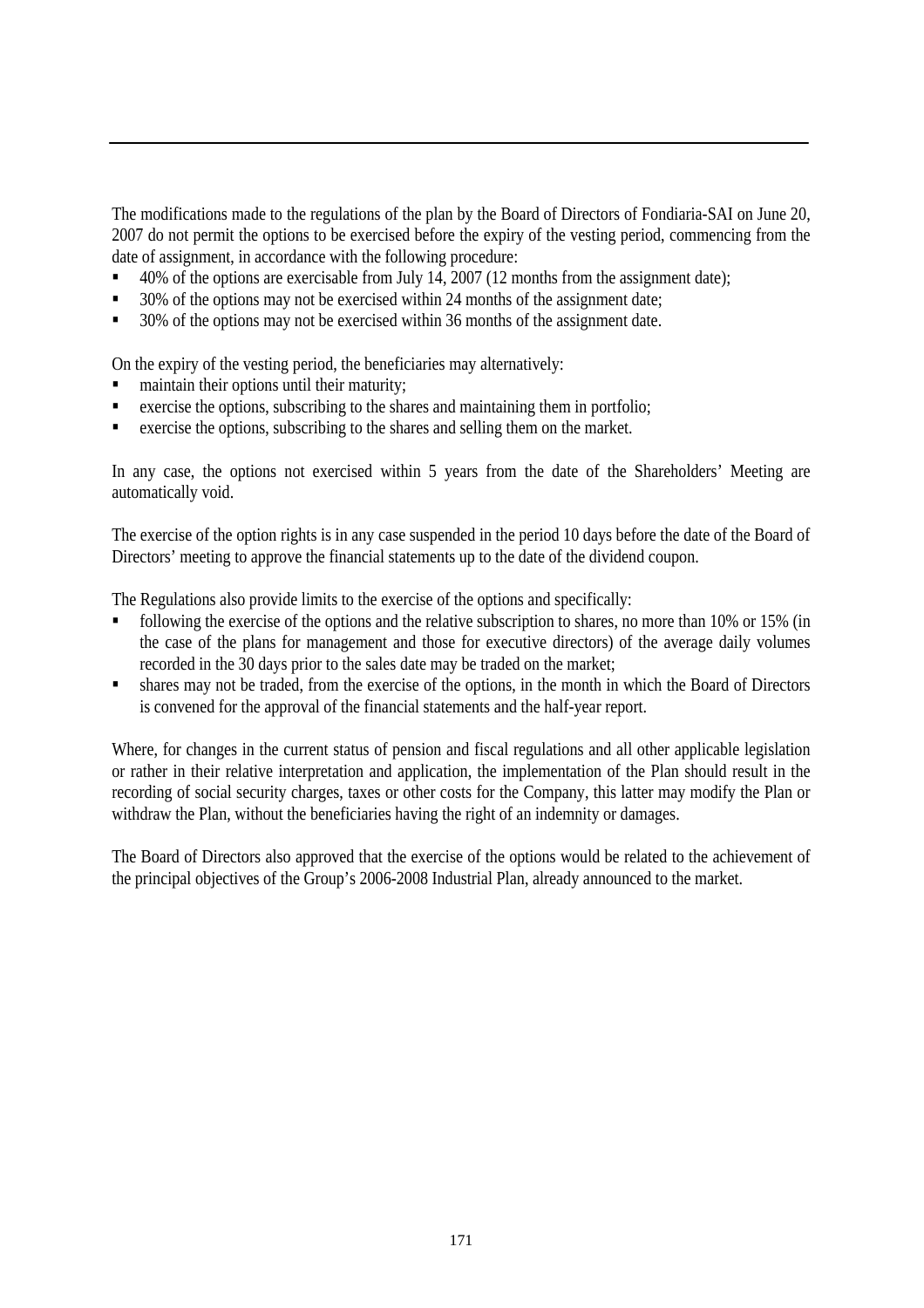Consequently, in accordance with IFRS 2 "Share-based payments", the recognition in the consolidated financial statements of the implicit costs relating to the above stock option plan were re-determined. Through appropriate evaluation models, the fair value of the options was determined; consequently personnel costs in the consolidated financial statements of Fondiaria-SAI (net of the options assigned to subsidiaries) increased against a net equity reserve of Euro 4.4 million, of which Euro 3.2 million relating to the Parent Company. As the plan involves some executive directors and management of the subsidiaries Milano Assicurazioni and Immobiliare Lombarda, the economic effects of the stock option plan are also recorded in the financial statements of these companies for their share. On the other hand, the consolidated financial statements of Fondiaria-SAI do not include the cost of the options assigned to the executive directors and management of its parent company. The total cost of the plan is estimated, for the Fondiaria-SAI Group, at Euro 36 million, of which Euro 30 million was already expensed at the date of the preparation of the present half-year report.

| (in Euro)                              | <b>Number</b><br>options<br>granted | <b>Residual life</b> | <b>Value</b><br>of option | <b>Total cost</b> | Cost at<br>30/06/2008 |
|----------------------------------------|-------------------------------------|----------------------|---------------------------|-------------------|-----------------------|
| Tranche A                              | 5,178,560                           | $\boldsymbol{0}$     | 2.792                     | 14,345,862        |                       |
| Tranche B                              | 3,883,920                           | 0                    | 2.708                     | 10,433,219        | 2,597,600             |
| Tranche C                              | 3,883,920                           |                      | 2.809                     | 10,822,218        | 1,797,120             |
| <b>Total Fondiaria-SAI Group</b>       | 12,946,400                          |                      |                           | 35,601,298        | 4,394,720             |
| Options granted to the holding company | 2,053,600                           |                      |                           |                   |                       |
| <b>Total</b>                           | 15,000,000                          |                      |                           |                   |                       |

### **SELECTED EXPLANATORY NOTES**

With reference to paragraph 16 of IAS 34, it is noted that:

- $\blacksquare$  the insurance sector is not, per se, a seasonal type of activity. At the current moment, there are therefore no indicators that would highlight cyclical elements in the preparation of the accounts;
- **There are no unusual matters in the period considered that would significantly impact on the income** statement, balance sheet or cash flow statements;
- There are no changes in the estimates made in the period or previous periods that would result in a significant effect on the result for the period.

With reference to the provisions of IAS 37, it is reported that the Group is not aware of any significant potential assets or liabilities of a significant size acquired since 31/12/2007 for which it is necessary to provide specific information.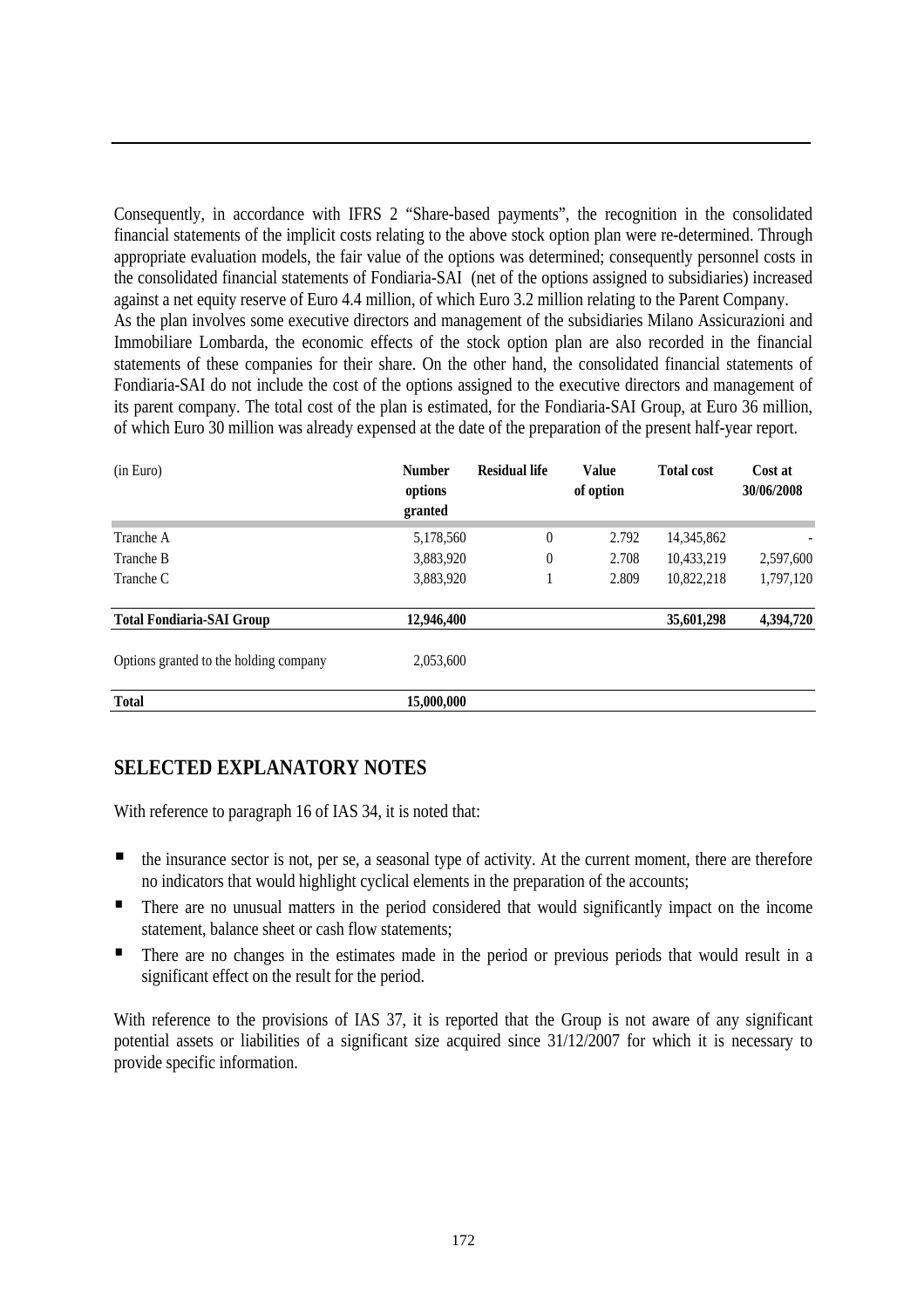### **DECLARATION in accordance with art. 154 BIS, paragraph 2, of legislative decree 24/02/1998, No. 58**

The undersigned Fausto Marchionni (as Chief Executive Officer of Fondiaria-SA) and Piergiorgio Bedogni (as Executive responsible for the preparation of the corporate accounting documents of Fondiaria-SAI S.p.A.)

#### certify

pursuant to article 154, paragraph 3 and 4, of Legislative Decree No. 58 of February 24, 1998

- the accuracy of the information on company operations and
- the effective application.

of the administrative and accounting procedures for the compilation of the condensed half-year financial statements for the first half-year of 2008.

The evaluation of the adequacy of the accounting and administrative procedures for the preparation of the condensed half-year financial statements at June 30, 2008 is based on a Model defined by Fondiaria-SAI S.p.A. in accordance with the "Internal Control – Integrated Framework" and "Cobit" which represent benchmarks for internal control systems generally accepted at international level.

The undersigned certify that

- the condensed half-year financial statements:
	- a) were prepared in accordance with international accounting standards, recognised in the European Union pursuant to EU regulation No. 1606/2002 of the European Parliament and Council, of July 19, 2002;
	- b) corresponds to the underlying accounting documents and records;
	- c) were prepared in accordance with article 9 of Legislative Decree No. 38/2005 and the applicable ISVAP measures, regulations and circulars and provide a true and fair representation of the balance sheet, financial position and results of the issuer and of the consolidated companies;
- the Interim Directors' Report on operations includes the significant events in the first six months of the year and their impact on the condensed half-year financial statements, with a description of the principal risks and uncertainties for the remaining six months, as well as information on significant operations with related parties.

*Milan, August 27, 2008* 

 *Chief Executive Officer of Fondiaria-SAI Mr. Fausto Marchionni* 

 *The Executive Responsible for the prep. of the corporate accounting documents Dr. Pier Giorgio Bedogni*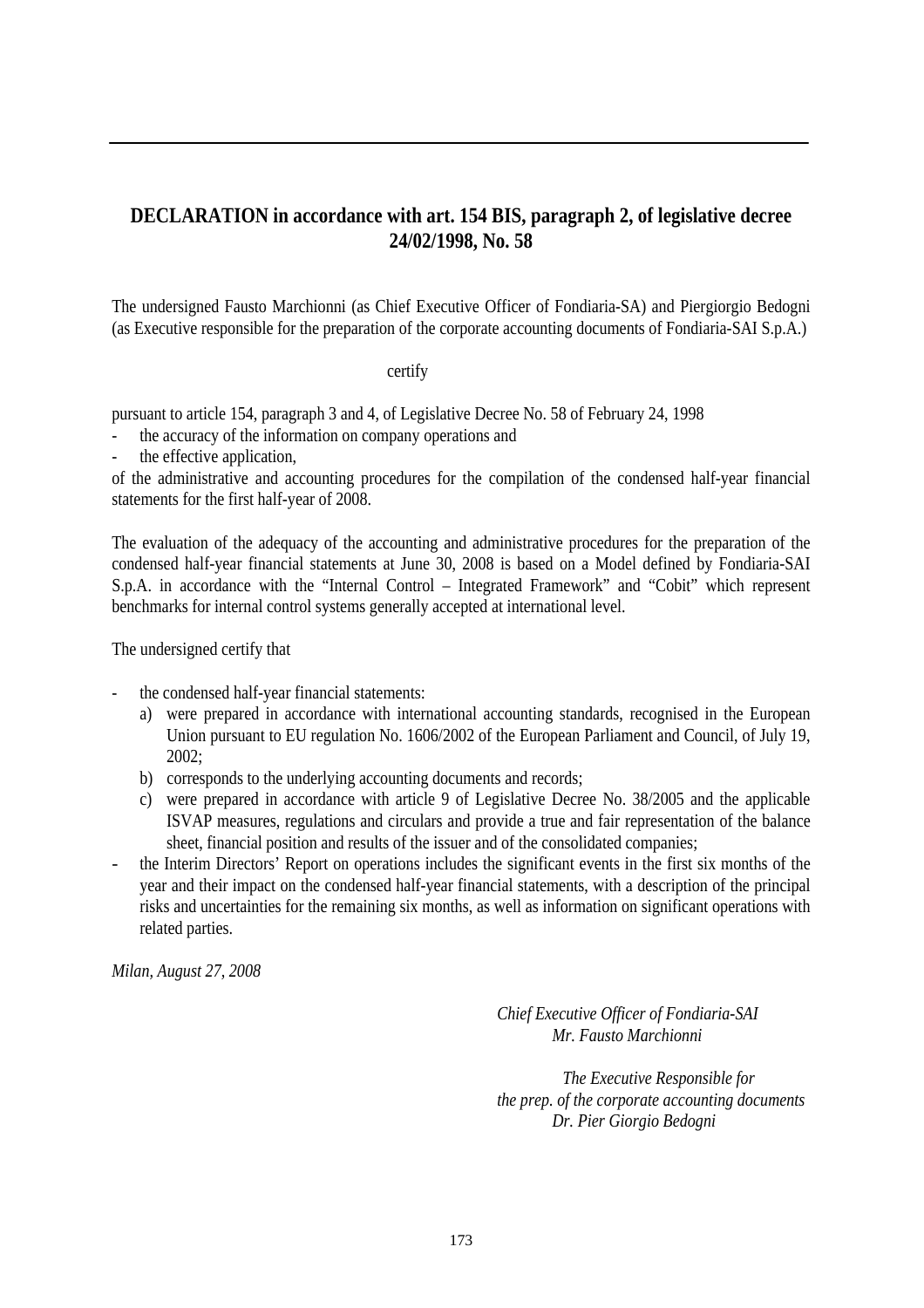# **Attachments**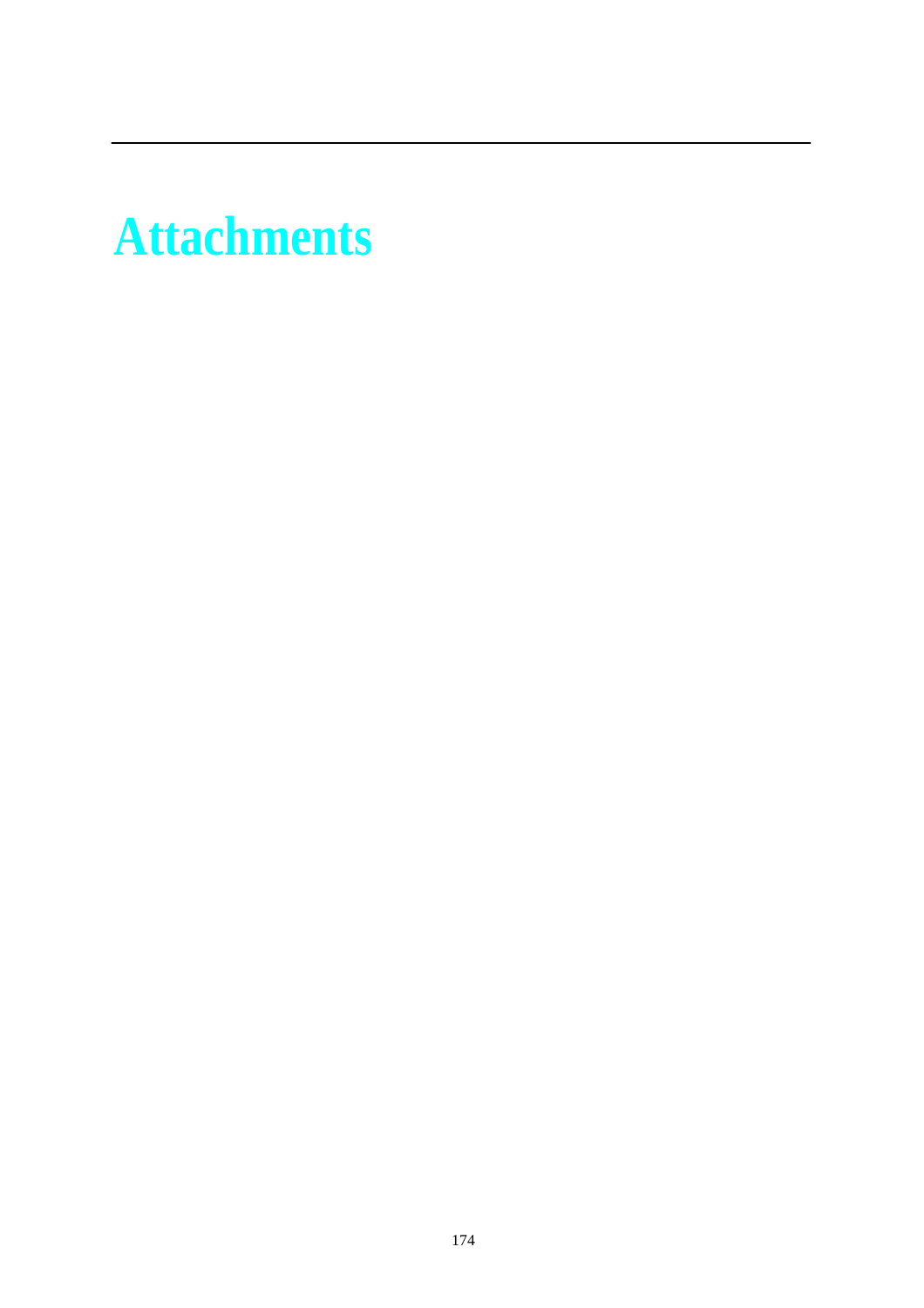### **CONSOLIDATION SCOPE**

**(Amounts in Euro)** 

| Number          | Company<br><b>State</b>                                              |          | Method (1         | <b>Activity</b><br>(2)       | <b>Direct Holding %</b> | <b>Total Holding</b><br>% (3) | Voting % in Ordinary<br><b>Shareholder Meeting</b><br>(4) | % consolidated   |
|-----------------|----------------------------------------------------------------------|----------|-------------------|------------------------------|-------------------------|-------------------------------|-----------------------------------------------------------|------------------|
| $\Delta$        | <b>NOVARA VITA SPA</b>                                               | 86       | G                 | $\mathbf{1}$                 | 0.00                    | 50.00                         | 50.00                                                     | 100.00           |
| 6               | <b>PRONTO ASSISTANCE SPA</b>                                         | 86       | G                 | 1                            | 100.00                  | 100.00                        | 100.00                                                    | 100.00           |
| 8               | SIAT SOCIETA' ITALIANA ASS E RIASS SPA                               | 86       | G                 | $\mathbf{1}$<br>$\mathbf{1}$ | 0.00                    | 94.69                         | 94.69                                                     | 100.00           |
| 10<br>13        | <b>BIM VITA SPA</b><br>EUROSAI FINANZIARIA DI PARTECIPAZIONE SRL     | 86<br>86 | G<br>G            | 11                           | 50.00<br>0.00           | 50.00<br>100.00               | 50.00<br>100.00                                           | 100.00<br>100.00 |
| 15              | FINSAI INTERNATIONAL SA                                              | 92       | G                 | 11                           | 19.92                   | 99.99                         | 100.00                                                    | 100.00           |
| 20              | SAIAGRICOLA SPA                                                      | 86       | G                 | 11                           | 92.00                   | 96.86                         | 99.99                                                     | 100.00           |
| 21              | SAIFIN - SAIFINANZIARIA SPA                                          | 86       | G                 | 11                           | 100.00                  | 100.00                        | 100.00                                                    | 100.00           |
| $\overline{22}$ | SAINTERNATIONAL SA                                                   | 92       | G                 | 11                           | 99.99                   | 99.99                         | 99.99                                                     | 100.00           |
| 23              | SAI HOLDING ITALIA SPA                                               | 86       | G                 | 11                           | 100.00                  | 100.00                        | 100.00                                                    | 100.00           |
| 24              | SAILUX SA                                                            | 92<br>29 | G                 | 11<br>10                     | 0.00<br>99.99           | 100.00<br>99.99               | 100.00<br>99.99                                           | 100.00           |
| 26<br>28        | SIM ETOILE SA<br>SRP ASSET MANAGEMENT SA                             | 71       | G<br>G            | 11                           | 0.00                    | 99.99                         | 100.00                                                    | 100.00<br>100.00 |
| 33              | COLPETRONE SRL                                                       | 86       | G                 | 11                           | 0.00                    | 97.14                         | 100.00                                                    | 100.00           |
| 34              | SASA ASS, E RIASS, SPA                                               | 86       | G                 | $\mathbf{1}$                 | 99.99                   | 99.99                         | 99.99                                                     | 100.00           |
| 35              | SASA VITA SPA                                                        | 86       | G                 | $\mathbf{1}$                 | 50.00                   | 100.00                        | 100.00                                                    | 100.00           |
| 36              | CONSORZIO CASTELLO                                                   | 86       | G                 | 10                           | 0.00                    | 98.35                         | 99.66                                                     | 100.00           |
| 37              | DIALOGO ASSICURAZIONI SPA                                            | 86       | G                 | $\mathbf{1}$                 | 0.00                    | 53.83                         | 99.85                                                     | 100.00           |
| 38              | DOMINION INSURANCE HOLDING LTD                                       | 31       | G                 | 11<br>11                     | 0.00<br>0.00            | 99.99<br>100.00               | 100.00                                                    | 100.00<br>100.00 |
| 39<br>41        | <u>EFFE FINANZIARIA SPA</u><br>SYSTEMA VITA SPA (ex EFFE VITA)       | 86<br>86 | $\mathsf{G}$<br>G | 1                            | 100.00                  | 100.00                        | 100.00<br>100.00                                          | 100.00           |
| 42              | EUROPA TUTELA GIUDIZIARIA SPA                                        | 86       | G                 | 1                            | 100.00                  | 100.00                        | 100.00                                                    | 100.00           |
| 43              | FONDIARIA NEDERLAND B.V.                                             | 50       | G                 | 11                           | 100.00                  | 100.00                        | 100.00                                                    | 100.00           |
| 44              | DIALOGO VITA SPA (ex FONDIPREV)                                      | 86       | G                 | 1                            | 40.00                   | 72.35                         | 100.00                                                    | 100.00           |
| 46              | SERVICE GRUPPO FONDIARIA SRL                                         | 86       | G                 | 11                           | 70.00                   | 86.17                         | 100.00                                                    | 100.00           |
| 51<br>52        | MILANO ASSICURAZIONI SPA<br>NUOVE INIZIATIVE TOSCANE SRL             | 86<br>86 | G<br>G            | $\mathbf{1}$<br>10           | 51.10<br>96.88          | 53.91<br>98.56                | 53.92<br>100.00                                           | 100.00<br>100.00 |
| 53              | PORTOFINO VETTA SRL                                                  | 86       | G                 | 10                           | 100.00                  | 100.00                        | 100.00                                                    | 100.00           |
| 54              | STIMMA SRL                                                           | 86       | G                 | 10                           | 100.00                  | 100.00                        | 100.00                                                    | 100.00           |
| 55              | SYSTEMA COMPAGNIA DI ASS.NI SPA                                      | 86       | G                 | $\mathbf{1}$                 | 0.00                    | 53.91                         | 100.00                                                    | 100.00           |
| 57              | THE LAWRENCE RE IRELAND LTD                                          | 40       | G                 | $\overline{5}$               | 0.00                    | 100.00                        | 100.00                                                    | 100.00           |
| 58              | THE LAWRENCE LIFE ASSURANCE CO. LTD                                  | 40       | G                 | $\overline{\mathbf{c}}$      | 0.00                    | 100.00                        | 100.00                                                    | 100.00           |
| 59              | JNISERVIZI SCARL<br><b>VILLA RAGIONERI SRL</b>                       | 86       | G<br>G            | 11<br>10                     | 63.3<br>100.00          | 86.81                         | 99.98<br>100.00                                           | 100.00<br>100.00 |
| 60<br>62        | CASCINE TRENNO SRI                                                   | 86<br>86 | G                 | 10                           | 0.00                    | 100.00<br>84.89               | 100.00                                                    | 100.00           |
| 63              | TRENNO OVEST SRL                                                     | 86       | G                 | 10                           | 0.00                    | 84.89                         | 100.00                                                    | 100.00           |
| 64              | INSEDIAMENTI AVANZATI NEL TERRITORIO I.A.T. SPA                      | 86       | G                 | 10                           | 0.00                    | 84.89                         | 100.00                                                    | 100.00           |
| 65              | MERIDIANO BELLARMINO SRL                                             | 86       | G                 | 10                           | 0.00                    | 84.89                         | 100.00                                                    | 100.00           |
| 66              | MERIDIANO BRUZZANO SRL                                               | 86       | G                 | 10                           | 0.00                    | 84.89                         | 100.00                                                    | 100.00           |
| 67<br>68        | MERIDIANO EUR SRL<br>MERIDIANO ORIZZONTI SRL                         | 86<br>86 | G<br>G            | 10<br>10                     | 0.00<br>0.00            | 53.91<br>53.91                | 100.00<br>100.00                                          | 100.00<br>100.00 |
| 69              | <b>MERIDIANO PRIMO SRI</b>                                           | 86       | $\mathsf{G}$      | 10                           | 0.00                    | 84.89                         | 100.00                                                    | 100.00           |
| 70              | <b>MERIDIANO RISPARMIO SRL</b>                                       | 86       | G                 | 10                           | 100.00                  | 100.00                        | 100.00                                                    | 100.00           |
| 71              | MERIDIANO SECONDO SRL                                                | 86       | G                 | 10                           | 0.00                    | 84.89                         | 100.00                                                    | 100.00           |
| 73              | <b>BANCA SAI SPA</b>                                                 | 86       | G                 | $\overline{7}$               | 100.00                  | 100.00                        | 100.00                                                    | 100.00           |
| 74<br>76        | <b>BRAMANTE SRL</b><br>CAMPO CARLO MAGNO SPA                         | 86<br>86 | G<br>G            | 10<br>10                     | 0.00<br>0.00            | 84.89<br>53.91                | 100.00<br>100.00                                          | 100.00<br>100.00 |
| 77              | CARPACCIO SRL                                                        | 86       | G                 | 10                           | 0.00                    | 84.89                         | 100.00                                                    | 100.00           |
| 78              | CASA DI CURA VILLA DONATELLO SPA                                     | 86       | G                 | 11                           | 100.00                  | 100.00                        | 100.00                                                    | 100.00           |
| 79              | CASA DI CURA VILLANOVA SRL                                           | 86       | G                 | 11                           | 100.00                  | 100.00                        | 100.00                                                    | 100.00           |
| 81<br>82        | PONTORMO SRL (ex COS.ED SPA)                                         | 86       | G                 | 10<br>10                     | 0.00<br>0.00            | 84.89<br>84.89                | 100.00<br>100.00                                          | 100.00<br>100.00 |
| 83              | CRIVELLI SRL<br><b>FINITALIA SPA</b>                                 | 86<br>86 | G<br>$\mathsf{G}$ | 11                           | 0.00                    | 100.00                        | 100.00                                                    | 100.00           |
| 84              | MMOBILIARE LITORELLA SRL                                             | 86       | G                 | 10                           | 0.00                    | 84.89                         | 100.00                                                    | 100.00           |
| 85              | IMMOBILIARE LOMBARDA SPA                                             | 86       | G                 | 10                           | 78.88                   | 84.89                         | 90.03                                                     | 100.00           |
| 86              | INIZIATIVE VALORIZZAZ.NI EDILI IN.V.ED. SRL                          | 86       | G                 | 10                           | 0.00                    | 84.89                         | 100.00                                                    | 100.00           |
| 87<br>88        | <b>MANTEGNA SRL</b><br>MASACCIO SRL                                  | 86<br>86 | G<br>G            | 10<br>10                     | 100.00<br>0.00          | 100.00<br>84.89               | 100.00<br>100.00                                          | 100.00<br>100.00 |
| 89              | <b>MERIDIANO QUARTO SRI</b>                                          | 86       | G                 | 10                           | 0.00                    | 100.00                        | 100.00                                                    | 100.00           |
| 90              | MERIDIANO TERZO SRL                                                  | 86       | G                 | 10                           | 0.00                    | 100.00                        | 100.00                                                    | 100.00           |
| 91              | <b>MIZAR SRL</b>                                                     | 86       | G                 | 10                           | 0.00                    | 84.89                         | 100.00                                                    | 100.00           |
| 92              | NUOVA IMPRESA EDIFICATRICE MODERNA SRL                               | 86       | G                 | 10                           | 0.00                    | 84.89                         | 100.00                                                    | 100.00           |
| 93              | MARINA DI LOANO SPA (EX PORTOBELLO SPA)                              | 86       | G                 | 10                           | 0.00                    | 84.89                         | 100.00                                                    | 100.00           |
| 94<br>95        | PROGETTO BICOCCA LA PIAZZA SRI<br>PRONTO ASSISTANCE SERVIZI SPA      | 86<br>86 | G<br>G            | 10<br>11                     | 0.00<br>0.00            | 62.82<br>100.00               | 74.00<br>100.00                                           | 100.00<br>100.00 |
| 97              | RISTRUTTURAZIONI EDILI MODERNE R.EDIL.MO SRL                         | 86       | G                 | 10                           | 0.00                    | 84.89                         | 100.00                                                    | 100.00           |
| 98              | SAI INVESTIMENTI SGR SF                                              | 86       | G                 | 8                            | 51.0                    | 66.6                          | 80.00                                                     | 100.00           |
| 99              | SAI MERCATI MOBILIARI SIM SPA                                        | 86       | G                 | 11                           | 100.00                  | 100.00                        | 100.00                                                    | 100.00           |
| 100             | SALEVOX SRI                                                          | 86       | G                 | 11                           | 0.00                    | 100.00                        | 100.00                                                    | 100.00           |
| 101<br>103      | SANTA MARIA DEL FICO SRL<br>SOGEINT SRL                              | 86<br>86 | G<br>G            | 11<br>11                     | 0.00<br>0.00            | 96.86<br>53.91                | 100.00<br>100.00                                          | 100.00<br>100.00 |
| 104             | <b>STARVOX SPA</b>                                                   | 86       | G                 | 11                           | 100.00                  | 100.00                        | 100.00                                                    | 100.00           |
| 105             | <b>TIKAL R.E. FUND</b>                                               | 86       | G                 | 10                           | 53.18                   | 77.96                         | 94.26                                                     | 100.00           |
| 106             | SAI ASSET MANAGEMENT SGR SPA (EX EFFE GESTIONI)                      | 86       | G                 | 8                            | 100.00                  | 100.00                        | 100.00                                                    | 100.00           |
| 107             | FLORENCE CENTRO DI CHILURGIA AMBULATORIALE SRI                       | 86       | G                 | 11                           | 0.00                    | 100.00                        | 100.00                                                    | 100.00           |
| 108             | IGURIA SOCIETA' DI ASSICURA.                                         | 86<br>86 | G                 | 1                            | 99.9<br>0.00            | 99.9.<br>99.97                | 99.9                                                      | 100.00           |
| 109<br>110      | LIGURIA VITA SPA<br><b>MERIDIANO AURORA</b>                          | 86       | G<br>G            | 10                           | 100.00                  | 100.00                        | 100.00<br>100.00                                          | 100.00<br>100.00 |
| 111             | <b>BANCA GESFID SA</b>                                               | 71       | G                 | $\overline{7}$               | 100.00                  | 100.00                        | 100.00                                                    | 100.00           |
| 112             | CAPITALIA ASSICURAZIONI SPA                                          | 86       | G                 | 1                            | 51.00                   | 51.00                         | 51.00                                                     | 100.00           |
| 113             | ITALIBERIA INVERSIONES FINANCIERAS SL                                | 67       | G                 | 11                           | 100.00                  | 100.00                        | 100.00                                                    | 100.00           |
| 114<br>115      | <b>BIPIEMME VITA SPA</b><br>MERIDIANO QUINTO S.r.I. (EX FONSAI MB&A) | 86<br>86 | G<br>G            | $\mathbf{1}$<br>10           | 0.00<br>100.00          | 27.49<br>100.00               | 51.00<br>100.00                                           | 100.00<br>100.00 |
| 116             | POPOLARE VITA SPA (EX BPV VITA SPA)                                  | 86       | G                 | $\mathbf{1}$                 | 50.00                   | 50.00                         | 50.00                                                     | 100.00           |
| 117             | SINTESI SECONDA SRL                                                  | 86       | G                 | 10                           | 0.00                    | 84.89                         | 100.00                                                    | 100.00           |
| 118             | SOCIETA' EDILIZIA IMMOBILIARE SARDA S.E.I.S SPA                      | 86       | G                 | 10                           | 0.00                    | 43.86                         | 51.67                                                     | 100.00           |
| 119<br>120      | DDOR NOVI SAD ADO<br>SERVIZI SALUTE E MALATTIA SCRL                  | 86<br>86 | G<br>G            | $\overline{2}$<br>11         | 83.32<br>78.97          | 83.32<br>90.94                | 83.32<br>100.00                                           | 100.00<br>100.00 |
| 121             | AUTO PRESTO & BENE SRL (ex Sai Sistemi Assicurativi)                 | 86       | G                 | 11                           | 100.00                  | 100.00                        | 100.00                                                    | 100.00           |

**(1) Consolidation method: Line-by-line =G, Proportional=P, Line-by-line for man. unit =U** 

**(2) 1= Italian Ins; 2= EU Ins; 3=Other Ins; 4=Holding insurance; 5=EU reins; 6=Reins. other; 7=Banks; 8=SGR; 9=Other holding; 10=Property 11=Other**

**(3) total shareholding relating to all companies which, through the various holdings, connect the company that prepares the consolidated financial statements and the company held. Where this company is held directly by more than one subsidiary it is necessary to aggregate the holdings** 

**(4) total voting rights in an ordinary shareholders meeting if different from the direct or indirect shareholding**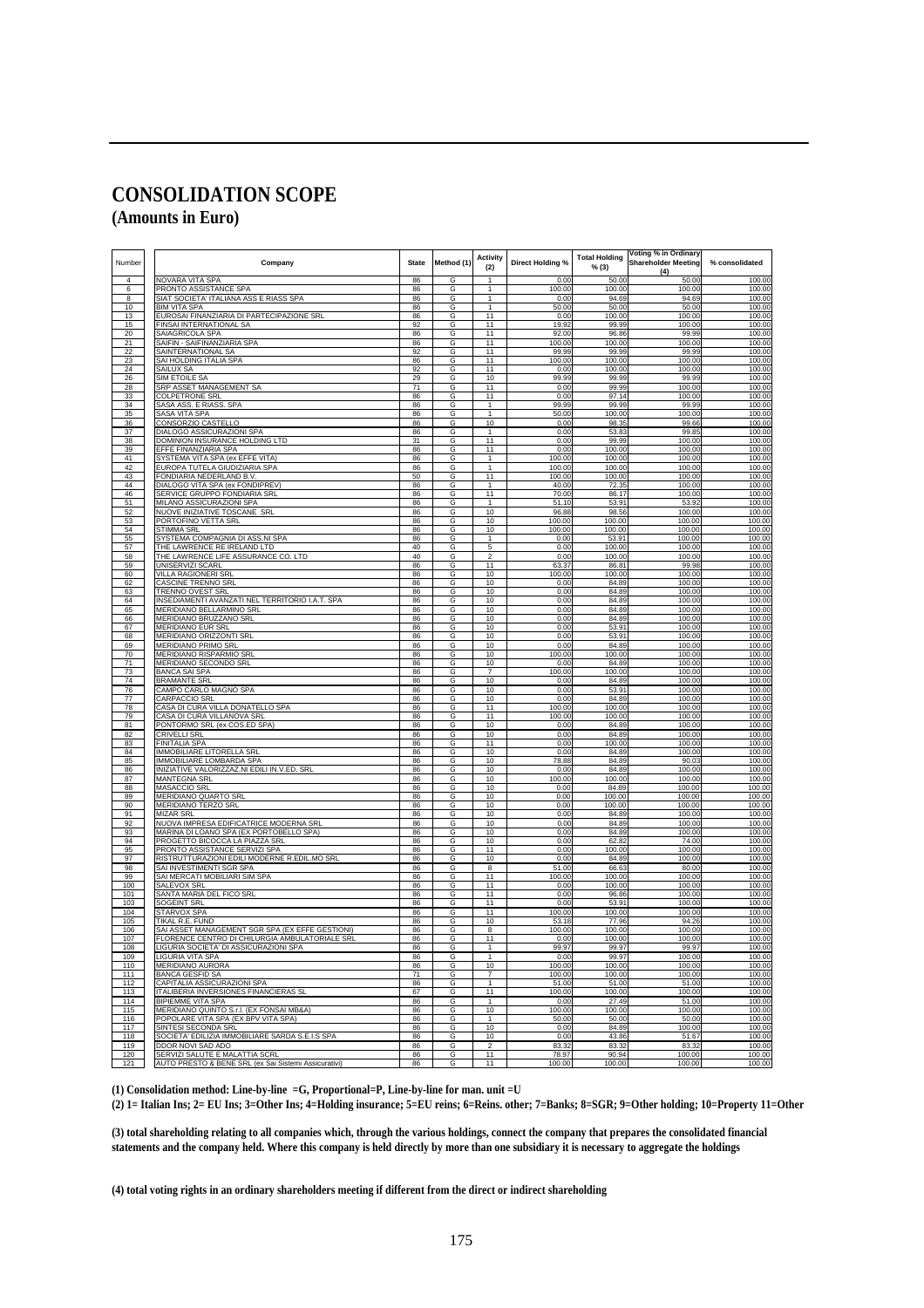#### **DETAILS OF NON-CONSOLIDATED INVESTMENTS (Amounts in Euro)**

| Number | <b>State</b><br>Company                         |    | Activity<br>(1) | Type(2)      | Direct Holding % | Total Holding %<br>(3) | Voting % in Ordinary<br><b>Shareholder Meeting (4)</b> | <b>Carrying value</b> |
|--------|-------------------------------------------------|----|-----------------|--------------|------------------|------------------------|--------------------------------------------------------|-----------------------|
|        | <b>AGRISAI SRL</b>                              | 86 | 11              | a            | 0.00             | 96.90                  | 100.00                                                 | 54,000.00             |
| 10     | <b>FINADIN SPA</b>                              | 86 | 11              | b            | 0.00             | 40.00                  | 40.00                                                  | 42,036,000.00         |
| 12     | SOCIETA' FUNIVIE DEL PICCOLO SAN BERNARDO SPA   | 86 | 11              | $\mathsf{h}$ | 0.00             | 23.24                  | 27.38                                                  | 4.038.000.00          |
| 13     | A7 SRL                                          | 86 | 10              | b            | 0.00             | 16.98                  | 20.00                                                  | 731,000               |
| 14     | <b>BORSETTO SPA</b>                             | 86 | 10              | b            | 0.00             | 38.14                  | 44.93                                                  | 3,963,000             |
| 16     | <b>CITY LIFE SRL</b>                            | 86 | 10              | b            | 0.00             | 22.64                  | 26.67                                                  | 45.783.000            |
| 17     | FIN. PRIV. SRL                                  | 86 | 11              | b            | 28.57            | 28.57                  | 28.57                                                  | 42,396,000            |
| 18     | <b>GARIBALDI SCS</b>                            | 92 | 11              | b            | 0.00             | 25.85                  | 47.95                                                  | $-462,000$            |
| 20     | <b>MB VENTURE CAPITAL FUND</b>                  | 50 | 11              | b            | 30.00            | 30.00                  | 30.00                                                  | 9.315.000             |
| 21     | <b>METROPOLIS SPA</b>                           | 86 | 10              | b            | 0.00             | 25.24                  | 29.73                                                  | 987,000               |
| 22     | SERVIZI IMMOBILIARI MARTINELLI SPA              | 86 | 10              | b            | 0.00             | 16.98                  | 20.00                                                  | 72,000                |
| 23     | SOCIETA' FINANZ. PER LE GEST. ASSICURATIVE SRL  | 86 | 11              | $\mathsf{h}$ | 14.91            | 18.95                  | 22.41                                                  | $\Omega$              |
| 24     | SOAIMPIANTI-ORGANISMI DI ATTESTAZIONE SPA       | 86 | 11              | b            | 21.64            | 21.64                  | 21.64                                                  | 317,000               |
| 25     | UFFICIO CENTRALE ITALIANO SCARL                 | 86 | 11              | b            | 14.14            | 20.45                  | 25.53                                                  | 130,000               |
| 26     | PROGETTO ALFIERE SRL                            | 86 | 10              | b            | 0.00             | 16.13                  | 19.00                                                  | 5.068.000             |
| 28     | <b>EX VAR SCS</b>                               | 86 | 11              | $\mathbf b$  | 18.00            | 26.49                  | 28.00                                                  | 14,000                |
| 29     | PENTA DOMUS SPA                                 | 86 | 10              | b            | 0.00             | 16.98                  | 20.00                                                  | 2,263,000             |
| 30     | SVILUPPO CENTRO EST SRL                         | 86 | 10              | b            | 0.00             | 33.96                  | 40.00                                                  | 239,000               |
| 32     | <b>GLOBAL CARD SERVICE SRL</b>                  | 86 | 11              | a            | 0.00             | 94.97                  | 95.00                                                  | 486,000               |
| 33     | LIGURIA DIREZIONE SRL (in liquidation)          | 86 | 11              | a            | 0.00             | 99.97                  | 100.00                                                 | $\Omega$              |
| 34     | <b>WAVE TECHNOLOGIES</b>                        | 86 | 11              | a            | 15.00            | 15.00                  | 15.00                                                  | 1.500.000             |
| 35     | FONDIARIA-SAI SERVIZI TECNOLOGICI SRL           | 86 | 11              | b            | 51.00            | 51.00                  | 51.00                                                  | 7,453,000             |
| 38     | <b>IGLI SPA</b>                                 | 86 | 11              | b            | 0.00             | 28.29                  | 33.33                                                  | 105.997.000           |
| 39     | QUINTOGEST SPA                                  | 86 | 11              | b            | 49.00            | 49.00                  | 49.00                                                  | 1.980.000             |
| 41     | <b>DDOR AUTO DOO</b>                            | 43 | $\overline{2}$  | a            | 0.00             | 83.32                  | 100.00                                                 | 153,000               |
| 42     | DDOR PENZIJA PLUS AD                            | 43 | 11              | a            | 0.00             | 83.32                  | 100.00                                                 | 1,145,000             |
| 43     | <b>DDOR VESTNS DOO</b>                          | 43 | 10              | a            | 0.00             | 83.32                  | 100.00                                                 | 10.000                |
| 44     | CONSULENZA AZIENDALE PER L'INFORMATICA SCAI SPA | 86 | 11              | b            | 30.07            | 30.07                  | 30.07                                                  | 1,227,000             |
| 45     | <b>BUTTERFLY AM SARL</b>                        | 92 | 11              | b            | 0.00             | 16.97                  | 19.99                                                  | 6.467.000             |
| 46     | SAINT GEORGE CAPITAL MANAGEMENT SA              | 71 | 11              | a            | 0.00             | 100.00                 | 100.00                                                 | 311.000               |

**(1) 1= Italian Ins; 2= EU Ins; 3=Other Ins; 4=Holding insurance; 5=EU reins; 6=Reins. other; 7=Banks; 8=SGR; 9=Other holding; 10=Property 11=Other**

**(2) a=subsidiaries (IAS27) ; b=associated companies (IAS28); c=joint venture (IAS 31); indicate with an asterisk (\*) the companies classified as held for sale in accordance with IFRS 5 and shown in the key below** 

**(3) total shareholding relating to all companies which, through the various holdings, connect the company that prepares the consolidated financial statements and the company held. Where this company is held directly by more than one subsidiary it is necessary to aggregate the holdings** 

**(4) total voting rights in an ordinary shareholders meeting if different from the direct or indirect shareholding**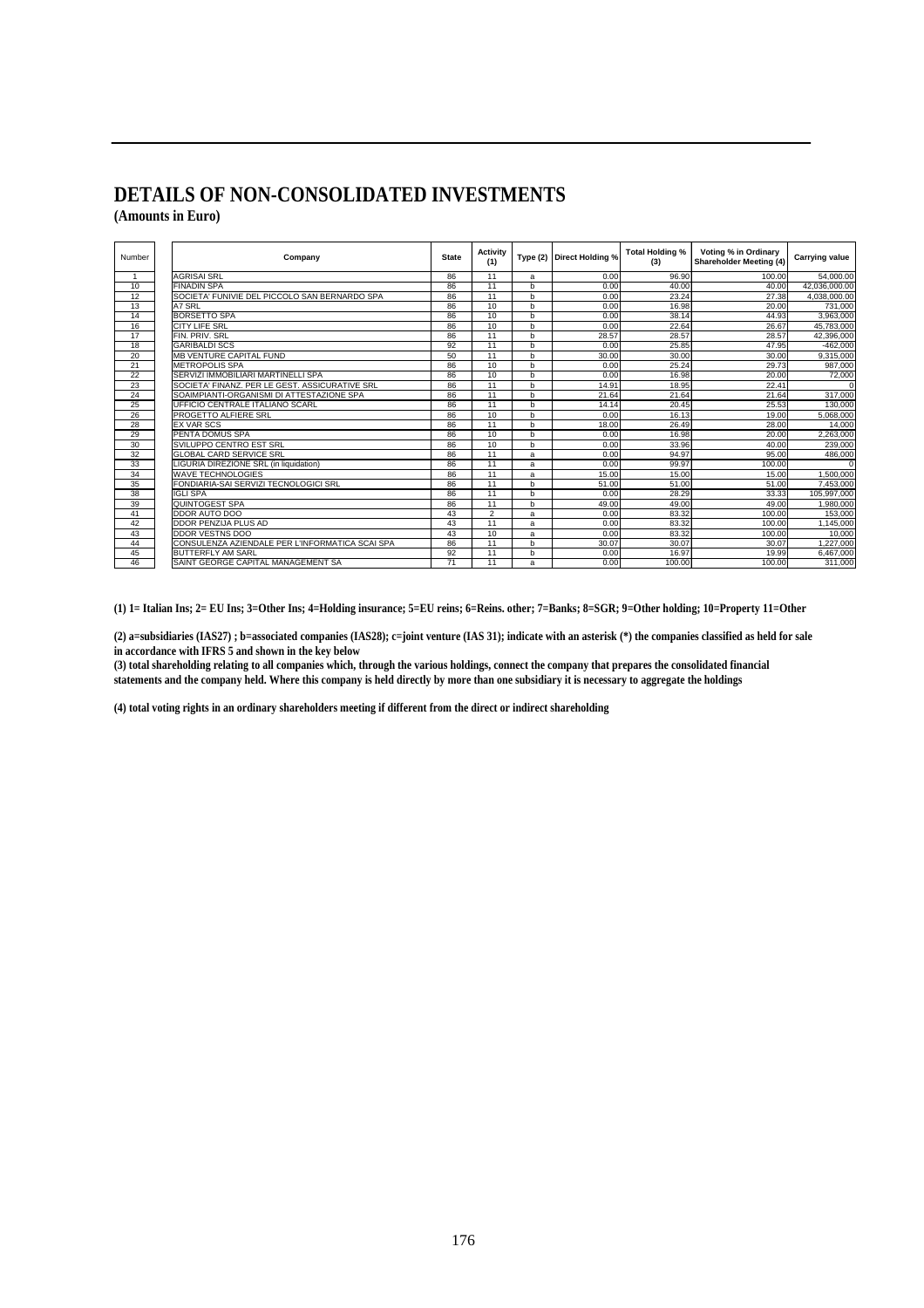### **DETAILS OF TANGIBLE AND INTANGIBLE FIXED ASSETS**

(in thousands of Euro)

|                         | At cost   | <b>At revalued amount or l</b><br>fair value | <b>Total book value</b> |
|-------------------------|-----------|----------------------------------------------|-------------------------|
| Investment property     | 2,257,836 |                                              | 2.257.836               |
| <b>Others buildings</b> | 1,032,847 |                                              | 1.032.847               |
| Other tangible assets   | 210.151   |                                              | 210.151                 |
| Other intangible assets | 1,944,347 |                                              | 1.944.347               |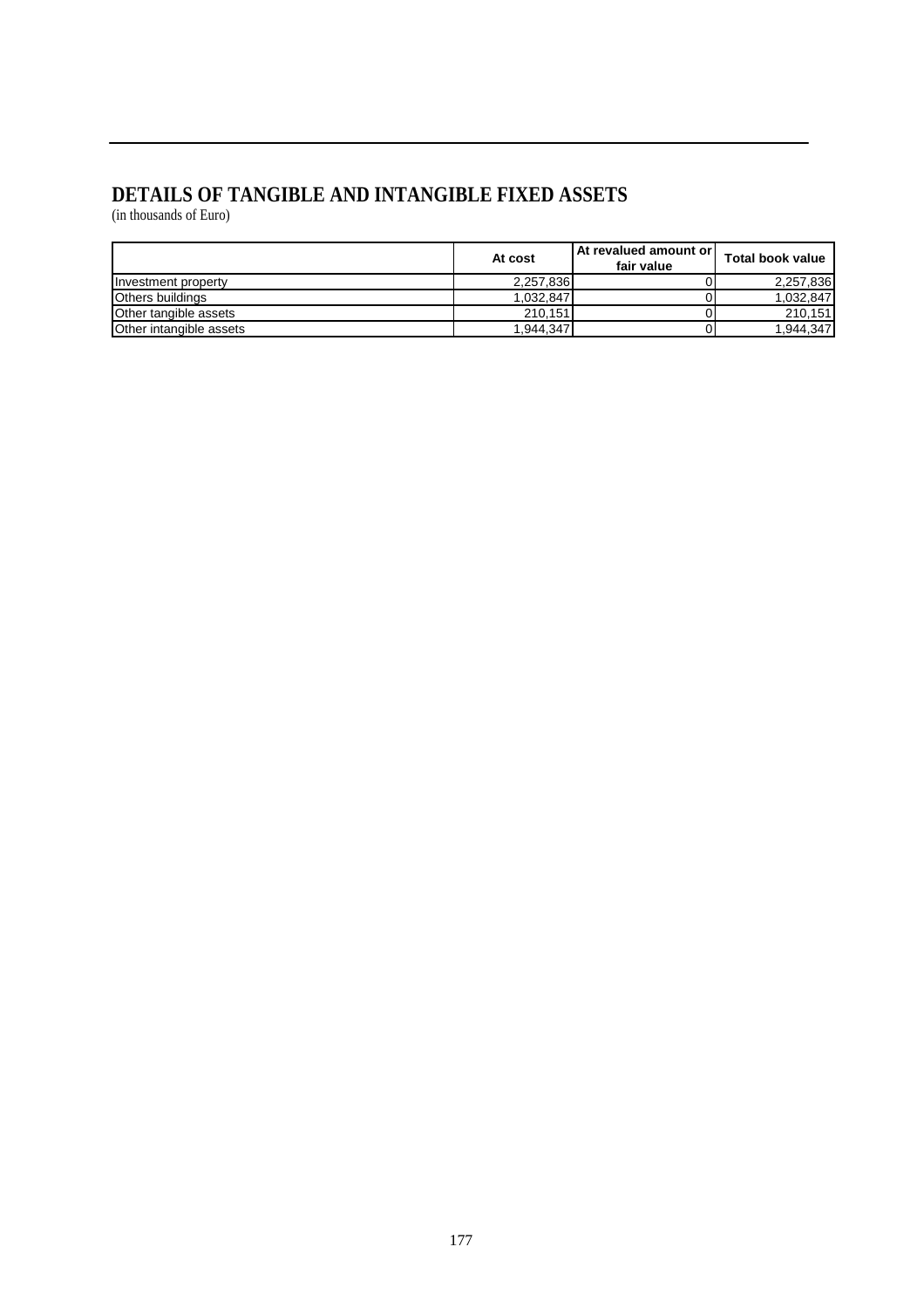### **DETAILS OF FINANCIAL ASSETS**

(in thousands of Euro)

|                                                   | Investments held to maturity |            | Loans and receivables |            | Available-for-sale financial assets |            | Financial assets held for trading |           | Financial assets at fair value through the profit or loss account<br>Financial assets designated at fair<br>value recorded through profit or |           | <b>Total book value</b>  |            |
|---------------------------------------------------|------------------------------|------------|-----------------------|------------|-------------------------------------|------------|-----------------------------------|-----------|----------------------------------------------------------------------------------------------------------------------------------------------|-----------|--------------------------|------------|
|                                                   | 30/06/2008                   | 31/12/2007 | 30/06/2008            | 31/12/2007 | 30/06/2008                          | 31/12/2007 | 30/06/2008<br>31/12/2007          |           | loss<br>30/06/2008<br>31/12/2007                                                                                                             |           | 30/06/2008<br>31/12/2007 |            |
| Equity securities and derivatives valued at cost  |                              |            |                       |            |                                     |            |                                   |           |                                                                                                                                              |           |                          |            |
| Equity securities at fair value                   |                              |            |                       |            | 2.268.380                           | 3.096.783  | 160.082                           | 202.773   | 77.468                                                                                                                                       | 83.350    | 2.505.930                | 3,382,906  |
| of which listed securities                        |                              |            |                       |            | 2,227,567                           | 3,024,989  | 159,331                           | 202,211   | 77.468                                                                                                                                       | 83,350    | 2,464,366                | 3,310,550  |
| Debt securities                                   |                              |            | 99,27                 | 102,327    | 17,248,043                          | 19,393,263 | 1,597,732                         | 1,049,231 | 6,570,838                                                                                                                                    | 7.274.384 | 25,515,883               | 27,819,205 |
| of which listed securities                        |                              |            |                       |            | 16,559,295                          | 19.284.917 | 1.534.952                         | 976.296   | 3,759,775                                                                                                                                    | 4,903,557 | 21,854,025               | 25,164,770 |
| Fund units                                        |                              |            |                       |            | 798,913                             | 842,180    | 6,542                             | 12,333    | 1,171,346                                                                                                                                    | 1,781,207 | 1,976,801                | 2,635,720  |
| Loans and receivables from banks                  |                              |            | 385,589               | 304,243    |                                     |            |                                   |           |                                                                                                                                              |           | 385,589                  | 304,243    |
| Loans and interbank receivables                   |                              |            | 168,736               | 167,935    |                                     |            |                                   |           |                                                                                                                                              |           | 168.736                  | 167,935    |
| Deposits with reinsurers                          |                              |            | 31,410                | 32,272     |                                     |            |                                   |           |                                                                                                                                              |           | 31.410                   | 32,272     |
| Financial asset components of insurance contracts |                              |            |                       |            |                                     |            |                                   |           |                                                                                                                                              |           |                          |            |
| Other loans and receivables                       |                              |            | 997.355               | 725.995    |                                     |            |                                   |           |                                                                                                                                              |           | 997.355                  | 725,995    |
| Non-hedging derivatives                           |                              |            |                       |            |                                     |            | 14,299                            | 13.834    | 317,621                                                                                                                                      | 350,368   | 331,920                  | 364,202    |
| Hedging derivatives                               |                              |            |                       |            |                                     |            |                                   |           | 255.527                                                                                                                                      | 42.425    | 255.527                  | 42.425     |
| Other financial investments                       |                              |            | 546                   | 490        | 2.825                               | 2.775      |                                   |           | 89,039                                                                                                                                       | 129,636   | 92.410                   | 132,901    |
| <b>Total</b>                                      |                              |            | 1,682,906             | 1.333.262  | 20.318.161                          | 23.335.001 | 1.778.655                         | 1.278.171 | 8.481.839                                                                                                                                    | 9.661.370 | 32.261.561               | 35.607.804 |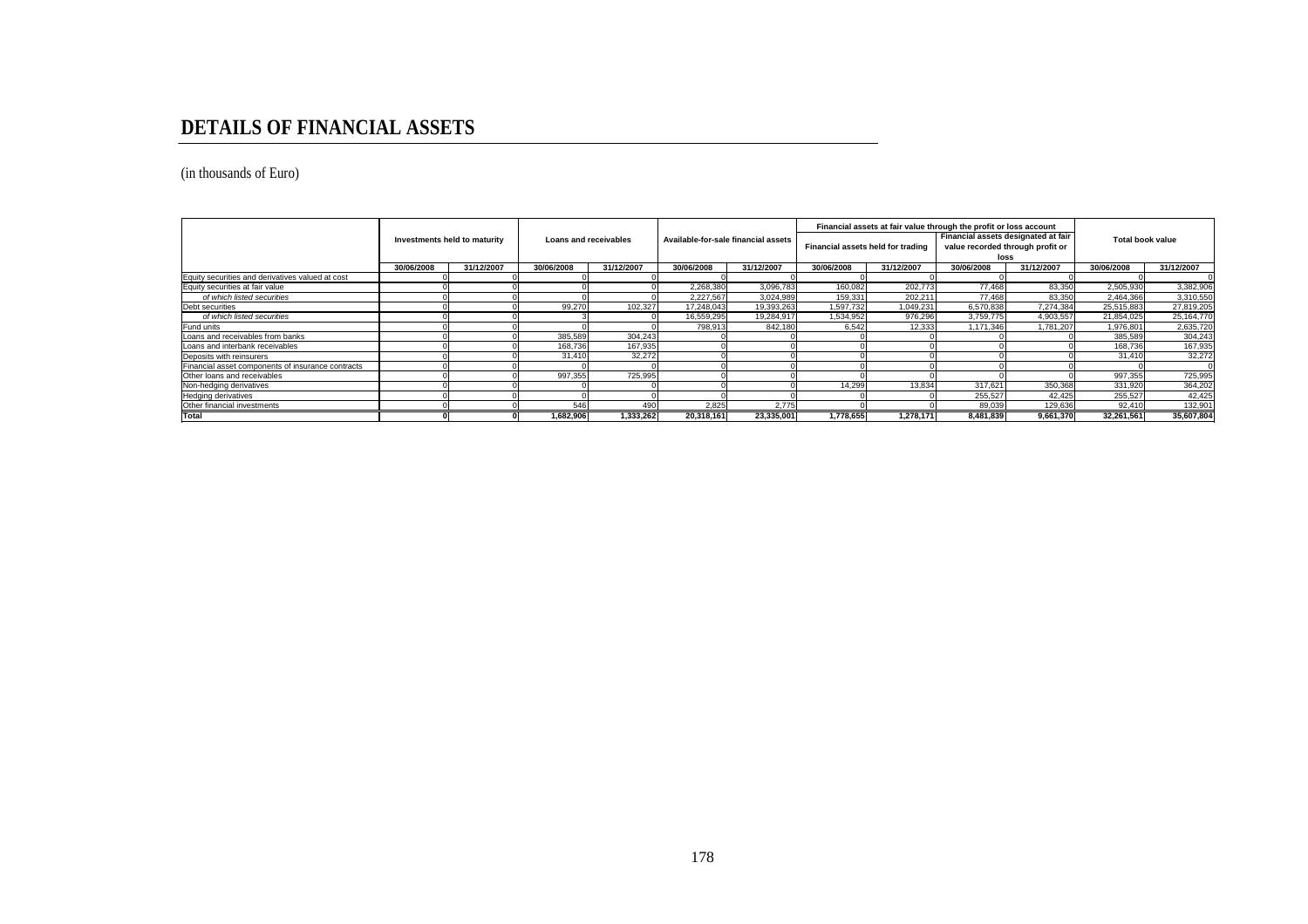### **Details of assets and liabilities relating to contracts issued by insurance companies where the investment risk is borne by policyholders and from pension fund management**  (in thousands of Euro)

|                                   | Returns based on performance of investments   Returns related to the management of pension<br>funds and market indices |            |            | funds      | Total      |            |  |
|-----------------------------------|------------------------------------------------------------------------------------------------------------------------|------------|------------|------------|------------|------------|--|
|                                   | 30/06/2008                                                                                                             | 31/12/2007 | 30/06/2008 | 31/12/2007 | 30/06/2008 | 31/12/2007 |  |
| Assets in accounts                | 7.945.704                                                                                                              | 9,333,028  | 171.384    | 176.485    | 8.117.088  | 9,509,513  |  |
| Inter-group assets*               |                                                                                                                        |            |            |            |            |            |  |
| <b>Total Assets</b>               | 7.945.704                                                                                                              | 9,333,028  | 171.384    | 176.485    | 8.117.088  | 9,509,513  |  |
| Financial liabilities in accounts | 3.592.259                                                                                                              | 4.773.348  | 171.380    | 176.485    | 3.763.639  | 4,949,833  |  |
| Technical reserves in accounts    | 4,352,223                                                                                                              | 4,559,320  |            |            | 4,352,223  | 4,559,320  |  |
| Inter-group liabilities*          |                                                                                                                        |            |            |            |            |            |  |
| <b>Total Liabilities</b>          | 7.944.482                                                                                                              | 9,332,668  | 171.380    | 176.485    | 8.115.862  | 9.509.153  |  |

\* Assets and liabilities eliminated in consolidation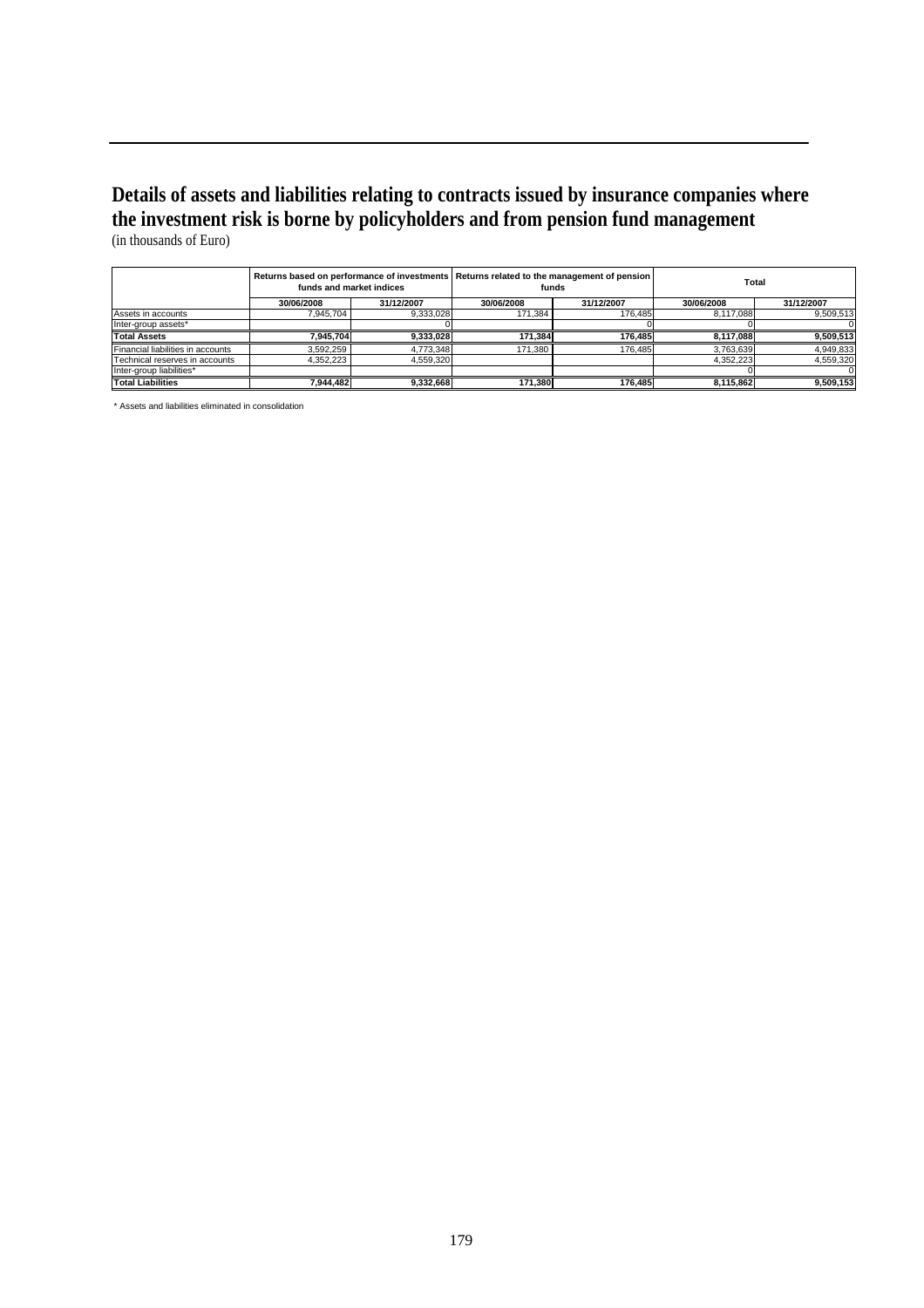### **Details of the technical reserves - reinsurance amount**

(in thousands of Euro)

|                                                                             | <b>Total book value</b> |            |  |  |
|-----------------------------------------------------------------------------|-------------------------|------------|--|--|
|                                                                             | 30/06/2008              | 31/12/2007 |  |  |
| Non-Life reserves                                                           | 642.429                 | 699,707    |  |  |
| Life reserves                                                               | 205.718                 | 205,600    |  |  |
| Technical reserves where investment risk is borne by policyholders and from |                         |            |  |  |
| pension fund management                                                     |                         | $\Omega$   |  |  |
| Actuarial reserves and other reserves                                       | 205.718                 | 205,600    |  |  |
| Technical reserves attributed to reinsurers                                 | 848,147                 | 905,307    |  |  |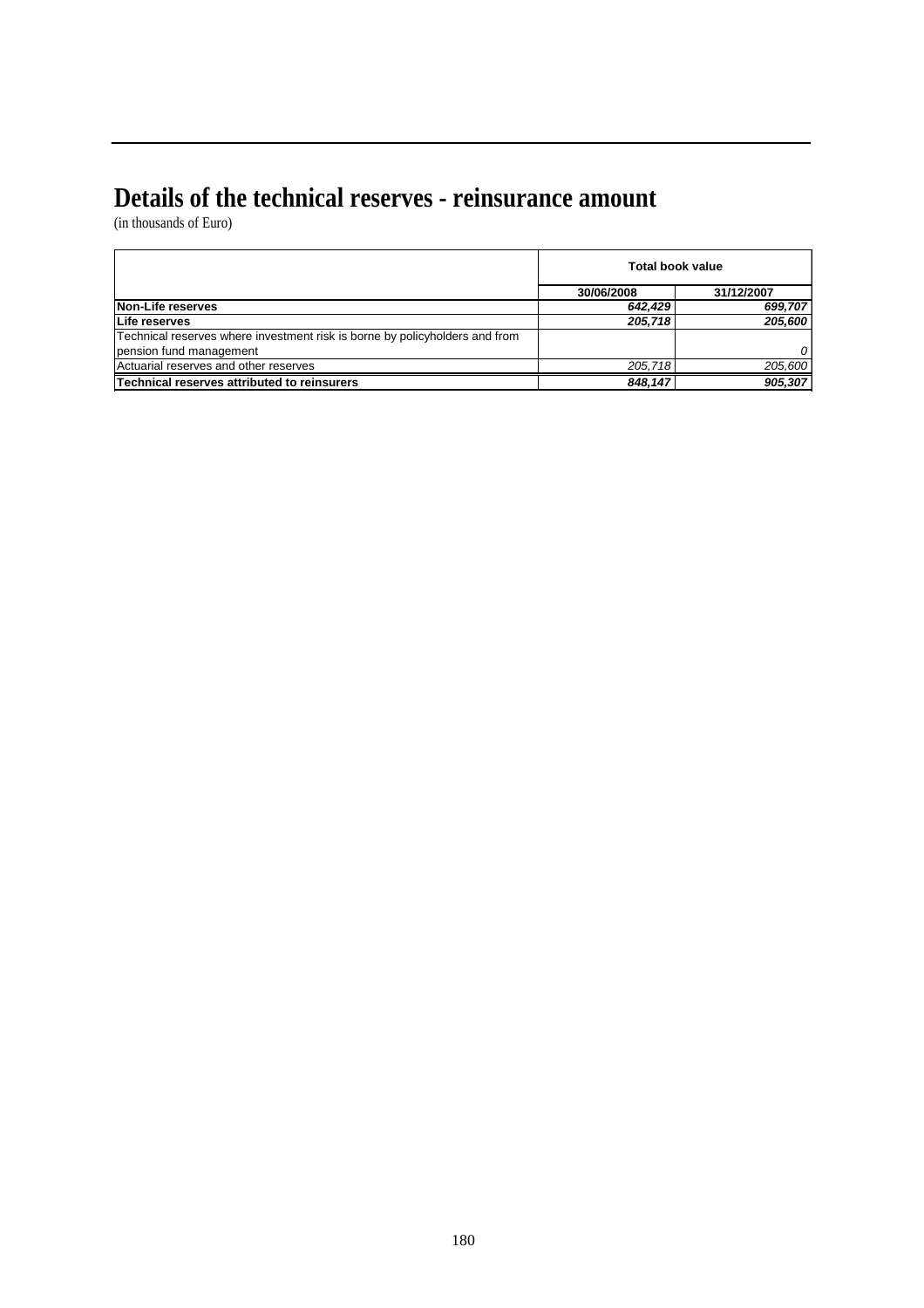### **Details of technical reserves**

|                                                                                     | <b>Total book value</b> |            |
|-------------------------------------------------------------------------------------|-------------------------|------------|
|                                                                                     | 30/06/2008              | 31/12/2007 |
| <b>Non-Life reserves</b>                                                            | 11,375,994              | 11,605,682 |
| Unearned premium reserve                                                            | 2,749,196               | 2,621,821  |
| <b>Claims reserve</b>                                                               | 8,609,897               | 8,969,398  |
| Other reserves                                                                      | 16,901                  | 14,463     |
| of which reserves set aside following the liability adequacy test                   | 0                       | $\Omega$   |
| Life reserves                                                                       | 18,158,830              | 19,737,382 |
| Reserve for sums to be paid                                                         | 433,695                 | 279,362    |
| <b>Actuarial reserves</b>                                                           | 13,691,437              | 15,007,663 |
| Technical reserves where investment risk is borne by policyholders and from pension |                         |            |
| fund management                                                                     | 4,352,223               | 4,559,320  |
| Other reserves                                                                      | $-318,525$              | $-108.963$ |
| of which reserves set aside following the liability adequacy test                   |                         | 0          |
| of which deferred liabilities to policyholders                                      | -452,742                | $-262,767$ |
| <b>Total Technical Reserves</b>                                                     | 29,534,824              | 31.343.064 |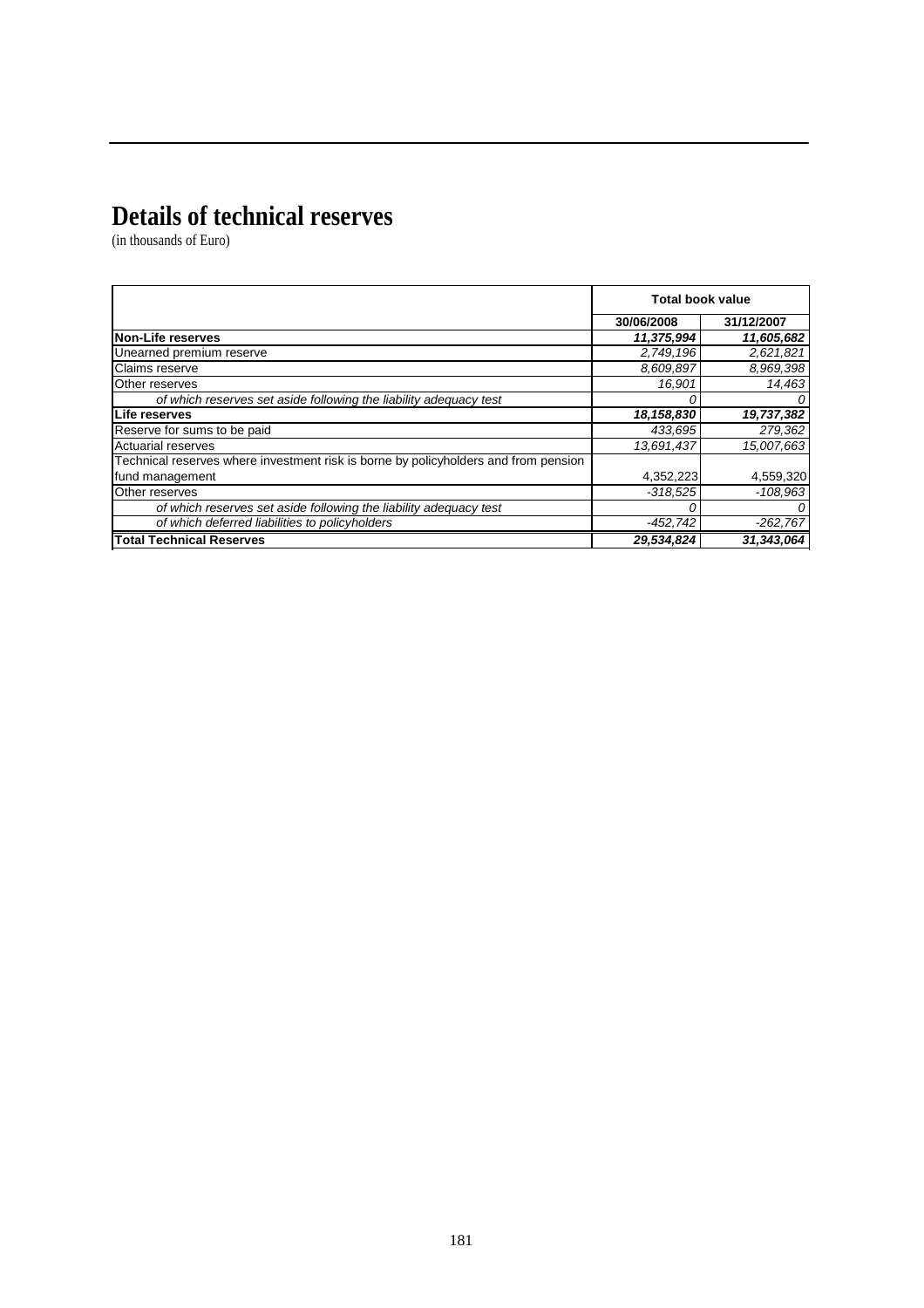#### **Details of financial liabilities**

|                                                                            | Financial liabilities at fair value through profit or loss acc. |            |                                                                          |            |                                    |            |                         |            |
|----------------------------------------------------------------------------|-----------------------------------------------------------------|------------|--------------------------------------------------------------------------|------------|------------------------------------|------------|-------------------------|------------|
|                                                                            | Financial liabilities held for trading                          |            | Financial liabilities designated at fair<br>value through profit or loss |            | <b>Other financial liabilities</b> |            | <b>Total book value</b> |            |
|                                                                            | 30/06/2008                                                      | 31/12/2007 | 30/06/2008                                                               | 31/12/2007 | 30/06/2008                         | 31/12/2007 | 30/06/2008              | 31/12/2007 |
| Equity financial instruments                                               |                                                                 |            |                                                                          |            |                                    |            |                         |            |
| Sub-ordinated liabilities                                                  |                                                                 |            |                                                                          |            | 812,836                            | 820,007    | 812.836                 | 820,007    |
| iabilities from financial contracts issued by insurance companies deriving |                                                                 |            | 3,763,639                                                                | 4,949,833  | 13,327                             | 15,961     | 3,776,966               | 4,965,794  |
| From contracts for which the investment risk is borne by policyholders     |                                                                 |            | 3,592,259                                                                | 4,773,348  |                                    |            | 3,592,259               | 4,773,348  |
| From the management of pension funds                                       |                                                                 |            | 171,380                                                                  | 176,485    |                                    |            | 171,380                 | 176,485    |
| From other contracts                                                       |                                                                 |            |                                                                          |            | 13,327                             | 15,961     | 13,327                  | 15,961     |
| Deposits received from reinsurers                                          |                                                                 |            |                                                                          |            | 311.244                            | 305,238    | 311,244                 | 305,238    |
| Financial liability components of insurance contracts                      |                                                                 |            |                                                                          |            |                                    |            |                         |            |
| Debt securities issued                                                     |                                                                 |            |                                                                          |            | 205,015                            | 181,028    | 205,015                 | 181,028    |
| Payables to bank clients                                                   |                                                                 |            |                                                                          |            | 364,495                            | 354,377    | 364,495                 | 354,377    |
| Interbank payables                                                         |                                                                 |            |                                                                          |            | 4.416                              |            | 4.416                   |            |
| Other loans obtained                                                       |                                                                 |            |                                                                          |            | 410,244                            | 96,241     | 410,244                 | 96,241     |
| Non-hedging derivatives                                                    | 14,331                                                          | 16,779     |                                                                          | 1,075      |                                    |            | 14,331                  | 17,854     |
| <b>Hedging derivatives</b>                                                 | 482                                                             | 33.295     |                                                                          |            |                                    |            | 482                     | 33,295     |
| Other financial liabilities                                                | 80,014                                                          | 29,657     | 372                                                                      | 814        | 471,958                            | 381,378    | 552,344                 | 411,849    |
| <b>Total</b>                                                               | 94,827                                                          | 79,731     | 3,764,011                                                                | 4,951,722  | 2,593,535                          | 2,154,234  | 6,452,373               | 7,185,687  |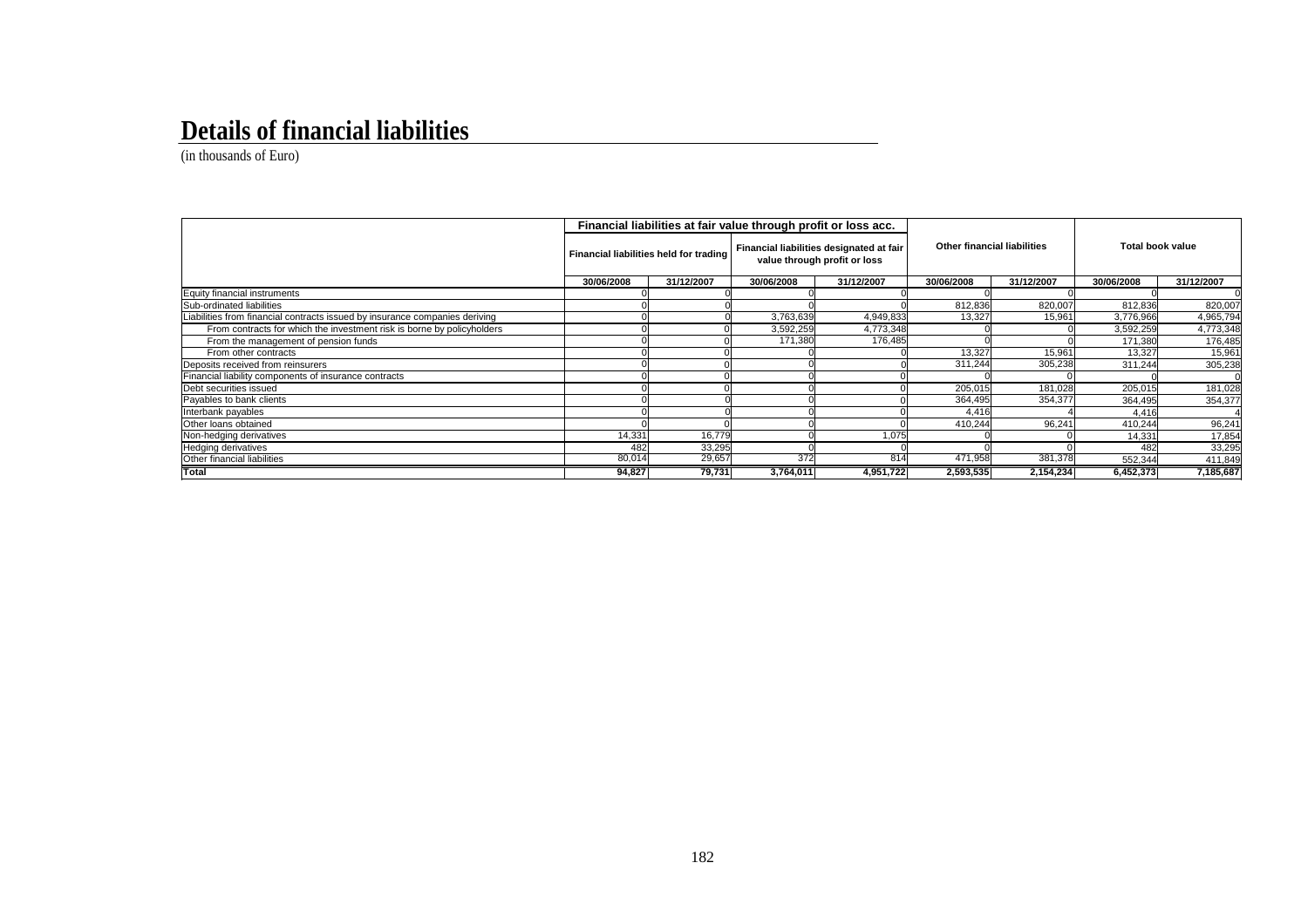# **Details of insurance technical reserves**

|                      |                                                                                 | 30/06/2008   | 30/06/2007   |
|----------------------|---------------------------------------------------------------------------------|--------------|--------------|
| Non-Life Division    |                                                                                 |              |              |
| <b>NET PREMIUMS</b>  |                                                                                 | 3,594,836    | 3,571,235    |
| a                    | Premiums written                                                                | 3,653,277    | 3,662,851    |
| b                    | Change in unearned premium reserve                                              | $-58,441$    | $-91,616$    |
|                      | NET CHARGES RELATING TO CLAIMS                                                  | $-2,440,941$ | $-2,503,418$ |
| a                    | Amounts paid                                                                    | $-2,820,708$ | $-2,625,701$ |
| b                    | Change in claims reserve                                                        | 352,912      | 62,390       |
| C                    | Change in recoveries                                                            | 29,121       | 60,124       |
| d                    | Change in other technical reserves                                              | $-2,266$     | $-231$       |
| <b>Life Division</b> |                                                                                 |              |              |
| <b>NET PREMIUMS</b>  |                                                                                 | 2,114,736    | 2,362,740    |
|                      | NET CHARGES RELATING TO CLAIMS                                                  | $-1,794,264$ | $-2,363,287$ |
| a                    | Sums paid                                                                       | $-1,891,193$ | $-1,047,266$ |
| b                    | Change in reserve for sums to be paid                                           | $-124,912$   | $-98,769$    |
| C                    | Change in actuarial reserve                                                     | 426,270      | $-246,017$   |
| d                    | Change technical reserves where investment risk borne by policyholders and from |              |              |
|                      | pension fund management                                                         | $-201,730$   | $-968,964$   |
| е                    | Change in other technical reserves                                              | $-2,699$     | $-2,271$     |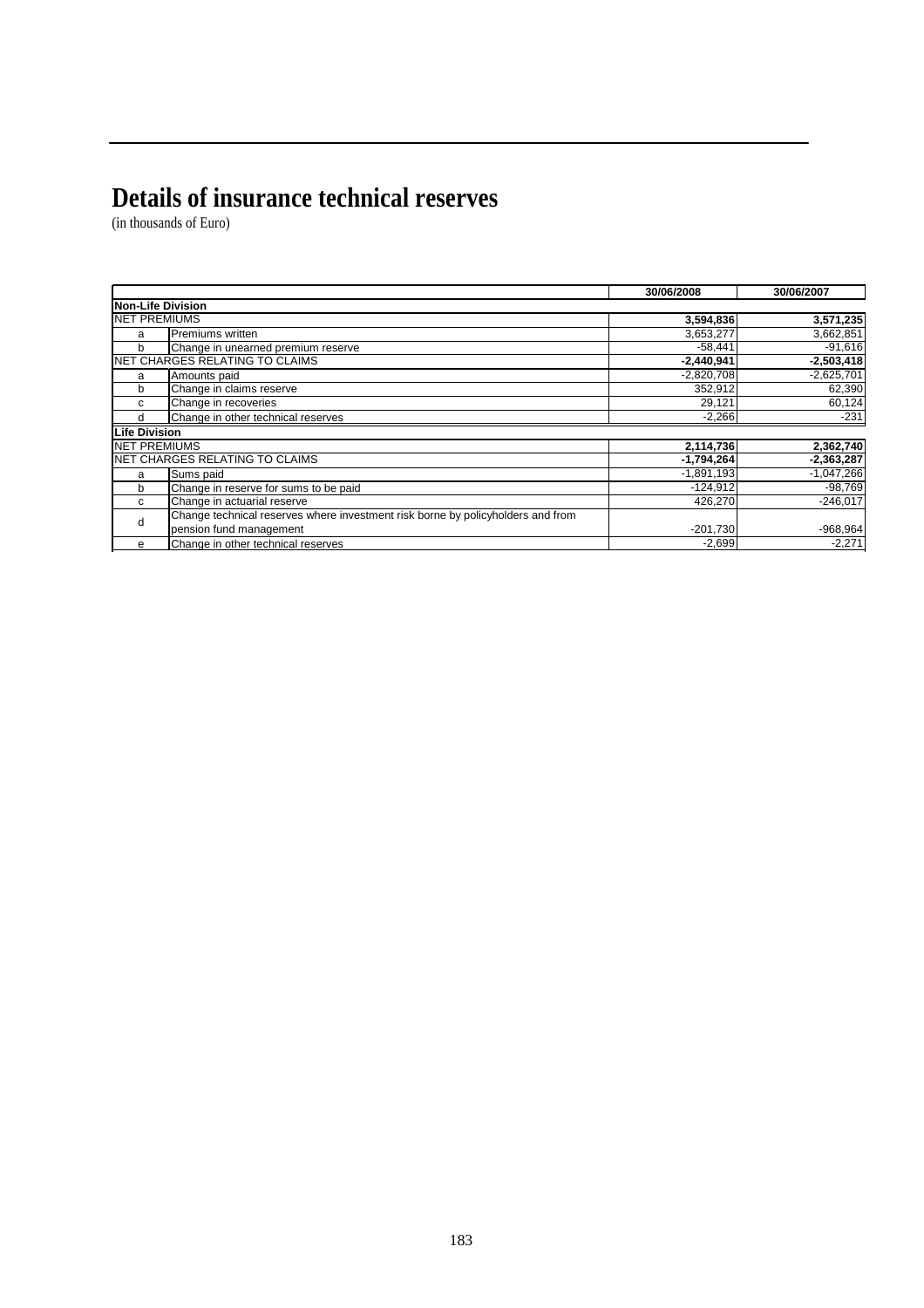# **Financial income and charges and from investments**

|       |                                                                                     |           |         |           |                                                                    |            | Total income and                 |         | <b>Valuation gains</b> |                         | <b>Valuation losses</b> |             | Total income and Total income and Total income and |            |
|-------|-------------------------------------------------------------------------------------|-----------|---------|-----------|--------------------------------------------------------------------|------------|----------------------------------|---------|------------------------|-------------------------|-------------------------|-------------|----------------------------------------------------|------------|
|       |                                                                                     | Interest  |         |           | Other Income   Other expenses   Profits realised   Losses realised |            | charges realised Valuation gains |         | Write-back of          | <b>Valuation losses</b> | Impairment              | charges not | charges                                            | charges    |
|       |                                                                                     |           |         |           |                                                                    |            |                                  |         | value                  |                         |                         | realised    | 30/06/2008                                         | 30/06/2007 |
|       | <b>Result from investments</b>                                                      | 578.821   | 275.268 | $-42.691$ | 121,969                                                            | $-188.117$ | 745,250                          | 219.539 |                        | $-807.360$              |                         | $-587.867$  | 157,383                                            | 592.128    |
|       | Deriving from property investments                                                  |           | 48,338  | $-31.19$  |                                                                    |            | 17,591                           |         |                        | $-21.891$               |                         | $-22.003$   | $-4.412$                                           | 4.956      |
|       | Deriving from investments in subsidiaries, associates and joint ventures            |           |         | $-3,56$   | 30.06                                                              |            | 26.611                           |         |                        |                         |                         |             | 26.611                                             | 16,578     |
|       | Deriving from investments held-to-maturity                                          |           |         |           |                                                                    |            |                                  |         |                        |                         |                         |             |                                                    |            |
|       | Deriving from loans and receivables                                                 | 33,405    | 9.137   |           |                                                                    |            | 40.635                           |         |                        |                         |                         |             | 40.754                                             | 31,814     |
|       | Deriving from available-for-sale financial assets                                   | 382.07    | 124,865 | $-1.56$   | 56,409                                                             | $-55.72$   | 506,060                          |         |                        |                         |                         |             | 506,060                                            | 512,855    |
|       | Deriving from financial assets held for trading                                     | 33,582    | 89,535  | $-272$    | 8.441                                                              | $-87.600$  | 43,686                           | 576     |                        | $-230.69$               |                         | $-224.939$  | $-181.253$                                         | 62,615     |
|       | Deriving from financial assets designated at fair value through profit or loss      | 129.75    | 3.280   | $-6.09$   | 26,60                                                              | $-42.88$   | 110,667                          | 213.71  |                        | $-554.76$               |                         | $-341.044$  | $-230.377$                                         | $-36,690$  |
|       | <b>Result of other receivables</b>                                                  | 6.51      |         |           |                                                                    |            | 6.382                            |         |                        |                         |                         |             | 6,382                                              | 5,681      |
|       | Result of cash and cash equivalents                                                 | 14.48     |         |           |                                                                    |            | 14.486                           |         |                        |                         |                         |             | 14,803                                             | 14,480     |
|       | <b>Result of financial liabilities</b>                                              | $-65,560$ |         |           |                                                                    |            | $-65.560$                        | 14.174  |                        | $-5.929$                |                         | 8.245       | $-57.315$                                          | $-87,191$  |
|       | Deriving from financial liabilities held for trading                                |           |         |           |                                                                    |            |                                  | 14.17   |                        | $-5.929$                |                         | 8.245       | 8.245                                              | $-27,939$  |
|       | Deriving from financial liabilities designated at fair value through profit or loss |           |         |           |                                                                    |            |                                  |         |                        |                         |                         |             |                                                    |            |
|       | Deriving from other financial liabilities                                           | $-65.560$ |         |           |                                                                    |            | $-65.560$                        |         |                        |                         |                         |             | $-65.560$                                          | $-59,252$  |
|       | <b>Result of payables</b>                                                           | $-7.303$  |         |           |                                                                    |            | $-7.308$                         |         |                        |                         |                         |             | $-7,308$                                           | $-3.646$   |
| Total |                                                                                     | 526,958   | 275,268 | $-42.823$ | 121.969                                                            | $-188.122$ | 693.250                          | 234.03  |                        | $-813.289$              |                         | $-579.305$  | 113,945                                            | 521,452    |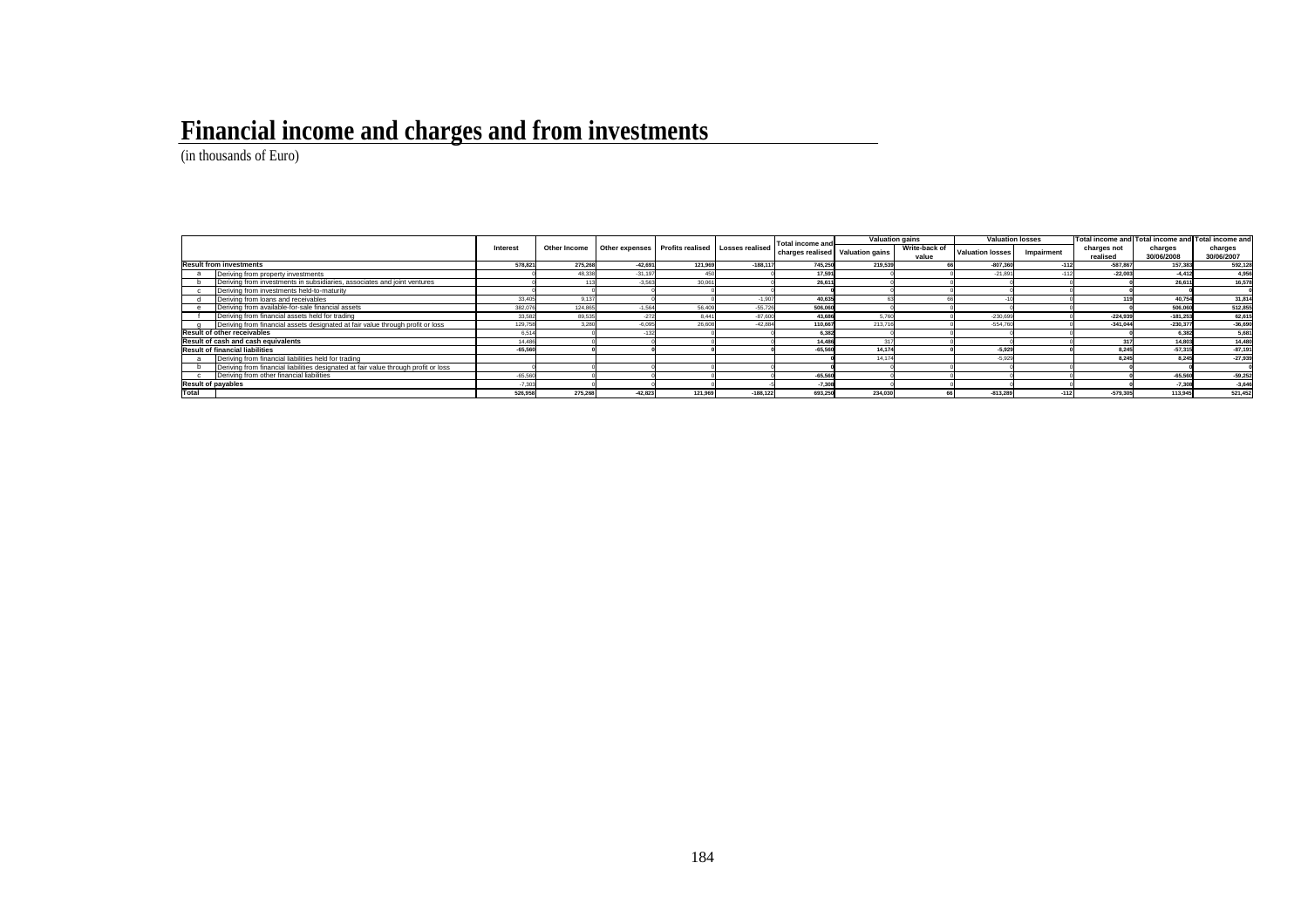#### **Details of insurance management expenses**

|                                                                                   |            | <b>Non-Life Division</b> |            | <b>Life Division</b> |
|-----------------------------------------------------------------------------------|------------|--------------------------|------------|----------------------|
|                                                                                   | 30/06/2008 | 30/06/2007               | 30/06/2008 | 30/06/2007           |
| Gross commissions and other acquisition<br>expenses net of commissions and profit |            |                          |            |                      |
| participations received from reinsurers                                           | $-659.455$ | $-635.947$               | $-102.149$ | $-118,228$           |
| Investment management charges                                                     | $-3.881$   | $-2.233$                 | $-5.720$   | $-3.239$             |
| Other administration expenses                                                     | $-146.864$ | $-110.693$               | $-36.357$  | $-24.944$            |
| <b>Total</b>                                                                      | $-810.200$ | $-748.873$               | $-144.226$ | $-146, 411$          |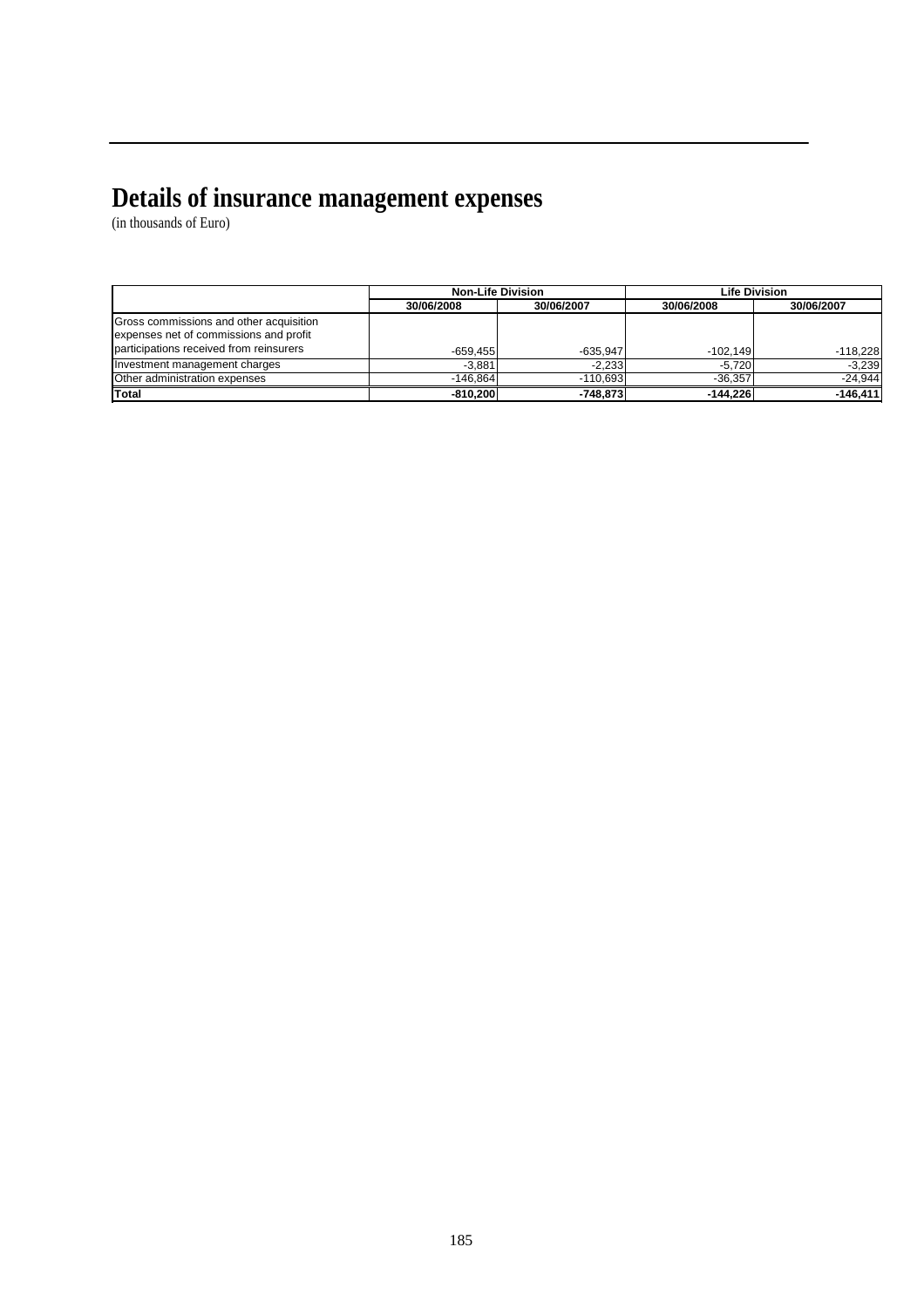## **List of direct and indirect holdings in non-listed companies of above 10% of the share capital at 30/06/2008**

**(In accordance with article 125-126 of CONSOB Resolution No. 11971 of 14/05/1999)**

#### **FONDIARIA-SAI S.P.A. IS THE OWNER AS AT 30/06/2008 OF THE FOLLOWING SHARES/QUOTAS WITH VOTING RIGHTS**

| <b>Name of Company</b><br><b>Registered offices</b> | <b>Company holding</b>          | Voting shares held | % Holding | % Total |
|-----------------------------------------------------|---------------------------------|--------------------|-----------|---------|
| AGRISAI S.r.l.                                      | SAIAGRICOLA SPA                 | 60,390             | 99.000    | 100.000 |
| <b>ITALY</b>                                        | SAIFIN SAIFINANZIARIA SPA       | 610                | 1.000     |         |
| AUTO PRESTO & BENE S.r.l.                           | FONDIARIA-SAI S.p.A             | 51,000             | 100.000   | 100.000 |
| <b>ITALY</b>                                        |                                 |                    |           |         |
| A7 SRL                                              | IMMOBILIARE LOMBARDA SPA        | 40,000             | 20.000    | 20.000  |
| <b>ITALY</b>                                        |                                 |                    |           |         |
| <b>BANCA GESFID S.A.</b>                            | FONDIARIA-SAI S.p.A.            | 10,000             | 100.000   | 100.000 |
| SWITZERLAND                                         |                                 |                    |           |         |
| BANCA SAI S.p.A.                                    | FONDIARIA-SAI S.p.A.            | 1,166,771,610      | 100.000   | 100.000 |
| <b>ITALY</b>                                        |                                 |                    |           |         |
| <b>BIM VITA SPA</b>                                 | FONDIARIA-SAI S.p.A.            | 3,750,000          | 50.000    | 50.000  |
| <b>ITALY</b>                                        |                                 |                    |           |         |
| <b>BIPIEMME VITA SPA</b>                            | MILANO ASSICURAZIONI SPA        | 7,497,000          | 51.000    | 51.000  |
| <b>ITALY</b>                                        |                                 |                    |           |         |
| <b>BORSETTO SRL</b>                                 | IMMOBILIARE LOMBARDA SPA        | 564,002            | 44.929    | 44.929  |
| <b>ITALY</b>                                        |                                 |                    |           |         |
| <b>BRAMANTE SRL</b>                                 | <b>IMMOBILIARE LOMBARDA SPA</b> | 10,000             | 100.000   | 100.000 |
| <b>ITALY</b>                                        |                                 |                    |           |         |
| <b>BUTTERFLAI AM Sarl</b>                           | <b>IMMOBILIARE LOMBARDA SPA</b> | 6,666              | 19.999    | 19.999  |
| LUXEMBOURG                                          |                                 |                    |           |         |
| CAMPO CARLO MAGNO SPA                               | MILANO ASSICURAZIONI SPA        | 18,622,400         | 100.000   | 100.000 |
| <b>ITALY</b>                                        |                                 |                    |           |         |
| CAPITALIA ASSICURAZIONI SPA                         | FONDIARIA-SAI S.p.A.            | 2,652,000          | 51.000    | 51.000  |
| <b>ITALY</b>                                        |                                 |                    |           |         |
| <b>CARPACCIO SRL</b>                                | IMMOBILIARE LOMBARDA SPA        | 10,000             | 100.000   | 100.000 |
| <b>ITALY</b>                                        |                                 |                    |           |         |
| CASA di CURA VILLA                                  | FONDIARIA-SAI S.p.A.            | 70,000             | 100.000   | 100.000 |
| DONATELLO SPA - ITALY                               |                                 |                    |           |         |
| CASA di CURA VILLANOVA SRL                          | FONDIARIA-SAI S.p.A.            | 350,000            | 100.000   | 100.000 |
| <b>ITALY</b>                                        |                                 |                    |           |         |
| CASCINE TRENNO SRL                                  | <b>IMMOBILIARE LOMBARDA SPA</b> | 10,000             | 100.000   | 100.000 |
| <b>ITALY</b>                                        |                                 |                    |           |         |
| <b>CITYLIFE SRL</b>                                 | <b>IMMOBILIARE LOMBARDA SPA</b> | 39,997             | 26.665    | 26.665  |
| <b>ITALY</b>                                        |                                 |                    |           |         |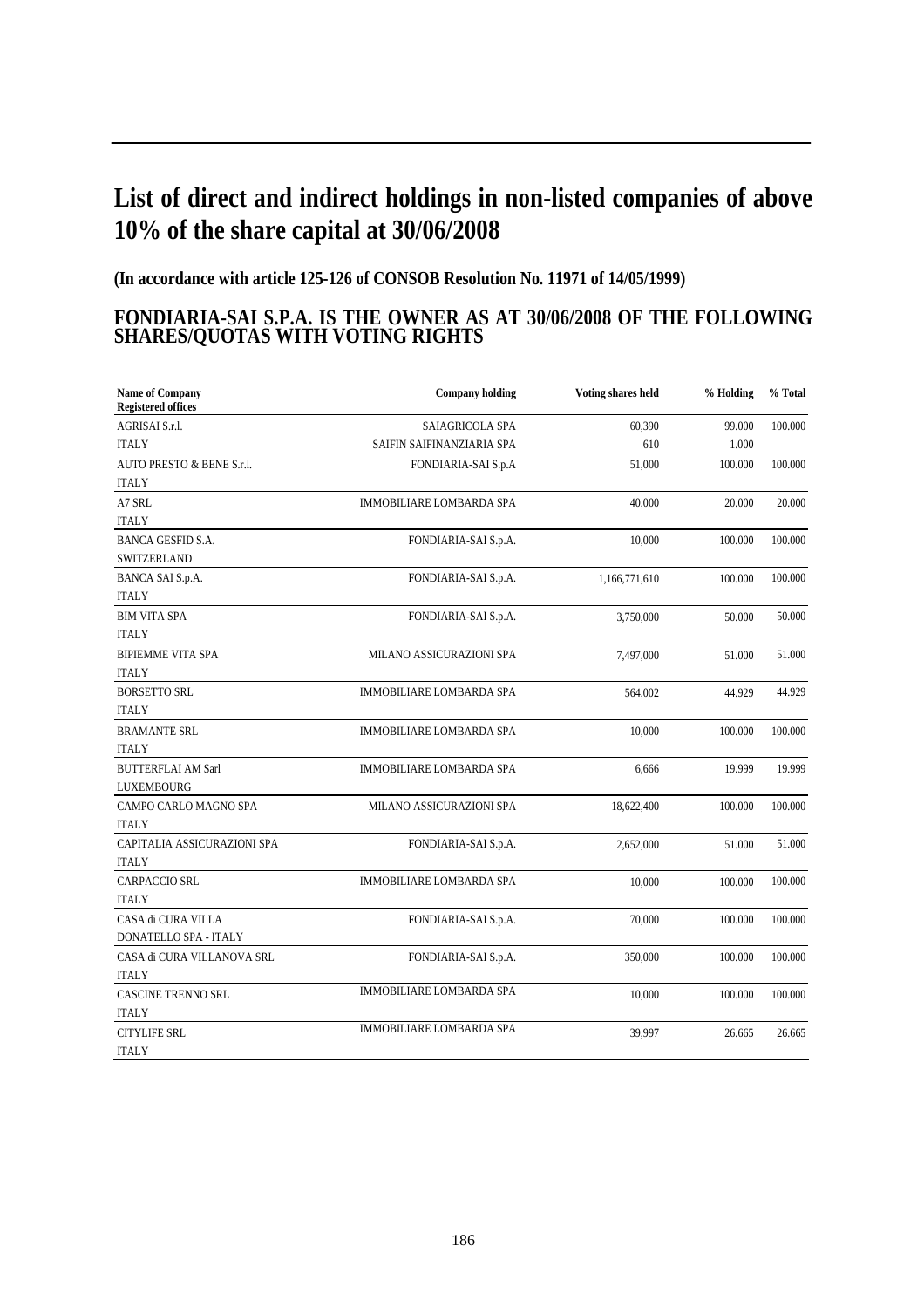| Name of Company<br><b>Registered offices</b> | <b>Company holding</b>       | Voting shares held | % Holding | % Total |
|----------------------------------------------|------------------------------|--------------------|-----------|---------|
| <b>COLPETRONE SRL</b>                        | SAI AGRICOLA SPA             | 10,000             | 100.000   | 100.000 |
| <b>ITALY</b>                                 |                              |                    |           |         |
| COMPAGNIA TIRRENA DI                         | MILANO ASSICURAZIONI SPA     | 3,900,000          | 11.143    | 11.143  |
| <b>ASSICURAZIONI SPA</b>                     |                              |                    |           |         |
| voluntary liquidation ITALY                  |                              |                    |           |         |
| <b>COMPANIA DE SEGUROS Y</b>                 | EUROSAI FINANZIARIA DI       | 48,815             | 11.486    | 11.486  |
| REASEGUROS KAIROS SA in liq.                 | PARTECIPAZIONI SRL           |                    |           |         |
| <b>SPAIN</b>                                 |                              |                    |           |         |
| CASTELLO CONSORTIUM                          | NUOVE INIZIATIVE TOSCANE SRL | 99,660             | 99.660    | 99.660  |
| <b>ITALY</b>                                 |                              |                    |           |         |
| CONSULENZA AZIENDALE PER                     | FONDIARIA-SAI S.p.A.         | 601,400            | 30.070    | 30.070  |
| L'INFORMATICA - SCAI SPA                     |                              |                    |           |         |
| <b>ITALY</b>                                 |                              |                    |           |         |
| CRIVELLI SRL                                 | IMMOBILIARE LOMBARDA SPA     | 10,000             | 100.000   | 100.000 |
| <b>ITALY</b>                                 |                              |                    |           |         |
| DDOR AUTO DOO                                | DDOR NOVI SAD A.D.O.         | $\mathbf{1}$       | 100.000   | 100.000 |
| <b>SERBIA</b>                                |                              |                    |           |         |
| DDOR NOVI SAD A.D.O.                         | FONDIARIA-SAI S.p.A          | 1,761,723          | 83.319    | 83.319  |
| <b>SERBIA</b>                                |                              |                    |           |         |
| DDOR PENZIJA PLUS AD                         | DDOR NOVI SAD A.D.O          | 82,085             | 100.00    | 100.000 |
| <b>SERBIA</b>                                |                              |                    |           |         |
| DDOR VESTANS DOO                             | DDOR NOVI SAD A.D.O          | $\mathbf{1}$       | 100.000   | 100.000 |
| <b>SERBIA</b>                                |                              |                    |           |         |
| DIALOGO ASSICURAZIONI S.p.A.                 | MILANO ASSICURAZIONI S.p.A   | 8,818,363          | 99.848    | 99.848  |
| <b>ITALY</b>                                 |                              |                    |           |         |
| DIALOGO VITA COMPAGNIA                       | FONDIARIA-SAI S.p.A          | 4,800,000          | 40.000    | 100.000 |
| ASSICURAZIONI S.p.A.                         | MILANO ASSICURAZIONI S.p.A.  | 7,200,000          | 60.000    |         |
| <b>ITALY</b>                                 |                              |                    |           |         |
| DOMINION INSURANCE HOLDING                   | FINSAI INTERNATIONAL SA.     | 50,780,305         | 100.000   | 100.000 |
| Ltd                                          |                              |                    |           |         |
| <b>GREAT BRITAIN</b>                         |                              |                    |           |         |
| EFFE FINANZIARIA SPA                         | THE LAWRENCE RE IRELAND Ltd  | 10,000             | 100.000   | 100.000 |
| <b>ITALY</b>                                 |                              |                    |           |         |
| EUROPA TUTELA GIUDIZIARIA S.p.A.             | FONDIARIA-SAI S.p.A.         | 2,000,000          | 100.000   | 100.000 |
| <b>ITALY</b>                                 |                              |                    |           |         |
| EUROSAI FINANZIARIA DI                       | SAIFIN SAIFINANZIARIA SPA    | 1,305,600          | 100.000   | 100.000 |
| PARTECIPAZIONI SRL                           |                              |                    |           |         |
| <b>ITALY</b>                                 |                              |                    |           |         |
| <b>EX VAR SCS</b>                            | FONDIARIA-SAI S.p.A.         | 55,382             | 17.999    | 27.999  |
| LUXEMBOURG                                   | IMMOBILIARE LOMBARDA S.p.A.  | 30,770             | 10.000    |         |
| FINADIN SPA FINANZIARIA DI                   | SAIFIN SAIFINANZIARIA SPA    | 40,000,000         | 40.000    | 40.000  |
| <b>INVESTIMENTI</b>                          |                              |                    |           |         |
| <b>ITALY</b>                                 |                              |                    |           |         |
| FINITALIA SPA                                | BANCA SAI S.p.A.             | 15,376,285         | 100.000   | 100.000 |
| <b>ITALY</b>                                 |                              |                    |           |         |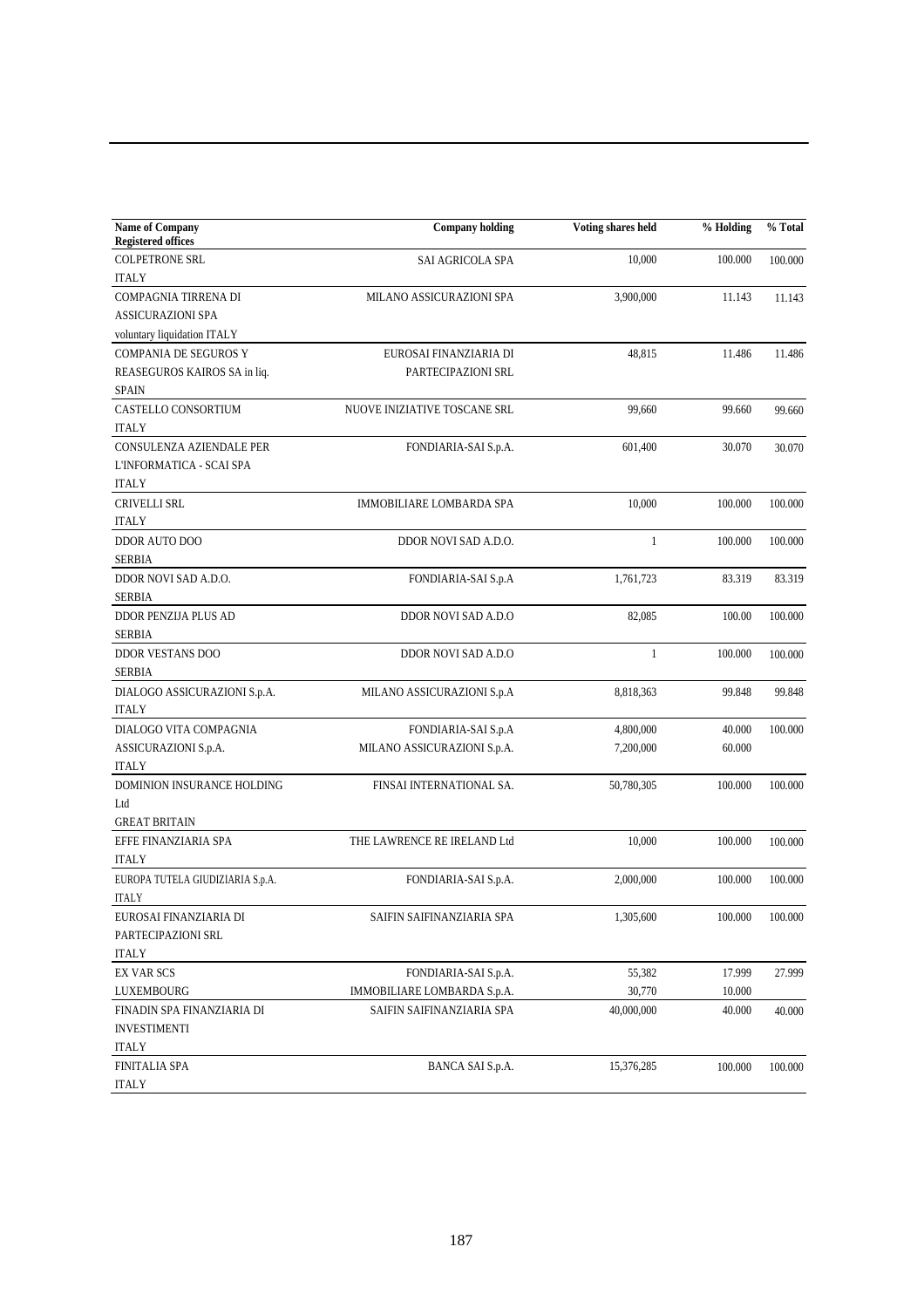| <b>Name of Company</b><br><b>Registered offices</b> | <b>Company holding</b>     | Voting shares held | % Holding | % Total |
|-----------------------------------------------------|----------------------------|--------------------|-----------|---------|
| FIN.PRIV. SRL                                       | FONDIARIA-SAI S.p.A.       | 5,714              | 28.571    | 28.571  |
| <b>ITALY</b>                                        |                            |                    |           |         |
| FINSAI INTERNATIONAL S.A.                           | FONDIARIA-SAI S.p.A.       | 80,000             | 19.922    | 100.000 |
| LUXEMBOURG                                          | <b>SAILUX S.A</b>          | 145,183            | 36.154    |         |
|                                                     | SAINTERNATIONAL SA.        | 176,383            | 43.924    |         |
| FLORENCE CENTRO DI CHIRURGIA                        | CASA DI CURA VILLANOVA SRL | 10,400             | 100.000   | 100.000 |
| AMBULATORIALE SRL - ITALY                           |                            |                    |           |         |
| FONDIARIA NEDERLAND BV                              | FONDIARIA-SAI S.p.A.       | 1,907              | 100.000   | 100.000 |
| <b>HOLLAND</b>                                      |                            |                    |           |         |
| FONDIARIA-SAI SERVIZI TECNOLOGICI SRL               | FONDIARIA-SAI S.p.A.       | 61,200             | 51.000    | 51.000  |
| <b>ITALY</b>                                        |                            |                    |           |         |
| <b>GARIBALDI SCS</b>                                | MILANO ASSICURAZIONI SPA   | 480                | 47.952    | 47.952  |
| LUXEMBOURG                                          |                            |                    |           |         |
|                                                     |                            |                    |           |         |
| <b>GLOBAL CARD SERVICE SRL</b>                      | LIGURIA S.p.A.             | 43,472             | 44.000    | 95.000  |
| <b>ITALY</b>                                        | LIGURIA VITA SPA           | 50,388             | 51.000    |         |
| IFB INTERNATIONAL FUR BROKERS SPA                   | FONDIARIA - SAI S.p.A.     | 60,000             | 60.000    | 60.000  |
| in liquidation - ITALY                              |                            |                    |           |         |
| <b>IGLI SPA</b>                                     | IMMOBILIARE LOMBARDA SPA   | 8,040,000          | 33.333    | 33.333  |
| <b>ITALY</b>                                        |                            |                    |           |         |
| <b>IMMOBILIARE LITORELLA SRL</b>                    | IMMOBILIARE LOMBARDA SPA   | 10,329             | 100.000   | 100.000 |
| <b>ITALY</b>                                        |                            |                    |           |         |
| INIZIATIVE VALORIZZAZIONI EDILI -                   | IMMOBILIARE LOMBARDA SPA   | 10,329             | 100.000   | 100.000 |
| IN V.ED.SRL - ITALY                                 |                            |                    |           |         |
| INSEDIAMENTI AVANZATI NEL                           | IMMOBILIARE LOMBARDA SPA   | 500,000            | 100.000   | 100.000 |
| TERRITORIO I.A.T. SPA                               |                            |                    |           |         |
| <b>ITALY</b>                                        |                            |                    |           |         |
| ISTITUTO EUROPEO DI ONCOLOGIA SRL                   | FONDIARIA-SAI S.p.A.       | 10,186,526         | 12.883    | 14.646  |
| <b>ITALY</b>                                        | MILANO ASSICURAZIONI SPA   | 1,394,536          | 1.764     |         |
| <b>ITAL IBERIA INVERSIONES</b>                      | FONDIARIA-SAI. S.p.A       | 122,193,595        | 100.000   | 100.000 |
| <b>FINANCIERAS SL</b>                               |                            |                    |           |         |
| <b>SPAIN</b>                                        |                            |                    |           |         |
| LIGURIA DIREZIONE SRL                               | LIGURIA SOCIETA' DI        | 36,400             | 100.000   | 100.000 |
| in liquidation - ITALY                              | ASSICURAZIONI S.p.A.       |                    |           |         |
| LIGURIA SOCIETA' DI                                 | FONDIARIA-SAI S.p.A.       | 22,992,121         | 99.966    | 99.966  |
| ASSICURAZIONI S.p.A.                                |                            |                    |           |         |
| ITALY                                               |                            |                    |           |         |
| LIGURIA VITA S.p.A.                                 | LIGURIA SOCIETA' DI        | 1,200,000          | 100.000   | 100.000 |
| <b>ITALY</b>                                        | ASSICURAZIONI S.p.A        |                    |           |         |
| <b>MANTEGNA SRL</b>                                 | FONDIARIA-SAI S.p.A.       | 10,000             | 100.000   | 100.000 |
| <b>ITALY</b>                                        |                            |                    |           |         |
| MARINA DI LOANO                                     | IMMOBILIARE LOMBARDA SPA   | 5,536,000          | 100.000   | 100.000 |
| <b>ITALY</b>                                        |                            |                    |           |         |
| <b>MASACCIO SRL</b>                                 | IMMOBILIARE LOMBARDA SPA   | 10,000             | 100.000   | 100.000 |
| <b>ITALY</b>                                        |                            |                    |           |         |
| MB VENTURE CAPITAL FUND I                           | FONDIARIA-SAI S.p.A        | 15,000             | 30.000    | 30.000  |
| PARTECIP. COMPANY D NV                              |                            |                    |           |         |
| HOLLAND                                             |                            |                    |           |         |
| MERIDIANO AURORA SRL                                | FONDIARIA - SAI S.p.A      | 10,000             | 100.000   | 100.000 |
| <b>ITALY</b>                                        |                            |                    |           |         |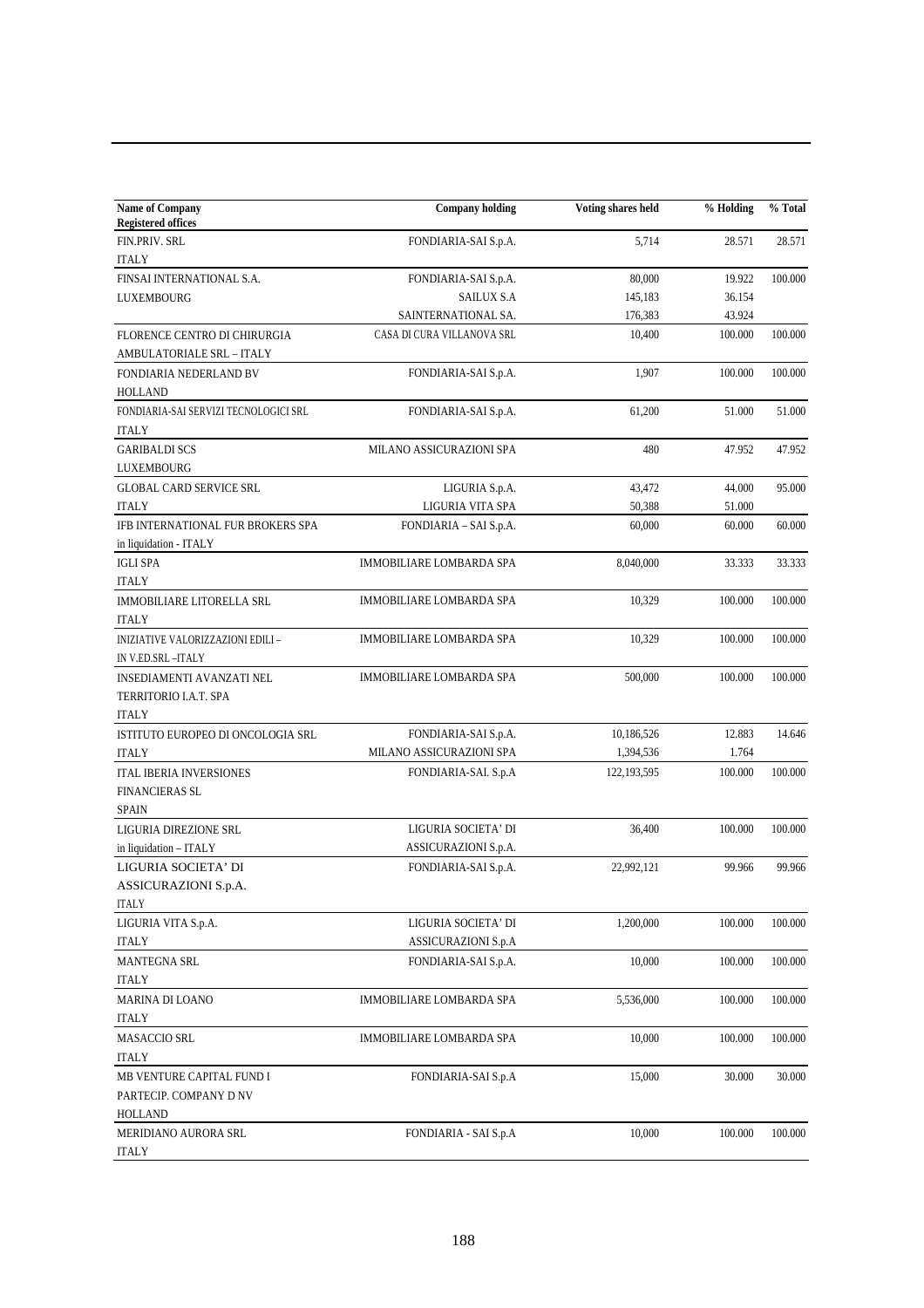| <b>Registered offices</b><br><b>IMMOBILIARE LOMBARDA SPA</b><br>10,000<br>100.000<br>100.000<br>MERIDIANO BELLARMINO SRL<br><b>ITALY</b><br>MERIDIANO BRUZZANO SRL<br>IMMOBILIARE LOMBARDA SPA<br>10,000<br>100.000<br>100.000<br><b>ITALY</b><br>MERIDIANO EUR SRL<br>10,000<br>MILANO ASSICURAZIONI SPA<br>100.000<br>100.000<br><b>ITALY</b><br>10,000<br>MILANO ASSICURAZIONI SPA<br>100.000<br>MERIDIANO ORIZZONTI SRL<br>100.000<br><b>ITALY</b><br>MERIDIANO PRIMO SRL<br>IMMOBILIARE LOMBARDA SPA<br>10,000<br>100.000<br>100.000<br><b>ITALY</b><br>SAI HOLDING ITALIA S.p.A.<br>10,000<br>100.000<br>MERIDIANO QUARTO SRL<br>100.000<br><b>ITALY</b><br>MERIDIANO QUINTO SRL<br>FONDIARIA - SAI S.p.A.<br>800,000<br>100.000<br>100.000<br><b>ITALY</b><br>MERIDIANO RISPARMIO SRL<br>FONDIARIA-SAI S.p.A.<br>10,000<br>100.000<br>100.000<br><b>ITALY</b><br>MERIDIANO SECONDO SRL<br>IMMOBILIARE LOMBARDA SPA<br>10,000<br>100.000<br>100.000<br><b>ITALY</b><br>SAI HOLDING ITALIA S.p.A.<br>10,000<br>100.000<br>MERIDIANO TERZO SRL<br>100.000<br><b>ITALY</b><br>METALS BANKA AD<br>DDOR NOVI SAD A.D.O.<br>49,302<br>15.127<br>15.127<br><b>SERBIA</b><br>METROPOLIS SPA<br>IMMOBILIARE LOMBARDA SPA<br>35,676<br>29.730<br><b>ITALY</b><br><b>MIZAR SRL</b><br>IMMOBILIARE LOMBARDA SPA<br>10,329<br>100.000<br>100.000<br><b>ITALY</b><br>NOVARA VITA SPA<br>SAI HOLDING ITALIA S.p.A.<br>53,000,000<br>50.000<br><b>ITALY</b><br>NUOVA IMPRESA EDIFICATRICE<br>IMMOBILIARE LOMBARDA SPA<br>10,329<br>100.000<br>MODERNA SRL<br><b>ITALY</b><br>48,440,000<br>FONDIARIA-SAI S.p.A.<br>96.880 |
|-----------------------------------------------------------------------------------------------------------------------------------------------------------------------------------------------------------------------------------------------------------------------------------------------------------------------------------------------------------------------------------------------------------------------------------------------------------------------------------------------------------------------------------------------------------------------------------------------------------------------------------------------------------------------------------------------------------------------------------------------------------------------------------------------------------------------------------------------------------------------------------------------------------------------------------------------------------------------------------------------------------------------------------------------------------------------------------------------------------------------------------------------------------------------------------------------------------------------------------------------------------------------------------------------------------------------------------------------------------------------------------------------------------------------------------------------------------------------------------------------------------------------------------------------------------------------------------------------------------------|
|                                                                                                                                                                                                                                                                                                                                                                                                                                                                                                                                                                                                                                                                                                                                                                                                                                                                                                                                                                                                                                                                                                                                                                                                                                                                                                                                                                                                                                                                                                                                                                                                                 |
| 29.730<br>50.000<br>100.000<br>100.000                                                                                                                                                                                                                                                                                                                                                                                                                                                                                                                                                                                                                                                                                                                                                                                                                                                                                                                                                                                                                                                                                                                                                                                                                                                                                                                                                                                                                                                                                                                                                                          |
|                                                                                                                                                                                                                                                                                                                                                                                                                                                                                                                                                                                                                                                                                                                                                                                                                                                                                                                                                                                                                                                                                                                                                                                                                                                                                                                                                                                                                                                                                                                                                                                                                 |
|                                                                                                                                                                                                                                                                                                                                                                                                                                                                                                                                                                                                                                                                                                                                                                                                                                                                                                                                                                                                                                                                                                                                                                                                                                                                                                                                                                                                                                                                                                                                                                                                                 |
|                                                                                                                                                                                                                                                                                                                                                                                                                                                                                                                                                                                                                                                                                                                                                                                                                                                                                                                                                                                                                                                                                                                                                                                                                                                                                                                                                                                                                                                                                                                                                                                                                 |
|                                                                                                                                                                                                                                                                                                                                                                                                                                                                                                                                                                                                                                                                                                                                                                                                                                                                                                                                                                                                                                                                                                                                                                                                                                                                                                                                                                                                                                                                                                                                                                                                                 |
|                                                                                                                                                                                                                                                                                                                                                                                                                                                                                                                                                                                                                                                                                                                                                                                                                                                                                                                                                                                                                                                                                                                                                                                                                                                                                                                                                                                                                                                                                                                                                                                                                 |
|                                                                                                                                                                                                                                                                                                                                                                                                                                                                                                                                                                                                                                                                                                                                                                                                                                                                                                                                                                                                                                                                                                                                                                                                                                                                                                                                                                                                                                                                                                                                                                                                                 |
|                                                                                                                                                                                                                                                                                                                                                                                                                                                                                                                                                                                                                                                                                                                                                                                                                                                                                                                                                                                                                                                                                                                                                                                                                                                                                                                                                                                                                                                                                                                                                                                                                 |
|                                                                                                                                                                                                                                                                                                                                                                                                                                                                                                                                                                                                                                                                                                                                                                                                                                                                                                                                                                                                                                                                                                                                                                                                                                                                                                                                                                                                                                                                                                                                                                                                                 |
|                                                                                                                                                                                                                                                                                                                                                                                                                                                                                                                                                                                                                                                                                                                                                                                                                                                                                                                                                                                                                                                                                                                                                                                                                                                                                                                                                                                                                                                                                                                                                                                                                 |
|                                                                                                                                                                                                                                                                                                                                                                                                                                                                                                                                                                                                                                                                                                                                                                                                                                                                                                                                                                                                                                                                                                                                                                                                                                                                                                                                                                                                                                                                                                                                                                                                                 |
|                                                                                                                                                                                                                                                                                                                                                                                                                                                                                                                                                                                                                                                                                                                                                                                                                                                                                                                                                                                                                                                                                                                                                                                                                                                                                                                                                                                                                                                                                                                                                                                                                 |
|                                                                                                                                                                                                                                                                                                                                                                                                                                                                                                                                                                                                                                                                                                                                                                                                                                                                                                                                                                                                                                                                                                                                                                                                                                                                                                                                                                                                                                                                                                                                                                                                                 |
|                                                                                                                                                                                                                                                                                                                                                                                                                                                                                                                                                                                                                                                                                                                                                                                                                                                                                                                                                                                                                                                                                                                                                                                                                                                                                                                                                                                                                                                                                                                                                                                                                 |
|                                                                                                                                                                                                                                                                                                                                                                                                                                                                                                                                                                                                                                                                                                                                                                                                                                                                                                                                                                                                                                                                                                                                                                                                                                                                                                                                                                                                                                                                                                                                                                                                                 |
|                                                                                                                                                                                                                                                                                                                                                                                                                                                                                                                                                                                                                                                                                                                                                                                                                                                                                                                                                                                                                                                                                                                                                                                                                                                                                                                                                                                                                                                                                                                                                                                                                 |
|                                                                                                                                                                                                                                                                                                                                                                                                                                                                                                                                                                                                                                                                                                                                                                                                                                                                                                                                                                                                                                                                                                                                                                                                                                                                                                                                                                                                                                                                                                                                                                                                                 |
|                                                                                                                                                                                                                                                                                                                                                                                                                                                                                                                                                                                                                                                                                                                                                                                                                                                                                                                                                                                                                                                                                                                                                                                                                                                                                                                                                                                                                                                                                                                                                                                                                 |
|                                                                                                                                                                                                                                                                                                                                                                                                                                                                                                                                                                                                                                                                                                                                                                                                                                                                                                                                                                                                                                                                                                                                                                                                                                                                                                                                                                                                                                                                                                                                                                                                                 |
|                                                                                                                                                                                                                                                                                                                                                                                                                                                                                                                                                                                                                                                                                                                                                                                                                                                                                                                                                                                                                                                                                                                                                                                                                                                                                                                                                                                                                                                                                                                                                                                                                 |
|                                                                                                                                                                                                                                                                                                                                                                                                                                                                                                                                                                                                                                                                                                                                                                                                                                                                                                                                                                                                                                                                                                                                                                                                                                                                                                                                                                                                                                                                                                                                                                                                                 |
|                                                                                                                                                                                                                                                                                                                                                                                                                                                                                                                                                                                                                                                                                                                                                                                                                                                                                                                                                                                                                                                                                                                                                                                                                                                                                                                                                                                                                                                                                                                                                                                                                 |
|                                                                                                                                                                                                                                                                                                                                                                                                                                                                                                                                                                                                                                                                                                                                                                                                                                                                                                                                                                                                                                                                                                                                                                                                                                                                                                                                                                                                                                                                                                                                                                                                                 |
|                                                                                                                                                                                                                                                                                                                                                                                                                                                                                                                                                                                                                                                                                                                                                                                                                                                                                                                                                                                                                                                                                                                                                                                                                                                                                                                                                                                                                                                                                                                                                                                                                 |
|                                                                                                                                                                                                                                                                                                                                                                                                                                                                                                                                                                                                                                                                                                                                                                                                                                                                                                                                                                                                                                                                                                                                                                                                                                                                                                                                                                                                                                                                                                                                                                                                                 |
|                                                                                                                                                                                                                                                                                                                                                                                                                                                                                                                                                                                                                                                                                                                                                                                                                                                                                                                                                                                                                                                                                                                                                                                                                                                                                                                                                                                                                                                                                                                                                                                                                 |
|                                                                                                                                                                                                                                                                                                                                                                                                                                                                                                                                                                                                                                                                                                                                                                                                                                                                                                                                                                                                                                                                                                                                                                                                                                                                                                                                                                                                                                                                                                                                                                                                                 |
|                                                                                                                                                                                                                                                                                                                                                                                                                                                                                                                                                                                                                                                                                                                                                                                                                                                                                                                                                                                                                                                                                                                                                                                                                                                                                                                                                                                                                                                                                                                                                                                                                 |
|                                                                                                                                                                                                                                                                                                                                                                                                                                                                                                                                                                                                                                                                                                                                                                                                                                                                                                                                                                                                                                                                                                                                                                                                                                                                                                                                                                                                                                                                                                                                                                                                                 |
|                                                                                                                                                                                                                                                                                                                                                                                                                                                                                                                                                                                                                                                                                                                                                                                                                                                                                                                                                                                                                                                                                                                                                                                                                                                                                                                                                                                                                                                                                                                                                                                                                 |
|                                                                                                                                                                                                                                                                                                                                                                                                                                                                                                                                                                                                                                                                                                                                                                                                                                                                                                                                                                                                                                                                                                                                                                                                                                                                                                                                                                                                                                                                                                                                                                                                                 |
| NUOVE INZIATIVE TOSCANE SRL<br>MILANO ASSICURAZIONI SPA<br>3.120<br>1,560,000<br><b>ITALY</b>                                                                                                                                                                                                                                                                                                                                                                                                                                                                                                                                                                                                                                                                                                                                                                                                                                                                                                                                                                                                                                                                                                                                                                                                                                                                                                                                                                                                                                                                                                                   |
| PENTA DOMUS SPA<br>IMMOBILIARE LOMBARDA SPA<br>24,000<br>20.000<br>20.000                                                                                                                                                                                                                                                                                                                                                                                                                                                                                                                                                                                                                                                                                                                                                                                                                                                                                                                                                                                                                                                                                                                                                                                                                                                                                                                                                                                                                                                                                                                                       |
| <b>ITALY</b>                                                                                                                                                                                                                                                                                                                                                                                                                                                                                                                                                                                                                                                                                                                                                                                                                                                                                                                                                                                                                                                                                                                                                                                                                                                                                                                                                                                                                                                                                                                                                                                                    |
| PONTORMO SRL<br>IMMOBILIARE LOMBARDA SPA<br>120,000<br>100.000                                                                                                                                                                                                                                                                                                                                                                                                                                                                                                                                                                                                                                                                                                                                                                                                                                                                                                                                                                                                                                                                                                                                                                                                                                                                                                                                                                                                                                                                                                                                                  |
| 100.000<br><b>ITALY</b>                                                                                                                                                                                                                                                                                                                                                                                                                                                                                                                                                                                                                                                                                                                                                                                                                                                                                                                                                                                                                                                                                                                                                                                                                                                                                                                                                                                                                                                                                                                                                                                         |
| POPOLARE VITA SPA<br>FONDIARIA-SAI S.p.A<br>8,760,001<br>50.000<br>50.000                                                                                                                                                                                                                                                                                                                                                                                                                                                                                                                                                                                                                                                                                                                                                                                                                                                                                                                                                                                                                                                                                                                                                                                                                                                                                                                                                                                                                                                                                                                                       |
| <b>ITALY</b>                                                                                                                                                                                                                                                                                                                                                                                                                                                                                                                                                                                                                                                                                                                                                                                                                                                                                                                                                                                                                                                                                                                                                                                                                                                                                                                                                                                                                                                                                                                                                                                                    |
| FONDIARIA-SAI S.p.A.<br>20,000<br>PORTOFINO VETTA SRL<br>100.000<br>100.000                                                                                                                                                                                                                                                                                                                                                                                                                                                                                                                                                                                                                                                                                                                                                                                                                                                                                                                                                                                                                                                                                                                                                                                                                                                                                                                                                                                                                                                                                                                                     |
| <b>ITALY</b>                                                                                                                                                                                                                                                                                                                                                                                                                                                                                                                                                                                                                                                                                                                                                                                                                                                                                                                                                                                                                                                                                                                                                                                                                                                                                                                                                                                                                                                                                                                                                                                                    |
| PROGETTO ALFIERE SPA<br>IMMOBILIARE LOMBARDA SPA<br>22,800<br>19.000<br>19.000                                                                                                                                                                                                                                                                                                                                                                                                                                                                                                                                                                                                                                                                                                                                                                                                                                                                                                                                                                                                                                                                                                                                                                                                                                                                                                                                                                                                                                                                                                                                  |
| <b>ITALY</b>                                                                                                                                                                                                                                                                                                                                                                                                                                                                                                                                                                                                                                                                                                                                                                                                                                                                                                                                                                                                                                                                                                                                                                                                                                                                                                                                                                                                                                                                                                                                                                                                    |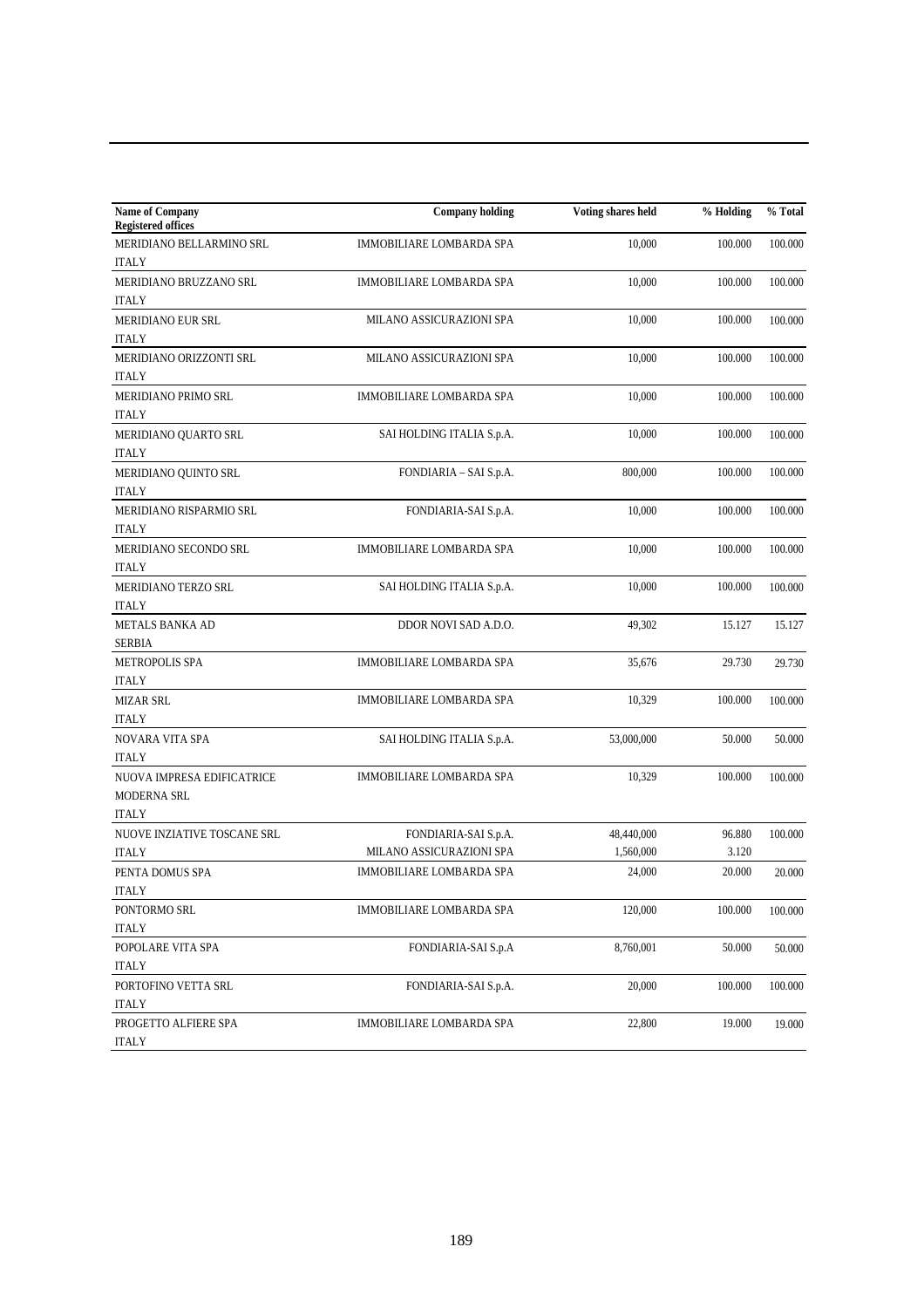| <b>Name of Company</b><br><b>Registered offices</b> | <b>Company holding</b>    | Voting shares held | % Holding | % Total |
|-----------------------------------------------------|---------------------------|--------------------|-----------|---------|
| PROGETTO BICOCCA LA PIAZZA SRL                      | IMMOBILIARE LOMBARDA SPA  | 2,332,332          | 74.000    | 74.000  |
| <b>ITALY</b>                                        |                           |                    |           |         |
| PRONTO ASSISTANCE SERVIZI SPA                       | PRONTO ASSISTANCE SPA     | 309,600            | 60.000    | 100.000 |
| <b>ITALY</b>                                        | SAIFIN SAIFINANZIARIA SPA | 206,400            | 40.000    |         |
| PRONTO ASSISTANCE SPA                               | FONDIARIA-SAI S.p.A.      | 2,500,000          | 100.000   | 100.000 |
| <b>ITALY</b>                                        |                           |                    |           |         |
| <b>UINTOGEST SPA</b>                                | FONDIARIA-SAI S.p.A       | 980,000            | 49.000    | 49.000  |
| <b>ITALY</b>                                        |                           |                    |           |         |
| RISTRUTTURAZIONI EDILI MODERNE -                    | IMMOBILIARE LOMBARDA SPA  | 10,329             | 100.000   | 100.000 |
| R.EDIL.MO. SRL                                      |                           |                    |           |         |
| <b>ITALY</b>                                        |                           |                    |           |         |
| SAI ASSET MANAGEMENT SGR SPA                        | FONDIARIA-SAI S.p.A.      | 500,000            | 100.000   | 100.000 |
| <b>ITALY</b>                                        |                           |                    |           |         |
| SAI HOLDING ITALIA S.p.A.                           | FONDIARIA-SAI S.p.A.      | 143,100,000        | 100.000   | 100.000 |
| <b>ITALY</b>                                        |                           |                    |           |         |
| SAI INVESTIMENTI SGR SPA                            | FONDIARIA- SAI S.p.A.     | 1,995,930          | 51.000    | 80.000  |
| <b>ITALY</b>                                        | MILANO ASSICURAZIONI SPA  | 1,134,940          | 29.000    |         |
| SAI MERCATI MOBILIARI - SOC.- DI                    | FONDIARIA-SAI S.p.A.      | 20,000,000         | 100.000   | 100.000 |
| <b>INTERMEDIAZIONE MOBILIARE SPA</b>                |                           |                    |           |         |
| <b>ITALY</b>                                        |                           |                    |           |         |
| SAIAGRICOLA SPA- Società Agricola                   | FONDIARIA-SAI S.p.A.      | 46,002,093         | 92.004    | 100.000 |
| <b>ITALY</b>                                        | MILANO ASSICURAZIONI SPA  | 3,402,001          | 6.804     |         |
|                                                     | PRONTO ASSISTANCE SPA     | 595,906            | 1.192     |         |
| SAIFIN SAIFINANZIARIA SPA                           | FONDIARIA-SAI S.p.A.      | 102,258,000        | 100.000   | 100.000 |
| <b>ITALY</b>                                        |                           |                    |           |         |
| SAILUX S.A.                                         | FINSAI INTERNATIONAL S.A. | 10                 | 0.000     | 100.000 |
| LUXEMBOURG                                          | SAIFIN SAIFINANZIARIA SPA | 9,387,800          | 99.999    |         |
| SAINTERNATIONAL S.A.                                | FONDIARIA-SAI S.p.A.      | 15,399,997         | 99.999    | 99.999  |
| LUXEMBOURG                                          |                           |                    |           |         |
| <b>SALEVOX SRL</b>                                  | STARVOX SPA               | 50,000             | 100.000   | 100.000 |
| <b>ITALY</b>                                        |                           |                    |           |         |
| SANTA MARIA DEL FICO SRL                            | SAIAGRICOLA SPA           | 78,000             | 100.000   | 100.000 |
| <b>ITALY</b>                                        |                           |                    |           |         |
| SASA Assicurazioni Riassicurazioni S.p.A            | FONDIARIA-SAI S.p.A.      | 51,999,988         | 99.999    | 99.999  |
| ITALY                                               |                           |                    |           |         |
| SASA VITA S.p.A.                                    | FONDIARIA-SAI S.p.A.      | 8,250,000          | 50.000    | 100.000 |
| <b>ITALY</b>                                        | SASA S.p.A.               | 8,250,000          | 50.000    |         |
| SCONTOFIN S.A.                                      | SAILUX S.A.               | 950                | 19.000    | 19.000  |
| LUXEMBOURG                                          |                           |                    |           |         |
| SERVICE GRUPPO FONDIARIA - SAI SRL                  | FONDIARIA-SAI S.p.A.      | 140,000            | 70.000    | 100.000 |
| <b>ITALY</b>                                        | MILANO ASSICURAZIONI SPA  | 60,000             | 30.000    |         |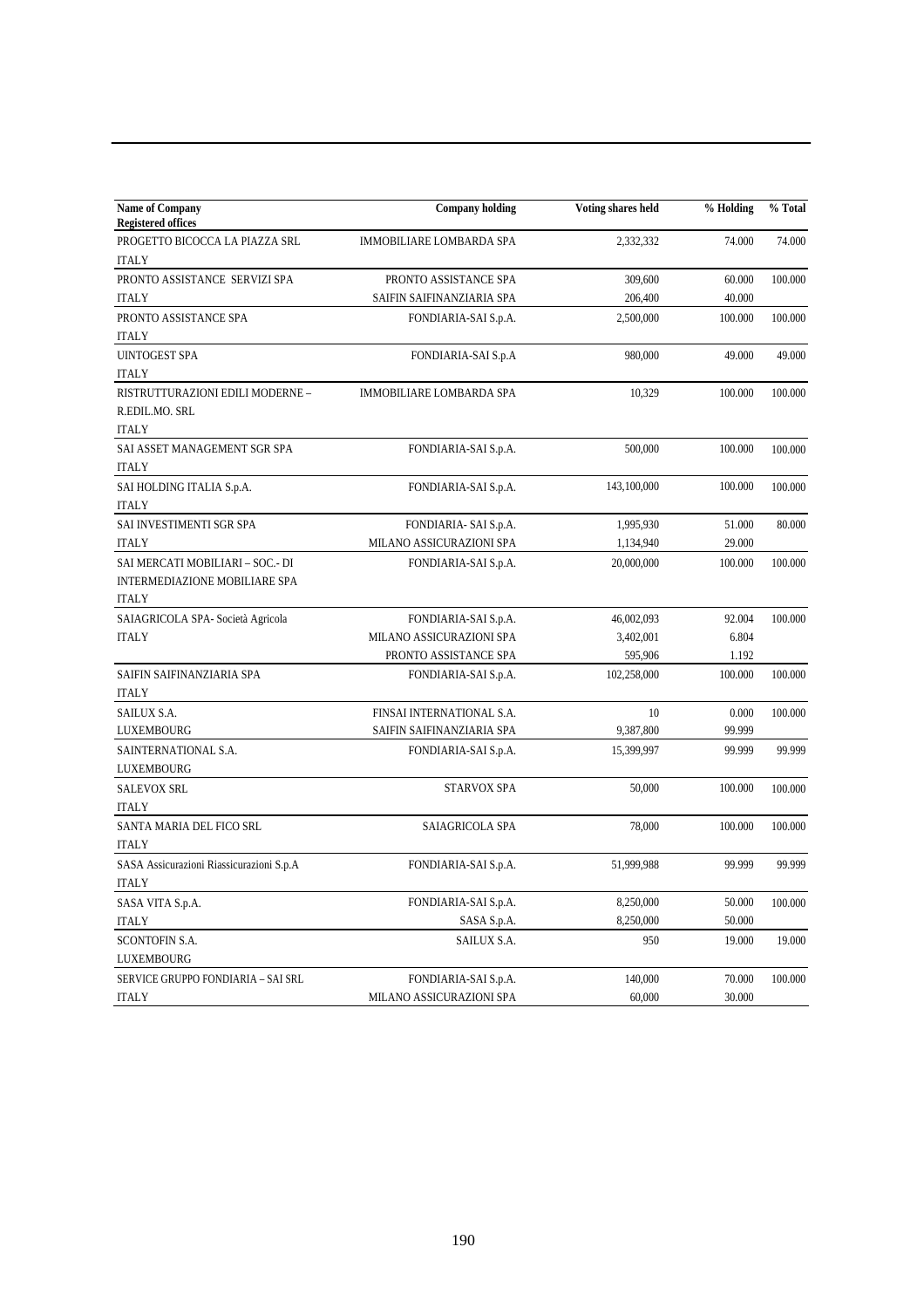| <b>Name of Company</b><br><b>Registered offices</b>          | <b>Company holding</b>          | Voting shares held | % Holding | % Total |
|--------------------------------------------------------------|---------------------------------|--------------------|-----------|---------|
| SERVIZI IMM. MARTINELLI SPA                                  | <b>IMMOBILIARE LOMBARDA SPA</b> | 200                | 20.000    | 20.000  |
| <b>ITALY</b>                                                 |                                 |                    |           |         |
| SERVIZI SALUTE E MALATTIA SCRL                               | <b>BANCA SAI S.p.A</b>          | 398                | 0.040     | 100.000 |
| <b>ITALY</b>                                                 | <b>BIM VITA S.p.A</b>           | 142                | 0.014     |         |
|                                                              | DIALOGO ASSICURAZIONI S.p.A     | 171                | 0.017     |         |
|                                                              | DIALOGO VITA COMPAGNIA DI       |                    |           |         |
|                                                              | ASSICURAZIONI S.p.A.            | $\overline{4}$     |           |         |
|                                                              | EUROPA TUTELA GIUDIZIARIA S.p.A | 19                 | 0.002     |         |
|                                                              | FINITALIA S.p.A                 | 155                | 0.016     |         |
|                                                              | FONDIARIA-SAI S.p.A             | 789,664            | 78.966    |         |
|                                                              | LIGURIA SOCIETA' DI             |                    |           |         |
|                                                              | ASSICURAZIONEI S.p.A            | 2,170              | 0.217     |         |
|                                                              | LIGURIA VITA S.p.A              | 195                | 0.020     |         |
|                                                              | MILANO ASSICURAZIONI S.p.A      | 190,896            | 19.087    |         |
|                                                              | NOVARA VITA S.p.A               | 5,093              | 0.509     |         |
|                                                              | PRONTO ASSISTANCE SERVIZI S.p.A | 4,088              | 0.409     |         |
|                                                              | PRONTO ASSISTANCE S.p.A         | 342                | 0.034     |         |
|                                                              | SAI ASSET MANAGEMENT SGR S.p.A  | 54                 | 0.0005    |         |
|                                                              | SAI MERCATI MOBILIARI - SCO, DI |                    |           |         |
|                                                              | INTERNAZIONALE MOBILIARE S.p.A  | 106                | 0.011     |         |
|                                                              | <b>SASA ASSICURAZIONI</b>       |                    |           |         |
|                                                              | RIASSICURAZIONI S.p.A           | 4,934              | 0.493     |         |
|                                                              | SASA VITA S.p.A                 | 492                | 0.049     |         |
|                                                              | STARVOX S.p.A                   | 917                | 0.092     |         |
|                                                              | SYSTEMA COMPAGNIA DI            |                    |           |         |
|                                                              | ASSICURAZIONI S.p.A             | 118                | 0.012     |         |
|                                                              | SYSTEMA VITA COMPAGNIA DI       |                    |           |         |
|                                                              | ASSICURAZIONI S.p.A             | 69                 | 0.007     |         |
| SIAT - SOC. ITALIANA ASSICURAZIONI E<br>RIASSIC. SPA - ITALY | SAI HOLDING ITALIA S.p.A.       | 35,983,610         | 94.694    | 94.694  |
| <b>SIM ETOILE S.A.S</b>                                      | FONDIARAI-SAI S.p.A.            | 199,999            | 99.999    | 99.999  |
| <b>FRANCE</b>                                                |                                 |                    |           |         |
| SINTESI SECONDA SRL                                          | <b>IMMOBILIARE LOMBARDA SPA</b> | 10,400             | 100.000   | 100.000 |
| <b>ITALY</b>                                                 |                                 |                    |           |         |
| SOAIMPIANTI-ORGANISMI                                        | FONDIARIA-SAI S.p.A.            | 127,419            | 21.637    | 21.637  |
| DI ATTESTAZIONE SPA                                          |                                 |                    |           |         |
| <b>ITALY</b>                                                 |                                 |                    |           |         |
| SOCIETA' EDILIZIA IMMOBILIARE SARDA                          | <b>IMMOBILIARE LOMBARDA SPA</b> | 387,500            | 51.667    | 51.667  |
| $-$ S.E.I.S. - SPA                                           |                                 |                    |           |         |
| <b>ITALY</b>                                                 |                                 |                    |           |         |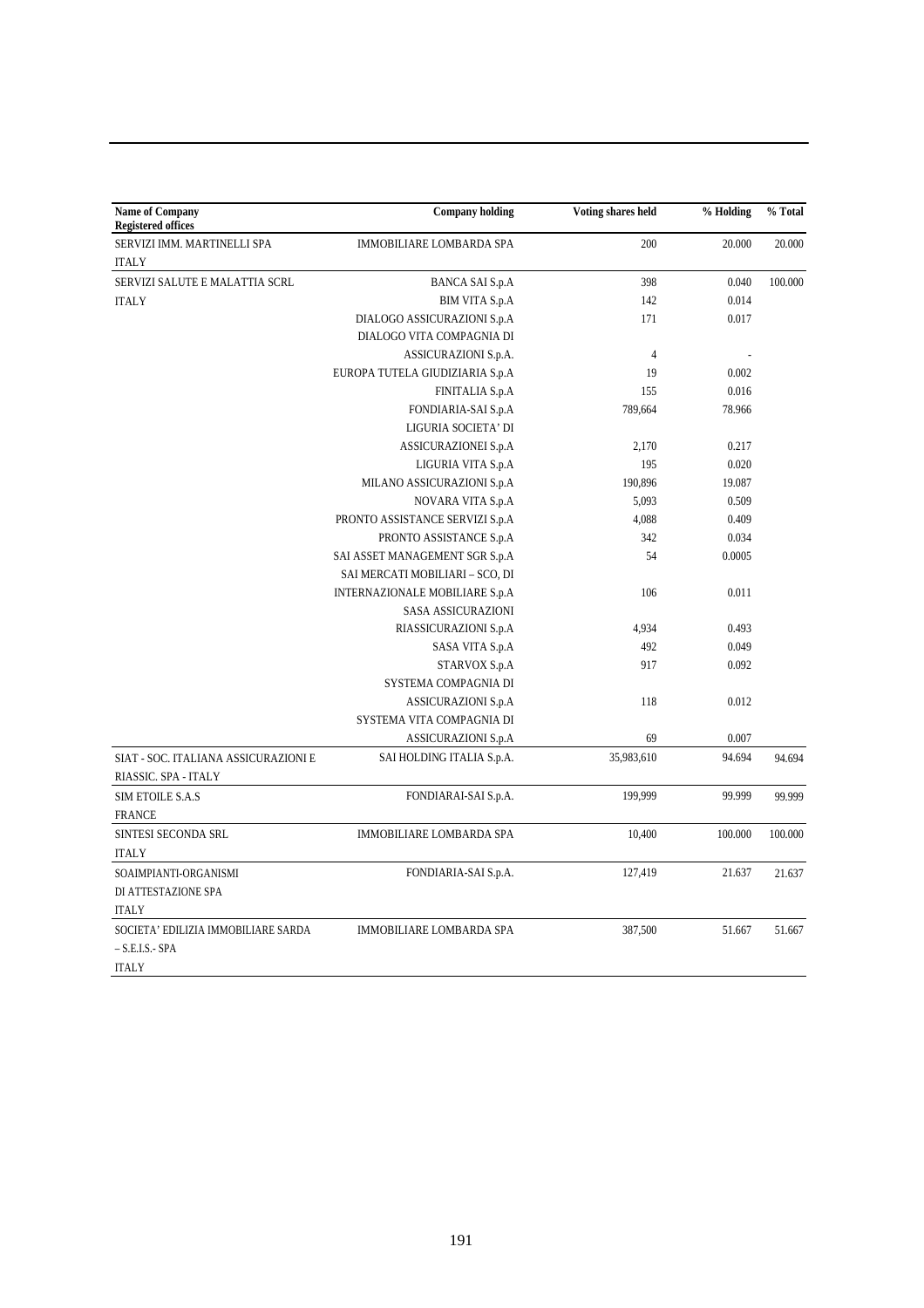| <b>Name of Company</b><br><b>Registered offices</b> | <b>Company holding</b>          | Voting shares held | % Holding      | % Total |
|-----------------------------------------------------|---------------------------------|--------------------|----------------|---------|
| SOCIETA' FINANZIARIA PER LE                         | FONDIARIA-SAI. S.p.A.           | 13,931,807         | 14.907         | 22.410  |
| GEST.ASS.VE SRL in liq.                             | MILANO ASSICURAZIONI SPA        | 7,012,859          | 7.504          |         |
| <b>ITALY</b>                                        |                                 |                    |                |         |
| SOCIETA' FUNIVIE DEL PICCOLO                        | IMMOBILIARE LOMBARDA SPA        | 1,441,691          | 27.384         | 27.384  |
| S. BERNARDO SPA - ITALIA                            |                                 |                    |                |         |
| <b>SOFINPA SPA</b>                                  | SAIFIN SAIFINANZIARIA SPA       | 2,400,000          | 30.000         | 30.000  |
| <b>ITALY</b>                                        |                                 |                    |                |         |
| <b>SOGEINT SRL</b>                                  | MILANO ASSICURAZIONI SPA        | 100,000            | 100.000        | 100.000 |
| <b>ITALY</b>                                        |                                 |                    |                |         |
| SRP ASSET MANAGEMENT S.A.<br>SWITZERLAND            | SAINTERNATIONAL S.A.            | 1,000              | 100.000        | 100.000 |
| STARVOX SPA                                         | FONDIARIA-SAI S.p.A.            | 258,000            | 100.000        | 100.000 |
| <b>ITALY</b>                                        |                                 |                    |                |         |
| <b>STIMMA SRL</b>                                   | FONDIARIA-SAI S.p.A.            | 10,000             | 100.000        | 100.000 |
| <b>ITALY</b>                                        |                                 |                    |                |         |
| SVILUPPO CENTRO EST SRL                             | IMMOBILIARE LOMBARDA SPA        | 4,000              | 40.000         | 40.000  |
| <b>ITALY</b>                                        |                                 |                    |                |         |
| SYSTEMA COMPAGNIA DI                                | MILANO ASSICURAZIONI SPA        | 10,000             | 100.000        | 100.000 |
| <b>ASSICURAZIONI SPA</b>                            |                                 |                    |                |         |
| <b>ITALY</b>                                        |                                 |                    |                |         |
| SYSTEMA VITA COMPAGNIA DI                           | FONDIARIA-SAI S.p.A.            | 12,000,,000        | 100.000        | 100.000 |
| <b>ASSICURAZIONI SPA</b>                            |                                 |                    |                |         |
| <b>ITALY</b>                                        |                                 |                    |                |         |
| THE LAWRENCE LIFE ASSURANCE                         | FONDIARIA NEDERLAND BV          | 802,886            | 100.000        | 100.000 |
| <b>COMPANY Ltd</b>                                  |                                 |                    |                |         |
| <b>IRELAND</b>                                      |                                 |                    |                |         |
| THE LAWRENCE RE IRELAND Ltd                         | FONDIARIA NEDERLAND BV          | 635,000            | 100.000        | 100.000 |
| <b>IRELAND</b>                                      |                                 |                    |                |         |
| TRENNO OVEST SRL                                    | IMMOBILIARE LOMBARDA SPA        | 10,000             | 100.000        | 100.000 |
| <b>ITALY</b>                                        |                                 |                    |                |         |
| UFFICIO CENTRALE ITALIANO S.c.a.r.l.                | DIALOGO ASSICURAZIONI S.p.A.    | $\mathbf{1}$       | $\overline{a}$ | 25.515  |
| <b>ITALY</b>                                        | FONDIARIA-SAI S.p.A.            | 141,358            | 14.136         |         |
|                                                     | LIGURIA SOCIETA' DI ASS.NI SPA  | 3,093              | 0.309          |         |
|                                                     | MILANO ASSICURAZIONI SPA        | 109,751            | 10.975         |         |
|                                                     | SASA ASSICURAZIONI              |                    |                |         |
|                                                     | RIASSICURAZIONI S.p.A.          | $\mathbf{1}$       |                |         |
|                                                     | SIAT SOCIETA' ITALINA           |                    |                |         |
|                                                     | ASSICURAZIONI E RIASSIC. S.p.A. | 948                | 0.095          |         |
|                                                     | SYSTEMA COMPAGNIA DI            |                    |                |         |
|                                                     | ASSICURAZIONE S.p.A.            | $\overline{2}$     |                |         |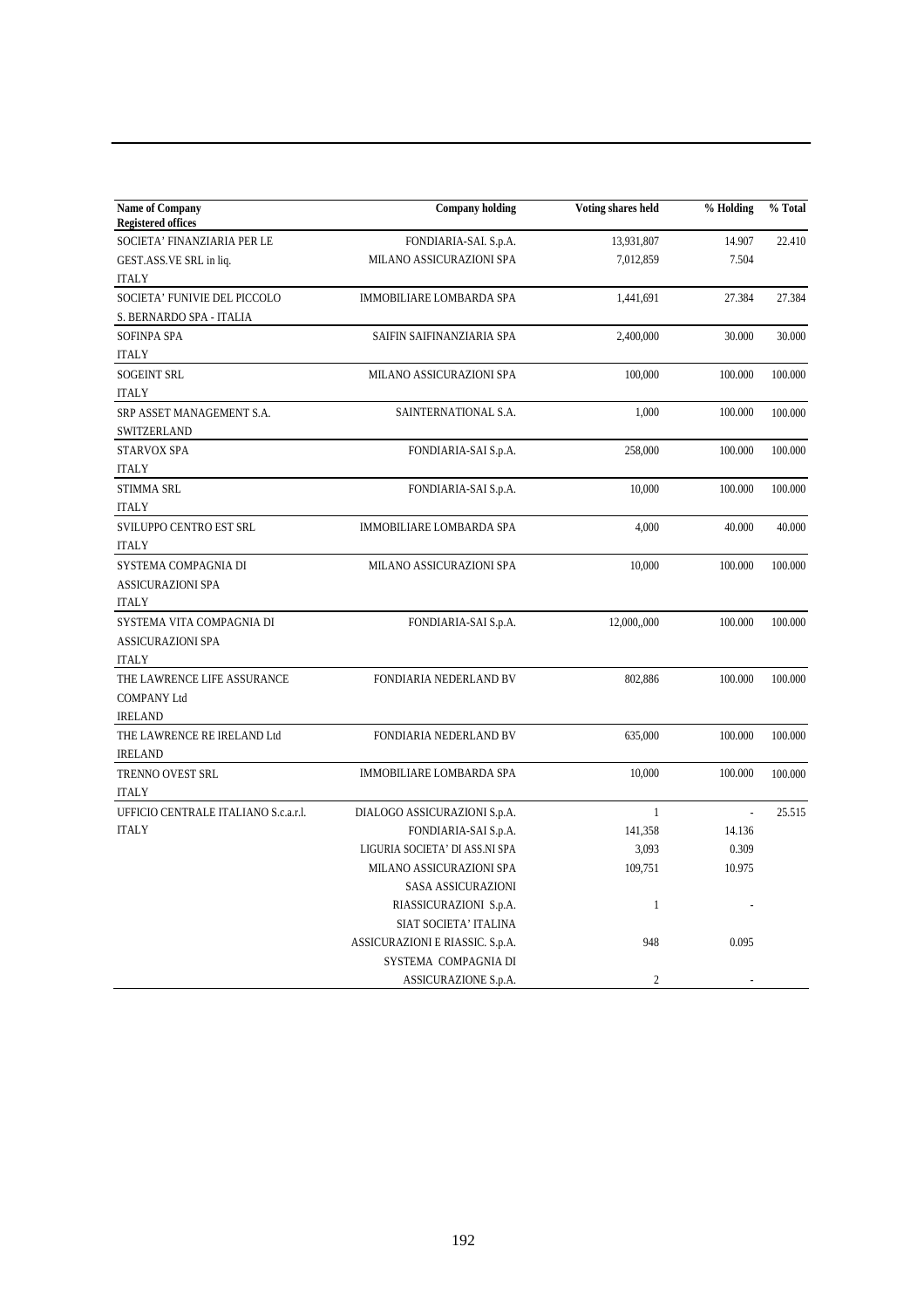| <b>Name of Company</b><br><b>Registered offices</b> | <b>Company holding</b>             | Voting shares held | % Holding | % Total |
|-----------------------------------------------------|------------------------------------|--------------------|-----------|---------|
| UNISERVIZI GRUPPO FONDIARIA S.c.r.l.                | BANCA SAI S.p.A.                   | 2,000              | 0.020     | 99.960  |
| <b>ITALY</b>                                        | CAPITALIA ASSICURAZIONI SPA        | 2,000              | 0.020     |         |
|                                                     | DIALOGO ASSICURAZIONI S.p.A.       | 20,000             | 0.200     |         |
|                                                     | DIALOGO VITA COMPAGNIA DI          |                    |           |         |
|                                                     | <b>ASSICURAZIONI SPA</b>           | 2,000              | 0.020     |         |
|                                                     | EUROPA TUTELA GIUDIZIARIA S.p.A.   | 2,000              | 0.020     |         |
|                                                     | <b>FINITALIA SPA</b>               | 2,000              | 0.020     |         |
|                                                     | FONDIARIA - SAI S.p.A.             | 6,337,000          | 63.370    |         |
|                                                     | <b>IMMOBILIARE LOMBARDA SPA</b>    | 2,000              | 0.020     |         |
|                                                     | MILANO ASSICURAZIONI SPA           | 2,800,000          | 28.000    |         |
|                                                     | PRONTO ASSISTANCE SPA              | 90,000             | 0.900     |         |
|                                                     | SAI ASSET MANAGEMENT               | 2,000              | 0.020     |         |
|                                                     | SAI INVESTIMENTI SGR SPA           | 2,000              | 0.020     |         |
|                                                     | SAI MERCATI MOBILIARI - SOC.       |                    |           |         |
|                                                     | DI INTERMEDIAZIONE MOBILIARE SPA   | 2,000              | 0.020     |         |
|                                                     | SAIAGRICOLA SPA                    | 2,000              | 0.020     |         |
|                                                     | SASA ASS.NI RIASSICURAZIONI S.p.A. | 585,000            | 5.850     |         |
|                                                     | SASA VITA S.p.A.                   | 34,000             | 0.340     |         |
|                                                     | SERVICE GRUPPO FONDIARIA - SAI SRL | 2,000              | 0.020     |         |
|                                                     | SIAT SOCIETA' ITALIANA             |                    |           |         |
|                                                     | ASSICURAZIONI E RIASSIC. S.p.A.    | 84,000             | 0.840     |         |
|                                                     | <b>STARVOX SPA</b>                 | 2,000              | 0.020     |         |
|                                                     | SYSTEMA COMPAGNIA DI               |                    |           |         |
|                                                     | ASSICURAZIONI S.p.A.               | 18,000             | 0.180     |         |
|                                                     | SYSTEMA VITA COMPAGNIA DI          |                    |           |         |
|                                                     | <b>ASSICURAZIONI S.p.A</b>         | 2,000              | 0.020     |         |
|                                                     | THE LAWRENCE RE IRELAND Ltd        | 2,000              | 0.020     |         |
| VILLA RAGIONIERI SRL<br><b>ITALY</b>                | FONDIARIA-SAI S.p.A.               | 150,000            | 100.000   | 100.000 |
| WAVE TECHNOLOGIES SRL                               | FONDIARIA-SAI S.p.A.               | 14,925             | 15.000    | 15.000  |
| <b>ITALY</b>                                        |                                    |                    |           |         |